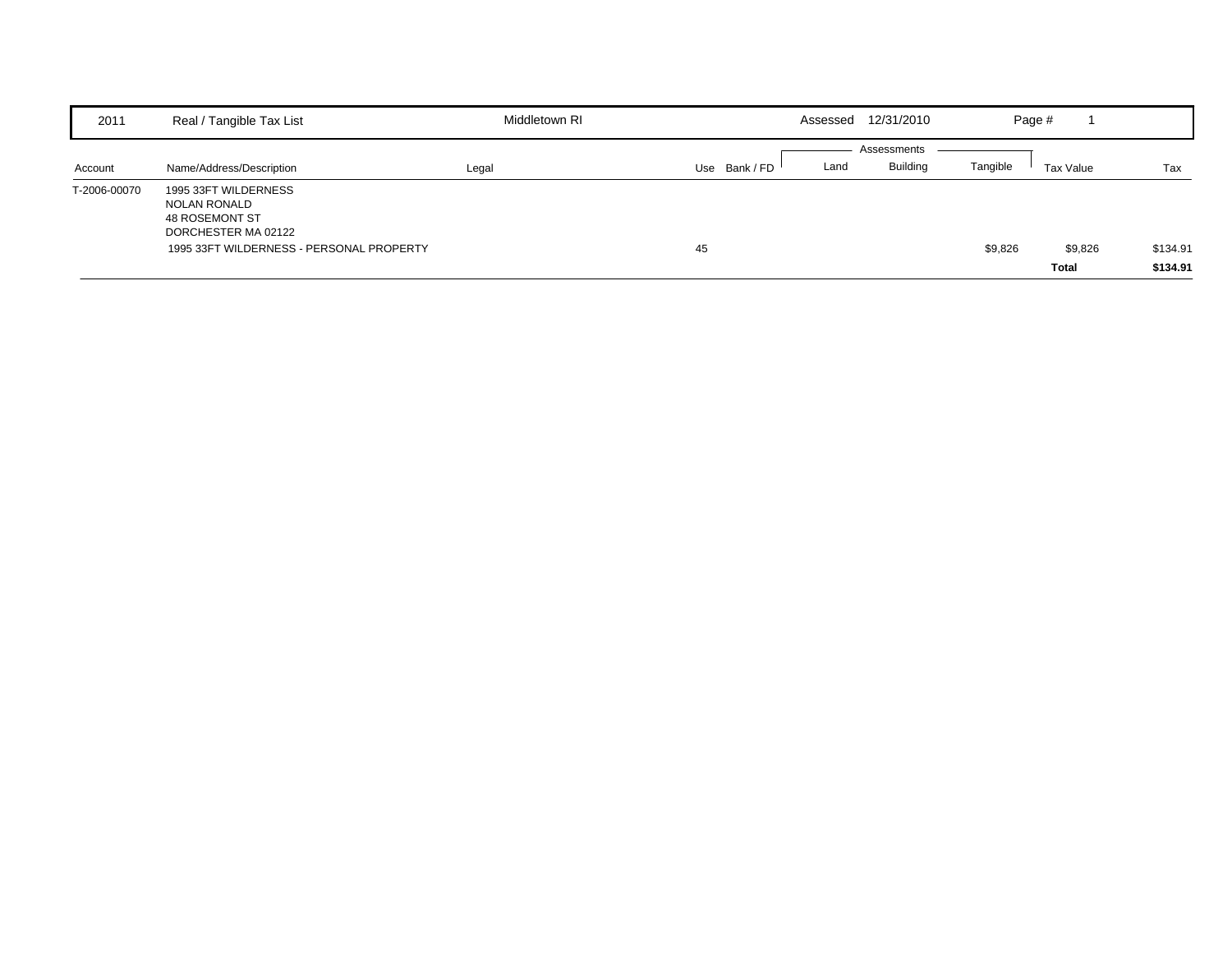| 2011         | Real / Tangible Tax List                              | Middletown RI |               |      | Assessed 12/31/2010 |          | $\overline{2}$<br>Page # |          |
|--------------|-------------------------------------------------------|---------------|---------------|------|---------------------|----------|--------------------------|----------|
|              |                                                       |               |               |      | Assessments         |          |                          |          |
| Account      | Name/Address/Description                              | Legal         | Use Bank / FD | Land | <b>Building</b>     | Tangible | <b>Tax Value</b>         | Tax      |
| T-2006-00073 | 2001 29FT SPRINTER KEYSTONE                           |               |               |      |                     |          |                          |          |
|              | <b>STARR LORRAINE</b>                                 |               |               |      |                     |          |                          |          |
|              | 17 HOLDEN ST<br>WORCESTER MA 01605                    |               |               |      |                     |          |                          |          |
|              | 2001 29FT SPRINTER KEYSTONE - PERSONAL                |               | 45            |      |                     | \$11,837 | \$11,837                 | \$162.52 |
|              |                                                       |               |               |      |                     |          |                          |          |
|              |                                                       |               |               |      |                     |          | <b>Total</b>             | \$162.52 |
| T-2006-00068 | 2005 37FT KEYSTONE                                    |               |               |      |                     |          |                          |          |
|              | FONTANA RUTH & DIANE M BROWN<br><b>3 LEVERIDGE RD</b> |               |               |      |                     |          |                          |          |
|              | SANDWICH MA 02563                                     |               |               |      |                     |          |                          |          |
|              | 2005 37FT KEYSTONE - PERSONAL PROPERTY                |               | 45            |      |                     | \$18,101 | \$18,101                 | \$248.53 |
|              |                                                       |               |               |      |                     |          | <b>Total</b>             | \$248.53 |
|              | 2006 36FT LAYTON #3610                                |               |               |      |                     |          |                          |          |
| T-2006-00071 | PINA DONNA                                            |               |               |      |                     |          |                          |          |
|              | PO BOX 4654                                           |               |               |      |                     |          |                          |          |
|              | SPRINGFIELD MA 01101                                  |               |               |      |                     |          |                          |          |
|              | 2006 36FT LAYTON #3610 - PERSONAL PROPERTY            |               | 45            |      |                     | \$23,285 | \$23,285                 | \$319.70 |
|              |                                                       |               |               |      |                     |          | <b>Total</b>             | \$319.70 |
| T-2001-00075 | 21ST CENTURY MUSIC INC                                |               |               |      |                     |          |                          |          |
|              | 41 ELMWOOD AVE                                        |               |               |      |                     |          |                          |          |
|              | MIDDLETOWN RI 02842                                   |               |               |      |                     |          |                          |          |
|              | 21ST CENTURY MUSIC INC - PERSONAL PROPERTY            |               | 17            |      |                     | \$5,000  | \$5,000                  | \$68.65  |
|              |                                                       |               |               |      |                     |          | <b>Total</b>             | \$68.65  |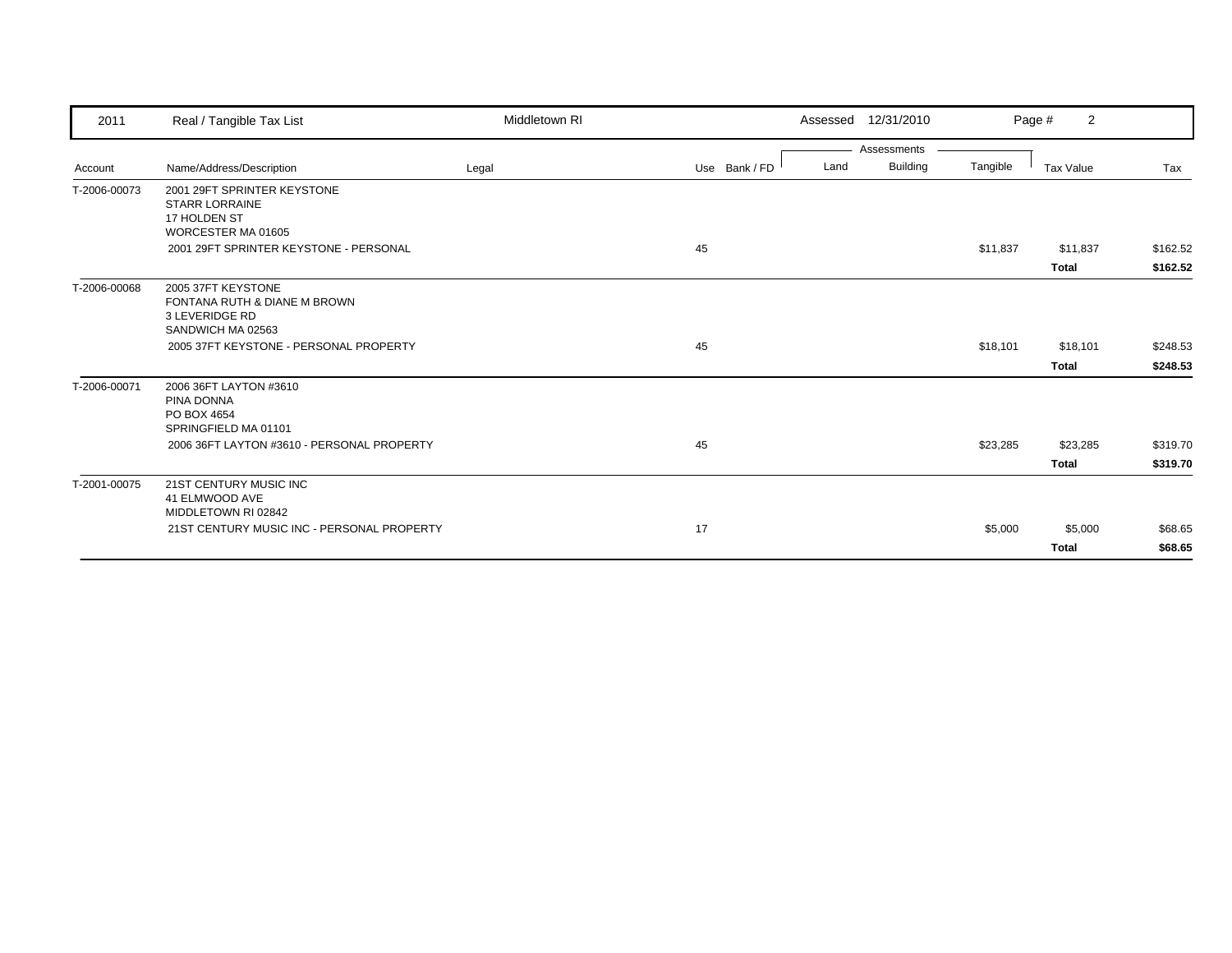| 2011         | Real / Tangible Tax List                                                        | Middletown RI | Assessed    | 12/31/2010                             | Page #   | 3                       |                    |
|--------------|---------------------------------------------------------------------------------|---------------|-------------|----------------------------------------|----------|-------------------------|--------------------|
| Account      | Name/Address/Description                                                        | Legal         | Use Bank/FD | Assessments<br><b>Building</b><br>Land | Tangible | Tax Value               | Tax                |
| T-2002-00331 | 3NXT INC<br>73 DEXTER ST<br>MIDDLETOWN RI 02842<br>3NXT INC - PERSONAL PROPERTY |               | 17          |                                        | \$1,000  | \$1,000<br><b>Total</b> | \$13.73<br>\$13.73 |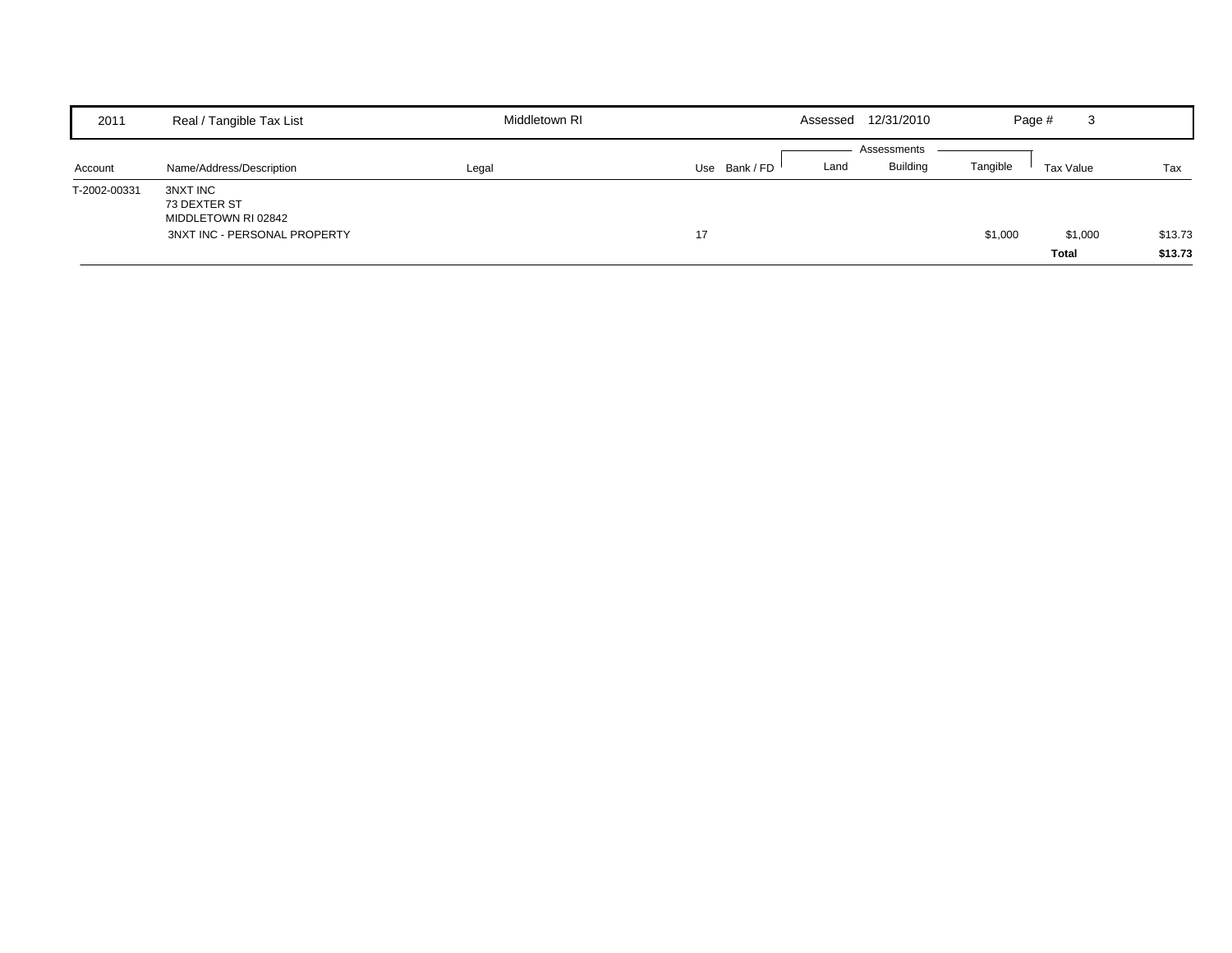| 2011         | Real / Tangible Tax List                                                                                  | Middletown RI |             | 12/31/2010<br>Assessed                 | Page #   | 4                        |                      |
|--------------|-----------------------------------------------------------------------------------------------------------|---------------|-------------|----------------------------------------|----------|--------------------------|----------------------|
| Account      | Name/Address/Description                                                                                  | Legal         | Use Bank/FD | Assessments<br><b>Building</b><br>Land | Tangible | Tax Value                | Tax                  |
| T-1992-00002 | 485 ENTERPRISES INC<br>485 PARADISE AVE<br>MIDDLETOWN RI 02842<br>485 ENTERPRISES INC - PERSONAL PROPERTY |               | 17          |                                        | \$10,475 | \$10,475<br><b>Total</b> | \$143.82<br>\$143.82 |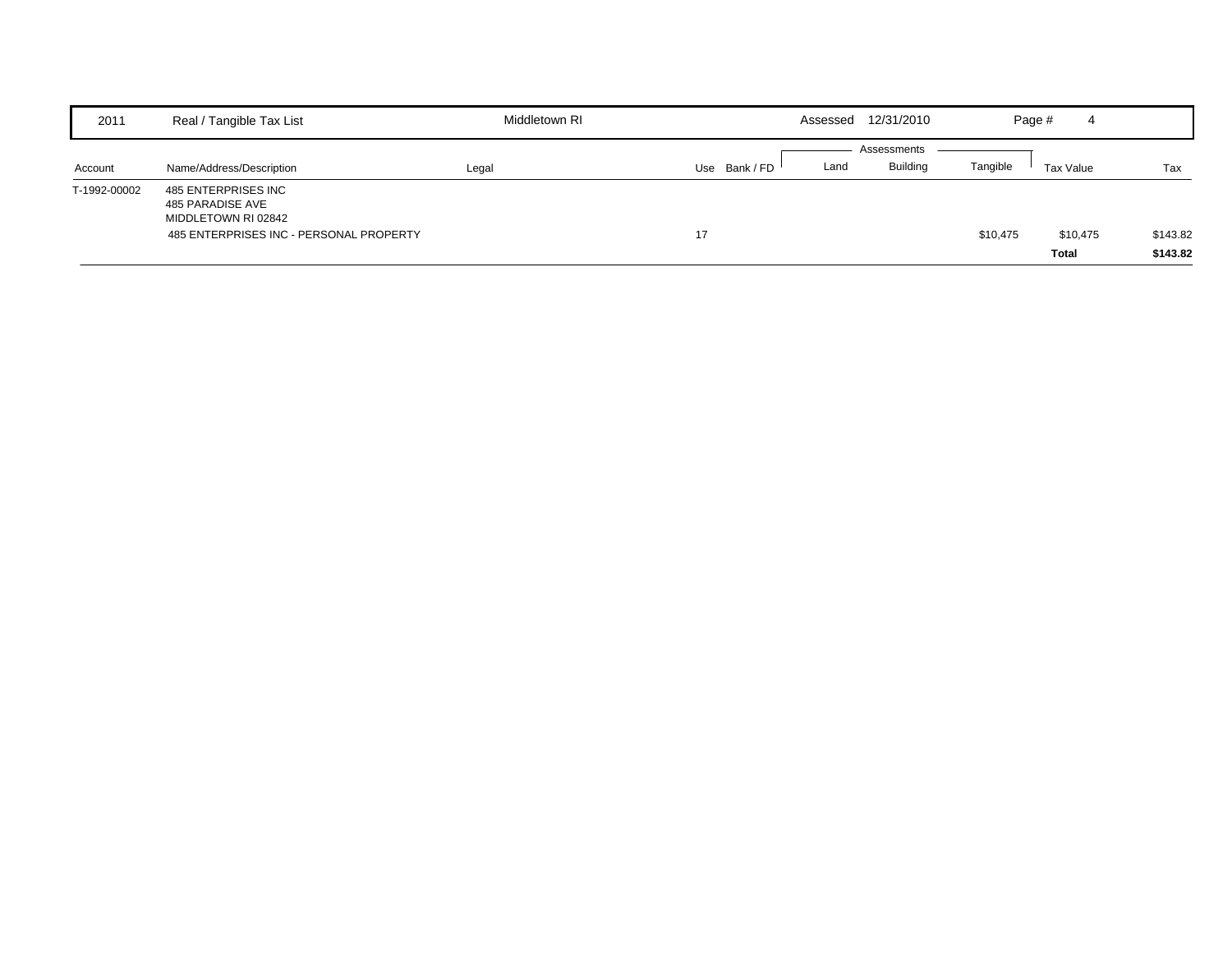| 2011         | Real / Tangible Tax List                                                               | Middletown RI | Assessed              | 12/31/2010           | Page #<br>5  |         |
|--------------|----------------------------------------------------------------------------------------|---------------|-----------------------|----------------------|--------------|---------|
|              |                                                                                        |               |                       | Assessments          |              |         |
| Account      | Name/Address/Description                                                               | Legal         | Use Bank / FD<br>Land | Tangible<br>Building | Tax Value    | Tax     |
| T-2011-00104 | 911 RESTORATION<br>ECO RESTORATION SERVICES<br>120 PARADISE AVE<br>MIDDLETOWN RI 02842 |               |                       |                      |              |         |
|              | 911 RESTORATION - PERSONAL PROPERTY                                                    |               | 17                    | \$5,700              | \$5,700      | \$78.26 |
|              |                                                                                        |               |                       |                      | <b>Total</b> | \$78.26 |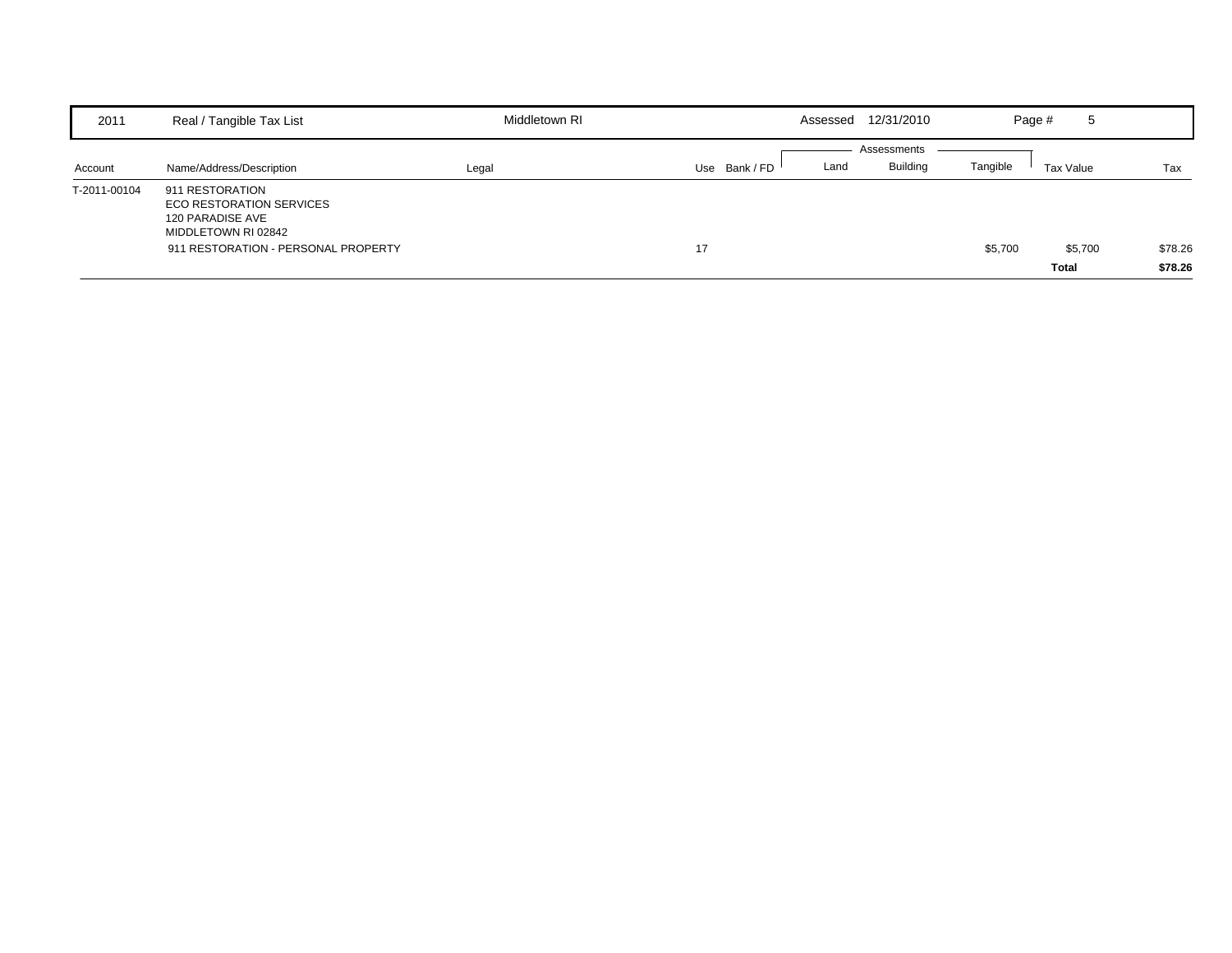| 2011         | Real / Tangible Tax List                                                                        | Middletown RI |               | Assessed 12/31/2010     |          | Page #<br>6             |                      |
|--------------|-------------------------------------------------------------------------------------------------|---------------|---------------|-------------------------|----------|-------------------------|----------------------|
|              |                                                                                                 |               |               | Assessments             |          |                         |                      |
| Account      | Name/Address/Description                                                                        | Legal         | Use Bank / FD | <b>Building</b><br>Land | Tangible | Tax Value               | Tax                  |
| T-2005-00073 | A ABLE LANDSCAPE<br><b>DONALD GRAY</b><br>326 CODDINGTON HWY<br>MIDDLETOWN RI 02842             |               |               |                         |          |                         |                      |
|              | A ABLE LANDSCAPE - PERSONAL PROPERTY                                                            |               | 17            |                         | \$2,305  | \$2,305                 | \$31.65              |
|              |                                                                                                 |               |               |                         |          | <b>Total</b>            | \$31.65              |
| T-1995-00030 | A B MARINE INC<br>747 AQUIDNECK AVE<br>MIDDLETOWN RI 02842                                      |               |               |                         |          |                         |                      |
|              | A B MARINE INC - PERSONAL PROPERTY                                                              |               | 17            |                         | \$7,874  | \$7,874<br><b>Total</b> | \$108.11<br>\$108.11 |
| T-1999-00783 | A SHADE ABOVE<br><b>ULLUCI MICHAEL</b><br>708 AQUIDNECK AVE<br>MIDDLETOWN RI 02842              |               |               |                         |          |                         |                      |
|              | A SHADE ABOVE - PERSONAL PROPERTY                                                               |               | 18            |                         | \$26,275 | \$26,275                | \$360.76             |
|              |                                                                                                 |               |               |                         |          | <b>Total</b>            | \$360.76             |
| T-2002-00158 | A-1 PC HELP<br>SPENCER SONDRA J<br>932 MITCHELL'S LN<br>MIDDLETOWN RI 02842                     |               |               |                         |          |                         |                      |
|              | A-1 PC HELP - PERSONAL PROPERTY                                                                 |               | 17            |                         | \$1,000  | \$1,000                 | \$13.73              |
|              |                                                                                                 |               |               |                         |          | <b>Total</b>            | \$13.73              |
| T-1992-00007 | AAA SOUTHERN NEW ENGLAND<br>ACCOUNTS PAYABLE DEPT<br>110 ROYAL LITTLE DR<br>PROVIDENCE RI 02904 |               |               |                         |          |                         |                      |
|              | AAA - PERSONAL PROPERTY                                                                         |               | 18            |                         | \$31,181 | \$31,181                | \$428.12             |
|              |                                                                                                 |               |               |                         |          | <b>Total</b>            | \$428.12             |
| T-1992-00008 | ABANCO MANAGEMENT CORPORATION<br>PO BOX 4098<br>MIDDLETOWN RI 02842                             |               |               |                         |          |                         |                      |
|              | ABANCO MANAGEMENT CORPORATION - PERSONAL                                                        |               | 17            |                         | \$8,167  | \$8,167<br><b>Total</b> | \$112.13<br>\$112.13 |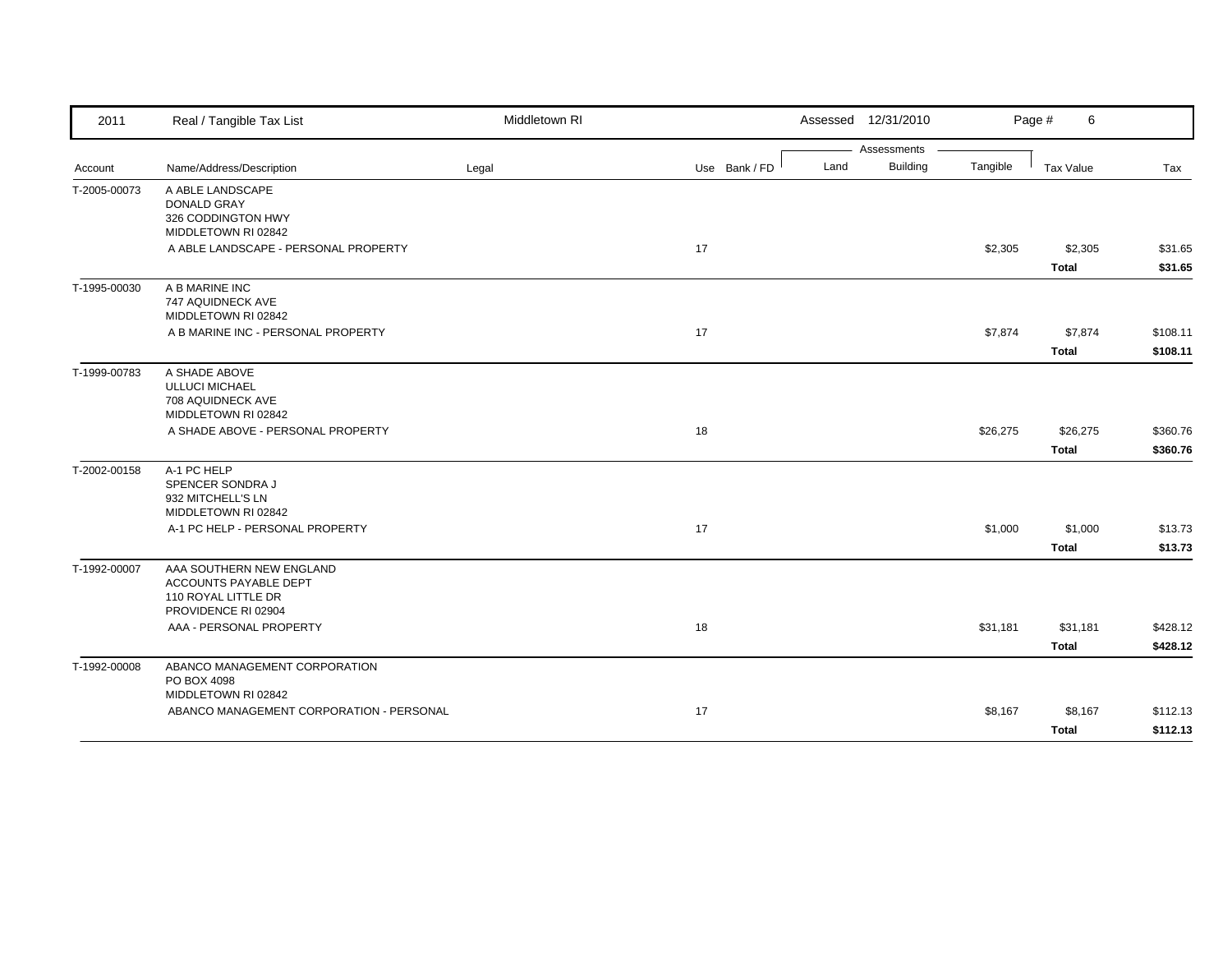| 2011         | Real / Tangible Tax List                                                         | Middletown RI |               |      | Assessed 12/31/2010 |          | Page #<br>$\overline{7}$ |                      |
|--------------|----------------------------------------------------------------------------------|---------------|---------------|------|---------------------|----------|--------------------------|----------------------|
|              |                                                                                  |               |               |      | Assessments         |          |                          |                      |
| Account      | Name/Address/Description                                                         | Legal         | Use Bank / FD | Land | <b>Building</b>     | Tangible | <b>Tax Value</b>         | Tax                  |
| T-2008-00028 | ABLE WELDING INC<br>70 WEST MAIN RD<br>MIDDLETOWN RI 02842                       |               |               |      |                     |          |                          |                      |
|              | ABLE WELDING - PERSONAL PROPERTY                                                 |               | 18            |      |                     | \$20,763 | \$20,763<br><b>Total</b> | \$285.08<br>\$285.08 |
| T-2005-00068 | ABR TRANSPORT LLC<br>C/O CAROLYN G ALLEN<br>140 GREENE LN<br>MIDDLETOWN RI 02842 |               |               |      |                     |          |                          |                      |
|              | ABR TRANSPORT LLC - PERSONAL PROPERTY                                            |               | 17            |      |                     | \$576    | \$576                    | \$7.91               |
|              |                                                                                  |               |               |      |                     |          | <b>Total</b>             | \$7.91               |
| T-2002-00181 | ACCESS TOURS ACCESS NE<br>PO BOX 4146<br>438 EAST MAIN RD<br>MIDDLETOWN RI 02842 |               |               |      |                     |          |                          |                      |
|              | ACCESS TOURS ACCESS NE - PERSONAL PROPERTY                                       |               | 17            |      |                     | \$2,880  | \$2,880                  | \$39.54              |
|              |                                                                                  |               |               |      |                     |          | Total                    | \$39.54              |
| T-1993-00043 | <b>ACCOUNTING &amp; MGMT RESOURCES</b><br>39 SQUANTUM DR<br>MIDDLETOWN RI 02842  |               |               |      |                     |          |                          |                      |
|              | ACCOUNTING & MGMT RESOURCES - PERSONAL                                           |               | 17            |      |                     | \$2,598  | \$2,598                  | \$35.67              |
|              |                                                                                  |               |               |      |                     |          | <b>Total</b>             | \$35.67              |
| T-2002-00107 | ACOASTAL TREE & LANDSCAPE<br>POB 2486<br>NEWPORT RI 02840                        |               |               |      |                     |          |                          |                      |
|              | ACOASTAL TREE & LANDSCAPE - PERSONAL                                             |               | 17            |      |                     | \$4,038  | \$4,038                  | \$55.44              |
|              |                                                                                  |               |               |      |                     |          | <b>Total</b>             | \$55.44              |
| T-2002-00244 | <b>ACV INDUSTRIES</b><br>110 INDIAN HILL RD<br>MIDDLETOWN RI 02842               |               |               |      |                     |          |                          |                      |
|              | ACV INDUSTRIES - PERSONAL PROPERTY                                               |               | 17            |      |                     | \$1,000  | \$1,000                  | \$13.73              |
|              |                                                                                  |               |               |      |                     |          | <b>Total</b>             | \$13.73              |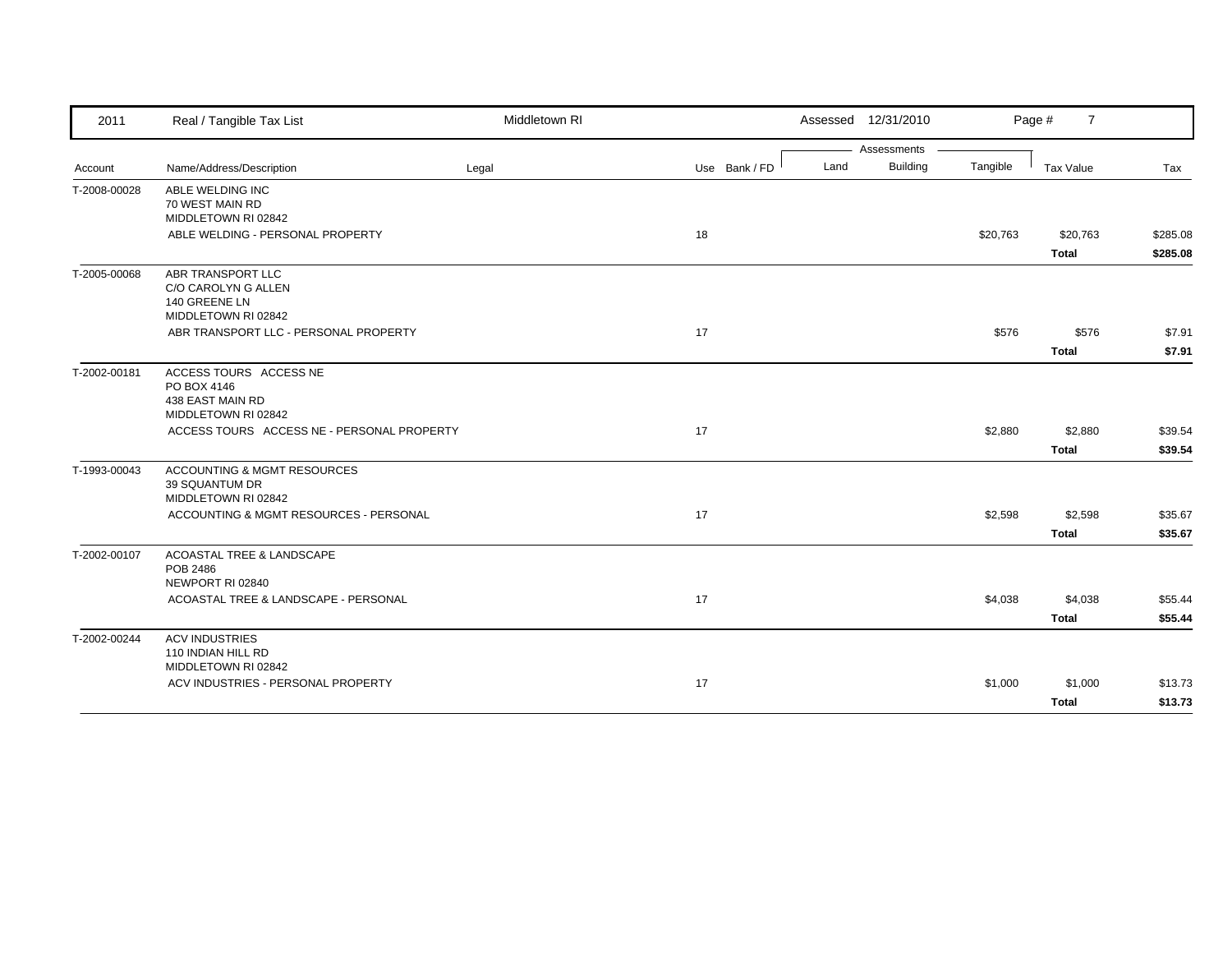| Assessments<br><b>Building</b><br>Land<br>Tangible<br>Name/Address/Description<br>Legal<br>Use Bank / FD<br><b>Tax Value</b><br>Tax<br>Account<br>ADP COMMERCIAL LEASING LLC<br><b>15 WATERVIEW BLVD</b><br>M/S #934<br>PARSIPPANY NJ 07054<br>94<br>ADP COMMERCIAL LEASING LLC - PERSONAL<br>\$53,534<br>\$53,534<br>\$735.02<br><b>Total</b><br>\$735.02<br>ADP INC<br>15 WATERVIEW BLVD M/S #934<br>PARSIPPANY NJ 07054<br>ADP INC - PERSONAL PROPERTY<br>94<br>\$15,642<br>\$15,642<br>\$214.76<br><b>Total</b><br><b>ADVANCE AMERICA</b><br>WPS SYSTEMS LTD OF NEW ENGLAND<br>PO BOX 3058<br>SPARTANBURG SC 29304<br>ADVANCE AMERICA - PERSONAL PROPERTY<br>18<br>\$32,600<br>\$32,600<br><b>Total</b><br>ADVANCED ACOUSTICS CONC INC<br>425 OSER AVE<br>HAUPPAUGE NY 11788<br>ADVANCED ACOUSTICS CONC INC - PERSONAL<br>17<br>\$6,637<br>\$6,637<br><b>Total</b><br>ADVANCED BUILDING CONCEPTS<br><b>BROOKS JOHN</b><br>1077 AQUIDNECK AVE #A<br>MIDDLETOWN RI 02842-5255<br>ADVANCED BUILDING CONCEPTS - PERSONAL<br>18<br>\$104,733<br>\$104,733<br><b>Total</b><br>T-2008-00080<br><b>ADVANCED FINANCIAL</b><br>MOBILE STORAGE INC<br>81 PILSUDSKI ST<br>PROVIDENCE RI 02909<br>ADVANCED FINANCIAL - PERSONAL PROPERTY<br>94<br>\$2,619<br>\$2,619 | 2011         | Real / Tangible Tax List | Middletown RI | Assessed 12/31/2010 | Page #<br>8  |         |
|-------------------------------------------------------------------------------------------------------------------------------------------------------------------------------------------------------------------------------------------------------------------------------------------------------------------------------------------------------------------------------------------------------------------------------------------------------------------------------------------------------------------------------------------------------------------------------------------------------------------------------------------------------------------------------------------------------------------------------------------------------------------------------------------------------------------------------------------------------------------------------------------------------------------------------------------------------------------------------------------------------------------------------------------------------------------------------------------------------------------------------------------------------------------------------------------------------------------------------------------------------------|--------------|--------------------------|---------------|---------------------|--------------|---------|
|                                                                                                                                                                                                                                                                                                                                                                                                                                                                                                                                                                                                                                                                                                                                                                                                                                                                                                                                                                                                                                                                                                                                                                                                                                                             |              |                          |               |                     |              |         |
|                                                                                                                                                                                                                                                                                                                                                                                                                                                                                                                                                                                                                                                                                                                                                                                                                                                                                                                                                                                                                                                                                                                                                                                                                                                             |              |                          |               |                     |              |         |
|                                                                                                                                                                                                                                                                                                                                                                                                                                                                                                                                                                                                                                                                                                                                                                                                                                                                                                                                                                                                                                                                                                                                                                                                                                                             | T-2005-00003 |                          |               |                     |              |         |
|                                                                                                                                                                                                                                                                                                                                                                                                                                                                                                                                                                                                                                                                                                                                                                                                                                                                                                                                                                                                                                                                                                                                                                                                                                                             |              |                          |               |                     |              |         |
|                                                                                                                                                                                                                                                                                                                                                                                                                                                                                                                                                                                                                                                                                                                                                                                                                                                                                                                                                                                                                                                                                                                                                                                                                                                             |              |                          |               |                     |              |         |
|                                                                                                                                                                                                                                                                                                                                                                                                                                                                                                                                                                                                                                                                                                                                                                                                                                                                                                                                                                                                                                                                                                                                                                                                                                                             | T-2001-00020 |                          |               |                     |              |         |
| \$214.76<br>\$447.60<br>\$447.60<br>\$91.13<br>\$91.13<br>\$1,437.98<br>\$1,437.98<br>\$35.96                                                                                                                                                                                                                                                                                                                                                                                                                                                                                                                                                                                                                                                                                                                                                                                                                                                                                                                                                                                                                                                                                                                                                               |              |                          |               |                     |              |         |
|                                                                                                                                                                                                                                                                                                                                                                                                                                                                                                                                                                                                                                                                                                                                                                                                                                                                                                                                                                                                                                                                                                                                                                                                                                                             |              |                          |               |                     |              |         |
|                                                                                                                                                                                                                                                                                                                                                                                                                                                                                                                                                                                                                                                                                                                                                                                                                                                                                                                                                                                                                                                                                                                                                                                                                                                             | T-2007-00014 |                          |               |                     |              |         |
|                                                                                                                                                                                                                                                                                                                                                                                                                                                                                                                                                                                                                                                                                                                                                                                                                                                                                                                                                                                                                                                                                                                                                                                                                                                             |              |                          |               |                     |              |         |
|                                                                                                                                                                                                                                                                                                                                                                                                                                                                                                                                                                                                                                                                                                                                                                                                                                                                                                                                                                                                                                                                                                                                                                                                                                                             |              |                          |               |                     |              |         |
|                                                                                                                                                                                                                                                                                                                                                                                                                                                                                                                                                                                                                                                                                                                                                                                                                                                                                                                                                                                                                                                                                                                                                                                                                                                             | T-2005-00005 |                          |               |                     |              |         |
|                                                                                                                                                                                                                                                                                                                                                                                                                                                                                                                                                                                                                                                                                                                                                                                                                                                                                                                                                                                                                                                                                                                                                                                                                                                             |              |                          |               |                     |              |         |
|                                                                                                                                                                                                                                                                                                                                                                                                                                                                                                                                                                                                                                                                                                                                                                                                                                                                                                                                                                                                                                                                                                                                                                                                                                                             |              |                          |               |                     |              |         |
|                                                                                                                                                                                                                                                                                                                                                                                                                                                                                                                                                                                                                                                                                                                                                                                                                                                                                                                                                                                                                                                                                                                                                                                                                                                             | T-1999-00683 |                          |               |                     |              |         |
|                                                                                                                                                                                                                                                                                                                                                                                                                                                                                                                                                                                                                                                                                                                                                                                                                                                                                                                                                                                                                                                                                                                                                                                                                                                             |              |                          |               |                     |              |         |
|                                                                                                                                                                                                                                                                                                                                                                                                                                                                                                                                                                                                                                                                                                                                                                                                                                                                                                                                                                                                                                                                                                                                                                                                                                                             |              |                          |               |                     |              |         |
|                                                                                                                                                                                                                                                                                                                                                                                                                                                                                                                                                                                                                                                                                                                                                                                                                                                                                                                                                                                                                                                                                                                                                                                                                                                             |              |                          |               |                     |              |         |
|                                                                                                                                                                                                                                                                                                                                                                                                                                                                                                                                                                                                                                                                                                                                                                                                                                                                                                                                                                                                                                                                                                                                                                                                                                                             |              |                          |               |                     |              |         |
|                                                                                                                                                                                                                                                                                                                                                                                                                                                                                                                                                                                                                                                                                                                                                                                                                                                                                                                                                                                                                                                                                                                                                                                                                                                             |              |                          |               |                     | <b>Total</b> | \$35.96 |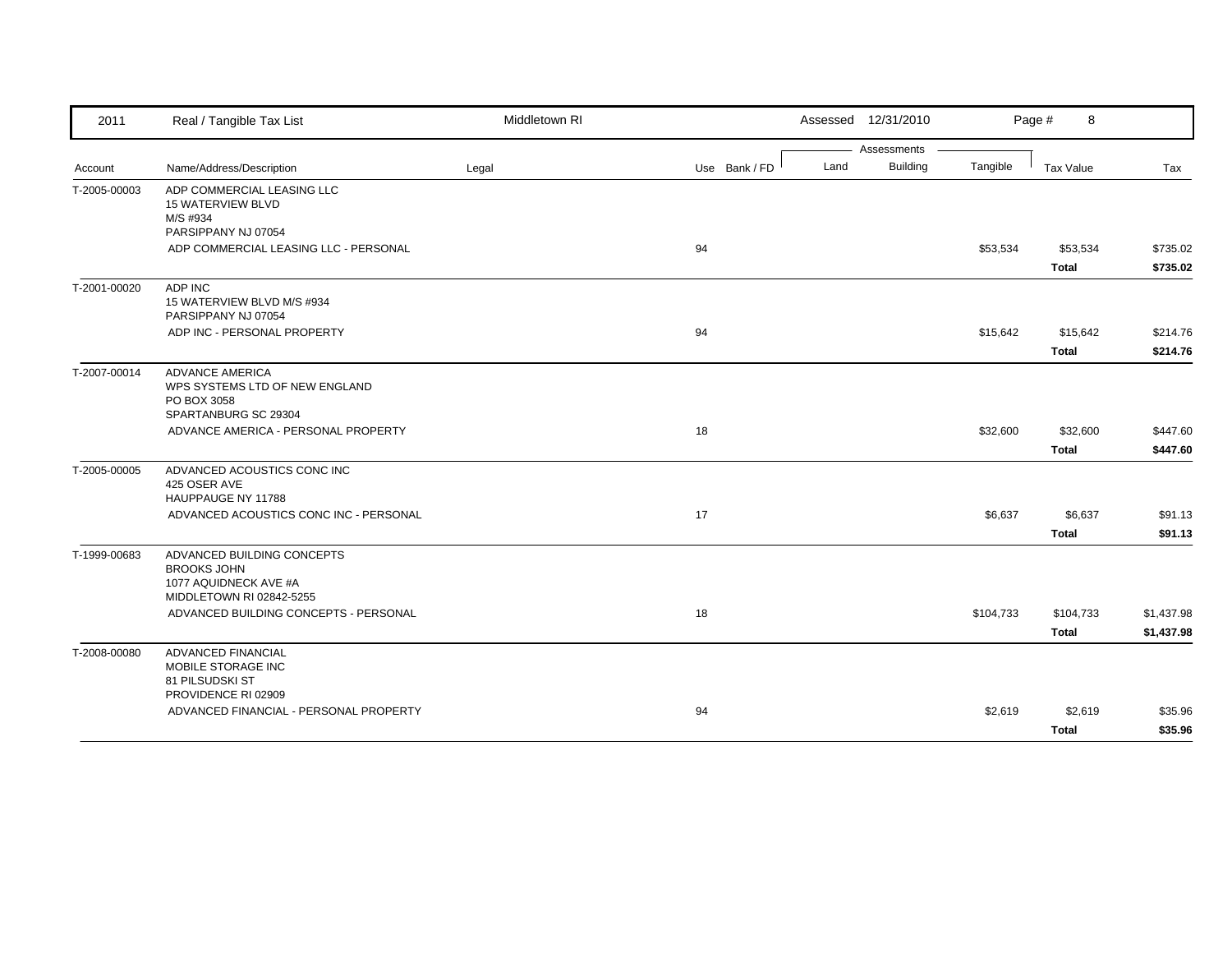| 2011         | Real / Tangible Tax List                                                                                      | Middletown RI |               | Assessed 12/31/2010                    |             | Page #<br>9                 |                            |
|--------------|---------------------------------------------------------------------------------------------------------------|---------------|---------------|----------------------------------------|-------------|-----------------------------|----------------------------|
| Account      | Name/Address/Description                                                                                      | Legal         | Use Bank / FD | Assessments<br><b>Building</b><br>Land | Tangible    | <b>Tax Value</b>            | Tax                        |
| T-1998-00038 | ADVANCED FINANCIAL SERVICES<br><b>EMBRACE HOME LOANS INC</b><br>25 ENTERPRISE CTR<br>MIDDLETOWN RI 02842-5201 |               |               |                                        |             |                             |                            |
|              | ADVANCED FINANCIAL SERVICES - PERSONAL                                                                        |               | 18            |                                        | \$3,956,239 | \$3,956,239<br><b>Total</b> | \$54,319.16<br>\$54,319.16 |
| T-2005-00044 | ADVANCED SOLUTIONS FOR TOM<br>PAWNEE LEASING CORP<br>1611 N INTERSTATE 35E STE 428<br>CARROLLTON TX 75006     |               |               |                                        |             |                             |                            |
|              | ADVANCED SOLUTIONS FOR TOM - PERSONAL                                                                         |               | 94            |                                        | \$19,298    | \$19,298<br><b>Total</b>    | \$264.96<br>\$264.96       |
| T-2010-00011 | ADVANCED SOLUTIONS FOR TOM<br><b>LEASE SERVICES</b><br>PO BOX 2149<br>GIG HARBOR WA 98335                     |               |               |                                        |             |                             |                            |
|              | ADVANCED SOLUTIONS FOR TOM - PERSONAL                                                                         |               | 94            |                                        | \$57,459    | \$57,459<br><b>Total</b>    | \$788.91<br>\$788.91       |
| T-1999-00865 | ADVANCED SOLUTIONS FOR TOMORRO<br>184 JOHN CLARKE RD<br>MIDDLETOWN RI 02842                                   |               |               |                                        |             |                             |                            |
|              | ADVANCED SOLUTIONS FOR TOM - PERSONAL                                                                         |               | 18            |                                        | \$107,095   | \$107,095<br><b>Total</b>   | \$1,470.41<br>\$1,470.41   |
| T-2008-00079 | ADVANCED SOLUTIONS FOR TOMORRO<br><b>LOOKOUT LEASING</b><br>PO BOX 4119<br>CHATTANOOGA TN 37405               |               |               |                                        |             |                             |                            |
|              | ADVANCED SOLUTIONS FOR TOMORRO - PERSONAL                                                                     |               | 94            |                                        | \$10,334    | \$10,334<br><b>Total</b>    | \$141.89<br>\$141.89       |
| T-2002-00025 | AGUIAR JOSEPH F & DALINDA L<br>614 MITHCELL'S LN<br>MIDDLETOWN RI 02842                                       |               |               |                                        |             |                             |                            |
|              | AGUIAR JOSEPH F & DALINDA L - PERSONAL                                                                        |               | 18            |                                        | \$20,256    | \$20,256<br><b>Total</b>    | \$278.11<br>\$278.11       |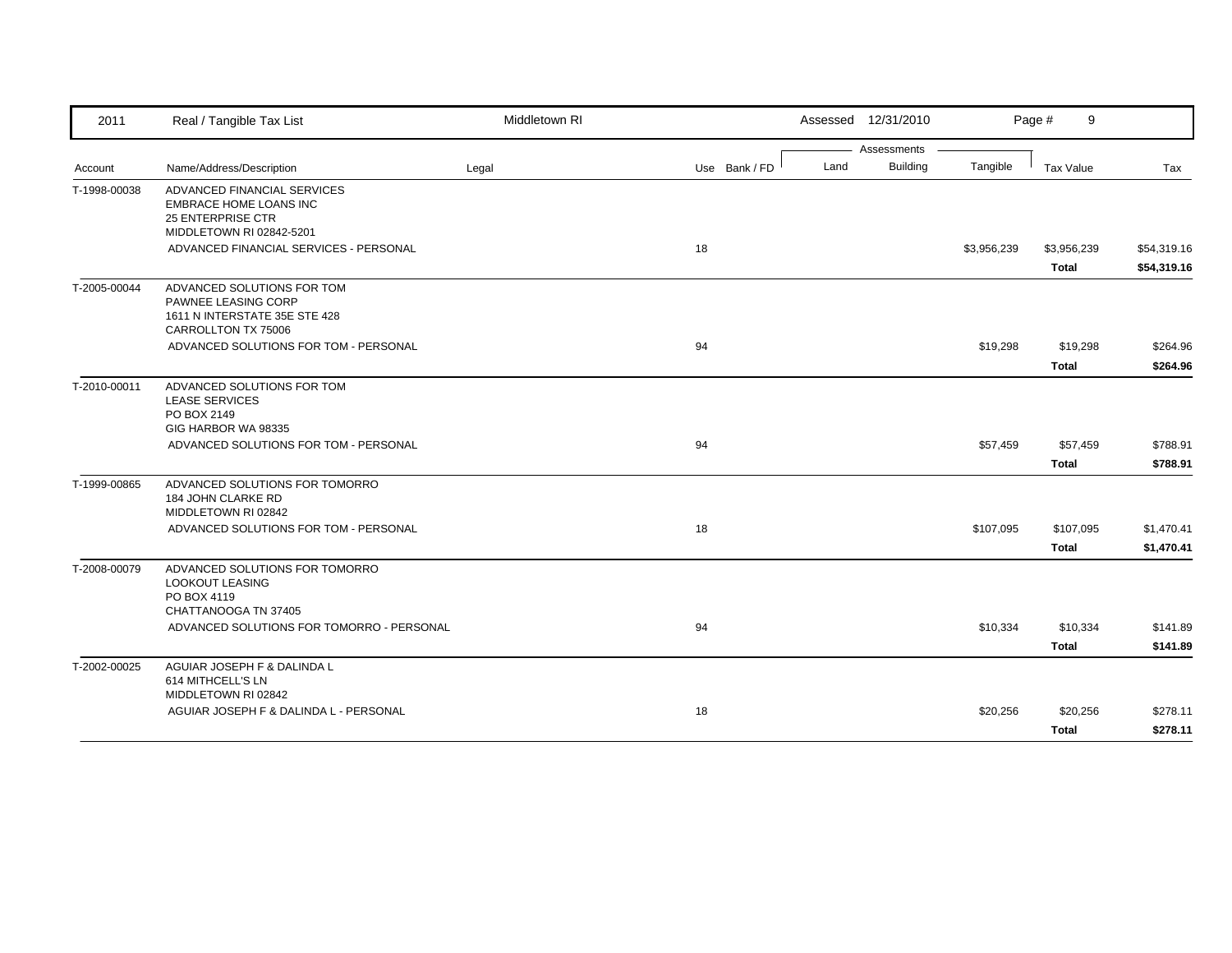| Assessments<br>Land<br><b>Building</b><br>Tangible<br>Use Bank / FD<br>Name/Address/Description<br><b>Tax Value</b><br>Tax<br>Legal<br>Account<br>ALAGRIA SALON & SPA<br>C/O CATHERINE FAY OWNER<br>390 WEST MAIN RD<br>MIDDLETOWN RI 02842<br>ALAGRIA SALON & SPA - PERSONAL PROPERTY<br>18<br>\$12,570<br>\$12,570<br><b>Total</b><br><b>ALASKA NATIVE TECH</b><br>ALASKA NATIVE GOVT SERVICES LL<br>PO BOX 241085<br>ANCHORAGE AK 99524-108<br>ALASKA NATIVE TECH - PERSONAL PROPERTY<br>73<br>\$3,473<br>\$3,473<br><b>Tax Exempt Property</b><br>\$0<br><b>Total</b><br>ALEXANDER CONTRACTING CORP<br>PATRICIA SCHEINDER<br>88 FORGE HILL RD<br>VOLUNTOWN CT 06384<br>ALEXANDER CONTRACTING CORP - PERSONAL<br>17<br>\$2,095<br>\$2,095<br><b>Total</b><br>ALION SCIENCE & TECHNOLOGY COR<br>1000 BURR RIDGE PKWY<br><b>SUITE 202</b><br><b>BURR RIDGE IL 605270849</b><br>ALION SCIENCE - PERSONAL PROPERTY<br>18<br>\$77,899<br>\$77,899<br><b>Total</b><br>ALL ABOUT HOME CARE LLC<br>C/O KATHLEEN S DEVLIN<br>438 EAST MAIN RD STE 202<br>MIDDLETOWN RI 02842<br>ALL ABOUT HOME CARE LLC - PERSONAL PROPERTY<br>18<br>\$39,262<br>\$39,262<br><b>Total</b><br>ALL AMERICAN BARBER SHOP<br>CHIN WHITE<br>957 WEST MAIN RD<br>MIDDLETOWN RI 02842<br>ALL AMERICAN BARBER SHOP - PERSONAL PROPERTY<br>17<br>\$5,971<br>\$5,971 | 2011         | Real / Tangible Tax List | Middletown RI | Assessed 12/31/2010 |  | Page #<br>10 |         |
|--------------------------------------------------------------------------------------------------------------------------------------------------------------------------------------------------------------------------------------------------------------------------------------------------------------------------------------------------------------------------------------------------------------------------------------------------------------------------------------------------------------------------------------------------------------------------------------------------------------------------------------------------------------------------------------------------------------------------------------------------------------------------------------------------------------------------------------------------------------------------------------------------------------------------------------------------------------------------------------------------------------------------------------------------------------------------------------------------------------------------------------------------------------------------------------------------------------------------------------------------------------------------------------------------------------------------------------|--------------|--------------------------|---------------|---------------------|--|--------------|---------|
| \$172.59                                                                                                                                                                                                                                                                                                                                                                                                                                                                                                                                                                                                                                                                                                                                                                                                                                                                                                                                                                                                                                                                                                                                                                                                                                                                                                                             |              |                          |               |                     |  |              |         |
|                                                                                                                                                                                                                                                                                                                                                                                                                                                                                                                                                                                                                                                                                                                                                                                                                                                                                                                                                                                                                                                                                                                                                                                                                                                                                                                                      |              |                          |               |                     |  |              |         |
|                                                                                                                                                                                                                                                                                                                                                                                                                                                                                                                                                                                                                                                                                                                                                                                                                                                                                                                                                                                                                                                                                                                                                                                                                                                                                                                                      | T-2008-00037 |                          |               |                     |  |              |         |
| \$172.59                                                                                                                                                                                                                                                                                                                                                                                                                                                                                                                                                                                                                                                                                                                                                                                                                                                                                                                                                                                                                                                                                                                                                                                                                                                                                                                             |              |                          |               |                     |  |              |         |
|                                                                                                                                                                                                                                                                                                                                                                                                                                                                                                                                                                                                                                                                                                                                                                                                                                                                                                                                                                                                                                                                                                                                                                                                                                                                                                                                      |              |                          |               |                     |  |              |         |
| \$47.68                                                                                                                                                                                                                                                                                                                                                                                                                                                                                                                                                                                                                                                                                                                                                                                                                                                                                                                                                                                                                                                                                                                                                                                                                                                                                                                              | T-2008-00021 |                          |               |                     |  |              |         |
| $$-47.68$<br>\$0.00<br>\$28.76<br>\$28.76<br>\$1,069.55<br>\$1,069.55<br>\$539.07<br>\$539.07<br>\$81.98                                                                                                                                                                                                                                                                                                                                                                                                                                                                                                                                                                                                                                                                                                                                                                                                                                                                                                                                                                                                                                                                                                                                                                                                                             |              |                          |               |                     |  |              |         |
|                                                                                                                                                                                                                                                                                                                                                                                                                                                                                                                                                                                                                                                                                                                                                                                                                                                                                                                                                                                                                                                                                                                                                                                                                                                                                                                                      |              |                          |               |                     |  |              |         |
|                                                                                                                                                                                                                                                                                                                                                                                                                                                                                                                                                                                                                                                                                                                                                                                                                                                                                                                                                                                                                                                                                                                                                                                                                                                                                                                                      |              |                          |               |                     |  |              |         |
|                                                                                                                                                                                                                                                                                                                                                                                                                                                                                                                                                                                                                                                                                                                                                                                                                                                                                                                                                                                                                                                                                                                                                                                                                                                                                                                                      | T-2008-00042 |                          |               |                     |  |              |         |
|                                                                                                                                                                                                                                                                                                                                                                                                                                                                                                                                                                                                                                                                                                                                                                                                                                                                                                                                                                                                                                                                                                                                                                                                                                                                                                                                      |              |                          |               |                     |  |              |         |
|                                                                                                                                                                                                                                                                                                                                                                                                                                                                                                                                                                                                                                                                                                                                                                                                                                                                                                                                                                                                                                                                                                                                                                                                                                                                                                                                      |              |                          |               |                     |  |              |         |
|                                                                                                                                                                                                                                                                                                                                                                                                                                                                                                                                                                                                                                                                                                                                                                                                                                                                                                                                                                                                                                                                                                                                                                                                                                                                                                                                      | T-2008-00029 |                          |               |                     |  |              |         |
|                                                                                                                                                                                                                                                                                                                                                                                                                                                                                                                                                                                                                                                                                                                                                                                                                                                                                                                                                                                                                                                                                                                                                                                                                                                                                                                                      |              |                          |               |                     |  |              |         |
|                                                                                                                                                                                                                                                                                                                                                                                                                                                                                                                                                                                                                                                                                                                                                                                                                                                                                                                                                                                                                                                                                                                                                                                                                                                                                                                                      |              |                          |               |                     |  |              |         |
|                                                                                                                                                                                                                                                                                                                                                                                                                                                                                                                                                                                                                                                                                                                                                                                                                                                                                                                                                                                                                                                                                                                                                                                                                                                                                                                                      | T-2008-00038 |                          |               |                     |  |              |         |
|                                                                                                                                                                                                                                                                                                                                                                                                                                                                                                                                                                                                                                                                                                                                                                                                                                                                                                                                                                                                                                                                                                                                                                                                                                                                                                                                      |              |                          |               |                     |  |              |         |
|                                                                                                                                                                                                                                                                                                                                                                                                                                                                                                                                                                                                                                                                                                                                                                                                                                                                                                                                                                                                                                                                                                                                                                                                                                                                                                                                      |              |                          |               |                     |  |              |         |
|                                                                                                                                                                                                                                                                                                                                                                                                                                                                                                                                                                                                                                                                                                                                                                                                                                                                                                                                                                                                                                                                                                                                                                                                                                                                                                                                      | T-2006-00033 |                          |               |                     |  |              |         |
|                                                                                                                                                                                                                                                                                                                                                                                                                                                                                                                                                                                                                                                                                                                                                                                                                                                                                                                                                                                                                                                                                                                                                                                                                                                                                                                                      |              |                          |               |                     |  |              |         |
|                                                                                                                                                                                                                                                                                                                                                                                                                                                                                                                                                                                                                                                                                                                                                                                                                                                                                                                                                                                                                                                                                                                                                                                                                                                                                                                                      |              |                          |               |                     |  | <b>Total</b> | \$81.98 |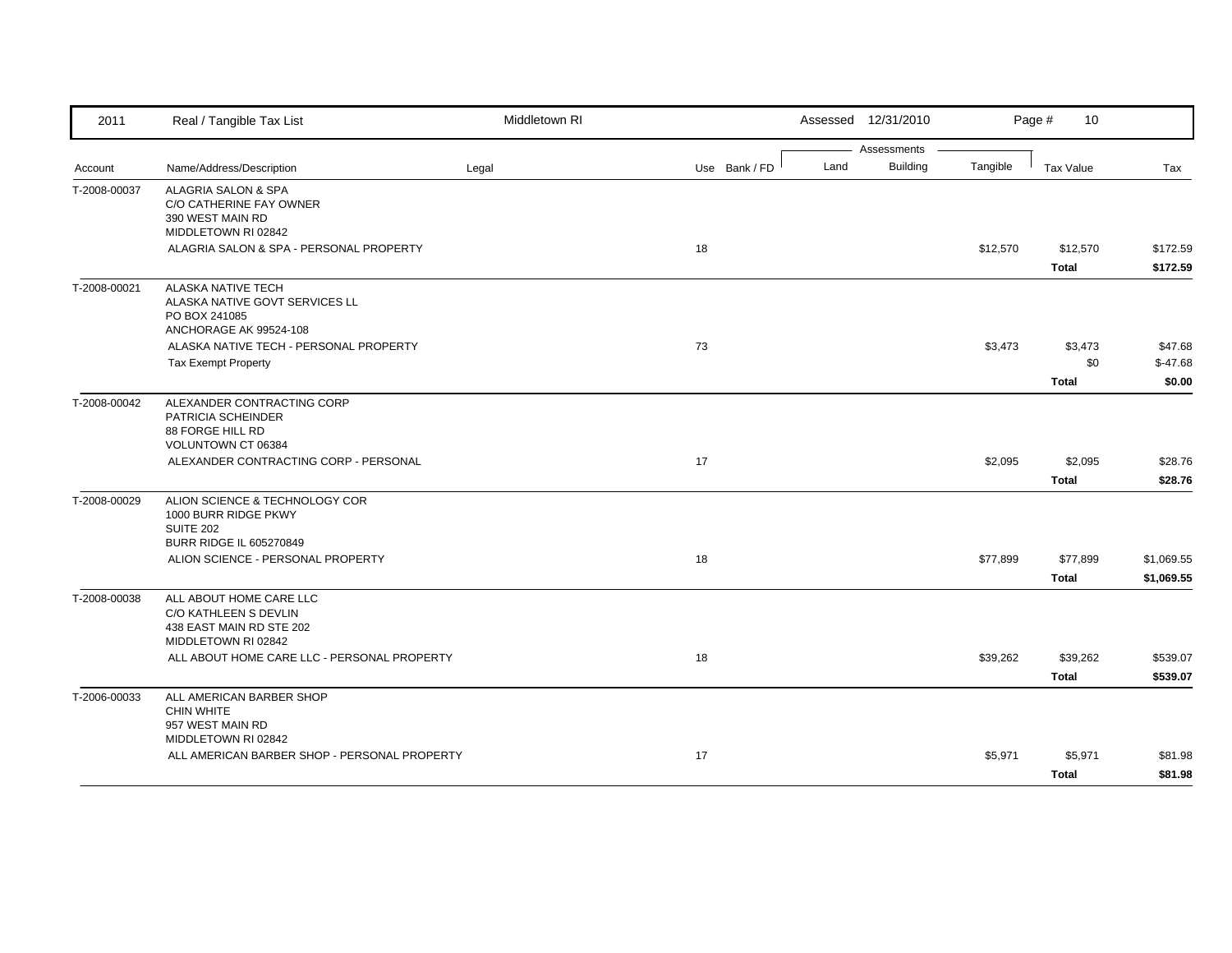| 2011         | Real / Tangible Tax List                                                                              | Middletown RI |               | Assessed 12/31/2010     |          | Page #<br>11 |          |
|--------------|-------------------------------------------------------------------------------------------------------|---------------|---------------|-------------------------|----------|--------------|----------|
|              |                                                                                                       |               |               | Assessments             |          |              |          |
| Account      | Name/Address/Description                                                                              | Legal         | Use Bank / FD | <b>Building</b><br>Land | Tangible | Tax Value    | Tax      |
| T-2011-00093 | ALL AMERICAN LANDSCAPING<br><b>OCONNOR THOMAS</b><br>2 ASPINET RD<br>MIDDLETOWN RI 02842              |               |               |                         |          |              |          |
|              | ALL AMERICAN LANDSCAPING - PERSONAL PROPERTY                                                          |               | 17            |                         | \$4,750  | \$4,750      | \$65.22  |
|              |                                                                                                       |               |               |                         |          | <b>Total</b> | \$65.22  |
| T-2011-00088 | ALL SERVICES CLEANING<br>D/B/A SILVA MARCONE<br>114 EAST MAIN RD<br>MIDDLETOWN RI 02842               |               |               |                         |          |              |          |
|              | ALL SERVICES CLEANING - PERSONAL PROPERTY                                                             |               | 17            |                         | \$950    | \$950        | \$13.04  |
|              |                                                                                                       |               |               |                         |          | <b>Total</b> | \$13.04  |
| T-2008-00048 | ALL STAR DANCE ACADEMY<br>KELLEY PAKENHAM DIRECTOR<br>1341 WEST MAIN RD STE 19<br>MIDDLETOWN RI 02842 |               |               |                         |          |              |          |
|              | ALL STAR DANCE ACADEMY - PERSONAL PROPERTY                                                            |               | 17            |                         | \$2,095  | \$2,095      | \$28.76  |
|              |                                                                                                       |               |               |                         |          | <b>Total</b> | \$28.76  |
| T-1999-00629 | ALLIANCE MEDICAL PRODUCTS INC<br>909 EAST MAIN RD<br>MIDDLETOWN RI 02842                              |               |               |                         |          |              |          |
|              | ALLIANCE MEDICAL PRODUCTS INC - PERSONAL                                                              |               | 17            |                         | \$3,000  | \$3,000      | \$41.19  |
|              |                                                                                                       |               |               |                         |          | <b>Total</b> | \$41.19  |
| T-2001-00007 | ALLSTATE INSURANCE AGENT<br>190 EAST MAIN RD<br>MIDDLETOWN RI 02842                                   |               |               |                         |          |              |          |
|              | ALLSTATE INSURANCE AGENT - PERSONAL PROPERTY                                                          |               | 17            |                         | \$7,662  | \$7,662      | \$105.20 |
|              |                                                                                                       |               |               |                         |          | <b>Total</b> | \$105.20 |
| T-1992-00031 | ALLSTATE INSURANCE CO #49809<br>3 RESOURCE SQ<br>10815 DAVID TAYLOR DR                                |               |               |                         |          |              |          |
|              | CHARLOTTE NC 28262<br>ALLSTATE INSURANCE CO #49809 - PERSONAL                                         |               | 17            |                         | \$2,000  | \$2,000      | \$27.46  |
|              |                                                                                                       |               |               |                         |          | <b>Total</b> | \$27.46  |
|              |                                                                                                       |               |               |                         |          |              |          |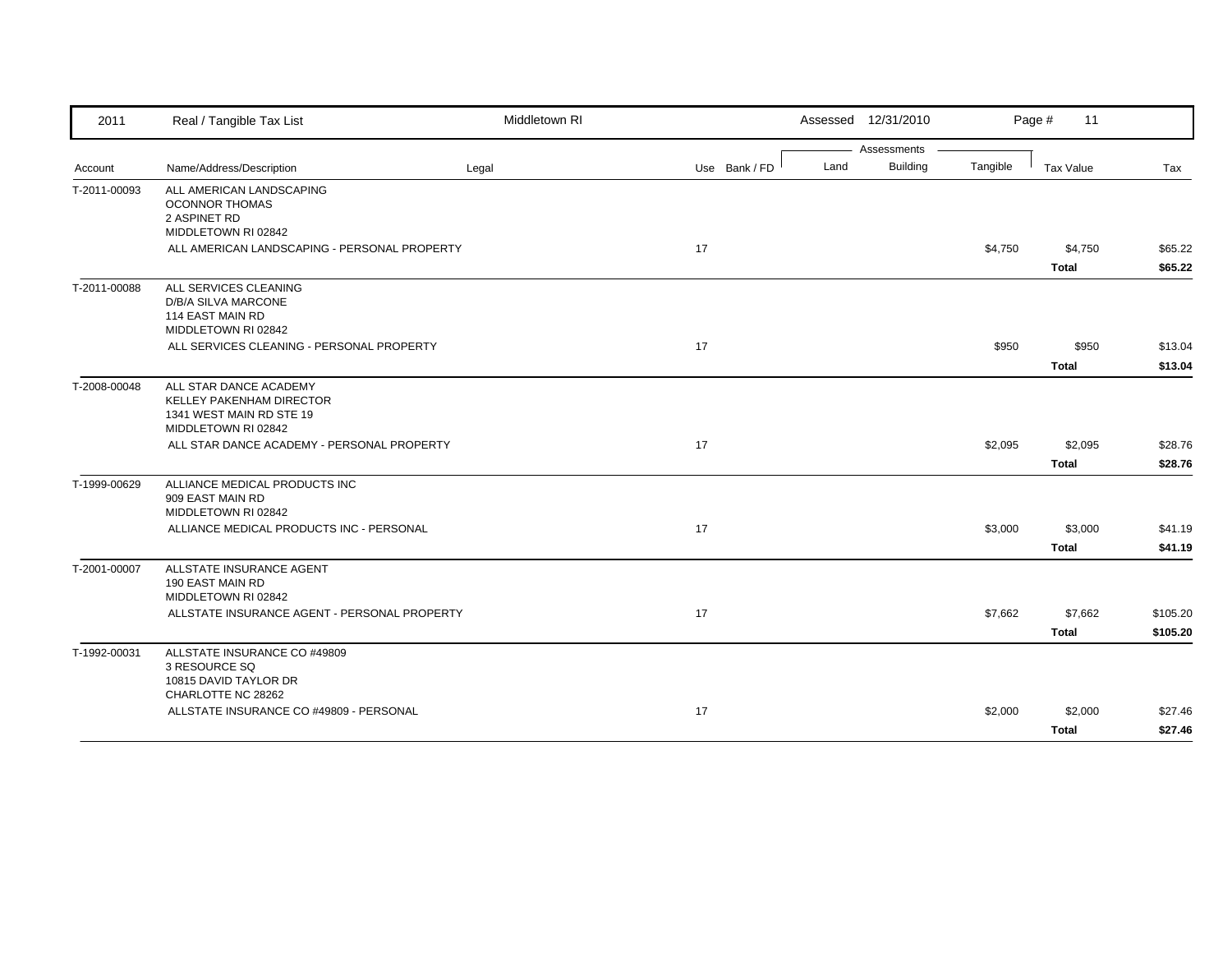| 2011         | Real / Tangible Tax List                                                                             | Middletown RI |               |      | Assessed 12/31/2010 |           | Page #<br>12            |                          |
|--------------|------------------------------------------------------------------------------------------------------|---------------|---------------|------|---------------------|-----------|-------------------------|--------------------------|
|              |                                                                                                      |               |               |      | Assessments         |           |                         |                          |
| Account      | Name/Address/Description                                                                             | Legal         | Use Bank / FD | Land | <b>Building</b>     | Tangible  | <b>Tax Value</b>        | Tax                      |
| T-2002-00097 | ALLSTATE INSURANCE CO #50714<br>THREE RESOURCE SQUARE<br>10815 DAVID TAYLOR DR<br>CHARLOTTE NC 28262 |               |               |      |                     |           |                         |                          |
|              | ALLSTATE INSURANCE CO #50714 - PERSONAL                                                              |               | 17            |      |                     | \$2,744   | \$2,744<br><b>Total</b> | \$37.68<br>\$37.68       |
| T-1992-00030 | ALLSTATE INSURANCE CO #70568<br>3 RESOURCE SQ<br>10815 DAVID TAYLOR DR<br>CHARLOTE NC 28262          |               |               |      |                     |           |                         |                          |
|              | ALLSTATE INSURANCE CO #70568 - PERSONAL                                                              |               | 17            |      |                     | \$2,000   | \$2,000<br><b>Total</b> | \$27.46<br>\$27.46       |
| T-2001-00022 | ALPINE CAPITAL CORP<br>PNC EQUIPMENT FINANCE LLC<br>995 DALTON AVENUE<br>CINCINNATI OH 45203         |               |               |      |                     |           |                         |                          |
|              | ALPINE CAPITAL CORP - PERSONAL PROPERTY                                                              |               | 94            |      |                     | \$366,675 | \$366,675<br>Total      | \$5,034.45<br>\$5,034.45 |
| T-1999-00578 | AMERICAN EXPRESS FINANCIAL ADV<br>FINN RODRIGUEZ & WASHBURN<br>294 VALLEY RD<br>MIDDLETOWN RI 02842  |               |               |      |                     |           |                         |                          |
|              | AMERICAN EXPRESS FINANCIAL ADV - PERSONAL                                                            |               | 17            |      |                     | \$9,993   | \$9,993<br><b>Total</b> | \$137.20<br>\$137.20     |
| T-2000-01040 | AMERICAN HONDA MOTOR CO<br>1919 TORRRANCE BLVD<br>TORRANCE CA 90501                                  |               |               |      |                     |           |                         |                          |
|              | AMERICAN HONDA - PERSONAL PROPERTY                                                                   |               | 94            |      |                     | \$6,686   | \$6,686<br><b>Total</b> | \$91.80<br>\$91.80       |
| T-1992-00043 | AMERICAN SYSTEMS CORP<br>14151 PARK MEADOW DR<br><b>SUITE 500</b>                                    |               |               |      |                     |           |                         |                          |
|              | CHANTILLY VA 20151-2218<br>AMERICAN SYSTEMS CORP - PERSONAL PROPERTY                                 |               | 18            |      |                     | \$75,355  | \$75,355<br>Total       | \$1,034.62<br>\$1,034.62 |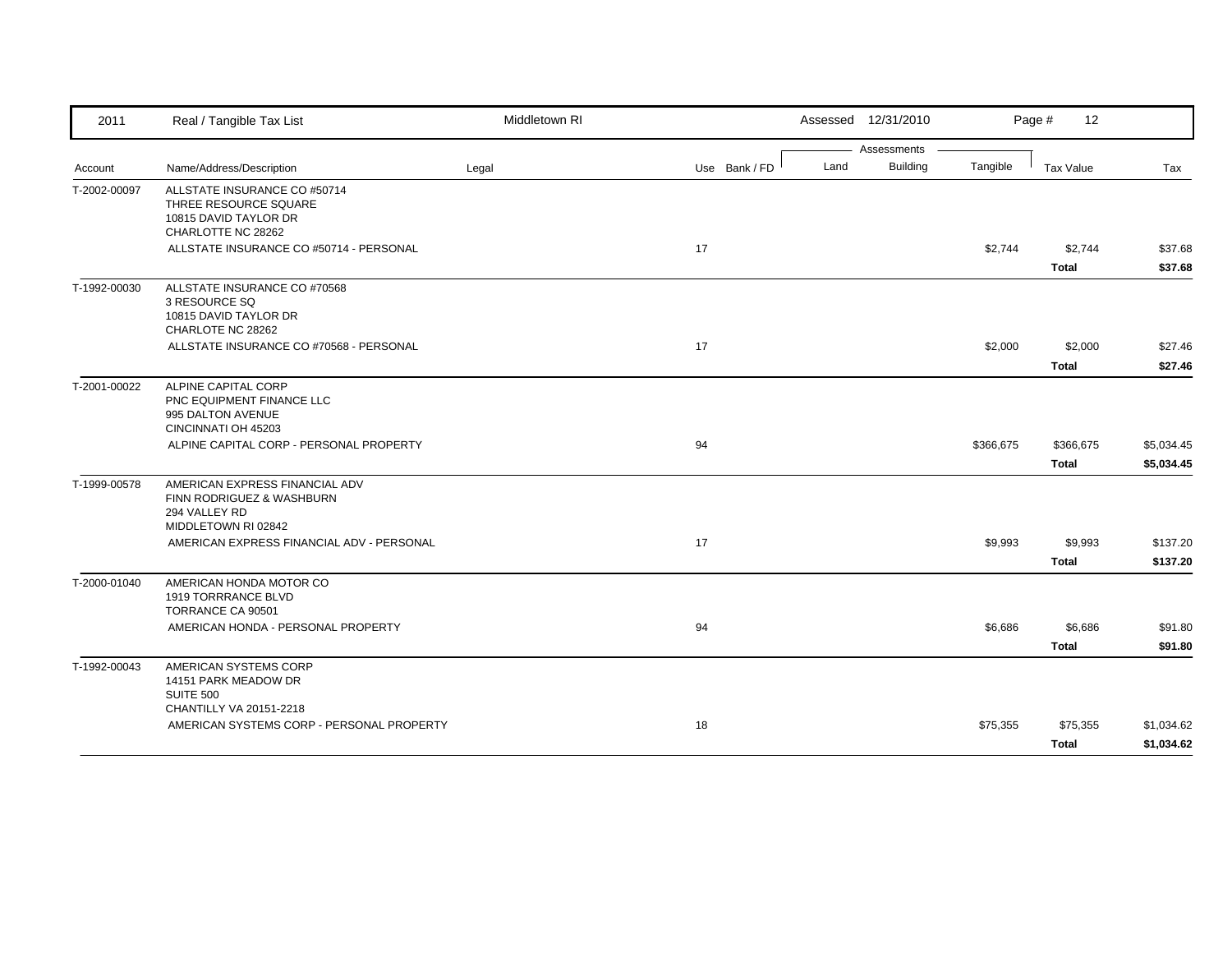| 2011         | Real / Tangible Tax List                       | Middletown RI |               | Assessed 12/31/2010     |          | Page #<br>13     |          |
|--------------|------------------------------------------------|---------------|---------------|-------------------------|----------|------------------|----------|
|              |                                                |               |               | Assessments             |          |                  |          |
| Account      | Name/Address/Description                       | Legal         | Use Bank / FD | <b>Building</b><br>Land | Tangible | <b>Tax Value</b> | Tax      |
| T-2006-00036 | ANCHOR FUEL INC                                |               |               |                         |          |                  |          |
|              | 55 JOHN CLARKE RD                              |               |               |                         |          |                  |          |
|              | MIDDLETOWN RI 02842                            |               |               |                         |          |                  |          |
|              | ANCHOR FUEL INC - PERSONAL PROPERTY            |               | 17            |                         | \$8,456  | \$8,456          | \$116.10 |
|              |                                                |               |               |                         |          | <b>Total</b>     | \$116.10 |
| T-2007-00067 | ANGEL CLEANING CO                              |               |               |                         |          |                  |          |
|              | C/O RAKESH INTWALA                             |               |               |                         |          |                  |          |
|              | 58 ALLSTON AVE<br>MIDDLETOWN RI 02842          |               |               |                         |          |                  |          |
|              | ANGEL CLEANING CO - PERSONAL PROPERTY          |               | 17            |                         | \$5,238  | \$5,238          | \$71.92  |
|              |                                                |               |               |                         |          | <b>Total</b>     | \$71.92  |
| T-2002-00163 | ANGELA MOORE INC                               |               |               |                         |          |                  |          |
|              | 2 CORPORATE PLACE                              |               |               |                         |          |                  |          |
|              | MIDDLETOWN RI 02842                            |               |               |                         |          |                  |          |
|              | ANGELA MOORE INC - PERSONAL PROPERTY           |               | 18            |                         | \$23,920 | \$23,920         | \$328.42 |
|              |                                                |               |               |                         |          | Total            | \$328.42 |
| T-2007-00024 | ANNE LOHR LICSW                                |               |               |                         |          |                  |          |
|              | 747 AQUIDNECK AVE                              |               |               |                         |          |                  |          |
|              | MIDDLETOWN RI 02842                            |               |               |                         |          |                  |          |
|              | ANNE LOHR LICSW - PERSONAL PROPERTY            |               | 17            |                         | \$2,867  | \$2,867          | \$39.36  |
|              |                                                |               |               |                         |          | <b>Total</b>     | \$39.36  |
| T-1999-00787 | <b>ANTHONY'S SEAFOOD</b>                       |               |               |                         |          |                  |          |
|              | <b>WAMM INC</b>                                |               |               |                         |          |                  |          |
|              | 963 AQUIDNECK AVE<br>MIDDLETOWN RI 02842       |               |               |                         |          |                  |          |
|              | ANTHONY'S SEAFOOD - PERSONAL PROPERTY          |               | 18            |                         | \$30,744 | \$30,744         | \$422.12 |
|              |                                                |               |               |                         |          |                  |          |
|              |                                                |               |               |                         |          | <b>Total</b>     | \$422.12 |
| T-2006-00025 | <b>ANTHONY'S SEAFOOD</b>                       |               |               |                         |          |                  |          |
|              | DATA SALES CO INC<br>3450 WEST BURNSVILLE PKWY |               |               |                         |          |                  |          |
|              | BURNSVILLE MN 55337                            |               |               |                         |          |                  |          |
|              | ANTHONY'S SEAFOOD - PERSONAL PROPERTY          |               | 94            |                         | \$2,672  | \$2,672          | \$36.69  |
|              |                                                |               |               |                         |          | <b>Total</b>     | \$36.69  |
|              |                                                |               |               |                         |          |                  |          |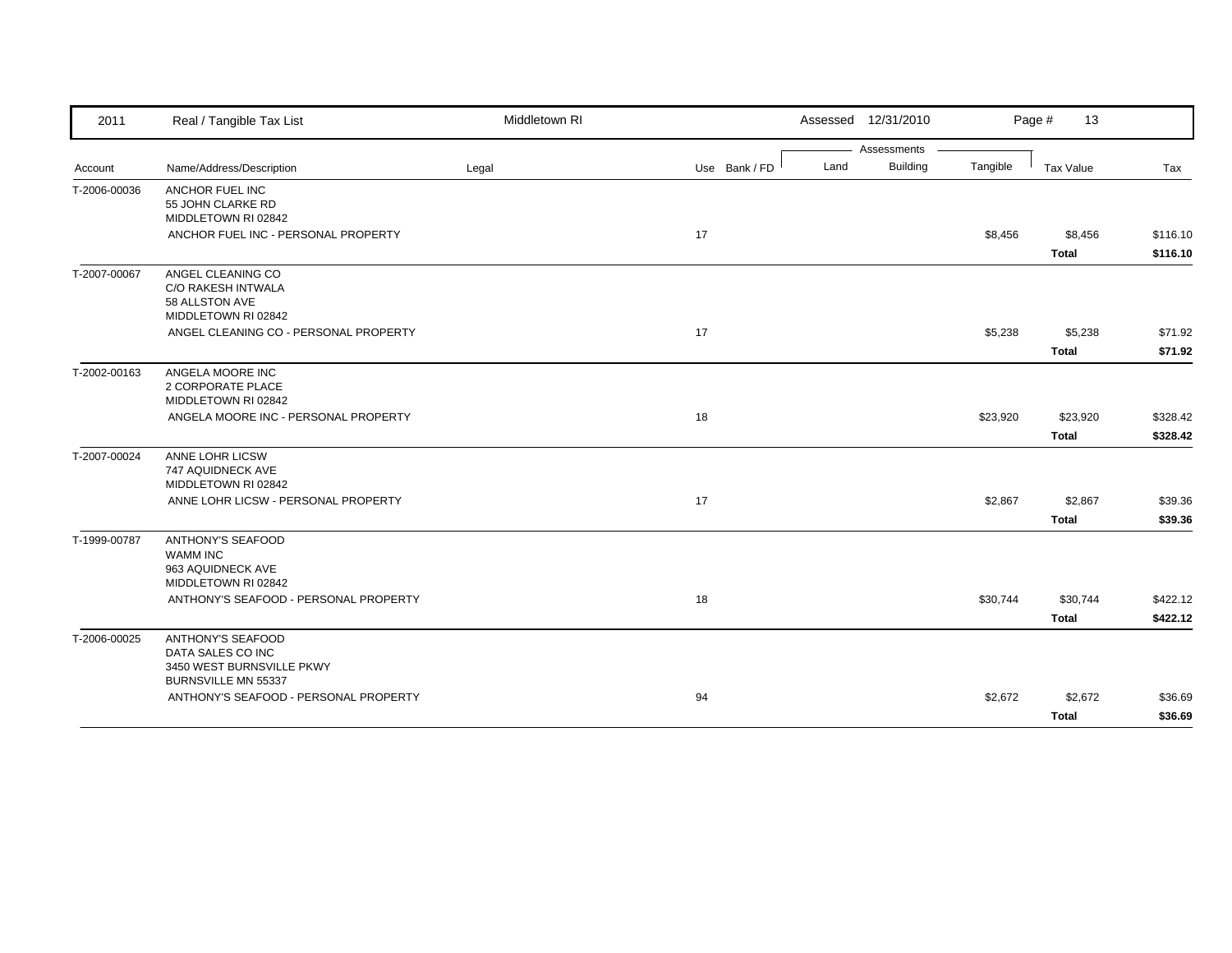| 2011         | Real / Tangible Tax List                                                                            | Middletown RI |               |      | Assessed 12/31/2010            |           | Page #<br>14              |                          |
|--------------|-----------------------------------------------------------------------------------------------------|---------------|---------------|------|--------------------------------|-----------|---------------------------|--------------------------|
| Account      | Name/Address/Description                                                                            | Legal         | Use Bank / FD | Land | Assessments<br><b>Building</b> | Tangible  | <b>Tax Value</b>          | Tax                      |
| T-2010-00026 | AP CLEANING<br>C/O A PEREIRA<br>131-A LAWRENCE ST<br>MIDDLETOWN RI 02842                            |               |               |      |                                |           |                           |                          |
|              | AP CLEANING - PERSONAL PROPERTY                                                                     |               | 17            |      |                                | \$3,199   | \$3,199<br><b>Total</b>   | \$43.92<br>\$43.92       |
| T-1992-00056 | APEX KITCHEN & BATHS INC<br>767 EAST MAIN RD<br>MIDDLETOWN RI 02842                                 |               |               |      |                                |           |                           |                          |
|              | APEX KITCHEN & BATHS - PERSONAL PROPERTY                                                            |               | 17            |      |                                | \$9,317   | \$9,317<br><b>Total</b>   | \$127.92<br>\$127.92     |
| T-2000-01012 | APPLEBEES INTL INC # 6736<br>C/O DINEQUITY-TAX DEPT<br>450 N BRAND BLVD 7TH FL<br>GLENDALE CA 91203 |               |               |      |                                |           |                           |                          |
|              | APPLEBEES RESTAURANT - PERSONAL PROPERTY                                                            |               | 18            |      |                                | \$144,766 | \$144,766<br><b>Total</b> | \$1,987.64<br>\$1,987.64 |
| T-2011-00035 | <b>AQUA SYSTEMS</b><br>SOUZA KENNETH J<br>211 WEST MAIN RD<br>MIDDLETOWN RI 02842                   |               |               |      |                                |           |                           |                          |
|              | AQUA SYSTEMS - PERSONAL PROPERTY                                                                    |               | 17            |      |                                | \$1,900   | \$1,900<br><b>Total</b>   | \$26.09<br>\$26.09       |
| T-1992-00866 | AQUIDNECK AUTO CENTER<br>REYNA CAPITAL CORPORATION<br>ATTN MICHELE SOWERS<br>PO BOX 1932            |               |               |      |                                |           |                           |                          |
|              | DAYTON OH 45401<br>AQUIDNECK AUTO CENTER - PERSONAL PROPERTY                                        |               | 94            |      |                                | \$16,994  | \$16,994<br><b>Total</b>  | \$233.33<br>\$233.33     |
| T-1993-00091 | AQUIDNECK AVE FAMILY DENTAL<br>PATIL SUNJAY DDS<br>747 AQUIDNECK AVE STE 203                        |               |               |      |                                |           |                           |                          |
|              | MIDDLETOWN RI 02842<br>AQUIDNECK AVE FAMILY DENTAL - PERSONAL                                       |               | 18            |      |                                | \$66,033  | \$66,033<br><b>Total</b>  | \$906.63<br>\$906.63     |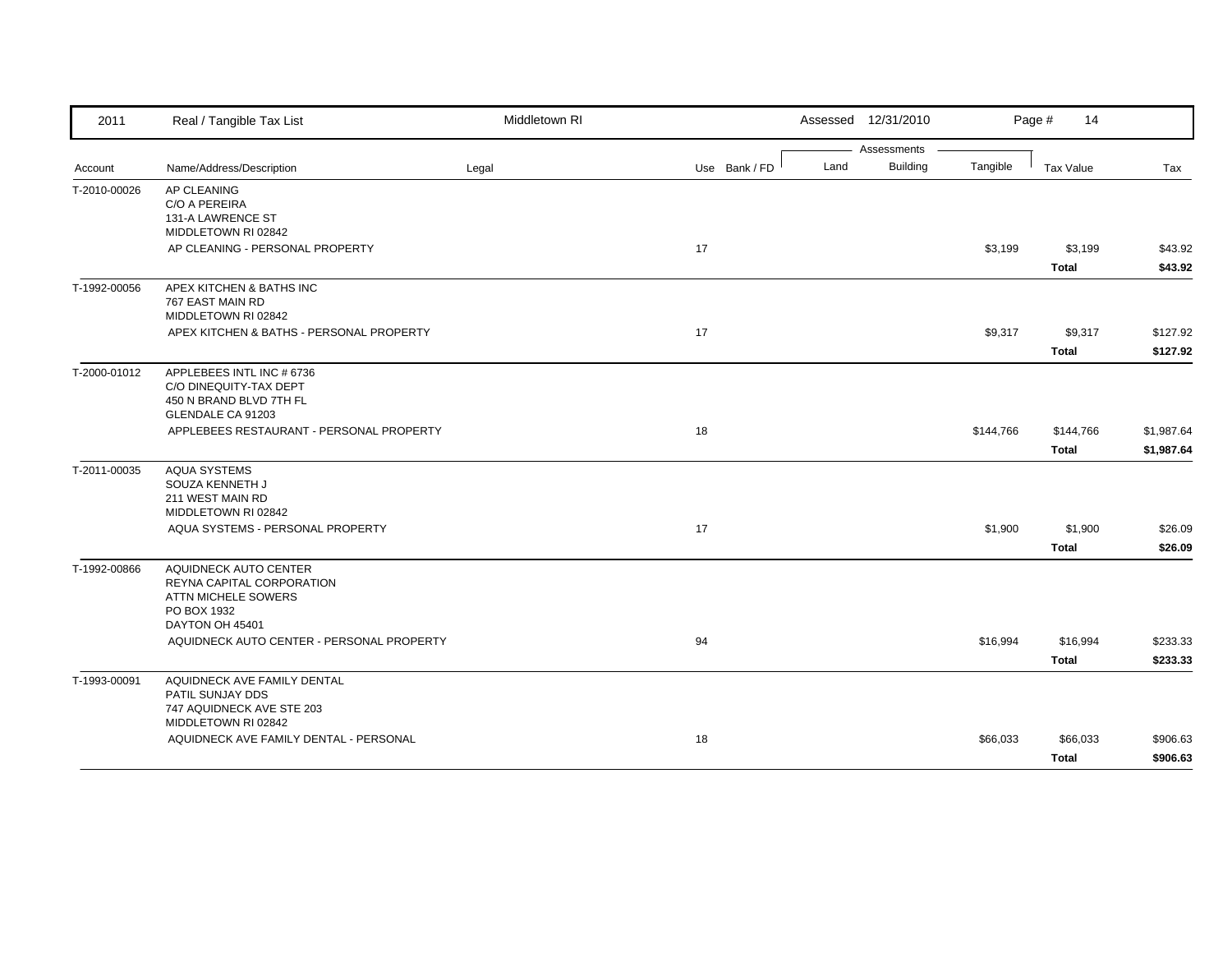| 2011         | Real / Tangible Tax List                                                                             | Middletown RI |               | Assessed 12/31/2010     |          | Page #<br>15     |          |
|--------------|------------------------------------------------------------------------------------------------------|---------------|---------------|-------------------------|----------|------------------|----------|
|              |                                                                                                      |               |               | Assessments             |          |                  |          |
| Account      | Name/Address/Description                                                                             | Legal         | Use Bank / FD | <b>Building</b><br>Land | Tangible | <b>Tax Value</b> | Tax      |
| T-2010-00022 | AQUIDNECK BOUNCE & SLIDES LLC<br>C/O JENNIFER CHRISTY PRES<br>286 BOULEVARD<br>MIDDLETOWN RI 02842   |               |               |                         |          |                  |          |
|              | AQUIDNECK BOUNCE & SLIDES - PERSONAL                                                                 |               | 17            |                         | \$7,519  | \$7,519          | \$103.24 |
|              |                                                                                                      |               |               |                         |          | <b>Total</b>     | \$103.24 |
| T-2008-00025 | AQUIDNECK CHIROPRACTIC<br>C/O DR C KEVIN DONOVAN<br>1272 WEST MAIN RD BLDG II<br>MIDDLETOWN RI 02842 |               |               |                         |          |                  |          |
|              | AQUIDNECK CHIROPRACTIC - PERSONAL PROPERTY                                                           |               | 18            |                         | \$20,358 | \$20,358         | \$279.52 |
|              |                                                                                                      |               |               |                         |          | <b>Total</b>     | \$279.52 |
| T-2011-00050 | <b>AQUIDNECK CLEANERS</b><br>238 EAST MAIN RD UNIT 6<br>MIDDLETOWN RI 02842                          |               |               |                         |          |                  |          |
|              | AQUIDNECK CLEANERS - PERSONAL PROPERTY                                                               |               | 17            |                         | \$6,650  | \$6,650          | \$91.30  |
|              |                                                                                                      |               |               |                         |          | <b>Total</b>     | \$91.30  |
| T-2011-00041 | AQUIDNECK COMPUTER WORKS<br>LONG GUY E<br>703 GREEN END AVE<br>MIDDLETOWN RI 02842                   |               |               |                         |          |                  |          |
|              | AQUIDNECK COMPUTER WORKS - PERSONAL                                                                  |               | 17            |                         | \$2,850  | \$2,850          | \$39.13  |
|              |                                                                                                      |               |               |                         |          | <b>Total</b>     | \$39.13  |
| T-2002-00247 | AQUIDNECK CONSULTING ENGRS LLC<br>809 AQUIDNECK AVE BOX 13<br>MIDDLETOWN RI 02842                    |               |               |                         |          |                  |          |
|              | AQUIDNECK CONSULTING ENGRS LLC - PERSONAL                                                            |               | 17            |                         | \$2,041  | \$2,041          | \$28.02  |
|              |                                                                                                      |               |               |                         |          | <b>Total</b>     | \$28.02  |
| T-2002-00225 | <b>AQUIDNECK ELECTRIC</b><br>SMITH GEORGE D<br>73 OAK ST                                             |               |               |                         |          |                  |          |
|              | MIDDLETOWN RI 02842<br>AQUIDNECK ELECTRIC - PERSONAL PROPERTY                                        |               | 17            |                         | \$2,305  | \$2,305          | \$31.65  |
|              |                                                                                                      |               |               |                         |          | <b>Total</b>     | \$31.65  |
|              |                                                                                                      |               |               |                         |          |                  |          |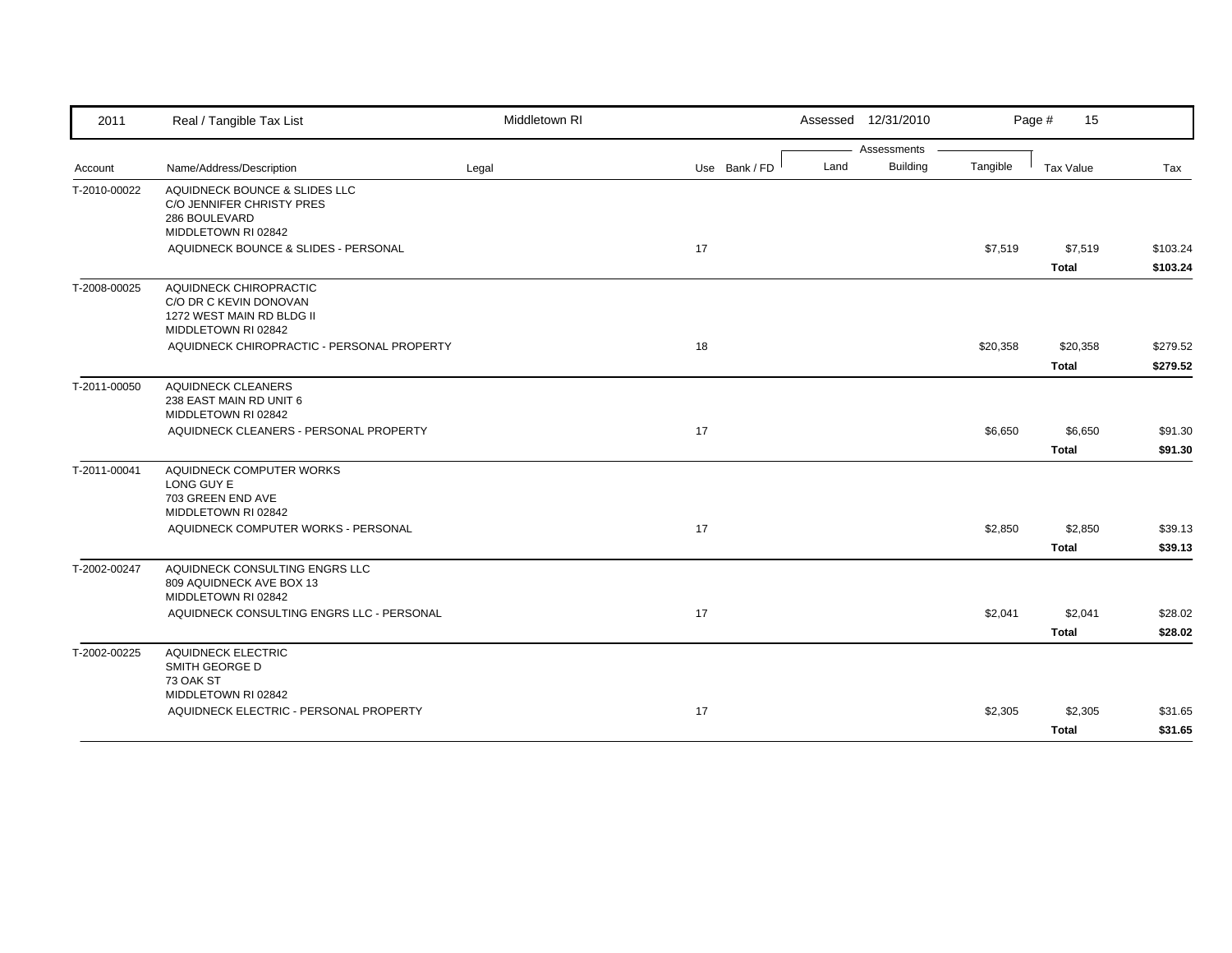| 2011         | Real / Tangible Tax List                                                                | Middletown RI |               |      | Assessed 12/31/2010 |          | Page #<br>16     |            |
|--------------|-----------------------------------------------------------------------------------------|---------------|---------------|------|---------------------|----------|------------------|------------|
|              |                                                                                         |               |               |      | Assessments         |          |                  |            |
| Account      | Name/Address/Description                                                                | Legal         | Use Bank / FD | Land | <b>Building</b>     | Tangible | <b>Tax Value</b> | Tax        |
| T-1992-00063 | AQUIDNECK EMPLOYMENT SERVICES<br>170 AQUIDNECK AVE<br>MIDDLETOWN RI 02842               |               |               |      |                     |          |                  |            |
|              | AQUIDNECK EMPLOYMENT SERVICES - PERSONAL                                                |               | 17            |      |                     | \$3,883  | \$3,883          | \$53.31    |
|              |                                                                                         |               |               |      |                     |          | <b>Total</b>     | \$53.31    |
| T-1992-00066 | AQUIDNECK GROUP<br>CROSSPOINT ASSOC.<br>217 WEST CENTRAL ST.<br>NATICK MA 01760         |               |               |      |                     |          |                  |            |
|              | AQUIDNECK GROUP - PERSONAL PROPERTY                                                     |               | 18            |      |                     | \$18,834 | \$18,834         | \$258.59   |
|              |                                                                                         |               |               |      |                     |          | <b>Total</b>     | \$258.59   |
| T-1999-00685 | <b>AQUIDNECK GROUP</b><br>CROSOSPOINT ASSOC.<br>217 WEST CENTRAL ST.<br>NATICK MA 07160 |               |               |      |                     |          |                  |            |
|              | AQUIDNECK GROUP - PERSONAL PROPERTY                                                     |               | 17            |      |                     | \$6,413  | \$6,413          | \$88.05    |
|              |                                                                                         |               |               |      |                     |          | <b>Total</b>     | \$88.05    |
| T-1992-00557 | AQUIDNECK ISLAND ALL VETS CLUB<br>985 AQUIDNECK AVENUE<br>MIDDLETOWN RI 02842           |               |               |      |                     |          |                  |            |
|              | AQUIDNECK ISLAND ALL VETS CLUB - PERSONAL                                               |               | 73            |      |                     | \$9,637  | \$9,637          | \$132.32   |
|              | <b>Tax Exempt Property</b>                                                              |               |               |      |                     |          | \$0              | $$-132.32$ |
|              |                                                                                         |               |               |      |                     |          | <b>Total</b>     | \$0.00     |
| T-1995-00025 | AQUIDNECK ISLAND BOOKS<br>575 EAST MAIN RD<br>MIDDLETOWN RI 02842                       |               |               |      |                     |          |                  |            |
|              | ISLAND BOOKS - PERSONAL PROPERTY                                                        |               | 18            |      |                     | \$13,251 | \$13,251         | \$181.94   |
|              |                                                                                         |               |               |      |                     |          | <b>Total</b>     | \$181.94   |
| T-2002-00109 | AQUIDNECK ISLAND INSURANCE<br>700 AQUIDNECK AVE<br>MIDDLETOWN RI 02842                  |               |               |      |                     |          |                  |            |
|              | AQUIDNECK ISLAND INSURANCE - PERSONAL                                                   |               | 17            |      |                     | \$2,305  | \$2,305          | \$31.65    |
|              |                                                                                         |               |               |      |                     |          | <b>Total</b>     | \$31.65    |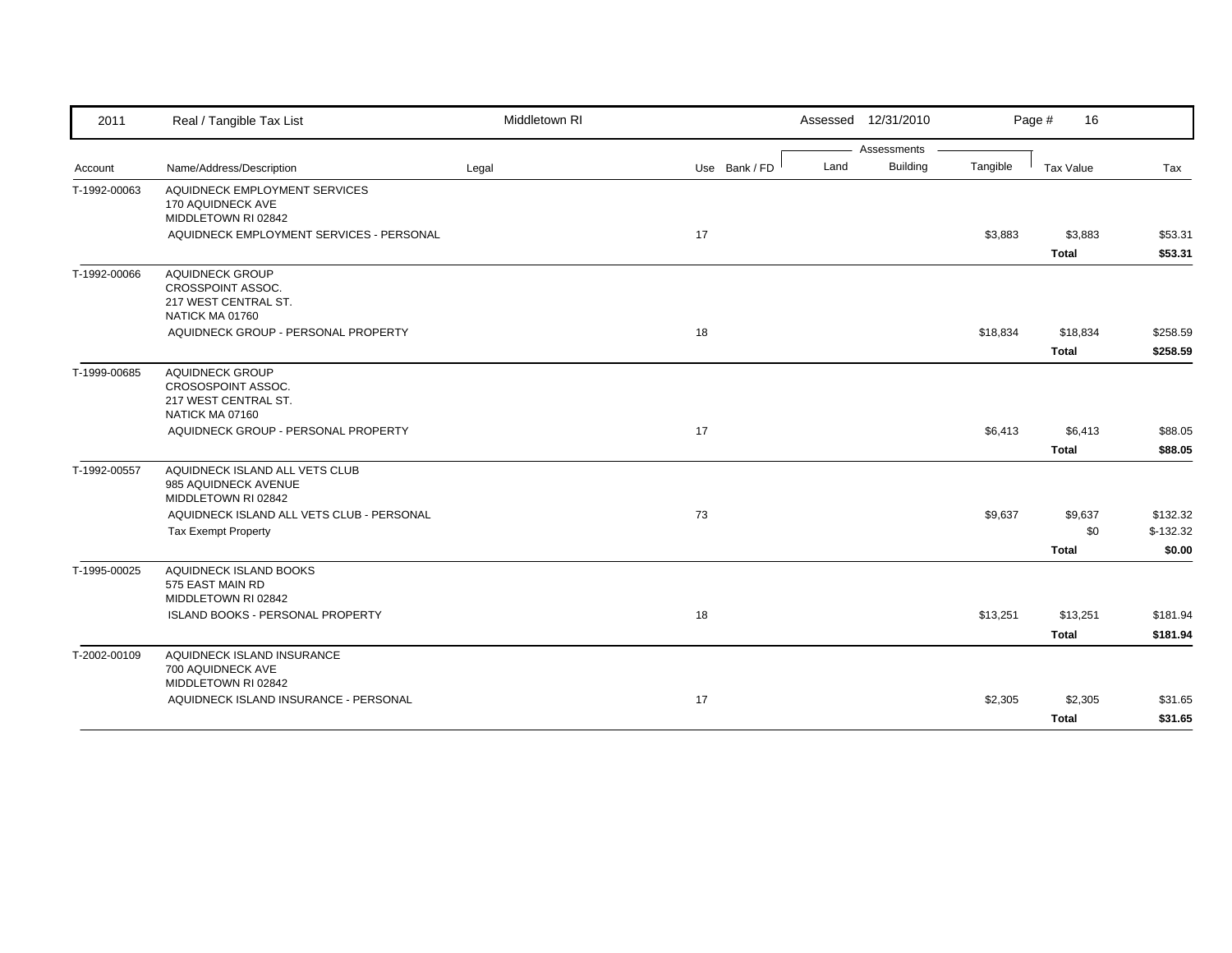| 2011         | Real / Tangible Tax List                                           | Middletown RI |               | Assessed 12/31/2010 |                 |          | Page #<br>17 |          |
|--------------|--------------------------------------------------------------------|---------------|---------------|---------------------|-----------------|----------|--------------|----------|
|              |                                                                    |               |               |                     | Assessments     |          |              |          |
| Account      | Name/Address/Description                                           | Legal         | Use Bank / FD | Land                | <b>Building</b> | Tangible | Tax Value    | Tax      |
| T-2008-00083 | AQUIDNECK ISLAND ORTHOPEDICS                                       |               |               |                     |                 |          |              |          |
|              | MICHAEL STAEBLER MD<br>345 VALLEY RD                               |               |               |                     |                 |          |              |          |
|              | MIDDLETOWN RI 02842                                                |               |               |                     |                 |          |              |          |
|              | AQUIDNECK ISLAND ORTHOPEDICS - PERSONAL                            |               | 17            |                     |                 | \$3,143  | \$3,143      | \$43.15  |
|              |                                                                    |               |               |                     |                 |          | <b>Total</b> | \$43.15  |
| T-2002-00175 | AQUIDNECK ISLAND SELF STORAGE                                      |               |               |                     |                 |          |              |          |
|              | STORAGE PROS MIDDLETOWN LLC<br>75 BROWNS LN                        |               |               |                     |                 |          |              |          |
|              | MIDDLETOWN RI 02842                                                |               |               |                     |                 |          |              |          |
|              | AQUIDNECK ISLAND SELF STORAGE - PERSONAL                           |               | 17            |                     |                 | \$2,697  | \$2,697      | \$37.03  |
|              |                                                                    |               |               |                     |                 |          | <b>Total</b> | \$37.03  |
| T-2011-00001 | AQUIDNECK LANDWORKS INC                                            |               |               |                     |                 |          |              |          |
|              | <b>MIRANDA RICK</b>                                                |               |               |                     |                 |          |              |          |
|              | 790 AQUIDNECK AVE                                                  |               |               |                     |                 |          |              |          |
|              | MIDDLETOWN RI 02842<br>AQUIDNECK LANDWORKS INC - PERSONAL PROPERTY |               | 17            |                     |                 | \$9,500  | \$9,500      | \$130.44 |
|              |                                                                    |               |               |                     |                 |          | <b>Total</b> | \$130.44 |
|              |                                                                    |               |               |                     |                 |          |              |          |
| T-2006-00001 | AQUIDNECK LEGAL CENTER LLC<br>C/O JOSEPH P CASALE ESQ              |               |               |                     |                 |          |              |          |
|              | 438 EAST MAIN RD                                                   |               |               |                     |                 |          |              |          |
|              | MIDDLETOWN RI 02842                                                |               |               |                     |                 |          |              |          |
|              | AQUIDNECK LEGAL CTR - PERSONAL PROPERTY                            |               | 17            |                     |                 | \$6,275  | \$6,275      | \$86.16  |
|              |                                                                    |               |               |                     |                 |          | <b>Total</b> | \$86.16  |
| T-1992-00073 | <b>AQUIDNECK LIQUORS</b>                                           |               |               |                     |                 |          |              |          |
|              | C/O AQUIDNECK PACKAGE STORE INC<br>15 EAST MAIN RD                 |               |               |                     |                 |          |              |          |
|              | MIDDLETOWN RI 02842                                                |               |               |                     |                 |          |              |          |
|              | AQUIDNECK LIQUORS - PERSONAL PROPERTY                              |               | 18            |                     |                 | \$13,273 | \$13,273     | \$182.24 |
|              |                                                                    |               |               |                     |                 |          | <b>Total</b> | \$182.24 |
| T-2006-00081 | AQUIDNECK LOCK & SECURITY                                          |               |               |                     |                 |          |              |          |
|              | 594 AQUIDNECK AVE<br>MIDDLETOWN RI 02842                           |               |               |                     |                 |          |              |          |
|              | AQUIDNECK LOCK & SECURITY - PERSONAL PROPERTY                      |               | 18            |                     |                 | \$17,859 | \$17,859     | \$245.20 |
|              |                                                                    |               |               |                     |                 |          | <b>Total</b> | \$245.20 |
|              |                                                                    |               |               |                     |                 |          |              |          |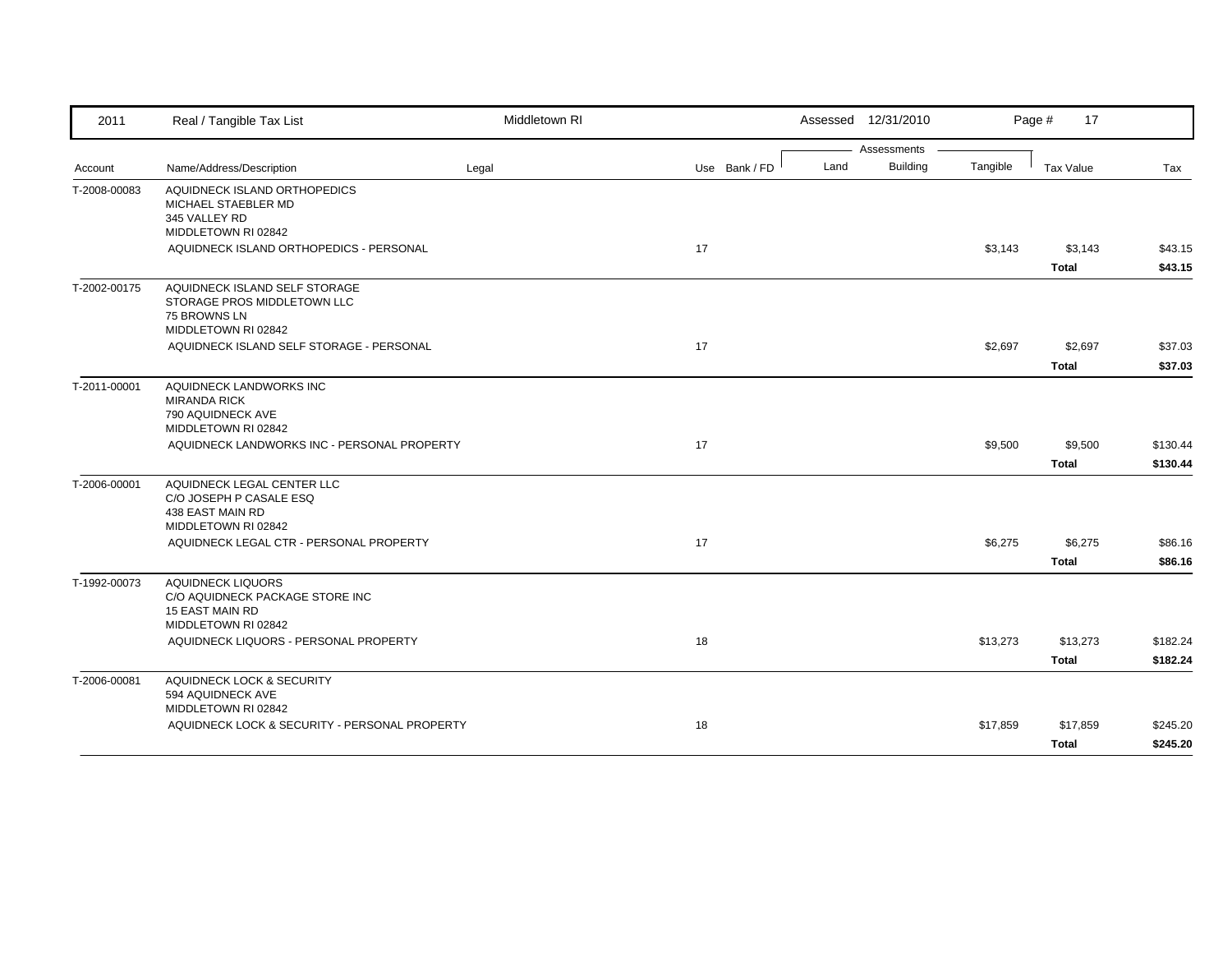| 2011         | Real / Tangible Tax List                                         | Middletown RI |               |      | Assessed 12/31/2010            |          | Page #<br>18 |            |
|--------------|------------------------------------------------------------------|---------------|---------------|------|--------------------------------|----------|--------------|------------|
|              | Name/Address/Description                                         |               |               | Land | Assessments<br><b>Building</b> | Tangible | Tax Value    | Tax        |
| Account      |                                                                  | Legal         | Use Bank / FD |      |                                |          |              |            |
| T-1993-00088 | <b>AQUIDNECK MARKETPLACE</b><br>800 AQUIDNECK AVE                |               |               |      |                                |          |              |            |
|              | MIDDLETOWN RI 02842                                              |               |               |      |                                |          |              |            |
|              | AQUIDNECK MARKETPLACE - PERSONAL PROPERTY                        |               | 18            |      |                                | \$78,445 | \$78,445     | \$1,077.05 |
|              |                                                                  |               |               |      |                                |          | <b>Total</b> | \$1,077.05 |
| T-2002-00116 | AQUIDNECK MASSAGE & HEALING AR                                   |               |               |      |                                |          |              |            |
|              | <b>COTTA MELISSA</b><br>1272 WEST MAIN RD GREEN 1                |               |               |      |                                |          |              |            |
|              | MIDDLETOWN RI 02842                                              |               |               |      |                                |          |              |            |
|              | AQUIDNECK MASSAGE & HEALING AR - PERSONAL                        |               | 17            |      |                                | \$1,000  | \$1,000      | \$13.73    |
|              |                                                                  |               |               |      |                                |          | <b>Total</b> | \$13.73    |
| T-1992-00071 | AQUIDNECK MOTORS INC                                             |               |               |      |                                |          |              |            |
|              | 360 WEST MAIN RD                                                 |               |               |      |                                |          |              |            |
|              | MIDDLETOWN RI 02842                                              |               |               |      |                                |          |              |            |
|              | AQUIDNECK MOTORS - PERSONAL PROPERTY                             |               | 18            |      |                                | \$24,416 | \$24,416     | \$335.23   |
|              |                                                                  |               |               |      |                                |          | <b>Total</b> | \$335.23   |
| T-1992-00269 | <b>AQUIDNECK PIZZA</b><br>AMARANT TELLY ET AL                    |               |               |      |                                |          |              |            |
|              | 27 AQUIDNECK AVE                                                 |               |               |      |                                |          |              |            |
|              | MIDDLETOWN RI 02842                                              |               |               |      |                                |          |              |            |
|              | AQUIDNECK PIZZA - PERSONAL PROPERTY                              |               | 18            |      |                                | \$80,797 | \$80,797     | \$1,109.34 |
|              |                                                                  |               |               |      |                                |          | <b>Total</b> | \$1,109.34 |
| T-2002-00029 | AQUIDNECK SHEET METAL                                            |               |               |      |                                |          |              |            |
|              | 134 AQUIDNECK AVE                                                |               |               |      |                                |          |              |            |
|              | MIDDLETOWN RI 02842<br>AQUIDNECK SHEET METAL - PERSONAL PROPERTY |               | 17            |      |                                | \$8,653  | \$8,653      | \$118.81   |
|              |                                                                  |               |               |      |                                |          |              |            |
|              |                                                                  |               |               |      |                                |          | Total        | \$118.81   |
| T-2002-00110 | AQUIDNECK WELLNESS CTR<br>770 AQUIDNECK AVE                      |               |               |      |                                |          |              |            |
|              | MIDDLETOWN RI 02842                                              |               |               |      |                                |          |              |            |
|              | AQUIDNECK WELLNESS CTR - PERSONAL PROPERTY                       |               | 18            |      |                                | \$34,632 | \$34,632     | \$475.50   |
|              |                                                                  |               |               |      |                                |          | <b>Total</b> | \$475.50   |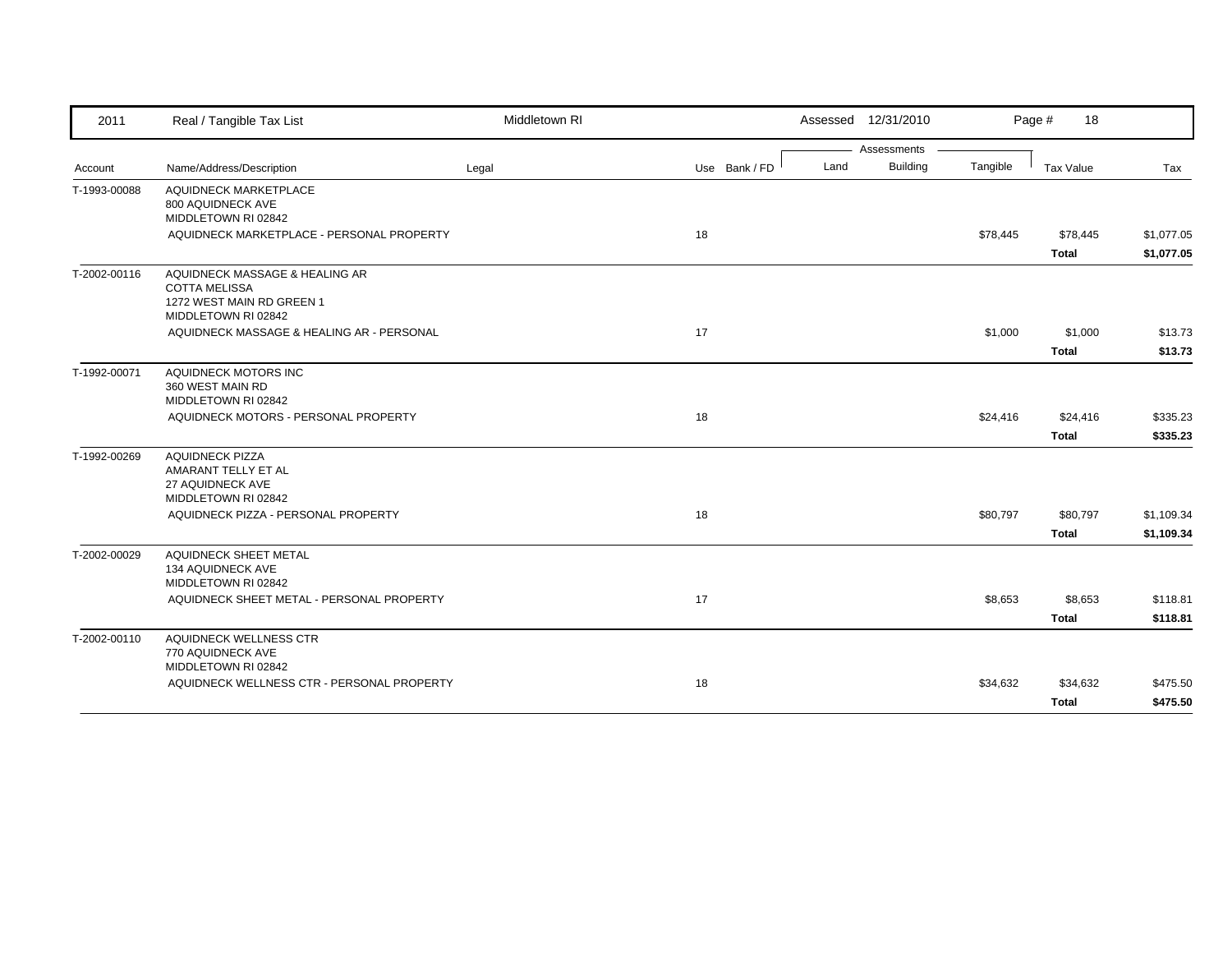| 2011         | Real / Tangible Tax List                                                | Middletown RI |               | Assessed 12/31/2010     |          | Page #<br>19     |          |
|--------------|-------------------------------------------------------------------------|---------------|---------------|-------------------------|----------|------------------|----------|
|              |                                                                         |               |               | Assessments             |          |                  |          |
| Account      | Name/Address/Description                                                | Legal         | Use Bank / FD | <b>Building</b><br>Land | Tangible | <b>Tax Value</b> | Tax      |
| T-1999-00734 | ARABAN COFFEE CO INC                                                    |               |               |                         |          |                  |          |
|              | 2 KEITH WAY                                                             |               |               |                         |          |                  |          |
|              | HINGHAM MA 02043-4204<br>ARABAN COFFEE CO INC - PERSONAL PROPERTY       |               | 94            |                         | \$2,987  | \$2,987          | \$41.01  |
|              |                                                                         |               |               |                         |          | <b>Total</b>     | \$41.01  |
|              |                                                                         |               |               |                         |          |                  |          |
| T-1992-00076 | ARAMARK REFRESHMENT SRVS<br>234 BALLARDVALE ST                          |               |               |                         |          |                  |          |
|              | WILMINGTON MA 01887                                                     |               |               |                         |          |                  |          |
|              | ARAMARK REFRESHMENT SRVS - PERSONAL                                     |               | 94            |                         | \$6,182  | \$6,182          | \$84.88  |
|              |                                                                         |               |               |                         |          | <b>Total</b>     | \$84.88  |
| T-2011-00021 | ARCE ARMAND                                                             |               |               |                         |          |                  |          |
|              | PO BOX 394                                                              |               |               |                         |          |                  |          |
|              | EAST LONGMEADOW MA 01028                                                |               |               |                         |          |                  |          |
|              | 1995 36' FLEETWOOD - PERSONAL PROPERTY                                  |               | 45            |                         | \$3,100  | \$3,100          | \$42.56  |
|              |                                                                         |               |               |                         |          | <b>Total</b>     | \$42.56  |
| T-1992-00078 | ARNOLD ART INC                                                          |               |               |                         |          |                  |          |
|              | ARNOLD ART CENTRE                                                       |               |               |                         |          |                  |          |
|              | 700 AQUIDNECK AVE                                                       |               |               |                         |          |                  |          |
|              | MIDDLETOWN RI 02842<br>ARNOLD ART INC - PERSONAL PROPERTY               |               | 17            |                         | \$10,439 | \$10,439         | \$143.33 |
|              |                                                                         |               |               |                         |          |                  |          |
|              |                                                                         |               |               |                         |          | <b>Total</b>     | \$143.33 |
| T-1999-00722 | ASCOM HASLER MAILING SYS INC<br><b>HASLER INC</b>                       |               |               |                         |          |                  |          |
|              | <b>TAX DEPT</b>                                                         |               |               |                         |          |                  |          |
|              | 478 WHEELERS FARMS RD                                                   |               |               |                         |          |                  |          |
|              | MILFORD CT 06461                                                        |               |               |                         |          |                  |          |
|              | ASCOM HASLER MAILING SYS INC - PERSONAL                                 |               | 94            |                         | \$3,292  | \$3,292          | \$45.20  |
|              |                                                                         |               |               |                         |          | <b>Total</b>     | \$45.20  |
| T-2002-00307 | ASH AWAY HEARTH & PATIO                                                 |               |               |                         |          |                  |          |
|              | ROBERT CABRAL                                                           |               |               |                         |          |                  |          |
|              | 703 STATE ROAD                                                          |               |               |                         |          |                  |          |
|              | NORTH DARTMOUTH MA 02747<br>ASH AWAY HEARTH & PATIO - PERSONAL PROPERTY |               | 18            |                         |          |                  |          |
|              |                                                                         |               |               |                         | \$29,322 | \$29,322         | \$402.59 |
|              |                                                                         |               |               |                         |          | <b>Total</b>     | \$402.59 |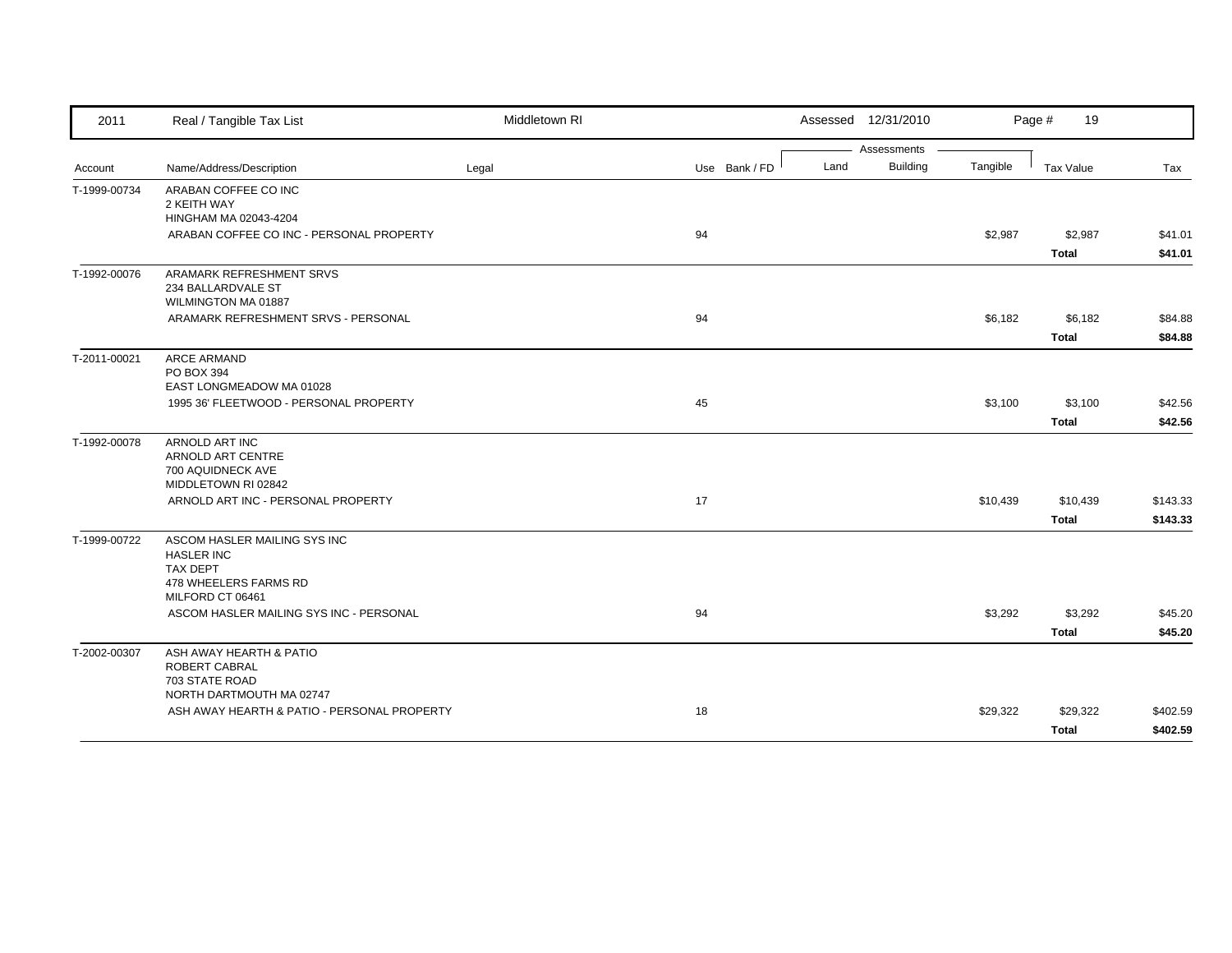| 2011         | Real / Tangible Tax List                                                                                   | Middletown RI |               |      | Assessed 12/31/2010 |           | Page #<br>20              |                          |
|--------------|------------------------------------------------------------------------------------------------------------|---------------|---------------|------|---------------------|-----------|---------------------------|--------------------------|
|              |                                                                                                            |               |               |      | Assessments         |           |                           |                          |
| Account      | Name/Address/Description                                                                                   | Legal         | Use Bank / FD | Land | Building            | Tangible  | <b>Tax Value</b>          | Tax                      |
| T-2002-00178 | ASHWORTH LANDSCAPING<br><b>DAN ASHWORTH</b><br>327 MITCHILL'S LN<br>MIDDLETOWN RI 02842                    |               |               |      |                     |           |                           |                          |
|              | ASHWORTH LANDSCAPING - PERSONAL PROPERTY                                                                   |               | 17            |      |                     | \$6,856   | \$6,856<br><b>Total</b>   | \$94.13<br>\$94.13       |
| T-2002-00370 | AT&T CORP<br>PO BOX 7207<br>BEDMINSTER NJ 07921                                                            |               |               |      |                     |           |                           |                          |
|              | AT&T CORP - PERSONAL PROPERTY                                                                              |               | 94            |      |                     | \$1,216   | \$1,216<br><b>Total</b>   | \$16.70<br>\$16.70       |
| T-2002-00204 | ATC-TECH CONSULTING INC<br>55 JOHN CLARKE RD<br>MIDDLETOWN RI 02842                                        |               |               |      |                     |           |                           |                          |
|              | ATC TECHNOLOGY CONSULT - PERSONAL PROPERTY                                                                 |               | 17            |      |                     | \$13,000  | \$13,000<br><b>Total</b>  | \$178.49<br>\$178.49     |
| T-1992-00340 | ATLANTIC BEACH CLUB<br>EXCELLENT COFFEE COMPANY<br>259 EAST AVE<br>PAWTUCKET RI 02860                      |               |               |      |                     |           |                           |                          |
|              | ATLANTIC BEACH CLUB - PERSONAL PROPERTY                                                                    |               | 94            |      |                     | \$1,314   | \$1,314<br><b>Total</b>   | \$18.04<br>\$18.04       |
| T-2000-01025 | ATLANTIC BEACH HOTEL & CARRIAG<br><b>MAINSTAY INN LTD</b><br><b>DIANE NADEAU</b><br>151 ADMIRAL KALBFUS RD |               |               |      |                     |           |                           |                          |
|              | NEWPORT RI 02840<br>ATLANTIC BEACH HOTEL & CARRIAG - PERSONAL                                              |               | 18            |      |                     | \$232,912 | \$232,912<br><b>Total</b> | \$3,197.88<br>\$3,197.88 |
| T-2010-00031 | ATLANTIC BUILDING & REMODELING<br>C/O RALPH PLUMB III<br>855 AQUIDNECK AVE UNIT 1                          |               |               |      |                     |           |                           |                          |
|              | MIDDLETOWN RI 02842<br>ATLANTIC BUILDING & REMODELING - PERSONAL                                           |               | 18            |      |                     | \$10,679  | \$10,679<br>Total         | \$146.62<br>\$146.62     |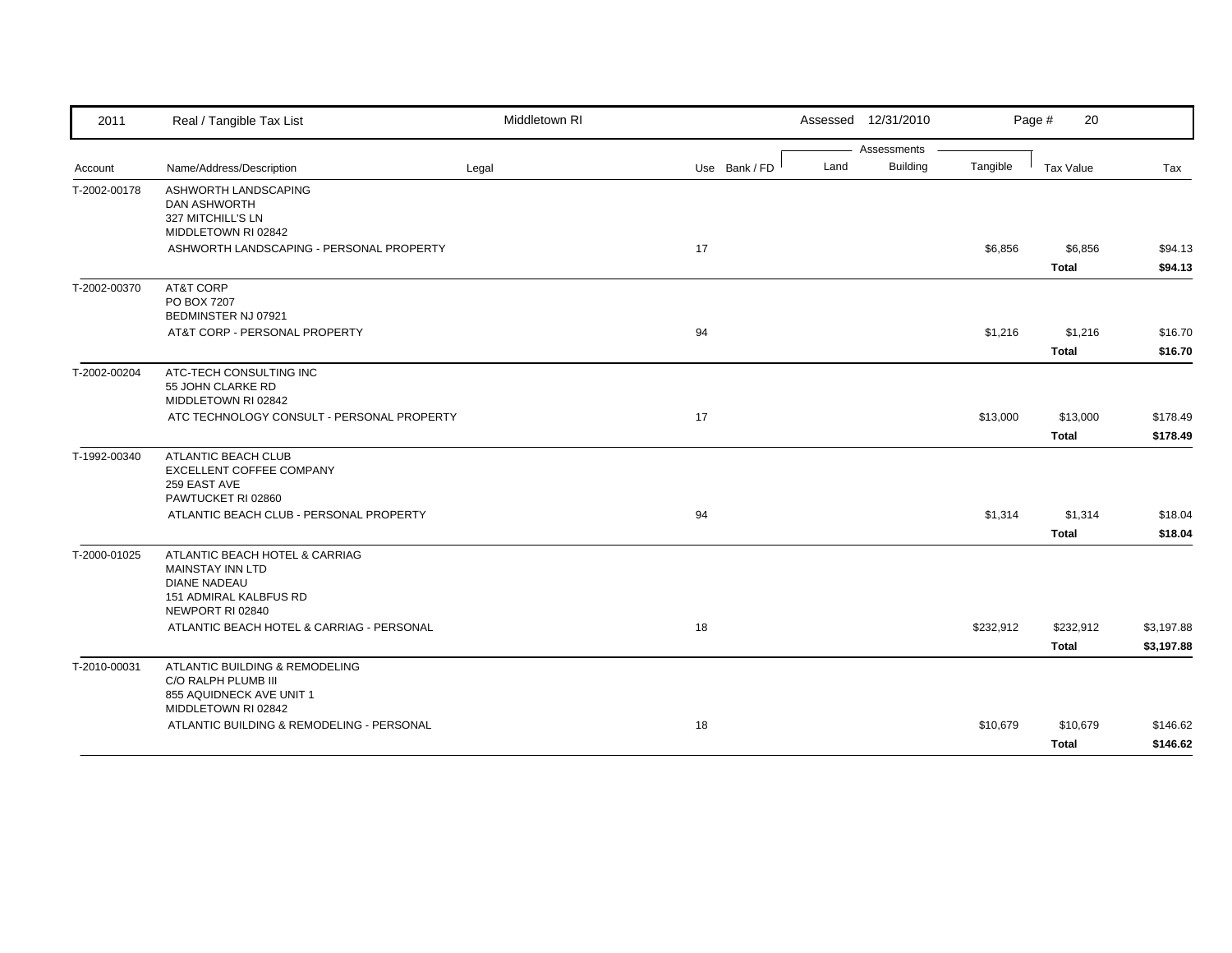| 2011         | Real / Tangible Tax List                                 | Middletown RI |               | Assessed 12/31/2010 |          | Page #<br>21 |          |
|--------------|----------------------------------------------------------|---------------|---------------|---------------------|----------|--------------|----------|
|              |                                                          |               |               | Assessments         |          |              |          |
| Account      | Name/Address/Description                                 | Legal         | Use Bank / FD | Building<br>Land    | Tangible | Tax Value    | Tax      |
| T-1992-00258 | ATLANTIC COFFEE & PROVISION LTD                          |               |               |                     |          |              |          |
|              | 267 LIBBEY PARKWAY                                       |               |               |                     |          |              |          |
|              | WEYMOUTH MA 02189<br>ATLANTIC COFFEE - PERSONAL PROPERTY |               | 94            |                     | \$2,750  | \$2,750      | \$37.76  |
|              |                                                          |               |               |                     |          | <b>Total</b> | \$37.76  |
|              |                                                          |               |               |                     |          |              |          |
| T-2006-00082 | ATLANTIC DISC JOCKEY SERVICE<br><b>MURPHY MICHAEL</b>    |               |               |                     |          |              |          |
|              | 102 RIDGEWOOD RD                                         |               |               |                     |          |              |          |
|              | MIDDLETOWN RI 02842                                      |               |               |                     |          |              |          |
|              | ATLANTIC DISC JOCKEY SERVICE - PERSONAL                  |               | 17            |                     | \$576    | \$576        | \$7.91   |
|              |                                                          |               |               |                     |          | <b>Total</b> | \$7.91   |
| T-1994-00018 | <b>ATLANTIC GRILLE</b>                                   |               |               |                     |          |              |          |
|              | ARMSTRONG WILLIAM F & RICH                               |               |               |                     |          |              |          |
|              | 91 AQUIDNECK AVENUE<br>MIDDLETOWN RI 02842               |               |               |                     |          |              |          |
|              | ATLANTIC GRILLE - PERSONAL PROPERTY                      |               | 18            |                     | \$69,465 | \$69,465     | \$953.75 |
|              |                                                          |               |               |                     |          | <b>Total</b> | \$953.75 |
| T-2011-00096 | <b>ATLAS ATM</b>                                         |               |               |                     |          |              |          |
|              | 747 AQUIDNECK AVE                                        |               |               |                     |          |              |          |
|              | MIDDLETOWN RI 02842                                      |               |               |                     |          |              |          |
|              | ATLAS ATM - PERSONAL PROPERTY                            |               | 17            |                     | \$1,900  | \$1,900      | \$26.09  |
|              |                                                          |               |               |                     |          | <b>Total</b> | \$26.09  |
| T-2008-00018 | AUDIO BOOKSHELF                                          |               |               |                     |          |              |          |
|              | <b>DITTMAN DAVE</b>                                      |               |               |                     |          |              |          |
|              | <b>44 OCEANVIEW DR</b><br>MIDDLETOWN RI 02842            |               |               |                     |          |              |          |
|              | AUDIO BOOKSHELF - PERSONAL PROPERTY                      |               | 17            |                     | \$1,200  | \$1,200      | \$16.48  |
|              |                                                          |               |               |                     |          | <b>Total</b> | \$16.48  |
| T-2006-00061 | <b>AUDIO DEZIGN</b>                                      |               |               |                     |          |              |          |
|              | 114 WEST MAIN RD                                         |               |               |                     |          |              |          |
|              | MIDDLETOWN RI 02842                                      |               |               |                     |          |              |          |
|              | AUDIO DEZIGN - PERSONAL PROPERTY                         |               | 17            |                     | \$20,950 | \$20,950     | \$287.64 |
|              |                                                          |               |               |                     |          | <b>Total</b> | \$287.64 |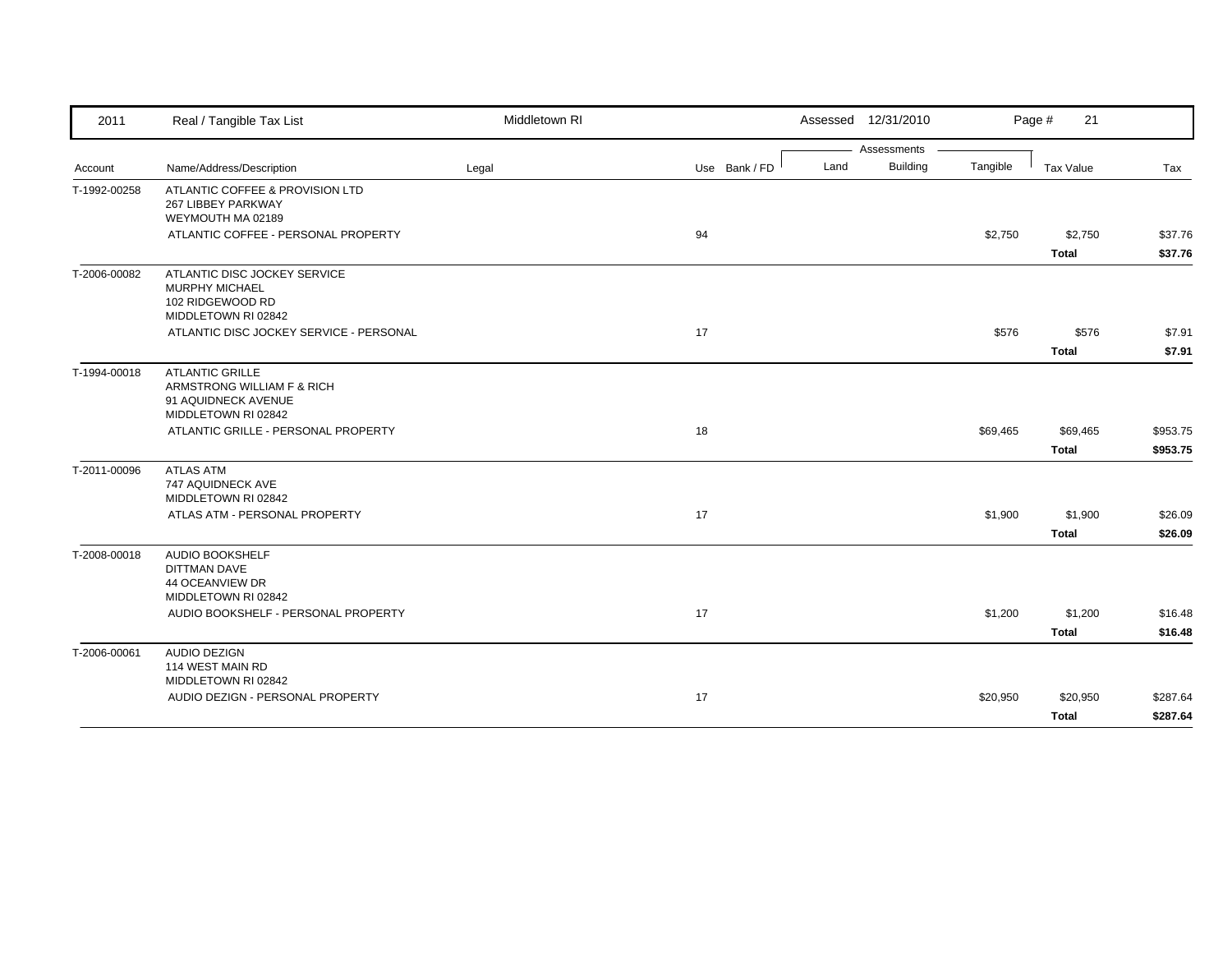| 2011         | Real / Tangible Tax List                                                   | Middletown RI |               |      | Assessed 12/31/2010 |          | Page #<br>22 |          |
|--------------|----------------------------------------------------------------------------|---------------|---------------|------|---------------------|----------|--------------|----------|
|              |                                                                            |               |               |      | Assessments         |          |              |          |
| Account      | Name/Address/Description                                                   | Legal         | Use Bank / FD | Land | <b>Building</b>     | Tangible | Tax Value    | Tax      |
| T-1996-10037 | AUGUSTIN HAIR STYLIST<br>HUNTER AUGUSTIN L JR<br>PO BOX 4401               |               |               |      |                     |          |              |          |
|              | MIDDLETOWN RI 02842-0401<br>AUGUSTIN HAIR STYLIST - PERSONAL PROPERTY      |               | 17            |      |                     | \$4,870  | \$4,870      | \$66.87  |
|              |                                                                            |               |               |      |                     |          | <b>Total</b> | \$66.87  |
| T-2011-00067 | <b>AULL PILATES</b><br>1077 AQUIDNECK AVE<br>MIDDLETOWN RI 02842           |               |               |      |                     |          |              |          |
|              | AULL PILATES - PERSONAL PROPERTY                                           |               | 17            |      |                     | \$950    | \$950        | \$13.04  |
|              |                                                                            |               |               |      |                     |          | <b>Total</b> | \$13.04  |
| T-2010-00052 | <b>AUTO DYNAMICS</b><br>305 A OLIPHANT LN<br>MIDDLETOWN RI 02842           |               |               |      |                     |          |              |          |
|              | AUTO DYNAMICS - PERSONAL PROPERTY                                          |               | 18            |      |                     | \$28,885 | \$28,885     | \$396.59 |
|              |                                                                            |               |               |      |                     |          | <b>Total</b> | \$396.59 |
| T-2011-00057 | AUTO DYNAMICS<br>307 OLIPHANT LN<br>MIDDLETOWN RI 02842                    |               |               |      |                     |          |              |          |
|              | AUTO DYNAMICS - PERSONAL PROPERTY                                          |               | 17            |      |                     | \$4,750  | \$4,750      | \$65.22  |
|              |                                                                            |               |               |      |                     |          | <b>Total</b> | \$65.22  |
| T-1992-00878 | AUTO ZONE INC #5083<br><b>DEPT 8088</b><br>PO BOX 2198<br>MEMPHIS TN 38101 |               |               |      |                     |          |              |          |
|              | AUTO ZONE INC - PERSONAL PROPERTY                                          |               | 18            |      |                     | \$37,905 | \$37,905     | \$520.44 |
|              |                                                                            |               |               |      |                     |          | <b>Total</b> | \$520.44 |
| T-1992-00089 | AUTOCRAT COFFEE COMPANY<br>10 BLACKSTONE VALLEY PL<br>LINCOLN RI 02865     |               |               |      |                     |          |              |          |
|              | AUTOCRAT INC - PERSONAL PROPERTY                                           |               | 94            |      |                     | \$20,643 | \$20,643     | \$283.43 |
|              |                                                                            |               |               |      |                     |          | <b>Total</b> | \$283.43 |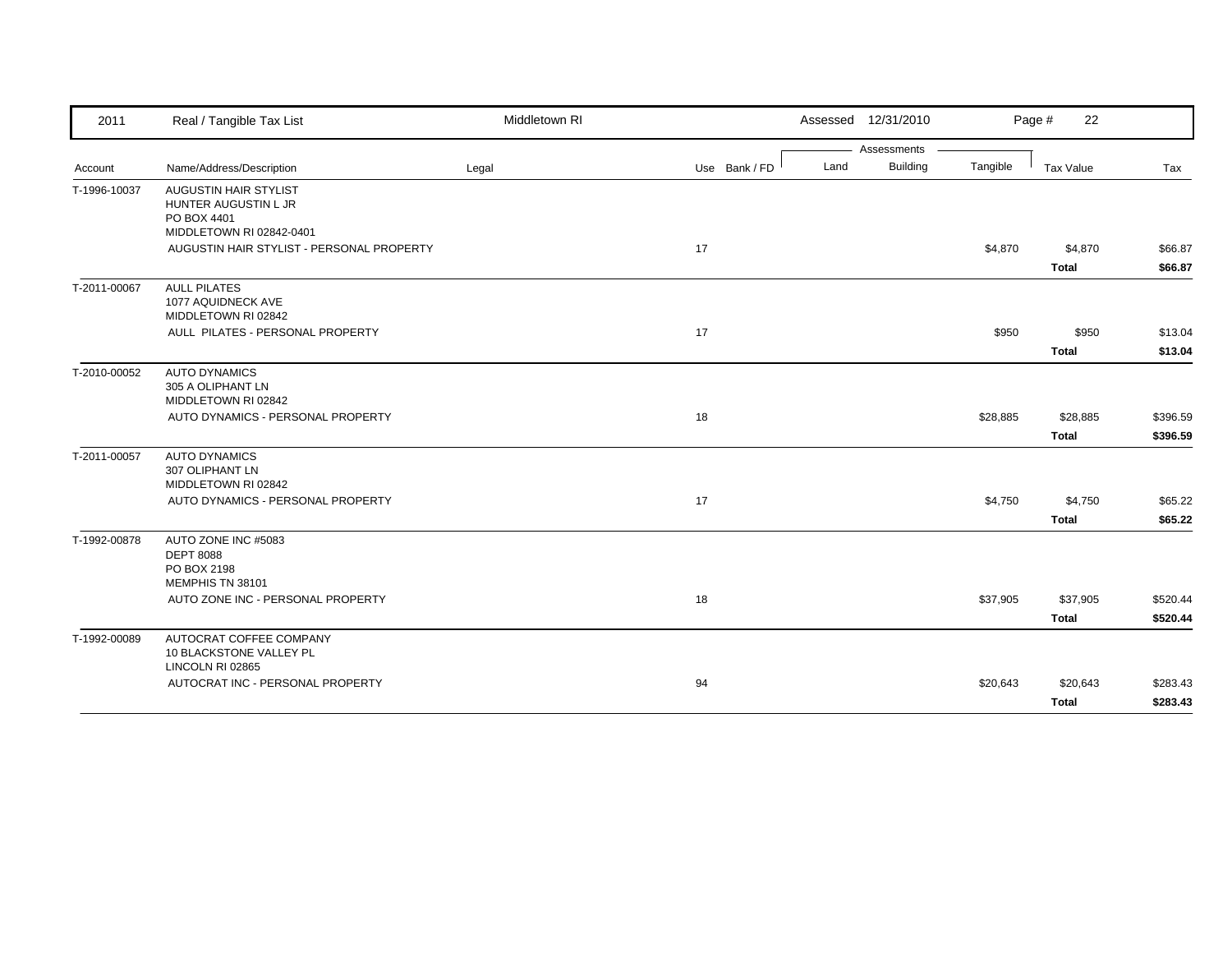| 2011         | Real / Tangible Tax List                                                                            | Middletown RI |               |      | Assessed 12/31/2010 |          | 23<br>Page #            |                    |
|--------------|-----------------------------------------------------------------------------------------------------|---------------|---------------|------|---------------------|----------|-------------------------|--------------------|
|              |                                                                                                     |               |               |      | Assessments         |          |                         |                    |
| Account      | Name/Address/Description                                                                            | Legal         | Use Bank / FD | Land | Building            | Tangible | <b>Tax Value</b>        | Tax                |
| T-1999-00741 | <b>AUTOMATED VENDING SERVICES</b><br>849 UNION ST<br>PORTSMOUTH RI 02871                            |               |               |      |                     |          |                         |                    |
|              | AUTOMATED VENDING SERVICES - PERSONAL                                                               |               | 94            |      |                     | \$2,857  | \$2,857<br><b>Total</b> | \$39.23<br>\$39.23 |
| T-2002-00031 | AVENUE SALON INC<br>710 AQUIDNECK AVE<br>MIDDLETOWN RI 02842                                        |               |               |      |                     |          |                         |                    |
|              | AVENUE SALON INC - PERSONAL PROPERTY                                                                |               | 18            |      |                     | \$14,288 | \$14,288                | \$196.17           |
|              |                                                                                                     |               |               |      |                     |          | <b>Total</b>            | \$196.17           |
| T-1999-00035 | <b>AVID AIRLINE PRODUCTS</b><br>72 JOHNNYCAKE HILL RD<br>MIDDLETOWN RI 02842                        |               |               |      |                     |          |                         |                    |
|              | AVID AIRLINE PRODUCTS - PERSONAL PROPERTY                                                           |               | 18            |      |                     | \$62,398 | \$62,398                | \$856.72           |
|              |                                                                                                     |               |               |      |                     |          | <b>Total</b>            | \$856.72           |
| T-2009-00027 | AVIS RENT A CAR<br>THOMSON REUTERS PROP TX<br>DEPT 152 - PO BOX 4900<br>SCOTTSDALE AZ 852614900     |               |               |      |                     |          |                         |                    |
|              | AVIS - PERSONAL PROPERTY                                                                            |               | 17            |      |                     | \$21,216 | \$21,216                | \$291.30           |
|              |                                                                                                     |               |               |      |                     |          | <b>Total</b>            | \$291.30           |
| T-2001-00025 | <b>AXOLOTL CORP</b><br>ACCENT HEALTH LLC<br>5440 BEAUMONT CTR BLVD STE 400<br><b>TAMPA FL 33634</b> |               |               |      |                     |          |                         |                    |
|              | AXOLOTL CORP - PERSONAL PROPERTY                                                                    |               | 94            |      |                     | \$1,000  | \$1,000<br><b>Total</b> | \$13.73<br>\$13.73 |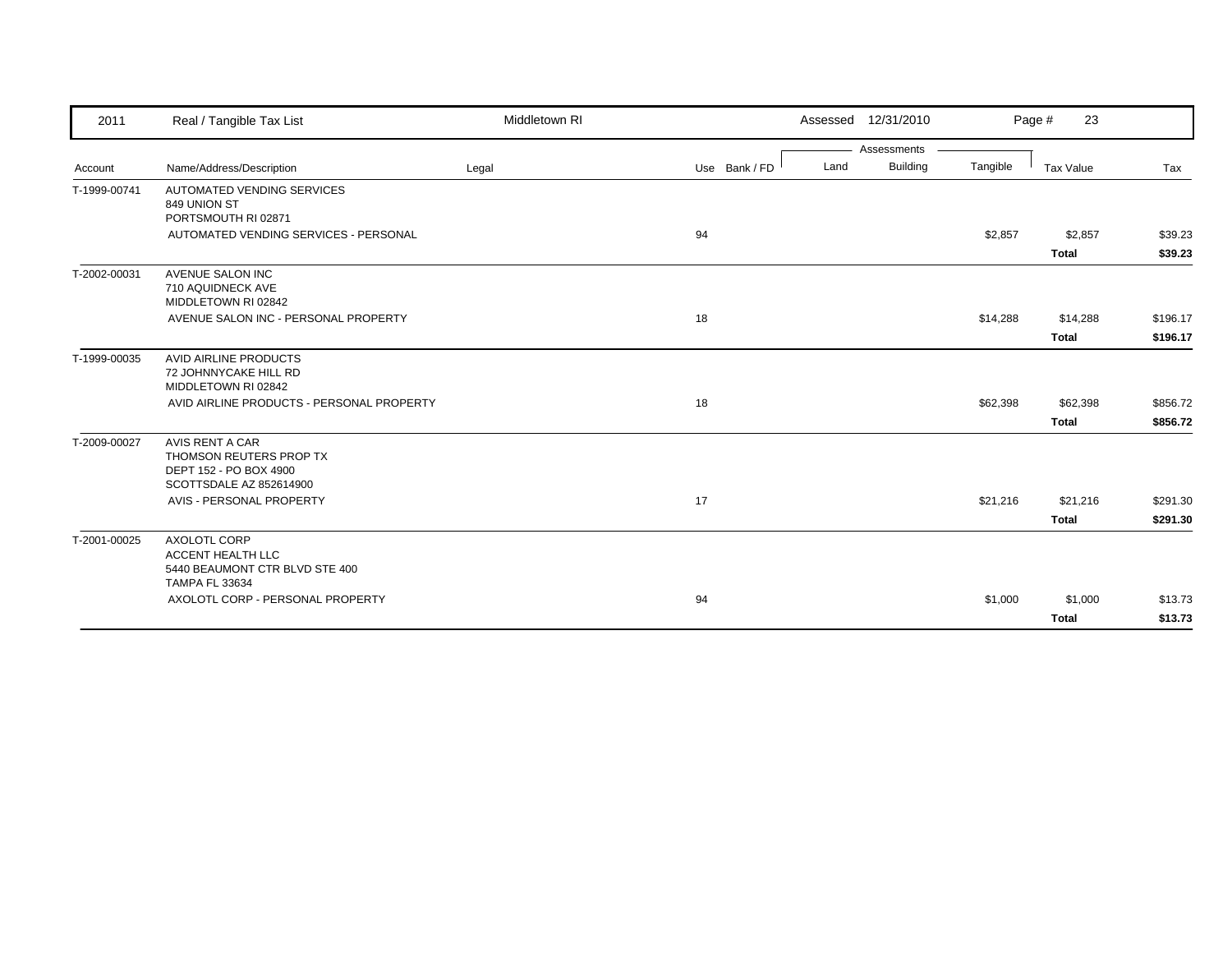| 2011         | Real / Tangible Tax List                                                                                | Middletown RI |               |      | Assessed 12/31/2010 |          | Page #<br>24 |          |
|--------------|---------------------------------------------------------------------------------------------------------|---------------|---------------|------|---------------------|----------|--------------|----------|
|              |                                                                                                         |               |               |      | Assessments         |          |              |          |
| Account      | Name/Address/Description                                                                                | Legal         | Use Bank / FD | Land | <b>Building</b>     | Tangible | Tax Value    | Tax      |
| T-2007-00066 | <b>B R CLEANING SERVICES INC</b><br>C/O BRUCE ROBINSON<br><b>14 WABASSO TERR</b><br>MIDDLETOWN RI 02842 |               |               |      |                     |          |              |          |
|              | B R CLEANING SERVICES INC - PERSONAL PROPERTY                                                           |               | 17            |      |                     | \$5,238  | \$5,238      | \$71.92  |
|              |                                                                                                         |               |               |      |                     |          | <b>Total</b> | \$71.92  |
| T-2010-00015 | <b>BAGA DOWE SPORTS LLC</b><br><b>C/O MARTHA HUGGINS</b><br>717 AQUIDNECK AVE<br>MIDDLETOWN RI 02842    |               |               |      |                     |          |              |          |
|              | BAGA DOWE SPORTS - PERSONAL PROPERTY                                                                    |               | 17            |      |                     | \$2,196  | \$2,196      | \$30.15  |
|              |                                                                                                         |               |               |      |                     |          | <b>Total</b> | \$30.15  |
| T-1993-00089 | <b>BAGEL BARN INC THE</b><br>747 AQUIDNECK AVE<br>MIDDLETOWN RI 02842                                   |               |               |      |                     |          |              |          |
|              | BAGEL BARN INC THE - PERSONAL PROPERTY                                                                  |               | 18            |      |                     | \$37,559 | \$37,559     | \$515.69 |
|              |                                                                                                         |               |               |      |                     |          | <b>Total</b> | \$515.69 |
| T-1999-00733 | <b>BAKER COMMODITIES INC</b><br>PO BOX 132<br>N BILLERICA MA 01862-0132                                 |               |               |      |                     |          |              |          |
|              | BAKER COMMODITIES - PERSONAL PROPERTY                                                                   |               | 94            |      |                     | \$4,938  | \$4,938      | \$67.80  |
|              |                                                                                                         |               |               |      |                     |          | <b>Total</b> | \$67.80  |
| T-2011-00084 | <b>BAKER PAINTING</b><br><b>BAKER PATRICK M</b><br>79 MIANTONOMI AVE<br>MIDDLETOWN RI 02842             |               |               |      |                     |          |              |          |
|              | BAKER PAINTING - PERSONAL PROPERTY                                                                      |               | 17            |      |                     | \$950    | \$950        | \$13.04  |
|              |                                                                                                         |               |               |      |                     |          | <b>Total</b> | \$13.04  |
| T-1999-00631 | <b>BALL MICROSYSTEMS INC</b><br>477 EAST MAIN RD, SUITE 1B<br>MIDDLETOWN RI 02842                       |               |               |      |                     |          |              |          |
|              | BALL MICROSYSTEMS INC - PERSONAL PROPERTY                                                               |               | 17            |      |                     | \$6,295  | \$6,295      | \$86.43  |
|              |                                                                                                         |               |               |      |                     |          | <b>Total</b> | \$86.43  |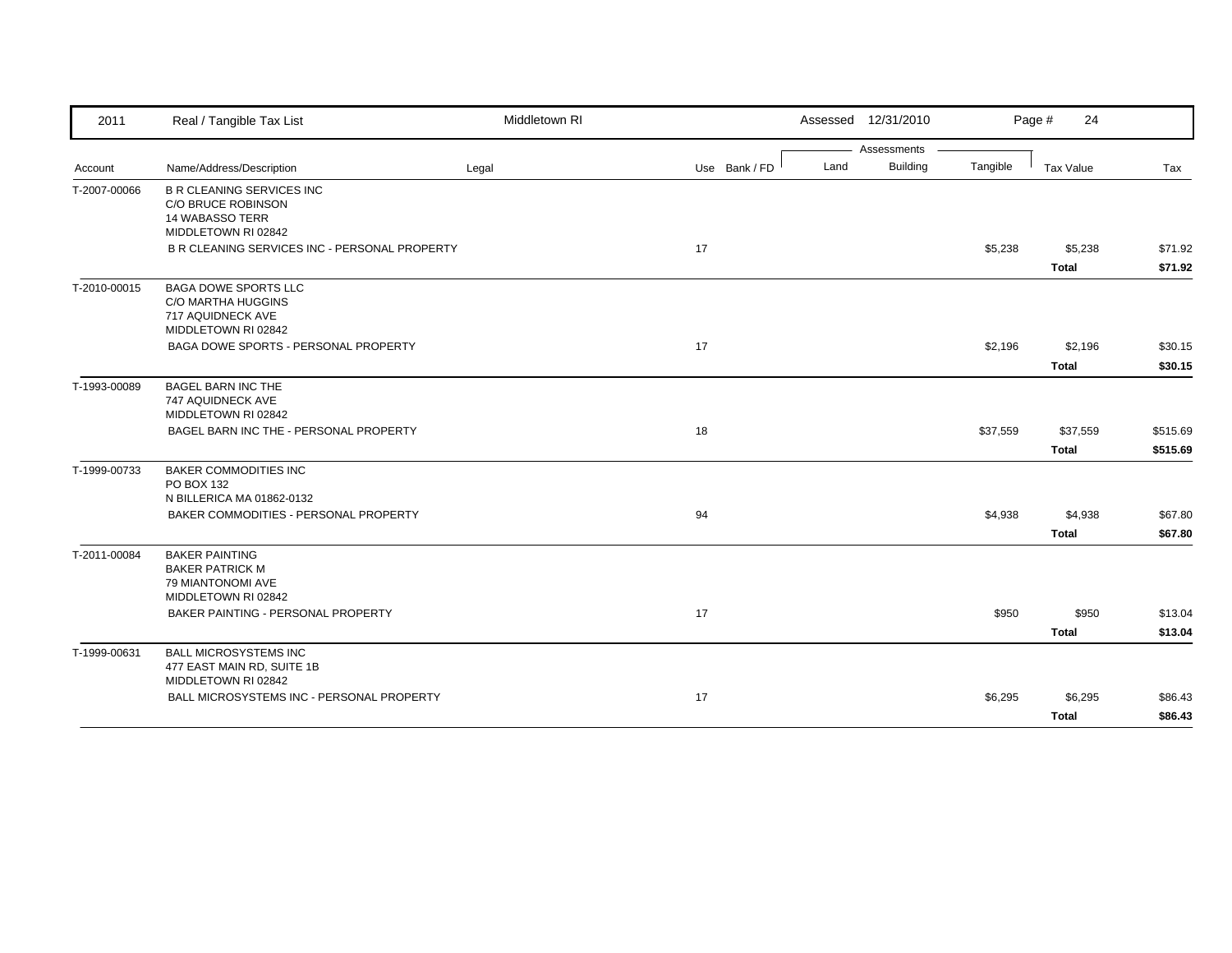| 2011         | Real / Tangible Tax List                             | Middletown RI |               |      | Assessed 12/31/2010            |             | Page #<br>25 |             |
|--------------|------------------------------------------------------|---------------|---------------|------|--------------------------------|-------------|--------------|-------------|
|              |                                                      |               |               |      | Assessments<br><b>Building</b> |             |              |             |
| Account      | Name/Address/Description                             | Legal         | Use Bank / FD | Land |                                | Tangible    | Tax Value    | Tax         |
| T-2011-00022 | <b>BALTAZAR ARMANDO</b>                              |               |               |      |                                |             |              |             |
|              | 54 SOUTH ST<br>MARLBOROUGH MA 01752                  |               |               |      |                                |             |              |             |
|              | 2003 33' CITATION 34S - PERSONAL PROPERTY            |               | 45            |      |                                | \$15,360    | \$15,360     | \$210.89    |
|              |                                                      |               |               |      |                                |             | <b>Total</b> | \$210.89    |
| T-2002-00237 | <b>BAM BUILDING CORP</b>                             |               |               |      |                                |             |              |             |
|              | <b>4 SUNSET HILL RD</b>                              |               |               |      |                                |             |              |             |
|              | MIDDLETOWN RI 02842                                  |               |               |      |                                |             |              |             |
|              | BAM BUILDING CORP - PERSONAL PROPERTY                |               | 17            |      |                                | \$2,305     | \$2,305      | \$31.65     |
|              |                                                      |               |               |      |                                |             | <b>Total</b> | \$31.65     |
| T-2005-00013 | BANC OF AMER LEASE& CAP LLC                          |               |               |      |                                |             |              |             |
|              | POB 105578<br>ATLANTA GA 30348                       |               |               |      |                                |             |              |             |
|              | BANC OF AMER LEAS & CAP LLC - PERSONAL               |               | 94            |      |                                | \$26,727    | \$26,727     | \$366.96    |
|              |                                                      |               |               |      |                                |             | <b>Total</b> | \$366.96    |
|              |                                                      |               |               |      |                                |             |              |             |
| T-1992-01094 | <b>BANCROFT PARTNERS LLC</b><br><b>CENTER DEVELP</b> |               |               |      |                                |             |              |             |
|              | 1 GATEWAY PLAZA, 2ND FLOOR                           |               |               |      |                                |             |              |             |
|              | PORT CHESTER NY 10573                                |               |               |      |                                |             |              |             |
|              | BANCROFT PARTNERS LLC - PERSONAL PROPERTY            |               | 17            |      |                                | \$4,000     | \$4,000      | \$54.92     |
|              |                                                      |               |               |      |                                |             | Total        | \$54.92     |
| T-2001-00084 | <b>BANGKOK CITY RESTAURENT</b>                       |               |               |      |                                |             |              |             |
|              | D ANG P CORP                                         |               |               |      |                                |             |              |             |
|              | 23 VALLEY RD<br>MIDDLETOWN RI 02842                  |               |               |      |                                |             |              |             |
|              | BANGKOK CITY RESTAURENT - PERSONAL PROPERTY          |               | 18            |      |                                | \$72,650    | \$72,650     | \$997.48    |
|              |                                                      |               |               |      |                                |             | <b>Total</b> | \$997.48    |
|              |                                                      |               |               |      |                                |             |              |             |
| T-1992-00098 | <b>BANK OF NEWPORT</b><br>12 TURNER RD               |               |               |      |                                |             |              |             |
|              | MIDDLETOWN RI 02842                                  |               |               |      |                                |             |              |             |
|              | BANK OF NEWPORT - PERSONAL PROPERTY                  |               | 18            |      |                                | \$2,149,165 | \$2,149,165  | \$29,508.04 |
|              |                                                      |               |               |      |                                |             | <b>Total</b> | \$29,508.04 |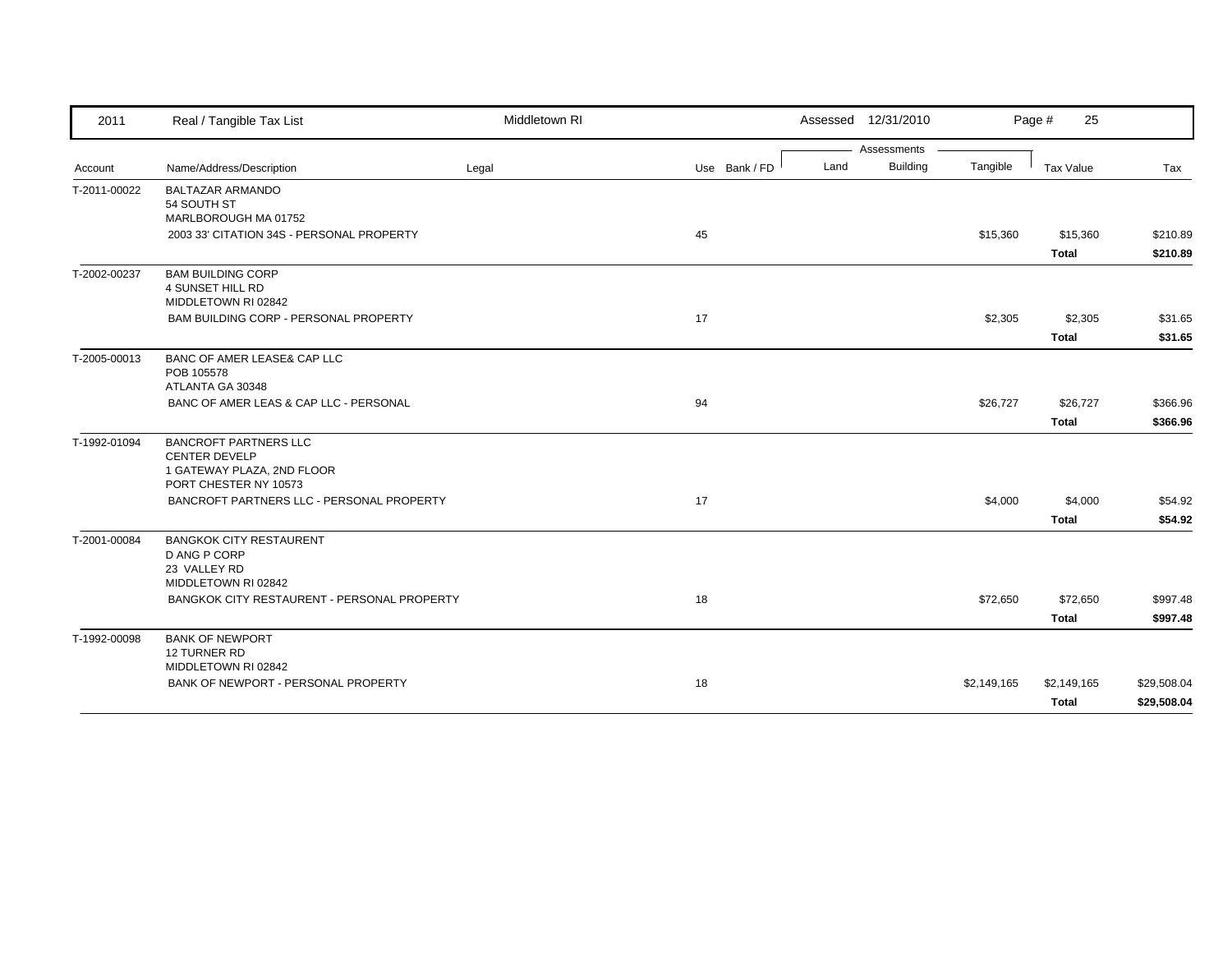| 2011         | Real / Tangible Tax List                                 | Middletown RI |               |      | Assessed 12/31/2010            |             | Page #<br>26     |             |
|--------------|----------------------------------------------------------|---------------|---------------|------|--------------------------------|-------------|------------------|-------------|
|              |                                                          |               |               | Land | Assessments<br><b>Building</b> | Tangible    |                  |             |
| Account      | Name/Address/Description                                 | Legal         | Use Bank / FD |      |                                |             | <b>Tax Value</b> | Tax         |
| T-1999-00710 | <b>BANK OF NEWPORT</b><br>12 TURNER RD                   |               |               |      |                                |             |                  |             |
|              | MIDDLETOWN RI 02842                                      |               |               |      |                                |             |                  |             |
|              | BANK OF NEWPORT - PERSONAL PROPERTY                      |               | 18            |      |                                | \$1,688,283 | \$1,688,283      | \$23,180.13 |
|              |                                                          |               |               |      |                                |             | <b>Total</b>     | \$23,180.13 |
| T-1992-00102 | <b>BARKER BENJAMIN B III</b>                             |               |               |      |                                |             |                  |             |
|              | 41 WARD AVE<br>MIDDLETOWN RI 02842                       |               |               |      |                                |             |                  |             |
|              | BARKER BENJAMIN B III - PERSONAL PROPERTY                |               | 17            |      |                                | \$3,791     | \$3,791          | \$52.05     |
|              |                                                          |               |               |      |                                |             | <b>Total</b>     | \$52.05     |
|              | <b>BARKER DAVID P</b>                                    |               |               |      |                                |             |                  |             |
| T-1992-00103 | 1173 GREEN END AVE                                       |               |               |      |                                |             |                  |             |
|              | MIDDLETOWN RI 02842                                      |               |               |      |                                |             |                  |             |
|              | BARKER DAVID P - PERSONAL PROPERTY                       |               | 17            |      |                                | \$1,336     | \$1,336          | \$18.34     |
|              |                                                          |               |               |      |                                |             | <b>Total</b>     | \$18.34     |
| T-2002-00251 | BARNES & NOBLE BOOKSELLERS INC                           |               |               |      |                                |             |                  |             |
|              | C/O PROP TX SERV ERNST & YOUNG                           |               |               |      |                                |             |                  |             |
|              | PO BOX 5237<br>ATLANTA GA 303550307                      |               |               |      |                                |             |                  |             |
|              | BARNES & NOBLE BOOKSELLERS - PERSONAL                    |               | 18            |      |                                | \$588,529   | \$588,529        | \$8,080.50  |
|              |                                                          |               |               |      |                                |             | <b>Total</b>     | \$8,080.50  |
| T-1999-00854 | <b>BARRY PONTIAC</b>                                     |               |               |      |                                |             |                  |             |
|              | 250 WEST MAIN RD                                         |               |               |      |                                |             |                  |             |
|              | MIDDLETOWN RI 02842<br>BARRY PONTIAC - PERSONAL PROPERTY |               | 18            |      |                                |             |                  |             |
|              |                                                          |               |               |      |                                | \$586,600   | \$586,600        | \$8,054.02  |
|              |                                                          |               |               |      |                                |             | <b>Total</b>     | \$8,054.02  |
| T-2008-00003 | <b>BARRY PONTIAC</b><br>CALIFORNIA FIRST LEASING CORP    |               |               |      |                                |             |                  |             |
|              | 1611 N INTERSTATE 35E STE 428                            |               |               |      |                                |             |                  |             |
|              | CARROLLTON TX 75006-8616                                 |               |               |      |                                |             |                  |             |
|              | BARRY PONTIAC - PERSONAL PROPERTY                        |               | 94            |      |                                | \$132,405   | \$132,405        | \$1,817.92  |
|              |                                                          |               |               |      |                                |             | <b>Total</b>     | \$1,817.92  |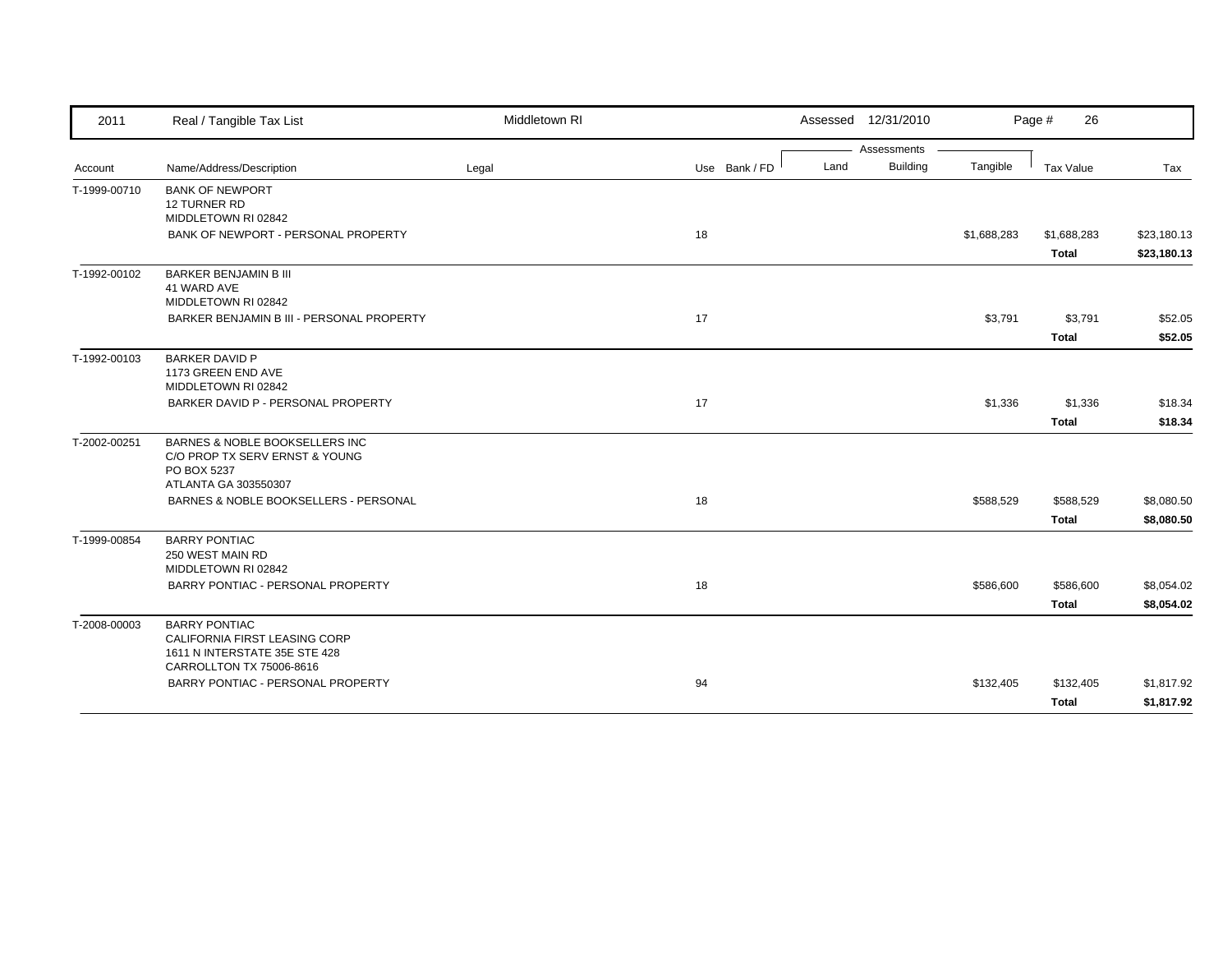| 2011         | Real / Tangible Tax List                                 | Middletown RI |               | Assessed 12/31/2010 |                      | Page #<br>27     |            |
|--------------|----------------------------------------------------------|---------------|---------------|---------------------|----------------------|------------------|------------|
|              |                                                          |               |               | Assessments         |                      |                  |            |
| Account      | Name/Address/Description                                 | Legal         | Use Bank / FD | Land                | Building<br>Tangible | <b>Tax Value</b> | Tax        |
| T-2002-00111 | <b>BASS ROCKS CONSTRUCTION CORP</b><br>591 TUCKERMAN AVE |               |               |                     |                      |                  |            |
|              | MIDDLETOWN RI 02842                                      |               |               |                     |                      |                  |            |
|              | BASS ROCKS CONSTRUCTION - PERSONAL PROPERTY              |               | 17            |                     | \$4,379              | \$4,379          | \$60.12    |
|              |                                                          |               |               |                     |                      | <b>Total</b>     | \$60.12    |
| T-1992-00187 | <b>BATIK GARDEN IMPERIAL BUFFET</b>                      |               |               |                     |                      |                  |            |
|              | RMK ENTERPRISES INC                                      |               |               |                     |                      |                  |            |
|              | 11 EAST MAIN RD<br>MIDDLETOWN RI 02842                   |               |               |                     |                      |                  |            |
|              | BATIK GARDEN IMPERIAL BUFFET - PERSONAL                  |               | 18            |                     | \$148,364            | \$148,364        | \$2,037.04 |
|              |                                                          |               |               |                     |                      | <b>Total</b>     | \$2,037.04 |
| T-2002-00005 | <b>BATISTA EMIDIO</b>                                    |               |               |                     |                      |                  |            |
|              | 497 ROSCVILLE AVE                                        |               |               |                     |                      |                  |            |
|              | NEWARK NJ 07107                                          |               |               |                     |                      |                  |            |
|              | 2003 33' CITATION - PERSONAL PROPERTY                    |               | 45            |                     | \$28,073             | \$28,073         | \$385.44   |
|              |                                                          |               |               |                     |                      | <b>Total</b>     | \$385.44   |
| T-2002-00035 | BAXTER HEALTHCARE CORP                                   |               |               |                     |                      |                  |            |
|              | <b>FENWAL INC</b><br>THOMSON REUTERSFPROP TAX            |               |               |                     |                      |                  |            |
|              | PO BOX 4900                                              |               |               |                     |                      |                  |            |
|              | SCOTTSDALE AZ 85261                                      |               |               |                     |                      |                  |            |
|              | BAXTER HEALTHCARE CORP - PERSONAL PROPERTY               |               | 94            |                     | \$16,979             | \$16,979         | \$233.12   |
|              |                                                          |               |               |                     |                      | <b>Total</b>     | \$233.12   |
| T-1992-01063 | <b>BAY WILLOWS</b>                                       |               |               |                     |                      |                  |            |
|              | STANFIELD CORPORATION<br>59 KAY STREET                   |               |               |                     |                      |                  |            |
|              | NEWPORT RI 02840                                         |               |               |                     |                      |                  |            |
|              | BAY WILLOWS - PERSONAL PROPERTY                          |               | 18            |                     | \$41,795             | \$41,795         | \$573.85   |
|              |                                                          |               |               |                     |                      | <b>Total</b>     | \$573.85   |
| T-2010-00057 | BAYADA NURSES HOME CARE SPECIA                           |               |               |                     |                      |                  |            |
|              | <b>CORPORATE OFFICE</b>                                  |               |               |                     |                      |                  |            |
|              | 290 CHESTER AVE<br>MOORESTOWN NJ 08057                   |               |               |                     |                      |                  |            |
|              | BAYADA NURSES - PERSONAL PROPERTY                        |               | 17            |                     | \$7,950              | \$7,950          | \$109.15   |
|              |                                                          |               |               |                     |                      | Total            | \$109.15   |
|              |                                                          |               |               |                     |                      |                  |            |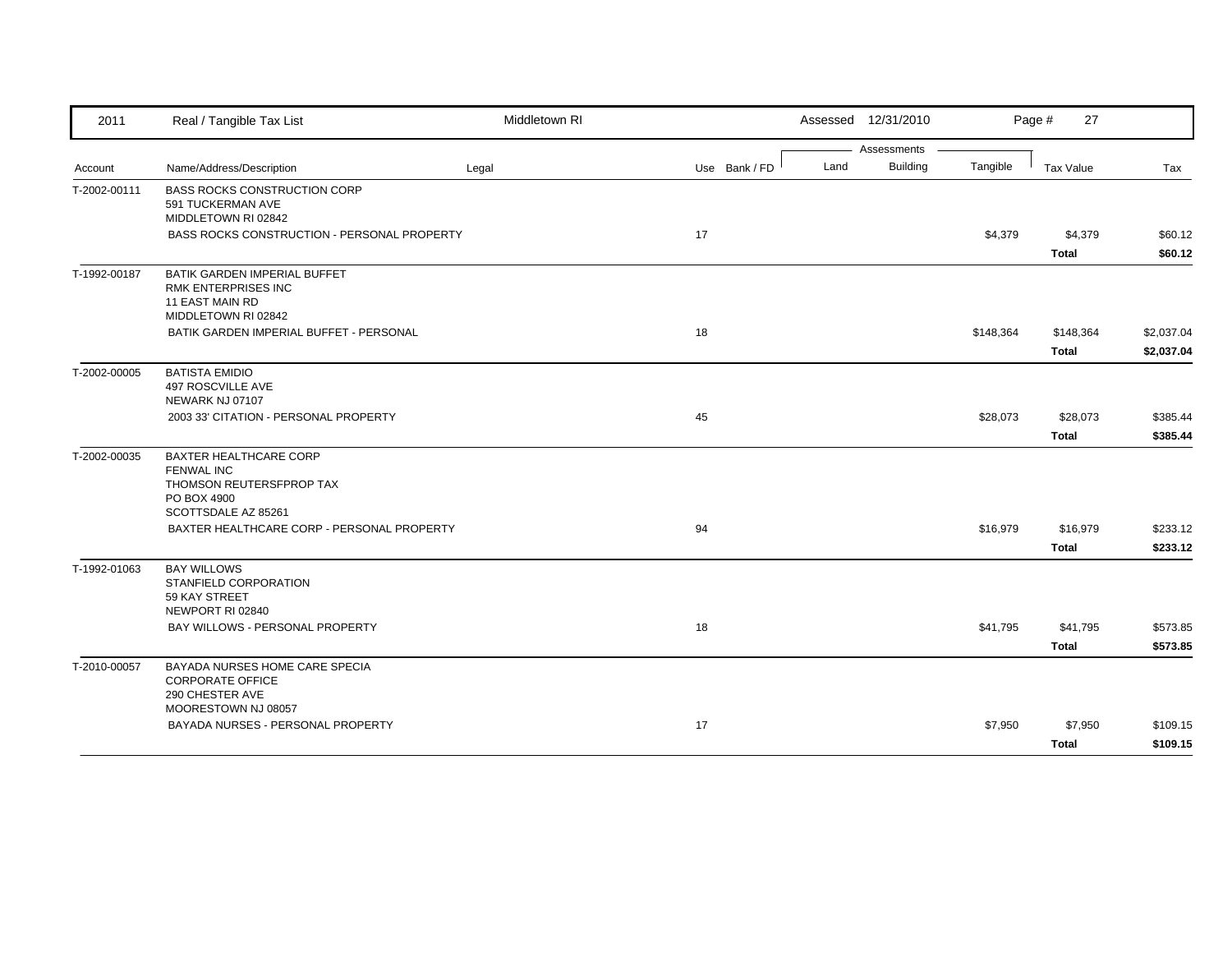| 2011         | Real / Tangible Tax List                                        | Middletown RI |               | Assessed 12/31/2010 |                             | Page #<br>28 |          |
|--------------|-----------------------------------------------------------------|---------------|---------------|---------------------|-----------------------------|--------------|----------|
|              |                                                                 |               |               | Assessments         |                             |              |          |
| Account      | Name/Address/Description                                        | Legal         | Use Bank / FD | Land                | <b>Building</b><br>Tangible | Tax Value    | Tax      |
| T-1992-00107 | BAYNES & JONES ELECTRICAL SPLY                                  |               |               |                     |                             |              |          |
|              | 305 OLIPHANT LN<br>MIDDLETOWN RI 02842                          |               |               |                     |                             |              |          |
|              | BAYNES & JONES ELECTRICAL SPLY - PERSONAL                       |               | 18            |                     | \$20,159                    | \$20,159     | \$276.78 |
|              |                                                                 |               |               |                     |                             | <b>Total</b> | \$276.78 |
| T-2006-00019 | <b>BBN TECHNOLOGIES</b>                                         |               |               |                     |                             |              |          |
|              | RAYTHEON BBN TECHNOLOGIES-1852                                  |               |               |                     |                             |              |          |
|              | PO BOX 660248<br>MAIL STOP 336                                  |               |               |                     |                             |              |          |
|              | DALLAS TX 75266-0248                                            |               |               |                     |                             |              |          |
|              | BBN TECHNOLOGIES - PERSONAL PROPERTY                            |               | 18            |                     | \$72,220                    | \$72,220     | \$991.58 |
|              |                                                                 |               |               |                     |                             | <b>Total</b> | \$991.58 |
| T-2006-00002 | <b>BEACH HOUSE</b>                                              |               |               |                     |                             |              |          |
|              | <b>DWYER SALLY</b>                                              |               |               |                     |                             |              |          |
|              | 42 WEST MAIN RD<br>MIDDLETOWN RI 02842                          |               |               |                     |                             |              |          |
|              | BEACH HOUSE - PERSONAL PROPERTY                                 |               | 17            |                     | \$3,685                     | \$3,685      | \$50.60  |
|              |                                                                 |               |               |                     |                             | <b>Total</b> | \$50.60  |
| T-2009-00023 | BEACH HOUSE DESIGN STUDIO LLC                                   |               |               |                     |                             |              |          |
|              | C/O SALLY DWYER                                                 |               |               |                     |                             |              |          |
|              | 28 WEST MAIN RD                                                 |               |               |                     |                             |              |          |
|              | MIDDLETOWN RI 02842                                             |               |               |                     |                             |              |          |
|              | BEACH HOUSE DESIGN - PERSONAL PROPERTY                          |               | 17            |                     | \$3,143                     | \$3,143      | \$43.15  |
|              |                                                                 |               |               |                     |                             | <b>Total</b> | \$43.15  |
| T-2011-00112 | <b>BEACH PAINT</b>                                              |               |               |                     |                             |              |          |
|              | PD HUMPHREY CO INC<br>750 AQUIDNECK AVE                         |               |               |                     |                             |              |          |
|              | MIDDLETOWN RI 02842                                             |               |               |                     |                             |              |          |
|              | BEACH PAINT - PERSONAL PROPERTY                                 |               | 18            |                     | \$21,850                    | \$21,850     | \$300.00 |
|              |                                                                 |               |               |                     |                             | <b>Total</b> | \$300.00 |
| T-2011-00045 | <b>BEACH PARTY SWIMWEAR</b>                                     |               |               |                     |                             |              |          |
|              | 707 WEST MAIN ROAD                                              |               |               |                     |                             |              |          |
|              | MIDDLETOWN RI 02842<br>BEACH PARTY SWIMWEAR - PERSONAL PROPERTY |               | 17            |                     |                             |              |          |
|              |                                                                 |               |               |                     | \$2,850                     | \$2,850      | \$39.13  |
|              |                                                                 |               |               |                     |                             | <b>Total</b> | \$39.13  |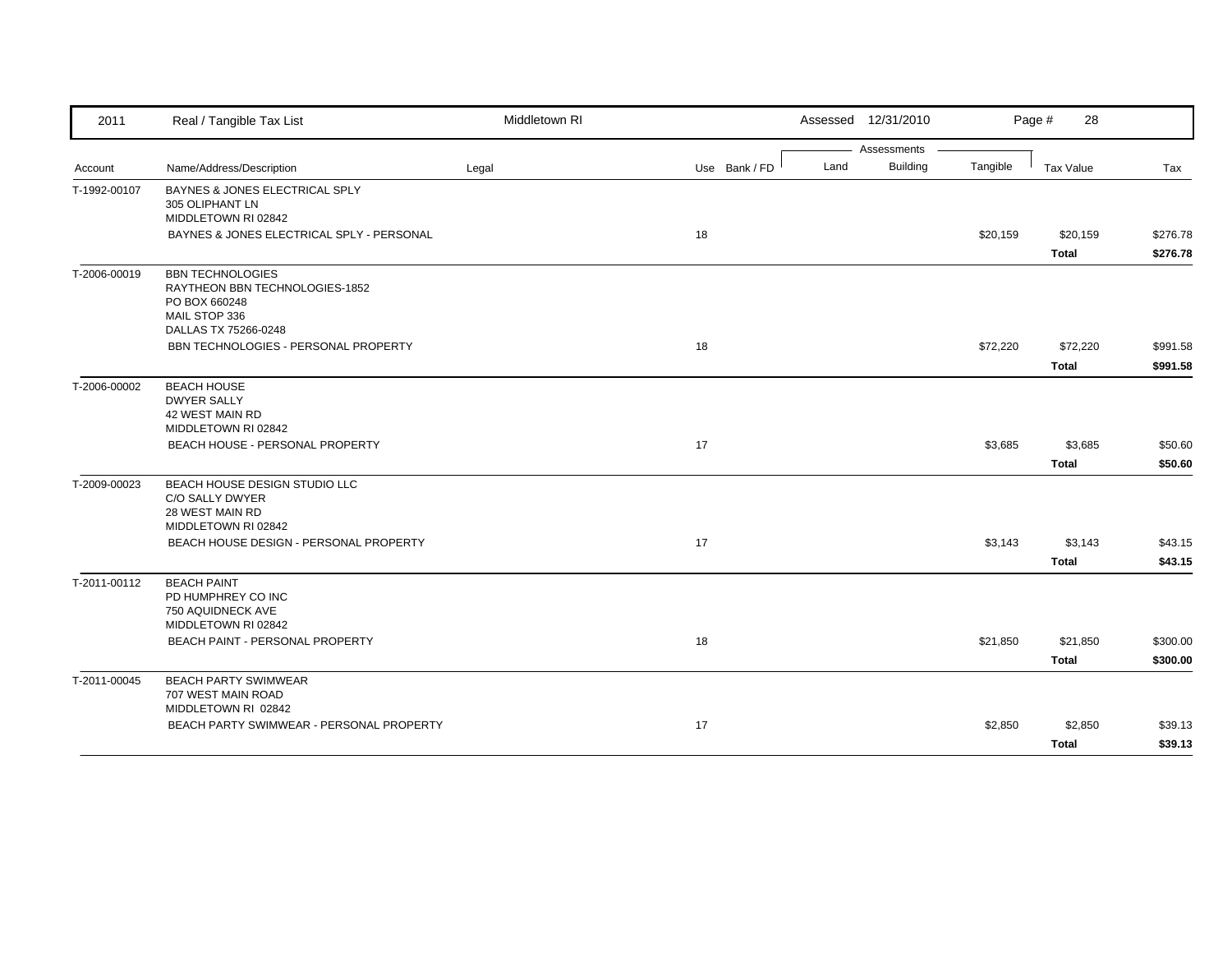| 2011                    | Real / Tangible Tax List                                                                        | Middletown RI |               | Assessed 12/31/2010                    |           | Page #<br>29              |                          |
|-------------------------|-------------------------------------------------------------------------------------------------|---------------|---------------|----------------------------------------|-----------|---------------------------|--------------------------|
|                         |                                                                                                 |               |               | Assessments<br><b>Building</b><br>Land | Tangible  |                           |                          |
| Account<br>T-2006-00003 | Name/Address/Description<br>BEACHVIEW BUILDING COMPANY<br>C/O CHRIS SYNNOTT<br>50 OCEAN VIEW DR | Legal         | Use Bank / FD |                                        |           | <b>Tax Value</b>          | Tax                      |
|                         | MIDDLETOWN RI 02842<br>BEACHVIEW BLDG CO - PERSONAL PROPERTY                                    |               | 17            |                                        | \$5,233   | \$5,233<br><b>Total</b>   | \$71.85<br>\$71.85       |
| T-1996-10013            | <b>BECKY'S BBQ</b><br><b>BOWDEN REBECCA R</b><br>82 EAST MAIN RD<br>MIDDLETOWN RI 02842-4912    |               |               |                                        |           |                           |                          |
|                         | BECKY'S BBQ - PERSONAL PROPERTY                                                                 |               | 18            |                                        | \$25,129  | \$25,129<br><b>Total</b>  | \$345.02<br>\$345.02     |
| T-2002-00254            | BED BATH & BEYOND INC #550<br>ATTN: TAX DEPT<br>650 LIBERTY AVE<br><b>UNION NJ 07083</b>        |               |               |                                        |           |                           |                          |
|                         | <b>BED BATH &amp; BEYOND - PERSONAL PROPERTY</b>                                                |               | 18            |                                        | \$505,787 | \$505,787<br><b>Total</b> | \$6,944.46<br>\$6,944.46 |
| T-1993-00110            | <b>BEEKMAN'S BOOKKEEPING</b><br><b>BEEKMAN CAROLYN</b><br>PO BOX 4303<br>MIDDLETOWN RI 02842    |               |               |                                        |           |                           |                          |
|                         | BEEKMAN'S BOOKKEEPING - PERSONAL PROPERTY                                                       |               | 17            |                                        | \$1,990   | \$1,990<br><b>Total</b>   | \$27.32<br>\$27.32       |
| T-1996-00007            | <b>BEHAN BROS INC</b><br>975 AQUIDNECK AVE<br>MIDDLETOWN RI 02842                               |               |               |                                        |           |                           |                          |
|                         | BEHAN BROS INC - PERSONAL PROPERTY                                                              |               | 18            |                                        | \$46,491  | \$46,491<br><b>Total</b>  | \$638.32<br>\$638.32     |
| T-1999-00665            | <b>BEHAN CHRISTOPHER</b><br>294 VALLEY RD<br>MIDDLETOWN RI 02842                                |               |               |                                        |           |                           |                          |
|                         | BEHAN CHRISTOPHER - PERSONAL PROPERTY                                                           |               | 17            |                                        | \$2,500   | \$2,500<br><b>Total</b>   | \$34.33<br>\$34.33       |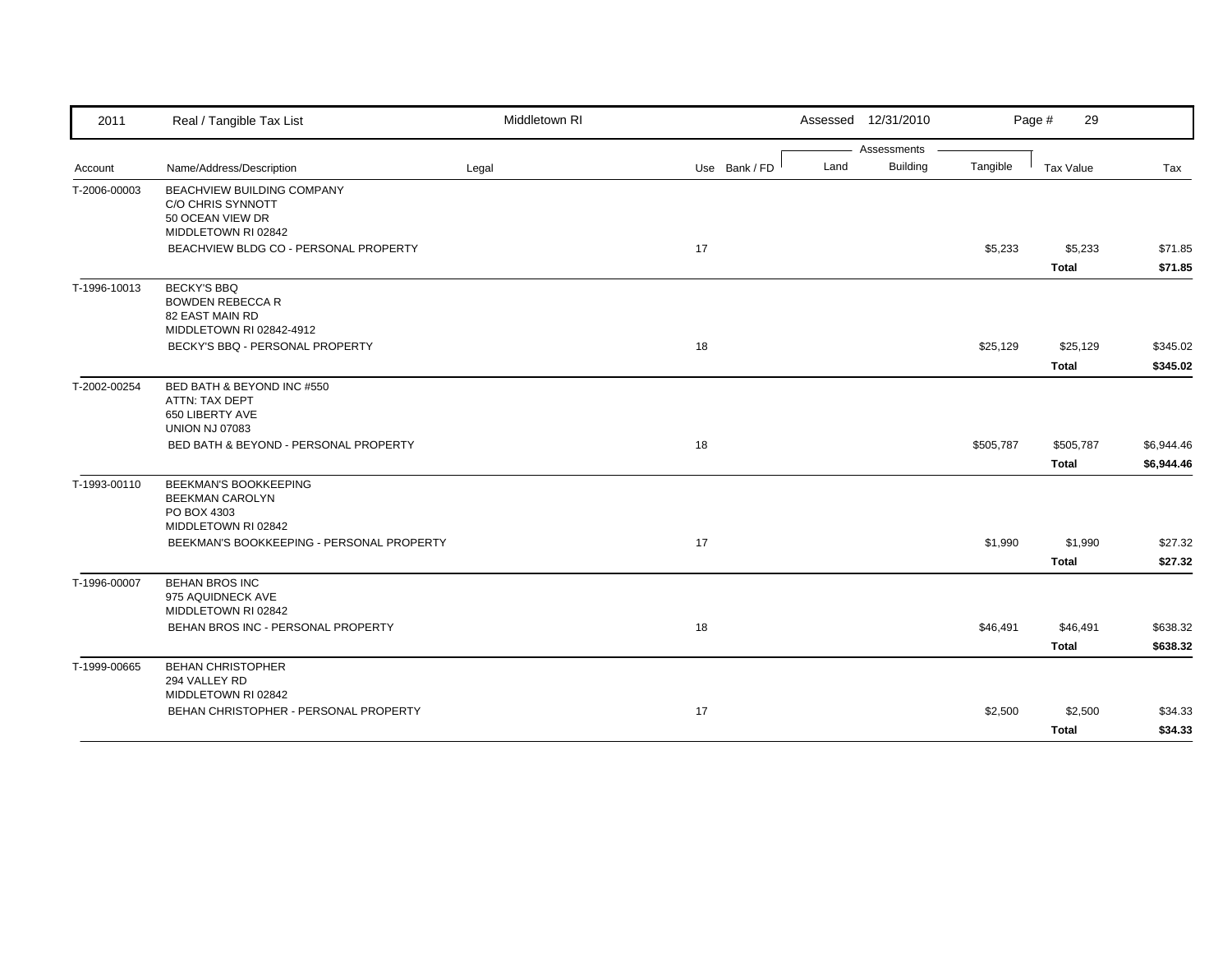| 2011         | Real / Tangible Tax List                                                                                        | Middletown RI |               | Assessed 12/31/2010     |           | 30<br>Page #       |                            |
|--------------|-----------------------------------------------------------------------------------------------------------------|---------------|---------------|-------------------------|-----------|--------------------|----------------------------|
|              |                                                                                                                 |               |               | Assessments             |           |                    |                            |
| Account      | Name/Address/Description                                                                                        | Legal         | Use Bank / FD | <b>Building</b><br>Land | Tangible  | <b>Tax Value</b>   | Tax                        |
| T-1992-00113 | BELMONT SPRINGS WATER CO<br>DS WATERS OF AMERICA INC<br><b>DBA BELMONT SPRINGS</b><br>5660 NEW NORTHSIDE DR 500 |               |               |                         |           |                    |                            |
|              | ATLANTA GA 30328<br>BELMONT SPRINGS WATER CO - PERSONAL                                                         |               | 94            |                         | \$1,000   | \$1,000            | \$13.73                    |
|              |                                                                                                                 |               |               |                         |           | <b>Total</b>       | \$13.73                    |
| T-1992-00114 | BENCHMARK ASSOCIATES INC<br>747 AQUIDNECK AVE<br>MIDDLETOWN RI 02842                                            |               |               |                         |           |                    |                            |
|              | BENCHMARK ASSOCIATES INC - PERSONAL PROPERTY                                                                    |               | 17            |                         | \$5,553   | \$5,553            | \$76.24                    |
|              |                                                                                                                 |               |               |                         |           | <b>Total</b>       | \$76.24                    |
| T-2006-00005 | <b>BENNETT INGRID LMFT</b><br>747 AQUIDNECK AVE<br>MIDDLETOWN RI 02842                                          |               |               |                         |           |                    |                            |
|              | BENNETT INGRID LMFT - PERSONAL PROPERTY                                                                         |               | 17            |                         | \$1,362   | \$1,362            | \$18.70                    |
|              |                                                                                                                 |               |               |                         |           | <b>Total</b>       | \$18.70                    |
| T-1993-00416 | <b>BENNY'S</b><br>340 WATERMAN AVE<br>ESMOND RI 02917                                                           |               |               |                         |           |                    |                            |
|              | BENNY'S - PERSONAL PROPERTY                                                                                     |               | 18            |                         | \$15,000  | \$15,000           | \$205.95                   |
|              |                                                                                                                 |               |               |                         |           | <b>Total</b>       | \$205.95                   |
| T-2011-00043 | BERNARD SUSAN ELECTROLOGY<br>16 CIRCLE DR<br>MIDDLETOWN RI 02842                                                |               |               |                         |           |                    |                            |
|              | BERNARD SUSAN ELECTROLOGY - PERSONAL                                                                            |               | 17            |                         | \$4,750   | \$4,750            | \$65.22                    |
|              |                                                                                                                 |               |               |                         |           | <b>Total</b>       | \$65.22                    |
| T-2009-00017 | <b>BEST BUY STORES LP</b><br>C/O MARVIN POER & COMPANY<br>PO BOX 52427                                          |               |               |                         |           |                    |                            |
|              | ATLANTA GA 30355                                                                                                |               |               |                         |           |                    |                            |
|              | BEST BUY - PERSONAL PROPERTY                                                                                    |               | 18            |                         | \$732,195 | \$732,195<br>Total | \$10,053.04<br>\$10,053.04 |
|              |                                                                                                                 |               |               |                         |           |                    |                            |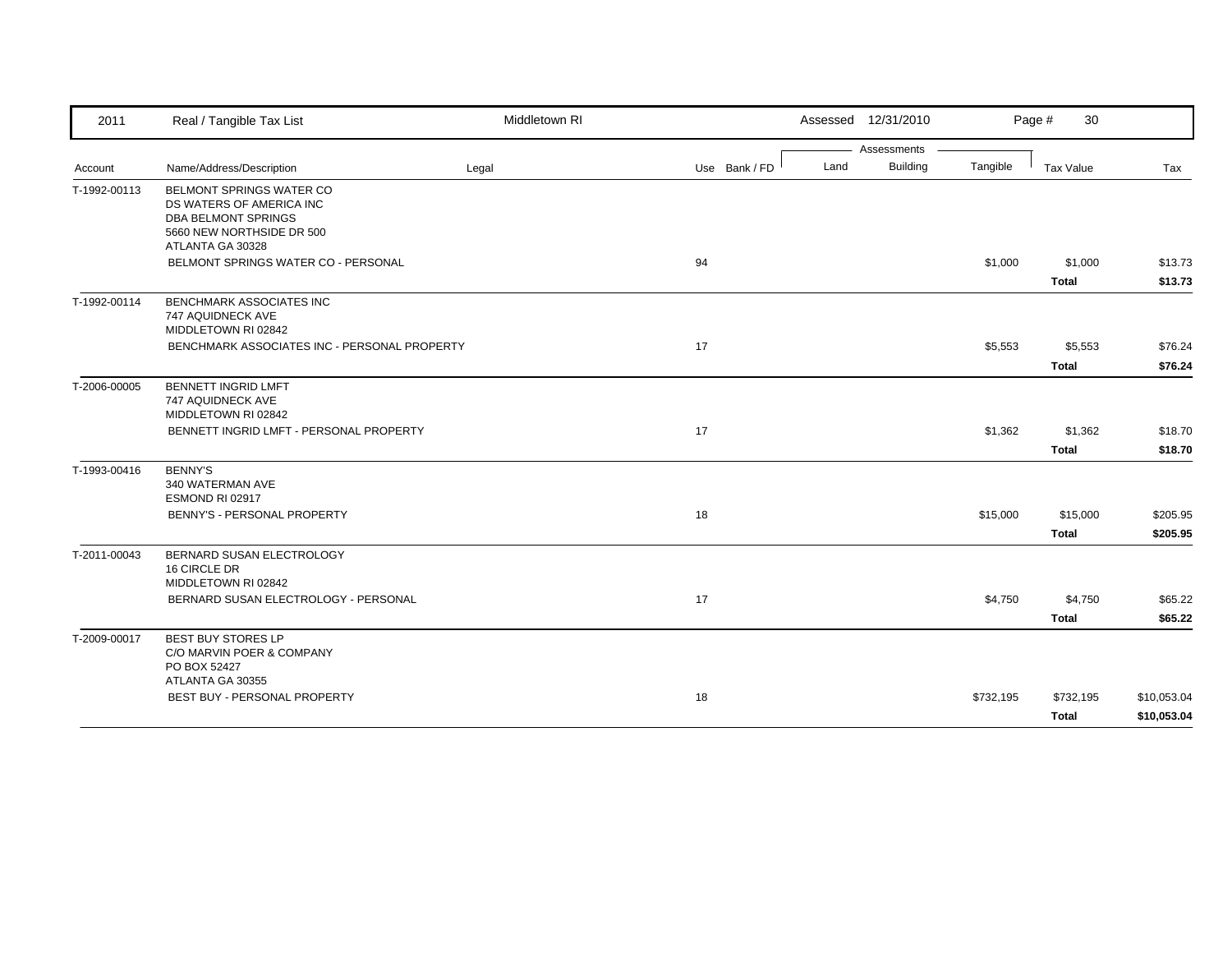| 2011         | Real / Tangible Tax List                                                                                                     | Middletown RI |               | Assessed 12/31/2010     |           | Page #<br>31              |                                      |
|--------------|------------------------------------------------------------------------------------------------------------------------------|---------------|---------------|-------------------------|-----------|---------------------------|--------------------------------------|
|              |                                                                                                                              |               |               | Assessments             |           |                           |                                      |
| Account      | Name/Address/Description                                                                                                     | Legal         | Use Bank / FD | <b>Building</b><br>Land | Tangible  | Tax Value                 | Tax                                  |
| T-1997-10028 | <b>BEST CUTS</b><br>MINNESOTA REGIS CORP<br>7201 METRO BLVD<br>MINNEAPOLIS MN 55439<br>BEST CUTS - PERSONAL PROPERTY         |               | 18            |                         | \$11,366  | \$11,366                  | \$156.06                             |
|              |                                                                                                                              |               |               |                         |           | <b>Total</b>              | \$156.06                             |
| T-1992-00621 | <b>BETTY MAGUIRE</b><br>590 LAKE LOUISE CIRCLE UNIT 102<br>NAPLES FL 34110                                                   |               |               |                         |           |                           |                                      |
|              | 2003 33' HORNET KEYSTONE - PERSONAL PROPERTY                                                                                 |               | 45            |                         | \$10,800  | \$10,800<br><b>Total</b>  | \$148.28<br>\$148.28                 |
| T-1999-00725 | BFI WASTE SERVICES OF MASS<br>ALLIED WASTE NORTH AMERICA INC<br>REPUBLIC SERVICES, PROP.<br>PO BOX 29246<br>PHOENIX AZ 85038 |               |               |                         |           |                           |                                      |
|              | BFI WASTE SERVICES OF MASS - PERSONAL                                                                                        |               | 94            |                         | \$203,583 | \$203,583<br><b>Total</b> | \$2,795.19<br>\$2,795.19             |
| T-2011-00004 | <b>BIKES &amp; KITES INC</b><br><b>82 PURGATORY RD</b><br>MIDDLETOWN RI 02842                                                |               |               |                         |           |                           |                                      |
|              | BIKES & KITES - PERSONAL PROPERTY                                                                                            |               | 17            |                         | \$6,840   | \$6,840<br><b>Total</b>   | \$93.91<br>\$93.91                   |
| T-2010-00063 | BIRDS EYE VIEW HELICOPTERS LLC<br>211 AIRPORT ROAD ACCESS<br>MIDDLETOWN RI 02842                                             |               |               |                         |           |                           |                                      |
|              | BIRD'S EYE VIEW HELICOPTERS - PERSONAL<br><b>Tax Exempt Property</b>                                                         |               | 18            |                         | \$403,800 | \$403,800<br>\$0          | \$5,544.17<br>$$-5,544.17$<br>\$0.00 |
| T-2009-00026 | BJ'S OPTICAL #4306<br>USV OPTICAL INC - 64306<br>PO BOX 187                                                                  |               |               |                         |           | <b>Total</b>              |                                      |
|              | GLENDORA NJ 08029<br>BJ'S OPTICAL #4306 - PERSONAL PROPERTY                                                                  |               | 17            |                         | \$3,497   | \$3,497<br><b>Total</b>   | \$48.01<br>\$48.01                   |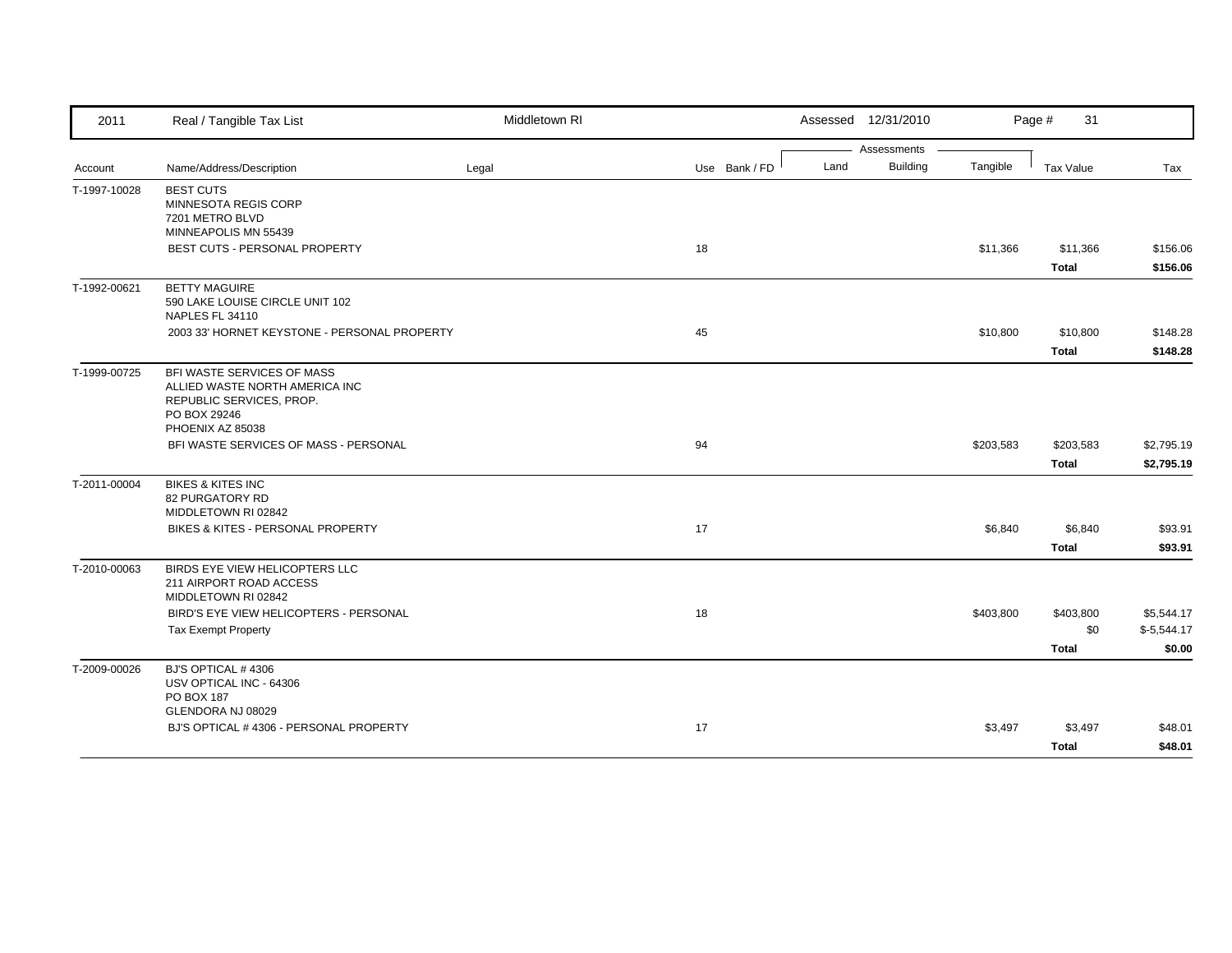| 2011         | Real / Tangible Tax List                                                                                        | Middletown RI |               |      | Assessed 12/31/2010            |           | Page #<br>32              |                            |
|--------------|-----------------------------------------------------------------------------------------------------------------|---------------|---------------|------|--------------------------------|-----------|---------------------------|----------------------------|
| Account      | Name/Address/Description                                                                                        | Legal         | Use Bank / FD | Land | Assessments<br><b>Building</b> | Tangible  | <b>Tax Value</b>          | Tax                        |
| T-1999-00779 | <b>BJ'S WHOLESALE CLUB</b><br>PROPERTY TAX DEPT<br>25 RESEARCH DR<br>WESTBOROUGH MA 01581                       |               |               |      |                                |           |                           |                            |
|              | BJ'S WHOLESALE CLUB - PERSONAL PROPERTY                                                                         |               | 18            |      |                                | \$774,357 | \$774,357<br><b>Total</b> | \$10,631.92<br>\$10,631.92 |
| T-2002-00113 | <b>BLACKSTONE CATERING</b><br>EDICK JOHN CATERING<br>224 JOHN CLARKE RD<br>MIDDLETOWN RI 02842                  |               |               |      |                                |           |                           |                            |
|              | BLACKSTONE CATERING - PERSONAL PROPERTY                                                                         |               | 18            |      |                                | \$71,216  | \$71,216<br><b>Total</b>  | \$977.80<br>\$977.80       |
| T-1992-00121 | <b>BLANK PAINTING CONTRACTING</b><br><b>BLANK MICHAEL J III</b><br>76 PECKHAM AVE                               |               |               |      |                                |           |                           |                            |
|              | MIDDLETOWN RI 02842<br>BLANK PAINTING CONTRACTING - PERSONAL                                                    |               | 17            |      |                                | \$3,666   | \$3,666<br><b>Total</b>   | \$50.33<br>\$50.33         |
| T-1992-00122 | <b>BLENHEIM - NEWPORT</b><br><b>BVII MIDDLETOWN RI LLC</b><br>BENCHMARK ASSISTED LIV L<br>40 WILLIAM ST STE 350 |               |               |      |                                |           |                           |                            |
|              | WELLESLEY MA 02481<br>BLENHEIM - NEWPORT - PERSONAL PROPERTY                                                    |               | 18            |      |                                | \$717,768 | \$717,768<br><b>Total</b> | \$9,854.95<br>\$9,854.95   |
| T-2006-00062 | <b>BLUE PLATE DINER</b><br>C/O GEORGE KAROUSOS<br>PO BOX 285<br>PORTSMOUTH RI 02871                             |               |               |      |                                |           |                           |                            |
|              | BLUE PLATE DINER - PERSONAL PROPERTY                                                                            |               | 18            |      |                                | \$135,562 | \$135,562<br><b>Total</b> | \$1,861.27<br>\$1,861.27   |
| T-2002-00114 | BLUE WATER SAILING LLC<br>747 AQUIDNECK AVE<br>MIDDLETOWN RI 02842                                              |               |               |      |                                |           |                           |                            |
|              | BLUE WATER SAILING LLC - PERSONAL PROPERTY                                                                      |               | 17            |      |                                | \$9,087   | \$9,087<br><b>Total</b>   | \$124.76<br>\$124.76       |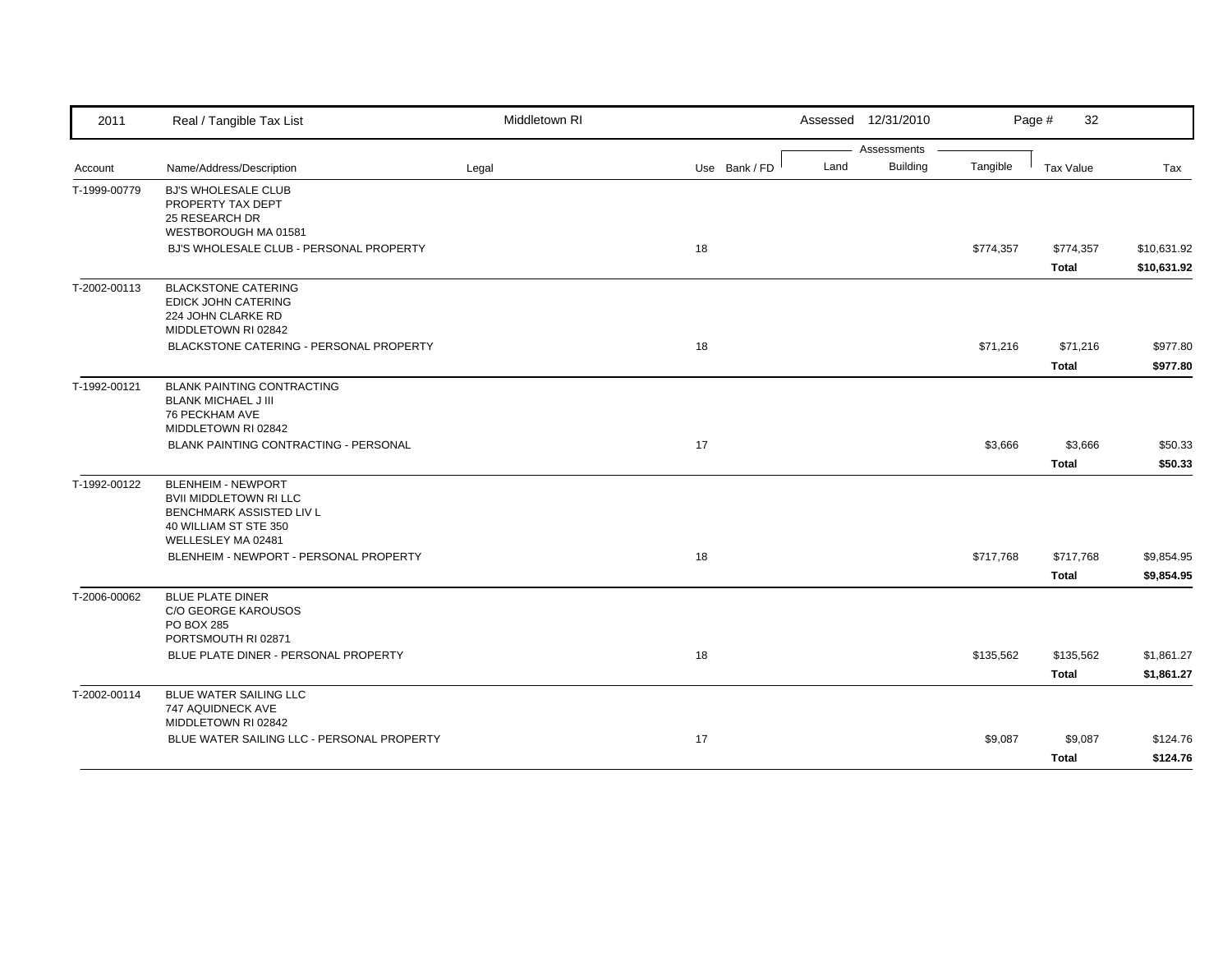| 2011         | Real / Tangible Tax List                                                                          | Middletown RI |               | Assessed 12/31/2010 |                 |           | Page #<br>33     |            |
|--------------|---------------------------------------------------------------------------------------------------|---------------|---------------|---------------------|-----------------|-----------|------------------|------------|
|              |                                                                                                   |               |               |                     | Assessments     |           |                  |            |
| Account      | Name/Address/Description                                                                          | Legal         | Use Bank / FD | Land                | <b>Building</b> | Tangible  | <b>Tax Value</b> | Tax        |
| T-1992-00743 | BLUE WAVE CAR WASH<br>STEVE & YVONNE BLACKMAN<br>72 POWER ST                                      |               |               |                     |                 |           |                  |            |
|              | NEEDHAM MA 02492                                                                                  |               |               |                     |                 |           |                  |            |
|              | BLUE WAVE CAR WASH - PERSONAL PROPERTY                                                            |               | 18            |                     |                 | \$147,444 | \$147,444        | \$2,024.41 |
|              |                                                                                                   |               |               |                     |                 |           | <b>Total</b>     | \$2,024.41 |
| T-1992-00738 | <b>BMW OF NEWPORT</b><br>AQUIDNECK AUTOCENTER INC<br>1215 WEST MAIN RD<br>MIDDLETOWN RI 02842     |               |               |                     |                 |           |                  |            |
|              | BMW OF NEWPORT - PERSONAL PROPERTY                                                                |               | 18            |                     |                 | \$651,445 | \$651,445        | \$8,944.34 |
|              |                                                                                                   |               |               |                     |                 |           | <b>Total</b>     | \$8,944.34 |
| T-1992-00092 | <b>BMW OF NORTH AMERICA</b><br>ATTN: TAX DEPT<br>PO BOX 1227                                      |               |               |                     |                 |           |                  |            |
|              | WESTWOOD NJ 07675-1227                                                                            |               |               |                     |                 |           |                  |            |
|              | BMW OF NORTH AMERICA - PERSONAL PROPERTY                                                          |               | 94            |                     |                 | \$112,906 | \$112,906        | \$1,550.20 |
|              |                                                                                                   |               |               |                     |                 |           | <b>Total</b>     | \$1,550.20 |
| T-2008-00045 | <b>BODY CENTRAL</b><br><b>GALKOWSKI ANN M</b><br>1272 WEST MAIN RD STE 231<br>MIDDLETOWN RI 02842 |               |               |                     |                 |           |                  |            |
|              | BODY CENTRAL - PERSONAL PROPERTY                                                                  |               | 17            |                     |                 | \$524     | \$524            | \$7.19     |
|              |                                                                                                   |               |               |                     |                 |           | <b>Total</b>     | \$7.19     |
| T-1999-00531 | <b>BODY MATTERS</b><br><b>FARYNIARZ DEBRA</b><br>850 AQUIDNECK AVE A10<br>MIDDLETOWN RI 02842     |               |               |                     |                 |           |                  |            |
|              | <b>BODY MATTERS - PERSONAL PROPERTY</b>                                                           |               | 17            |                     |                 | \$8,150   | \$8,150          | \$111.90   |
|              |                                                                                                   |               |               |                     |                 |           | <b>Total</b>     | \$111.90   |
| T-2001-00026 | BODY WISE THERAPEUTIC MASSAGE<br>575 EAST MAIN RD<br>MIDDLETOWN RI 02842                          |               |               |                     |                 |           |                  |            |
|              | BODY WISE THERAPEUTIC MASSAGE - PERSONAL                                                          |               | 17            |                     |                 | \$3,883   | \$3,883          | \$53.31    |
|              |                                                                                                   |               |               |                     |                 |           |                  |            |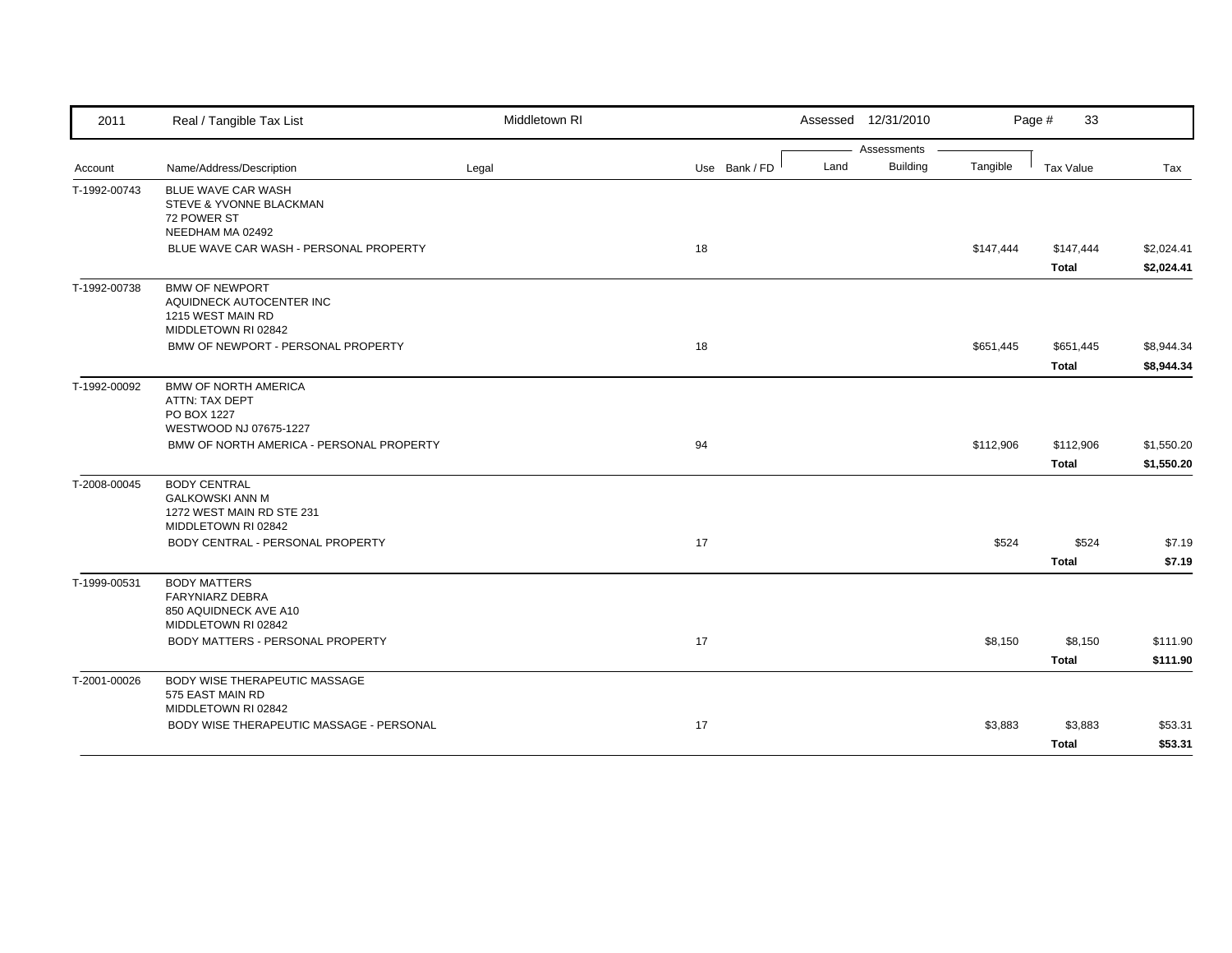| 2011         | Real / Tangible Tax List                                                                                       | Middletown RI |               |      | Assessed 12/31/2010            |           | 34<br>Page #              |                          |
|--------------|----------------------------------------------------------------------------------------------------------------|---------------|---------------|------|--------------------------------|-----------|---------------------------|--------------------------|
| Account      | Name/Address/Description                                                                                       | Legal         | Use Bank / FD | Land | Assessments<br><b>Building</b> | Tangible  | <b>Tax Value</b>          | Tax                      |
| T-2011-00068 | BODYCRAFT MASSAGE THERAPY<br>1100 AQUIDNECK AVE<br>MIDDLETOWN RI 02842<br>BODYCRAFT MASSAGE THERAPY - PERSONAL |               | 17            |      |                                | \$950     | \$950                     | \$13.04                  |
|              |                                                                                                                |               |               |      |                                |           | <b>Total</b>              | \$13.04                  |
| T-1992-00446 | <b>BON INSURANCE</b><br>C/O OCEANPOINT INSURANCE AGENCY IN<br>272 VALLEY RD<br>MIDDLETOWN RI 02842-5238        |               |               |      |                                |           |                           |                          |
|              | <b>BON INSURANCE - PERSONAL PROPERTY</b>                                                                       |               | 18            |      |                                | \$648,538 | \$648,538<br><b>Total</b> | \$8,904.43<br>\$8,904.43 |
| T-2009-00021 | <b>BONNIER CORPORATION</b><br>55 HAMMARLUND WAY<br>MIDDLETOWN RI 02842                                         |               |               |      |                                |           |                           |                          |
|              | BONNIER CORPORATION - PERSONAL PROPERTY                                                                        |               | 18            |      |                                | \$65,676  | \$65,676<br><b>Total</b>  | \$901.73<br>\$901.73     |
| T-2006-00084 | BORBONE CHERYL ELECTROLYSIS<br>159 FREEBORN ST<br>PORTSMOUTH RI 02871                                          |               |               |      |                                |           |                           |                          |
|              | BORBONE CHERYL ELECTROLYSIS - PERSONAL                                                                         |               | 17            |      |                                | \$5,761   | \$5,761<br><b>Total</b>   | \$79.10<br>\$79.10       |
| T-2010-00039 | <b>BRAGA ANTONIO</b><br>1604 PIPER ROAD<br>SPRING HILL FL 34606                                                |               |               |      |                                |           |                           |                          |
|              | 2001 30FT SPORTSMEN - PERSONAL PROPERTY                                                                        |               | 45            |      |                                | \$8,390   | \$8,390<br><b>Total</b>   | \$115.19<br>\$115.19     |
| T-1992-00137 | <b>BRAGA'S SPAGHETTI &amp; GRINDER</b><br>1397 WEST MAIN RD<br>MIDDLETOWN RI 02842                             |               |               |      |                                |           |                           |                          |
|              | BRAGA'S SPAGHETTI & GRINDER - PERSONAL                                                                         |               | 17            |      |                                | \$7,310   | \$7,310<br><b>Total</b>   | \$100.37<br>\$100.37     |
| T-2008-00074 | <b>BRENDAN SMITH &amp; ASSOCIATES</b><br>60 HAMMARLUND WAY<br>MIDDLETOWN RI 02842                              |               |               |      |                                |           |                           |                          |
|              | BRENDAN SMITH & ASSOCIATES - PERSONAL                                                                          |               | 17            |      |                                | \$10,475  | \$10,475<br><b>Total</b>  | \$143.82<br>\$143.82     |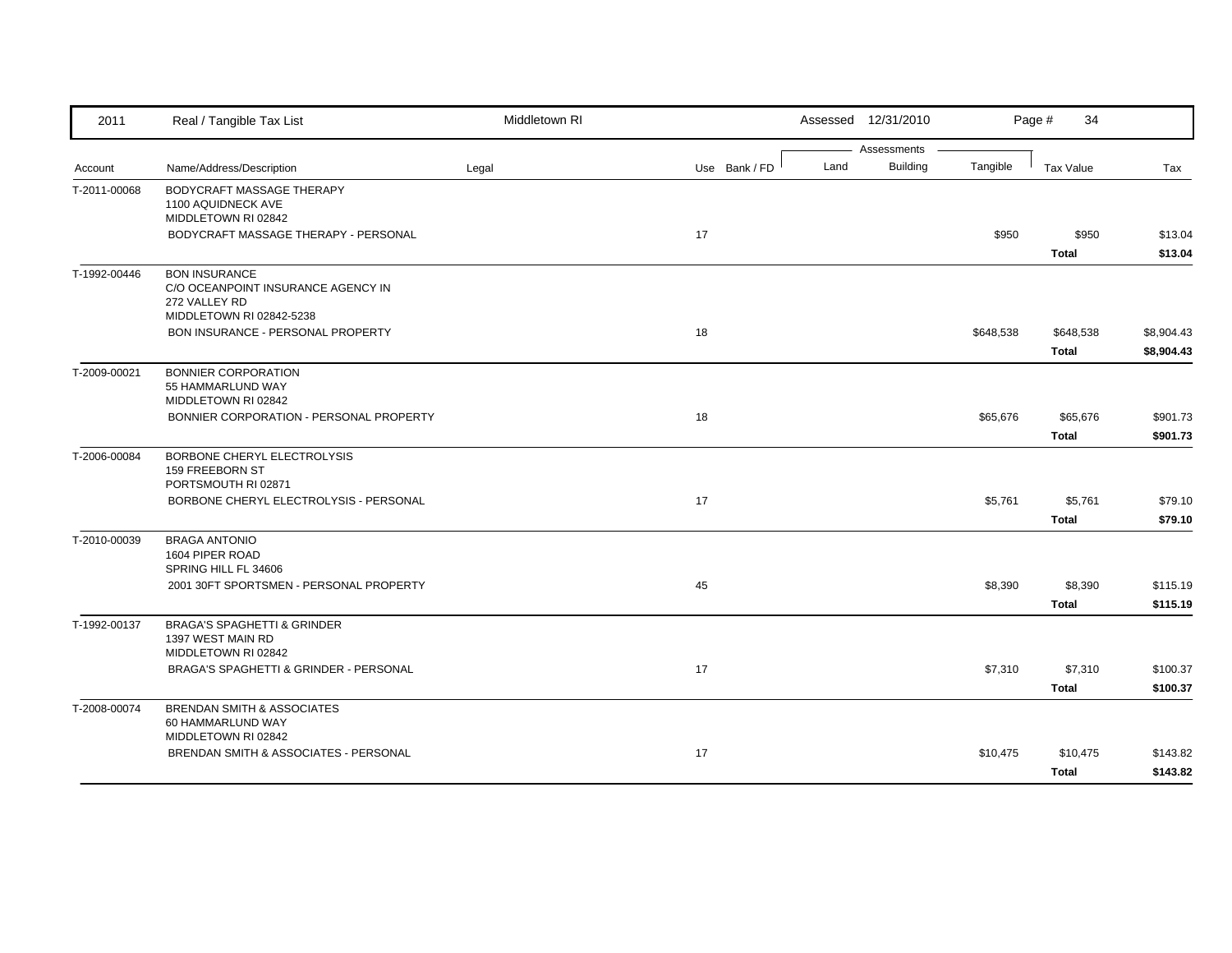| 2011         | Real / Tangible Tax List                                                                      | Middletown RI |               |      | Assessed 12/31/2010 |           | Page #<br>35              |                          |
|--------------|-----------------------------------------------------------------------------------------------|---------------|---------------|------|---------------------|-----------|---------------------------|--------------------------|
|              |                                                                                               |               |               |      | Assessments         |           |                           |                          |
| Account      | Name/Address/Description                                                                      | Legal         | Use Bank / FD | Land | <b>Building</b>     | Tangible  | Tax Value                 | Tax                      |
| T-2001-00104 | <b>BREWSKI'S</b><br><b>SCOTT ELIZABETH &amp; DAVID</b><br>10 MAPLE AVE<br>MIDDLETOWN RI 02842 |               |               |      |                     |           |                           |                          |
|              | BREWSKI'S - PERSONAL PROPERTY                                                                 |               | 18            |      |                     | \$33,368  | \$33,368<br><b>Total</b>  | \$458.14<br>\$458.14     |
| T-2006-00027 | BRIDGE TO FITNESS INC<br>951 AQUIDNECK AVE<br>MIDDLETOWN RI 02842                             |               |               |      |                     |           |                           |                          |
|              | BRIDGE TO FITNESS - PERSONAL PROPERTY                                                         |               | 18            |      |                     | \$154,605 | \$154,605<br><b>Total</b> | \$2,122.73<br>\$2,122.73 |
| T-1992-00068 | <b>BRIGHT IDEAS INC</b><br>1272 WEST MAIN RD<br>MIDDLETOWN RI 02842                           |               |               |      |                     |           |                           |                          |
|              | BRIGHT IDEAS - PERSONAL PROPERTY                                                              |               | 18            |      |                     | \$17,329  | \$17,329<br><b>Total</b>  | \$237.93<br>\$237.93     |
| T-2011-00111 | BROADWAY FLORAL DESIGNS OF NPT<br>174 GREEN END AVE<br>MIDDLETOWN RI 02842                    |               |               |      |                     |           |                           |                          |
|              | BROADWAY FLORAL DESIGNS OF NPT - PERSONAL                                                     |               | 17            |      |                     | \$4,750   | \$4,750<br><b>Total</b>   | \$65.22<br>\$65.22       |
| T-2011-00106 | <b>BROADWAY FLORIST</b><br><b>ECKHART INC</b><br>174 GREEN END AVE<br>MIDDLETOWN RI 02842     |               |               |      |                     |           |                           |                          |
|              | BROADWAY FLORIST - PERSONAL PROPERTY                                                          |               | 17            |      |                     | \$9,500   | \$9,500<br><b>Total</b>   | \$130.44<br>\$130.44     |
| T-1997-10011 | BROADWAY SUNOCO<br>533 BROADWAY<br>NEWPORT RI 02840                                           |               |               |      |                     |           |                           |                          |
|              | BROADWAY SUNOCO - PERSONAL PROPERTY                                                           |               | 17            |      |                     | \$8,726   | \$8,726<br><b>Total</b>   | \$119.81<br>\$119.81     |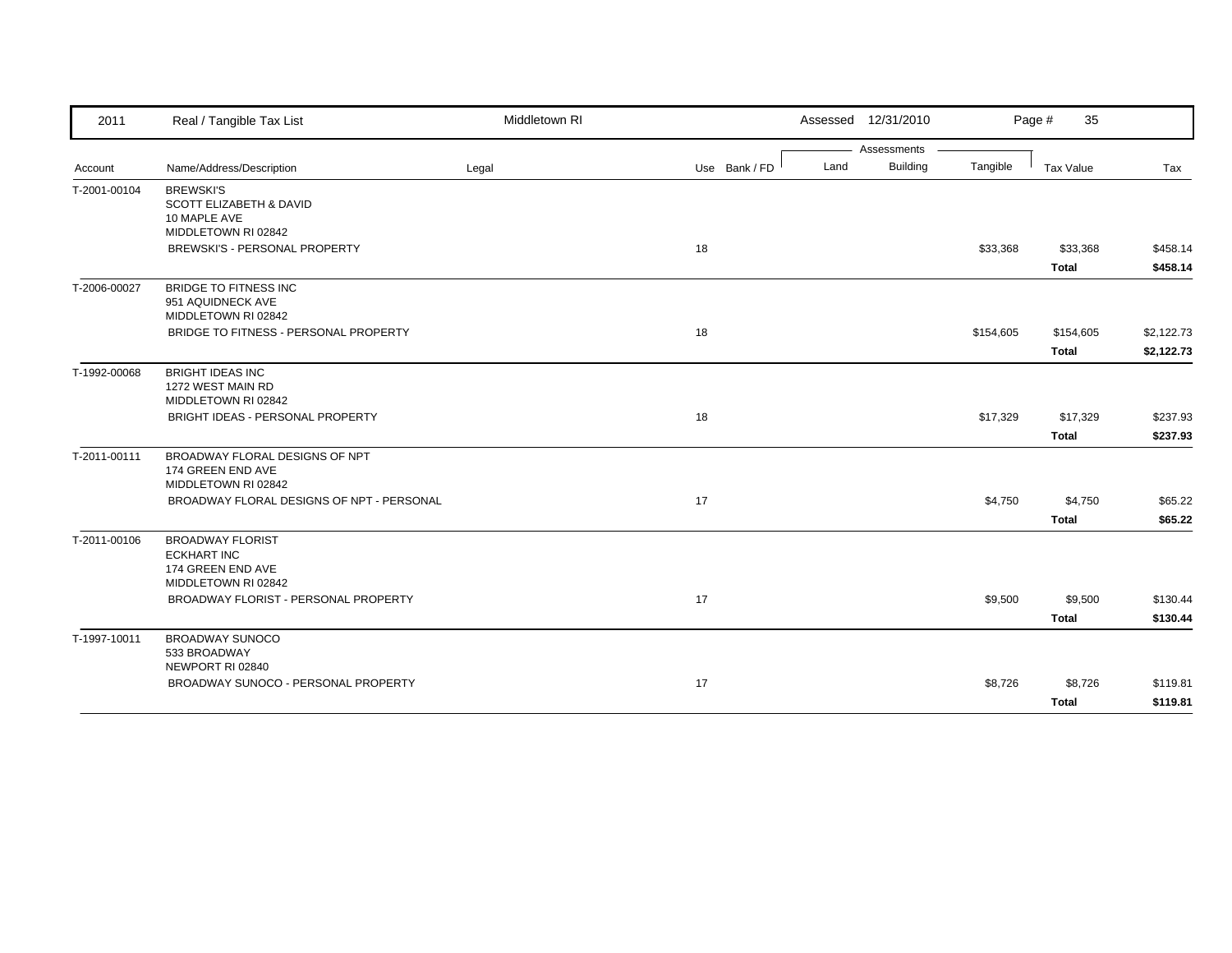| 2011         | Real / Tangible Tax List                                                                                                          | Middletown RI |               | Assessed 12/31/2010                    |           | Page #<br>36              |                          |
|--------------|-----------------------------------------------------------------------------------------------------------------------------------|---------------|---------------|----------------------------------------|-----------|---------------------------|--------------------------|
| Account      | Name/Address/Description                                                                                                          | Legal         | Use Bank / FD | Assessments<br><b>Building</b><br>Land | Tangible  | Tax Value                 | Tax                      |
| T-2009-00035 | <b>BRODEN MILLWORKS</b><br>DENNIS ALLAN & KEVIN DENNIS<br><b>185 OLIPHANT LN</b><br>MIDDLETOWN RI 02842                           |               |               |                                        |           |                           |                          |
|              | BRODEN MILLWORKS - PERSONAL PROPERTY                                                                                              |               | 17            |                                        | \$6,443   | \$6,443<br><b>Total</b>   | \$88.46<br>\$88.46       |
| T-1992-00145 | BROWN'S LANE SHOPPING CTR<br><b>INLAND WESTERN</b><br>2901 BUTTERFIELD RD<br>OAK BROOK IL 60523                                   |               |               |                                        |           |                           |                          |
|              | BROWN'S LANE SHOPPING CTR - PERSONAL                                                                                              |               | 18            |                                        | \$23,390  | \$23,390<br><b>Total</b>  | \$321.14<br>\$321.14     |
| T-2008-00082 | <b>BRUCE BEARD AUTOMOTIVE</b><br>DIRECT CAPITAL CORPORATION<br>C/O LORI MCCLOUD<br><b>155 COMMERCE WAY</b><br>PORTSMOUTH NH 03801 |               |               |                                        |           |                           |                          |
|              | BRUCE BEARD AUTOMOTIVE - PERSONAL PROPERTY                                                                                        |               | 94            |                                        | \$96,478  | \$96,478<br><b>Total</b>  | \$1,324.64<br>\$1,324.64 |
| T-2002-00308 | BRUCE BEARD AUTOMOTIVE INC<br>1180 WEST MAIN RD<br>MIDDLETOWN RI 02842                                                            |               |               |                                        |           |                           |                          |
|              | BRUCE BEARD AUTOMOTIVE - PERSONAL PROPERTY                                                                                        |               | 18            |                                        | \$117,985 | \$117,985<br><b>Total</b> | \$1,619.93<br>\$1,619.93 |
| T-2000-01021 | <b>BUCKLEY HEATING &amp; COOLING</b><br>M & M OIL INC<br>1632 KINGSTOWN RD<br>PEACE DALE RI 02879                                 |               |               |                                        |           |                           |                          |
|              | BUCKLEY HEATING & COOLING - PERSONAL PROPERTY                                                                                     |               | 18            |                                        | \$50,788  | \$50,788<br><b>Total</b>  | \$697.32<br>\$697.32     |
| T-1992-00151 | <b>BULK LAWN &amp; GARDEN EQUIP</b><br>787 AQUIDNECK AVE<br>MIDDLETOWN RI 02842                                                   |               |               |                                        |           |                           |                          |
|              | BULK LAWN & GARDEN EQUIP - PERSONAL PROPERTY                                                                                      |               | 17            |                                        | \$7,628   | \$7,628<br><b>Total</b>   | \$104.73<br>\$104.73     |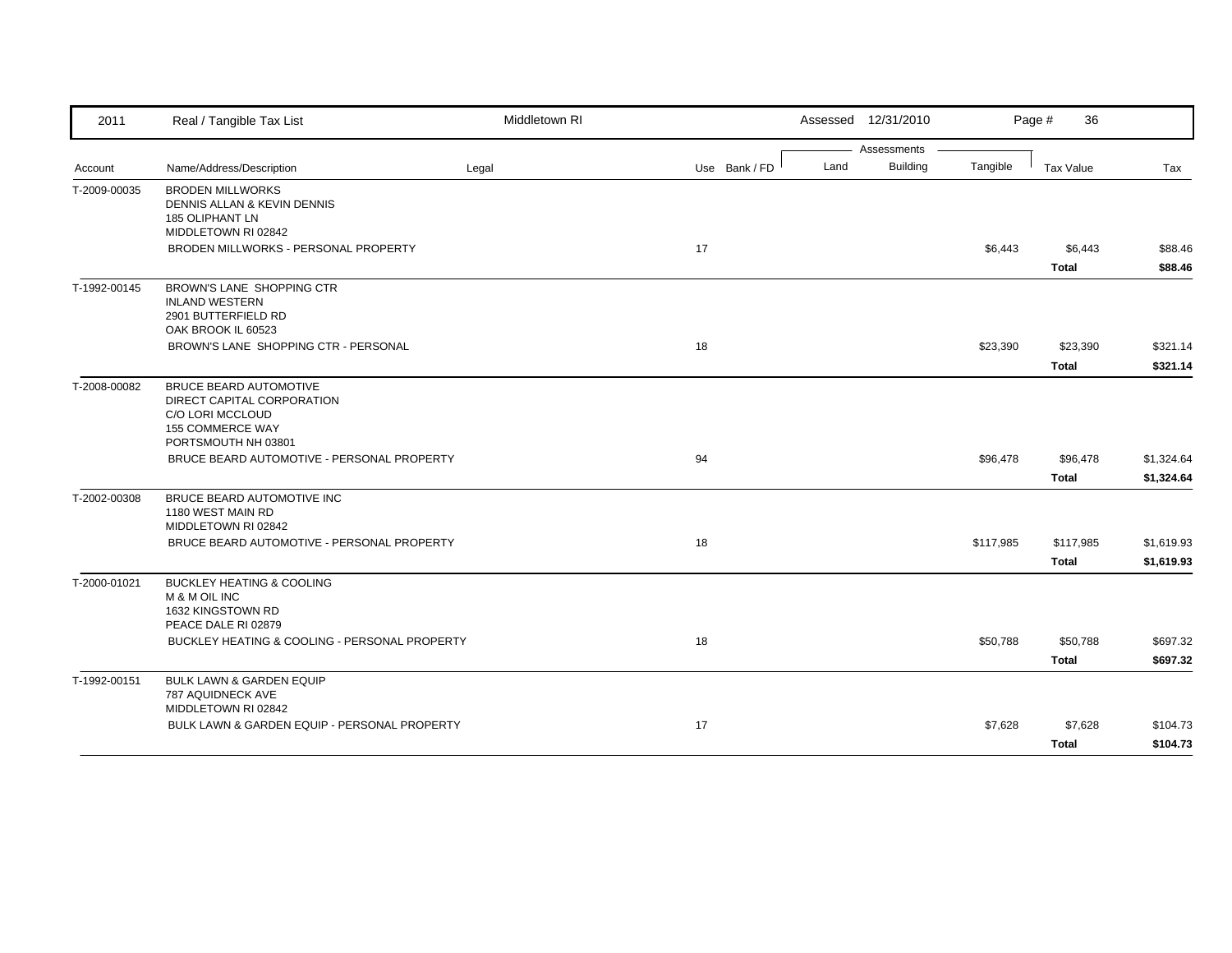| 2011         | Real / Tangible Tax List                            | Middletown RI |               |      | Assessed 12/31/2010 |           | 37<br>Page # |            |
|--------------|-----------------------------------------------------|---------------|---------------|------|---------------------|-----------|--------------|------------|
|              |                                                     |               |               |      | Assessments         |           |              |            |
| Account      | Name/Address/Description                            | Legal         | Use Bank / FD | Land | <b>Building</b>     | Tangible  | Tax Value    | Tax        |
| T-1992-00152 | <b>BULK RONALD W</b><br>248 VAUCLUSE AVE            |               |               |      |                     |           |              |            |
|              | MIDDLETOWN RI 02842                                 |               |               |      |                     |           |              |            |
|              | BULK RONALD W - PERSONAL PROPERTY                   |               | 17            |      |                     | \$5,473   | \$5,473      | \$75.14    |
|              |                                                     |               |               |      |                     |           | Total        | \$75.14    |
| T-2010-00029 | <b>BURGER KING</b>                                  |               |               |      |                     |           |              |            |
|              | SARA LEE CORPORATION                                |               |               |      |                     |           |              |            |
|              | 3470 RIDER TRAIL SOUTH<br>EARTH CITY MO 63045       |               |               |      |                     |           |              |            |
|              | <b>BURGER KING - PERSONAL PROPERTY</b>              |               | 94            |      |                     | \$6,046   | \$6,046      | \$83.01    |
|              |                                                     |               |               |      |                     |           |              |            |
|              |                                                     |               |               |      |                     |           | <b>Total</b> | \$83.01    |
| T-1992-00517 | <b>BURGER KING #1221</b>                            |               |               |      |                     |           |              |            |
|              | <b>JANCO INC #1221</b>                              |               |               |      |                     |           |              |            |
|              | 35 SOCKANOSSETT CROSS ROAD<br>CRANSTON RI 02920-081 |               |               |      |                     |           |              |            |
|              | BURGER KING #1221 - PERSONAL PROPERTY               |               | 18            |      |                     | \$167,754 | \$167,754    | \$2,303.26 |
|              |                                                     |               |               |      |                     |           | <b>Total</b> | \$2,303.26 |
| T-2005-00015 | <b>BURKE PAUL D - ARCHITECT</b>                     |               |               |      |                     |           |              |            |
|              | 311 VAUCLUSE AVE<br>MIDDLETOWN RI 02842             |               |               |      |                     |           |              |            |
|              | PAUL BURKE - ARCHITECT - PERSONAL PROPERTY          |               | 17            |      |                     | \$5,761   | \$5,761      | \$79.10    |
|              |                                                     |               |               |      |                     |           | <b>Total</b> | \$79.10    |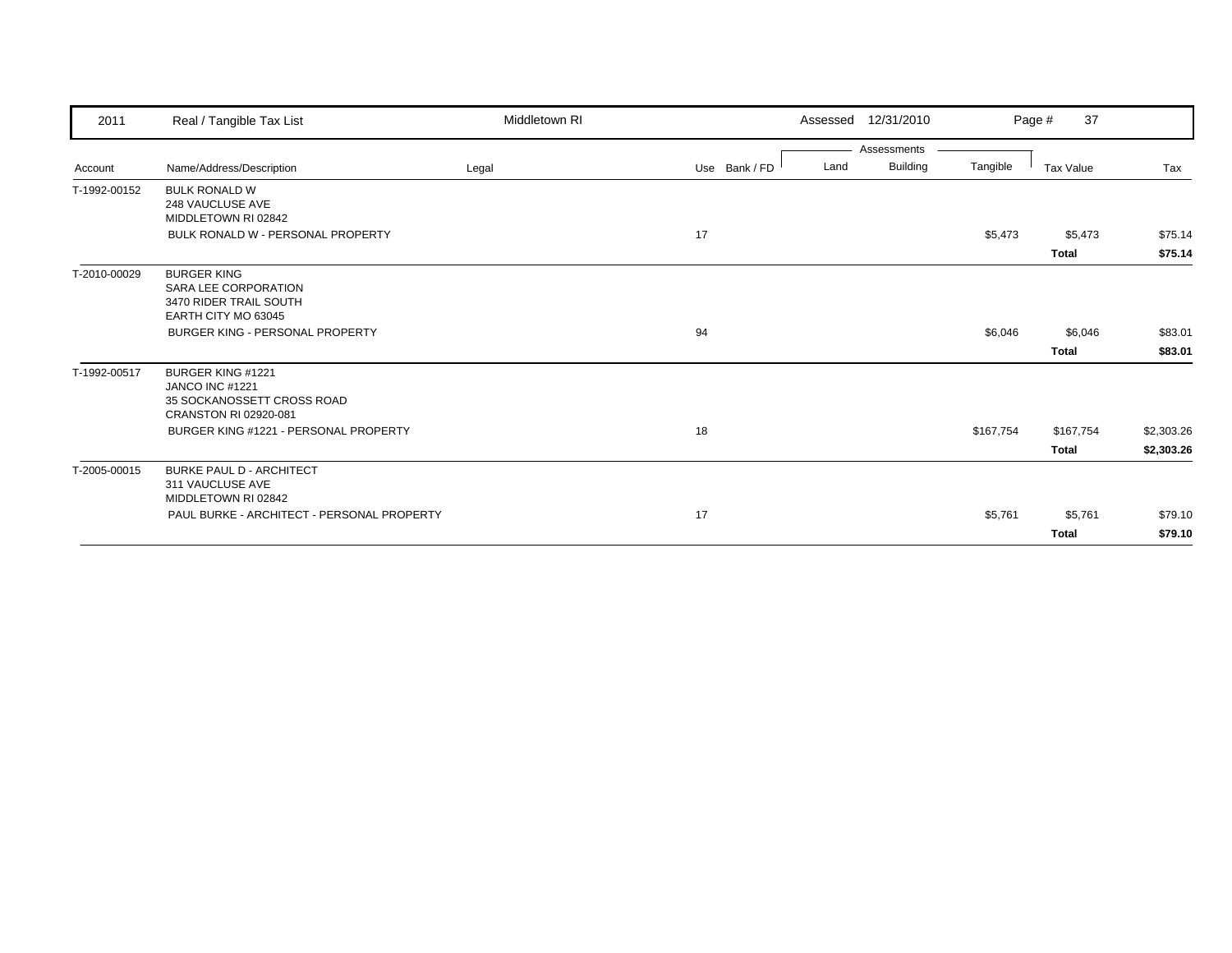| Assessments<br><b>Building</b><br>Land<br>Tangible<br>Name/Address/Description<br>Use Bank / FD<br><b>Tax Value</b><br>Legal<br>Tax<br>Account<br>C KEVIN DONOVAN CHIROPRACTIC<br>AXION BUSINESS TECHNOLOGIES IN<br>MARIA FERLAND PRESIDENT<br>832 DYER AVENUE<br>CRANSTON RI 02920<br>94<br>\$3,143<br>\$3,143<br>C KEVIN DONOVAN CHIROPRACTIC - PERSONAL<br><b>Total</b><br><b>CACI SYSTEMS INC</b><br>1100 N GLEBE RD<br>ARLINGTON VA 22201<br>CACI - PERSONAL PROPERTY<br>18<br>\$69,135<br>\$69,135<br><b>Total</b><br>CAMPBELL PLUMBING & HEATING IN<br><b>C/O FRANK CAMPBELL</b><br>PO BOX 4755<br>MIDDLETOWN RI 02842<br>CAMPBELL PLUMBING & HEATING - PERSONAL<br>17<br>\$2,349<br>\$2,349<br><b>Total</b><br><b>CANON FINANCIAL SERVICES INC</b><br>158 GAITHER DR. STE 200<br>PO BOX 5008<br>MT LAUREL NJ 08054<br>CANON FINANCIAL SERVICES INC - PERSONAL<br>94<br>\$33,826<br>\$33,826<br><b>Total</b><br><b>CAPPUCCILLI JOHN</b><br>50 RED FOX DR<br>FEEDING HILLS MA 01030<br>2008 26FT PROWLER - PERSONAL PROPERTY<br>45<br>\$16,132<br>\$16,132<br><b>Total</b><br><b>CAPPUCCINOS BAKERY</b><br>876 WEST MAIN RD<br>MIDDLETOWN RI 02842<br>CAPPUCCINOS BAKERY - PERSONAL PROPERTY<br>18<br>\$13,827<br>\$13,827 | 2011         | Real / Tangible Tax List | Middletown RI | Assessed 12/31/2010 | 38<br>Page # |          |
|----------------------------------------------------------------------------------------------------------------------------------------------------------------------------------------------------------------------------------------------------------------------------------------------------------------------------------------------------------------------------------------------------------------------------------------------------------------------------------------------------------------------------------------------------------------------------------------------------------------------------------------------------------------------------------------------------------------------------------------------------------------------------------------------------------------------------------------------------------------------------------------------------------------------------------------------------------------------------------------------------------------------------------------------------------------------------------------------------------------------------------------------------------------------------------------------------------------------------------|--------------|--------------------------|---------------|---------------------|--------------|----------|
|                                                                                                                                                                                                                                                                                                                                                                                                                                                                                                                                                                                                                                                                                                                                                                                                                                                                                                                                                                                                                                                                                                                                                                                                                                  |              |                          |               |                     |              |          |
| \$43.15<br>\$43.15                                                                                                                                                                                                                                                                                                                                                                                                                                                                                                                                                                                                                                                                                                                                                                                                                                                                                                                                                                                                                                                                                                                                                                                                               |              |                          |               |                     |              |          |
|                                                                                                                                                                                                                                                                                                                                                                                                                                                                                                                                                                                                                                                                                                                                                                                                                                                                                                                                                                                                                                                                                                                                                                                                                                  | T-2010-00060 |                          |               |                     |              |          |
|                                                                                                                                                                                                                                                                                                                                                                                                                                                                                                                                                                                                                                                                                                                                                                                                                                                                                                                                                                                                                                                                                                                                                                                                                                  |              |                          |               |                     |              |          |
|                                                                                                                                                                                                                                                                                                                                                                                                                                                                                                                                                                                                                                                                                                                                                                                                                                                                                                                                                                                                                                                                                                                                                                                                                                  |              |                          |               |                     |              |          |
| \$949.22<br>\$949.22<br>\$32.25<br>\$32.25<br>\$464.43<br>\$464.43<br>\$221.49<br>\$221.49<br>\$189.84                                                                                                                                                                                                                                                                                                                                                                                                                                                                                                                                                                                                                                                                                                                                                                                                                                                                                                                                                                                                                                                                                                                           | T-2005-00016 |                          |               |                     |              |          |
|                                                                                                                                                                                                                                                                                                                                                                                                                                                                                                                                                                                                                                                                                                                                                                                                                                                                                                                                                                                                                                                                                                                                                                                                                                  |              |                          |               |                     |              |          |
|                                                                                                                                                                                                                                                                                                                                                                                                                                                                                                                                                                                                                                                                                                                                                                                                                                                                                                                                                                                                                                                                                                                                                                                                                                  |              |                          |               |                     |              |          |
|                                                                                                                                                                                                                                                                                                                                                                                                                                                                                                                                                                                                                                                                                                                                                                                                                                                                                                                                                                                                                                                                                                                                                                                                                                  | T-2006-00050 |                          |               |                     |              |          |
|                                                                                                                                                                                                                                                                                                                                                                                                                                                                                                                                                                                                                                                                                                                                                                                                                                                                                                                                                                                                                                                                                                                                                                                                                                  |              |                          |               |                     |              |          |
|                                                                                                                                                                                                                                                                                                                                                                                                                                                                                                                                                                                                                                                                                                                                                                                                                                                                                                                                                                                                                                                                                                                                                                                                                                  |              |                          |               |                     |              |          |
|                                                                                                                                                                                                                                                                                                                                                                                                                                                                                                                                                                                                                                                                                                                                                                                                                                                                                                                                                                                                                                                                                                                                                                                                                                  | T-2002-00371 |                          |               |                     |              |          |
|                                                                                                                                                                                                                                                                                                                                                                                                                                                                                                                                                                                                                                                                                                                                                                                                                                                                                                                                                                                                                                                                                                                                                                                                                                  |              |                          |               |                     |              |          |
|                                                                                                                                                                                                                                                                                                                                                                                                                                                                                                                                                                                                                                                                                                                                                                                                                                                                                                                                                                                                                                                                                                                                                                                                                                  |              |                          |               |                     |              |          |
|                                                                                                                                                                                                                                                                                                                                                                                                                                                                                                                                                                                                                                                                                                                                                                                                                                                                                                                                                                                                                                                                                                                                                                                                                                  | T-1992-00162 |                          |               |                     |              |          |
|                                                                                                                                                                                                                                                                                                                                                                                                                                                                                                                                                                                                                                                                                                                                                                                                                                                                                                                                                                                                                                                                                                                                                                                                                                  |              |                          |               |                     |              |          |
|                                                                                                                                                                                                                                                                                                                                                                                                                                                                                                                                                                                                                                                                                                                                                                                                                                                                                                                                                                                                                                                                                                                                                                                                                                  |              |                          |               |                     |              |          |
|                                                                                                                                                                                                                                                                                                                                                                                                                                                                                                                                                                                                                                                                                                                                                                                                                                                                                                                                                                                                                                                                                                                                                                                                                                  | T-2005-00062 |                          |               |                     |              |          |
|                                                                                                                                                                                                                                                                                                                                                                                                                                                                                                                                                                                                                                                                                                                                                                                                                                                                                                                                                                                                                                                                                                                                                                                                                                  |              |                          |               |                     |              |          |
|                                                                                                                                                                                                                                                                                                                                                                                                                                                                                                                                                                                                                                                                                                                                                                                                                                                                                                                                                                                                                                                                                                                                                                                                                                  |              |                          |               |                     | <b>Total</b> | \$189.84 |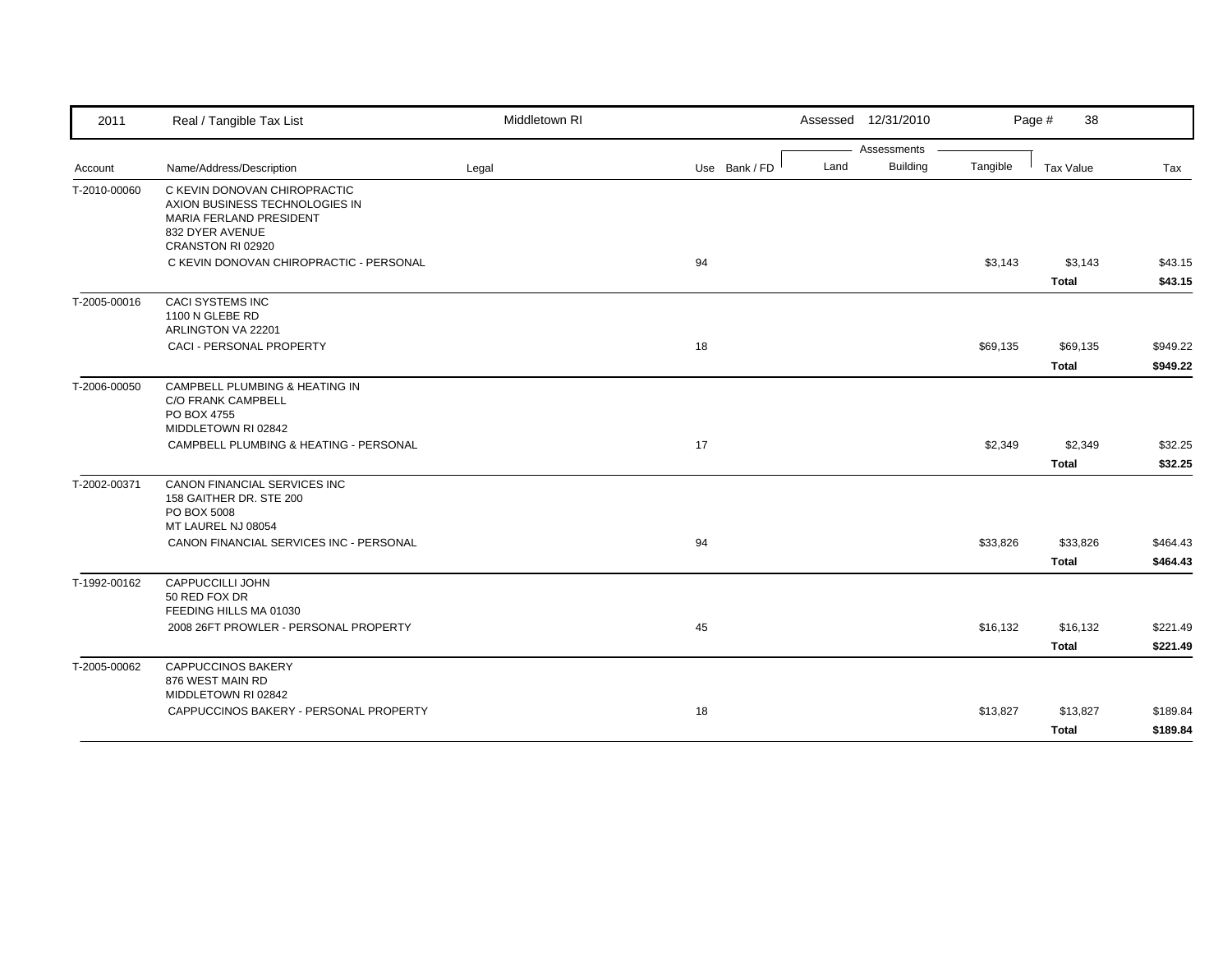| 2011         | Real / Tangible Tax List                                                    | Middletown RI |               |      | Assessed 12/31/2010            |          | 39<br>Page #                    |                                  |
|--------------|-----------------------------------------------------------------------------|---------------|---------------|------|--------------------------------|----------|---------------------------------|----------------------------------|
| Account      | Name/Address/Description                                                    | Legal         | Use Bank / FD | Land | Assessments<br><b>Building</b> | Tangible | <b>Tax Value</b>                | Tax                              |
| T-2001-00094 | CAPRARELLA JAMES<br>11 ELMWOOD CT<br>MANSFIELD MA 02048                     |               |               |      |                                |          |                                 |                                  |
|              | 2003 33' SUNLINE SOLARIS - PERSONAL PROPERTY                                |               | 45            |      |                                | \$12,250 | \$12,250<br><b>Total</b>        | \$168.19<br>\$168.19             |
| T-1992-00163 | CAPT KENNETH GILBERT POST<br>PO BOX 4113<br>MIDDLETOWN RI 02842             |               |               |      |                                |          |                                 |                                  |
|              | CAPT KENNETH GILBERT POST - PERSONAL PROPERTY<br><b>Tax Exempt Property</b> |               | 73            |      |                                | \$46,090 | \$46,090<br>\$0<br><b>Total</b> | \$632.82<br>$$-632.82$<br>\$0.00 |
| T-2011-00011 | <b>CARDI'S FURNITURE STORE</b><br>ONE FURNITURE WAY<br>SWANSEA MA 02777     |               |               |      |                                |          |                                 |                                  |
|              | CARDI'S FURNITURE STORE - PERSONAL PROPERTY                                 |               | 18            |      |                                | \$29,450 | \$29,450<br><b>Total</b>        | \$404.35<br>\$404.35             |
| T-2002-00257 | CARDIOVASCULAR ASSOCIATES<br>700 AQUIDNECK AVE<br>MIDDLETOWN RI 02842       |               |               |      |                                |          |                                 |                                  |
|              | CARDIOVASCULAR ASSOCIATES - PERSONAL                                        |               | 17            |      |                                | \$12,045 | \$12,045<br><b>Total</b>        | \$165.38<br>\$165.38             |
| T-2005-00017 | <b>CARDTRONICS LP</b><br>3250 BRIARPARK DR STE 400<br>HOUSTON TX 77042      |               |               |      |                                |          |                                 |                                  |
|              | CARDTRONICS LP - PERSONAL PROPERTY                                          |               | 18            |      |                                | \$10,694 | \$10,694<br><b>Total</b>        | \$146.83<br>\$146.83             |
| T-2009-00030 | CAREY RICHMOND & VIKING INSUR<br>2 CORPORATE PL<br>MIDDLETOWN RI 02842      |               |               |      |                                |          |                                 |                                  |
|              | CAREY RICHMOND & VIKING - PERSONAL PROPERTY                                 |               | 18            |      |                                | \$41,900 | \$41,900<br><b>Total</b>        | \$575.29<br>\$575.29             |
| T-2002-00258 | CARMELLA'S PIZZARIA<br>KJM ENTERPRISES II LLC<br>330 WEST MAIN RD           |               |               |      |                                |          |                                 |                                  |
|              | MIDDLETOWN RI 02842<br>CARMELLA'S PIZZARIA - PERSONAL PROPERTY              |               | 18            |      |                                | \$93,765 | \$93,765<br><b>Total</b>        | \$1,287.39<br>\$1,287.39         |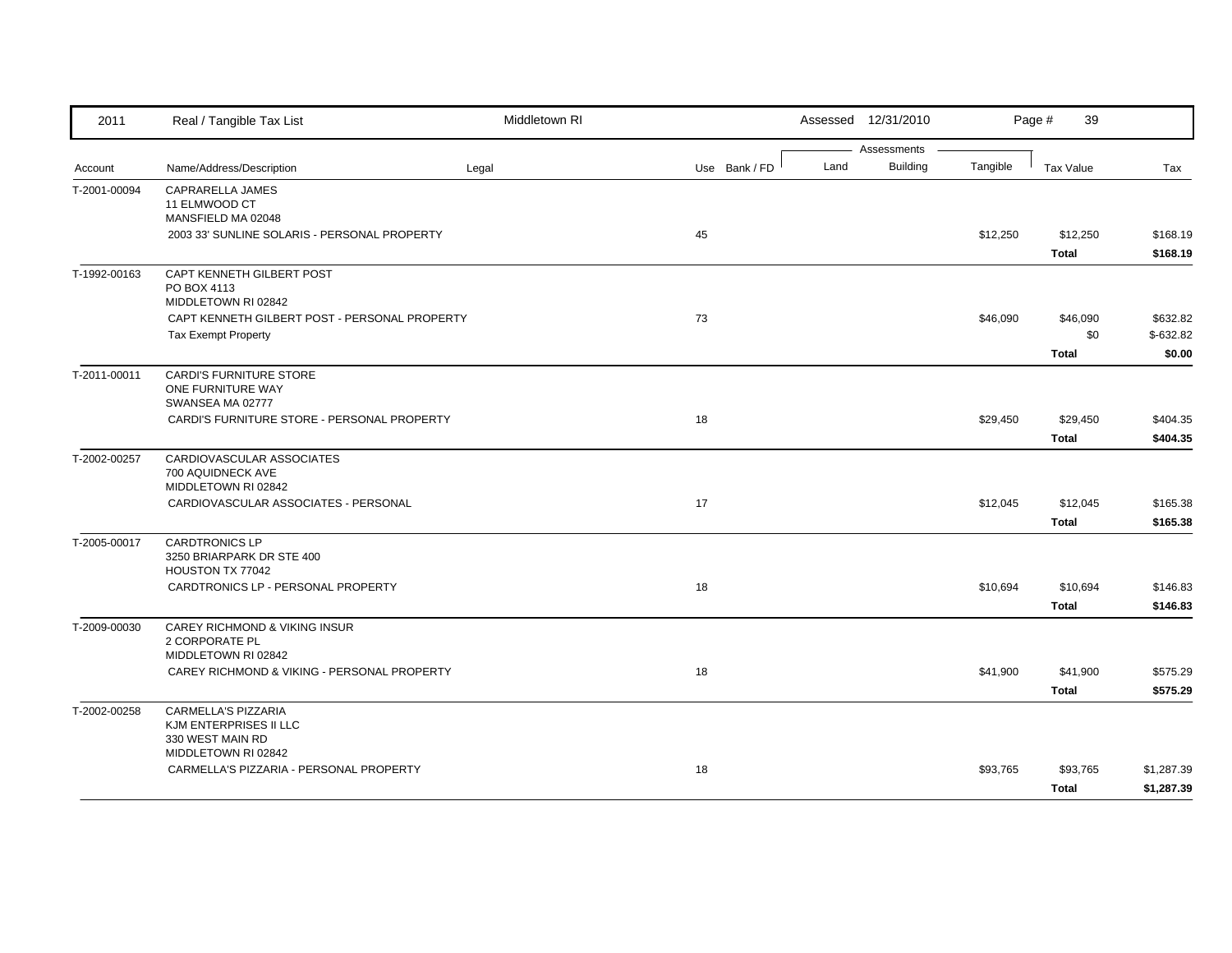| 2011                                                                                    | Real / Tangible Tax List                            | Middletown RI |               | Assessed 12/31/2010 |                 |          | Page #<br>40     |            |
|-----------------------------------------------------------------------------------------|-----------------------------------------------------|---------------|---------------|---------------------|-----------------|----------|------------------|------------|
|                                                                                         |                                                     |               |               |                     | Assessments     |          |                  |            |
|                                                                                         | Name/Address/Description                            | Legal         | Use Bank / FD | Land                | <b>Building</b> | Tangible | <b>Tax Value</b> | Tax        |
| T-2002-00310                                                                            | CARRELLAS ROBERT A MD                               |               |               |                     |                 |          |                  |            |
|                                                                                         | 700 AQUIDNECK AVE<br>MIDDLETOWN RI 02842            |               |               |                     |                 |          |                  |            |
|                                                                                         | CARRELLAS ROBERT A MD - PERSONAL PROPERTY           |               | 18            |                     |                 | \$11,300 | \$11,300         | \$155.15   |
|                                                                                         |                                                     |               |               |                     |                 |          | <b>Total</b>     | \$155.15   |
|                                                                                         | <b>CASSANDRO &amp; ASSOCIATES</b>                   |               |               |                     |                 |          |                  |            |
|                                                                                         | C/O MICHAEL CASSANDRO                               |               |               |                     |                 |          |                  |            |
|                                                                                         | 14 NORTH DR                                         |               |               |                     |                 |          |                  |            |
|                                                                                         | MIDDLETOWN RI 02842                                 |               |               |                     |                 |          |                  |            |
|                                                                                         | CASSANDRO & ASSOCIATES - PERSONAL PROPERTY          |               | 17            |                     |                 | \$2,754  | \$2,754          | \$37.81    |
|                                                                                         |                                                     |               |               |                     |                 |          | <b>Total</b>     | \$37.81    |
|                                                                                         | <b>CASTEN &amp; VICTOR CO</b>                       |               |               |                     |                 |          |                  |            |
|                                                                                         | CASTEN RICHARD & ROBERT VICTOR                      |               |               |                     |                 |          |                  |            |
|                                                                                         | 97 JOHN CLARKE RD                                   |               |               |                     |                 |          |                  |            |
|                                                                                         | MIDDLETOWN RI 02842-5641                            |               |               |                     |                 |          |                  |            |
|                                                                                         | CASTEN & VICTOR CO - PERSONAL PROPERTY              |               | 18            |                     |                 | \$48,227 | \$48,227         | \$662.16   |
|                                                                                         |                                                     |               |               |                     |                 |          | <b>Total</b>     | \$662.16   |
| Account<br>T-2007-00020<br>T-1992-00171<br>T-2002-00042<br>T-2009-00024<br>T-2005-00097 | CATALINA MARKETING CORP                             |               |               |                     |                 |          |                  |            |
|                                                                                         | C/O PROP TX SERV ERNST & YOUNG                      |               |               |                     |                 |          |                  |            |
|                                                                                         | PO BOX 52307<br>ATLANTA GA 303550307                |               |               |                     |                 |          |                  |            |
|                                                                                         | CATALINA MARKETING CORP - PERSONAL PROPERTY         |               | 94            |                     |                 | \$17,761 | \$17,761         | \$243.86   |
|                                                                                         |                                                     |               |               |                     |                 |          | <b>Total</b>     | \$243.86   |
|                                                                                         |                                                     |               |               |                     |                 |          |                  |            |
|                                                                                         | CATERPILLAR ENTERTAINMENT<br>RING POWER CORPORATION |               |               |                     |                 |          |                  |            |
|                                                                                         | 500 WORLD COMMERCE PKWY                             |               |               |                     |                 |          |                  |            |
|                                                                                         | ST AUGUSTINE FL 32092                               |               |               |                     |                 |          |                  |            |
|                                                                                         | CATERPILLAR ENTERTAINMENT - PERSONAL                |               | 18            |                     |                 | \$77,299 | \$77,299         | \$1,061.32 |
|                                                                                         |                                                     |               |               |                     |                 |          | <b>Total</b>     | \$1,061.32 |
|                                                                                         | <b>CELLULAR ONE</b>                                 |               |               |                     |                 |          |                  |            |
|                                                                                         | AMERICAN CELLULAR                                   |               |               |                     |                 |          |                  |            |
|                                                                                         | 161 SANRICO DR                                      |               |               |                     |                 |          |                  |            |
|                                                                                         | MANCHESTER CT 06042-2224                            |               |               |                     |                 |          |                  |            |
|                                                                                         | CELLULAR ONE - PERSONAL PROPERTY                    |               | 18            |                     |                 | \$47,250 | \$47,250         | \$648.74   |
|                                                                                         |                                                     |               |               |                     |                 |          | <b>Total</b>     | \$648.74   |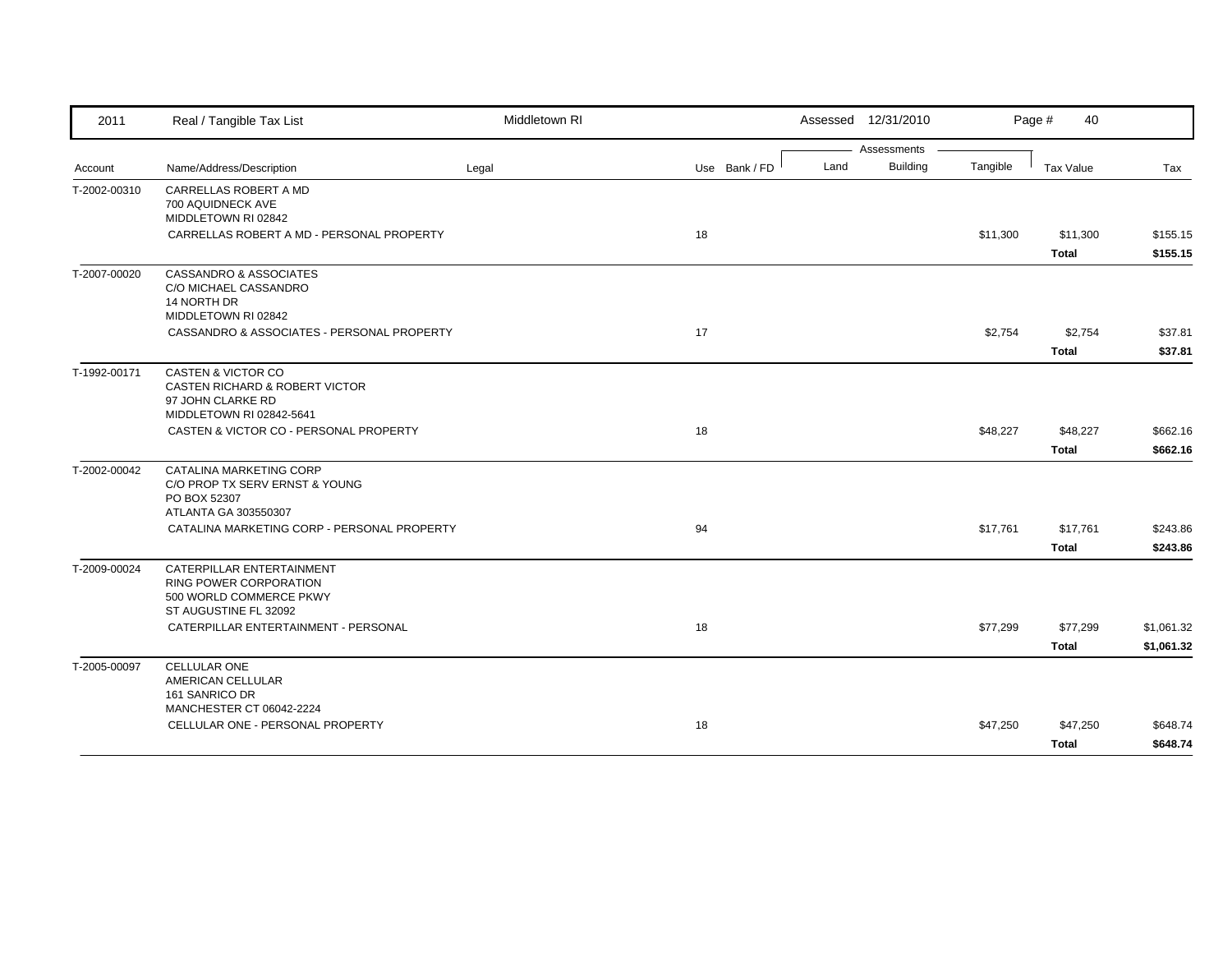| 2011         | Real / Tangible Tax List                                        | Middletown RI |               |      | Assessed 12/31/2010 |           | Page #<br>41 |            |
|--------------|-----------------------------------------------------------------|---------------|---------------|------|---------------------|-----------|--------------|------------|
|              |                                                                 |               |               |      | Assessments         |           |              |            |
| Account      | Name/Address/Description                                        | Legal         | Use Bank / FD | Land | <b>Building</b>     | Tangible  | Tax Value    | Tax        |
| T-1998-00014 | CF FOODS LLC                                                    |               |               |      |                     |           |              |            |
|              | MARVIN F POER & CO<br>PO BOX 802206                             |               |               |      |                     |           |              |            |
|              | DALLAS TX 753802206                                             |               |               |      |                     |           |              |            |
|              | CF FOODS LLC - PERSONAL PROPERTY                                |               | 94            |      |                     | \$5,899   | \$5,899      | \$80.99    |
|              |                                                                 |               |               |      |                     |           | <b>Total</b> | \$80.99    |
| T-1992-01098 | CHANCELLOR MEDIA-OUTDOOR GRP                                    |               |               |      |                     |           |              |            |
|              | LAMAR ADVERTISING OF PROVIDENC                                  |               |               |      |                     |           |              |            |
|              | PO BOX 66338                                                    |               |               |      |                     |           |              |            |
|              | BATON ROUGE LA 70896<br>CHANCELLOR MEDIA-OUTDOOR GRP - PERSONAL |               | 94            |      |                     | \$12,734  | \$12,734     | \$174.84   |
|              |                                                                 |               |               |      |                     |           |              |            |
|              |                                                                 |               |               |      |                     |           | <b>Total</b> | \$174.84   |
| T-1996-00557 | <b>CHAVES DEOLINDA</b>                                          |               |               |      |                     |           |              |            |
|              | 9 FRANKLIN ST                                                   |               |               |      |                     |           |              |            |
|              | HUDSON MA 01749<br>2003 29' KEYSTONE SPRINGDALE - PERSONAL      |               | 45            |      |                     | \$4,340   |              | \$59.59    |
|              |                                                                 |               |               |      |                     |           | \$4,340      |            |
|              |                                                                 |               |               |      |                     |           | <b>Total</b> | \$59.59    |
| T-1996-10047 | <b>CHAVES DEOLINDA</b>                                          |               |               |      |                     |           |              |            |
|              | 9 FRANKLIN ST<br>HUDSON MA 01749-1322                           |               |               |      |                     |           |              |            |
|              | 1998 30' SANDPIPER - PERSONAL PROPERTY                          |               | 45            |      |                     | \$10,957  | \$10,957     | \$150.44   |
|              |                                                                 |               |               |      |                     |           |              |            |
|              |                                                                 |               |               |      |                     |           | <b>Total</b> | \$150.44   |
| T-1992-00184 | CHAVES GARDENS INC                                              |               |               |      |                     |           |              |            |
|              | 935 EAST MAIN RD<br>MIDDLETOWN RI 02842                         |               |               |      |                     |           |              |            |
|              | CHAVES GARDENS INC - PERSONAL PROPERTY                          |               | 18            |      |                     | \$115,162 | \$115,162    | \$1,581.17 |
|              |                                                                 |               |               |      |                     |           |              |            |
|              |                                                                 |               |               |      |                     |           | <b>Total</b> | \$1,581.17 |
| T-1995-00027 | <b>CHAVES PLUMBING &amp; HEATING</b>                            |               |               |      |                     |           |              |            |
|              | 447 TURNER ROAD<br>MIDDLETOWN RI 02842                          |               |               |      |                     |           |              |            |
|              | CHAVES PLUMBING & HEATING - PERSONAL                            |               | 18            |      |                     | \$54,031  | \$54,031     | \$741.85   |
|              |                                                                 |               |               |      |                     |           |              |            |
|              |                                                                 |               |               |      |                     |           | <b>Total</b> | \$741.85   |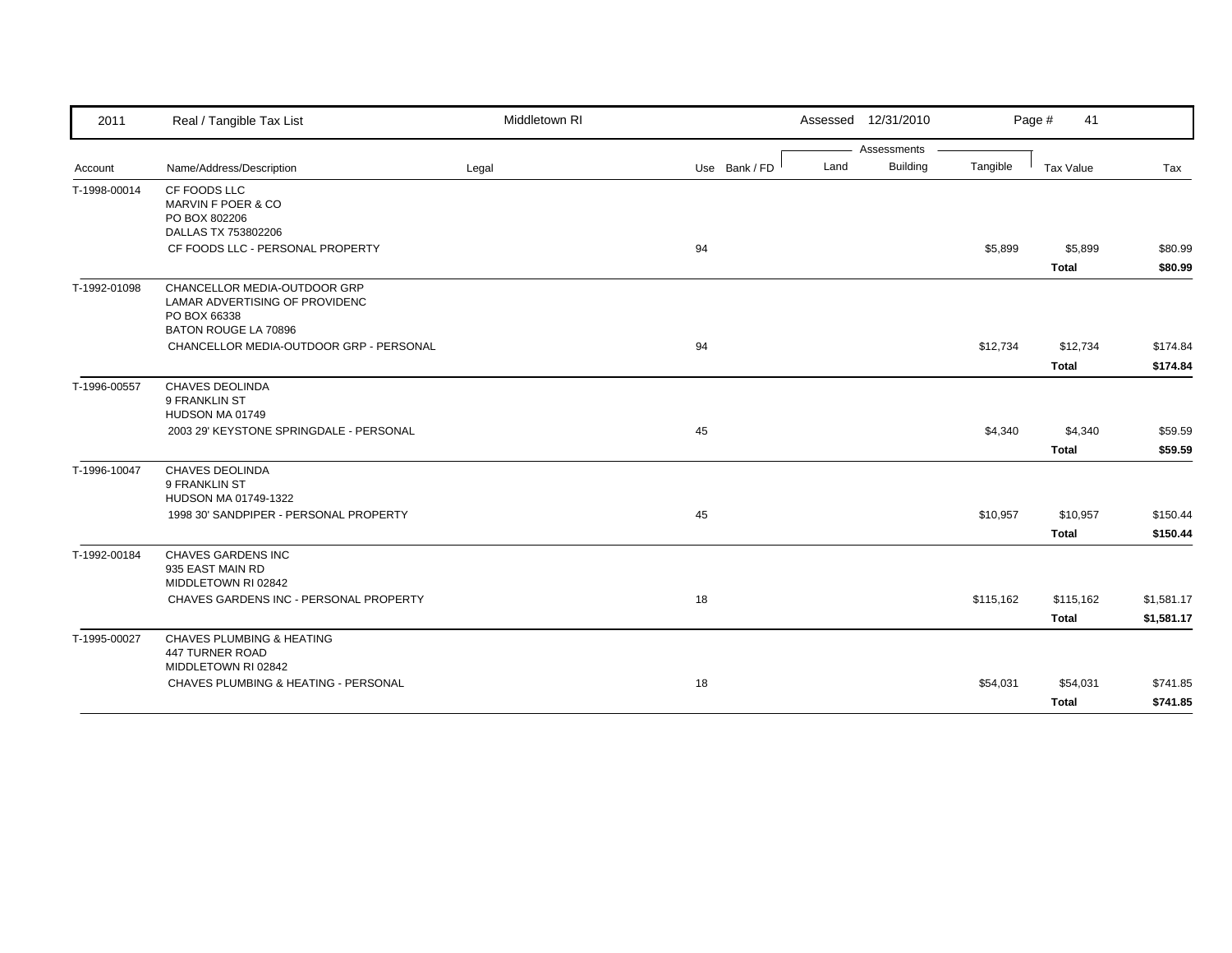| 2011         | Real / Tangible Tax List                                                                                 | Middletown RI |               |      | Assessed 12/31/2010 |           | Page #<br>42              |                          |
|--------------|----------------------------------------------------------------------------------------------------------|---------------|---------------|------|---------------------|-----------|---------------------------|--------------------------|
|              |                                                                                                          |               |               |      | Assessments         |           |                           |                          |
| Account      | Name/Address/Description                                                                                 | Legal         | Use Bank / FD | Land | <b>Building</b>     | Tangible  | <b>Tax Value</b>          | Tax                      |
| T-2008-00008 | CHECK N GO<br>EASTERN SPECIALITY FINANCE INC<br>630 N CENTRAL EXPY STE A<br><b>PLANT TX 75074</b>        |               |               |      |                     |           |                           |                          |
|              | CHECK N GO - PERSONAL PROPERTY                                                                           |               | 18            |      |                     | \$62,417  | \$62,417<br><b>Total</b>  | \$856.99<br>\$856.99     |
| T-1994-00059 | CHELSEAS INC<br>1015 AQUIDNECK AVENUE<br>MIDDLETOWN RI 02842                                             |               |               |      |                     |           |                           |                          |
|              | CHELSEA'S - PERSONAL PROPERTY                                                                            |               | 17            |      |                     | \$9,943   | \$9,943<br><b>Total</b>   | \$136.52<br>\$136.52     |
| T-2008-00047 | <b>CHENEGA SECURITY &amp; PROTECTION</b><br>1272 WEST MAIN RD<br>MIDDLETOWN RI 02842                     |               |               |      |                     |           |                           |                          |
|              | CHENEGA SECURITY & PROTECTION - PERSONAL                                                                 |               | 17            |      |                     | \$3,950   | \$3,950<br><b>Total</b>   | \$54.23<br>\$54.23       |
| T-2005-00018 | CHEP USA - EQUIPT POOLING SYS<br>INTERNATIONAL APPR CO<br>110 PLEASANT AVE<br>UPPER SADDLE RIVE NJ 07458 |               |               |      |                     |           |                           |                          |
|              | CHEP USA - PERSONAL PROPERTY                                                                             |               | 94            |      |                     | \$111,474 | \$111,474<br><b>Total</b> | \$1,530.54<br>\$1,530.54 |
| T-1996-00001 | CHILIS GRILL & BAR<br>PEPPER DINING INC<br>COMFPOER & COPOB 802206<br>DALLAS TX 75380-2206               |               |               |      |                     |           |                           |                          |
|              | CHILIS GRILL & BAR - PERSONAL PROPERTY                                                                   |               | 18            |      |                     | \$181,373 | \$181,373<br><b>Total</b> | \$2,490.25<br>\$2,490.25 |
| T-1992-00545 | CHINA STAR II RESTAURANT<br>877 WEST MAIN RD<br>MIDDLETOWN RI 02842                                      |               |               |      |                     |           |                           |                          |
|              | CHINA STAR II RESTAURANT - PERSONAL PROPERTY                                                             |               | 18            |      |                     | \$32,373  | \$32,373<br><b>Total</b>  | \$444.48<br>\$444.48     |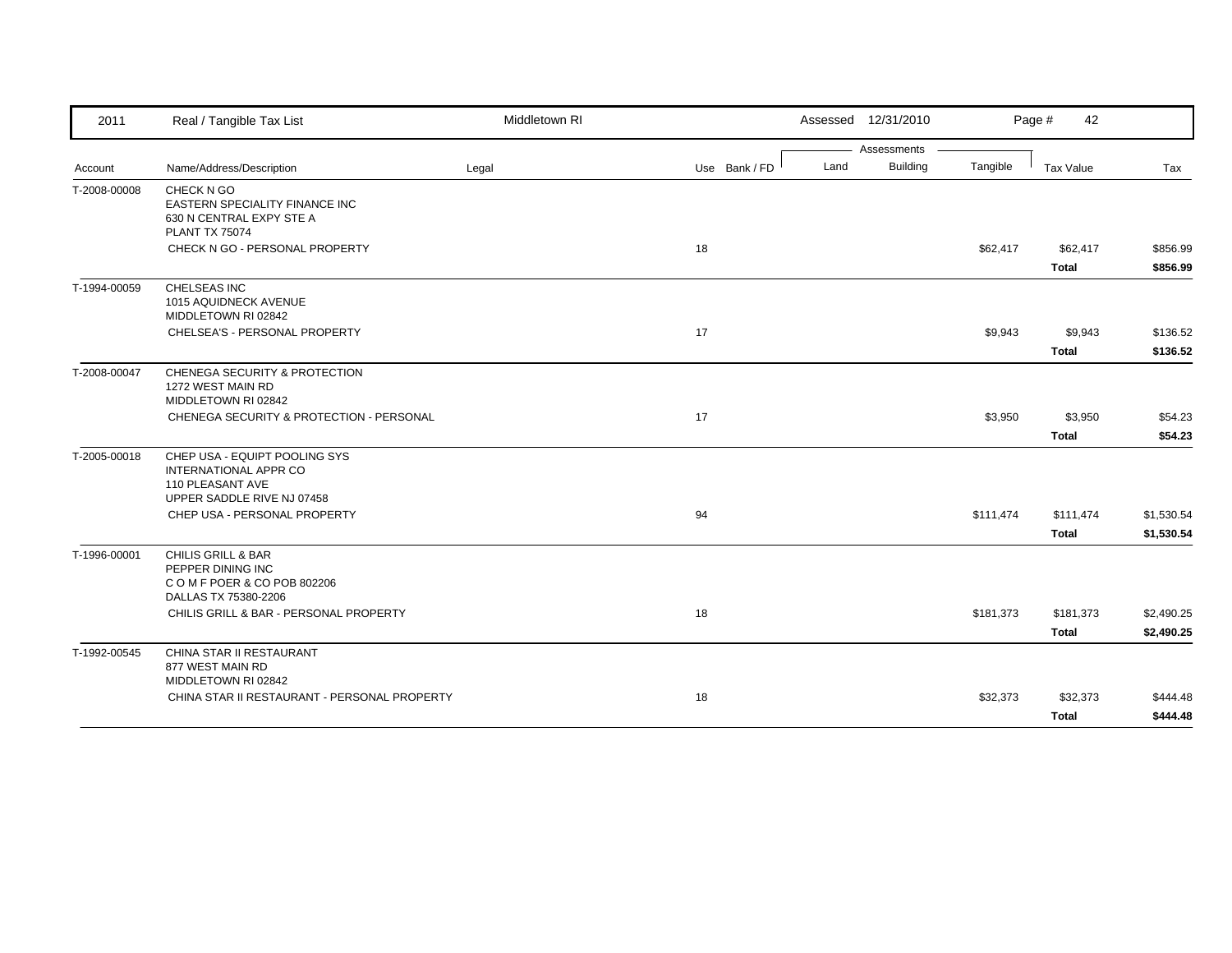| 2011                         | Real / Tangible Tax List                     | Middletown RI |               |      | Assessed 12/31/2010 |           | Page #<br>43     |            |
|------------------------------|----------------------------------------------|---------------|---------------|------|---------------------|-----------|------------------|------------|
|                              |                                              |               |               |      | Assessments         |           |                  |            |
| Account                      | Name/Address/Description                     | Legal         | Use Bank / FD | Land | Building            | Tangible  | <b>Tax Value</b> | Tax        |
| T-1994-00058                 | <b>CHING TAO RESTAURANT</b>                  |               |               |      |                     |           |                  |            |
|                              | 268 WEST MAIN ROAD<br>MIDDLETOWN RI 02842    |               |               |      |                     |           |                  |            |
|                              | CHING TAO RESTAURANT - PERSONAL PROPERTY     |               | 18            |      |                     | \$39,741  | \$39,741         | \$545.64   |
|                              |                                              |               |               |      |                     |           | <b>Total</b>     | \$545.64   |
| T-2001-00032                 | CHRIS AIRCRAFT INC                           |               |               |      |                     |           |                  |            |
|                              | NEWPORT AIRPORT<br>211 ACCESS RD             |               |               |      |                     |           |                  |            |
|                              | MIDDLETOWN RI 02842                          |               |               |      |                     |           |                  |            |
|                              | CHRIS AIRCRAFT INC - PERSONAL PROPERTY       |               | 17            |      |                     | \$3,698   | \$3,698          | \$50.77    |
|                              |                                              |               |               |      |                     |           | <b>Total</b>     | \$50.77    |
|                              | CHRISTMAS TREE SHOPS INC                     |               |               |      |                     |           |                  |            |
|                              | <b>TAX DEPT</b>                              |               |               |      |                     |           |                  |            |
|                              | 650 LIBERTY AVE<br><b>UNION NJ 07083</b>     |               |               |      |                     |           |                  |            |
|                              | CHRISTMAS TREE SHOPS INC - PERSONAL PROPERTY |               | 18            |      |                     | \$247,766 | \$247,766        | \$3,401.83 |
|                              |                                              |               |               |      |                     |           | <b>Total</b>     | \$3,401.83 |
|                              | <b>CISCO SYSTEMS CAPITAL CORP</b>            |               |               |      |                     |           |                  |            |
| T-1992-00191<br>T-2002-00259 | PROP TAX ALLIANCE INC                        |               |               |      |                     |           |                  |            |
|                              | PO BOX 311746                                |               |               |      |                     |           |                  |            |
|                              | NEW BRAUNFELS TX 78131                       |               |               |      |                     |           |                  |            |
|                              | CISCO SYSTEMS - PERSONAL PROPERTY            |               | 94            |      |                     | \$49,681  | \$49,681         | \$682.12   |
|                              |                                              |               |               |      |                     |           | <b>Total</b>     | \$682.12   |
| T-1992-00085                 | CIT COMMUNICATIONS FINANCE                   |               |               |      |                     |           |                  |            |
|                              | <b>THOMSON REUTERS</b><br>PO BOX 460709      |               |               |      |                     |           |                  |            |
|                              | HOUSTON TX 77056                             |               |               |      |                     |           |                  |            |
|                              | CIT COMMUNICATIONS FINANCE - PERSONAL        |               | 94            |      |                     | \$51,934  | \$51,934         | \$713.05   |
|                              |                                              |               |               |      |                     |           | <b>Total</b>     | \$713.05   |
| T-1992-00317                 | CIT TECHNOLOGY FINANCING SVCS                |               |               |      |                     |           |                  |            |
|                              | CO THOMSON REUTERS                           |               |               |      |                     |           |                  |            |
|                              | PO BOX 460709<br>HOUSTON TX 77056            |               |               |      |                     |           |                  |            |
|                              | - PERSONAL PROPERTY                          |               | 94            |      |                     | \$122,427 | \$122,427        | \$1,680.92 |
|                              |                                              |               |               |      |                     |           | <b>Total</b>     | \$1,680.92 |
|                              |                                              |               |               |      |                     |           |                  |            |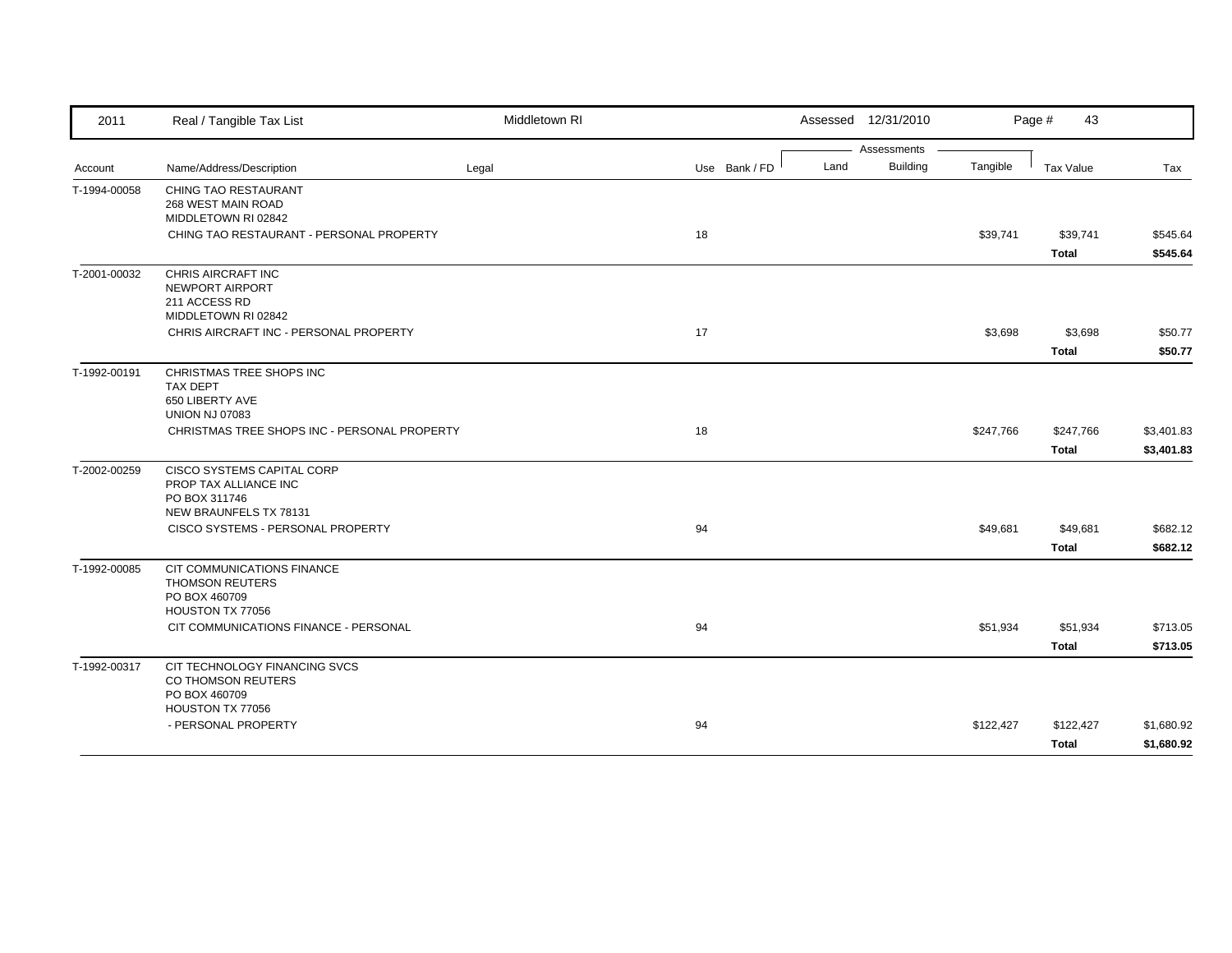| 2011         | Real / Tangible Tax List                                                                   | Middletown RI |               | Assessed 12/31/2010     |           | Page #<br>44     |            |
|--------------|--------------------------------------------------------------------------------------------|---------------|---------------|-------------------------|-----------|------------------|------------|
|              |                                                                                            |               |               | Assessments             |           |                  |            |
| Account      | Name/Address/Description                                                                   | Legal         | Use Bank / FD | <b>Building</b><br>Land | Tangible  | <b>Tax Value</b> | Tax        |
| T-1992-00197 | CITIZENS BANK OF RHODE ISLAND<br>RBS CITIZENS, N.A.<br>1 CITIZENS DR<br>RIVERSIDE RI 02915 |               |               |                         |           |                  |            |
|              | CITIZENS BANK OF RHODE ISLAND - PERSONAL                                                   |               | 18            |                         | \$227,726 | \$227,726        | \$3,126.68 |
|              |                                                                                            |               |               |                         |           | <b>Total</b>     | \$3,126.68 |
| T-2011-00075 | CLARE DODGE CHRYSLER JEEP<br>310 WEST MAIN RD<br>MIDDLETOWN RI 02842                       |               |               |                         |           |                  |            |
|              | CLARE DODGE CHRYSLER JEEP - PERSONAL                                                       |               | 17            |                         | \$9,500   | \$9,500          | \$130.44   |
|              |                                                                                            |               |               |                         |           | <b>Total</b>     | \$130.44   |
| T-1992-00202 | CLASSIC INSURANCE AGENCY LTD<br>126 WEST MAIN RD<br>MIDDLETOWN RI 02842                    |               |               |                         |           |                  |            |
|              | CLASSIC INSURANCE AGENCY - PERSONAL PROPERTY                                               |               | 17            |                         | \$2,386   | \$2,386          | \$32.76    |
|              |                                                                                            |               |               |                         |           | <b>Total</b>     | \$32.76    |
| T-2001-00028 | COASTAL EXTREME BREWING CO LLC<br>293 J T CONNELL RD<br>NEWPORT RI 02840                   |               |               |                         |           |                  |            |
|              | COASTAL EXTREME BREWING - PERSONAL PROPERTY                                                |               | 17            |                         | \$4,246   | \$4,246          | \$58.30    |
|              |                                                                                            |               |               |                         |           | <b>Total</b>     | \$58.30    |
| T-1995-00014 | COASTAL FINANCIAL GROUP<br>KOOHY DAVID<br>438 EAST MAIN RD<br>MIDDLETOWN RI 02842          |               |               |                         |           |                  |            |
|              | COASTAL FINANCIAL GROUP - PERSONAL PROPERTY                                                |               | 17            |                         | \$2,649   | \$2,649          | \$36.37    |
|              |                                                                                            |               |               |                         |           | <b>Total</b>     | \$36.37    |
| T-2010-00050 | COASTAL MEDICAL<br><b>MEDVANTX INC</b><br>5810 NANCY RIDGE DR<br>SUITE 100                 |               |               |                         |           |                  |            |
|              | SAN DIEGO CA 92121                                                                         |               |               |                         |           |                  |            |
|              | COASTAL MEDICAL - PERSONAL PROPERTY                                                        |               | 17            |                         | \$3,208   | \$3,208          | \$44.05    |
|              |                                                                                            |               |               |                         |           | <b>Total</b>     | \$44.05    |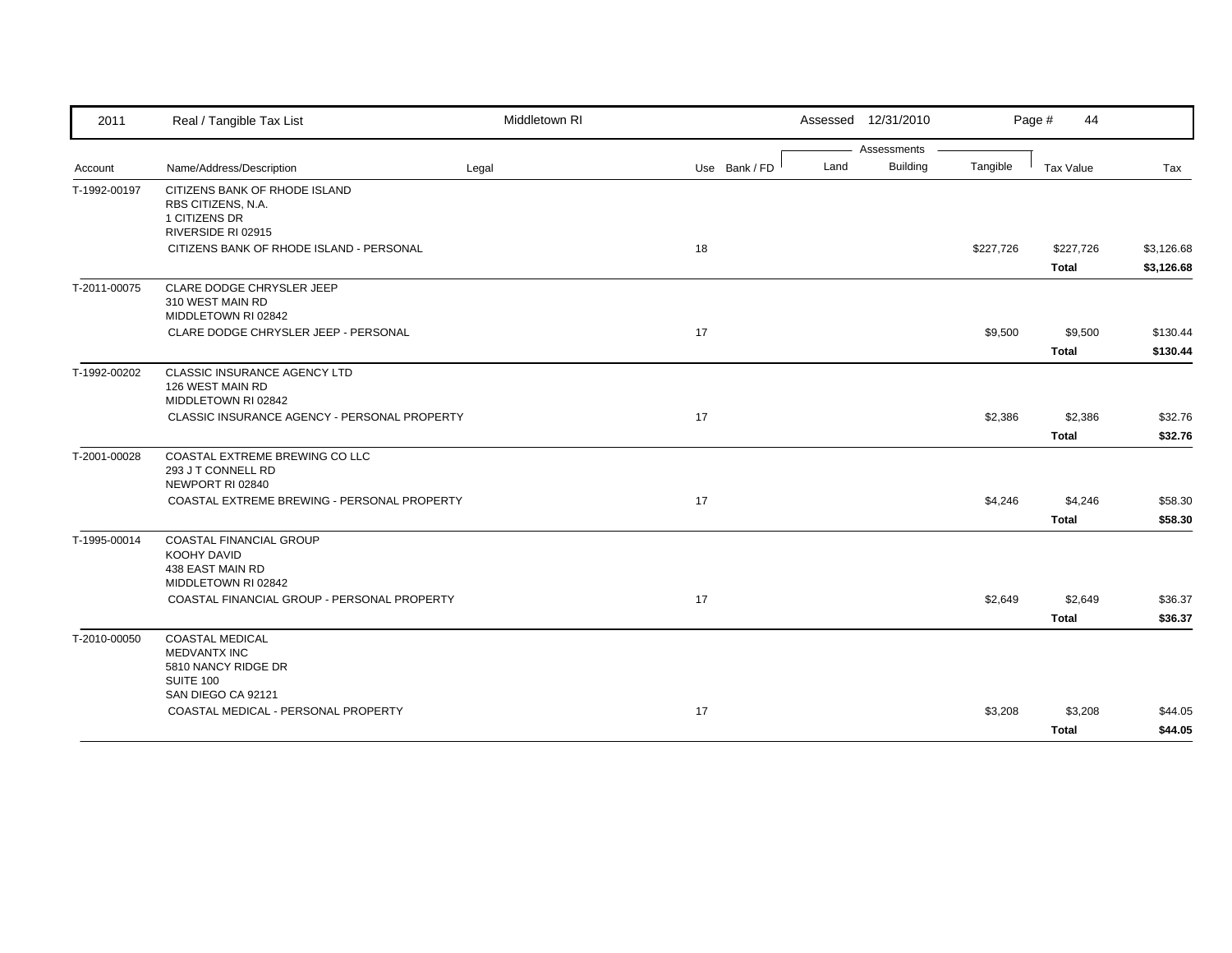| 2011         | Real / Tangible Tax List                                                                                                                   | Middletown RI |               |      | Assessed 12/31/2010 |           | Page #<br>45            |                      |
|--------------|--------------------------------------------------------------------------------------------------------------------------------------------|---------------|---------------|------|---------------------|-----------|-------------------------|----------------------|
|              |                                                                                                                                            |               |               |      | Assessments         |           |                         |                      |
| Account      | Name/Address/Description                                                                                                                   | Legal         | Use Bank / FD | Land | <b>Building</b>     | Tangible  | Tax Value               | Tax                  |
| T-1999-00507 | <b>COASTAL MEDICAL INC</b><br>NEWPORT DIVISION<br>10 DAVOL SQUARE STE 400<br>PROVIDENCE RI 02903                                           |               |               |      |                     |           |                         |                      |
|              | COASTAL MEDICAL INC - PERSONAL PROPERTY                                                                                                    |               | 18            |      |                     | \$275,330 | \$275,330               | \$3,780.28           |
|              |                                                                                                                                            |               |               |      |                     |           | <b>Total</b>            | \$3,780.28           |
| T-2002-00260 | <b>COASTAL PROPERTY MGMNT INC</b><br>1341 WEST MAIN RD STE 11<br>MIDDLETOWN RI 02842                                                       |               |               |      |                     |           |                         |                      |
|              | COASTAL PROPERTY MANAGEMENT - PERSONAL                                                                                                     |               | 17            |      |                     | \$1,988   | \$1,988                 | \$27.30              |
|              |                                                                                                                                            |               |               |      |                     |           | <b>Total</b>            | \$27.30              |
| T-1992-00207 | COCA COLA BOTTLING CO OF SENE<br>951 BANK ST<br>NEW LONDON CT 06230                                                                        |               |               |      |                     |           |                         |                      |
|              | COCA COLA BOTTLING CO OF SENE - PERSONAL                                                                                                   |               | 94            |      |                     | \$138,838 | \$138,838               | \$1,906.25           |
|              |                                                                                                                                            |               |               |      |                     |           | <b>Total</b>            | \$1,906.25           |
| T-2000-01041 | COCA COLA ENTERPRISES INC<br>ATTN TAX DEPT BLDG 2<br>PO BOX 4440<br>BRANDON FL 33509-4440<br>COCA COLA ENTERPRISES INC - PERSONAL PROPERTY |               | 17            |      |                     | \$7,663   | \$7,663<br><b>Total</b> | \$105.21<br>\$105.21 |
| T-2002-00261 | COCA-COLA COMPANY THE<br>PO BOX 1734 NAT 11<br>ATT KYLE CARUTHERS<br>ATLANTA GA 30301                                                      |               |               |      |                     |           |                         |                      |
|              | COCA-COLA COMPANY THE - PERSONAL PROPERTY                                                                                                  |               | 18            |      |                     | \$22,962  | \$22,962                | \$315.27             |
|              |                                                                                                                                            |               |               |      |                     |           | <b>Total</b>            | \$315.27             |
| T-1992-00261 | CODDINGTON BREWING CO<br>D & H INC<br>210 CODDINGTON HWY<br>MIDDLETOWN RI 02842                                                            |               |               |      |                     |           |                         |                      |
|              | CODDINGTON BREWING CO - PERSONAL PROPERTY                                                                                                  |               | 18            |      |                     | \$49,489  | \$49,489                | \$679.48             |
|              |                                                                                                                                            |               |               |      |                     |           | <b>Total</b>            | \$679.48             |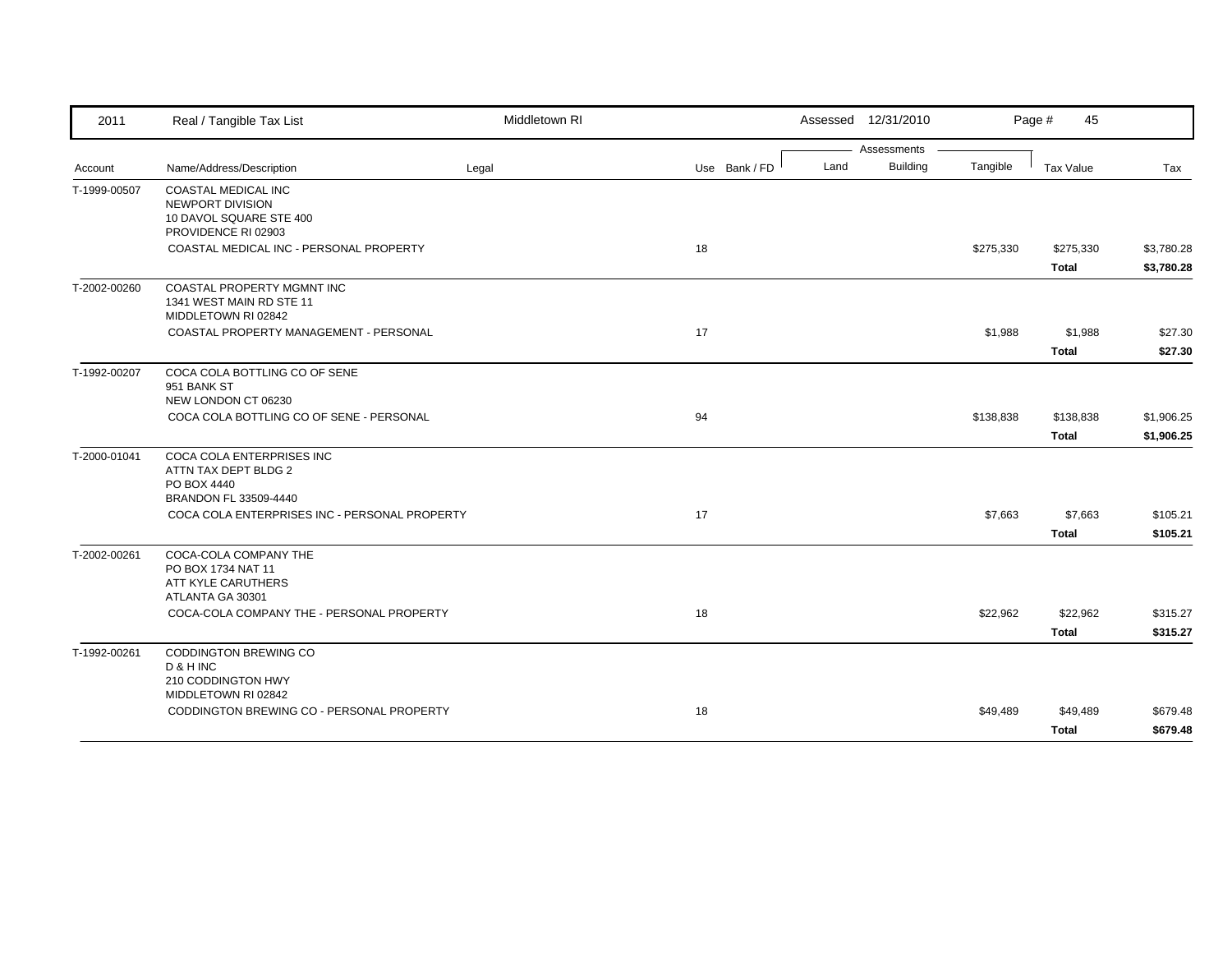| 2011         | Real / Tangible Tax List                                                                                                            | Middletown RI |               |      | Assessed 12/31/2010            |          | Page #<br>46             |                      |
|--------------|-------------------------------------------------------------------------------------------------------------------------------------|---------------|---------------|------|--------------------------------|----------|--------------------------|----------------------|
| Account      | Name/Address/Description                                                                                                            | Legal         | Use Bank / FD | Land | Assessments<br><b>Building</b> | Tangible | <b>Tax Value</b>         | Tax                  |
| T-1992-00210 | <b>COFFEE PAUSE COMPANY</b><br>1260 SUFFIELD ST<br>AGAWAM MA 01001-2933                                                             |               |               |      |                                |          |                          |                      |
|              | COFFEE PAUSE CO - PERSONAL PROPERTY                                                                                                 |               | 94            |      |                                | \$2,607  | \$2,607<br><b>Total</b>  | \$35.79<br>\$35.79   |
| T-1999-00862 | <b>COINSTAR INC</b><br>PO BOX 4900<br><b>DEPT. 308</b><br>SCOTTSDALE AZ 85261-4900                                                  |               |               |      |                                |          |                          |                      |
|              | COINSTAR INC - PERSONAL PROPERTY                                                                                                    |               | 94            |      |                                | \$18,562 | \$18,562<br><b>Total</b> | \$254.86<br>\$254.86 |
| T-2010-00055 | <b>COMMUNITY LAUNDRY LLC</b><br>FIRST COMMERCIAL CORP OF AMERI<br>2331 HIGHWAY 34<br>MONASQUAN NJ 08736                             |               |               |      |                                |          |                          |                      |
|              | COMMUNITY LAUNDRY LLC - PERSONAL PROPERTY                                                                                           |               | 18            |      |                                | \$52,375 | \$52,375<br><b>Total</b> | \$719.11<br>\$719.11 |
| T-1999-00875 | <b>COMPAQ CAPITAL</b><br><b>HP FINANCIAL SERVICES</b><br>19483 PRUNERIDGE AVE<br>BLDG 48 / MS 4243<br><b>CUPERTINO CA 950140604</b> |               |               |      |                                |          |                          |                      |
|              | COMPAQ CAPITAL - PERSONAL PROPERTY                                                                                                  |               | 94            |      |                                | \$29,955 | \$29,955<br><b>Total</b> | \$411.28<br>\$411.28 |
| T-1992-00219 | <b>COMPETITION IMPORTS INC</b><br>114 WEST MAIN RD.<br>MIDDLETOWN RI 02842-0962                                                     |               |               |      |                                |          |                          |                      |
|              | COMPETITION IMPORTS INC - PERSONAL PROPERTY                                                                                         |               | 17            |      |                                | \$3,476  | \$3,476<br><b>Total</b>  | \$47.73<br>\$47.73   |
| T-2000-01028 | <b>COMPUTER SCIENCES CORP</b><br>RICOH AMERICAS CORPORATION<br>PO BOX 66<br>5 DEDRICK PL                                            |               |               |      |                                |          |                          |                      |
|              | WEST CALDWELL NJ 07006<br>COMPUTER SCIENCES CORP - PERSONAL PROPERTY                                                                |               | 94            |      |                                | \$9,565  | \$9,565<br><b>Total</b>  | \$131.33<br>\$131.33 |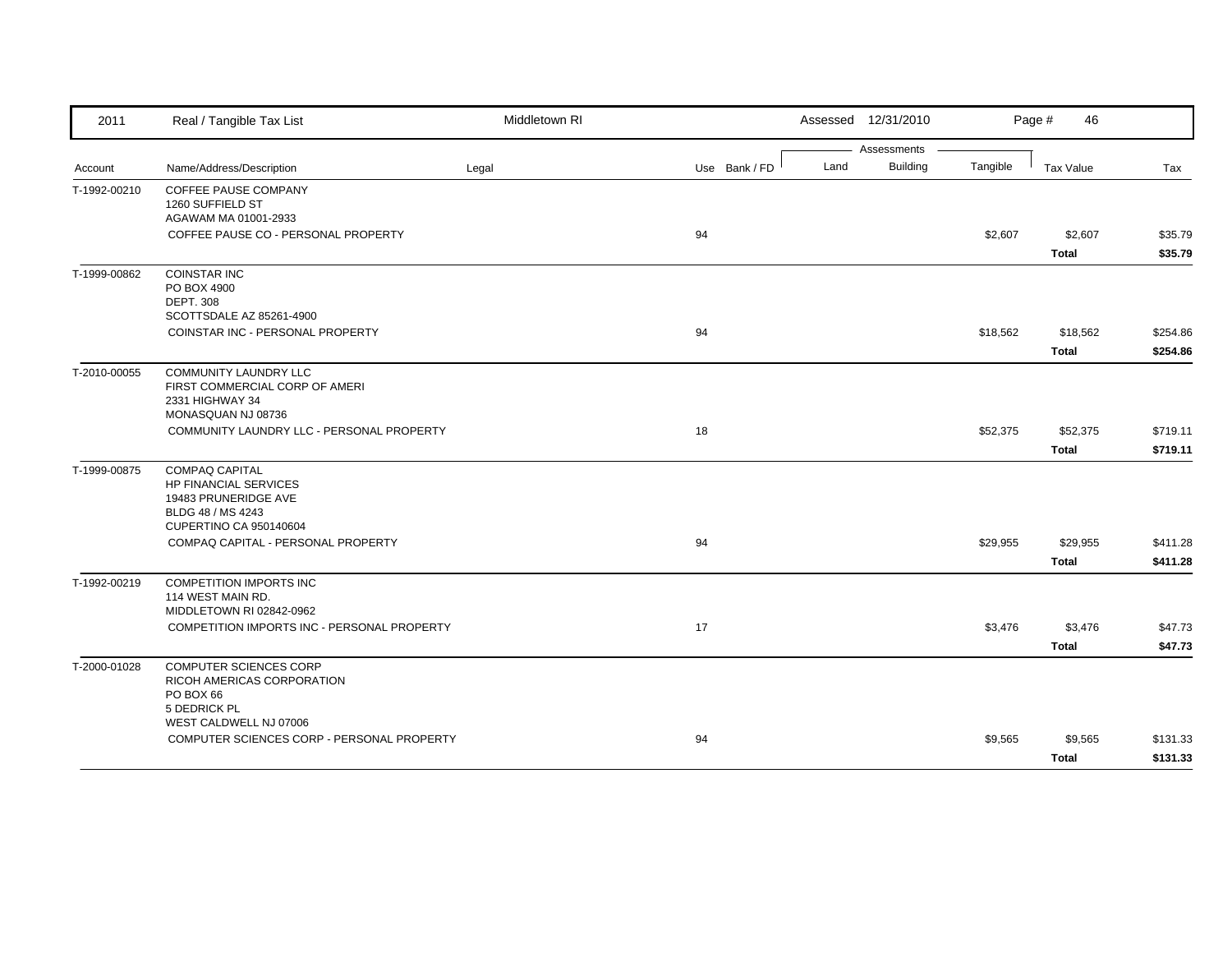| 2011         | Real / Tangible Tax List                                          | Middletown RI |               |      | Assessed 12/31/2010 |           | Page #<br>47 |            |
|--------------|-------------------------------------------------------------------|---------------|---------------|------|---------------------|-----------|--------------|------------|
|              |                                                                   |               |               |      | Assessments         |           |              |            |
| Account      | Name/Address/Description                                          | Legal         | Use Bank / FD | Land | <b>Building</b>     | Tangible  | Tax Value    | Tax        |
| T-1992-00221 | <b>CONCEPTS INC</b><br>PO BOX 4449                                |               |               |      |                     |           |              |            |
|              | MIDDLETOWN RI 02842                                               |               |               |      |                     |           |              |            |
|              | CONCEPTS INC - PERSONAL PROPERTY                                  |               | 17            |      |                     | \$6,106   | \$6,106      | \$83.84    |
|              |                                                                   |               |               |      |                     |           | <b>Total</b> | \$83.84    |
| T-2002-00392 | <b>CONTI ALLEN</b>                                                |               |               |      |                     |           |              |            |
|              | 5 OLIVER ST<br>NORTH PROVIDENCE RI 02904                          |               |               |      |                     |           |              |            |
|              | 2001 34' TERRY EX-34P - PERSONAL PROPERTY                         |               | 45            |      |                     | \$13,710  | \$13,710     | \$188.24   |
|              |                                                                   |               |               |      |                     |           | <b>Total</b> | \$188.24   |
| T-2002-00051 | <b>CONTRACT DESIGN &amp; AUTOMATION</b>                           |               |               |      |                     |           |              |            |
|              | 796 AQUIDNECK AVE #2                                              |               |               |      |                     |           |              |            |
|              | MIDDLETOWN RI 02842                                               |               |               |      |                     |           |              |            |
|              | <b>CONTRACT DESIGN &amp; AUTOMATION - PERSONAL</b>                |               | 18            |      |                     | \$26,449  | \$26,449     | \$363.14   |
|              |                                                                   |               |               |      |                     |           | <b>Total</b> | \$363.14   |
| T-2008-00031 | CORE STRENGTH & CONDITIONING                                      |               |               |      |                     |           |              |            |
|              | <b>C/O LYNNE EAGLES</b><br>1066 AQUIDNECK AVE                     |               |               |      |                     |           |              |            |
|              | MIDDLETOWN RI 02842                                               |               |               |      |                     |           |              |            |
|              | CORE STRENGTH & CONDITIONING - PERSONAL                           |               | 18            |      |                     | \$114,000 | \$114,000    | \$1,565.22 |
|              |                                                                   |               |               |      |                     |           | <b>Total</b> | \$1,565.22 |
| T-2010-00056 | CORNUCOPIA CAFE & CATERING                                        |               |               |      |                     |           |              |            |
|              | <b>CONEY MARIAN</b>                                               |               |               |      |                     |           |              |            |
|              | 575 EAST MAIN RD STE 5<br>MIDDLETOWN RI 02842                     |               |               |      |                     |           |              |            |
|              | CORNUCOPIA CAFE & CATERING - PERSONAL                             |               | 18            |      |                     | \$18,855  | \$18,855     | \$258.88   |
|              |                                                                   |               |               |      |                     |           | <b>Total</b> | \$258.88   |
| T-2002-00044 | <b>CORRIGAN FINANCIAL INC</b>                                     |               |               |      |                     |           |              |            |
|              | 747 AQUIDNECK AVE                                                 |               |               |      |                     |           |              |            |
|              | MIDDLETOWN RI 02842<br>CORRIGAN FINANCIAL INC - PERSONAL PROPERTY |               | 18            |      |                     |           |              |            |
|              |                                                                   |               |               |      |                     | \$453,744 | \$453,744    | \$6,229.91 |
|              |                                                                   |               |               |      |                     |           | <b>Total</b> | \$6,229.91 |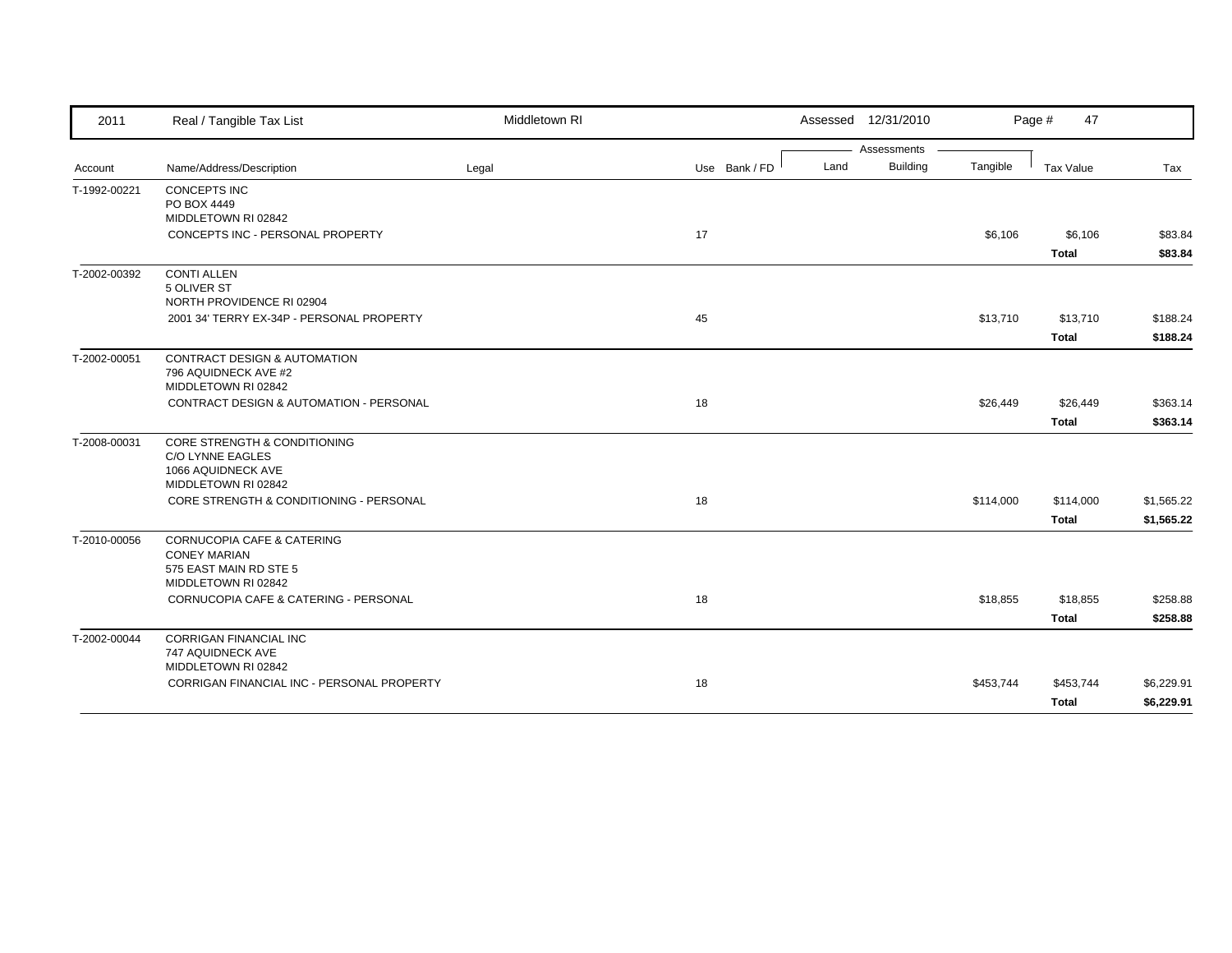| 2011         | Real / Tangible Tax List                                          | Middletown RI |               |      | Assessed 12/31/2010 |           | Page #<br>48     |            |
|--------------|-------------------------------------------------------------------|---------------|---------------|------|---------------------|-----------|------------------|------------|
|              |                                                                   |               |               |      | Assessments         |           |                  |            |
| Account      | Name/Address/Description                                          | Legal         | Use Bank / FD | Land | <b>Building</b>     | Tangible  | <b>Tax Value</b> | Tax        |
| T-1998-00656 | <b>CORT FURNITURE RENTAL</b><br><b>BADEN TX MGT LLC</b>           |               |               |      |                     |           |                  |            |
|              | PO BOX 80397                                                      |               |               |      |                     |           |                  |            |
|              | FT WAYNE IN 46898                                                 |               |               |      |                     |           |                  |            |
|              | CORT FURNITURE RENTAL - PERSONAL PROPERTY                         |               | 94            |      |                     | \$186,616 | \$186,616        | \$2,562.24 |
|              |                                                                   |               |               |      |                     |           | Total            | \$2,562.24 |
| T-2002-00007 | <b>COSTA GASTAO</b>                                               |               |               |      |                     |           |                  |            |
|              | 7 OAK ST                                                          |               |               |      |                     |           |                  |            |
|              | CLINTON MA 01510                                                  |               | 45            |      |                     |           |                  |            |
|              | 1990 30FT SUNBURST - PERSONAL PROPERTY                            |               |               |      |                     | \$3,352   | \$3,352          | \$46.02    |
|              |                                                                   |               |               |      |                     |           | <b>Total</b>     | \$46.02    |
| T-1999-00600 | COUNSELING COLLABORATIVE<br><b>CORDEIRO MICHAEL</b>               |               |               |      |                     |           |                  |            |
|              | 1272 WEST MAIN RD                                                 |               |               |      |                     |           |                  |            |
|              | MIDDLETOWN RI 02842                                               |               |               |      |                     |           |                  |            |
|              | COUNSELING COLLABORATIVE - PERSONAL PROPERTY                      |               | 17            |      |                     | \$1,027   | \$1,027          | \$14.10    |
|              |                                                                   |               |               |      |                     |           | <b>Total</b>     | \$14.10    |
| T-1992-00237 | COUNTY LIQUOR MART INC                                            |               |               |      |                     |           |                  |            |
|              | 43 AQUIDNECK AVE                                                  |               |               |      |                     |           |                  |            |
|              | MIDDLETOWN RI 02842<br>COUNTY LIQUOR MART INC - PERSONAL PROPERTY |               |               |      |                     |           |                  |            |
|              |                                                                   |               | 18            |      |                     | \$12,756  | \$12,756         | \$175.14   |
|              |                                                                   |               |               |      |                     |           | Total            | \$175.14   |
| T-1992-00238 | <b>COURTYARD BY MARRIOTT</b><br>MARRIOTT BUSINESS SERVICES        |               |               |      |                     |           |                  |            |
|              | HOSPITALITY PROP TRUST                                            |               |               |      |                     |           |                  |            |
|              | PO BOX 579                                                        |               |               |      |                     |           |                  |            |
|              | LOUISVILLE TN 37777-0579                                          |               |               |      |                     |           |                  |            |
|              | COURTYARD BY MARRIOTT - PERSONAL PROPERTY                         |               | 18            |      |                     | \$613,300 | \$613,300        | \$8,420.61 |
|              |                                                                   |               |               |      |                     |           | <b>Total</b>     | \$8,420.61 |
| T-2011-00009 | COX COMPUTER REPAIR                                               |               |               |      |                     |           |                  |            |
|              | <b>COX WILLIAM</b><br>58 JEAN ST                                  |               |               |      |                     |           |                  |            |
|              | MIDDLETOWN RI 02842                                               |               |               |      |                     |           |                  |            |
|              | COX COMPUTER REPAIR - PERSONAL PROPERTY                           |               | 17            |      |                     | \$4,773   | \$4,773          | \$65.53    |
|              |                                                                   |               |               |      |                     |           | Total            | \$65.53    |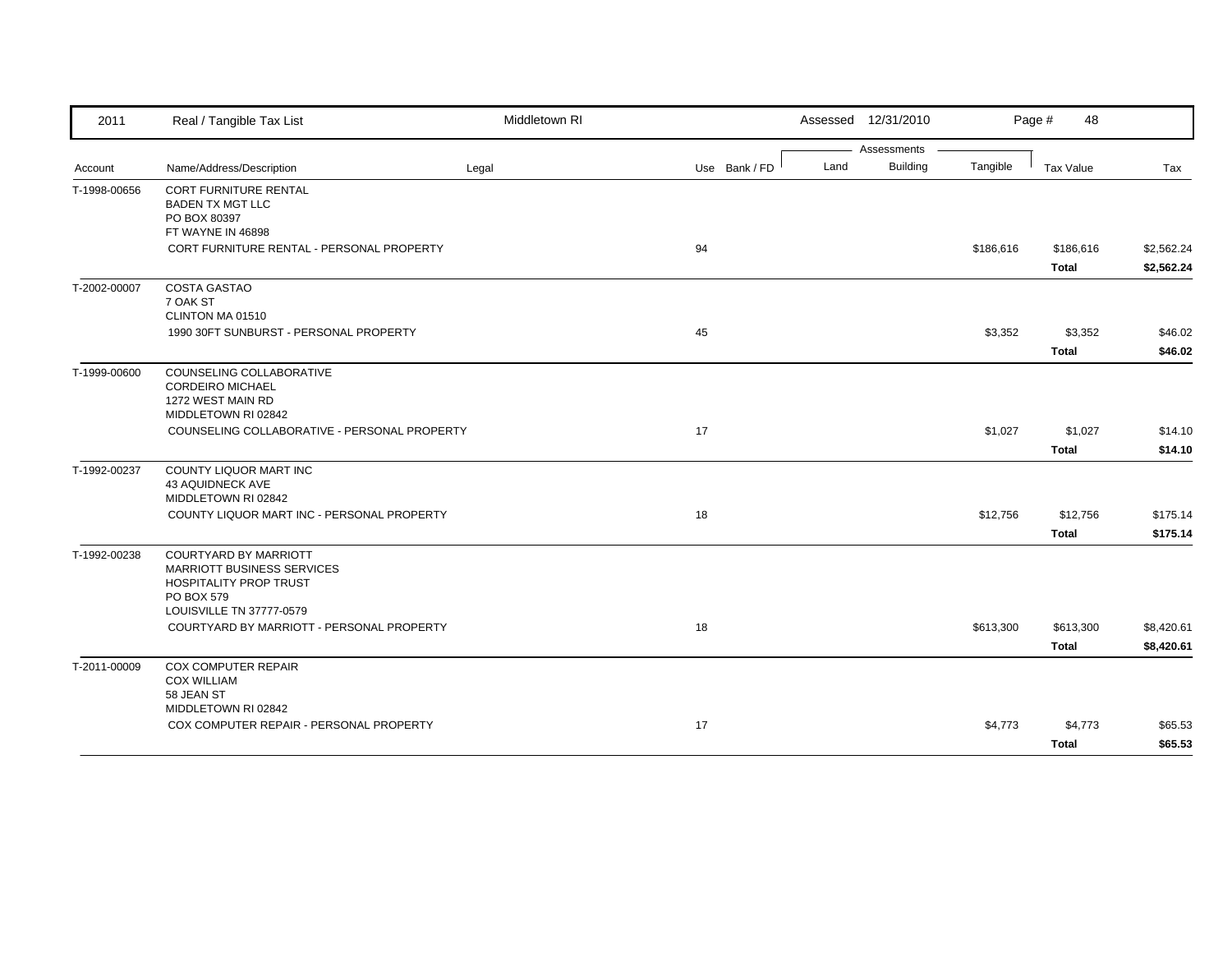| Assessments<br><b>Building</b><br>Land<br>Name/Address/Description<br>Use Bank / FD<br>Legal<br>Account<br>COXCOM INC DBA COX COMMUNIC<br>T-1993-90003<br>C/O DARLENE DANIELS<br>6205 PEACHTREE DUNWOODY RD #12 | Tangible<br>\$2,746,156 | Tax Value<br>\$2,746,156 | Tax         |
|-----------------------------------------------------------------------------------------------------------------------------------------------------------------------------------------------------------------|-------------------------|--------------------------|-------------|
|                                                                                                                                                                                                                 |                         |                          |             |
|                                                                                                                                                                                                                 |                         |                          |             |
|                                                                                                                                                                                                                 |                         |                          |             |
|                                                                                                                                                                                                                 |                         |                          |             |
| ATLANTA GA 30328                                                                                                                                                                                                |                         |                          |             |
| COXCOMM - PERSONAL PROPERTY<br>18                                                                                                                                                                               |                         |                          | \$37,704.72 |
|                                                                                                                                                                                                                 |                         | <b>Total</b>             | \$37,704.72 |
| <b>COZ THOMAS</b><br>T-2011-00023                                                                                                                                                                               |                         |                          |             |
| 9 FOWLER ST                                                                                                                                                                                                     |                         |                          |             |
| UPTON MA 01568                                                                                                                                                                                                  |                         |                          |             |
| 2010 29' KEYSTONE LAREDO - PERSONAL PROPERTY<br>45                                                                                                                                                              | \$31,260                | \$31,260                 | \$429.20    |
|                                                                                                                                                                                                                 |                         | <b>Total</b>             | \$429.20    |
| <b>CREANEY TRAVEL</b><br>T-1998-00030                                                                                                                                                                           |                         |                          |             |
| 190 EAST MAIN RD<br>MIDDLETOWN RI 02842                                                                                                                                                                         |                         |                          |             |
| 17<br>CREANEY TRAVEL - PERSONAL PROPERTY                                                                                                                                                                        | \$7,069                 | \$7,069                  | \$97.06     |
|                                                                                                                                                                                                                 |                         | <b>Total</b>             | \$97.06     |
| T-2006-00031<br><b>CREATIVE NAILS</b>                                                                                                                                                                           |                         |                          |             |
| <b>MARTIN HONG</b>                                                                                                                                                                                              |                         |                          |             |
| 1341 WEST MAIN RD #3                                                                                                                                                                                            |                         |                          |             |
| MIDDLETOWN RI 02842                                                                                                                                                                                             |                         |                          |             |
| CREATIVE NAILS - PERSONAL PROPERTY<br>17                                                                                                                                                                        | \$6,581                 | \$6,581                  | \$90.36     |
|                                                                                                                                                                                                                 |                         | <b>Total</b>             | \$90.36     |
| T-2002-00117<br>CROCKETT'S REALTY INC                                                                                                                                                                           |                         |                          |             |
| 122 PURGATORY RD                                                                                                                                                                                                |                         |                          |             |
| MIDDLETOWN RI 02842                                                                                                                                                                                             |                         |                          |             |
| CROCKETT'S REALTY INC - PERSONAL PROPERTY<br>17                                                                                                                                                                 | \$3,000                 | \$3,000                  | \$41.19     |
|                                                                                                                                                                                                                 |                         | <b>Total</b>             | \$41.19     |
| CROWN ATLANTIC CO LLC<br>T-2000-01057                                                                                                                                                                           |                         |                          |             |
| PMB353 - TWR 806834<br>4017 WASHINGTON RD                                                                                                                                                                       |                         |                          |             |
| <b>MCMURRAY PA 15317-2520</b>                                                                                                                                                                                   |                         |                          |             |
| CROWN ATLANTIC CO LLC - PERSONAL PROPERTY<br>18                                                                                                                                                                 | \$16,246                | \$16,246                 | \$223.06    |
|                                                                                                                                                                                                                 |                         | <b>Total</b>             | \$223.06    |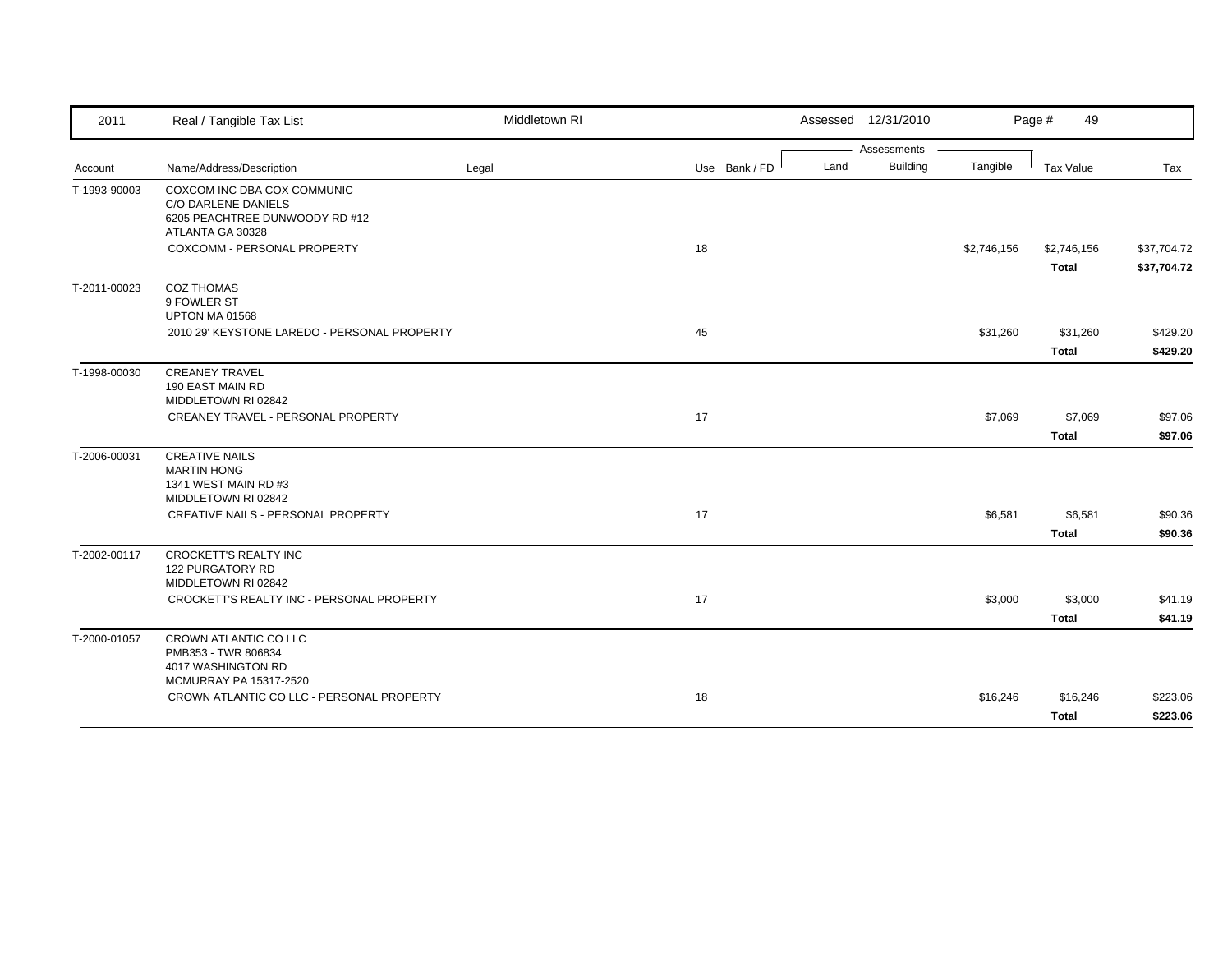| 2011         | Real / Tangible Tax List                                                                                                | Middletown RI |               | Assessed 12/31/2010                    |           | Page #<br>50              |                          |
|--------------|-------------------------------------------------------------------------------------------------------------------------|---------------|---------------|----------------------------------------|-----------|---------------------------|--------------------------|
|              |                                                                                                                         |               |               | Assessments<br><b>Building</b><br>Land | Tangible  |                           |                          |
| Account      | Name/Address/Description                                                                                                | Legal         | Use Bank / FD |                                        |           | <b>Tax Value</b>          | Tax                      |
| T-1992-01070 | <b>CROWN COLLISION CENTER</b><br>QUICK SILVER LLC<br>950 AQUIDNECK AVE<br>MIDDLETOWN RI 02842                           |               |               |                                        |           |                           |                          |
|              | CROWN COLLISION CENTER - PERSONAL PROPERTY                                                                              |               | 18            |                                        | \$377,022 | \$377,022                 | \$5,176.51               |
|              |                                                                                                                         |               |               |                                        |           | <b>Total</b>              | \$5,176.51               |
| T-2002-00263 | <b>CROWN CREDIT COMPANY</b><br><b>2 N FRANKLIN ST</b><br>NEW BREMEN OH 45869                                            |               |               |                                        |           |                           |                          |
|              | CROWN CREDIT COMPANY - PERSONAL PROPERTY                                                                                |               | 94            |                                        | \$3,754   | \$3,754                   | \$51.54                  |
|              |                                                                                                                         |               |               |                                        |           | <b>Total</b>              | \$51.54                  |
| T-2010-00034 | <b>CRYSTAL CLEAR DETAILING</b><br><b>JENKINS DARNELL</b><br>360 WEST MAIN RD<br>MIDDLETOWN RI 02842                     |               |               |                                        |           |                           |                          |
|              | CRYSTAL CLEAR DETAILING - PERSONAL PROPERTY                                                                             |               | 17            |                                        | \$10,475  | \$10,475                  | \$143.82                 |
|              |                                                                                                                         |               |               |                                        |           | <b>Total</b>              | \$143.82                 |
| T-2007-00056 | CRYSTAL SARGENT SPEECH PATHOLO<br>575 EAST MAIN RD<br>MIDDLETOWN RI 02842                                               |               |               |                                        |           |                           |                          |
|              | CRYSTAL SARGENT SPEECH PATHOLO - PERSONAL                                                                               |               | 17            |                                        | \$3,143   | \$3,143                   | \$43.15                  |
|              |                                                                                                                         |               |               |                                        |           | <b>Total</b>              | \$43.15                  |
| T-1992-00249 | CRYSTAL SPRING WATER CO INC<br>1259 WEST MAIN RD<br>MIDDLETOWN RI 02842                                                 |               |               |                                        |           |                           |                          |
|              | CRYSTAL SPRING WATER CO - PERSONAL PROPERTY                                                                             |               | 18            |                                        | \$133,503 | \$133,503<br><b>Total</b> | \$1,833.00<br>\$1,833.00 |
| T-2001-00013 | CSC APPLIED TECHNOLOGIES LLC<br>COMPUTER SCIENCES CORP<br>ATTN: TX DEPT<br>3170 FAIRVIEW PK DR<br>FALLS CHURCH VA 22042 |               |               |                                        |           |                           |                          |
|              | CSC APPLIED TECHNOLOGIES LLC - PERSONAL                                                                                 |               | 94            |                                        | \$38,432  | \$38,432                  | \$527.67                 |
|              |                                                                                                                         |               |               |                                        |           | <b>Total</b>              | \$527.67                 |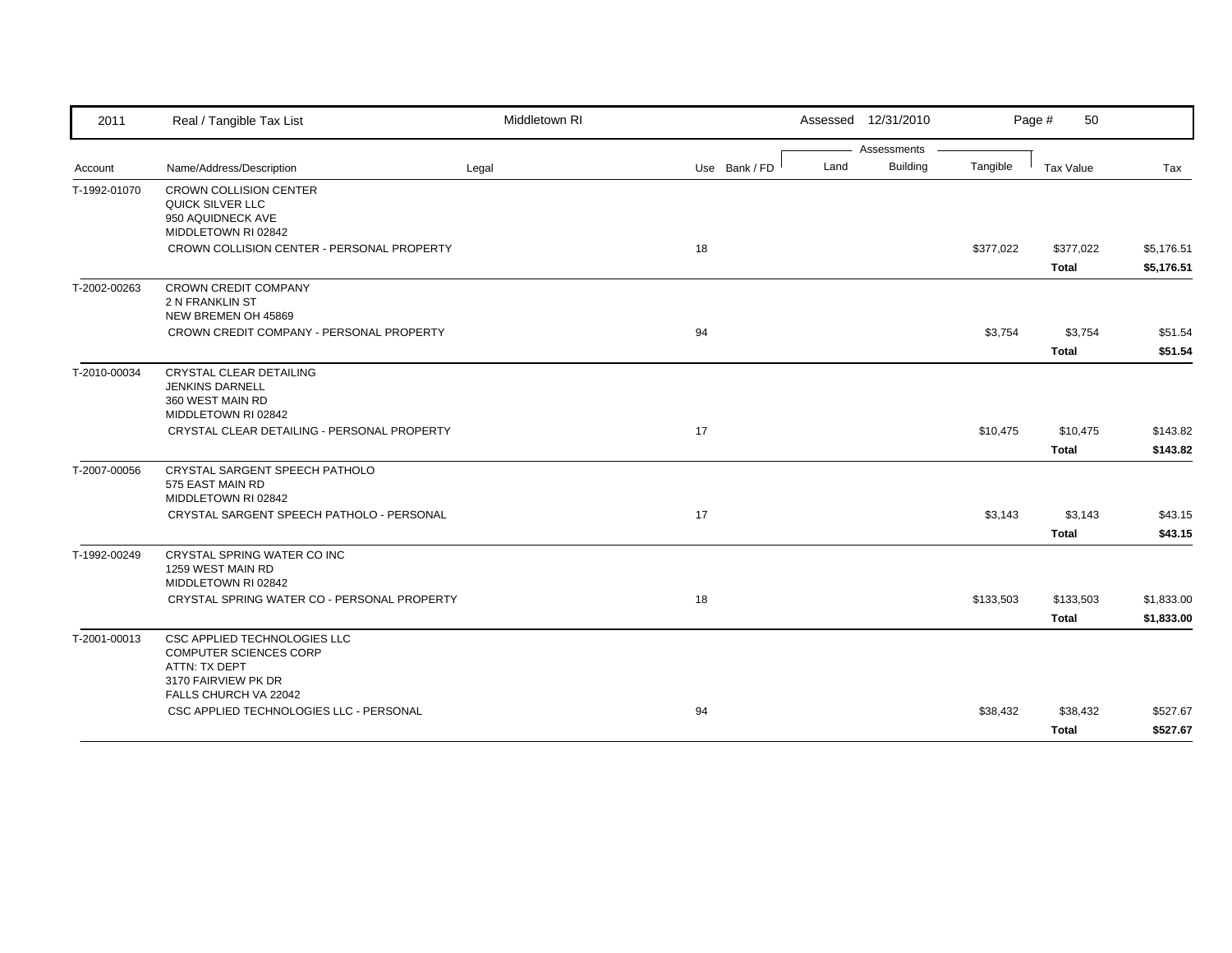| 2011         | Real / Tangible Tax List                                                                                                          | Middletown RI |               | Assessed 12/31/2010     |           | Page #<br>51     |            |
|--------------|-----------------------------------------------------------------------------------------------------------------------------------|---------------|---------------|-------------------------|-----------|------------------|------------|
|              |                                                                                                                                   |               |               | Assessments             |           |                  |            |
| Account      | Name/Address/Description                                                                                                          | Legal         | Use Bank / FD | Land<br><b>Building</b> | Tangible  | <b>Tax Value</b> | Tax        |
| T-1992-00250 | <b>CSC OUTSOURCING INC</b><br>COMPUTER SCIENCES CORPORATION<br>ATTN TAX DEPT<br>3170 FAIRVIEW PARK DRIVE<br>FALLS CHURCH VA 22042 |               |               |                         |           |                  |            |
|              | CSC OUTSOURCING INC - PERSONAL PROPERTY                                                                                           |               | 94            |                         | \$120,334 | \$120,334        | \$1,652.19 |
|              |                                                                                                                                   |               |               |                         |           | <b>Total</b>     | \$1,652.19 |
| T-2008-00002 | <b>CUMBERLAND FARMS</b><br>TRM ATM CORPORATION<br>5208 N E 122ND AVE<br>PORTLAND OR 97230                                         |               |               |                         |           |                  |            |
|              | CUMBERLAND FARMS - PERSONAL PROPERTY                                                                                              |               | 94            |                         | \$5,506   | \$5,506          | \$75.60    |
|              |                                                                                                                                   |               |               |                         |           | <b>Total</b>     | \$75.60    |
| T-1992-00256 | <b>CUMBERLAND FARMS INC #1264</b><br>100 CROSSING BLVD<br>FRAMINGHAM MA 01702                                                     |               |               |                         |           |                  |            |
|              | CUMBERLAND FARMS - PERSONAL PROPERTY                                                                                              |               | 18            |                         | \$56,597  | \$56,597         | \$777.08   |
|              |                                                                                                                                   |               |               |                         |           | <b>Total</b>     | \$777.08   |
| T-2002-00069 | <b>CURVES FOR WOMEN</b><br>SANDREEN LLC<br>34 SOUTH DR.<br>PORTSMOUTH RI 02871                                                    |               |               |                         |           |                  |            |
|              | CURVES FOR WOMEN - PERSONAL PROPERTY                                                                                              |               | 18            |                         | \$18,512  | \$18,512         | \$254.17   |
|              |                                                                                                                                   |               |               |                         |           | <b>Total</b>     | \$254.17   |
| T-2002-00118 | CUSTOM HOUSE COFFEE LLC<br>796 AQUIDNECK AVE<br>MIDDLETOWN RI 02842                                                               |               |               |                         |           |                  |            |
|              | CUSTOM HOUSE COFFEE - PERSONAL PROPERTY                                                                                           |               | 18            |                         | \$72,334  | \$72,334         | \$993.15   |
|              |                                                                                                                                   |               |               |                         |           | <b>Total</b>     | \$993.15   |
| T-1992-00062 | CVS #493<br>MARVIN F POER & CO<br>PO BOX 52427                                                                                    |               |               |                         |           |                  |            |
|              | ATLANTA GA 30355<br><b>CVS - PERSONAL PROPERTY</b>                                                                                |               | 18            |                         | \$347,659 | \$347,659        | \$4,773.36 |
|              |                                                                                                                                   |               |               |                         |           | <b>Total</b>     | \$4,773.36 |
|              |                                                                                                                                   |               |               |                         |           |                  |            |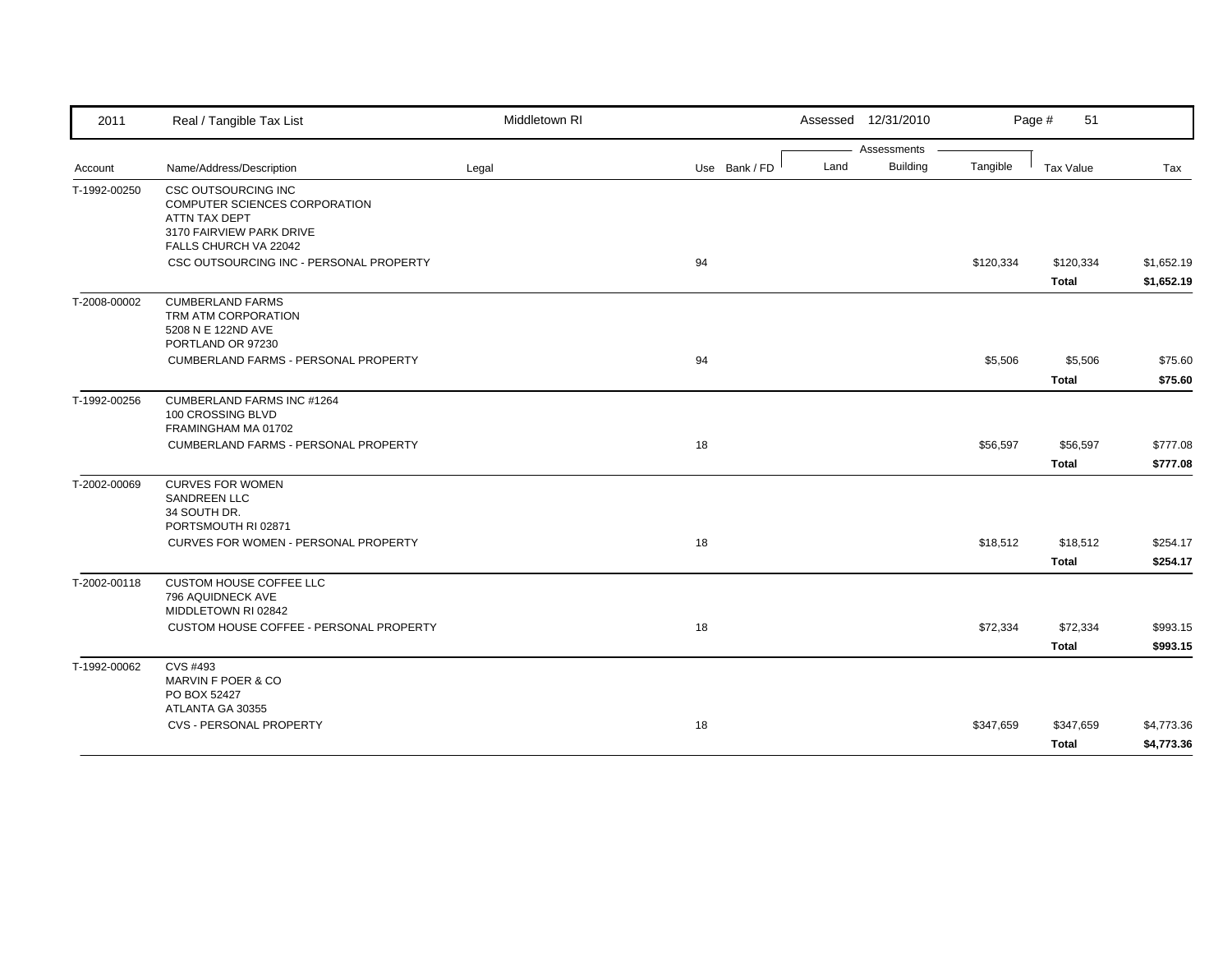| 2011         | Real / Tangible Tax List                                                                    | Middletown RI |               | Assessed 12/31/2010     |           | 52<br>Page #     |            |
|--------------|---------------------------------------------------------------------------------------------|---------------|---------------|-------------------------|-----------|------------------|------------|
|              |                                                                                             |               |               | Assessments             |           |                  |            |
| Account      | Name/Address/Description                                                                    | Legal         | Use Bank / FD | <b>Building</b><br>Land | Tangible  | <b>Tax Value</b> | Tax        |
| T-1992-00750 | D & M TIRE SALES LTD<br>729 WEST MAIN RD<br>MIDDLETOWN RI 02842                             |               |               |                         |           |                  |            |
|              | D & M TIRE SALES LTD - PERSONAL PROPERTY                                                    |               | 18            |                         | \$27,226  | \$27,226         | \$373.81   |
|              |                                                                                             |               |               |                         |           | <b>Total</b>     | \$373.81   |
| T-1995-00041 | <b>D D C OMNI ENGINEERING LLC</b><br>8260 GREENSBORO DR SUITE 600<br>MCLEAN VA 22102        |               |               |                         |           |                  |            |
|              | D D C OMNI ENGINEERING LLC - PERSONAL                                                       |               | 18            |                         | \$13,959  | \$13,959         | \$191.66   |
|              |                                                                                             |               |               |                         |           | <b>Total</b>     | \$191.66   |
| T-2010-00061 | <b>DAILY SHAKE THE</b><br>C/O NICOLE ALIO<br>883 WEST MAIN RD                               |               |               |                         |           |                  |            |
|              | MIDDLETOWN RI 02842<br>DAILY SHAKE - PERSONAL PROPERTY                                      |               | 17            |                         | \$7,333   | \$7,333          | \$100.68   |
|              |                                                                                             |               |               |                         |           | <b>Total</b>     | \$100.68   |
| T-1992-00266 | DANGELOS BELOPS INC<br>PROP TAX DEPT 770128-PAPA G<br>600 PROVIDENCE HWY<br>DEDHAM MA 02026 |               |               |                         |           |                  |            |
|              | DANGELOS BELOPS INC - PERSONAL PROPERTY                                                     |               | 18            |                         | \$142,706 | \$142,706        | \$1,959.35 |
|              |                                                                                             |               |               |                         |           | <b>Total</b>     | \$1,959.35 |
| T-2008-00055 | <b>DANIS CLEANING</b><br>NOGUEIRA DANIELE<br>109 ROGERS LN<br>MIDDLETOWN RI 02842           |               |               |                         |           |                  |            |
|              | DANIS CLEANING - PERSONAL PROPERTY                                                          |               | 17            |                         | \$524     | \$524            | \$7.19     |
|              |                                                                                             |               |               |                         |           | <b>Total</b>     | \$7.19     |
| T-1992-00267 | DANNIN MENDELL & DETWILER INC<br>747 AQUIDNECK AVE STE 2E<br>MIDDLETOWN RI 02842            |               |               |                         |           |                  |            |
|              | DANNIN MENDELL & DETWILER INC - PERSONAL                                                    |               | 18            |                         | \$56,693  | \$56,693         | \$778.39   |
|              |                                                                                             |               |               |                         |           | <b>Total</b>     | \$778.39   |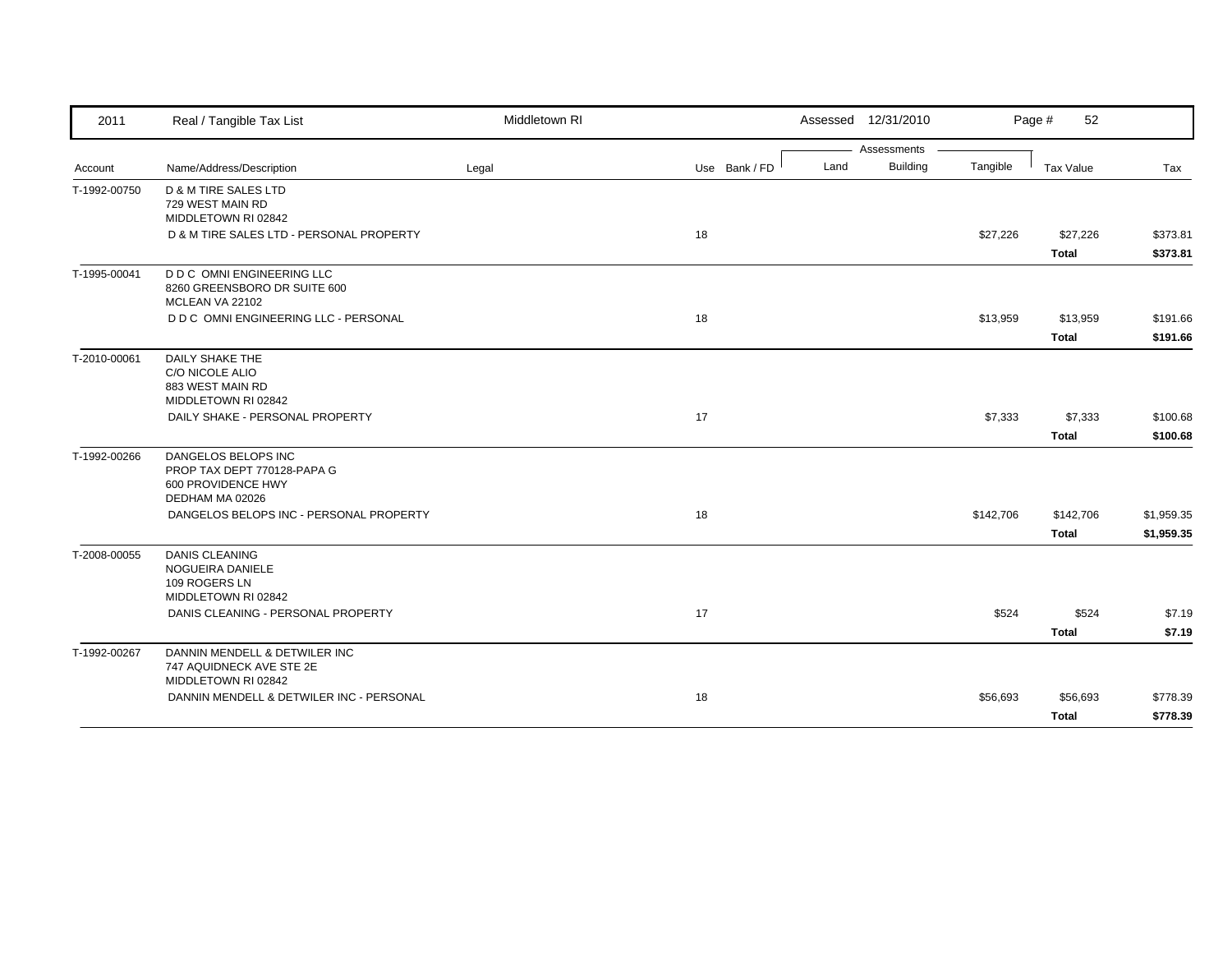| 2011         | Real / Tangible Tax List                          | Middletown RI |               | Assessed 12/31/2010 |                 |           | Page #<br>53     |            |
|--------------|---------------------------------------------------|---------------|---------------|---------------------|-----------------|-----------|------------------|------------|
|              |                                                   |               |               |                     | Assessments     |           |                  |            |
| Account      | Name/Address/Description                          | Legal         | Use Bank / FD | Land                | <b>Building</b> | Tangible  | <b>Tax Value</b> | Tax        |
| T-2010-00023 | DAVE THE PAINTER<br><b>TRAVERS DAVID</b>          |               |               |                     |                 |           |                  |            |
|              | 51 AMESBURY CIRCLE                                |               |               |                     |                 |           |                  |            |
|              | MIDDLETOWN RI 02842                               |               |               |                     |                 |           |                  |            |
|              | DAVE THE PAINTER - PERSONAL PROPERTY              |               | 17            |                     |                 | \$3,060   | \$3,060          | \$42.01    |
|              |                                                   |               |               |                     |                 |           | <b>Total</b>     | \$42.01    |
| T-2007-00059 | DAVES ELECTRIC INC                                |               |               |                     |                 |           |                  |            |
|              | C/O DAVID HUMMEL<br>101 CONANCHET DRIVE           |               |               |                     |                 |           |                  |            |
|              | PORTSMOUTH RI 02871                               |               |               |                     |                 |           |                  |            |
|              | DAVES ELECTRIC - PERSONAL PROPERTY                |               | 17            |                     |                 | \$5,238   | \$5,238          | \$71.92    |
|              |                                                   |               |               |                     |                 |           | <b>Total</b>     | \$71.92    |
| T-2006-00039 | DAVID E MICHAEL DISTINCTIVE HO                    |               |               |                     |                 |           |                  |            |
|              | MICHAEL DAVID E                                   |               |               |                     |                 |           |                  |            |
|              | 855 AQIUIDNECK AVE #2<br>MIDDLETOWN RI 02842      |               |               |                     |                 |           |                  |            |
|              | DAVID E MICHAEL DISTINCTIVE HO - PERSONAL         |               | 17            |                     |                 | \$4,032   | \$4,032          | \$55.36    |
|              |                                                   |               |               |                     |                 |           | <b>Total</b>     | \$55.36    |
| T-2007-00054 | <b>DAWG HOUSE</b>                                 |               |               |                     |                 |           |                  |            |
|              | <b>CYR FLORENCE A</b>                             |               |               |                     |                 |           |                  |            |
|              | 687 WEST MAIN RD<br>MIDDLETOWN RI 02842           |               |               |                     |                 |           |                  |            |
|              | DAWG HOUSE - PERSONAL PROPERTY                    |               | 17            |                     |                 | \$2,095   | \$2,095          | \$28.76    |
|              |                                                   |               |               |                     |                 |           | <b>Total</b>     | \$28.76    |
| T-2006-00028 | DBA GAMESTOP #5581                                |               |               |                     |                 |           |                  |            |
|              | C/O RE MCELROY LLC                                |               |               |                     |                 |           |                  |            |
|              | 3609 SMITH BARRY RD STE 100<br>ARLINGTON TX 76013 |               |               |                     |                 |           |                  |            |
|              | DBA GAMESTOP # 5581 - PERSONAL PROPERTY           |               | 18            |                     |                 | \$59,199  | \$59,199         | \$812.80   |
|              |                                                   |               |               |                     |                 |           | <b>Total</b>     | \$812.80   |
| T-2000-01033 | DE LAGE LANDEN OPERATIONAL SRV                    |               |               |                     |                 |           |                  |            |
|              | 1111 OLD EAGLE SCHOOL RD                          |               |               |                     |                 |           |                  |            |
|              | <b>WAYNE PA 19087</b>                             |               |               |                     |                 |           |                  |            |
|              | DE LAGE LANDEN OPERATIONAL - PERSONAL             |               | 94            |                     |                 | \$247,359 | \$247,359        | \$3,396.24 |
|              |                                                   |               |               |                     |                 |           | <b>Total</b>     | \$3,396.24 |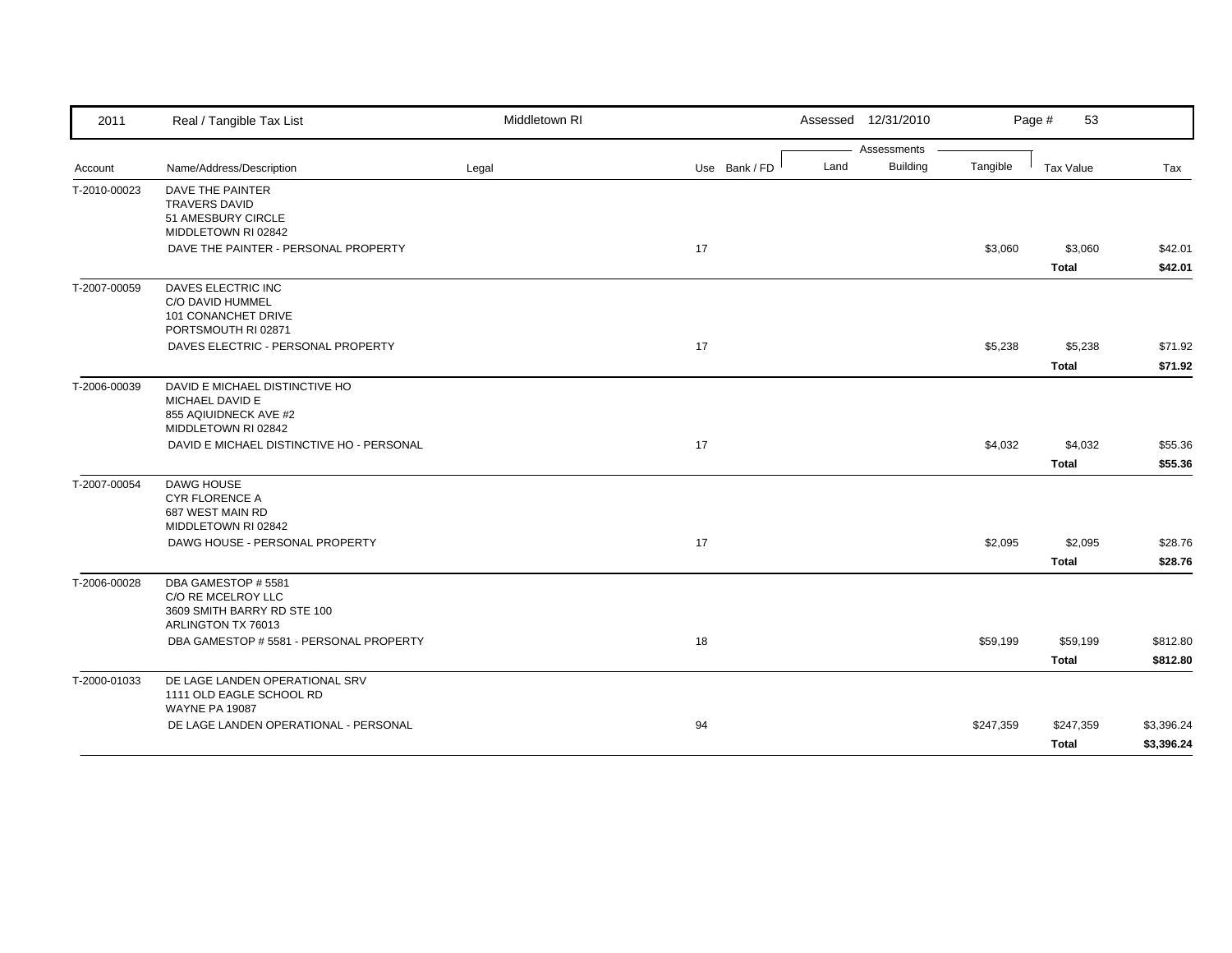| 2011         | Real / Tangible Tax List                                                            | Middletown RI |               |      | Assessed 12/31/2010 |           | Page #<br>54 |            |
|--------------|-------------------------------------------------------------------------------------|---------------|---------------|------|---------------------|-----------|--------------|------------|
|              |                                                                                     |               |               |      | Assessments         |           |              |            |
| Account      | Name/Address/Description                                                            | Legal         | Use Bank / FD | Land | <b>Building</b>     | Tangible  | Tax Value    | Tax        |
| T-2011-00012 | DEL RIO KATHLEEN LMHC<br>747 AQUIDNECK AVE                                          |               |               |      |                     |           |              |            |
|              | MIDDLETOWN RI 02842<br>- PERSONAL PROPERTY                                          |               | 17            |      |                     | \$5,758   | \$5,758      | \$79.06    |
|              |                                                                                     |               |               |      |                     |           | <b>Total</b> | \$79.06    |
| T-1992-00609 | <b>DEL'S LEMONADE</b><br>C/O LONGADE LLC<br>9 WOOD RD                               |               |               |      |                     |           |              |            |
|              | MIDDLETOWN RI 02842-6220                                                            |               |               |      |                     |           |              |            |
|              | DEL'S LEMONADE - PERSONAL PROPERTY                                                  |               | 18            |      |                     | \$19,714  | \$19,714     | \$270.67   |
|              |                                                                                     |               |               |      |                     |           | <b>Total</b> | \$270.67   |
| T-1998-00022 | DELL FINANCIAL SERVICES LP<br>ATT TAX DEPT<br>ONE DELL WAY RR1-35                   |               |               |      |                     |           |              |            |
|              | ROUND ROCK TX 78682                                                                 |               |               |      |                     |           |              |            |
|              | DELL FINANCIAL SERVICES LP - PERSONAL PROPERTY                                      |               | 94            |      |                     | \$183,844 | \$183,844    | \$2,524.18 |
|              |                                                                                     |               |               |      |                     |           | <b>Total</b> | \$2,524.18 |
| T-2005-00076 | <b>DENAHAN KARA LMFT</b><br>747 AQUIDNECK AVE<br>MIDDLETOWN RI 02842                |               |               |      |                     |           |              |            |
|              | DENAHAN KARA LMFT - PERSONAL PROPERTY                                               |               | 17            |      |                     | \$1,130   | \$1,130      | \$15.51    |
|              |                                                                                     |               |               |      |                     |           | <b>Total</b> | \$15.51    |
| T-2011-00008 | DENNIS BROTHERS LLC<br>C/O KEVIN DENNIS<br>699 AQUIDNECK AVE<br>MIDDLETOWN RI 02842 |               |               |      |                     |           |              |            |
|              | DENNIS BROTHERS LLC - PERSONAL PROPERTY                                             |               | 17            |      |                     | \$3,954   | \$3,954      | \$54.29    |
|              |                                                                                     |               |               |      |                     |           | <b>Total</b> | \$54.29    |
| T-2002-00026 | <b>DESIGN GROUP LTD</b><br><b>ALOSE RON</b><br>1700 WEST MAIN RD                    |               |               |      |                     |           |              |            |
|              | MIDDLETOWN RI 02842<br>DESIGN GROUP LTD - PERSONAL PROPERTY                         |               | 18            |      |                     |           |              |            |
|              |                                                                                     |               |               |      |                     | \$29,800  | \$29,800     | \$409.15   |
|              |                                                                                     |               |               |      |                     |           | <b>Total</b> | \$409.15   |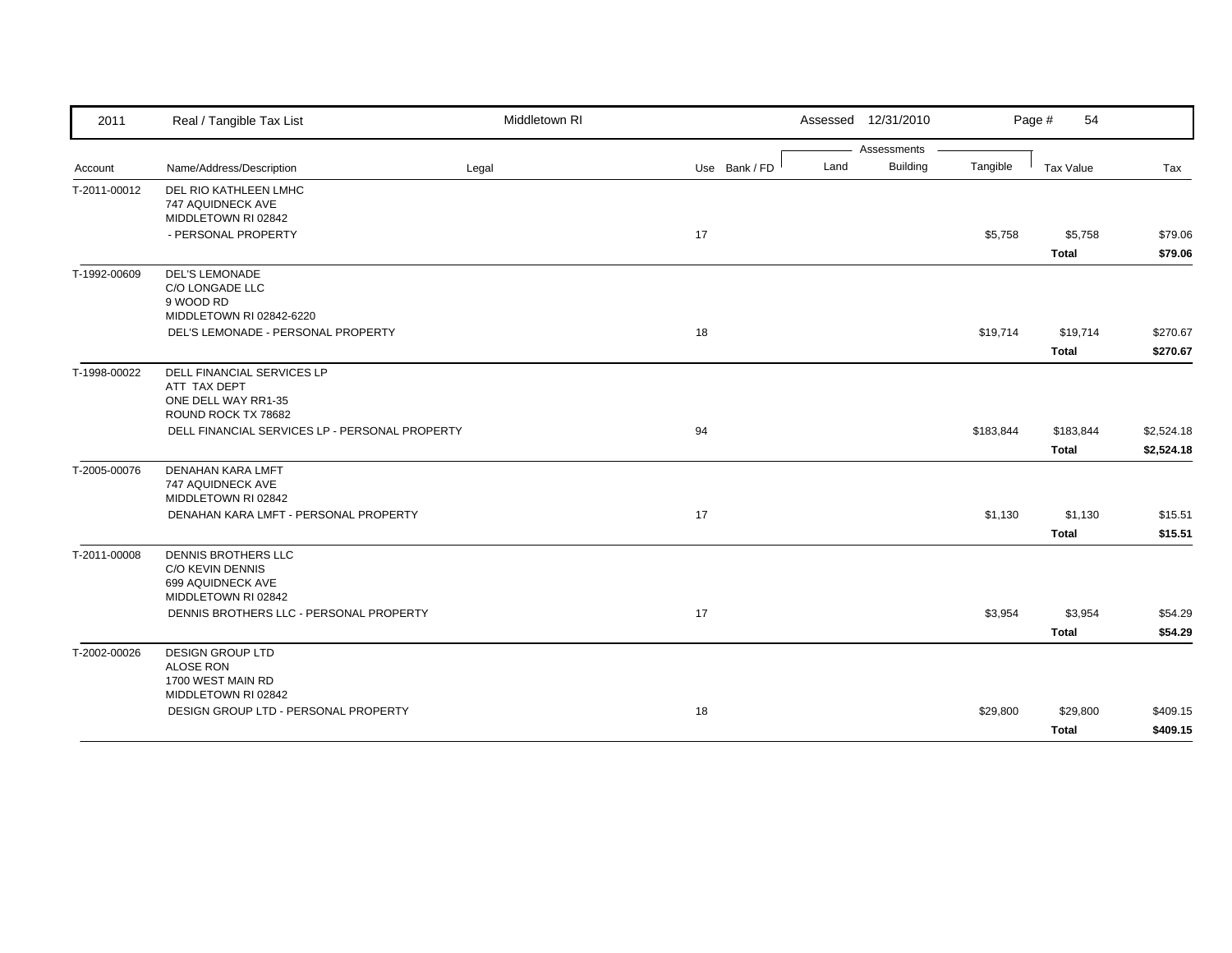|                                                                                                              | Assessments                 |                          |                          |
|--------------------------------------------------------------------------------------------------------------|-----------------------------|--------------------------|--------------------------|
|                                                                                                              |                             |                          |                          |
| Land<br>Name/Address/Description<br>Use Bank / FD<br>Account<br>Legal                                        | <b>Building</b><br>Tangible | <b>Tax Value</b>         | Tax                      |
| T-2006-00091<br><b>DESIGNING SPACES</b><br>ROSENTHAL JUDITH PERL<br>99 SHORE DR                              |                             |                          |                          |
| MIDDLETOWN RI 02842<br>DESIGNING SPACES - PERSONAL PROPERTY<br>17                                            | \$4,360                     | \$4,360                  | \$59.86                  |
|                                                                                                              |                             | <b>Total</b>             | \$59.86                  |
| <b>DEVORE DAVID</b><br>T-2007-00046<br>1362 EMERAL DRIVE<br>KISSIMMEE FL 34744                               |                             |                          |                          |
| 1998 10' WELLS CARGO - PERSONAL PROPERTY<br>45                                                               | \$1,000                     | \$1,000                  | \$13.73                  |
|                                                                                                              |                             | <b>Total</b>             | \$13.73                  |
| <b>DIGITAL DIAGNOSTICS INC</b><br>T-1992-00275<br>P O BOX 4267<br>100 VALLEY RD<br>MIDDLETOWN RI 02842       |                             |                          |                          |
| DIGITAL DIAGNOSTICS INC - PERSONAL PROPERTY<br>17                                                            | \$6,446                     | \$6,446                  | \$88.50                  |
|                                                                                                              |                             | <b>Total</b>             | \$88.50                  |
| T-2002-00122<br>DIRECT MAIL MANAGER INC<br><b>ATTN HOLLY</b><br>184 JOHN CLARKE RD #2<br>MIDDLETOWN RI 02840 |                             |                          |                          |
| 18<br>DIRECT MAIL MANAGER - PERSONAL PROPERTY                                                                | \$36,930                    | \$36,930<br><b>Total</b> | \$507.05<br>\$507.05     |
| <b>DIRECTV INC</b><br>T-2000-01065<br>CA/LA2/A130<br>2250 E IMPERIAL HIGHWAY                                 |                             |                          |                          |
| EL SEGUNDO CA 90245<br>DIRECTV INC - PERSONAL PROPERTY<br>94                                                 | \$84,672                    | \$84,672<br><b>Total</b> | \$1,162.55<br>\$1,162.55 |
| <b>DISCUS DENTAL LLC</b><br>T-2007-00009<br>ATTN TAX DEPT<br>8550 HIGUERA ST<br>CULVER CITY CA 90232         |                             |                          |                          |
| - PERSONAL PROPERTY<br>94                                                                                    | \$756                       | \$756                    | \$10.38                  |
|                                                                                                              |                             | <b>Total</b>             | \$10.38                  |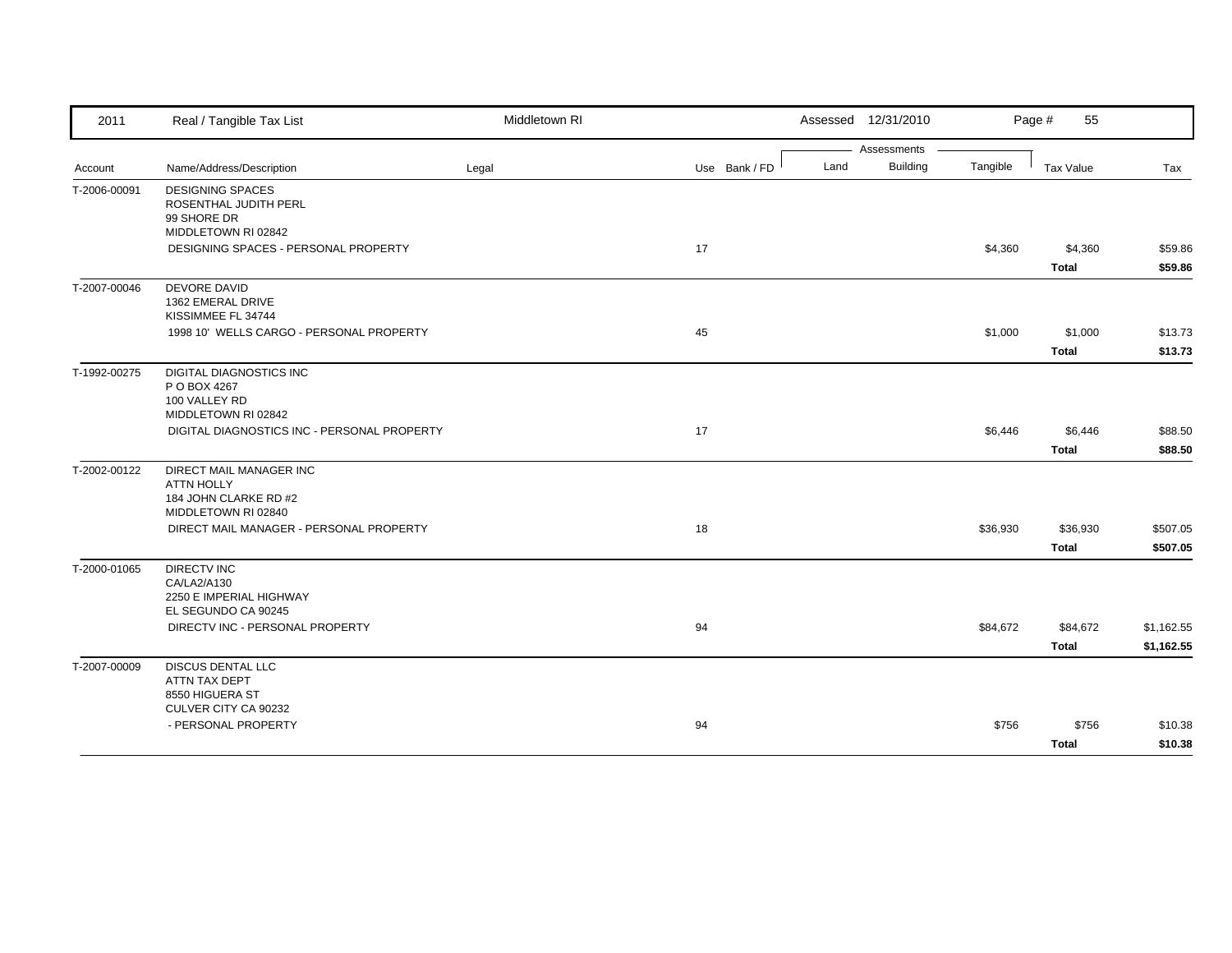| 2011         | Real / Tangible Tax List                                    | Middletown RI |               |      | Assessed 12/31/2010            |           | Page #<br>56 |            |
|--------------|-------------------------------------------------------------|---------------|---------------|------|--------------------------------|-----------|--------------|------------|
|              | Name/Address/Description                                    |               |               | Land | Assessments<br><b>Building</b> | Tangible  | Tax Value    |            |
| Account      |                                                             | Legal         | Use Bank / FD |      |                                |           |              | Tax        |
| T-2002-00228 | <b>DISH NETWORK LLC</b><br>PO BOX 6623                      |               |               |      |                                |           |              |            |
|              | ENGLEWOOD CO 80155                                          |               |               |      |                                |           |              |            |
|              | DISH NETWORK LLC - PERSONAL PROPERTY                        |               | 18            |      |                                | \$40,958  | \$40,958     | \$562.35   |
|              |                                                             |               |               |      |                                |           | Total        | \$562.35   |
| T-2002-00367 | DIVA STYLE HAIR SALON                                       |               |               |      |                                |           |              |            |
|              | <b>ROBIN GRAY</b>                                           |               |               |      |                                |           |              |            |
|              | 102 WEST MAIN RD<br>MIDDLETOWN RI 02842                     |               |               |      |                                |           |              |            |
|              | DIVA STYLE HAIR SALON - PERSONAL PROPERTY                   |               | 18            |      |                                | \$17,284  | \$17,284     | \$237.31   |
|              |                                                             |               |               |      |                                |           | <b>Total</b> | \$237.31   |
| T-1992-12187 | <b>DMX MUSIC</b>                                            |               |               |      |                                |           |              |            |
|              | 1703 WEST FIFTH ST                                          |               |               |      |                                |           |              |            |
|              | SUITE 600                                                   |               |               |      |                                |           |              |            |
|              | AUSTIN TX 78703                                             |               |               |      |                                |           |              |            |
|              | DMX MUSIC - PERSONAL PROPERTY                               |               | 17            |      |                                | \$483     | \$483        | \$6.63     |
|              |                                                             |               |               |      |                                |           | <b>Total</b> | \$6.63     |
| T-2010-00054 | <b>DOCUTEC</b>                                              |               |               |      |                                |           |              |            |
|              | 984 CHARLES ST                                              |               |               |      |                                |           |              |            |
|              | NORTH PROVIDENCE RI 02904<br>- PERSONAL PROPERTY            |               | 17            |      |                                | \$5,238   | \$5,238      | \$71.92    |
|              |                                                             |               |               |      |                                |           |              |            |
|              |                                                             |               |               |      |                                |           | Total        | \$71.92    |
| T-2001-00031 | <b>DOLIVEIRA &amp; ASSOCIATES P C</b><br>2540 PAWTUCKET AVE |               |               |      |                                |           |              |            |
|              | EAST PROVIDENCE RI 02914                                    |               |               |      |                                |           |              |            |
|              | D'OLIVEIRA & ASSOCIATES P C - PERSONAL PROPERTY             |               | 17            |      |                                | \$5,000   | \$5,000      | \$68.65    |
|              |                                                             |               |               |      |                                |           | <b>Total</b> | \$68.65    |
| T-2007-00021 | DOLLAR TREE #3156                                           |               |               |      |                                |           |              |            |
|              | C/O SMART                                                   |               |               |      |                                |           |              |            |
|              | PO BOX 59365                                                |               |               |      |                                |           |              |            |
|              | SCHAUMBURG IL 60159                                         |               |               |      |                                |           |              |            |
|              | DOLLAR TREE #3156 - PERSONAL PROPERTY                       |               | 18            |      |                                | \$152,285 | \$152,285    | \$2,090.87 |
|              |                                                             |               |               |      |                                |           | <b>Total</b> | \$2,090.87 |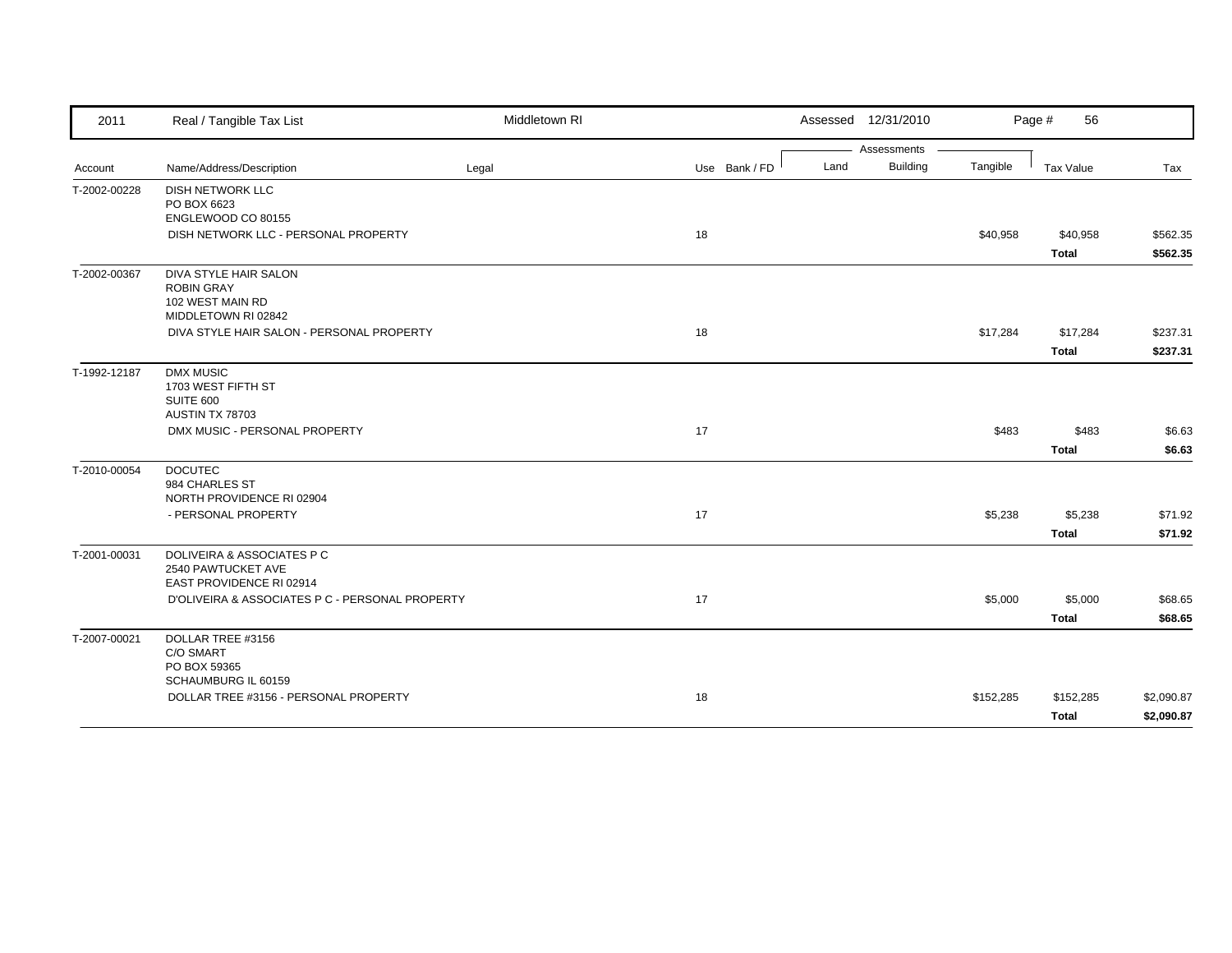| 2011         | Real / Tangible Tax List                                                                                | Middletown RI |               |      | Assessed 12/31/2010 |          | 57<br>Page #             |                      |
|--------------|---------------------------------------------------------------------------------------------------------|---------------|---------------|------|---------------------|----------|--------------------------|----------------------|
|              |                                                                                                         |               |               |      | Assessments         |          |                          |                      |
| Account      | Name/Address/Description                                                                                | Legal         | Use Bank / FD | Land | <b>Building</b>     | Tangible | Tax Value                | Tax                  |
| T-1992-00873 | <b>DOMINO'S PIZZA</b><br>BUCKS & DOUGH ENTERPRISES INC<br><b>19 WEST MAIN RD</b><br>MIDDLETOWN RI 02842 |               |               |      |                     |          |                          |                      |
|              | DOMINO'S PIZZA - PERSONAL PROPERTY                                                                      |               | 18            |      |                     | \$58,573 | \$58,573<br>Total        | \$804.21<br>\$804.21 |
| T-1992-00523 | DON JESTINGS & SONS<br>103 FOREST AVE<br>MIDDLETOWN RI 02842                                            |               |               |      |                     |          |                          |                      |
|              | DON JESTINGS & SONS - PERSONAL PROPERTY                                                                 |               | 18            |      |                     | \$38,646 | \$38,646<br><b>Total</b> | \$530.61<br>\$530.61 |
| T-2005-00078 | DONOVAN + SONS INC<br>613 AQUIDNECK AVE.<br>MIDDLETOWN RI 02842                                         |               |               |      |                     |          |                          |                      |
|              | DONOVAN + SONS INC - PERSONAL PROPERTY                                                                  |               | 17            |      |                     | \$11,523 | \$11,523<br><b>Total</b> | \$158.21<br>\$158.21 |
| T-1992-00283 | DORATO PAINTING CONTRACTOR<br>22 HARBOR VILLAGE DR UNIT 2<br>MIDDLETOWN RI 02842                        |               |               |      |                     |          |                          |                      |
|              | DORATO PAINTING CONTRACTOR - PERSONAL                                                                   |               | 17            |      |                     | \$3,341  | \$3,341<br><b>Total</b>  | \$45.87<br>\$45.87   |
| T-2011-00077 | <b>DOUBLE D LOCKS</b><br>657 WEST MAIN RD<br>MIDDLETOWN RI 02842                                        |               |               |      |                     |          |                          |                      |
|              | DOUBLE D LOCKS - PERSONAL PROPERTY                                                                      |               | 17            |      |                     | \$1,900  | \$1,900<br>Total         | \$26.09<br>\$26.09   |
| T-2006-00040 | DOWNES CONSTRUCTION INC<br>C/O TIMOTHY DOWNES PRESID<br>1015 AQUIDNECK AVE<br>MIDDLETOWN RI 02842       |               |               |      |                     |          |                          |                      |
|              | DOWNES CONSTRUCTION INC - PERSONAL PROPERTY                                                             |               | 17            |      |                     | \$3,732  | \$3,732<br><b>Total</b>  | \$51.24<br>\$51.24   |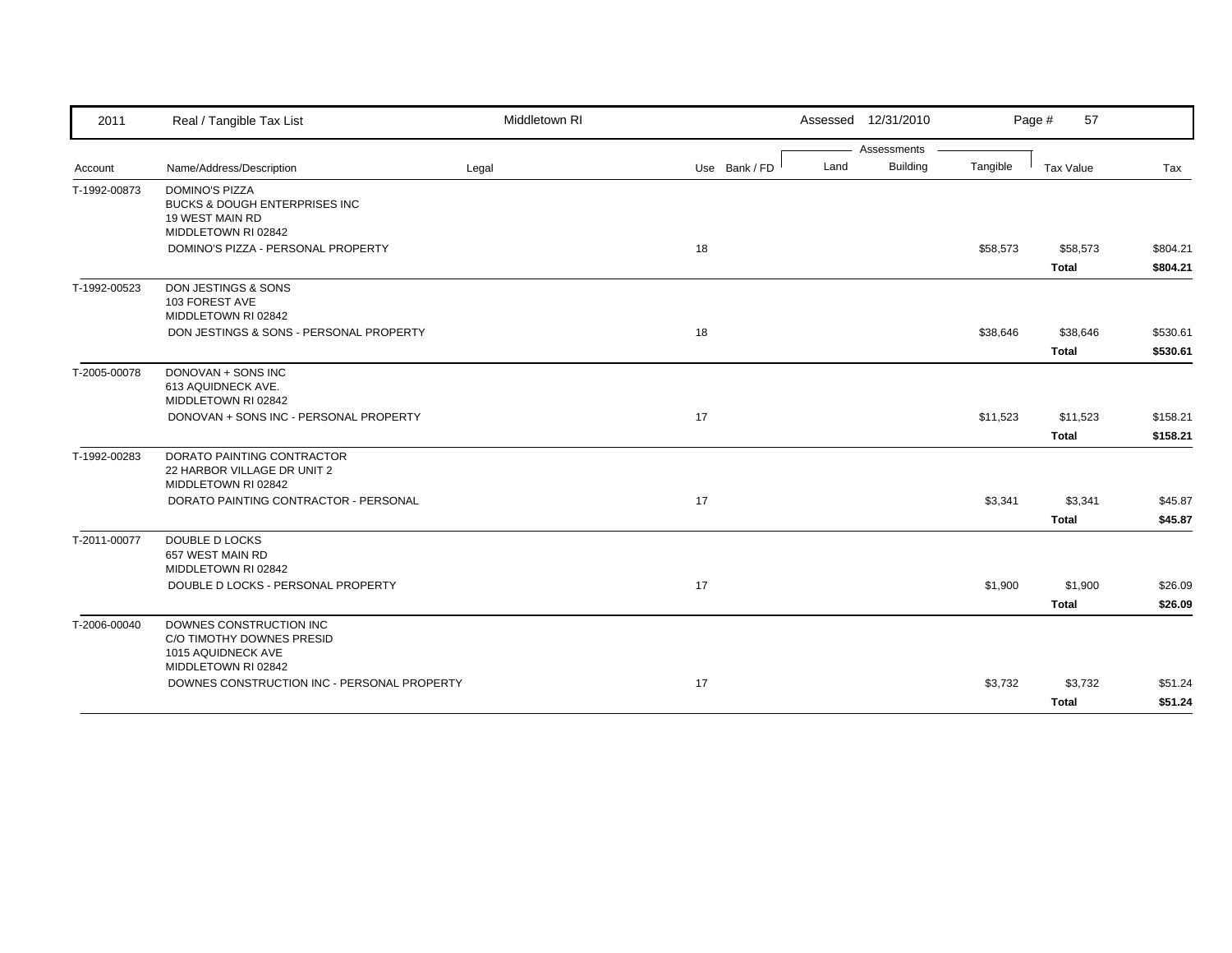| 2011         | Real / Tangible Tax List                                                                             | Middletown RI |               |      | Assessed 12/31/2010 |           | Page #<br>58              |                          |
|--------------|------------------------------------------------------------------------------------------------------|---------------|---------------|------|---------------------|-----------|---------------------------|--------------------------|
|              |                                                                                                      |               |               |      | Assessments         |           |                           |                          |
| Account      | Name/Address/Description                                                                             | Legal         | Use Bank / FD | Land | <b>Building</b>     | Tangible  | <b>Tax Value</b>          | Tax                      |
| T-2010-00064 | <b>DOWNING PARTNERS</b><br>DAVD W WAGNER MGR<br>55 HAMMARLUND WAY TECH 2<br>MIDDLETOWN RI 02842      |               |               |      |                     |           |                           |                          |
|              | DOWNING PARTNERS - PERSONAL PROPERTY                                                                 |               | 17            |      |                     | \$5,238   | \$5,238<br><b>Total</b>   | \$71.92<br>\$71.92       |
| T-2008-00070 | DPS DEVELOPMENT COMPANY LLC<br>D/B/A CONSERVE BY DESIGN.<br>55 JOHN CLARKE RD<br>MIDDLETOWN RI 02842 |               |               |      |                     |           |                           |                          |
|              | DPS DEVELOPMENT COMPANY - PERSONAL PROPERTY                                                          |               | 17            |      |                     | \$10,475  | \$10,475<br><b>Total</b>  | \$143.82<br>\$143.82     |
| T-1992-00189 | DR KIRSTEN M W HEALEY<br>811 AQUIDNECK AVE<br>MIDDLETOWN RI 02842-5256                               |               |               |      |                     |           |                           |                          |
|              | DR KIRSTEN M W HEALEY - PERSONAL PROPERTY                                                            |               | 18            |      |                     | \$65,023  | \$65,023<br><b>Total</b>  | \$892.77<br>\$892.77     |
| T-2011-00110 | DRAPER DAY CARE<br>DRAPER EDWARD R & JONELLE H<br>343 GREEN END AVE<br>MIDDLETOWN RI 02842           |               |               |      |                     |           |                           |                          |
|              | DRAPER DAY CARE - PERSONAL PROPERTY                                                                  |               | 17            |      |                     | \$4,750   | \$4,750<br><b>Total</b>   | \$65.22<br>\$65.22       |
| T-2002-00394 | <b>DUNGAN SHELLEY</b><br>44 SEMINARY RD<br>SIMSBURY CT 06070                                         |               |               |      |                     |           |                           |                          |
|              | 1996 32' MALLARD FLEETWD - PERSONAL PROPERTY                                                         |               | 45            |      |                     | \$7,823   | \$7,823<br><b>Total</b>   | \$107.41<br>\$107.41     |
| T-1992-00339 | <b>DUNKIN DONUTS</b><br>AQUIDNECK DONUTS INC-SAT #1<br>536 EAST MAIN RD<br>MIDDLETOWN RI 02842       |               |               |      |                     |           |                           |                          |
|              | DUNKIN DONUTS - PERSONAL PROPERTY                                                                    |               | 18            |      |                     | \$322,503 | \$322,503<br><b>Total</b> | \$4,427.97<br>\$4,427.97 |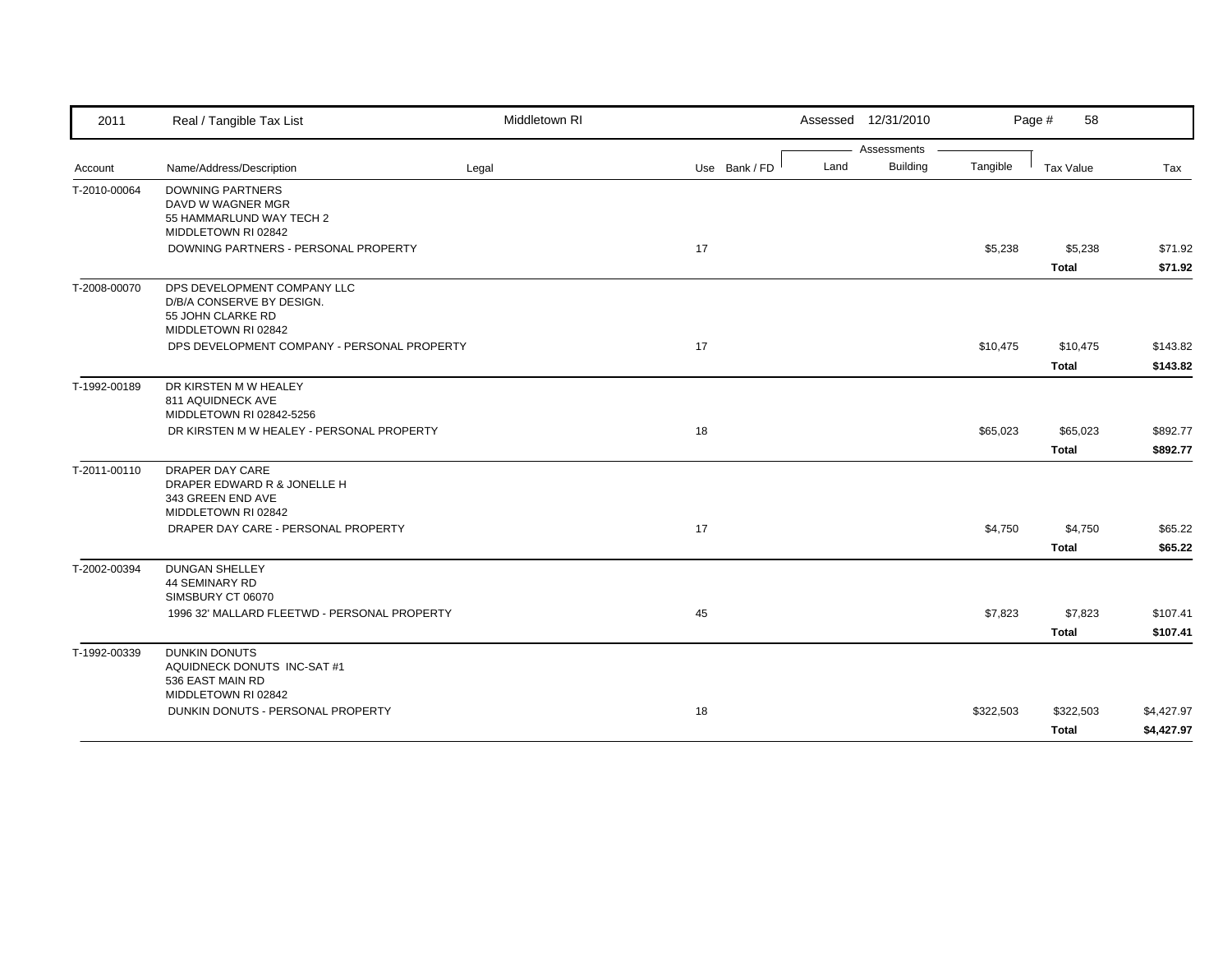| 2011         | Real / Tangible Tax List                                         | Middletown RI |               |      | Assessed 12/31/2010 |           | 59<br>Page # |            |
|--------------|------------------------------------------------------------------|---------------|---------------|------|---------------------|-----------|--------------|------------|
|              |                                                                  |               |               |      | Assessments         |           |              |            |
| Account      | Name/Address/Description                                         | Legal         | Use Bank / FD | Land | <b>Building</b>     | Tangible  | Tax Value    | Tax        |
| T-1992-00998 | <b>DUNKIN DONUTS</b><br>AQUIDNECK DONUTS INC-MAIN                |               |               |      |                     |           |              |            |
|              | 811 WEST MAIN RD                                                 |               |               |      |                     |           |              |            |
|              | MIDDLETOWN RI 02842                                              |               |               |      |                     |           |              |            |
|              | DUNKIN DONUTS - PERSONAL PROPERTY                                |               | 18            |      |                     | \$603,471 | \$603,471    | \$8,285.66 |
|              |                                                                  |               |               |      |                     |           | <b>Total</b> | \$8,285.66 |
| T-1992-00791 | <b>DURGIN APPRAISAL LLC</b>                                      |               |               |      |                     |           |              |            |
|              | DURGIN GEORGE M<br>42 VALLEY RD                                  |               |               |      |                     |           |              |            |
|              | MIDDLETOWN RI 02842-5273                                         |               |               |      |                     |           |              |            |
|              | DURGIN APPRAISAL LLC - PERSONAL PROPERTY                         |               | 17            |      |                     | \$9,102   | \$9,102      | \$124.97   |
|              |                                                                  |               |               |      |                     |           | <b>Total</b> | \$124.97   |
| T-1992-00304 | DURUDOGAN HAKAN P DDS                                            |               |               |      |                     |           |              |            |
|              | 97 WEST MAIN RD                                                  |               |               |      |                     |           |              |            |
|              | MIDDLETOWN RI 02842<br>DURUDOGAN HAKAN P DDS - PERSONAL PROPERTY |               |               |      |                     |           |              |            |
|              |                                                                  |               | 18            |      |                     | \$43,670  | \$43,670     | \$599.59   |
|              |                                                                  |               |               |      |                     |           | <b>Total</b> | \$599.59   |
| T-2010-00024 | <b>DUST BUSTER GREEN</b>                                         |               |               |      |                     |           |              |            |
|              | <b>MARTIN WALTER</b><br>4A MARSHALL LN                           |               |               |      |                     |           |              |            |
|              | MIDDLETOWN RI 02842                                              |               |               |      |                     |           |              |            |
|              | DUST BUSTER GREEN - PERSONAL PROPERTY                            |               | 17            |      |                     | \$524     | \$524        | \$7.19     |
|              |                                                                  |               |               |      |                     |           | <b>Total</b> | \$7.19     |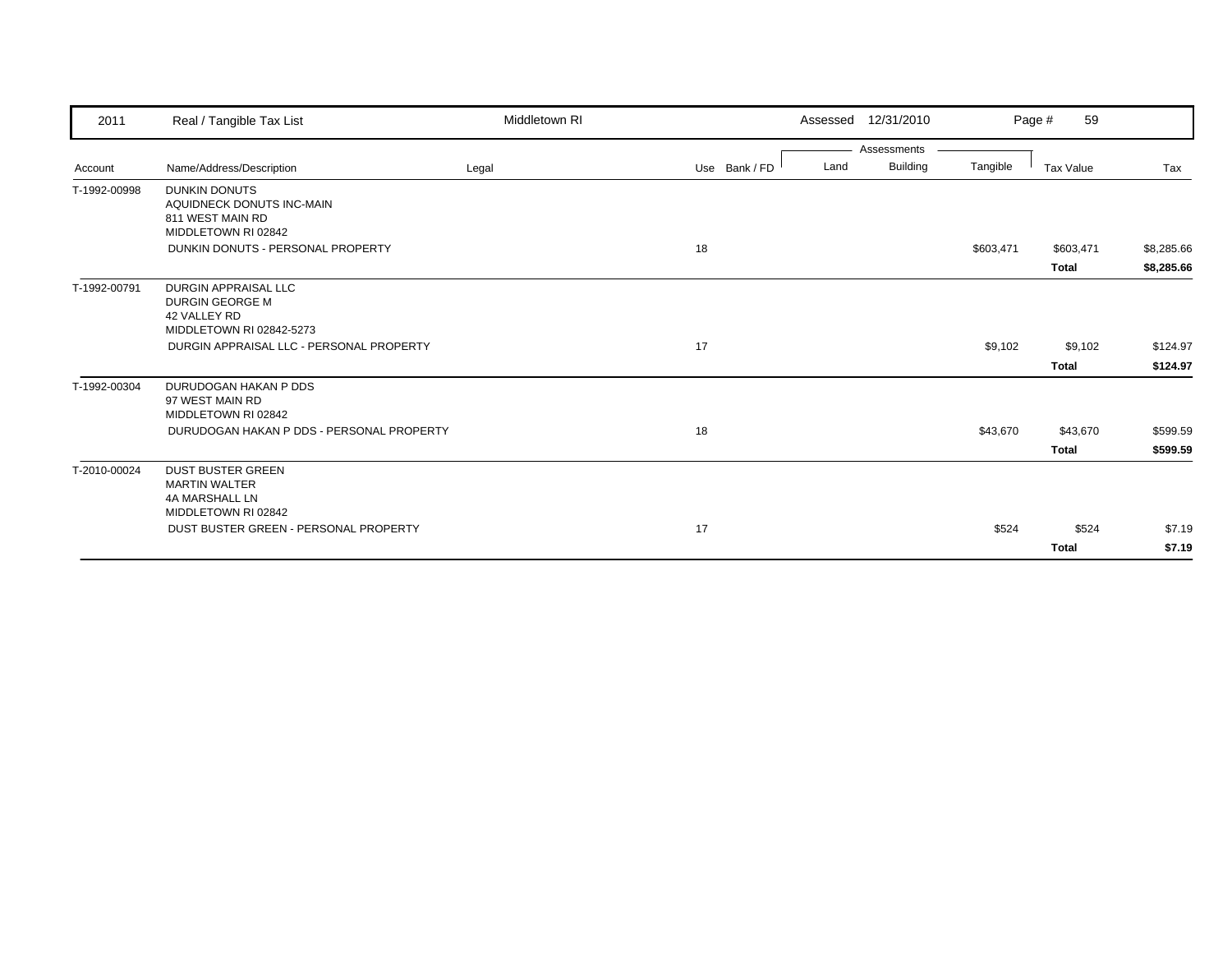| 2011         | Real / Tangible Tax List                                                                                                       | Middletown RI |               |      | Assessed 12/31/2010            |           | Page #<br>60              |                          |
|--------------|--------------------------------------------------------------------------------------------------------------------------------|---------------|---------------|------|--------------------------------|-----------|---------------------------|--------------------------|
| Account      | Name/Address/Description                                                                                                       | Legal         | Use Bank / FD | Land | Assessments<br><b>Building</b> | Tangible  | <b>Tax Value</b>          | Tax                      |
| T-1992-00308 | E G & G SERVICES DIVISION<br>URS FEDERAL TECHNICAL SERV INC<br>20501 SENECA MEADOWS PKWY #300<br><b>GERMANTOWN MD 20876</b>    |               |               |      |                                |           |                           |                          |
|              | E G & G SERVICES DIVISION - PERSONAL PROPERTY                                                                                  |               | 17            |      |                                | \$8,046   | \$8,046<br><b>Total</b>   | \$110.47<br>\$110.47     |
| T-2005-00025 | <b>EAGLE DESIGN CORP</b><br>1580 WEST MAIN RD<br>MIDDLETOWN RI 02842                                                           |               |               |      |                                |           |                           |                          |
|              | EAGLE DESIGN CORP - PERSONAL PROPERTY                                                                                          |               | 17            |      |                                | \$2,305   | \$2,305<br><b>Total</b>   | \$31.65<br>\$31.65       |
| T-1999-00879 | EAR NOSE & THROAT MEDICINE<br>FREEDMAN STEVEN & DOBBIN JAMES<br>850 AQUIDNECK AVE B9<br>MIDDLETOWN RI 02842                    |               |               |      |                                |           |                           |                          |
|              | EAR NOSE & THROAT MEDICINE - PERSONAL                                                                                          |               | 18            |      |                                | \$142,457 | \$142,457<br><b>Total</b> | \$1,955.93<br>\$1,955.93 |
| T-1992-00673 | <b>EAST BAY VILLAGE</b><br>MIDDLETOWN ASSOCIATES<br><b>KELLY &amp; PICERNE</b><br>75 LAMBERT LIND HIGH WAY<br>WARWICK RI 02886 |               |               |      |                                |           |                           |                          |
|              | EAST BAY VILLAGE - PERSONAL PROPERTY                                                                                           |               | 18            |      |                                | \$16,938  | \$16,938<br><b>Total</b>  | \$232.56<br>\$232.56     |
| T-1992-00942 | EAST MAIN & VALLEY RD SHELL<br><b>COLBEA ENTERPRISES LLC</b><br>2050 PLAINFIELD RD<br>CRANSTON RI 02921                        |               |               |      |                                |           |                           |                          |
|              | EAST MAIN & VALLEY RD SHELL - PERSONAL                                                                                         |               | 18            |      |                                | \$113,819 | \$113,819<br>Total        | \$1,562.73<br>\$1,562.73 |
| T-2011-00065 | <b>EAST PASSAGE BOATWRIGHTS</b><br>855 AQUIDNECK AVE<br>MIDDLETOWN RI 02842                                                    |               |               |      |                                |           |                           |                          |
|              | <b>EAST PASSAGE BOATWRIGHTS - PERSONAL</b>                                                                                     |               | 17            |      |                                | \$4,750   | \$4,750<br><b>Total</b>   | \$65.22<br>\$65.22       |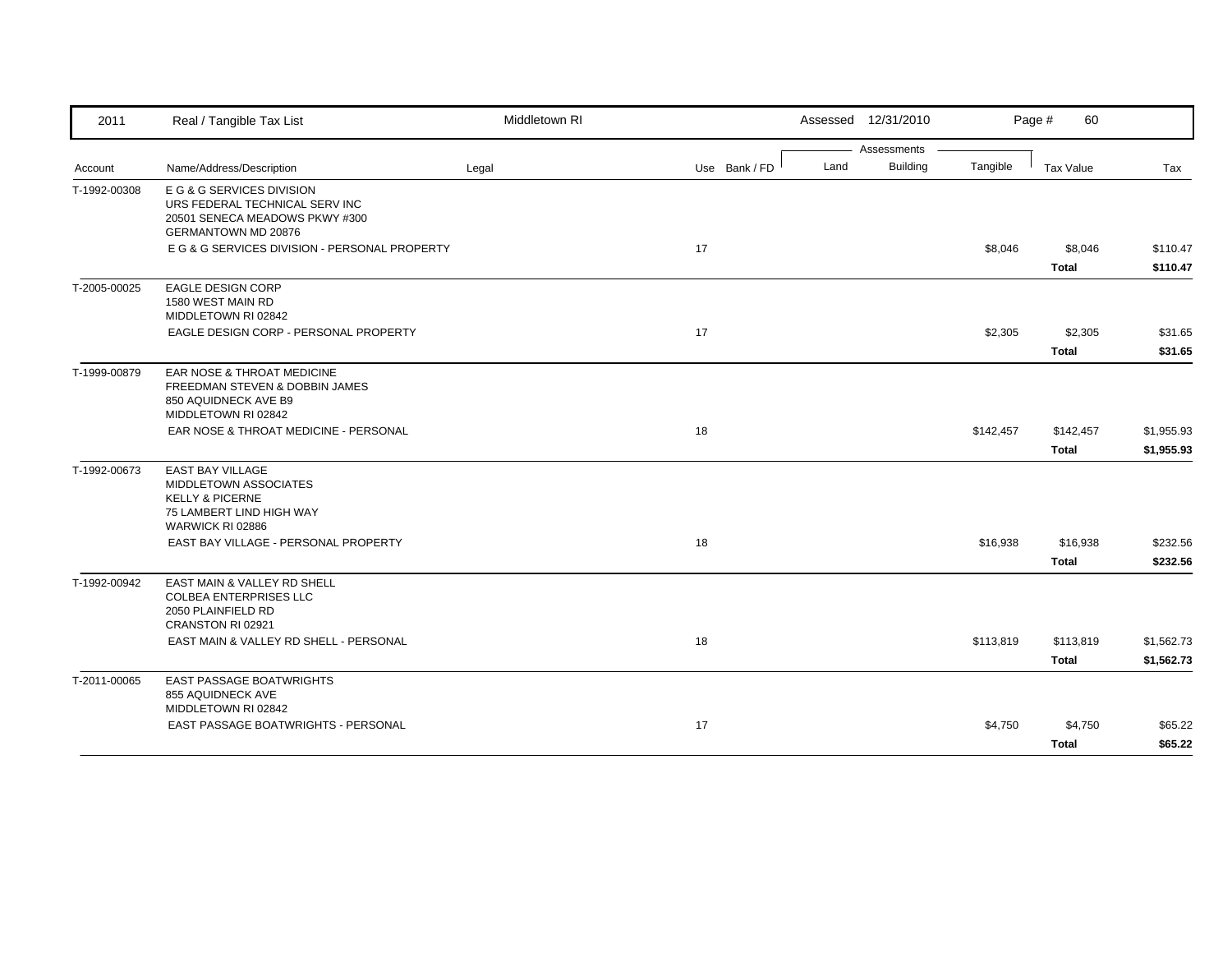| 2011         | Real / Tangible Tax List                                                                            | Middletown RI |               |      | Assessed 12/31/2010 |           | Page #<br>61              |                          |
|--------------|-----------------------------------------------------------------------------------------------------|---------------|---------------|------|---------------------|-----------|---------------------------|--------------------------|
|              |                                                                                                     |               |               |      | Assessments         |           |                           |                          |
| Account      | Name/Address/Description                                                                            | Legal         | Use Bank / FD | Land | <b>Building</b>     | Tangible  | Tax Value                 | Tax                      |
| T-1999-00543 | EAST SIDE CLINICAL LAB<br>74 ROLFE SQUARE<br>CRANSTON RI 02910                                      |               |               |      |                     |           |                           |                          |
|              | EAST SIDE CLINICAL LAB - PERSONAL PROPERTY                                                          |               | 17            |      |                     | \$5,000   | \$5,000<br><b>Total</b>   | \$68.65<br>\$68.65       |
| T-1992-00312 | <b>EASTERN ICE COMPANY</b><br>281 COMMERCE DRIVE<br>FALL RIVER MA 02720                             |               |               |      |                     |           |                           |                          |
| T-2002-00266 | EASTERN ICE COMPANY - PERSONAL PROPERTY                                                             |               | 94            |      |                     | \$3,064   | \$3,064<br><b>Total</b>   | \$42.07<br>\$42.07       |
|              | EASTERN MOUNTAIN SPORTS #140<br>110 PLEASANT AVE<br>UPPER SADDLE RIVE NJ 07458                      |               |               |      |                     |           |                           |                          |
|              | EASTERN MOUNTAIN SPORTS - PERSONAL PROPERTY                                                         |               | 18            |      |                     | \$230,255 | \$230,255<br><b>Total</b> | \$3,161.40<br>\$3,161.40 |
| T-1992-00315 | <b>EASTON MANAGEMENT LTD</b><br>294 VALLEY RD<br>MIDDLETOWN RI 02842                                |               |               |      |                     |           |                           |                          |
|              | EASTON MANAGEMENT LTD - PERSONAL PROPERTY                                                           |               | 18            |      |                     | \$13,304  | \$13,304<br><b>Total</b>  | \$182.66<br>\$182.66     |
| T-1992-00316 | <b>EASTON POND CHIROPRACTIC</b><br><b>GORDON GIBSON</b><br>170 AQUIDNECK AVE<br>MIDDLETOWN RI 02842 |               |               |      |                     |           |                           |                          |
|              | EASTON POND CHIROPRACTIC - PERSONAL PROPERTY                                                        |               | 18            |      |                     | \$29,172  | \$29,172<br>Total         | \$400.53<br>\$400.53     |
| T-1996-10039 | <b>EASTONS POINT PUB</b><br><b>LACEY INC</b><br>342 FOREST AVE<br>MIDDLETOWN RI 02842               |               |               |      |                     |           |                           |                          |
|              | EASTONS POINT PUB - PERSONAL PROPERTY                                                               |               | 18            |      |                     | \$55,449  | \$55,449<br><b>Total</b>  | \$761.31<br>\$761.31     |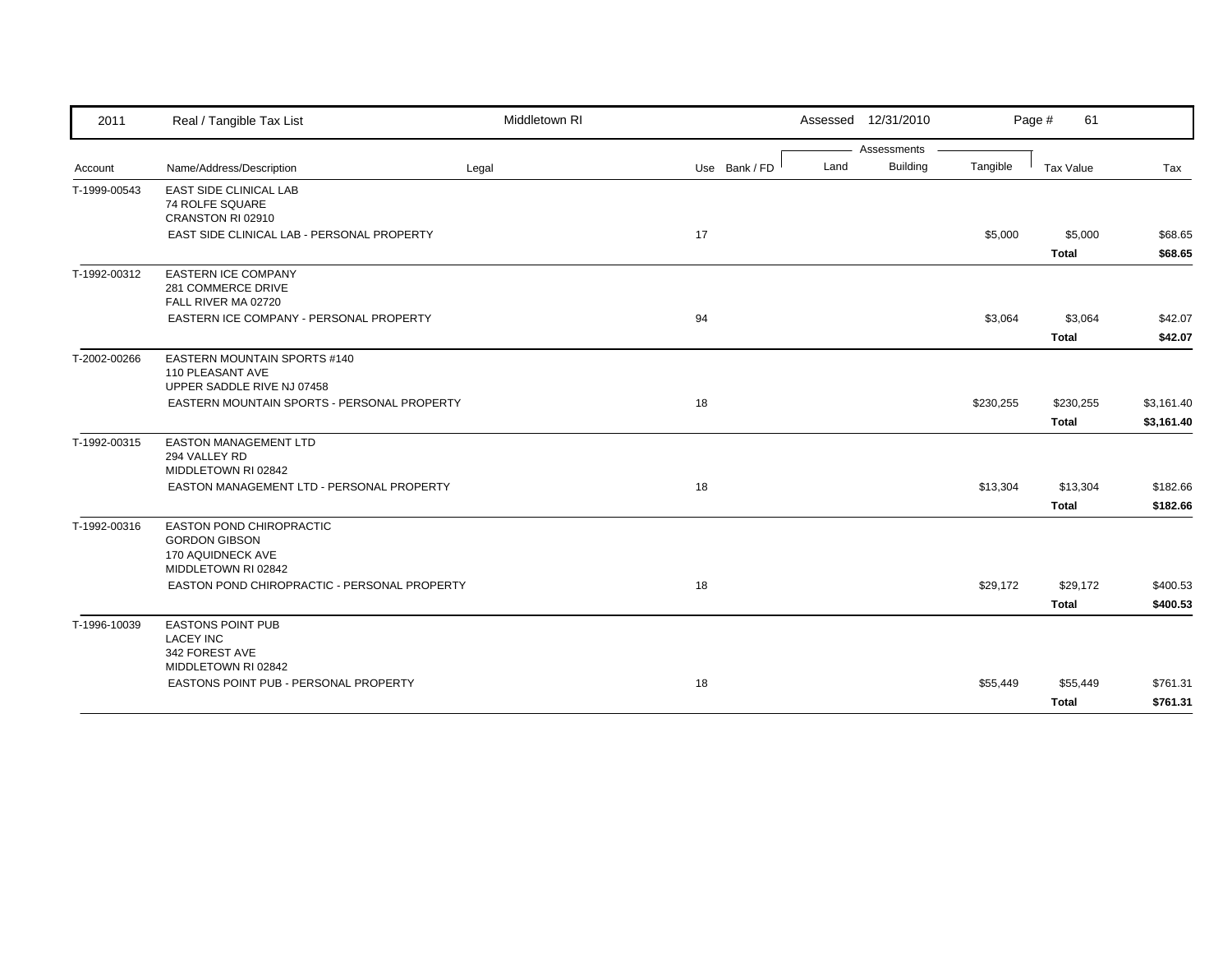| 2011         | Real / Tangible Tax List                                                                                    | Middletown RI |               | Assessed 12/31/2010     |          | Page #<br>62     |          |
|--------------|-------------------------------------------------------------------------------------------------------------|---------------|---------------|-------------------------|----------|------------------|----------|
|              |                                                                                                             |               |               | Assessments             |          |                  |          |
| Account      | Name/Address/Description                                                                                    | Legal         | Use Bank / FD | <b>Building</b><br>Land | Tangible | <b>Tax Value</b> | Tax      |
| T-2008-00017 | <b>EC SYSTEMS ENGINEERING</b><br><b>ENTERPRISE CONSULTANTS LLC</b><br>2 CORPORATE PL<br>MIDDLETOWN RI 02842 |               |               |                         |          |                  |          |
|              | EC SYSTEMS ENGINEERING - PERSONAL PROPERTY                                                                  |               | 18            |                         | \$46,176 | \$46,176         | \$634.00 |
|              |                                                                                                             |               |               |                         |          | <b>Total</b>     | \$634.00 |
| T-1992-00914 | ECONO LODGE<br>JALARAM VANI LLC<br>1359 WEST MAIN RD<br>MIDDLETOWN RI 02842                                 |               |               |                         |          |                  |          |
|              | ECONO LODGE - PERSONAL PROPERTY                                                                             |               | 18            |                         | \$63,000 | \$63,000         | \$864.99 |
|              |                                                                                                             |               |               |                         |          | <b>Total</b>     | \$864.99 |
| T-1992-00306 | EDO PROFESSIONAL SERVICES<br>2800 SHIRLINGTON RD STE 1200<br>ARLINGTON VA 22206                             |               |               |                         |          |                  |          |
|              | EDO PROFESSIONAL SERVICES - PERSONAL                                                                        |               | 18            |                         | \$18,056 | \$18,056         | \$247.91 |
|              |                                                                                                             |               |               |                         |          | <b>Total</b>     | \$247.91 |
| T-2011-00049 | EDWARD JONES INVESTMENT<br>333 VALLEY RD<br>MIDDLETOWN RI 02842                                             |               |               |                         |          |                  |          |
|              | EDWARD JONES INVESTMENT - PERSONAL PROPERTY                                                                 |               | 17            |                         | \$1,900  | \$1,900          | \$26.09  |
|              |                                                                                                             |               |               |                         |          | <b>Total</b>     | \$26.09  |
| T-2009-00002 | EFFECTIVE ELECTRIC<br><b>JENKINS THOMAS JR</b><br>1550 WEST MAIN RD<br>MIDDLETOWN RI 02842                  |               |               |                         |          |                  |          |
|              | EFFECTIVE ELECTRIC - PERSONAL PROPERTY                                                                      |               | 17            |                         | \$4,189  | \$4,189          | \$57.51  |
|              |                                                                                                             |               |               |                         |          | <b>Total</b>     | \$57.51  |
| T-2009-00001 | <b>EFS FUNDING LLC</b><br>C/O GE CAPITAL TAX COMPLI<br>PO BOX 3649                                          |               |               |                         |          |                  |          |
|              | DANBURY CT 06813<br>EFS FUNDING LLC - PERSONAL PROPERTY                                                     |               | 94            |                         | \$21,713 | \$21,713         | \$298.12 |
|              |                                                                                                             |               |               |                         |          | <b>Total</b>     | \$298.12 |
|              |                                                                                                             |               |               |                         |          |                  |          |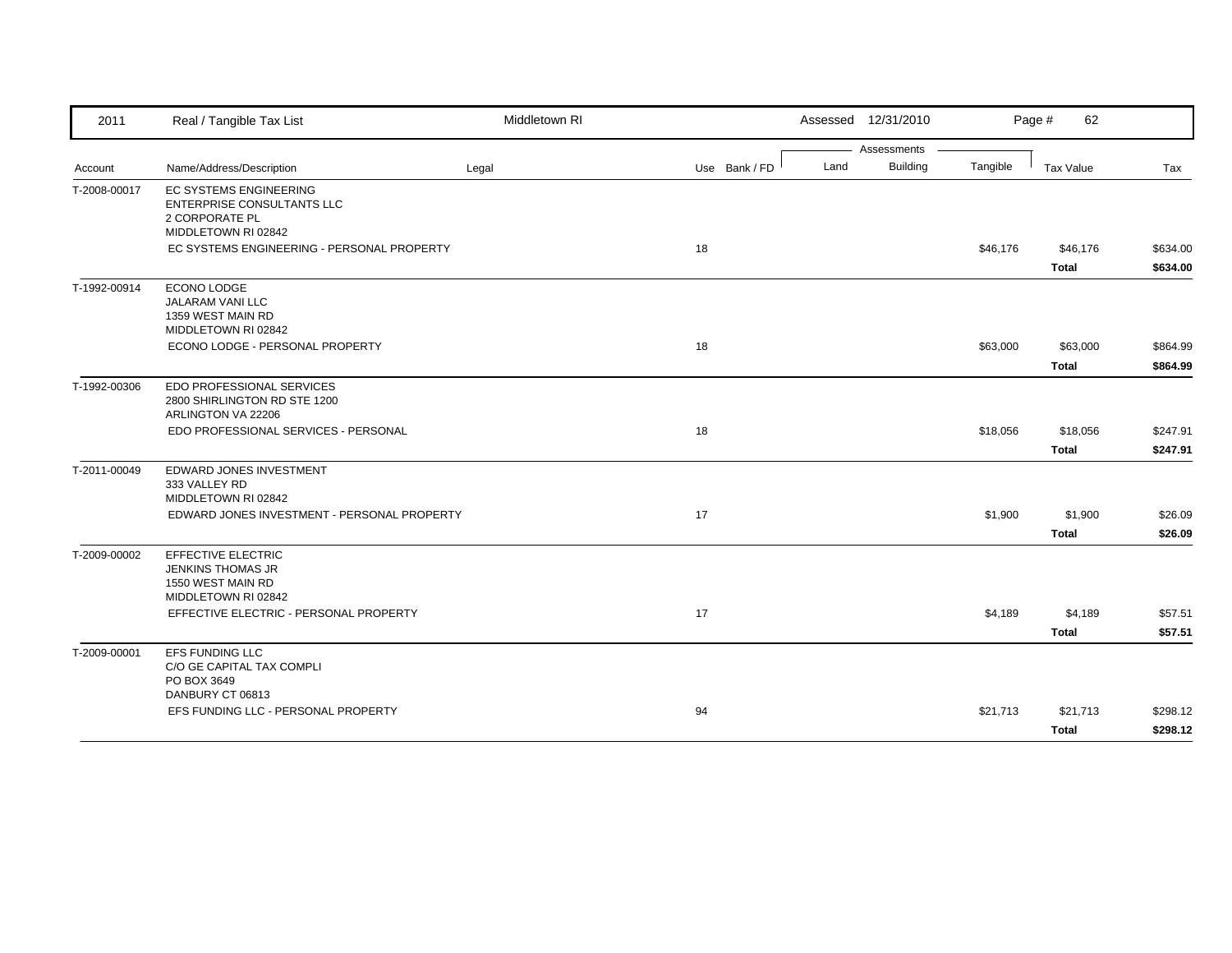| 2011         | Real / Tangible Tax List                                                                          | Middletown RI |               |      | Assessed 12/31/2010 |           | Page #<br>63              |                          |
|--------------|---------------------------------------------------------------------------------------------------|---------------|---------------|------|---------------------|-----------|---------------------------|--------------------------|
|              |                                                                                                   |               |               |      | Assessments         |           |                           |                          |
| Account      | Name/Address/Description                                                                          | Legal         | Use Bank / FD | Land | <b>Building</b>     | Tangible  | Tax Value                 | Tax                      |
| T-2008-00013 | EFUNDS CORPORATION<br>601 RIVERSIDE AVE<br><b>TAX DEPT</b><br>JACKSONVILLE FL 32204               |               |               |      |                     |           |                           |                          |
|              | EFUNDS CORPORATION - PERSONAL PROPERTY                                                            |               | 94            |      |                     | \$329     | \$329                     | \$4.52                   |
|              |                                                                                                   |               |               |      |                     |           | <b>Total</b>              | \$4.52                   |
| T-2010-00010 | <b>ELAVON</b><br>1 CONCOURSE PKWY SUITE 300<br>ATLANTA GA 30328                                   |               |               |      |                     |           |                           |                          |
|              | - PERSONAL PROPERTY                                                                               |               | 94            |      |                     | \$832     | \$832                     | \$11.42                  |
|              |                                                                                                   |               |               |      |                     |           | <b>Total</b>              | \$11.42                  |
| T-1992-00410 | ELECTRIC BOAT CORPORATION<br><b>JOHN SEDENSKY</b><br>75 EASTERN POINT RD D 613<br>GROTON CT 06340 |               |               |      |                     |           |                           |                          |
|              | ELECTRIC BOAT CORPORATION - PERSONAL                                                              |               | 18            |      |                     | \$146,160 | \$146,160<br><b>Total</b> | \$2,006.78<br>\$2,006.78 |
| T-1992-00327 | ELECTRIC CONNECTION TEC INC<br>555 ELMWOOD AVE<br>PROVIDENCE RI 02907                             |               |               |      |                     |           |                           |                          |
|              | ELECTRIC CONNECTION TEC INC - PERSONAL                                                            |               | 17            |      |                     | \$6,826   | \$6,826<br>Total          | \$93.72<br>\$93.72       |
| T-2002-00229 | ELECTRO RENT CORPORATION<br>6060 SEPULVEDA BLVD<br>VAN NUYS CA 91411                              |               |               |      |                     |           |                           |                          |
|              | - PERSONAL PROPERTY                                                                               |               | 94            |      |                     | \$119,619 | \$119,619                 | \$1,642.37               |
|              |                                                                                                   |               |               |      |                     |           | <b>Total</b>              | \$1,642.37               |
| T-2000-01055 | <b>EMBROIDERY TEAM</b><br>1005 AQUIDNECK AVE<br>MIDDLETOWN RI 02842                               |               |               |      |                     |           |                           |                          |
|              | EMBROIDERY TEAM - PERSONAL PROPERTY                                                               |               | 18            |      |                     | \$45,459  | \$45,459                  | \$624.15                 |
|              |                                                                                                   |               |               |      |                     |           | <b>Total</b>              | \$624.15                 |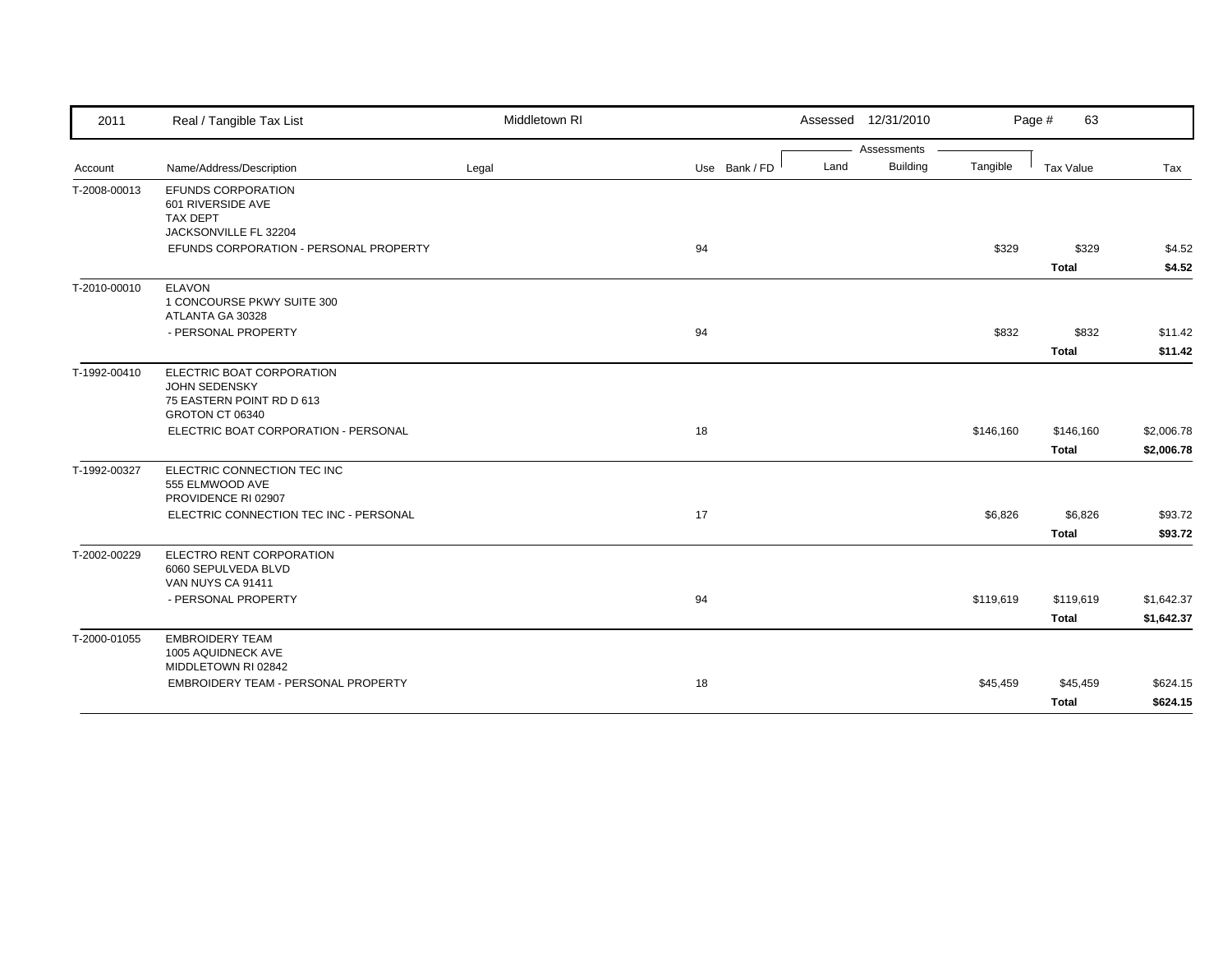| 2011         | Real / Tangible Tax List                                                                                                             | Middletown RI |               | Assessed 12/31/2010 |                 |             | Page #<br>64              |                            |
|--------------|--------------------------------------------------------------------------------------------------------------------------------------|---------------|---------------|---------------------|-----------------|-------------|---------------------------|----------------------------|
|              |                                                                                                                                      |               |               |                     | Assessments     |             |                           |                            |
| Account      | Name/Address/Description                                                                                                             | Legal         | Use Bank / FD | Land                | <b>Building</b> | Tangible    | <b>Tax Value</b>          | Tax                        |
| T-1992-00050 | <b>ENGINEERING INFO TECH</b><br><b>GENERAL DYNAMICS INFORMATION</b><br>ATTN CORP TAX DEPT<br>3211 JERMANTOWN 700<br>FAIRFAX VA 22030 |               |               |                     |                 |             |                           |                            |
|              | ENGINEERING INFO TECH - PERSONAL PROPERTY                                                                                            |               | 18            |                     |                 | \$511,483   | \$511,483<br><b>Total</b> | \$7,022.66<br>\$7,022.66   |
| T-1992-00332 | ENTERPRISE AUTO BODY SHOP LLC<br>2 TRIMBLE RD<br>MIDDLETOWN RI 02842                                                                 |               |               |                     |                 |             |                           |                            |
|              | ENTERPRISE AUTO BODY SHOP - PERSONAL                                                                                                 |               | 18            |                     |                 | \$73,004    | \$73,004<br><b>Total</b>  | \$1,002.34<br>\$1,002.34   |
| T-1995-00016 | ENTERPRISE RENT A CAR CO OF RI<br>333 NIANTIC AVE<br>CRANSTON RI 02907                                                               |               |               |                     |                 |             |                           |                            |
|              | ENTERPRISE RENT A CAR CO - PERSONAL PROPERTY                                                                                         |               | 18            |                     |                 | \$1,498,525 | \$1,498,525<br>Total      | \$20,574.75<br>\$20,574.75 |
| T-2008-00050 | <b>ENVY SALON &amp; SPA LLC</b><br><b>C/O MALINDA RODERICK</b><br>800 C AQUIDNECK AVE<br>MIDDLETOWN RI 02842                         |               |               |                     |                 |             |                           |                            |
|              | ENVY SALON & SPA - PERSONAL PROPERTY                                                                                                 |               | 18            |                     |                 | \$12,570    | \$12,570<br><b>Total</b>  | \$172.59<br>\$172.59       |
| T-2002-00054 | EPLUS GROUP INC<br>ATTN: PROP TX DEPT, MS 23<br>13595 DULLES TECH DR<br>HERNDON VA 20171-3413                                        |               |               |                     |                 |             |                           |                            |
|              | EPLUS GROUP INC - PERSONAL PROPERTY                                                                                                  |               | 94            |                     |                 | \$105,284   | \$105,284<br><b>Total</b> | \$1,445.55<br>\$1,445.55   |
| T-2010-00018 | <b>EPOCH REMODELERS INC</b><br>9 HUTTLESTON AVE<br>FAIRHAVEN MA 027193129                                                            |               |               |                     |                 |             |                           |                            |
|              | EPOCH REMODELERS INC - PERSONAL PROPERTY                                                                                             |               | 17            |                     |                 | \$524       | \$524<br><b>Total</b>     | \$7.19<br>\$7.19           |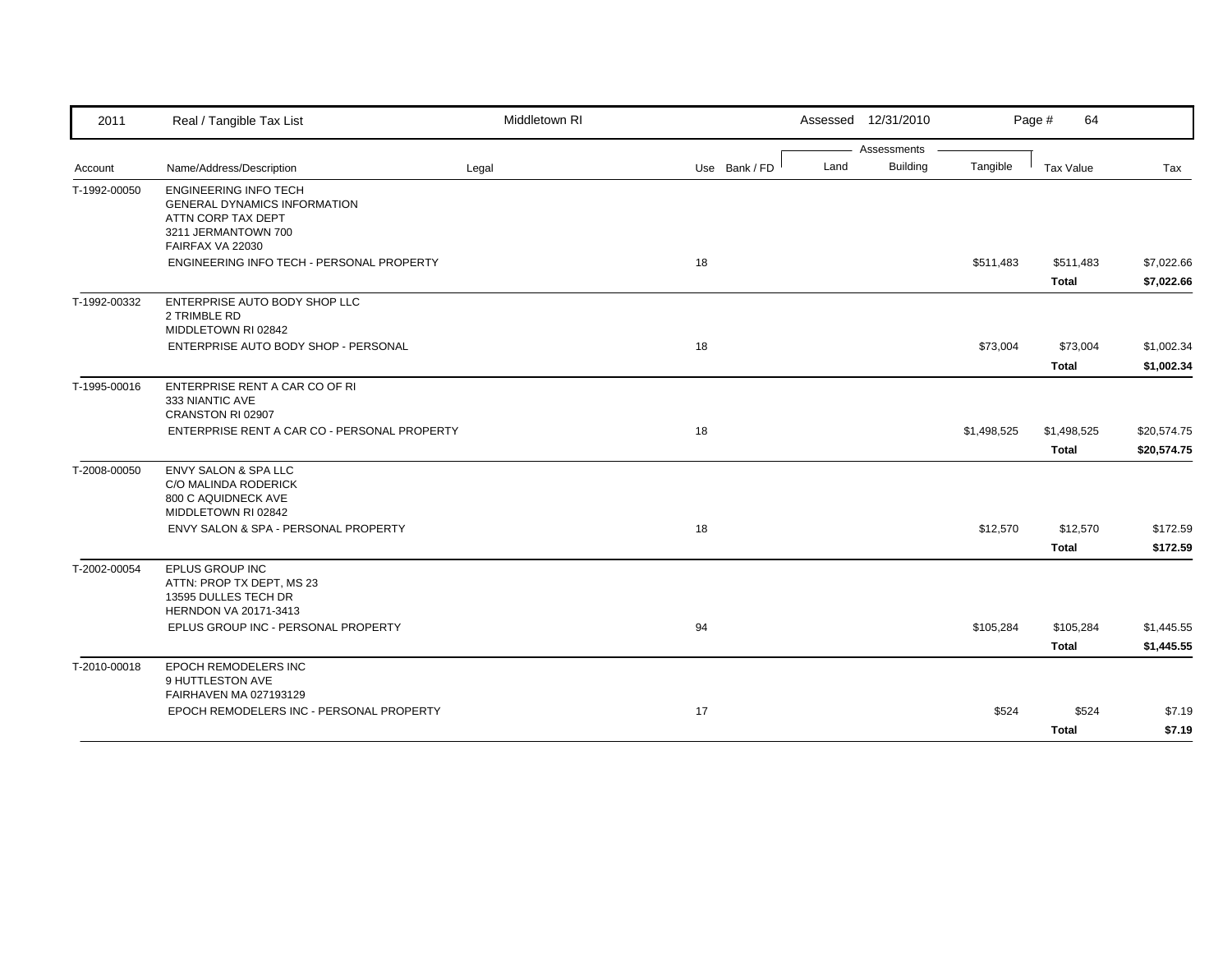| 2011         | Real / Tangible Tax List                                 | Middletown RI |               | Assessed 12/31/2010 |                 |          | Page #<br>65     |         |
|--------------|----------------------------------------------------------|---------------|---------------|---------------------|-----------------|----------|------------------|---------|
|              |                                                          |               |               |                     | Assessments     |          |                  |         |
| Account      | Name/Address/Description                                 | Legal         | Use Bank / FD | Land                | <b>Building</b> | Tangible | <b>Tax Value</b> | Tax     |
| T-2008-00078 | EPSILON SYSTEMS SOLUTIONS INC<br>1565 HOTEL CIRCLE SOUTH |               |               |                     |                 |          |                  |         |
|              | <b>SUITE 200</b>                                         |               |               |                     |                 |          |                  |         |
|              | SAN DIEGO CA 92108                                       |               |               |                     |                 |          |                  |         |
|              | EPSILON SYSTEMS SOLUTIONS - PERSONAL                     |               | 17            |                     |                 | \$7,085  | \$7,085          | \$97.28 |
|              |                                                          |               |               |                     |                 |          | <b>Total</b>     | \$97.28 |
| T-1996-00005 | <b>ERNIE'S REPAIR SERVICE</b><br>465 OLIPHANT LN         |               |               |                     |                 |          |                  |         |
|              | MIDDLETOWN RI 02842                                      |               |               |                     |                 |          |                  |         |
|              | ERNIE'S REPAIR SERVICE - PERSONAL PROPERTY               |               | 17            |                     |                 | \$1,707  | \$1,707          | \$23.44 |
|              |                                                          |               |               |                     |                 |          | <b>Total</b>     | \$23.44 |
| T-1992-00352 | <b>ESQUIRE BARBER SHOP</b>                               |               |               |                     |                 |          |                  |         |
|              | JOSEPH FASTINO JR                                        |               |               |                     |                 |          |                  |         |
|              | 23 ROCKWOOD RD<br>MIDDLETOWN RI 02842-6217               |               |               |                     |                 |          |                  |         |
|              | ESQUIRE BARBER SHOP - PERSONAL PROPERTY                  |               | 17            |                     |                 | \$3,143  | \$3,143          | \$43.15 |
|              |                                                          |               |               |                     |                 |          | <b>Total</b>     | \$43.15 |
| T-2007-00022 | <b>ESSEX CREDIT CORP</b>                                 |               |               |                     |                 |          |                  |         |
|              | C/O BANK OF THE WEST TX DEPT<br>PO BOX 5155              |               |               |                     |                 |          |                  |         |
|              | SAN RAMON CA 94583                                       |               |               |                     |                 |          |                  |         |
|              | ESSEX CREDIT CORP - PERSONAL PROPERTY                    |               | 17            |                     |                 | \$1,600  | \$1,600          | \$21.97 |
|              |                                                          |               |               |                     |                 |          | <b>Total</b>     | \$21.97 |
| T-2002-00337 | <b>ESTHETIC SHOP</b>                                     |               |               |                     |                 |          |                  |         |
|              | FACES BY KELLI INC<br>390 WEST MAIN ROAD                 |               |               |                     |                 |          |                  |         |
|              | MIDDLETOWN RI 02842                                      |               |               |                     |                 |          |                  |         |
|              | ESTHETIC SHOP - PERSONAL PROPERTY                        |               | 17            |                     |                 | \$1,414  | \$1,414          | \$19.41 |
|              |                                                          |               |               |                     |                 |          | <b>Total</b>     | \$19.41 |
| T-2011-00107 | <b>EVARUTHS FOODS INC</b>                                |               |               |                     |                 |          |                  |         |
|              | FLYNN EVA RUTH<br>796 AQUIDNECK AVE UNIT D               |               |               |                     |                 |          |                  |         |
|              | MIDDLETOWN RI 02842                                      |               |               |                     |                 |          |                  |         |
|              | EVARUTHS FOODS INC - PERSONAL PROPERTY                   |               | 17            |                     |                 | \$4,750  | \$4,750          | \$65.22 |
|              |                                                          |               |               |                     |                 |          | <b>Total</b>     | \$65.22 |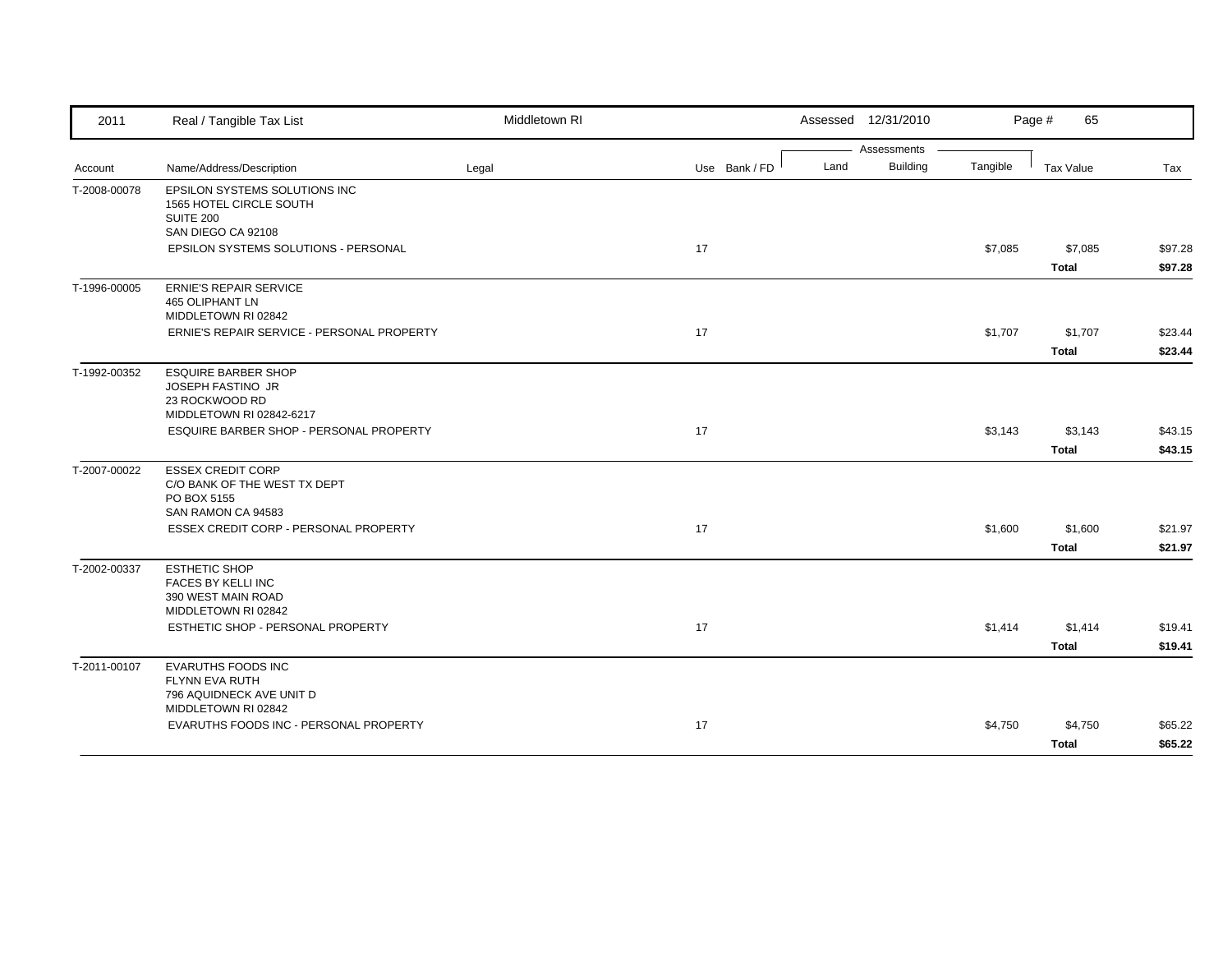| 2011         | Real / Tangible Tax List                                                                                          | Middletown RI |             | Assessed 12/31/2010 |                 |          | 66<br>Page #      |                      |
|--------------|-------------------------------------------------------------------------------------------------------------------|---------------|-------------|---------------------|-----------------|----------|-------------------|----------------------|
|              |                                                                                                                   |               |             |                     | Assessments     |          |                   |                      |
| Account      | Name/Address/Description                                                                                          | Legal         | Use Bank/FD | Land                | <b>Building</b> | Tangible | Tax Value         | Tax                  |
| T-2002-00313 | EYE HEALTH VISION CENTERS<br>73 VALLEY RD<br>MIDDLETOWN RI 02842<br>EYE HEALTH VISION CENTERS - PERSONAL PROPERTY |               | 18          |                     |                 | \$48,185 | \$48,185<br>Total | \$661.58<br>\$661.58 |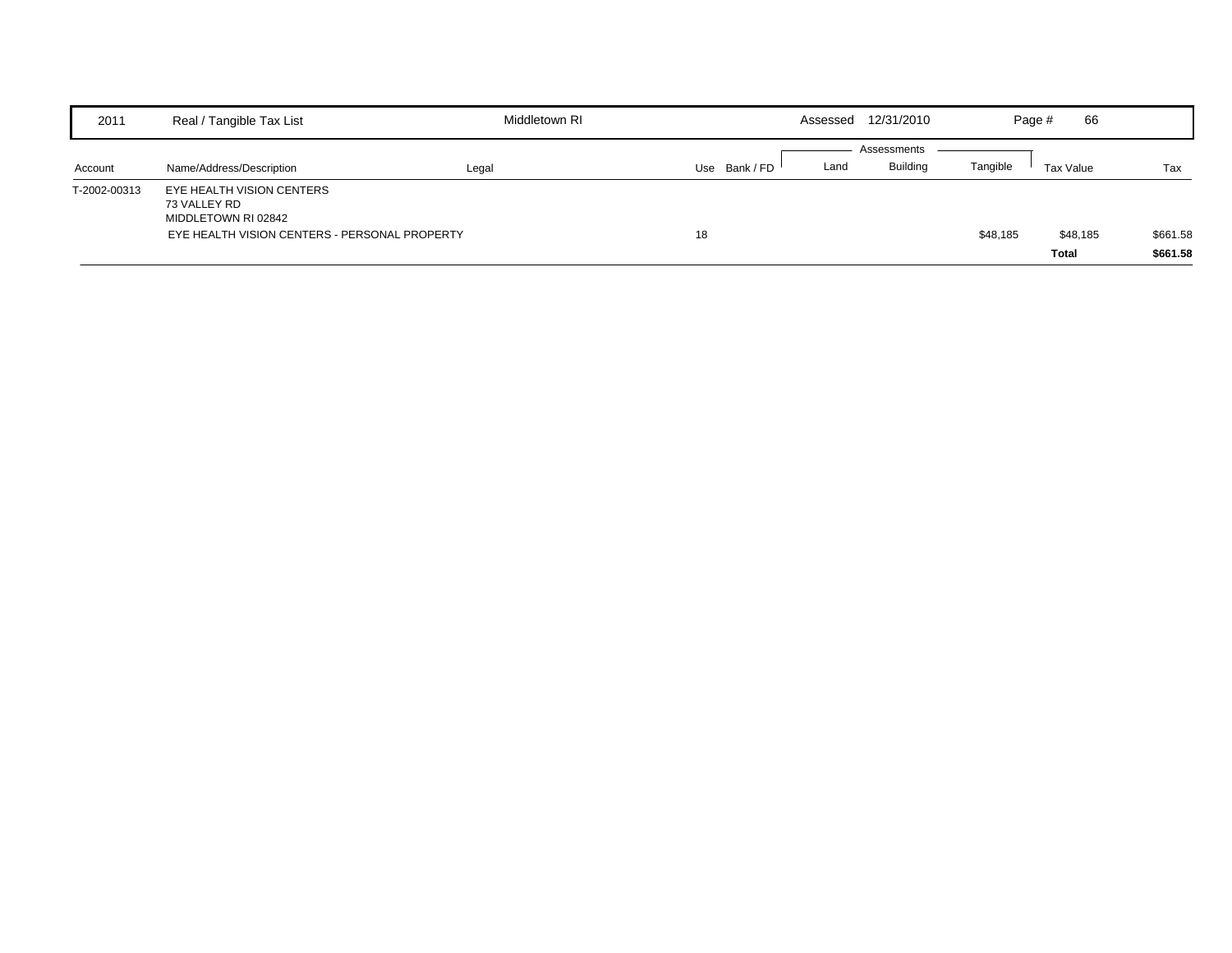| 2011         | Real / Tangible Tax List                                                                                                                                               | Middletown RI |               |      | Assessed 12/31/2010            |          | Page #<br>67             |                      |
|--------------|------------------------------------------------------------------------------------------------------------------------------------------------------------------------|---------------|---------------|------|--------------------------------|----------|--------------------------|----------------------|
| Account      | Name/Address/Description                                                                                                                                               | Legal         | Use Bank / FD | Land | Assessments<br><b>Building</b> | Tangible | Tax Value                | Tax                  |
| T-1992-00345 | <b>FABRIC CONNECTION OF NEWPORT</b><br>1149 AQUIDNECK AVE<br>MIDDLETOWN RI 02842<br>FABRIC CONNECTION OF NEWPORT - PERSONAL                                            |               | 17            |      |                                | \$3,257  | \$3,257<br><b>Total</b>  | \$44.72<br>\$44.72   |
| T-1993-00057 | <b>FAMILY MEDICENTER</b><br><b>MORGERA RICHARD V</b><br>700 AQUIDNECK AVE<br>MIDDLETOWN RI 02842<br>FAMILY MEDICENTER - PERSONAL PROPERTY                              |               | 18            |      |                                | \$38,460 | \$38,460<br><b>Total</b> | \$528.06<br>\$528.06 |
| T-1992-00117 | <b>FANTASTIC SAMS HAIR SALON</b><br>C/O JADE STYLES INC<br>JEFFREY A POULTON<br>33 COUNTRY DR<br>CHARLESTOWN RI 02813<br>FANTASTIC SAMS HAIR SALON - PERSONAL PROPERTY |               | 18            |      |                                | \$12,340 | \$12,340<br><b>Total</b> | \$169.43<br>\$169.43 |
| T-1996-10042 | <b>FAST GAS</b><br>SKEES REALTY INC<br>1850 WARWICK AVE<br>WARWICK RI 02889<br>FAS GAS - PERSONAL PROPERTY                                                             |               | 18            |      |                                | \$14,665 | \$14,665<br><b>Total</b> | \$201.35<br>\$201.35 |
| T-1999-00840 | <b>FATULLI'S</b><br>FATULLI JANET L<br>909 EAST MAIN RD<br>MIDDLETOWN RI 02842<br>FATULLI'S - PERSONAL PROPERTY                                                        |               | 18            |      |                                | \$30,066 | \$30,066<br><b>Total</b> | \$412.81<br>\$412.81 |
| T-2007-00011 | FED EX & COASTAL PROPERTY<br><b>KEY EQUIPMENT FINANCE INC</b><br>PO BOX 22055<br>ALBANY NY 12201<br>FED EX & COASTAL PROPERTY - PERSONAL                               |               | 94            |      |                                | \$12,160 | \$12,160<br><b>Total</b> | \$166.96<br>\$166.96 |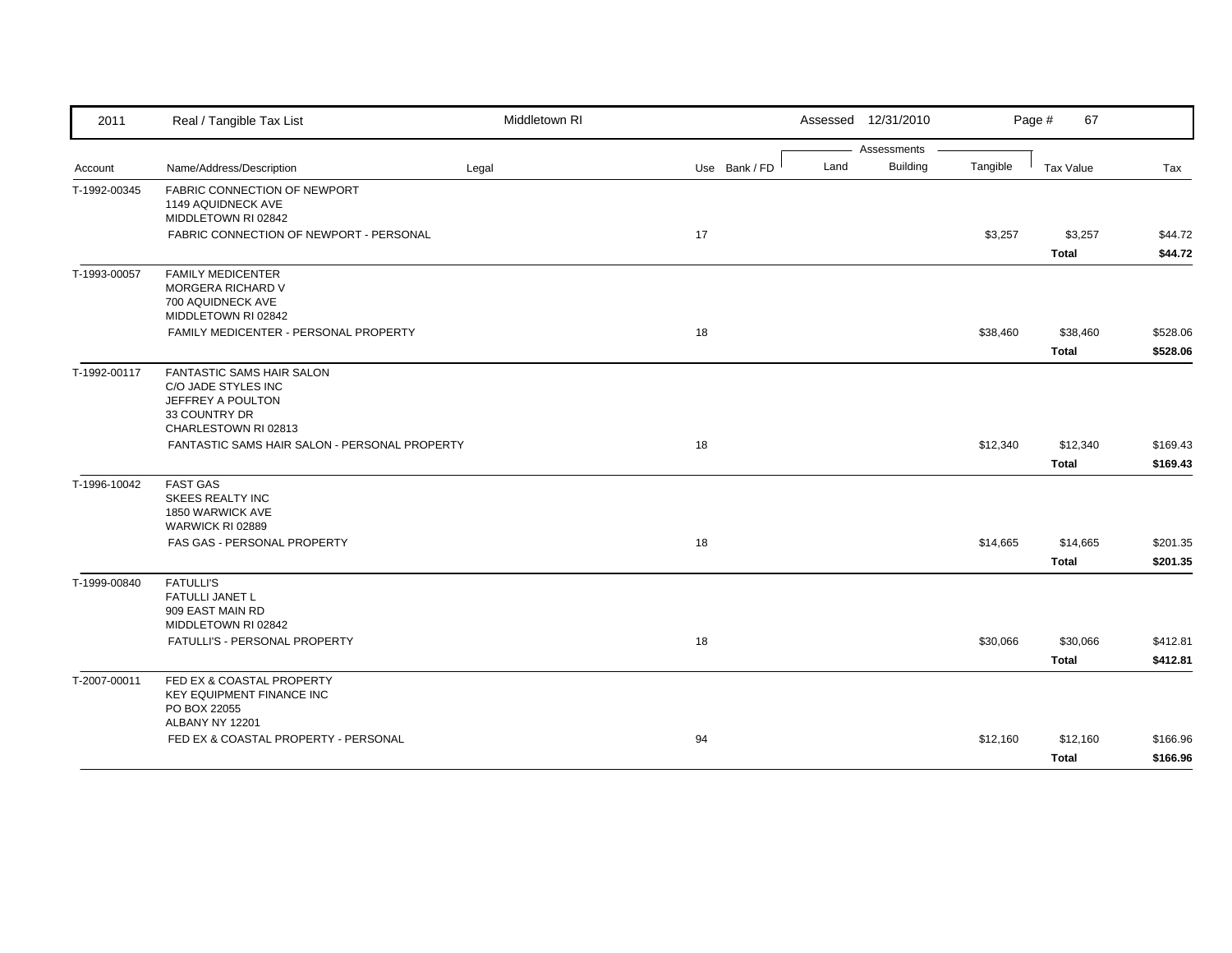| 2011         | Real / Tangible Tax List                                                                          | Middletown RI |               | Assessed 12/31/2010     |          | Page #<br>68 |          |
|--------------|---------------------------------------------------------------------------------------------------|---------------|---------------|-------------------------|----------|--------------|----------|
|              |                                                                                                   |               |               | Assessments             |          |              |          |
| Account      | Name/Address/Description                                                                          | Legal         | Use Bank / FD | <b>Building</b><br>Land | Tangible | Tax Value    | Tax      |
| T-1992-01619 | <b>FEDEX</b><br><b>CANON USA INC</b><br>ATTN TAX DEPT<br>ONE CANON PLAZA<br>LAKE SUCCESS NY 11042 |               |               |                         |          |              |          |
|              | FEDEX - PERSONAL PROPERTY                                                                         |               | 94            |                         | \$4,610  | \$4,610      | \$63.30  |
|              |                                                                                                   |               |               |                         |          | <b>Total</b> | \$63.30  |
| T-1992-00356 | FERRELL GAS LP<br>1 LIBERTY PL-#22<br>LIBERTY MO 64068                                            |               |               |                         |          |              |          |
|              | FERRELL GAS LP - PERSONAL PROPERTY                                                                |               | 94            |                         | \$4,479  | \$4,479      | \$61.50  |
|              |                                                                                                   |               |               |                         |          | <b>Total</b> | \$61.50  |
| T-2011-00073 | FIASCHETTI DAVID K DDS<br>65 WEST MAIN RD<br>MIDDLETOWN RI 02842                                  |               |               |                         |          |              |          |
|              | FIASCHETTI DAVID K DDS - PERSONAL PROPERTY                                                        |               | 17            |                         | \$4,750  | \$4,750      | \$65.22  |
|              |                                                                                                   |               |               |                         |          | <b>Total</b> | \$65.22  |
| T-1999-00729 | FILTER FRESH OCEAN STATE<br>378 UNIVERSITY AVE<br>WESTWOOD MA 02090                               |               |               |                         |          |              |          |
|              | FILTER FRESH CO - PERSONAL PROPERTY                                                               |               | 94            |                         | \$8,976  | \$8,976      | \$123.24 |
|              |                                                                                                   |               |               |                         |          | <b>Total</b> | \$123.24 |
| T-2000-00680 | FINANCIAL PACIFIC LEASING LLC<br>3455 S 344TH WAY<br><b>SUITE 300</b><br>FEDERAL WAY WA 98001     |               |               |                         |          |              |          |
|              | - PERSONAL PROPERTY                                                                               |               | 94            |                         | \$9,168  | \$9,168      | \$125.88 |
|              |                                                                                                   |               |               |                         |          | <b>Total</b> | \$125.88 |
| T-2007-00028 | FINE THAI RESTAURANT<br>PIMTONG INC<br>238 EAST MAIN RD                                           |               |               |                         |          |              |          |
|              | MIDDLETOWN RI 02842<br>FINE THAI RESTAURANT - PERSONAL PROPERTY                                   |               | 18            |                         | \$46,370 | \$46,370     | \$636.66 |
|              |                                                                                                   |               |               |                         |          | <b>Total</b> | \$636.66 |
|              |                                                                                                   |               |               |                         |          |              |          |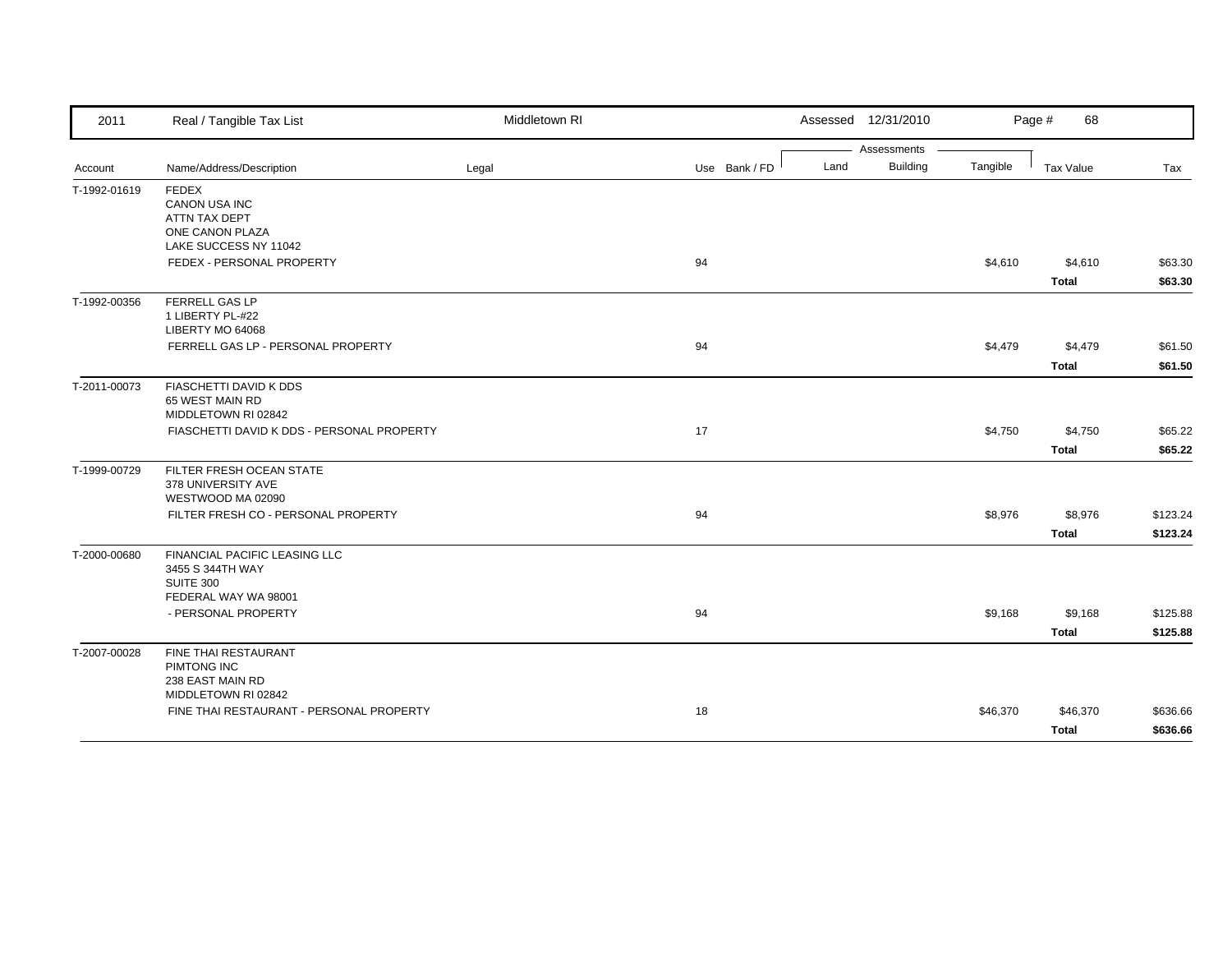| 2011         | Real / Tangible Tax List                                                                                                       | Middletown RI |               |      | Assessed 12/31/2010            |          | Page #<br>69             |                          |
|--------------|--------------------------------------------------------------------------------------------------------------------------------|---------------|---------------|------|--------------------------------|----------|--------------------------|--------------------------|
| Account      | Name/Address/Description                                                                                                       | Legal         | Use Bank / FD | Land | Assessments<br><b>Building</b> | Tangible | Tax Value                | Tax                      |
| T-2010-00058 | <b>FINER CONSIGNER THE</b><br><b>GUNN HAMISH</b><br>72 EAST MAIN RD<br>MIDDLETOWN RI 02842                                     |               |               |      |                                |          |                          |                          |
|              | FINER CONSIGNER THE - PERSONAL PROPERTY                                                                                        |               | 17            |      |                                | \$6,240  | \$6,240<br><b>Total</b>  | \$85.68<br>\$85.68       |
| T-1999-09121 | FINN RODRIGUEZ & WASHBURN<br><b>GRAYBAR FINANCIAL SERVICES LLC</b><br>C/O THOMSON REUTERS<br>PO BOX 460709<br>HOUSTON TX 77056 |               |               |      |                                |          |                          |                          |
|              | FINN RODRIGUEZ & WASHBURN - PERSONAL                                                                                           |               | 94            |      |                                | \$13,642 | \$13,642<br><b>Total</b> | \$187.30<br>\$187.30     |
| T-1997-10014 | FIRST DATA MERCHANT SVCS CORP<br>ATT PROP TAX DPT STE 250<br>6200 S QUEBEC ST<br>ENGLEWOOD CO 80111                            |               |               |      |                                |          |                          |                          |
|              | FIRST DATA MERCHANT SVCS - PERSONAL PROPERTY                                                                                   |               | 94            |      |                                | \$5,692  | \$5,692<br><b>Total</b>  | \$78.15<br>\$78.15       |
| T-2011-00101 | FIVE EIGHT PRODUCTIONS<br><b>EGAN MICHAEL</b><br>107 ALLSTON AVE<br>MIDDLETOWN RI 02842                                        |               |               |      |                                |          |                          |                          |
|              | FIVE EIGHT PRODUCTIONS - PERSONAL PROPERTY                                                                                     |               | 17            |      |                                | \$1,900  | \$1,900<br><b>Total</b>  | \$26.09<br>\$26.09       |
| T-1992-03764 | FLEETBOSTON FINANCIAL<br><b>BANK OF AMERICA NA</b><br>ATTN PER PROP TX<br>NC1-001-03-80, 101 NO TRYON ST<br>CHARLOTTE NC 28255 |               |               |      |                                |          |                          |                          |
|              | FLEETBOSTON FINANCIAL - PERSONAL PROPERTY                                                                                      |               | 18            |      |                                | \$86,382 | \$86,382<br><b>Total</b> | \$1,186.02<br>\$1,186.02 |
| T-1992-00006 | FLINT AUDIO VIDEO/A.V. TECH INC<br>99 EAST MAIN RD<br>MIDDLETOWN RI 02842                                                      |               |               |      |                                |          |                          |                          |
|              | FLINT AUDIO VIDEO - PERSONAL PROPERTY                                                                                          |               | 18            |      |                                | \$28,806 | \$28,806<br><b>Total</b> | \$395.51<br>\$395.51     |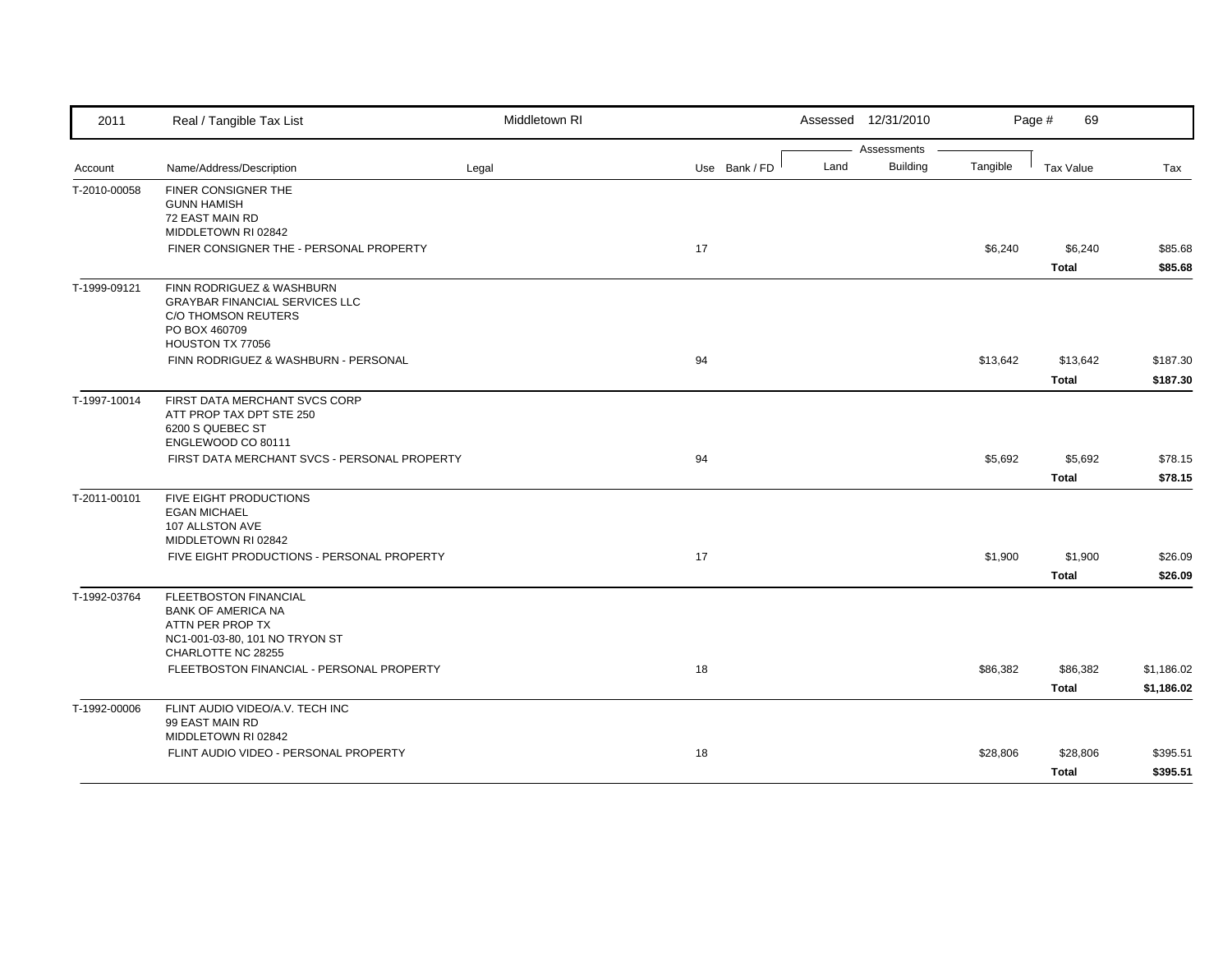| 2011         | Real / Tangible Tax List                       | Middletown RI |               | Assessed 12/31/2010 |                 |           | 70<br>Page # |            |
|--------------|------------------------------------------------|---------------|---------------|---------------------|-----------------|-----------|--------------|------------|
|              |                                                |               |               |                     | Assessments     |           |              |            |
| Account      | Name/Address/Description                       | Legal         | Use Bank / FD | Land                | <b>Building</b> | Tangible  | Tax Value    | Tax        |
| T-2010-00004 | FLORIDAS NATURAL FOOD SERVICE                  |               |               |                     |                 |           |              |            |
|              | 20205 HWY 27<br>LAKE WALES FL 33853            |               |               |                     |                 |           |              |            |
|              | FLORIDA NATURAL FOOD SRVC - PERSONAL           |               | 94            |                     |                 | \$252     | \$252        | \$3.46     |
|              | Minimum Tax Adj.                               |               |               |                     |                 |           | \$0          | \$0.54     |
|              |                                                |               |               |                     |                 |           | <b>Total</b> | \$4.00     |
| T-1993-00107 | <b>FLOS CLAM SHACK</b>                         |               |               |                     |                 |           |              |            |
|              | <b>ROZES KOMES G</b><br>1223 GREEN END AVE     |               |               |                     |                 |           |              |            |
|              | MIDDLETOWN RI 02842-5705                       |               |               |                     |                 |           |              |            |
|              | FLOS CLAM SHACK - PERSONAL PROPERTY            |               | 18            |                     |                 | \$32,797  | \$32,797     | \$450.30   |
|              |                                                |               |               |                     |                 |           | <b>Total</b> | \$450.30   |
| T-1999-00657 | FLOYD'S EAST BAY AUTO REPAIR                   |               |               |                     |                 |           |              |            |
|              | <b>FARTHING GARNEY</b>                         |               |               |                     |                 |           |              |            |
|              | 326 CODDINGTON HWY<br>MIDDLETOWN RI 02842      |               |               |                     |                 |           |              |            |
|              | FLOYD'S EAST BAY AUTO REPAIR - PERSONAL        |               | 18            |                     |                 | \$12,346  | \$12,346     | \$169.51   |
|              |                                                |               |               |                     |                 |           | <b>Total</b> | \$169.51   |
| T-2001-00082 | <b>FLYNN REAL ESTATE</b>                       |               |               |                     |                 |           |              |            |
|              | <b>FLYNN HELEN</b><br>1120 AQUIDNECK AVE       |               |               |                     |                 |           |              |            |
|              | MIDDLETOWN RI 02842                            |               |               |                     |                 |           |              |            |
|              | FLYNN REAL ESTATE - PERSONAL PROPERTY          |               | 17            |                     |                 | \$4,666   | \$4,666      | \$64.06    |
|              |                                                |               |               |                     |                 |           | <b>Total</b> | \$64.06    |
| T-1992-00373 | FOREST FARM HEALTH CARE CTR                    |               |               |                     |                 |           |              |            |
|              | 201 FOREST AVE<br>MIDDLETOWN RI 02842          |               |               |                     |                 |           |              |            |
|              | FOREST FARM HEALTH CARE CTR - PERSONAL         |               | 18            |                     |                 | \$176,741 | \$176,741    | \$2,426.65 |
|              |                                                |               |               |                     |                 |           | <b>Total</b> | \$2,426.65 |
| T-1992-00375 | FOX DAVID F LAW OFFICES OF                     |               |               |                     |                 |           |              |            |
|              | 850 AQUIDNECK AVE B-11<br>MIDDLETOWN RI 02842  |               |               |                     |                 |           |              |            |
|              | FOX DAVID F LAW OFFICES OF - PERSONAL PROPERTY |               | 18            |                     |                 | \$14,445  | \$14,445     | \$198.33   |
|              |                                                |               |               |                     |                 |           | <b>Total</b> | \$198.33   |
|              |                                                |               |               |                     |                 |           |              |            |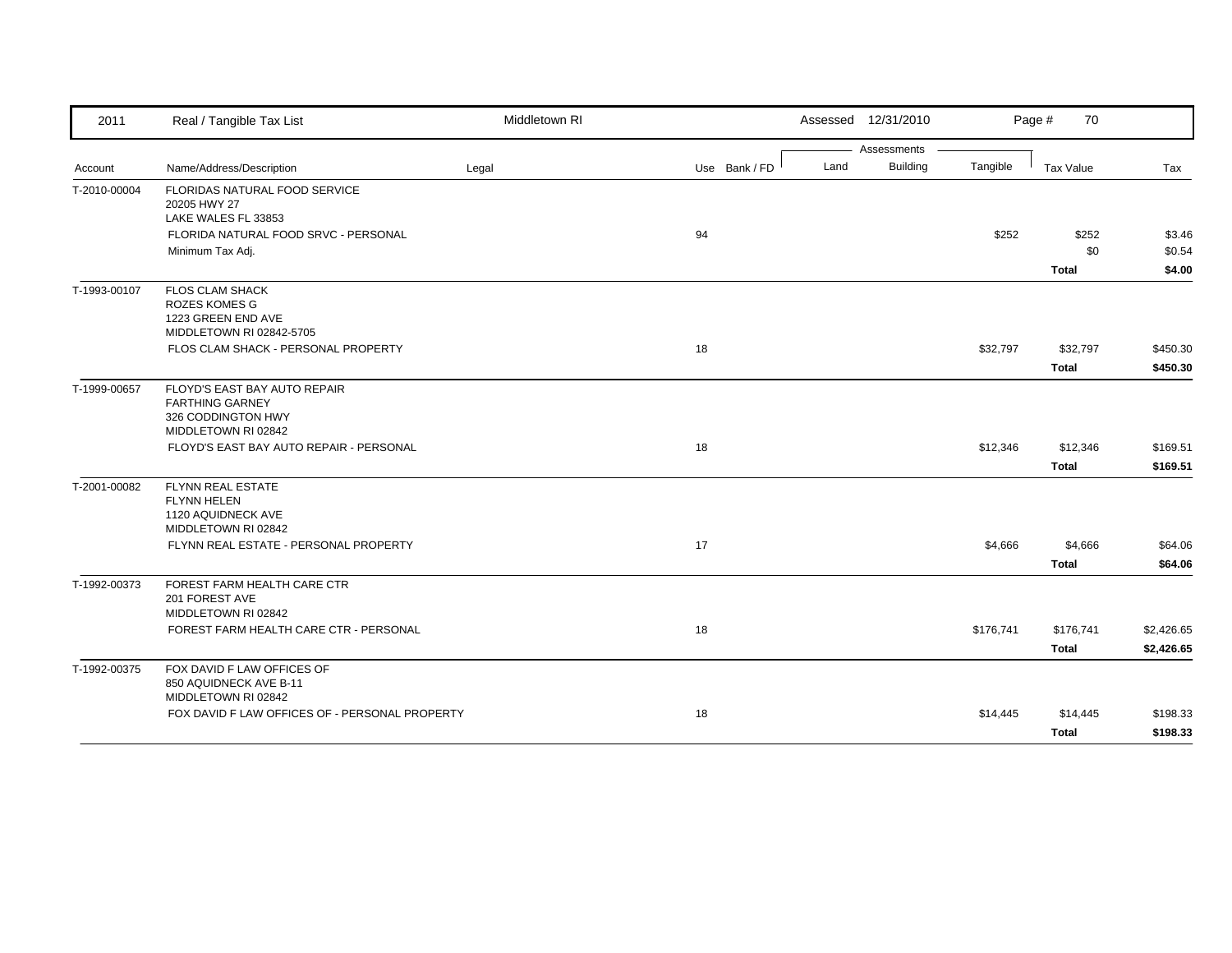| 2011         | Real / Tangible Tax List                                                                                                | Middletown RI |               |      | Assessed 12/31/2010 |          | Page #<br>71     |            |
|--------------|-------------------------------------------------------------------------------------------------------------------------|---------------|---------------|------|---------------------|----------|------------------|------------|
|              |                                                                                                                         |               |               |      | Assessments         |          |                  |            |
| Account      | Name/Address/Description                                                                                                | Legal         | Use Bank / FD | Land | <b>Building</b>     | Tangible | <b>Tax Value</b> | Tax        |
| T-2006-00041 | <b>FOXWOOD CONTRACTORS CORP</b><br>CHRISTOPHER ROOSERVELT<br>1151 AQUIDNECK AVENUE, SUITE 1<br>MIDDLETOWN RI 02842      |               |               |      |                     |          |                  |            |
|              | FOXWOOD CONTRACTORS CORP - PERSONAL                                                                                     |               | 17            |      |                     | \$4,032  | \$4,032          | \$55.36    |
|              |                                                                                                                         |               |               |      |                     |          | <b>Total</b>     | \$55.36    |
| T-2010-00021 | <b>FRANCIS X SULLIVAN REAL ESTATE</b><br>855 AQUIDNECK AVE<br>MIDDLETOWN RI 02842                                       |               |               |      |                     |          |                  |            |
|              | FX SULLIVAN ESTATE - PERSONAL PROPERTY                                                                                  |               | 17            |      |                     | \$4,425  | \$4,425          | \$60.76    |
|              |                                                                                                                         |               |               |      |                     |          | Total            | \$60.76    |
| T-1992-01029 | FRANK TONER ELECTRIC CO INC<br>305 OLIPHANT LN UNIT 10<br>MIDDLETOWN RI 02842                                           |               |               |      |                     |          |                  |            |
|              | FRANK TONER ELECTRIC CO INC - PERSONAL                                                                                  |               | 17            |      |                     | \$6,896  | \$6,896          | \$94.68    |
|              |                                                                                                                         |               |               |      |                     |          | <b>Total</b>     | \$94.68    |
| T-1996-10030 | <b>FRANSSON KENNETH</b><br><b>CREATIVE SOLUTIONS &amp; INSURANCE</b><br>1272 WEST MAIN RD BLDG 1<br>MIDDLETOWN RI 02842 |               |               |      |                     |          |                  |            |
|              | FRANSSON KENNETH - PERSONAL PROPERTY                                                                                    |               | 17            |      |                     | \$1,969  | \$1,969          | \$27.03    |
|              |                                                                                                                         |               |               |      |                     |          | Total            | \$27.03    |
| T-1992-00379 | FRATERNAL ORDER OF POLICE<br>PO BOX 4348<br>MIDDLETOWN RI 02842                                                         |               |               |      |                     |          |                  |            |
|              | FRATERNAL ORDER OF POLICE - PERSONAL                                                                                    |               | 18            |      |                     | \$12,098 | \$12,098         | \$166.11   |
|              |                                                                                                                         |               |               |      |                     |          | <b>Total</b>     | \$166.11   |
| T-1992-00562 | FREDERICK KIRBY & SONS INC<br>305 TURNER RD<br>MIDDLETOWN RI 02842                                                      |               |               |      |                     |          |                  |            |
|              | FREDERICK KIRBY & SONS INC - PERSONAL PROPERTY                                                                          |               | 18            |      |                     | \$93,327 | \$93,327         | \$1,281.38 |
|              |                                                                                                                         |               |               |      |                     |          | <b>Total</b>     | \$1,281.38 |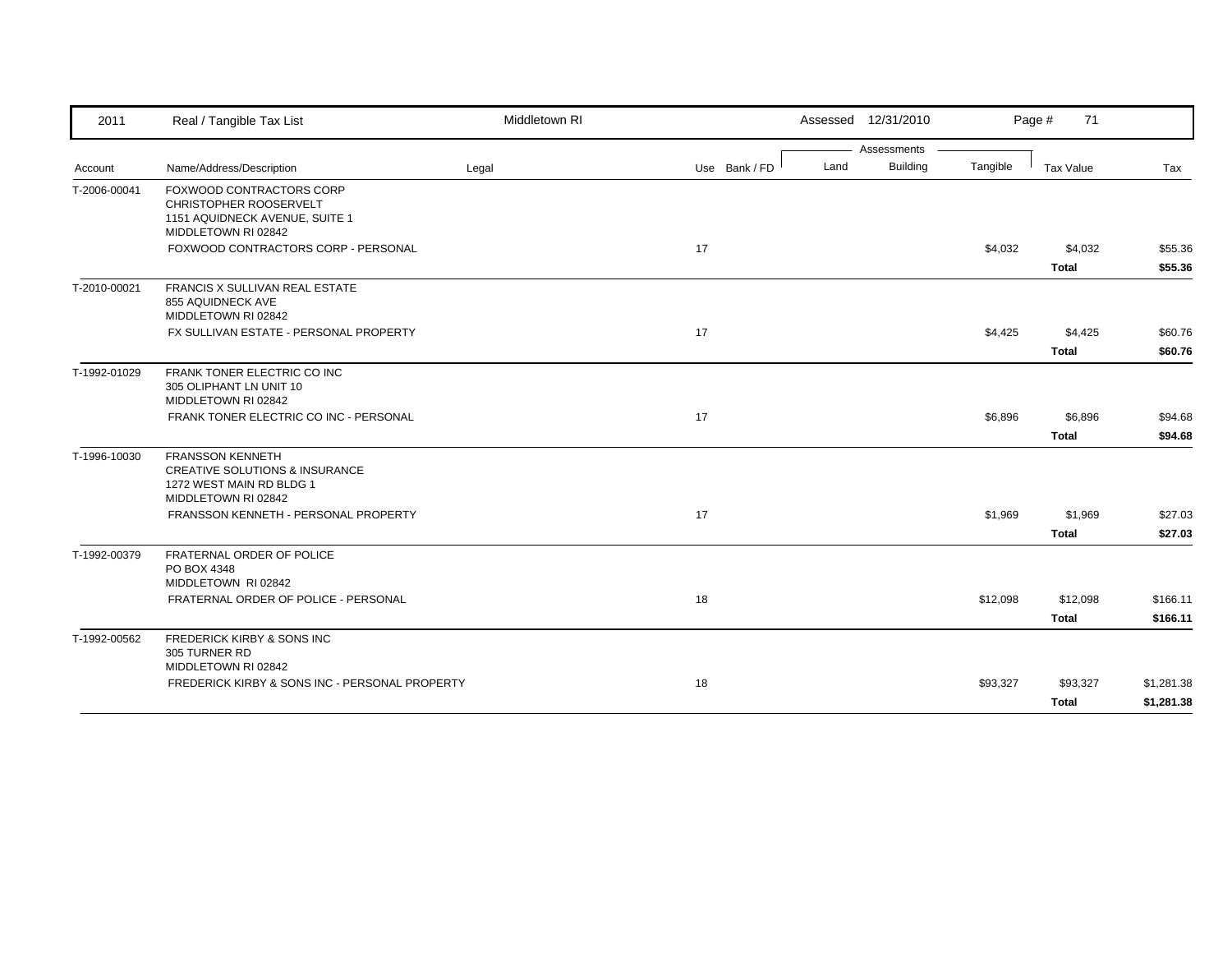| 2011         | Real / Tangible Tax List                                 | Middletown RI |               | Assessed 12/31/2010 |          | Page #<br>72     |          |
|--------------|----------------------------------------------------------|---------------|---------------|---------------------|----------|------------------|----------|
|              |                                                          |               |               | Assessments         |          |                  |          |
| Account      | Name/Address/Description                                 | Legal         | Use Bank / FD | Building<br>Land    | Tangible | <b>Tax Value</b> | Tax      |
| T-2011-00089 | FREE STYLE HANDYMAN<br><b>BIESTEK CHRISTOPHER</b>        |               |               |                     |          |                  |          |
|              | 4 WOOD RD                                                |               |               |                     |          |                  |          |
|              | MIDDLETOWN RI 02842                                      |               |               |                     |          |                  |          |
|              | FREE STYLE HANDYMAN - PERSONAL PROPERTY                  |               | 17            |                     | \$950    | \$950            | \$13.04  |
|              |                                                          |               |               |                     |          | <b>Total</b>     | \$13.04  |
| T-2008-00016 | <b>FREEDOM YACHTS</b>                                    |               |               |                     |          |                  |          |
|              | <b>TIMEPAYMENT CORP</b><br>16 NEW ENGLAND EXECUTIVE PARK |               |               |                     |          |                  |          |
|              | <b>SUITE 200</b>                                         |               |               |                     |          |                  |          |
|              | <b>BURLINGTON MA 01803</b>                               |               |               |                     |          |                  |          |
|              | FREEDOM YACHTS - PERSONAL PROPERTY                       |               | 94            |                     | \$1,379  | \$1,379          | \$18.93  |
|              |                                                          |               |               |                     |          | <b>Total</b>     | \$18.93  |
| T-1992-00384 | FREITAS REALTY INC SEAL ROCK LLC                         |               |               |                     |          |                  |          |
|              | <b>C/O THOMAS PERKINS</b><br>210 OLD AIRPORT RD          |               |               |                     |          |                  |          |
|              | MIDDLETOWN RI 02842                                      |               |               |                     |          |                  |          |
|              | FREITAS REALTY INC - PERSONAL PROPERTY                   |               | 17            |                     | \$1,441  | \$1,441          | \$19.78  |
|              |                                                          |               |               |                     |          | <b>Total</b>     | \$19.78  |
| T-2002-00047 | FRENCH SOAPS LTD                                         |               |               |                     |          |                  |          |
|              | 1077 AQUIDNECK AVE<br>MIDDLETOWN RI 02842                |               |               |                     |          |                  |          |
|              | FRENCH SOAPS LTD - PERSONAL PROPERTY                     |               | 18            |                     | \$40,968 | \$40,968         | \$562.49 |
|              |                                                          |               |               |                     |          | <b>Total</b>     | \$562.49 |
| T-1992-00344 | <b>FRIDEN NEOPOST</b>                                    |               |               |                     |          |                  |          |
|              | NEOPOST USA INC                                          |               |               |                     |          |                  |          |
|              | 30955 HUNTWOOD AVE                                       |               |               |                     |          |                  |          |
|              | HAYWARD CA 94544<br>FRIDEN NEOPOST - PERSONAL PROPERTY   |               | 94            |                     | \$3,004  | \$3,004          | \$41.24  |
|              |                                                          |               |               |                     |          | <b>Total</b>     | \$41.24  |
| T-1992-00391 | <b>FROSTY FREEZE</b>                                     |               |               |                     |          |                  |          |
|              | 496 EAST MAIN RD                                         |               |               |                     |          |                  |          |
|              | MIDDLETOWN RI 02842                                      |               |               |                     |          |                  |          |
|              | FROSTY FREEZE - PERSONAL PROPERTY                        |               | 17            |                     | \$4,735  | \$4,735          | \$65.01  |
|              |                                                          |               |               |                     |          | <b>Total</b>     | \$65.01  |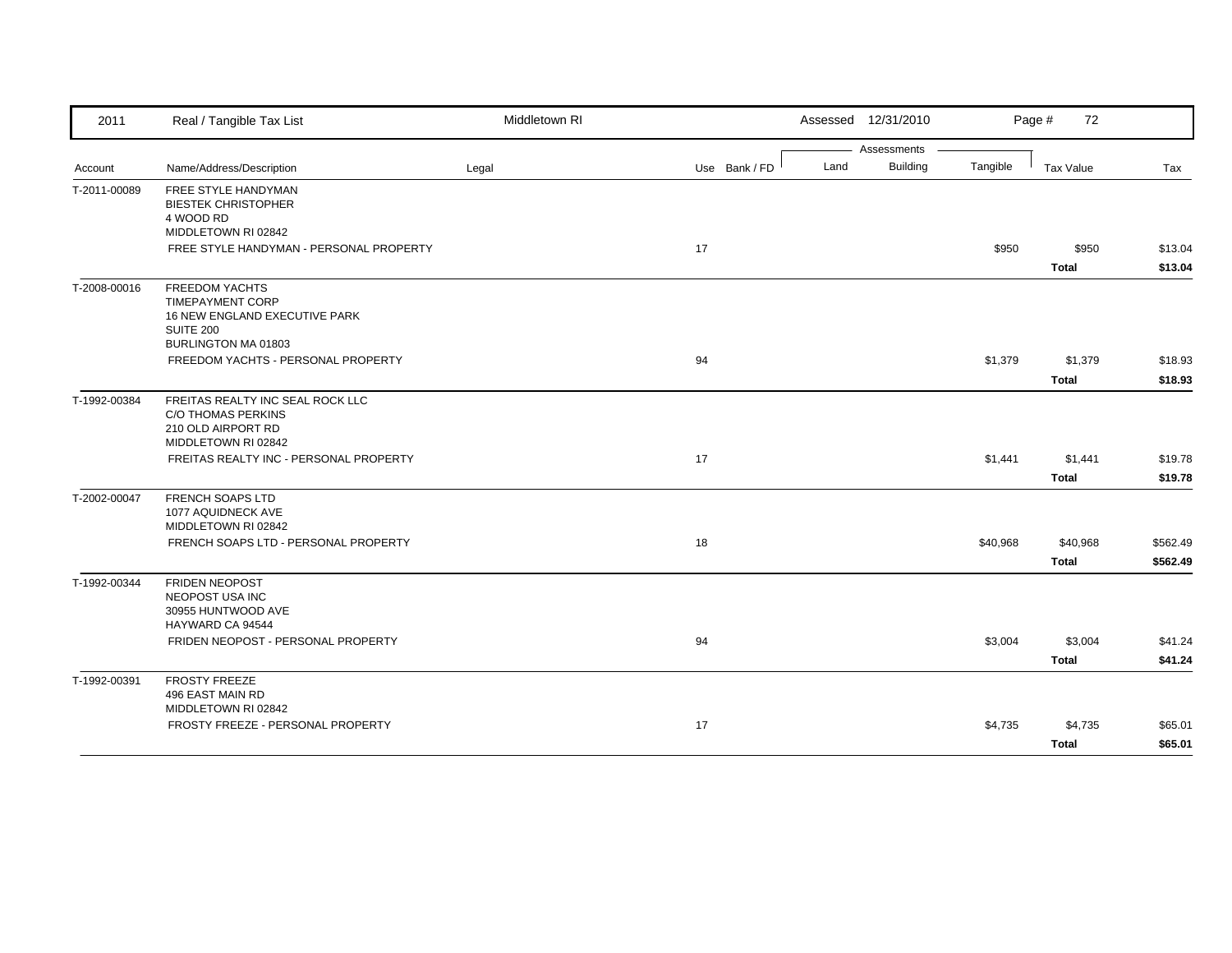| 2011         | Real / Tangible Tax List                                       | Middletown RI |               |      | Assessed 12/31/2010 |           | 73<br>Page #     |            |
|--------------|----------------------------------------------------------------|---------------|---------------|------|---------------------|-----------|------------------|------------|
|              |                                                                |               |               |      | Assessments         |           |                  |            |
| Account      | Name/Address/Description                                       | Legal         | Use Bank / FD | Land | <b>Building</b>     | Tangible  | <b>Tax Value</b> | Tax        |
| T-2009-00005 | <b>FROSTY FREEZE</b>                                           |               |               |      |                     |           |                  |            |
|              | <b>ESTATE OF IFC CREDIT CORP</b>                               |               |               |      |                     |           |                  |            |
|              | CO ADVANCED PROP TAX COMP<br>1611 N INTERSTATE-35E STE 428     |               |               |      |                     |           |                  |            |
|              | CARROLLTON TX 75006                                            |               |               |      |                     |           |                  |            |
|              | FROSTY FREEZE - PERSONAL PROPERTY                              |               | 94            |      |                     | \$18,944  | \$18,944         | \$260.10   |
|              |                                                                |               |               |      |                     |           | <b>Total</b>     | \$260.10   |
| T-1992-00389 | FULLER KIMBERLY PHOTOGRAPHER                                   |               |               |      |                     |           |                  |            |
|              | 150 FOREST AVE                                                 |               |               |      |                     |           |                  |            |
|              | MIDDLETOWN RI 02842                                            |               |               |      |                     |           |                  |            |
|              | FULLER KIMBERLY PHOTOGRAPHER - PERSONAL                        |               | 17            |      |                     | \$15,000  | \$15,000         | \$205.95   |
|              |                                                                |               |               |      |                     |           | <b>Total</b>     | \$205.95   |
| T-2011-00091 | <b>FUTURE TECHNOLOGIES</b>                                     |               |               |      |                     |           |                  |            |
|              | 51 BAYVIEW PARK                                                |               |               |      |                     |           |                  |            |
|              | MIDDLETOWN RI 02842<br>FUTURE TECHNOLOGIES - PERSONAL PROPERTY |               | 17            |      |                     | \$4,750   | \$4,750          | \$65.22    |
|              |                                                                |               |               |      |                     |           |                  |            |
|              |                                                                |               |               |      |                     |           | <b>Total</b>     | \$65.22    |
| T-1995-00033 | <b>FYE</b><br><b>RECORD TOWN</b>                               |               |               |      |                     |           |                  |            |
|              | PO BOX 59365                                                   |               |               |      |                     |           |                  |            |
|              | SCHAUMBURG IL 601590365                                        |               |               |      |                     |           |                  |            |
|              | FYE - PERSONAL PROPERTY                                        |               | 18            |      |                     | \$102,932 | \$102,932        | \$1,413.26 |
|              |                                                                |               |               |      |                     |           | <b>Total</b>     | \$1,413.26 |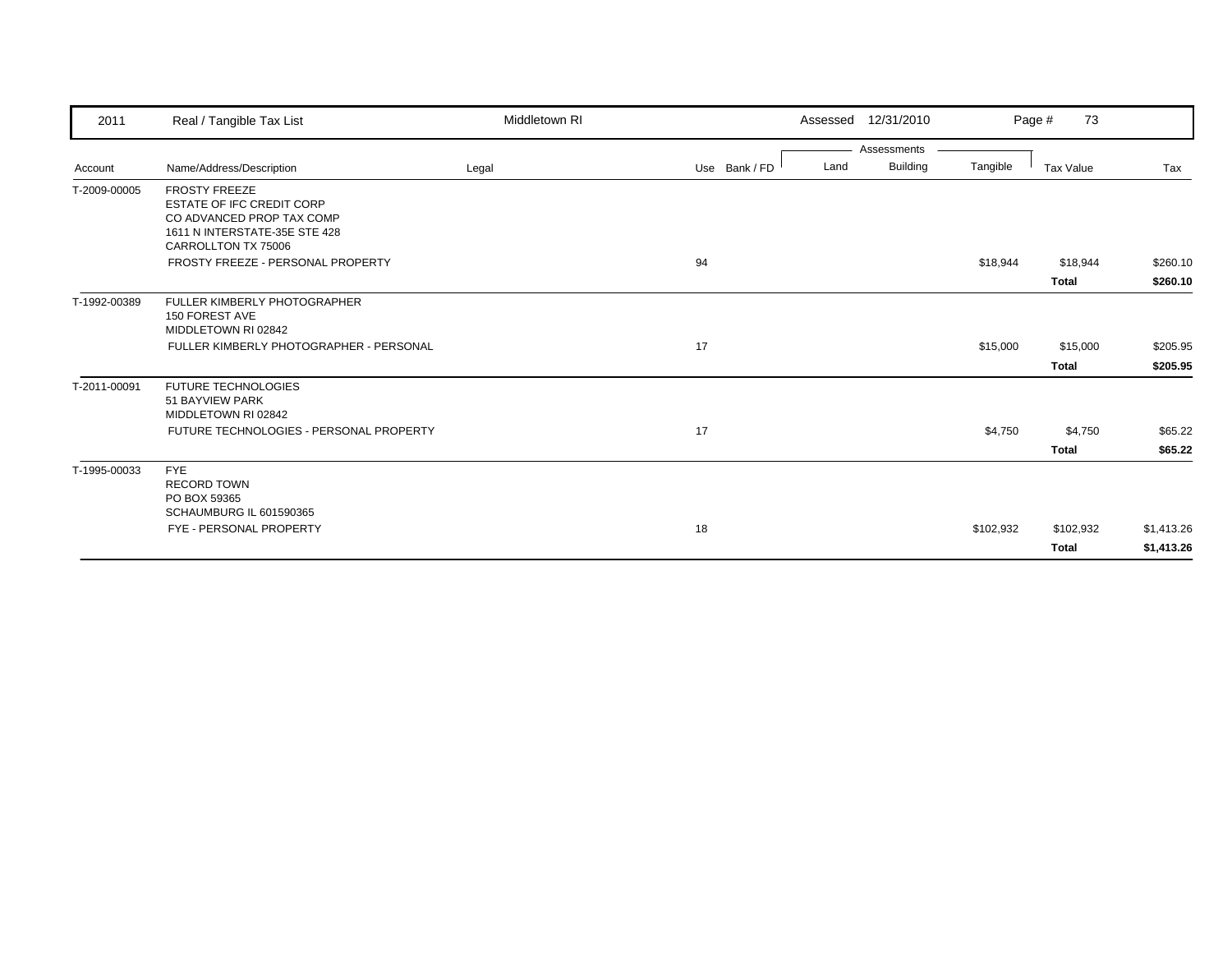| 2011                         | Real / Tangible Tax List                                                                    | Middletown RI |               |      | Assessed 12/31/2010 |          | Page #<br>74             |                      |
|------------------------------|---------------------------------------------------------------------------------------------|---------------|---------------|------|---------------------|----------|--------------------------|----------------------|
|                              |                                                                                             |               |               |      | Assessments         |          |                          |                      |
| Account                      | Name/Address/Description                                                                    | Legal         | Use Bank / FD | Land | Building            | Tangible | Tax Value                | Tax                  |
| T-1992-00392                 | <b>G T ASSOCIATES</b><br><b>THOMAS R WAGNER</b><br>59 SHERWOOD DR<br>PORTMOUTH RI 02871     |               |               |      |                     |          |                          |                      |
|                              | G T ASSOCIATES - PERSONAL PROPERTY                                                          |               | 17            |      |                     | \$4,724  | \$4,724<br>Total         | \$64.86<br>\$64.86   |
| T-1992-00393<br>T-2005-00102 | <b>G TECH CORPORATION</b><br>TAX DEPARTMENT<br>55 TECHNOLOGY WAY<br>WEST GREENWICH RI 02817 |               |               |      |                     |          |                          |                      |
|                              | G TECH CORP - PERSONAL PROPERTY                                                             |               | 94            |      |                     | \$70,815 | \$70,815<br><b>Total</b> | \$972.29<br>\$972.29 |
|                              | <b>GALLAGHER STELLA C</b><br>9640 DALE MESA DR<br>CALIMESA CA 92320                         |               |               |      |                     |          |                          |                      |
|                              | 2003 36FT DUTCHMEN - PERSONAL PROPERTY                                                      |               | 45            |      |                     | \$16,875 | \$16,875<br>Total        | \$231.69<br>\$231.69 |
| T-1992-00399                 | GAMBRELL & SON GLASS CO INC<br>1132 AQUIDNECK AVE<br>MIDDLETOWN RI 02842                    |               |               |      |                     |          |                          |                      |
|                              | GAMBRELL & SON GLASS CO INC - PERSONAL                                                      |               | 17            |      |                     | \$6,914  | \$6,914<br>Total         | \$94.93<br>\$94.93   |
| T-2002-00009                 | <b>GARTSU THOMAS</b><br>21 MOHAWK DR<br>TRUMBULL CT 06611                                   |               |               |      |                     |          |                          |                      |
|                              | 1995 30' DUTCHMAN 30FL - PERSONAL PROPERTY                                                  |               | 45            |      |                     | \$8,087  | \$8,087<br><b>Total</b>  | \$111.03<br>\$111.03 |
| T-2008-00051                 | <b>GASTON M J &amp; ASSOCIATES</b><br>453 TURNER RD<br>MIDDLETOWN RI 02842                  |               |               |      |                     |          |                          |                      |
|                              | GASTON M J & ASSOCIATES - PERSONAL PROPERTY                                                 |               | 17            |      |                     | \$3,143  | \$3,143<br><b>Total</b>  | \$43.15<br>\$43.15   |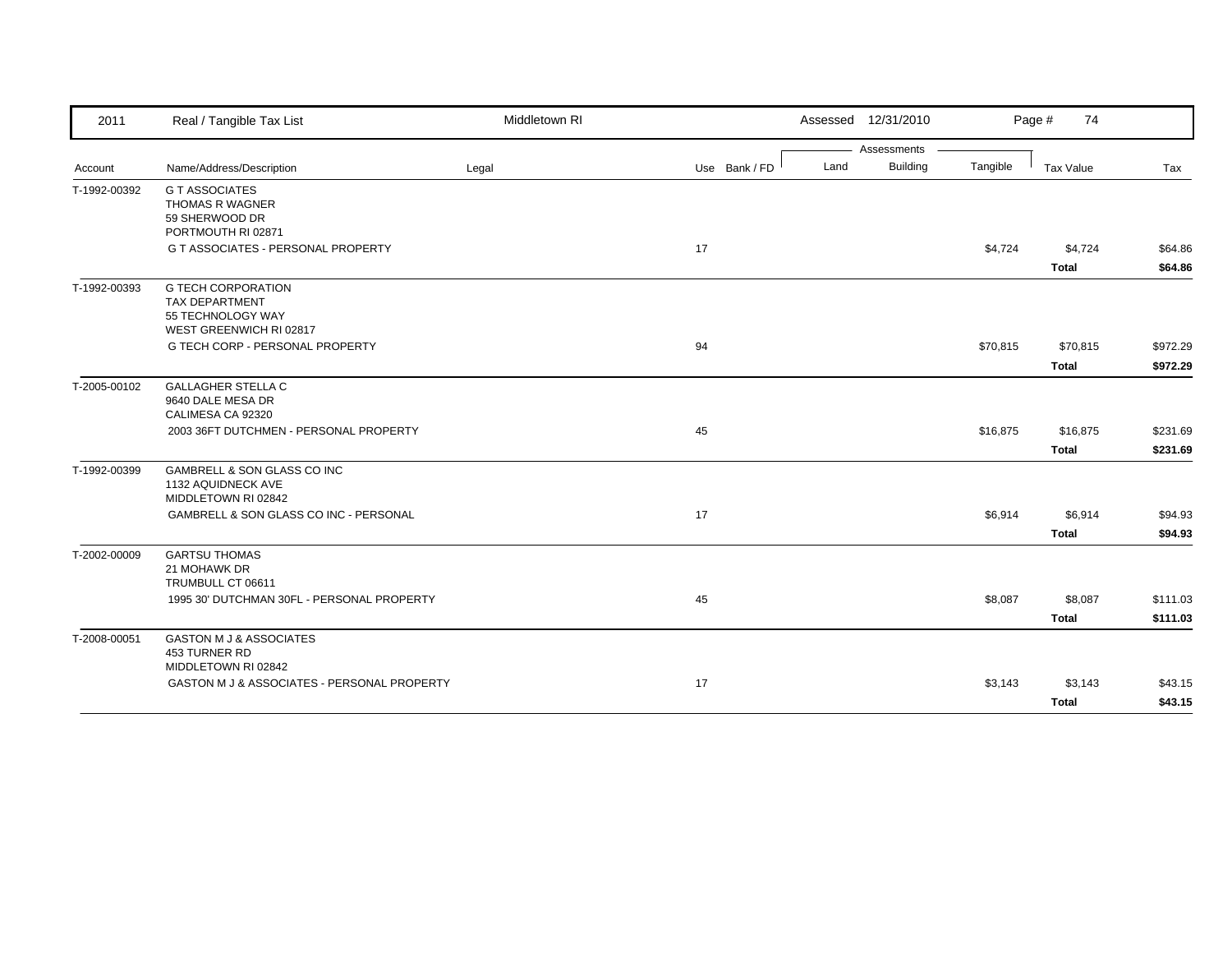| 2011         | Real / Tangible Tax List                                                                                                      | Middletown RI |               |      | Assessed 12/31/2010 |          | Page #<br>75                    |                                      |
|--------------|-------------------------------------------------------------------------------------------------------------------------------|---------------|---------------|------|---------------------|----------|---------------------------------|--------------------------------------|
|              |                                                                                                                               |               |               |      | Assessments         |          |                                 |                                      |
| Account      | Name/Address/Description                                                                                                      | Legal         | Use Bank / FD | Land | <b>Building</b>     | Tangible | <b>Tax Value</b>                | Tax                                  |
| T-1992-00748 | GATE 17 REALTY ASSOC INC<br>NORTHGATE ASSOCIATES REAL EST<br>2150 WASHINGTON ST<br>NEWTON MA 02462                            |               |               |      |                     |          |                                 |                                      |
|              | GATE 17 REALTY ASSOC INC - PERSONAL PROPERTY                                                                                  |               | 18            |      |                     | \$25,080 | \$25,080<br><b>Total</b>        | \$344.35<br>\$344.35                 |
| T-2009-00031 | <b>GATEWAY BARBER SHOP</b><br><b>RUA JOAN</b><br>657 WEST MAIN RD<br>MIDDLETOWN RI 02842                                      |               |               |      |                     |          |                                 |                                      |
|              | GATEWAY BARBER SHOP - PERSONAL PROPERTY                                                                                       |               | 17            |      |                     | \$2,619  | \$2,619                         | \$35.96                              |
|              |                                                                                                                               |               |               |      |                     |          | <b>Total</b>                    | \$35.96                              |
| T-2002-00336 | <b>GAUDET CONSTRUCTION</b><br><b>GAUDET MICHAEL J &amp; CYNTHIA E</b><br>8 ROY AVE<br>MIDDLETOWN RI 02842                     |               |               |      |                     |          |                                 |                                      |
|              | GAUDET CONSTRUCTION - PERSONAL PROPERTY                                                                                       |               | 17            |      |                     | \$1,152  | \$1,152                         | \$15.82                              |
|              |                                                                                                                               |               |               |      |                     |          | <b>Total</b>                    | \$15.82                              |
| T-2009-00010 | <b>GAUDET SCHOOL</b><br>FIRST STUDENT INC<br>C/O MARVIN F POER & CO<br>PO BOX 802206<br>DALLAS TX 75380                       |               |               |      |                     |          |                                 |                                      |
|              | GAUDET SCHOOL - PERSONAL PROPERTY                                                                                             |               | 94            |      |                     | \$40,754 | \$40,754<br><b>Total</b>        | \$559.55<br>\$559.55                 |
| T-2009-00003 | <b>GAUDET SCHOOL FLAGPOLE</b><br>TOWERCO ASSETS LLC-RI2000<br>5000 VALLEYSTONE DR<br><b>SUITE 200</b><br><b>CARY NC 27519</b> |               |               |      |                     |          |                                 |                                      |
|              | GAUDET SCHOOL FLAGPOLE - PERSONAL PROPERTY<br><b>Tax Exempt Property</b>                                                      |               | 18            |      |                     | \$97,763 | \$97,763<br>\$0<br><b>Total</b> | \$1,342.29<br>$$-1,342.29$<br>\$0.00 |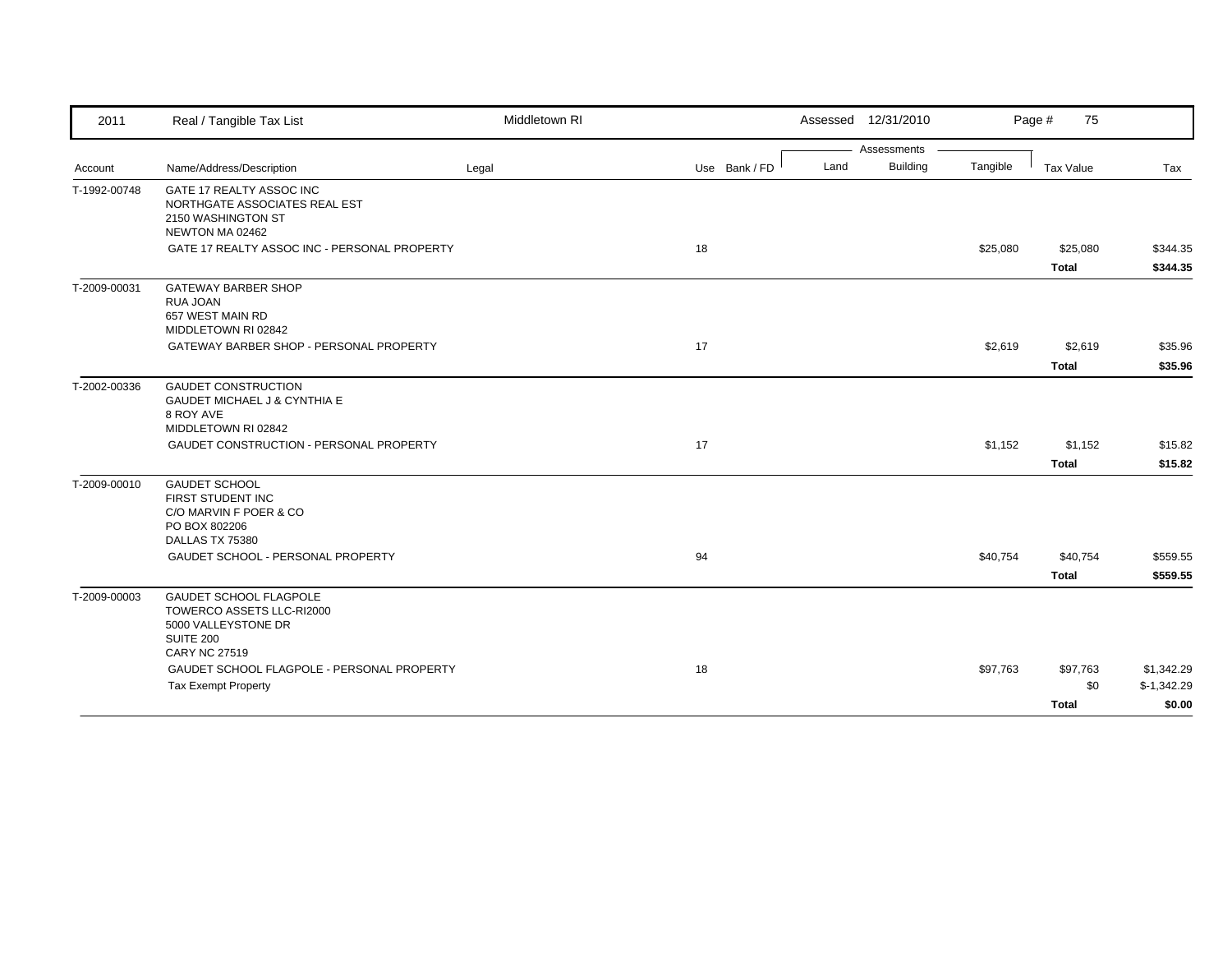| 2011         | Real / Tangible Tax List                                                                                 | Middletown RI |               | Assessed 12/31/2010                    |           | Page #<br>76              |                            |
|--------------|----------------------------------------------------------------------------------------------------------|---------------|---------------|----------------------------------------|-----------|---------------------------|----------------------------|
| Account      | Name/Address/Description                                                                                 | Legal         | Use Bank / FD | Assessments<br><b>Building</b><br>Land | Tangible  | <b>Tax Value</b>          | Tax                        |
| T-2000-00700 | <b>GE CAPITAL CORP</b><br>PROP TX COM<br>POB 3649<br>DANBURY CT 06813                                    |               |               |                                        |           |                           |                            |
|              | G E CAPITAL CORP - PERSONAL PROPERTY                                                                     |               | 94            |                                        | \$14,319  | \$14,319<br><b>Total</b>  | \$196.60<br>\$196.60       |
| T-1992-00405 | <b>GE CAPITAL INFORMATION TECH</b><br>PO BOX 3649<br>DANBURY CT 06813-3649                               |               |               |                                        |           |                           |                            |
|              | <b>GE CAPITAL INFORMATION TECH - PERSONAL</b>                                                            |               | 94            |                                        | \$808,287 | \$808,287<br><b>Total</b> | \$11,097.78<br>\$11,097.78 |
| T-2010-00006 | GE EQUIP SMALL TICKET LLC SERI<br>PROP TAX COMPLIANCE<br>PO BOX 3649<br>DANBURY CT 06813                 |               |               |                                        |           |                           |                            |
|              | GE EQUIP SMALL TICKET - PERSONAL PROPERTY                                                                |               | 94            |                                        | \$50,236  | \$50,236<br><b>Total</b>  | \$689.74<br>\$689.74       |
| T-2005-00028 | <b>GECF LOAN/LEASE HOLD INC</b><br>PROP TX COMPLIANCE<br>POB 3649                                        |               |               |                                        |           |                           |                            |
|              | DANBURY CT 068139661<br>GECF LOAN/LEASE HOLD INC - PERSONAL PROPERTY                                     |               | 94            |                                        | \$11,514  | \$11,514<br><b>Total</b>  | \$158.09<br>\$158.09       |
| T-2006-00056 | <b>GEM GENERAL CONTRACTORS</b><br><b>COOK RAYMOND</b><br>38 FOREST AVE<br>MIDDLETOWN RI 02842            |               |               |                                        |           |                           |                            |
|              | <b>GEM GENERAL CONTRACTORS - PERSONAL</b>                                                                |               | 17            |                                        | \$3,457   | \$3,457<br><b>Total</b>   | \$47.46<br>\$47.46         |
| T-2008-00009 | <b>GENERAL DYNAMICS</b><br><b>CSI LEASING INC</b><br>ATTN PROPERTY TAX DEPT<br>9990 OLD OLIVE ST RD #101 |               |               |                                        |           |                           |                            |
|              | ST LOUIS MO 63141-590<br>GENERAL DYNAMICS - PERSONAL PROPERTY                                            |               | 94            |                                        | \$52,552  | \$52,552<br><b>Total</b>  | \$721.54<br>\$721.54       |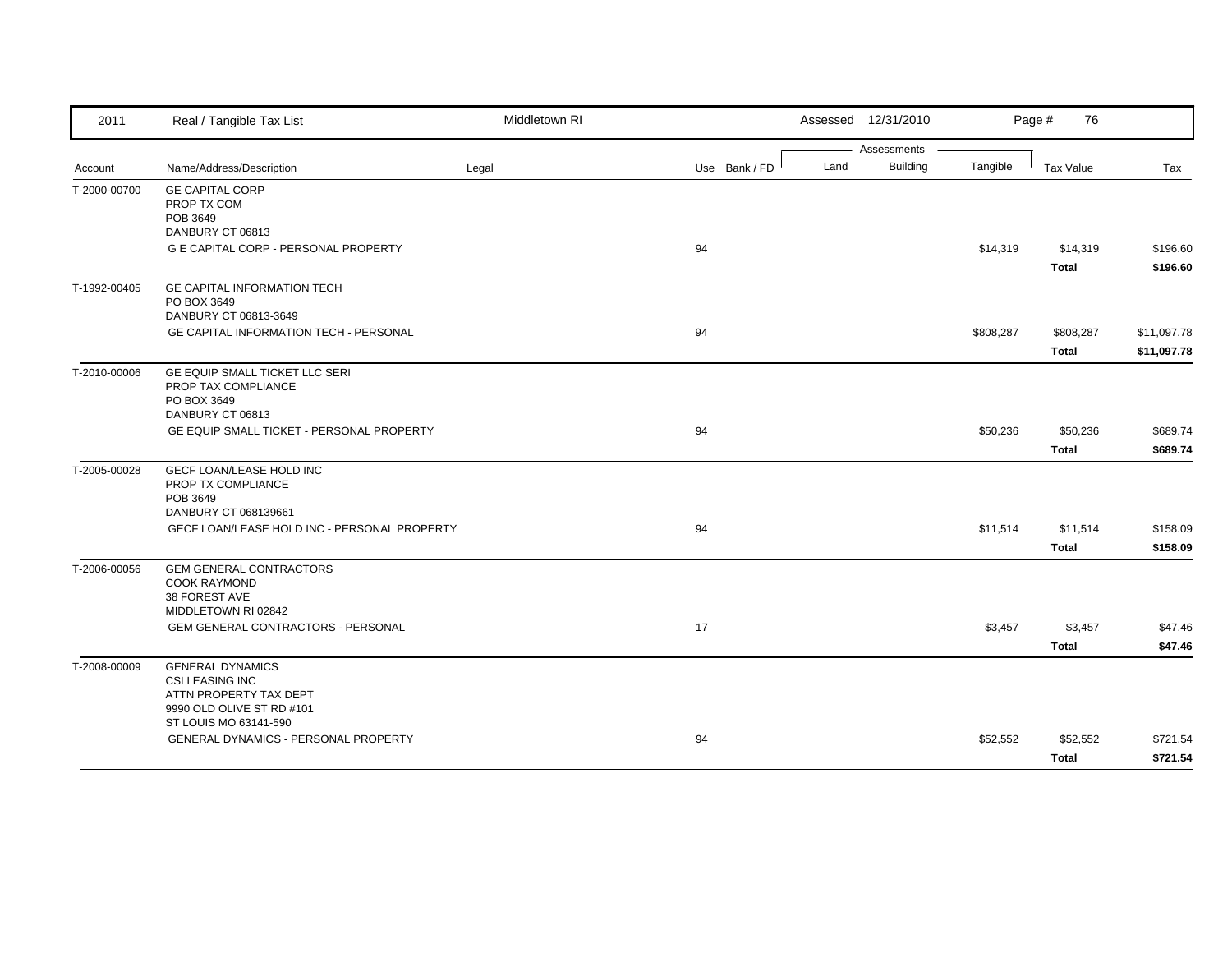| 2011         | Real / Tangible Tax List                                                                                                      | Middletown RI |               | Assessed 12/31/2010                    |           | Page #<br>77            |                          |
|--------------|-------------------------------------------------------------------------------------------------------------------------------|---------------|---------------|----------------------------------------|-----------|-------------------------|--------------------------|
| Account      | Name/Address/Description                                                                                                      | Legal         | Use Bank / FD | Assessments<br><b>Building</b><br>Land | Tangible  | Tax Value               | Tax                      |
| T-1997-10015 | <b>GENERAL NUTRITION CENTER #3551</b><br><b>PO BOX 548</b><br>GLEN ROCK NJ 07452<br>GENERAL NUTRITION CENTER #3551 - PERSONAL |               | 17            |                                        | \$5,832   | \$5,832                 | \$80.07                  |
|              |                                                                                                                               |               |               |                                        |           | Total                   | \$80.07                  |
| T-1992-00415 | <b>GENERAL PHYSICS FED SYSTEMS</b><br>6095 MARSHALEE DR STE 300<br>ELKRIDGE MD 21075                                          |               |               |                                        |           |                         |                          |
|              | GENERAL PHYSICS FED SYSTEMS - PERSONAL                                                                                        |               | 18            |                                        | \$12,629  | \$12,629<br>Total       | \$173.40<br>\$173.40     |
| T-2007-00019 | <b>GENTLE SPIRIT RECORDS</b><br><b>BRESCIA SUSAN</b><br>223 OLIPHANT LN STE B<br>MIDDLETOWN RI 02842                          |               |               |                                        |           |                         |                          |
|              | <b>GENTLE SPIRIT RECORDS - PERSONAL PROPERTY</b>                                                                              |               | 17            |                                        | \$8,039   | \$8,039<br><b>Total</b> | \$110.38<br>\$110.38     |
| T-2011-00087 | <b>GENUINE PIXELS COM</b><br><b>FUDGE GEOFFREY</b><br>128 PECKHAM AVE<br>MIDDLETOWN RI 02842                                  |               |               |                                        |           |                         |                          |
|              | GENUINE PIXELS COM - PERSONAL PROPERTY                                                                                        |               | 17            |                                        | \$4,750   | \$4,750<br>Total        | \$65.22<br>\$65.22       |
| T-1996-10018 | <b>GEORGE PETERS REAL ESTATE</b><br>400 BELLEVUE AVE #116<br>NEWPORT RI 02840-6923                                            |               |               |                                        |           |                         |                          |
|              | <b>GEORGE PETERS REAL ESTATE - PERSONAL</b>                                                                                   |               | 17            |                                        | \$3,000   | \$3,000<br>Total        | \$41.19<br>\$41.19       |
| T-1992-00417 | GETTY STATION #68009<br>C/O GREEN VALLEY OIL LLC<br><b>ATTN ED JANOSKI</b><br>9 DEXTER RD<br>EAST PROVIDENCE RI 02914         |               |               |                                        |           |                         |                          |
|              | GETTY STATION #68009 - PERSONAL PROPERTY                                                                                      |               | 18            |                                        | \$107,569 | \$107,569<br>Total      | \$1,476.92<br>\$1,476.92 |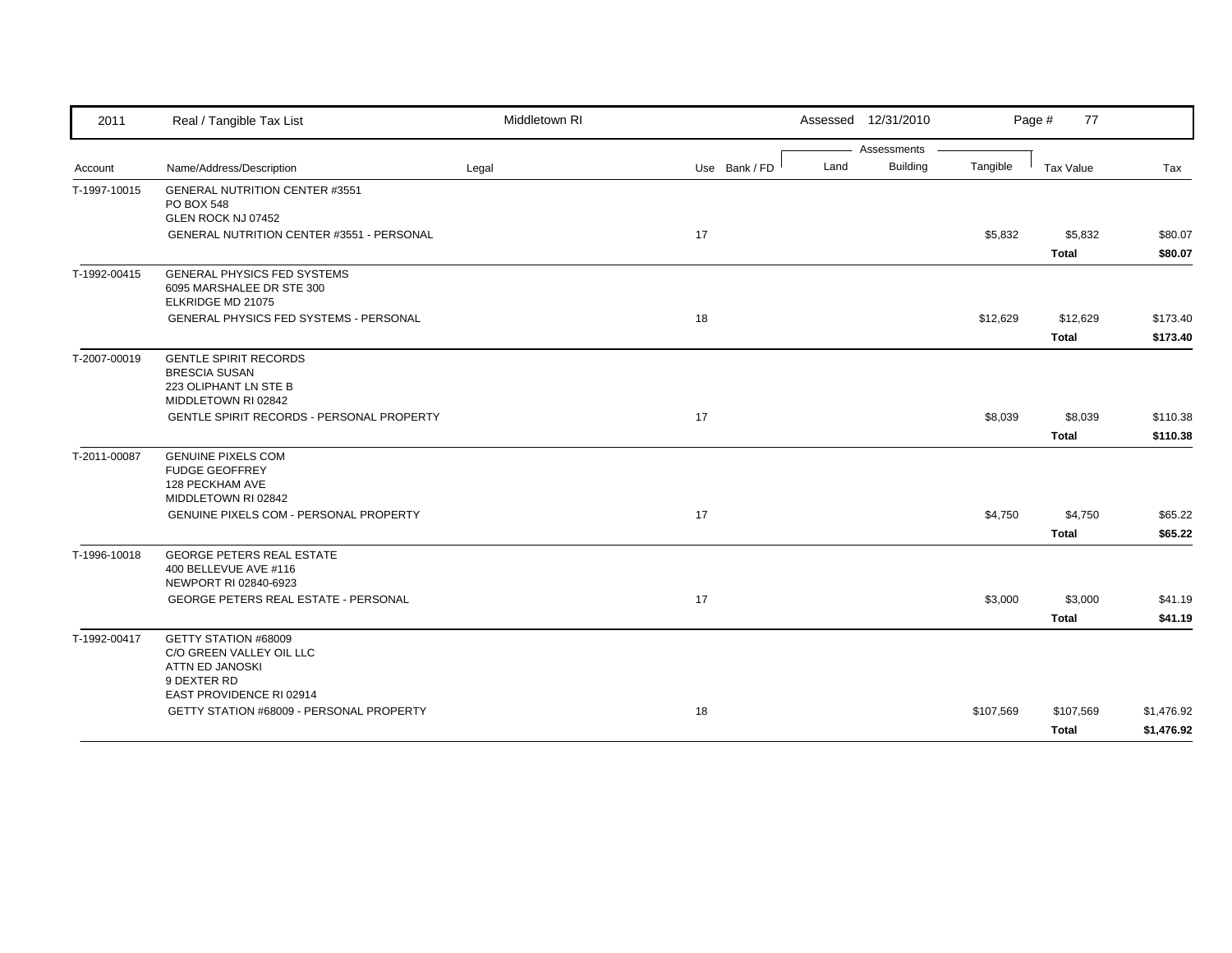| 2011         | Real / Tangible Tax List                                                                                               | Middletown RI |               |      | Assessed 12/31/2010 |          | Page #<br>78             |                      |
|--------------|------------------------------------------------------------------------------------------------------------------------|---------------|---------------|------|---------------------|----------|--------------------------|----------------------|
|              |                                                                                                                        |               |               |      | Assessments         |          |                          |                      |
| Account      | Name/Address/Description                                                                                               | Legal         | Use Bank / FD | Land | Building            | Tangible | Tax Value                | Tax                  |
| T-2006-00008 | <b>GIBSON TECHNOLOGIES LLC</b><br>C/O SHAUN A GIBSON<br>41 FAYAL LN                                                    |               |               |      |                     |          |                          |                      |
|              | MIDDLETOWN RI 02842                                                                                                    |               |               |      |                     |          |                          |                      |
|              | GIBSON TECH LLC - PERSONAL PROPERTY                                                                                    |               | 17            |      |                     | \$1,220  | \$1,220<br><b>Total</b>  | \$16.75<br>\$16.75   |
| T-1999-00675 | <b>GILL CHRISTINE MD</b><br>42 VALLEY RD<br>MIDDLETOWN RI 02842                                                        |               |               |      |                     |          |                          |                      |
|              | GILL CHRISTINE MD - PERSONAL PROPERTY                                                                                  |               | 18            |      |                     | \$52,415 | \$52,415<br><b>Total</b> | \$719.66<br>\$719.66 |
| T-1992-00527 | <b>GINA'S BEAUTY SALON</b><br><b>GINA JOHNSON</b><br>1138 AQUIDNECK AVENUE<br>MIDDLETOWN RI 02842                      |               |               |      |                     |          |                          |                      |
|              | GINA'S BEAUTY SALON - PERSONAL PROPERTY                                                                                |               | 17            |      |                     | \$3,153  | \$3,153<br><b>Total</b>  | \$43.29<br>\$43.29   |
| T-2002-00271 | <b>GLADDING MARTHA COUNSELOR</b><br>67 VALLEY RD<br>MIDDLETOWN RI 02842<br><b>GLADDING MARTHA COUNSELOR - PERSONAL</b> |               | 17            |      |                     | \$1,000  | \$1,000                  | \$13.73              |
|              |                                                                                                                        |               |               |      |                     |          | <b>Total</b>             | \$13.73              |
| T-2002-00272 | <b>GLADDING SCHOOL OF DANCE</b><br>37 ADM KALBFUS RD<br>NEWPORT RI 02840                                               |               |               |      |                     |          |                          |                      |
|              | GLADDING SCHOOL OF DANCE - PERSONAL                                                                                    |               | 17            |      |                     | \$3,000  | \$3,000<br><b>Total</b>  | \$41.19<br>\$41.19   |
| T-2009-00018 | GLENN SMITH CONSTRUCTION LLC<br>1 SUNSET HILL RD<br>MIDDLETOWN RI 02842                                                |               |               |      |                     |          |                          |                      |
|              | GLENN SMITH CONSTRUCTION - PERSONAL PROPERTY                                                                           |               | 17            |      |                     | \$7,166  | \$7,166<br><b>Total</b>  | \$98.39<br>\$98.39   |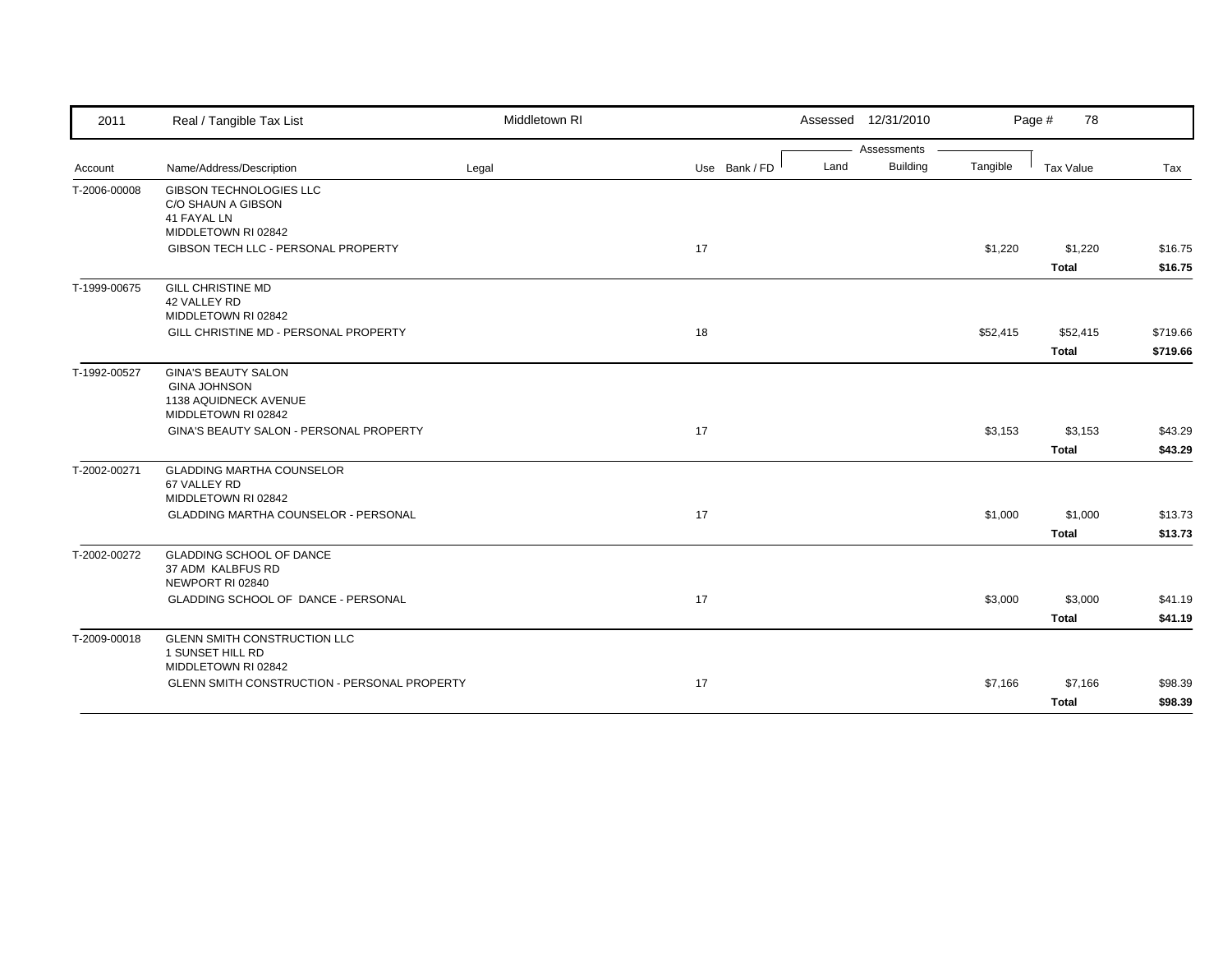| 2011         | Real / Tangible Tax List                                                                           | Middletown RI |               | Assessed 12/31/2010     |          | Page #<br>79             |                      |
|--------------|----------------------------------------------------------------------------------------------------|---------------|---------------|-------------------------|----------|--------------------------|----------------------|
|              |                                                                                                    |               |               | Assessments             |          |                          |                      |
| Account      | Name/Address/Description                                                                           | Legal         | Use Bank / FD | <b>Building</b><br>Land | Tangible | Tax Value                | Tax                  |
| T-1999-00584 | <b>GLOBAL CIRCUIT</b><br><b>HESHMATOLLAH ASHTARI</b><br>307 OLIPHANT LN #34<br>MIDDLETOWN RI 02842 |               |               |                         |          |                          |                      |
|              | <b>GLOBAL CIRCUIT - PERSONAL PROPERTY</b>                                                          |               | 18            |                         | \$30,681 | \$30,681<br><b>Total</b> | \$421.25<br>\$421.25 |
| T-1999-00570 | <b>GLORIOUS AFFAIRS LTD</b><br>NEWPORT CATERING RI INC<br>926 AQUIDNECK AVE<br>MIDDLETOWN RI 02842 |               |               |                         |          |                          |                      |
|              | GLORIOUS AFFAIRS LTD - PERSONAL PROPERTY                                                           |               | 18            |                         | \$27,266 | \$27,266<br><b>Total</b> | \$374.36<br>\$374.36 |
| T-1992-00922 | <b>GOLDS AUTO WRECK</b><br><b>LAURIN ENTERPRISES LLC</b><br>126 BEACON ST<br>MIDDLETOWN RI 02842   |               |               |                         |          |                          |                      |
|              | GOLDS AUTO WRECK - PERSONAL PROPERTY                                                               |               | 17            |                         | \$14,530 | \$14,530<br><b>Total</b> | \$199.50<br>\$199.50 |
| T-1994-00013 | <b>GOLDS WOOD FIRED GRILL &amp; CAFE</b><br>21 A VALLEY ROAD<br>MIDDLETOWN RI 02842                |               |               |                         |          |                          |                      |
|              | GOLDS WOOD FIRED GRILL & CAFE - PERSONAL                                                           |               | 18            |                         | \$25,171 | \$25,171<br><b>Total</b> | \$345.60<br>\$345.60 |
| T-1992-00429 | <b>GONTARZ CHRISTOPHER S ESQ</b><br>314 OLIPHANT LN<br>MIDDLETOWN RI 02842                         |               |               |                         |          |                          |                      |
|              | <b>GONTARZ CHRISTOPHER S - PERSONAL PROPERTY</b>                                                   |               | 17            |                         | \$2,444  | \$2,444<br><b>Total</b>  | \$33.56<br>\$33.56   |
| T-2010-00044 | GOOD FRIENDS CLEANING CO<br><b>CATALAN LOUIS</b><br>20 A LUDLOW RD<br>MIDDLETOWN RI 02842          |               |               |                         |          |                          |                      |
|              | GOOD FRIENDS CLEANING CO - PERSONAL PROPERTY                                                       |               | 17            |                         | \$1,048  | \$1,048<br><b>Total</b>  | \$14.39<br>\$14.39   |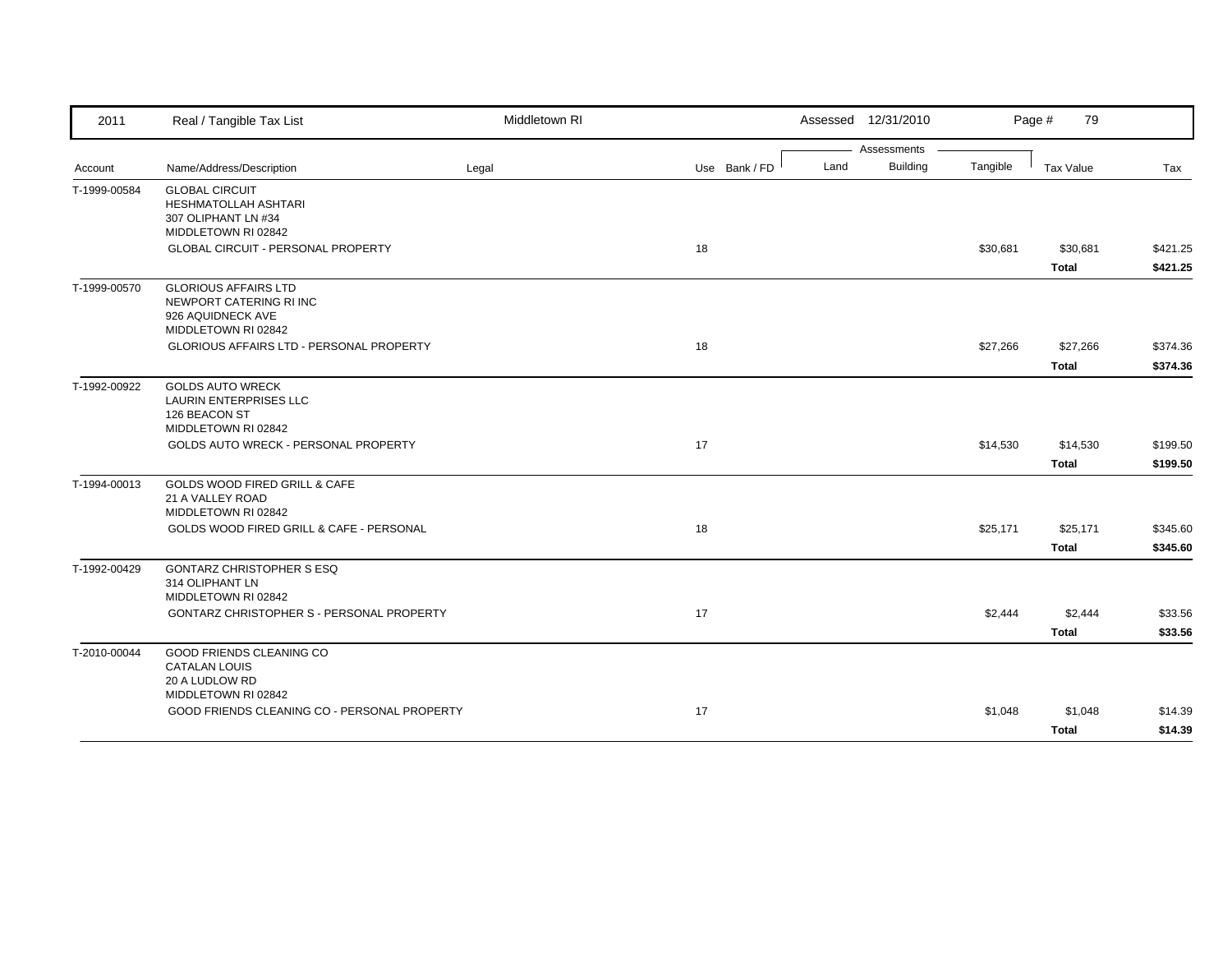| 2011         | Real / Tangible Tax List                                                                                           | Middletown RI |               |      | Assessed 12/31/2010            |          | 80<br>Page #             |                      |
|--------------|--------------------------------------------------------------------------------------------------------------------|---------------|---------------|------|--------------------------------|----------|--------------------------|----------------------|
| Account      | Name/Address/Description                                                                                           | Legal         | Use Bank / FD | Land | Assessments<br><b>Building</b> | Tangible | Tax Value                | Tax                  |
| T-1992-00431 | GOOD HUMOR BREYERS ICE CREAM<br>CONOPCO INC<br>ATTN: LAVINIA SPONSLER<br>521 SOUTH BOSTON<br><b>TULSA OK 74103</b> |               |               |      |                                |          |                          |                      |
|              | GOOD HUMOR BREYERS ICE CREAM - PERSONAL                                                                            |               | 94            |      |                                | \$2,000  | \$2,000<br><b>Total</b>  | \$27.46<br>\$27.46   |
| T-2009-00012 | <b>GOODE SPIRITS</b><br>EAST BAY VENTURES INC<br>1374 WEST MAIN RD<br>MIDDLETOWN RI 02842                          |               |               |      |                                |          |                          |                      |
|              | GOODE SPIRITS - PERSONAL PROPERTY                                                                                  |               | 18            |      |                                | \$42,957 | \$42,957<br><b>Total</b> | \$589.80<br>\$589.80 |
| T-1992-00432 | <b>GORDON ENTERPRISES INC</b><br><b>GORDON ROBERT L</b><br>1131 WARWICK AVE<br>WARWICK RI 02888                    |               |               |      |                                |          |                          |                      |
|              | GORDON ENTERPRISES INC - PERSONAL PROPERTY                                                                         |               | 18            |      |                                | \$51,480 | \$51,480<br><b>Total</b> | \$706.82<br>\$706.82 |
| T-2005-00111 | GOVERNMENT RECORDS SERV INC<br><b>ACS TAX DEPT</b><br>PO BOX 151127<br>DALLAS TX 753151127                         |               |               |      |                                |          |                          |                      |
|              | GOVERNMENT RECORDS SERV INC - PERSONAL                                                                             |               | 17            |      |                                | \$7,858  | \$7,858<br><b>Total</b>  | \$107.89<br>\$107.89 |
| T-2009-00014 | <b>GRAND ISLANDER</b><br>ACCELERATED CARE PLUS CORP<br>4850 JOULE ST<br>SUITE A1<br><b>RENO NV 89502</b>           |               |               |      |                                |          |                          |                      |
|              | GRAND ISLANDER - PERSONAL PROPERTY                                                                                 |               | 94            |      |                                | \$5,314  | \$5,314<br>Total         | \$72.96<br>\$72.96   |
| T-2010-00012 | <b>GRAND ISLANDER</b><br>HILL ROM COMPANY INC<br>TAX DEPT J79<br>1069 STATE RT 46 E                                |               |               |      |                                |          |                          |                      |
|              | BATESVILLE IN 47006<br><b>GRAND ISLANDER - PERSONAL PROPERTY</b>                                                   |               | 94            |      |                                | \$5,000  | \$5,000<br><b>Total</b>  | \$68.65<br>\$68.65   |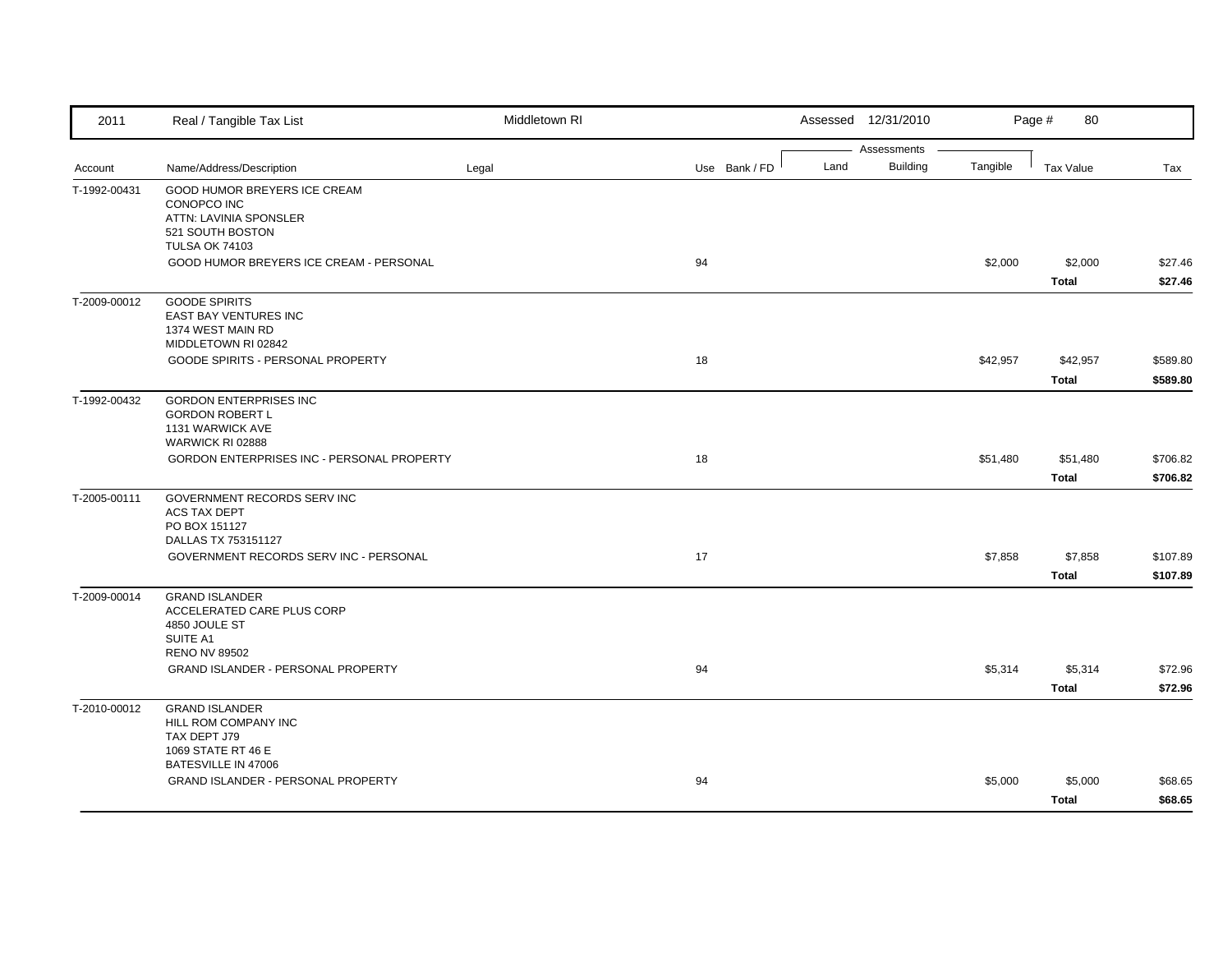| 2011                         | Real / Tangible Tax List                                                                                                                         | Middletown RI |               |      | Assessed 12/31/2010            |             | 81<br>Page #                |                            |
|------------------------------|--------------------------------------------------------------------------------------------------------------------------------------------------|---------------|---------------|------|--------------------------------|-------------|-----------------------------|----------------------------|
| Account                      | Name/Address/Description                                                                                                                         | Legal         | Use Bank / FD | Land | Assessments<br><b>Building</b> | Tangible    | <b>Tax Value</b>            | Tax                        |
| T-2011-00029                 | <b>GRAND ISLANDER</b><br>UNIVERSAL HOSPITAL SERVICES IN<br>1301 INTERNATIONAL PKWY<br><b>SUITE 300</b><br>SUNRISE FL 33323                       |               |               |      |                                |             |                             |                            |
|                              | <b>GRAND ISLANDER - PERSONAL PROPERTY</b>                                                                                                        |               | 94            |      |                                | \$1,364     | \$1,364<br><b>Total</b>     | \$18.73<br>\$18.73         |
| T-2011-00030<br>T-1992-00437 | <b>GRAND ISLANDER</b><br>ASCO HEALTHCARE OF NEW ENGLAND<br>PO BOX 541032<br>CINCINNATI OH 45254                                                  |               |               |      |                                |             |                             |                            |
|                              | GRAND ISLANDER - PERSONAL PROPERTY                                                                                                               |               | 94            |      |                                | \$828       | \$828<br><b>Total</b>       | \$11.37<br>\$11.37         |
|                              | GRAND ISLANDER HEALTH CARE CTR<br>HEALTH RESOURCES OF MIDDLETOWN<br><b>GRAND ISLANDER NURSING HO</b><br>4500 DORR STREET<br>TOLEDO OH 43615-4040 |               |               |      |                                |             |                             |                            |
|                              | GRAND ISLANDER HEALTH CARE CTR - PERSONAL                                                                                                        |               | 18            |      |                                | \$1,059,791 | \$1,059,791<br><b>Total</b> | \$14,550.93<br>\$14,550.93 |
| T-2011-00080                 | <b>GRAND WIRELESS VERIZON</b><br>881 WEST MAIN RD<br>MIDDLETOWN RI 02842<br><b>GRAND WIRELESS VERIZON - PERSONAL PROPERTY</b>                    |               | 17            |      |                                | \$1,900     | \$1,900                     | \$26.09                    |
| T-2008-00072                 | <b>GRAPE ROOM THE</b><br>THE HAPPY FAT MAN LLC<br>TOM YOB OWNER<br>510 EAST MAIN RD                                                              |               |               |      |                                |             | <b>Total</b>                | \$26.09                    |
|                              | MIDDLETOWN RI 02842<br>GRAPE ROOM THE - PERSONAL PROPERTY                                                                                        |               | 18            |      |                                | \$31,425    | \$31,425<br><b>Total</b>    | \$431.47<br>\$431.47       |
| T-2001-00019                 | <b>GREAT AMERICA LEASING CORP</b><br>625 1ST STREET ES STE 800<br>CEDAR RAPIDS IA 52401                                                          |               |               |      |                                |             |                             |                            |
|                              | <b>GREAT AMERICA LEASING CORP - PERSONAL</b>                                                                                                     |               | 94            |      |                                | \$128,281   | \$128,281<br><b>Total</b>   | \$1,761.30<br>\$1,761.30   |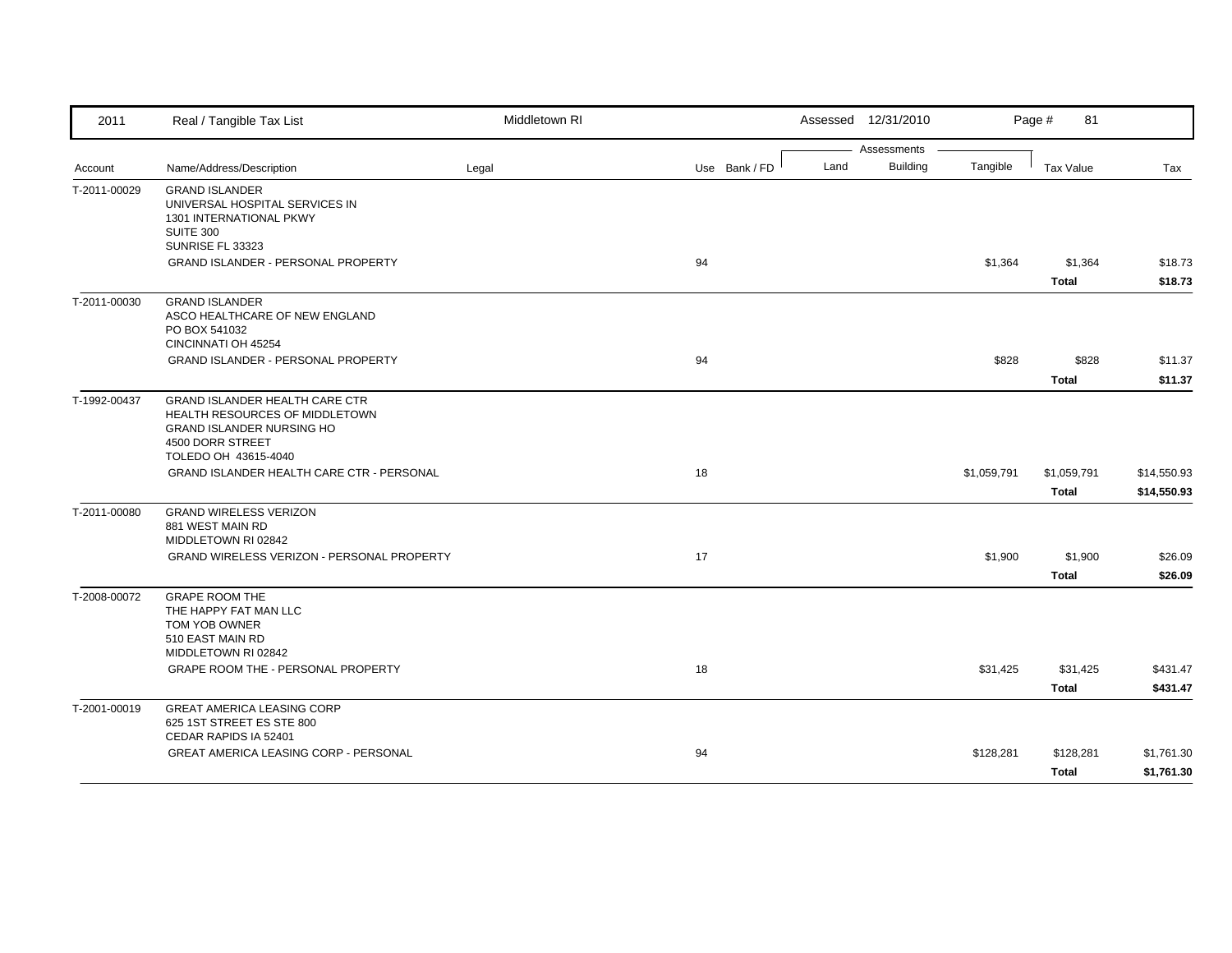| 2011         | Real / Tangible Tax List                                                                                                                                | Middletown RI |               |      | Assessed 12/31/2010 |          | Page #<br>82             |                      |
|--------------|---------------------------------------------------------------------------------------------------------------------------------------------------------|---------------|---------------|------|---------------------|----------|--------------------------|----------------------|
|              |                                                                                                                                                         |               |               |      | Assessments         |          |                          |                      |
| Account      | Name/Address/Description                                                                                                                                | Legal         | Use Bank / FD | Land | <b>Building</b>     | Tangible | Tax Value                | Tax                  |
| T-1992-00822 | <b>GREAT SPRING WATERS OF AMERICA</b><br>THOMPSON REUTER PRO TAX<br>PO BOX 4900 DEPT 170<br>SCOTTSDALE AZ 85261-4900                                    |               |               |      |                     |          |                          |                      |
|              | GREAT SPRING WATERS OF AMERICA - PERSONAL                                                                                                               |               | 94            |      |                     | \$6,878  | \$6,878                  | \$94.43              |
|              |                                                                                                                                                         |               |               |      |                     |          | <b>Total</b>             | \$94.43              |
| T-1992-00350 | <b>GREEN ACRES DISTRIBUTORS INC</b><br><b>STEPHEN FARIA</b><br>595 AQUIDNECK AVE<br>MIDDLETOWN RI 02842<br>GREEN ACRES DISTRIBUTORS - PERSONAL PROPERTY |               | 17            |      |                     | \$5,595  | \$5,595                  | \$76.82              |
|              |                                                                                                                                                         |               |               |      |                     |          | <b>Total</b>             | \$76.82              |
| T-1999-00728 | <b>GREEN MOUNTAIN COFFEE CO</b><br>33 COFFEE LN<br>WATERBURY VT 05676<br>GREEN MOUNTAIN COFFEE CO - PERSONAL PROPERTY                                   |               | 94            |      |                     | \$2,987  | \$2,987<br><b>Total</b>  | \$41.01<br>\$41.01   |
| T-1999-00604 | <b>GREEN REALTY</b><br><b>KIELBASA ROBERT</b><br>1272 WEST MAIN RD 234<br>MIDDLETOWN RI 02842<br><b>GREEN REALTY - PERSONAL PROPERTY</b>                |               | 17            |      |                     | \$3,027  | \$3,027<br><b>Total</b>  | \$41.56<br>\$41.56   |
| T-2011-00032 | <b>GREENLEAF COMPACTION INC</b><br>4001 N 3RD ST SUITE 480<br>PHOENIX AZ 85012<br>- PERSONAL PROPERTY                                                   |               | 94            |      |                     | \$15,360 | \$15,360<br><b>Total</b> | \$210.89<br>\$210.89 |
| T-2011-00014 | <b>GREENSIDE SKATE PARK LLC</b>                                                                                                                         |               |               |      |                     |          |                          |                      |
|              | PO BOX 4360<br>MIDDLETOWN RI 02842<br><b>GREENSIDE SKATE PARK - PERSONAL PROPERTY</b>                                                                   |               | 17            |      |                     | \$4,085  | \$4,085                  | \$56.09              |
|              |                                                                                                                                                         |               |               |      |                     |          | <b>Total</b>             | \$56.09              |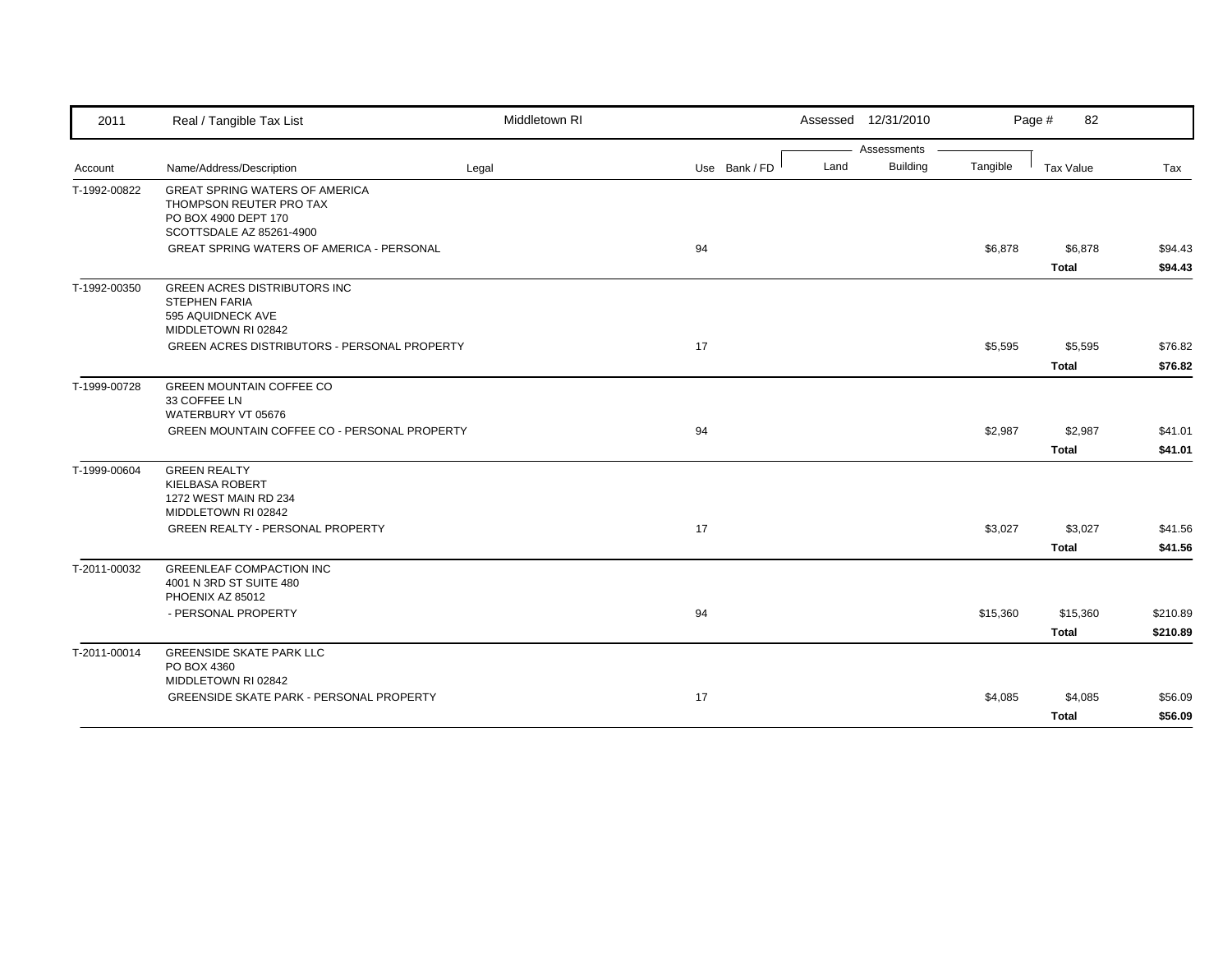| 2011         | Real / Tangible Tax List                                                                                                       | Middletown RI |    |               |      | Assessed 12/31/2010 |          | 83<br>Page # |          |
|--------------|--------------------------------------------------------------------------------------------------------------------------------|---------------|----|---------------|------|---------------------|----------|--------------|----------|
|              |                                                                                                                                |               |    |               |      | Assessments         |          |              |          |
| Account      | Name/Address/Description                                                                                                       | Legal         |    | Use Bank / FD | Land | <b>Building</b>     | Tangible | Tax Value    | Tax      |
| T-2010-00014 | <b>GREGORY BOLTON</b><br>WILDBLUE COMMUNICATIONS INC<br>5970 GREEWOOD PLAZA BLVD #300<br>GREENWOOD VILLAGE CO 80111            |               |    |               |      |                     |          |              |          |
|              | <b>GREGORY BOLTON - PERSONAL PROPERTY</b>                                                                                      |               | 94 |               |      |                     | \$298    | \$298        | \$4.09   |
|              |                                                                                                                                |               |    |               |      |                     |          | Total        | \$4.09   |
| T-1992-00380 | GREGORY P FRAZIER DDS PC<br>PO BOX 4327<br>MIDDLETOWN RI 02842                                                                 |               |    |               |      |                     |          |              |          |
|              | GREGORY P FRAZIER DDS PC - PERSONAL PROPERTY                                                                                   |               | 18 |               |      |                     | \$26,917 | \$26,917     | \$369.57 |
|              |                                                                                                                                |               |    |               |      |                     |          | Total        | \$369.57 |
| T-1992-00443 | <b>GROWING CHILDREN OF RI</b><br>KNOWLEDGE LEARNING CORP<br>ATTN: TAX DEPARTMENT #070<br>PO BOX 6760<br>PORTLAND OR 97228-6760 |               |    |               |      |                     |          |              |          |
|              | <b>GROWING CHILDREN OF RI - PERSONAL PROPERTY</b>                                                                              |               | 18 |               |      |                     | \$47,739 | \$47,739     | \$655.46 |
|              |                                                                                                                                |               |    |               |      |                     |          | Total        | \$655.46 |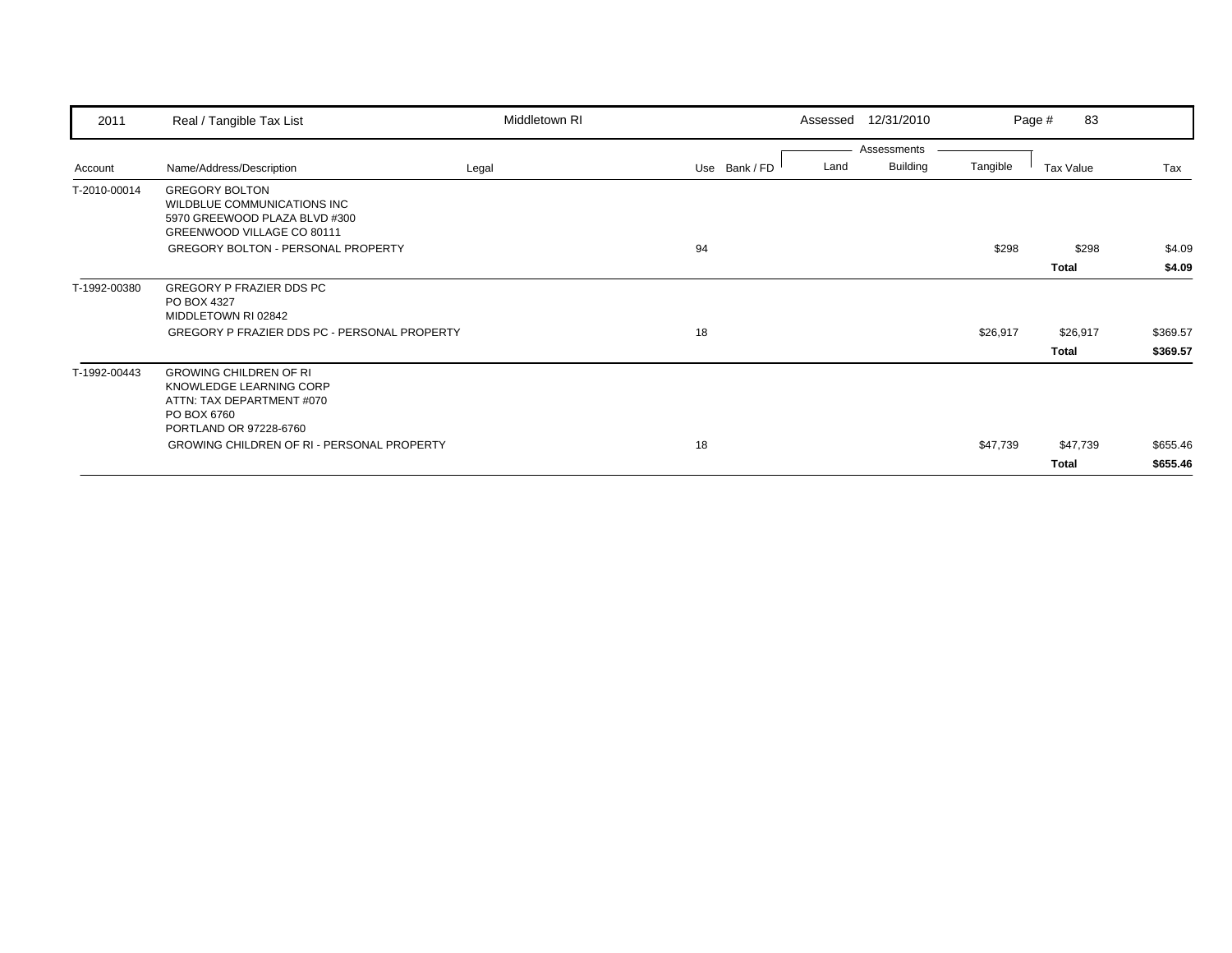| 2011         | Real / Tangible Tax List                                          | Middletown RI |               | Assessed 12/31/2010 |                             | Page #<br>84     |              |
|--------------|-------------------------------------------------------------------|---------------|---------------|---------------------|-----------------------------|------------------|--------------|
|              |                                                                   |               |               |                     | Assessments                 |                  |              |
| Account      | Name/Address/Description                                          | Legal         | Use Bank / FD | Land                | <b>Building</b><br>Tangible | <b>Tax Value</b> | Tax          |
| T-1999-00501 | H & R BLOCK CO #38620                                             |               |               |                     |                             |                  |              |
|              | 1800 POST RD                                                      |               |               |                     |                             |                  |              |
|              | WARWICK RI 02886<br>H & R BLOCK CO - PERSONAL PROPERTY            |               | 18            |                     | \$26,148                    | \$26,148         | \$359.01     |
|              |                                                                   |               |               |                     |                             |                  |              |
|              |                                                                   |               |               |                     |                             | <b>Total</b>     | \$359.01     |
| T-2011-00007 | H T TOBY SMALL ENGINE REPAIR<br><b>TOBY HALBERT T</b>             |               |               |                     |                             |                  |              |
|              | 1139 AQUIDNECK AVE                                                |               |               |                     |                             |                  |              |
|              | MIDDLETOWN RI 02842                                               |               |               |                     |                             |                  |              |
|              | H T TOBY SMALL ENGINE REPAIR - PERSONAL                           |               | 17            |                     | \$1,554                     | \$1,554          | \$21.34      |
|              |                                                                   |               |               |                     |                             | <b>Total</b>     | \$21.34      |
| T-2011-00024 | <b>HAFER WILLIAM</b>                                              |               |               |                     |                             |                  |              |
|              | 24 BARNEY ST                                                      |               |               |                     |                             |                  |              |
|              | NEWPORT RI 02840                                                  |               |               |                     |                             |                  |              |
|              | - PERSONAL PROPERTY                                               |               | 45            |                     | \$16,620                    | \$16,620         | \$228.19     |
|              |                                                                   |               |               |                     |                             | <b>Total</b>     | \$228.19     |
| T-1992-00452 | <b>HALLMARK MARKETING CORP</b>                                    |               |               |                     |                             |                  |              |
|              | ATTN TAX DEPT #407                                                |               |               |                     |                             |                  |              |
|              | PO BOX 419479                                                     |               |               |                     |                             |                  |              |
|              | KANSAS CITY MO 64141-6479                                         |               |               |                     |                             |                  |              |
|              | HALLMARK MARKETING CORP - PERSONAL PROPERTY                       |               | 94            |                     | \$11,455                    | \$11,455         | \$157.28     |
|              |                                                                   |               |               |                     |                             | <b>Total</b>     | \$157.28     |
| T-2002-00273 | <b>HAMPTON INN &amp; SUITES</b><br>WM HOTEL GROUP LLC-HAMPTON INN |               |               |                     |                             |                  |              |
|              | FIRST BRISTOL CORP                                                |               |               |                     |                             |                  |              |
|              | 222 MILIKEN BLVD POB 2516                                         |               |               |                     |                             |                  |              |
|              | FALL RIVER MA 02722                                               |               |               |                     |                             |                  |              |
|              | HAMPTON INN & SUITES - PERSONAL PROPERTY                          |               | 18            |                     | \$594,988                   | \$594,988        | \$8,169.19   |
|              |                                                                   |               |               |                     |                             | <b>Total</b>     | \$8,169.19   |
| T-2010-00065 | HARKEN YACHT FITTINGS                                             |               |               |                     |                             |                  |              |
|              | <b>HARKEN YACHT INC</b>                                           |               |               |                     |                             |                  |              |
|              | 1251 E WISCONSIN AVE                                              |               |               |                     |                             |                  |              |
|              | PEWAUKEE WI 53186<br>HARKEN YACHT FITTINGS - PERSONAL PROPERTY    |               | 17            |                     | \$100,177                   | \$100,177        | \$1,375.43   |
|              | <b>Tax Exempt Property</b>                                        |               |               |                     |                             | \$0              | $$-1,375.43$ |
|              |                                                                   |               |               |                     |                             |                  |              |
|              |                                                                   |               |               |                     |                             | <b>Total</b>     | \$0.00       |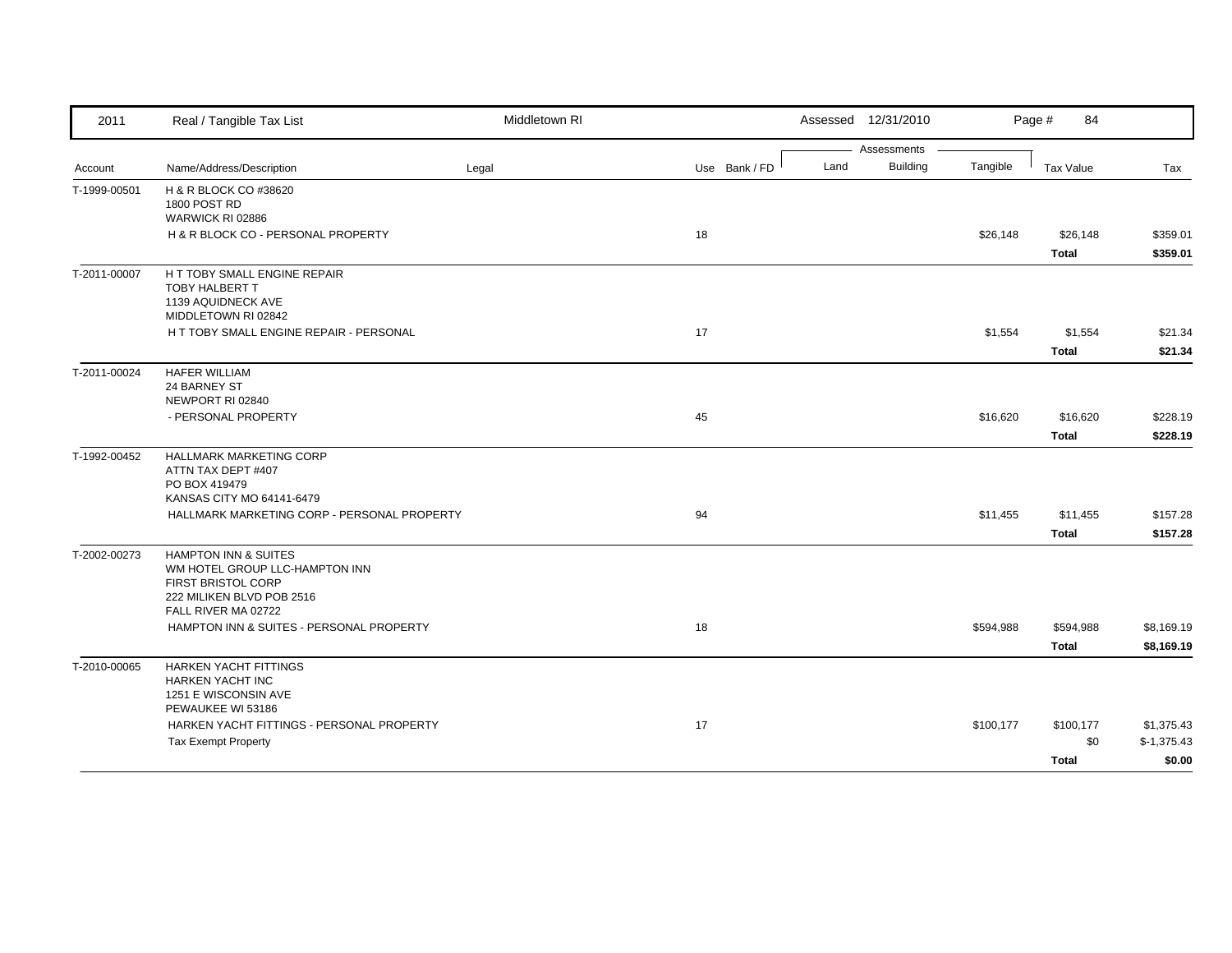| 2011         | Real / Tangible Tax List                                                                                        | Middletown RI |               | Assessed 12/31/2010 |                 |          | Page #<br>85     |          |
|--------------|-----------------------------------------------------------------------------------------------------------------|---------------|---------------|---------------------|-----------------|----------|------------------|----------|
|              |                                                                                                                 |               |               |                     | Assessments     |          |                  |          |
| Account      | Name/Address/Description                                                                                        | Legal         | Use Bank / FD | Land                | <b>Building</b> | Tangible | <b>Tax Value</b> | Tax      |
| T-1996-10054 | HARVEYS AUTO DETAILING<br><b>HARVEY HARRY G III &amp; WENDY LOR</b><br>819 AQUIDNECK AVE<br>MIDDLETOWN RI 02842 |               |               |                     |                 |          |                  |          |
|              | HARVEYS AUTO DETAILING - PERSONAL PROPERTY                                                                      |               | 17            |                     |                 | \$2,021  | \$2,021          | \$27.75  |
|              |                                                                                                                 |               |               |                     |                 |          | <b>Total</b>     | \$27.75  |
| T-2008-00068 | <b>HASTIE GLENN</b><br>PO BOX 551<br>EAST LONGMEADOW MA 01028                                                   |               |               |                     |                 |          |                  |          |
|              | 2003 29FT GULFSTREAM/CONQST - PERSONAL                                                                          |               | 45            |                     |                 | \$11,826 | \$11,826         | \$162.37 |
|              |                                                                                                                 |               |               |                     |                 |          | <b>Total</b>     | \$162.37 |
| T-2002-00112 | <b>HEALING ARTS PROF</b><br><b>DUBARTIMUS LLC</b><br>1100 AQUIDNECK AVE<br>MIDDLETOWN RI 02842                  |               |               |                     |                 |          |                  |          |
|              | HEALING ARTS PROF - PERSONAL PROPERTY                                                                           |               | 18            |                     |                 | \$18,400 | \$18,400         | \$252.63 |
|              |                                                                                                                 |               |               |                     |                 |          | <b>Total</b>     | \$252.63 |
| T-2011-00042 | <b>HEALING POINT</b><br><b>BOUDREAU KRISTIN</b><br>49 WARD AVE<br>MIDDLETOWN RI 02842                           |               |               |                     |                 |          |                  |          |
|              | <b>HEALING POINT - PERSONAL PROPERTY</b>                                                                        |               | 17            |                     |                 | \$4,750  | \$4,750          | \$65.22  |
|              |                                                                                                                 |               |               |                     |                 |          | <b>Total</b>     | \$65.22  |
| T-1992-08519 | <b>HEDGEGATE INN</b><br>PARENTE ANNA M<br>38 SQUANTUM DR<br>MIDDLETOWN RI 02842                                 |               |               |                     |                 |          |                  |          |
|              | HEDGEGATE INN - PERSONAL PROPERTY                                                                               |               | 17            |                     |                 | \$4,190  | \$4,190          | \$57.53  |
|              |                                                                                                                 |               |               |                     |                 |          | <b>Total</b>     | \$57.53  |
| T-1992-00461 | HERSHEY CREAMERY CO<br>301 S CAMERON ST<br>HARRISBURG PA 17101                                                  |               |               |                     |                 |          |                  |          |
|              | HERSHEY CREAMERY CO - PERSONAL PROPERTY                                                                         |               | 94            |                     |                 | \$4,203  | \$4,203          | \$57.71  |
|              |                                                                                                                 |               |               |                     |                 |          | <b>Total</b>     | \$57.71  |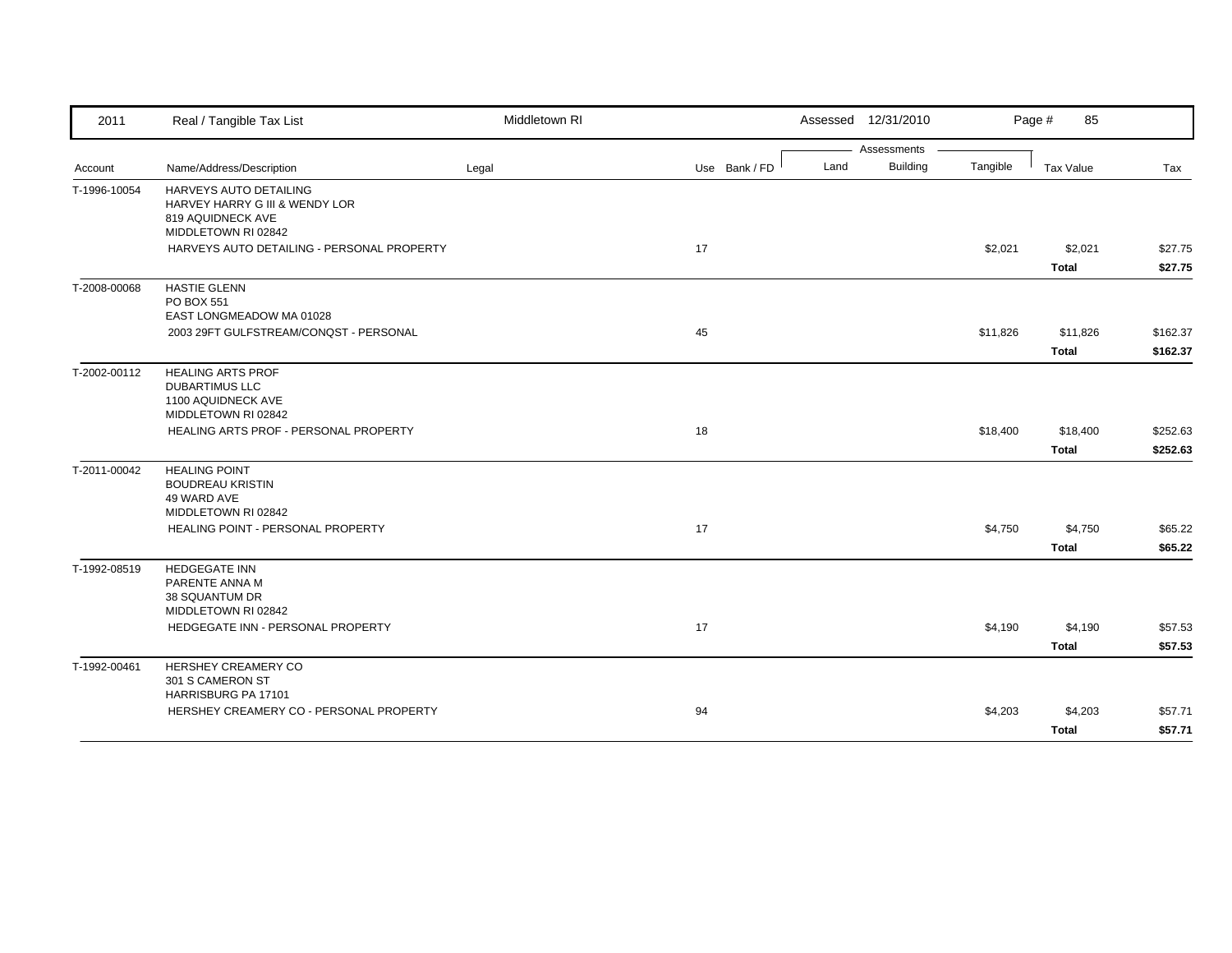| 2011         | Real / Tangible Tax List                                                                                                                             | Middletown RI |               |      | Assessed 12/31/2010            |             | Page #<br>86              |                            |
|--------------|------------------------------------------------------------------------------------------------------------------------------------------------------|---------------|---------------|------|--------------------------------|-------------|---------------------------|----------------------------|
| Account      | Name/Address/Description                                                                                                                             | Legal         | Use Bank / FD | Land | Assessments<br><b>Building</b> | Tangible    | <b>Tax Value</b>          | Tax                        |
| T-1992-00674 | HESS #39207<br>ONE HESS PLAZA<br>WOODBRIDGE NJ 07095-0961<br>HESS #39207 - PERSONAL PROPERTY                                                         |               | 18            |      |                                | \$204,768   | \$204,768<br>Total        | \$2,811.46<br>\$2,811.46   |
| T-2008-00030 | HG ASSOCIATES NEW ENGLAND LLC<br>C/O JASON GOLDFARB<br>1 ODONNELL RD<br>MIDDLETOWN RI 02842<br>H G ASSOCIATES NEW ENGLAND - PERSONAL                 |               | 17            |      |                                | \$1,351     | \$1,351<br><b>Total</b>   | \$18.55<br>\$18.55         |
| T-2002-00094 | <b>HOLIDAY INN EXPRESS</b><br>NEWPORT HOTEL GROUP LLC<br>28 JACOME WAY<br>MIDDLETOWN RI 02842<br>HOLIDAY INN EXPRESS - PERSONAL PROPERTY             |               | 18            |      |                                | \$796,206   | \$796,206<br><b>Total</b> | \$10,931.91<br>\$10,931.91 |
| T-1995-00038 | HOLMES JIM CONSTRUCTION INC<br><b>HOLMES JAMES S</b><br>303 MITCHELLS LN<br>MIDDLETOWN RI 02842<br>HOLMES JIM CONSTRUCTION INC - PERSONAL            |               | 17            |      |                                | \$4,750     | \$4,750<br><b>Total</b>   | \$65.22<br>\$65.22         |
| T-2009-00039 | <b>HOME DEPOT</b><br><b>BEHR PAINT CORP</b><br>ATTN PROPERTY TAX<br>3400 WEST SEGERSTROM AVE<br>SANTA ANA CA 92704<br>HOME DEPOT - PERSONAL PROPERTY |               | 17            |      |                                | \$5,347     | \$5,347<br><b>Total</b>   | \$73.41<br>\$73.41         |
| T-2005-00033 | HOME DEPOT USA<br>PROP TX DEPT #4287<br>POB 105842<br>ATLANTA GA 303485842<br>HOME DEPOT - PERSONAL PROPERTY                                         |               | 18            |      |                                | \$1,197,797 | \$1,197,797<br>Total      | \$16,445.75<br>\$16,445.75 |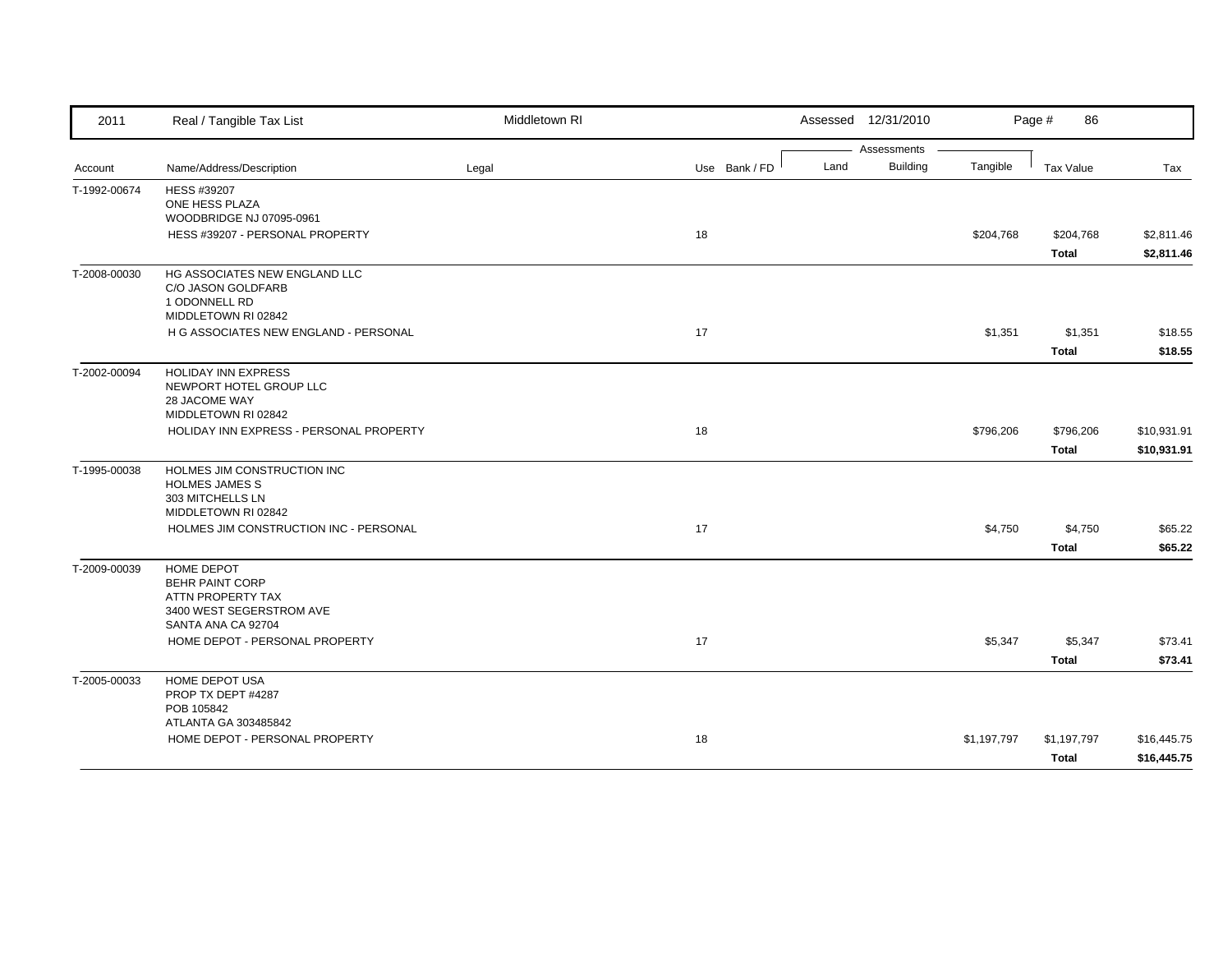| 2011         | Real / Tangible Tax List                                                                                | Middletown RI |               |      | Assessed 12/31/2010            |           | 87<br>Page #                     |                                      |
|--------------|---------------------------------------------------------------------------------------------------------|---------------|---------------|------|--------------------------------|-----------|----------------------------------|--------------------------------------|
| Account      | Name/Address/Description                                                                                | Legal         | Use Bank / FD | Land | Assessments<br><b>Building</b> | Tangible  | <b>Tax Value</b>                 | Tax                                  |
| T-2005-00011 | HOMES BY THE BAY<br>C/O SUSAN E BAILEY<br>92 WEST MAIN RD<br>MIDDLETOWN RI 02842                        |               |               |      |                                |           |                                  |                                      |
|              | HOMES BY THE BAY - PERSONAL PROPERTY                                                                    |               | 17            |      |                                | \$1,514   | \$1,514<br><b>Total</b>          | \$20.79<br>\$20.79                   |
| T-1997-10056 | <b>HOOD SAILMAKERS INC</b><br>23 JOHNNYCAKE HILL RD<br>MIDDLETOWN RI 02842                              |               |               |      |                                |           |                                  |                                      |
|              | HOOD SAILMAKERS INC - PERSONAL PROPERTY<br>Tax Exempt Property                                          |               | 18            |      |                                | \$139,362 | \$139,362<br>\$0<br><b>Total</b> | \$1,913.44<br>$$-1,913.44$<br>\$0.00 |
| T-1992-00474 | HOOGENDOORN NURSERIES INC<br><b>408 TURNER RD</b><br>MIDDLETOWN RI 02842                                |               |               |      |                                |           |                                  |                                      |
|              | HOOGENDOORN NURSERIES INC - PERSONAL<br><b>Tax Exempt Property</b>                                      |               | 73            |      |                                | \$58,082  | \$58,082<br>\$0                  | \$797.47<br>$$-797.47$               |
| T-2009-00015 | HOT BODEEZ TANNING CENTER INC<br>C/O ASHLEY CRIVARO<br>553 WEST MAIN RD<br>MIDDLETOWN RI 02842          |               |               |      |                                |           | <b>Total</b>                     | \$0.00                               |
|              | HOT BODEEZ TANNING CENTER - PERSONAL                                                                    |               | 18            |      |                                | \$36,663  | \$36,663<br><b>Total</b>         | \$503.38<br>\$503.38                 |
| T-1992-00131 | HOWARD JOHNSON MOTOR LODGE<br>C/O KEMPENAAR REAL ESTATES INC<br>351 WEST MAIN RD<br>MIDDLETOWN RI 02842 |               |               |      |                                |           |                                  |                                      |
|              | HOWARD JOHNSON MOTOR LODGE - PERSONAL                                                                   |               | 18            |      |                                | \$497,515 | \$497,515<br><b>Total</b>        | \$6,830.88<br>\$6,830.88             |
| T-2000-01035 | <b>HPSC INC</b><br>GE PROP TX COM ATTN ANNA<br>PO BOX 3649                                              |               |               |      |                                |           |                                  |                                      |
|              | DANBURY CT 06813<br>HPSC INC - PERSONAL PROPERTY                                                        |               | 94            |      |                                | \$6,960   | \$6,960<br><b>Total</b>          | \$95.56<br>\$95.56                   |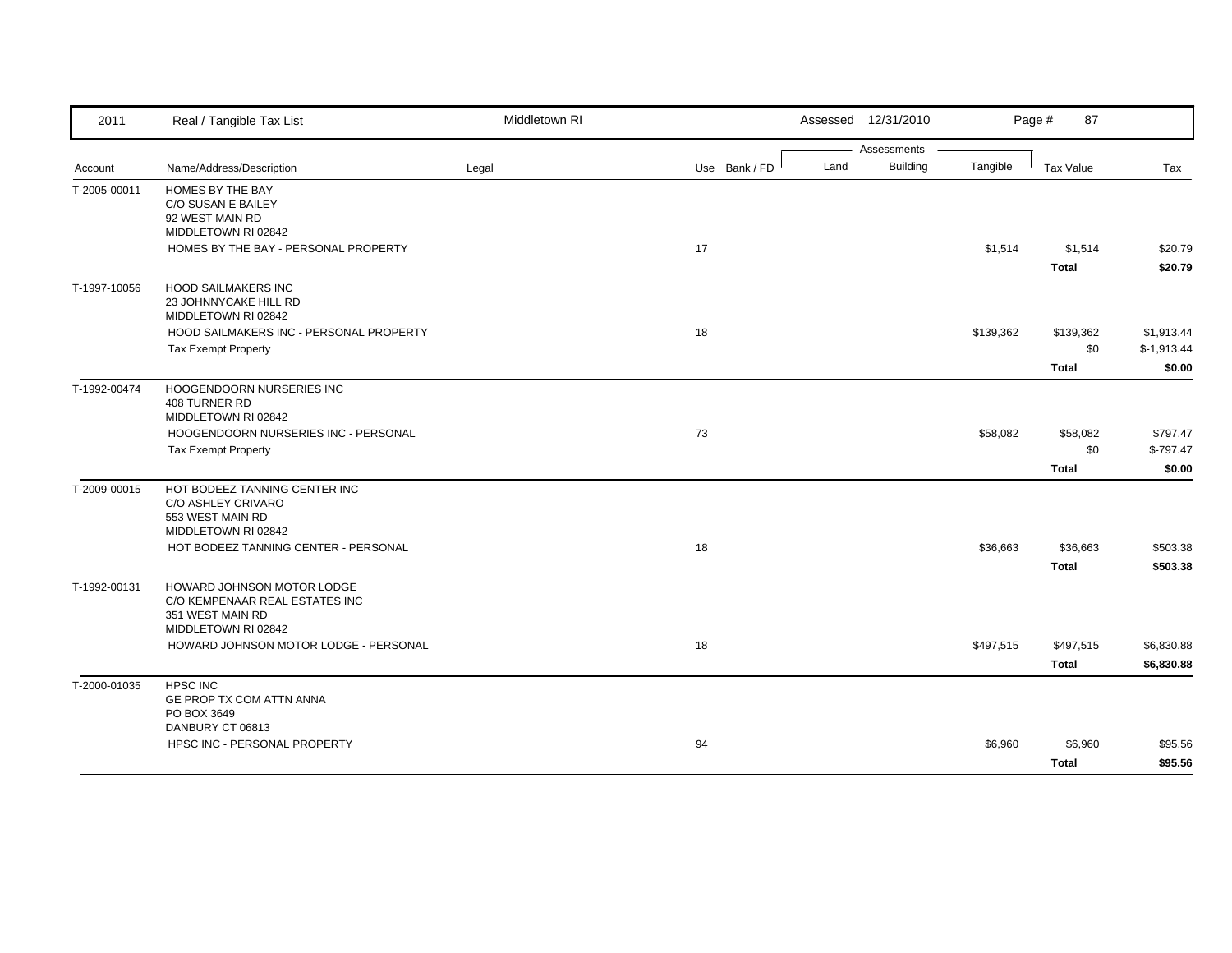| 2011         | Real / Tangible Tax List                            | Middletown RI |               |      | Assessed 12/31/2010 |          | 88<br>Page # |          |
|--------------|-----------------------------------------------------|---------------|---------------|------|---------------------|----------|--------------|----------|
|              |                                                     |               |               |      | Assessments         |          |              |          |
| Account      | Name/Address/Description                            | Legal         | Use Bank / FD | Land | <b>Building</b>     | Tangible | Tax Value    | Tax      |
| T-2002-00131 | HUMPHREYS MARVIN WINDOW & DOOR                      |               |               |      |                     |          |              |          |
|              | P D HUMPHREY CO INC                                 |               |               |      |                     |          |              |          |
|              | 8 CODDINGTON HWY<br>MIDDLETOWN RI 02842             |               |               |      |                     |          |              |          |
|              | HUMPHREYS MARVIN WINDOW & DOOR - PERSONAL           |               | 17            |      |                     | \$8,150  | \$8,150      | \$111.90 |
|              |                                                     |               |               |      |                     |          | <b>Total</b> | \$111.90 |
| T-2011-00038 | <b>HURLEY-MORTON STUDIO</b>                         |               |               |      |                     |          |              |          |
|              | <b>HURLEY PATRICIA</b>                              |               |               |      |                     |          |              |          |
|              | 69 TOURO ST<br>NEWPORT RI 02840                     |               |               |      |                     |          |              |          |
|              | HURLEY-MORTON STUDIO - PERSONAL PROPERTY            |               | 17            |      |                     | \$1,900  | \$1,900      | \$26.09  |
|              |                                                     |               |               |      |                     |          | <b>Total</b> | \$26.09  |
| T-1992-00481 | HURST JAMES L ORTHODONTIST                          |               |               |      |                     |          |              |          |
|              | 137 WEST MAIN RD                                    |               |               |      |                     |          |              |          |
|              | MIDDLETOWN RI 02842                                 |               |               |      |                     |          |              |          |
|              | HURST JAMES L ORTHODONTIST - PERSONAL               |               | 18            |      |                     | \$27,109 | \$27,109     | \$372.21 |
|              |                                                     |               |               |      |                     |          | <b>Total</b> | \$372.21 |
| T-2007-00038 | <b>HYUNDAI OF NEWPORT</b>                           |               |               |      |                     |          |              |          |
|              | NARRAGANSETT CAR COMPANY OF RI<br>1133 WEST MAIN RD |               |               |      |                     |          |              |          |
|              | MIDDLETOWN RI 02842                                 |               |               |      |                     |          |              |          |
|              | HYUNDAI OF NEWPORT - PERSONAL PROPERTY              |               | 18            |      |                     | \$40,613 | \$40,613     | \$557.62 |
|              |                                                     |               |               |      |                     |          | <b>Total</b> | \$557.62 |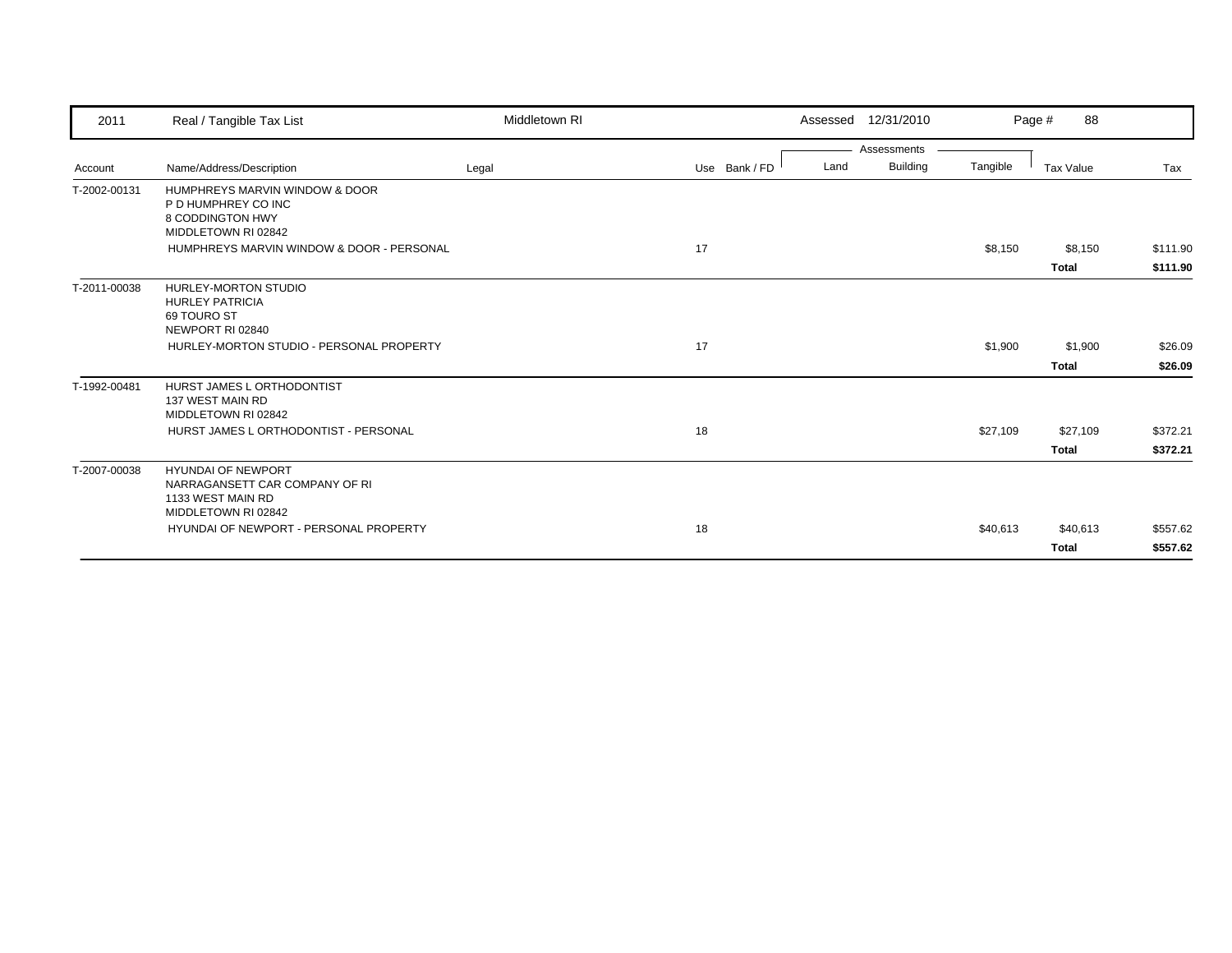| 2011                                         | Real / Tangible Tax List                                           | Middletown RI |               | Assessed 12/31/2010 |                 |           | Page #<br>89     |            |
|----------------------------------------------|--------------------------------------------------------------------|---------------|---------------|---------------------|-----------------|-----------|------------------|------------|
|                                              |                                                                    |               |               |                     | Assessments     |           |                  |            |
| Account                                      | Name/Address/Description                                           | Legal         | Use Bank / FD | Land                | <b>Building</b> | Tangible  | <b>Tax Value</b> | Tax        |
| T-1992-00485                                 | <b>IBM CREDIT LLC</b>                                              |               |               |                     |                 |           |                  |            |
| T-1992-00836<br>T-1996-00015<br>T-2005-00034 | PO BOX 1159                                                        |               |               |                     |                 |           |                  |            |
|                                              | SOUTHBURY CT 06488                                                 |               |               |                     |                 |           |                  |            |
|                                              | IBM CREDIT LLC - PERSONAL PROPERTY                                 |               | 94            |                     |                 | \$3,520   | \$3,520          | \$48.33    |
|                                              |                                                                    |               |               |                     |                 |           | <b>Total</b>     | \$48.33    |
| T-1992-00911                                 | <b>IMPERIAL COIN OP</b>                                            |               |               |                     |                 |           |                  |            |
|                                              | SANCHES ROBERT D                                                   |               |               |                     |                 |           |                  |            |
|                                              | 95 AQUIDNECK AVE<br>MIDDLETOWN RI 02842                            |               |               |                     |                 |           |                  |            |
|                                              | IMPERIAL COIN OP - PERSONAL PROPERTY                               |               | 18            |                     |                 | \$21,735  | \$21,735         | \$298.42   |
|                                              |                                                                    |               |               |                     |                 |           | <b>Total</b>     | \$298.42   |
|                                              |                                                                    |               |               |                     |                 |           |                  |            |
| T-2002-00275                                 | <b>INFINITE FITNESS</b>                                            |               |               |                     |                 |           |                  |            |
|                                              | <b>URBAN CAROLYN</b><br>1341 WEST MAIN RD UNIT 10                  |               |               |                     |                 |           |                  |            |
|                                              | MIDDLETOWN RI 02842                                                |               |               |                     |                 |           |                  |            |
|                                              | INFINITE FITNESS - PERSONAL PROPERTY                               |               | 17            |                     |                 | \$5,000   | \$5,000          | \$68.65    |
|                                              |                                                                    |               |               |                     |                 |           | <b>Total</b>     | \$68.65    |
|                                              |                                                                    |               |               |                     |                 |           |                  |            |
|                                              | INN AT NEWPORT BEACH<br>PURGATORY ASSOCIATES LLC                   |               |               |                     |                 |           |                  |            |
|                                              | 28 JACOME WAY                                                      |               |               |                     |                 |           |                  |            |
|                                              | MIDDLETOWN RI 02842                                                |               |               |                     |                 |           |                  |            |
|                                              | INN AT NEWPORT BEACH - PERSONAL PROPERTY                           |               | 18            |                     |                 | \$163,850 | \$163,850        | \$2,249.66 |
|                                              |                                                                    |               |               |                     |                 |           | <b>Total</b>     | \$2,249.66 |
|                                              |                                                                    |               |               |                     |                 |           |                  |            |
|                                              | <b>INNERLIGHT YOGA &amp; MEDIATION</b><br><b>CHANDLER KIMBERLY</b> |               |               |                     |                 |           |                  |            |
|                                              | 57 HIGH ST                                                         |               |               |                     |                 |           |                  |            |
|                                              | JAMESTOWN RI 02835-1738                                            |               |               |                     |                 |           |                  |            |
|                                              | INNERLIGHT YOGA & MEDIATION - PERSONAL                             |               | 17            |                     |                 | \$15,224  | \$15,224         | \$209.03   |
|                                              |                                                                    |               |               |                     |                 |           | <b>Total</b>     | \$209.03   |
|                                              | <b>INNOVATIVE HOME SYSTEMS</b>                                     |               |               |                     |                 |           |                  |            |
|                                              | 307 OLIPHANT LN #26                                                |               |               |                     |                 |           |                  |            |
|                                              | MIDDLETOWN RI 02842                                                |               |               |                     |                 |           |                  |            |
|                                              | INNOVATIVE HOME SYSTEMS - PERSONAL PROPERTY                        |               | 18            |                     |                 | \$24,799  | \$24,799         | \$340.49   |
|                                              |                                                                    |               |               |                     |                 |           | <b>Total</b>     | \$340.49   |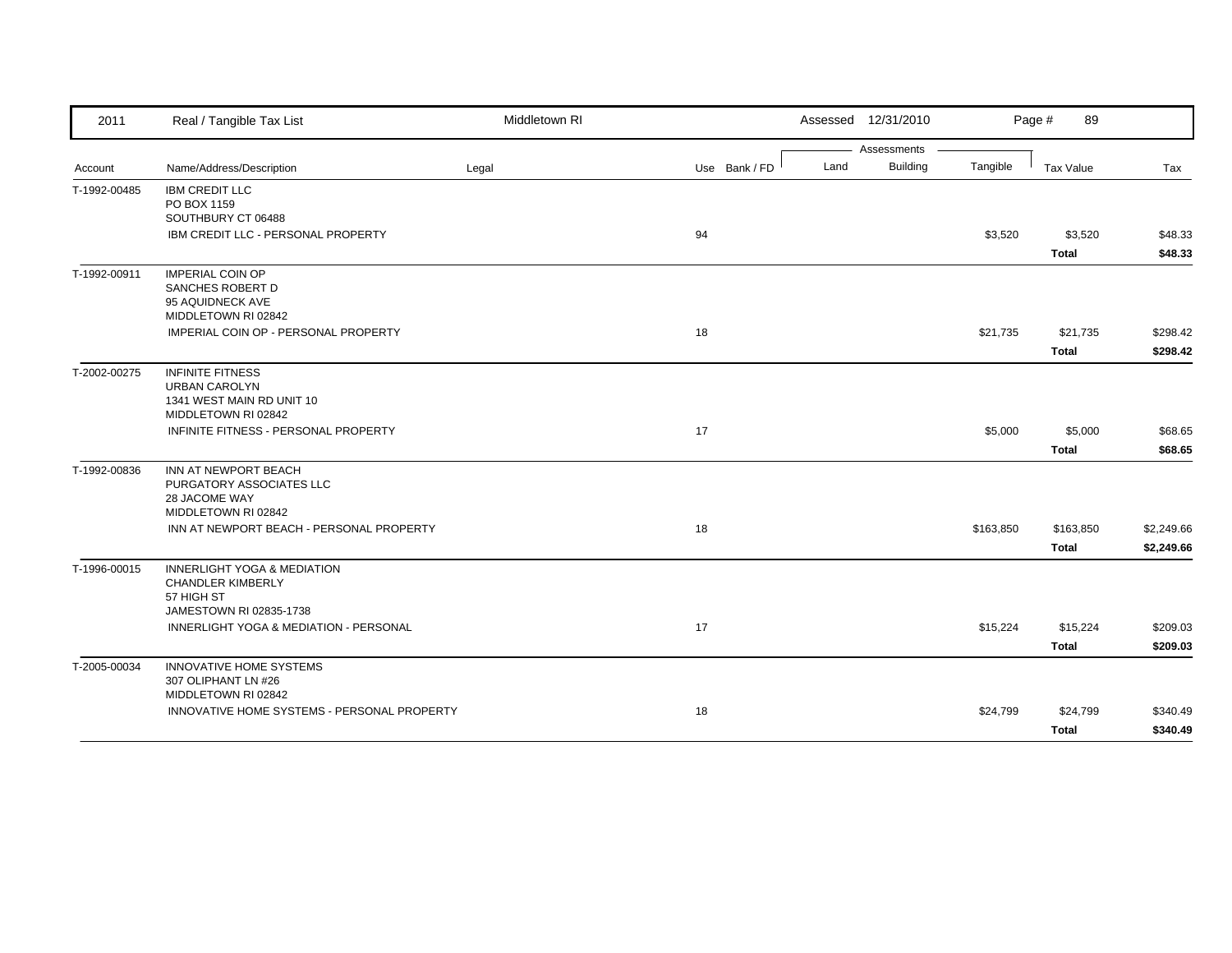| 2011         | Real / Tangible Tax List                                                                               | Middletown RI |               | Assessed 12/31/2010     |          | 90<br>Page #             |                      |
|--------------|--------------------------------------------------------------------------------------------------------|---------------|---------------|-------------------------|----------|--------------------------|----------------------|
|              |                                                                                                        |               |               | Assessments             |          |                          |                      |
| Account      | Name/Address/Description                                                                               | Legal         | Use Bank / FD | <b>Building</b><br>Land | Tangible | Tax Value                | Tax                  |
| T-2002-00231 | <b>INTEGRATED LEASING CORP</b><br><b>GCN HOLDING LLC</b><br>2121 SW BROADWAY #200<br>PORTLAND OR 97201 |               |               |                         |          |                          |                      |
|              | INTEGRATED LEASING CORP - PERSONAL PROPERTY                                                            |               | 94            |                         | \$1,000  | \$1,000<br><b>Total</b>  | \$13.73<br>\$13.73   |
| T-1999-00832 | INTERNATIONAL POCKETS CAFE<br><b>MOUFID GHORAYEB</b><br>52 EAST MAIN RD<br>MIDDLETOWN RI 02842         |               |               |                         |          |                          |                      |
|              | INTERNATIONAL POCKETS CAFE - PERSONAL                                                                  |               | 18            |                         | \$17,137 | \$17,137<br><b>Total</b> | \$235.29<br>\$235.29 |
| T-1992-00493 | <b>INTERSTATE TROPHY</b><br>1397 W MAIN ROAD<br>MIDDLETOWN RI 02842-6355                               |               |               |                         |          |                          |                      |
|              | INTERSTATE TROPHY - PERSONAL PROPERTY                                                                  |               | 18            |                         | \$12,905 | \$12,905<br><b>Total</b> | \$177.19<br>\$177.19 |
| T-1992-00496 | INTL HOUSE OF PANCAKES #4701<br>450 N BRAND BLVD 7TH FLOOR<br>GLENDALE CA 91203                        |               |               |                         |          |                          |                      |
|              | INTL HOUSE OF PANCAKES #4701 - PERSONAL                                                                |               | 18            |                         | \$64,076 | \$64,076<br><b>Total</b> | \$879.76<br>\$879.76 |
| T-2010-00043 | <b>IRWIN JACK</b><br>116 GIDEON LAWTON LANE<br>PORTSMOUTH RI 02871                                     |               |               |                         |          |                          |                      |
|              | 2002 36FT AMERICAN STAR - PERSONAL PROPERTY                                                            |               | 45            |                         | \$14,581 | \$14,581<br><b>Total</b> | \$200.20<br>\$200.20 |
| T-2011-00039 | <b>ISLAND ALTERNATIVE HEALING CTR</b><br>DIGENNARO CHERYL SMITH<br>17 DIANNE AVE                       |               |               |                         |          |                          |                      |
|              | ISLAND ALTERNATIVE HEALING CTR - PERSONAL                                                              |               | 17            |                         | \$1,900  | \$1,900                  | \$26.09<br>\$26.09   |
|              | PORTSMOUTH RI 02871                                                                                    |               |               |                         |          | <b>Total</b>             |                      |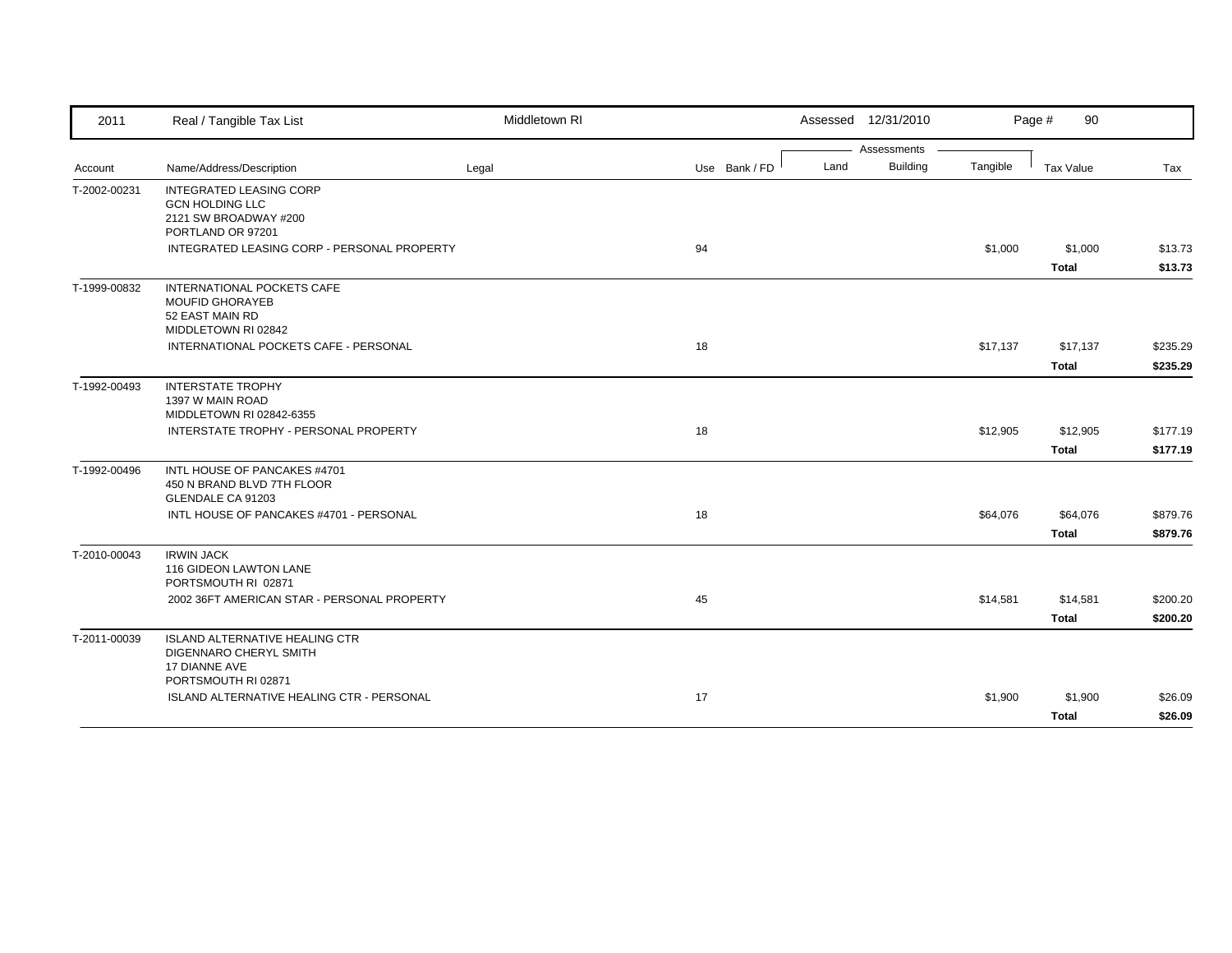| 2011         | Real / Tangible Tax List                           | Middletown RI |               |      | Assessed 12/31/2010 |          | Page #<br>91 |          |
|--------------|----------------------------------------------------|---------------|---------------|------|---------------------|----------|--------------|----------|
|              |                                                    |               |               |      | Assessments         |          |              |          |
| Account      | Name/Address/Description                           | Legal         | Use Bank / FD | Land | <b>Building</b>     | Tangible | Tax Value    | Tax      |
| T-1992-00497 | <b>ISLAND ASSOCIATES INC</b><br>1015 AQUIDNECK AVE |               |               |      |                     |          |              |          |
|              | MIDDLETOWN RI 02842                                |               |               |      |                     |          |              |          |
|              | ISLAND ASSOCIATES INC - PERSONAL PROPERTY          |               | 17            |      |                     | \$3,771  | \$3,771      | \$51.78  |
|              |                                                    |               |               |      |                     |          | <b>Total</b> | \$51.78  |
| T-1992-00464 | <b>ISLAND CARPET TILE &amp; FLOOR CARE</b>         |               |               |      |                     |          |              |          |
|              | 695 WEST MAIN RD<br>MIDDLETOWN RI 02842            |               |               |      |                     |          |              |          |
|              | ISLAND CARPET - PERSONAL PROPERTY                  |               | 18            |      |                     | \$62,392 | \$62,392     | \$856.64 |
|              |                                                    |               |               |      |                     |          | <b>Total</b> | \$856.64 |
|              | <b>ISLAND CHIMNEY SERVICE LLC</b>                  |               |               |      |                     |          |              |          |
| T-2010-00032 | C/O WALTER & APRIL COSTA                           |               |               |      |                     |          |              |          |
|              | 104 ELLERY AVE                                     |               |               |      |                     |          |              |          |
|              | MIDDLETOWN RI 02842                                |               |               |      |                     |          |              |          |
|              | ISLAND CHIMNEY SERVICE - PERSONAL PROPERTY         |               | 17            |      |                     | \$3,666  | \$3,666      | \$50.33  |
|              |                                                    |               |               |      |                     |          | <b>Total</b> | \$50.33  |
| T-2002-00207 | <b>ISLAND CHIROPRACTIC</b>                         |               |               |      |                     |          |              |          |
|              | SHEEHAN DEBRA<br>477 EAST MAIN RD                  |               |               |      |                     |          |              |          |
|              | MIDDLETOWN RI 02842                                |               |               |      |                     |          |              |          |
|              | ISLAND CHIROPRACTIC - PERSONAL PROPERTY            |               | 17            |      |                     | \$8,768  | \$8,768      | \$120.38 |
|              |                                                    |               |               |      |                     |          | <b>Total</b> | \$120.38 |
| T-2011-00002 | <b>ISLAND CINEMA</b>                               |               |               |      |                     |          |              |          |
|              | BOSTON CULINARY GROUP/ISLAND C                     |               |               |      |                     |          |              |          |
|              | C/O D&P 1080-39-0000063693<br>PO BOX 260888        |               |               |      |                     |          |              |          |
|              | <b>PLANO TX 75026</b>                              |               |               |      |                     |          |              |          |
|              | ISLAND CINEMA - PERSONAL PROPERTY                  |               | 18            |      |                     | \$30,411 | \$30,411     | \$417.54 |
|              |                                                    |               |               |      |                     |          | <b>Total</b> | \$417.54 |
| T-2010-00002 | <b>ISLAND CINEMAS</b>                              |               |               |      |                     |          |              |          |
|              | 100 N CRESCENT DR                                  |               |               |      |                     |          |              |          |
|              | SUITE 120<br>BEVERLY HILLS CA 90210                |               |               |      |                     |          |              |          |
|              | ISLAND CINEMAS - PERSONAL PROPERTY                 |               | 94            |      |                     | \$4,463  | \$4,463      | \$61.28  |
|              |                                                    |               |               |      |                     |          | <b>Total</b> | \$61.28  |
|              |                                                    |               |               |      |                     |          |              |          |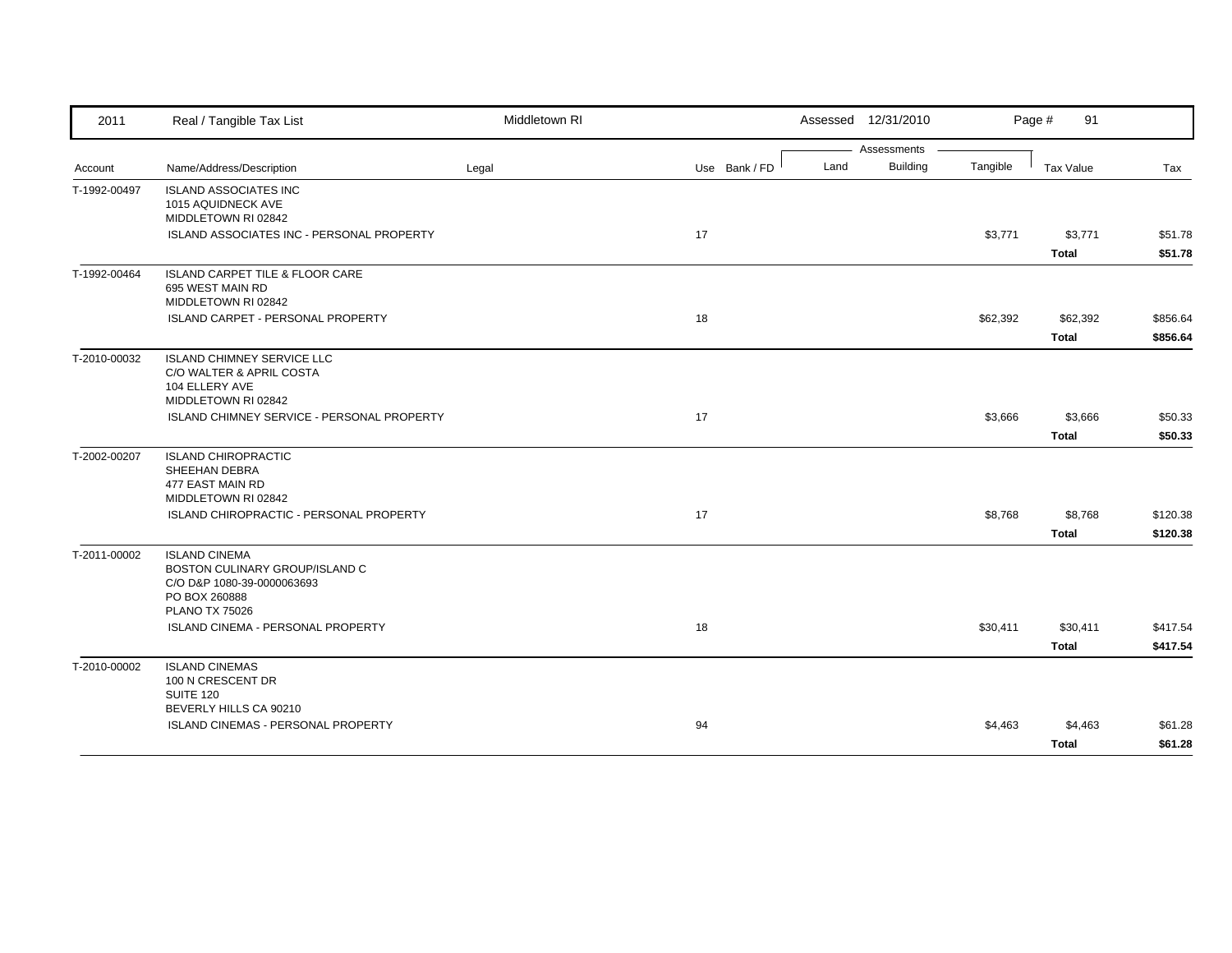| 2011         | Real / Tangible Tax List                                                                                    | Middletown RI |               |      | Assessed 12/31/2010 |          | Page #<br>92     |          |
|--------------|-------------------------------------------------------------------------------------------------------------|---------------|---------------|------|---------------------|----------|------------------|----------|
|              |                                                                                                             |               |               |      | Assessments         |          |                  |          |
| Account      | Name/Address/Description                                                                                    | Legal         | Use Bank / FD | Land | Building            | Tangible | <b>Tax Value</b> | Tax      |
| T-1992-00529 | <b>ISLAND DENTAL HEALTH</b><br><b>GEOFFREY JONES G MD</b><br>700 AQUIDNECK AVE<br>MIDDLETOWN RI 02842       |               |               |      |                     |          |                  |          |
|              | ISLAND DENTAL HEALTH - PERSONAL PROPERTY                                                                    |               | 18            |      |                     | \$21,495 | \$21,495         | \$295.13 |
|              |                                                                                                             |               |               |      |                     |          | <b>Total</b>     | \$295.13 |
| T-1996-10005 | <b>ISLAND GROUNDSKEEPING &amp; MAINT</b><br><b>VIOLANTE LIONEL</b><br>407 VALLEY RD<br>MIDDLETOWN RI 02842  |               |               |      |                     |          |                  |          |
|              | ISLAND GROUNDSKEEPING & MAINT - PERSONAL                                                                    |               | 17            |      |                     | \$3,168  | \$3,168          | \$43.50  |
|              |                                                                                                             |               |               |      |                     |          | Total            | \$43.50  |
| T-1992-00504 | <b>ISLAND SURF &amp; SPORT</b><br>C/O ISLAND ELEMENTS INC<br><b>86 AQUIDNECK AVE</b><br>MIDDLETOWN RI 02842 |               |               |      |                     |          |                  |          |
|              | <b>ISLAND SURF &amp; SPORT - PERSONAL PROPERTY</b>                                                          |               | 18            |      |                     | \$35,965 | \$35,965         | \$493.80 |
|              |                                                                                                             |               |               |      |                     |          | <b>Total</b>     | \$493.80 |
| T-2002-00250 | <b>ISLAND TREE SERVICE</b><br><b>BAER WILLIAM G III</b><br><b>453 TUCKERMAN AVE</b><br>MIDDLETOWN RI 02842  |               |               |      |                     |          |                  |          |
|              | <b>ISLAND TREE SERVICE - PERSONAL PROPERTY</b>                                                              |               | 17            |      |                     | \$1,728  | \$1,728          | \$23.73  |
|              |                                                                                                             |               |               |      |                     |          | <b>Total</b>     | \$23.73  |
| T-2010-00008 | <b>ITS MY PARTY</b><br><b>BRYAN AMANDA</b><br><b>4 CODDINGTON HWY</b><br>MIDDLETOWN RI 02842                |               |               |      |                     |          |                  |          |
|              | ITS MY PARTY - PERSONAL PROPERTY                                                                            |               | 17            |      |                     | \$8,805  | \$8,805          | \$120.89 |
|              |                                                                                                             |               |               |      |                     |          | <b>Total</b>     | \$120.89 |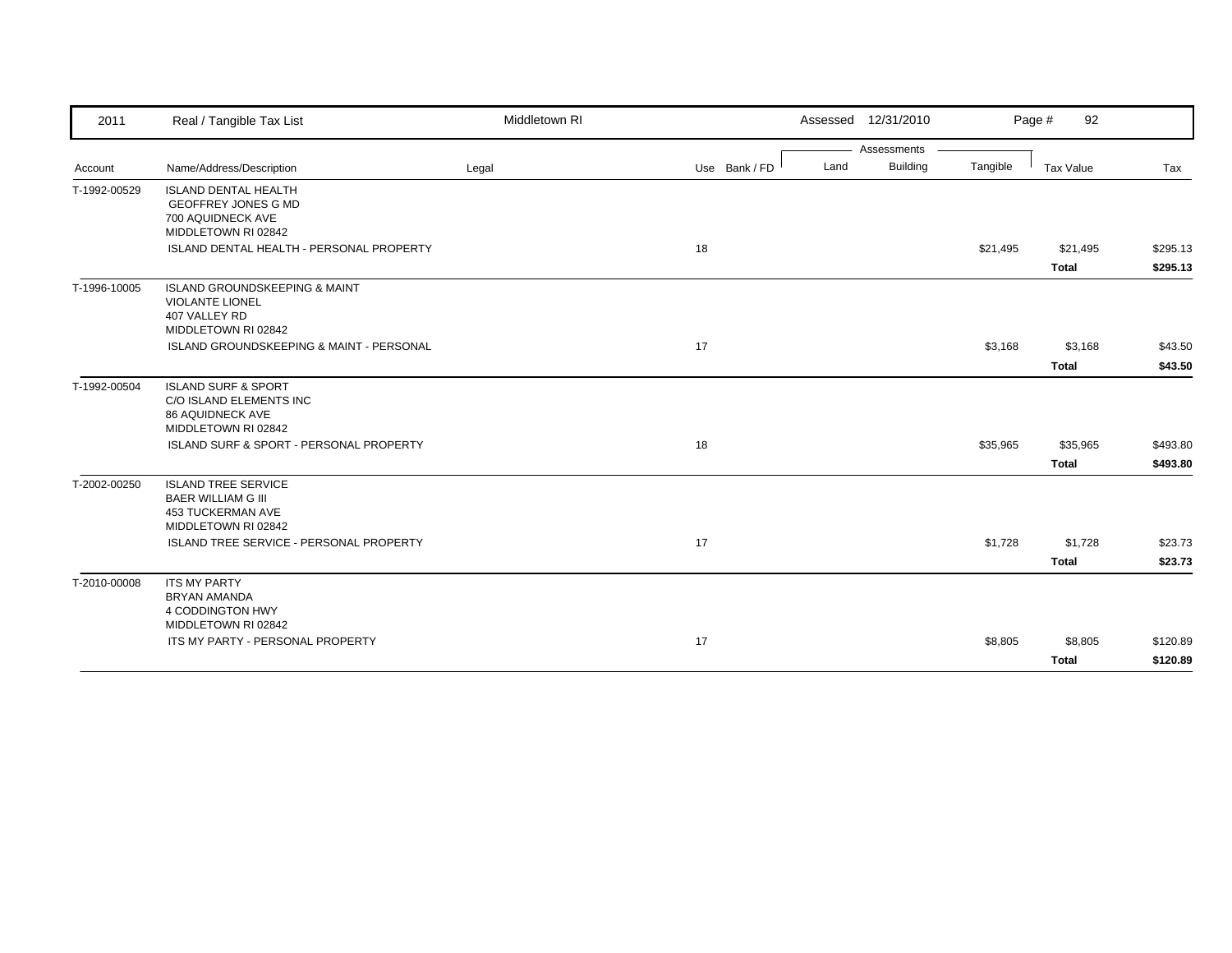| 2011                                    | Real / Tangible Tax List                                             | Middletown RI |               |                                                                                                                                                                                                              | Assessed 12/31/2010 |         | Page #<br>93 |                    |
|-----------------------------------------|----------------------------------------------------------------------|---------------|---------------|--------------------------------------------------------------------------------------------------------------------------------------------------------------------------------------------------------------|---------------------|---------|--------------|--------------------|
|                                         |                                                                      |               |               |                                                                                                                                                                                                              |                     |         |              |                    |
|                                         | Name/Address/Description                                             | Legal         | Use Bank / FD |                                                                                                                                                                                                              |                     |         |              | Tax                |
| Account<br>T-2008-00019<br>T-2002-00132 | <b>J &amp; L BUILDERS INC</b><br>C/O RALPH DISCUILLO VP              |               |               |                                                                                                                                                                                                              |                     |         |              |                    |
|                                         | 141 FOREST AVE<br>MIDDLETOWN RI 02842                                |               |               |                                                                                                                                                                                                              |                     |         |              |                    |
|                                         | J & L BUILDERS - PERSONAL PROPERTY                                   |               | 17            |                                                                                                                                                                                                              |                     | \$8,750 | \$8,750      | \$120.14           |
|                                         |                                                                      |               |               |                                                                                                                                                                                                              |                     |         | <b>Total</b> | \$120.14           |
|                                         | <b>J &amp; S ROOFING INC</b><br>31 BEACON ST                         |               |               |                                                                                                                                                                                                              |                     |         |              |                    |
|                                         | MIDDLETOWN RI 02842<br>J & S ROOFING - PERSONAL PROPERTY             |               | 17            |                                                                                                                                                                                                              |                     |         |              |                    |
|                                         |                                                                      |               |               |                                                                                                                                                                                                              |                     |         | <b>Total</b> | \$25.32<br>\$25.32 |
| T-1992-00506                            | J A M CONSTRUCTION CO INC                                            |               |               |                                                                                                                                                                                                              |                     |         |              |                    |
|                                         | 1700 W MAIN RD                                                       |               |               |                                                                                                                                                                                                              |                     |         |              |                    |
|                                         | MIDDLETOWN RI 02842<br>J A M CONSTRUCTION CO INC - PERSONAL PROPERTY |               | 18            |                                                                                                                                                                                                              |                     |         |              | \$3,133.43         |
|                                         |                                                                      |               |               |                                                                                                                                                                                                              |                     |         |              | \$3,133.43         |
| T-2009-00045                            | J J NEWPORT GROUP INC                                                |               |               |                                                                                                                                                                                                              |                     |         |              |                    |
|                                         | C/O ANDREW NICOLETTA                                                 |               |               |                                                                                                                                                                                                              |                     |         |              |                    |
|                                         | 178 C GREEN END AVE<br>MIDDLETOWN RI 02842                           |               |               |                                                                                                                                                                                                              |                     |         |              |                    |
|                                         | J J NEWPORT GROUP INC - PERSONAL PROPERTY                            |               | 17            | Assessments<br>Building<br>Land<br>Tangible<br>Tax Value<br>\$1,844<br>\$1,844<br>\$228,218<br>\$228,218<br><b>Total</b><br>\$5,000<br>\$5,000<br><b>Total</b><br>\$10,475<br><b>Total</b><br>\$950<br>Total |                     | \$68.65 |              |                    |
|                                         |                                                                      |               |               |                                                                                                                                                                                                              |                     |         |              | \$68.65            |
| T-2005-00080                            | <b>JACKSON LAW LTD</b>                                               |               |               |                                                                                                                                                                                                              |                     |         |              |                    |
|                                         | JACKSON J RUSSELL ATTY                                               |               |               |                                                                                                                                                                                                              |                     |         |              |                    |
|                                         | 26 VALLEY RD<br><b>SUITE 203</b>                                     |               |               |                                                                                                                                                                                                              |                     |         |              |                    |
|                                         | MIDDLETOWN RI 02842                                                  |               |               |                                                                                                                                                                                                              |                     |         |              |                    |
|                                         | JACKSON LAW LTD - PERSONAL PROPERTY                                  |               | 17            |                                                                                                                                                                                                              |                     |         | \$10,475     | \$143.82           |
|                                         |                                                                      |               |               |                                                                                                                                                                                                              |                     |         |              | \$143.82           |
| T-2011-00037                            | JAMES J BORDEN TRANSPORT SVC                                         |               |               |                                                                                                                                                                                                              |                     |         |              |                    |
|                                         | <b>BORDEN JAMES J</b><br>326 CODDINGTON HWY                          |               |               |                                                                                                                                                                                                              |                     |         |              |                    |
|                                         | MIDDLETOWN RI 02842                                                  |               |               |                                                                                                                                                                                                              |                     |         |              |                    |
|                                         | JAMES J BORDEN TRANSPORT SVC - PERSONAL                              |               | 17            |                                                                                                                                                                                                              |                     |         | \$950        | \$13.04            |
|                                         |                                                                      |               |               |                                                                                                                                                                                                              |                     |         |              | \$13.04            |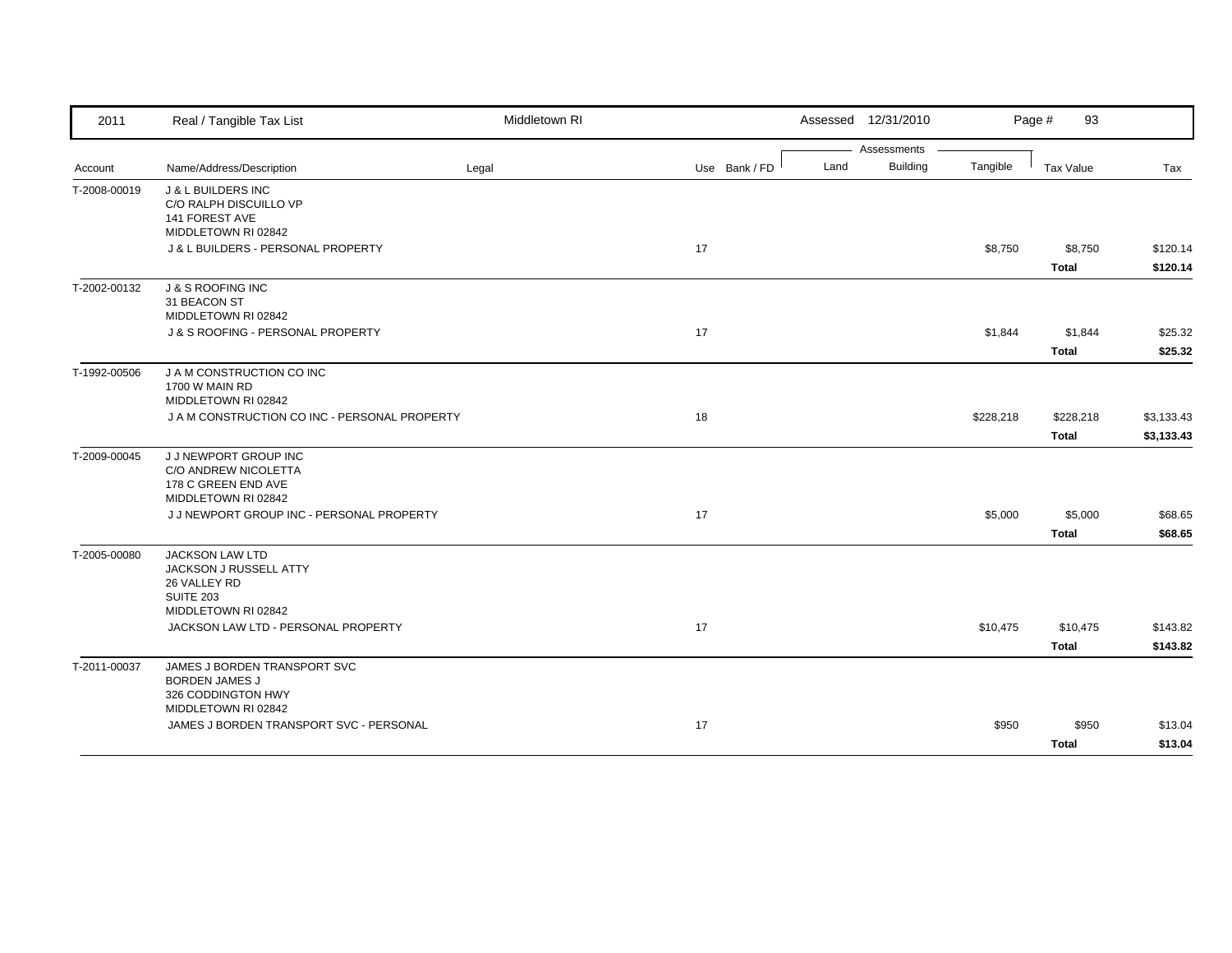| 2011                         | Real / Tangible Tax List                                                                           | Middletown RI |               |      | Assessed 12/31/2010 |          | Page #<br>94             |                      |
|------------------------------|----------------------------------------------------------------------------------------------------|---------------|---------------|------|---------------------|----------|--------------------------|----------------------|
|                              |                                                                                                    |               |               |      | Assessments         |          |                          |                      |
|                              | Name/Address/Description                                                                           | Legal         | Use Bank / FD | Land | <b>Building</b>     | Tangible | Tax Value                | Tax                  |
| Account<br>T-1992-00835      | <b>JANKO BEVERAGE SYSTEMS</b><br>113 HALL ST<br>FALL RIVER MA 02724                                |               |               |      |                     |          |                          |                      |
|                              | JANKO BEVERAGE SYSTEMS - PERSONAL PROPERTY                                                         |               | 94            |      |                     | \$1,000  | \$1,000<br><b>Total</b>  | \$13.73<br>\$13.73   |
| T-2002-00276<br>T-1992-00320 | JANSSEN FAMILY CHIROPRACTIC<br>850 AQUIDNECK AVE B-12<br>MIDDLETOWN RI 02842                       |               |               |      |                     |          |                          |                      |
|                              | JANSSEN FAMILY CHIROPRACTIC - PERSONAL                                                             |               | 17            |      |                     | \$5,193  | \$5,193<br>Total         | \$71.30<br>\$71.30   |
|                              | JASON'S II BARBER STYLIST<br><b>JASON EBERHARDT</b><br>2 CODDINGTON HIGHWAY<br>MIDDLETOWN RI 02842 |               |               |      |                     |          |                          |                      |
|                              | JASON'S II BARBER STYLIST - PERSONAL PROPERTY                                                      |               | 17            |      |                     | \$2,398  | \$2,398<br><b>Total</b>  | \$32.92<br>\$32.92   |
| T-1999-00527                 | JENKINS CONSTRUCTION CO<br>1150 AQUIDNECK AVE<br>MIDDLETOWN RI 02842                               |               |               |      |                     |          |                          |                      |
|                              | JENKINS CONSTRUCTION CO - PERSONAL PROPERTY                                                        |               | 18            |      |                     | \$43,712 | \$43,712<br><b>Total</b> | \$600.17<br>\$600.17 |
| T-2008-00034                 | JFA SECURITY & CONSULTING<br>641 JEPSON LN<br>MIDDLETOWN RI 02842                                  |               |               |      |                     |          |                          |                      |
|                              | JFA SECURITY & CONSULTING - PERSONAL PROPERTY                                                      |               | 17            |      |                     | \$4,597  | \$4,597<br><b>Total</b>  | \$63.12<br>\$63.12   |
| T-1997-10016                 | JIFFY LUBE #1442<br>MC LLC<br>949 SOUTH COAST DRIVE<br>COSTA MESA CA 92626                         |               |               |      |                     |          |                          |                      |
|                              | JIFFY LUBE #1442 - PERSONAL PROPERTY                                                               |               | 18            |      |                     | \$60,496 | \$60,496<br><b>Total</b> | \$830.61<br>\$830.61 |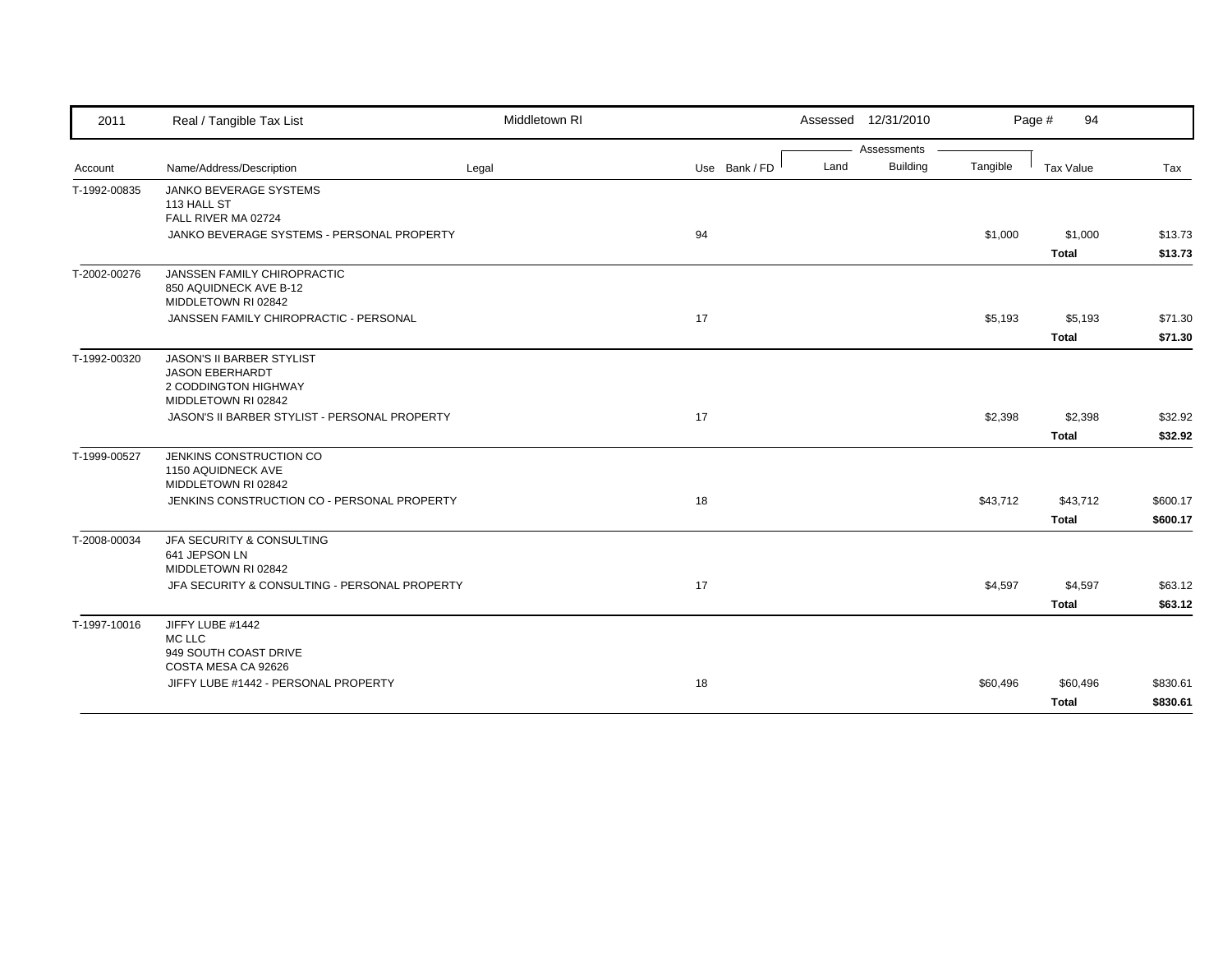| 2011         | Real / Tangible Tax List                                                                 | Middletown RI |               |      | Assessed 12/31/2010 |          | Page #<br>95     |            |
|--------------|------------------------------------------------------------------------------------------|---------------|---------------|------|---------------------|----------|------------------|------------|
|              |                                                                                          |               |               |      | Assessments         |          |                  |            |
| Account      | Name/Address/Description                                                                 | Legal         | Use Bank / FD | Land | <b>Building</b>     | Tangible | <b>Tax Value</b> | Tax        |
| T-1998-02262 | JIM'S DELI & PIZZA<br>957 WEST MAIN RD<br>MIDDLETOWN RI 02842                            |               |               |      |                     |          |                  |            |
|              | JIM'S DELI & PIZZA - PERSONAL PROPERTY                                                   |               | 18            |      |                     | \$33,250 | \$33,250         | \$456.52   |
|              |                                                                                          |               |               |      |                     |          | <b>Total</b>     | \$456.52   |
| T-2010-00051 | JLM LANDSCAPING INC<br>C/O JOHN MURPHY<br><b>4 SPRUCE AVE</b><br>MIDDLETOWN RI 02842     |               |               |      |                     |          |                  |            |
|              | JLM LANDSCAPING - PERSONAL PROPERTY                                                      |               | 17            |      |                     | \$6,285  | \$6,285          | \$86.29    |
|              |                                                                                          |               |               |      |                     |          | <b>Total</b>     | \$86.29    |
| T-1992-00509 | JM COOPER SHEET METAL<br>PO BOX 4691<br>MIDDLETOWN RI 02842                              |               |               |      |                     |          |                  |            |
|              | JM COOPER SHEET METAL - PERSONAL PROPERTY                                                |               | 18            |      |                     | \$11,648 | \$11,648         | \$159.93   |
|              |                                                                                          |               |               |      |                     |          | <b>Total</b>     | \$159.93   |
| T-2002-00315 | JO D ALAN SALON<br>790 AQUIDNECK AVENUE<br>MIDDLETOWN RI 02842                           |               |               |      |                     |          |                  |            |
|              | JO D' ALAN SALON - PERSONAL PROPERTY                                                     |               | 18            |      |                     | \$47,280 | \$47,280         | \$649.15   |
|              |                                                                                          |               |               |      |                     |          | <b>Total</b>     | \$649.15   |
| T-2009-00009 | JOHN CLARKE RETIREMENT<br>PUGET SOUND LEASING<br>PO BOX 1295<br><b>ISSAQUAH WA 98027</b> |               |               |      |                     |          |                  |            |
|              | JOHN CLARKE RETIREMENT - PERSONAL PROPERTY                                               |               | 73            |      |                     | \$13,440 | \$13,440         | \$184.53   |
|              | <b>Tax Exempt Property</b>                                                               |               |               |      |                     |          | \$0              | $$-184.53$ |
|              |                                                                                          |               |               |      |                     |          | <b>Total</b>     | \$0.00     |
| T-1992-00229 | JOHN CORBETT PHOTOGRAPHY INC<br>928 WEST MAIN RD<br>MIDDLETOWN RI 02842                  |               |               |      |                     |          |                  |            |
|              | JOHN CORBETT PHOTOGRAPHY - PERSONAL                                                      |               | 18            |      |                     | \$99,368 | \$99,368         | \$1,364.32 |
|              |                                                                                          |               |               |      |                     |          | <b>Total</b>     | \$1,364.32 |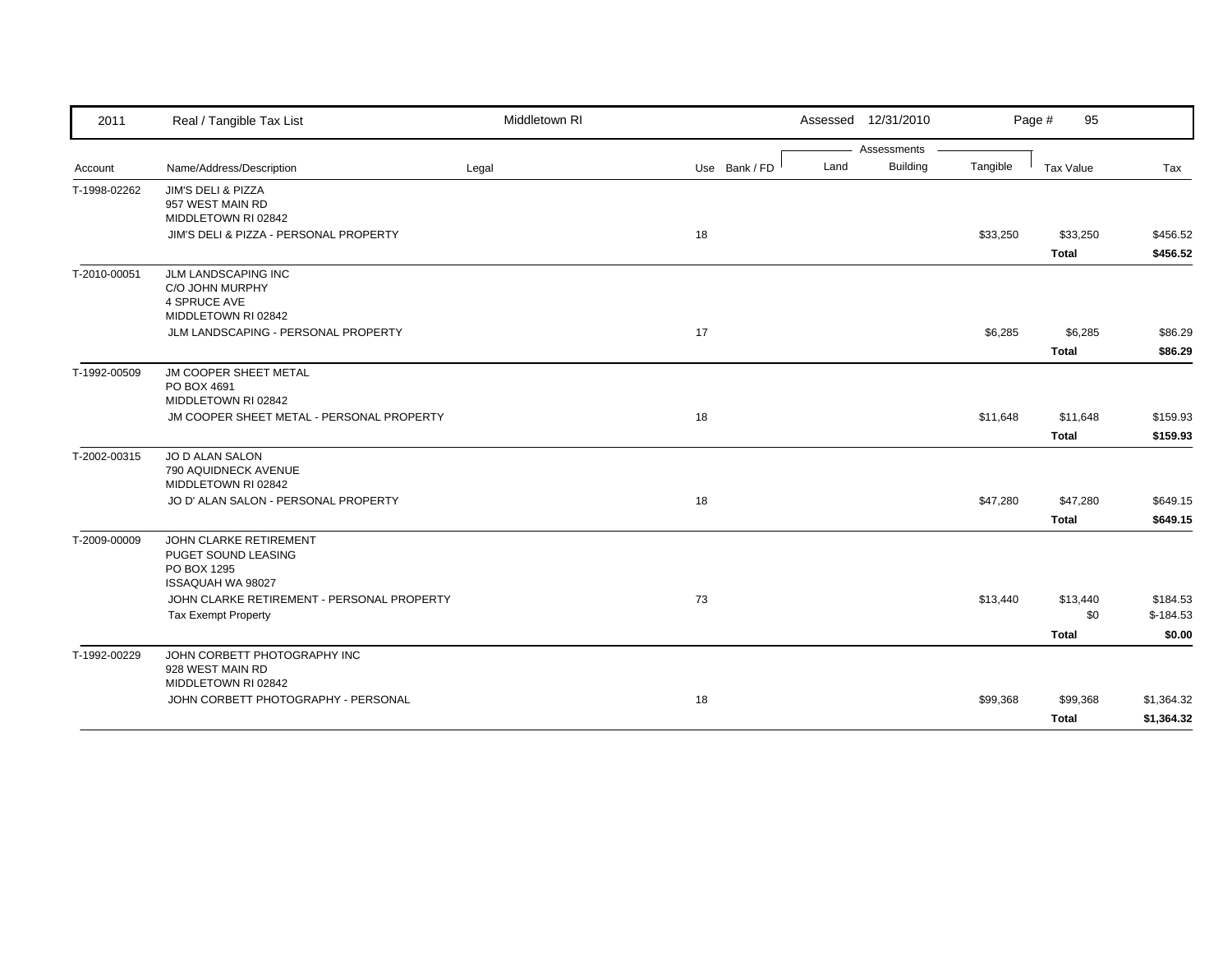| 2011                         | Real / Tangible Tax List                                                                                                            | Middletown RI |               | Assessed 12/31/2010 |                 |           | Page #<br>96            |                    |
|------------------------------|-------------------------------------------------------------------------------------------------------------------------------------|---------------|---------------|---------------------|-----------------|-----------|-------------------------|--------------------|
|                              |                                                                                                                                     |               |               |                     | Assessments     |           |                         |                    |
| Account                      | Name/Address/Description                                                                                                            | Legal         | Use Bank / FD | Land                | <b>Building</b> | Tangible  | <b>Tax Value</b>        | Tax                |
| T-2009-00032                 | JOHN ERIK NELSON PROPERTIES LT<br><b>NELSON JOHN ERIK</b><br>25 BARTLETT RD<br>MIDDLETOWN RI 02842                                  |               |               |                     |                 |           |                         |                    |
|                              | JOHN ERIK NELSON PROPERTIES LT - PERSONAL                                                                                           |               | 17            |                     |                 | \$2,095   | \$2,095                 | \$28.76            |
|                              |                                                                                                                                     |               |               |                     |                 |           | <b>Total</b>            | \$28.76            |
| T-1992-00449<br>T-1992-00526 | JOHNNY'S ATLANTIC BEACH INC<br>53 PURGATORY RD<br>MIDDLETOWN RI 02842                                                               |               |               |                     |                 |           |                         |                    |
|                              | JOHNNY'S ATLANTIC BEACH INC - PERSONAL                                                                                              |               | 18            |                     |                 | \$331,910 | \$331,910               | \$4,557.12         |
|                              |                                                                                                                                     |               |               |                     |                 |           | <b>Total</b>            | \$4,557.12         |
|                              | JOHNNY'S GETTY SERVICE INC<br>795 WEST MAIN RD<br>MIDDLETOWN RI 02842                                                               |               |               |                     |                 |           |                         |                    |
|                              | JOHNNY'S GETTY SERVICE INC - PERSONAL PROPERTY                                                                                      |               | 18            |                     |                 | \$22,676  | \$22,676                | \$311.34           |
|                              |                                                                                                                                     |               |               |                     |                 |           | <b>Total</b>            | \$311.34           |
| T-1994-00053                 | JOHNSON JUDITH<br><b>4 OAK STREET</b><br>MAYNARD MA 01754                                                                           |               |               |                     |                 |           |                         |                    |
|                              | 2007 33FT WILDERNESS - PERSONAL PROPERTY                                                                                            |               | 45            |                     |                 | \$27,461  | \$27,461                | \$377.04           |
|                              |                                                                                                                                     |               |               |                     |                 |           | <b>Total</b>            | \$377.04           |
| T-2010-00009                 | JONES/DURUDOGAN<br><b>MB FINANCIAL BANK NA</b><br>C/0 ADVANCED PROP TAX COM<br>1611 N INTERSTATE 35E STE 428<br>CARROLLTON TX 75006 |               |               |                     |                 |           |                         |                    |
|                              | JONES/DURUDOGAN - PERSONAL PROPERTY                                                                                                 |               | 94            |                     |                 | \$340     | \$340                   | \$4.67             |
|                              |                                                                                                                                     |               |               |                     |                 |           | <b>Total</b>            | \$4.67             |
| T-2006-00042                 | JOSE L GOMES LANDSCAPING<br><b>GOMES JOSE L</b><br>742 JEPSON LN<br>MIDDLETOWN RI 02842                                             |               |               |                     |                 |           |                         |                    |
|                              | JOSE L GOMES LANDSCAPING - PERSONAL PROPERTY                                                                                        |               | 17            |                     |                 | \$3,802   | \$3,802<br><b>Total</b> | \$52.20<br>\$52.20 |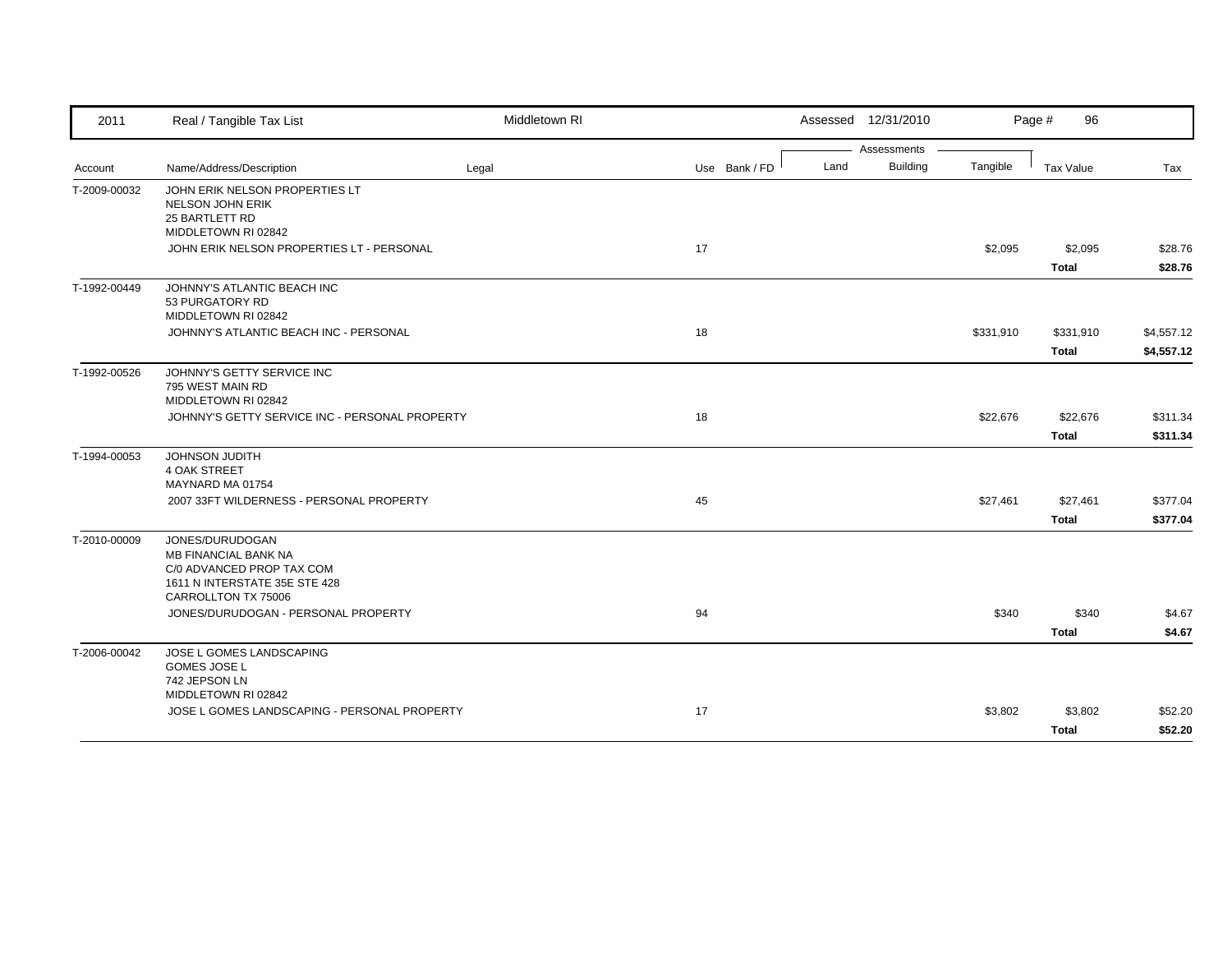| 2011         | Real / Tangible Tax List                  | Middletown RI |               |      | Assessed 12/31/2010 |          | 97<br>Page # |        |
|--------------|-------------------------------------------|---------------|---------------|------|---------------------|----------|--------------|--------|
|              |                                           |               |               |      | Assessments         |          |              |        |
| Account      | Name/Address/Description                  | Legal         | Use Bank / FD | Land | <b>Building</b>     | Tangible | Tax Value    | Tax    |
| T-1992-00518 | JOYCE E JARVIS BROKER                     |               |               |      |                     |          |              |        |
|              | PMB 11603 PO BOX 2428                     |               |               |      |                     |          |              |        |
|              | PENSACOLA FL 32513-3428                   |               |               |      |                     |          |              |        |
|              | JOYCE E JARVIS BROKER - PERSONAL PROPERTY |               | 17            |      |                     | \$524    | \$524        | \$7.19 |
|              |                                           |               |               |      |                     |          | <b>Total</b> | \$7.19 |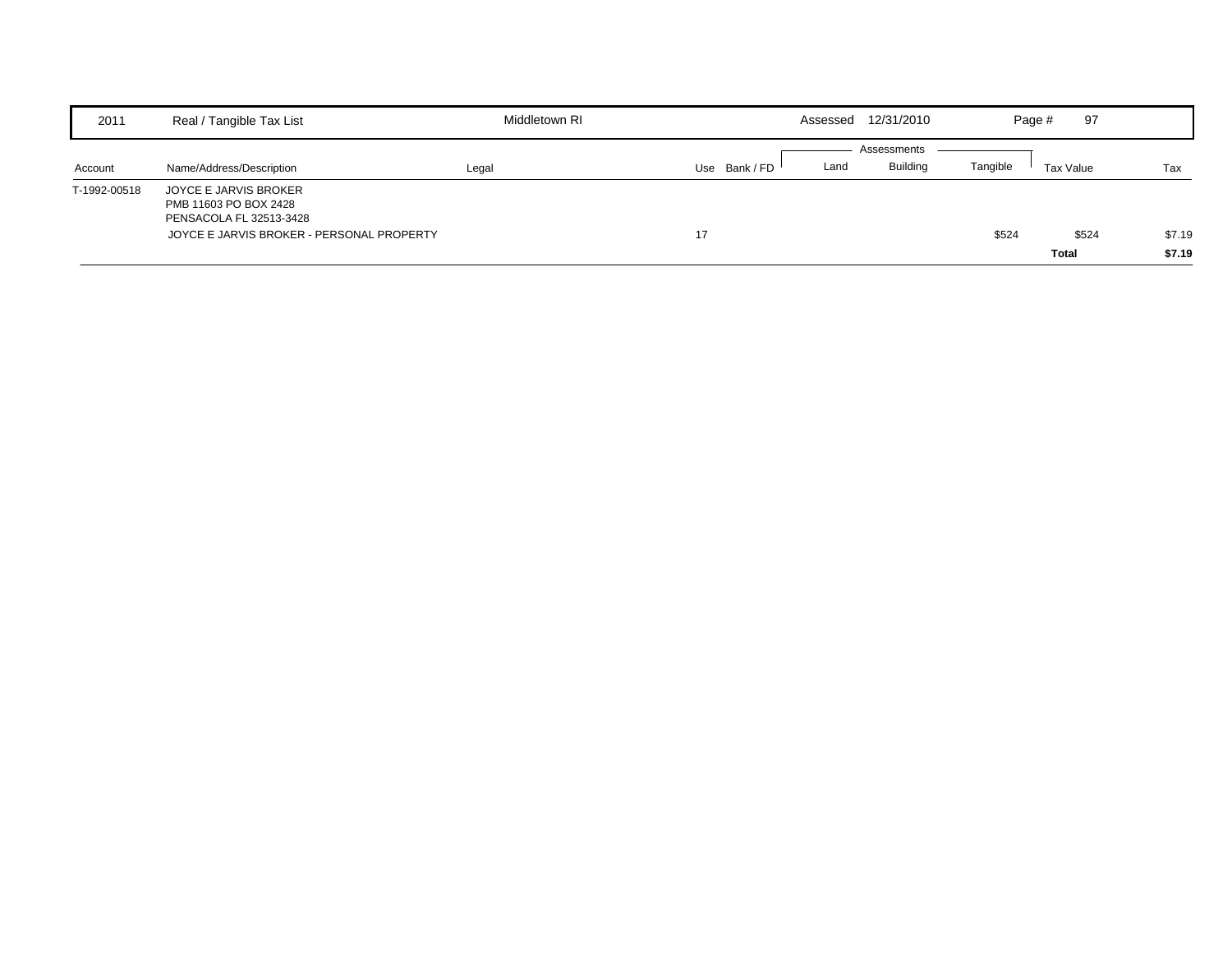| 2011         | Real / Tangible Tax List                                                                            | Middletown RI |               | Assessed 12/31/2010     |          | Page #<br>98             |                          |
|--------------|-----------------------------------------------------------------------------------------------------|---------------|---------------|-------------------------|----------|--------------------------|--------------------------|
|              |                                                                                                     |               |               | Assessments             |          |                          |                          |
| Account      | Name/Address/Description                                                                            | Legal         | Use Bank / FD | <b>Building</b><br>Land | Tangible | <b>Tax Value</b>         | Tax                      |
| T-2002-00135 | K & M ENGINEERING LTD<br>51 BAYBERRY LN<br>MIDDLETOWN RI 02842                                      |               |               |                         |          |                          |                          |
|              | K & M ENGINEERING LTD - PERSONAL PROPERTY                                                           |               | 17            |                         | \$4,223  | \$4,223<br><b>Total</b>  | \$57.98<br>\$57.98       |
| T-1994-00004 | K S AUTO REPAIR<br><b>K-WORLD ENTERPRISES</b><br>70 WEST MAIN RD<br>MIDDLETOWN RI 02842             |               |               |                         |          |                          |                          |
|              | K S AUTO REPAIR - PERSONAL PROPERTY                                                                 |               | 17            |                         | \$7,531  | \$7,531<br>Total         | \$103.40<br>\$103.40     |
| T-2006-00011 | KAHN LITWIN RENZA & CO LTD<br><b>ATTN SHIRLEY LEVIN</b><br>951 NORTH MAIN ST<br>PROVIDENCE RI 02904 |               |               |                         |          |                          |                          |
|              | KAHN LITWIN RENZA & CO LTD - PERSONAL PROPERTY                                                      |               | 18            |                         | \$16,644 | \$16,644<br><b>Total</b> | \$228.52<br>\$228.52     |
| T-1995-00012 | <b>KARMIK LLC</b><br>265 PROSPECT AVE<br>MIDDLETOWN RI 02842                                        |               |               |                         |          |                          |                          |
|              | KARMIK LLC - PERSONAL PROPERTY                                                                      |               | 17            |                         | \$2,656  | \$2,656<br><b>Total</b>  | \$36.47<br>\$36.47       |
| T-1992-00879 | <b>KARNS LAW GROUP</b><br><b>ROBERT T KARNS</b><br>6 VALLEY RD<br>MIDDLETOWN RI 02842               |               |               |                         |          |                          |                          |
|              | KARNS LAW GROUP - PERSONAL PROPERTY                                                                 |               | 18            |                         | \$49,872 | \$49,872<br><b>Total</b> | \$684.74<br>\$684.74     |
| T-1992-00544 | KEHEW & VAILLANCOURT INSURANCE<br>C/O MICHAEL KEHEW<br>1224 WEST MAIN RD<br>MIDDLETOWN RI 02842     |               |               |                         |          |                          |                          |
|              | - PERSONAL PROPERTY                                                                                 |               | 18            |                         | \$89,176 | \$89,176<br>Total        | \$1,224.39<br>\$1,224.39 |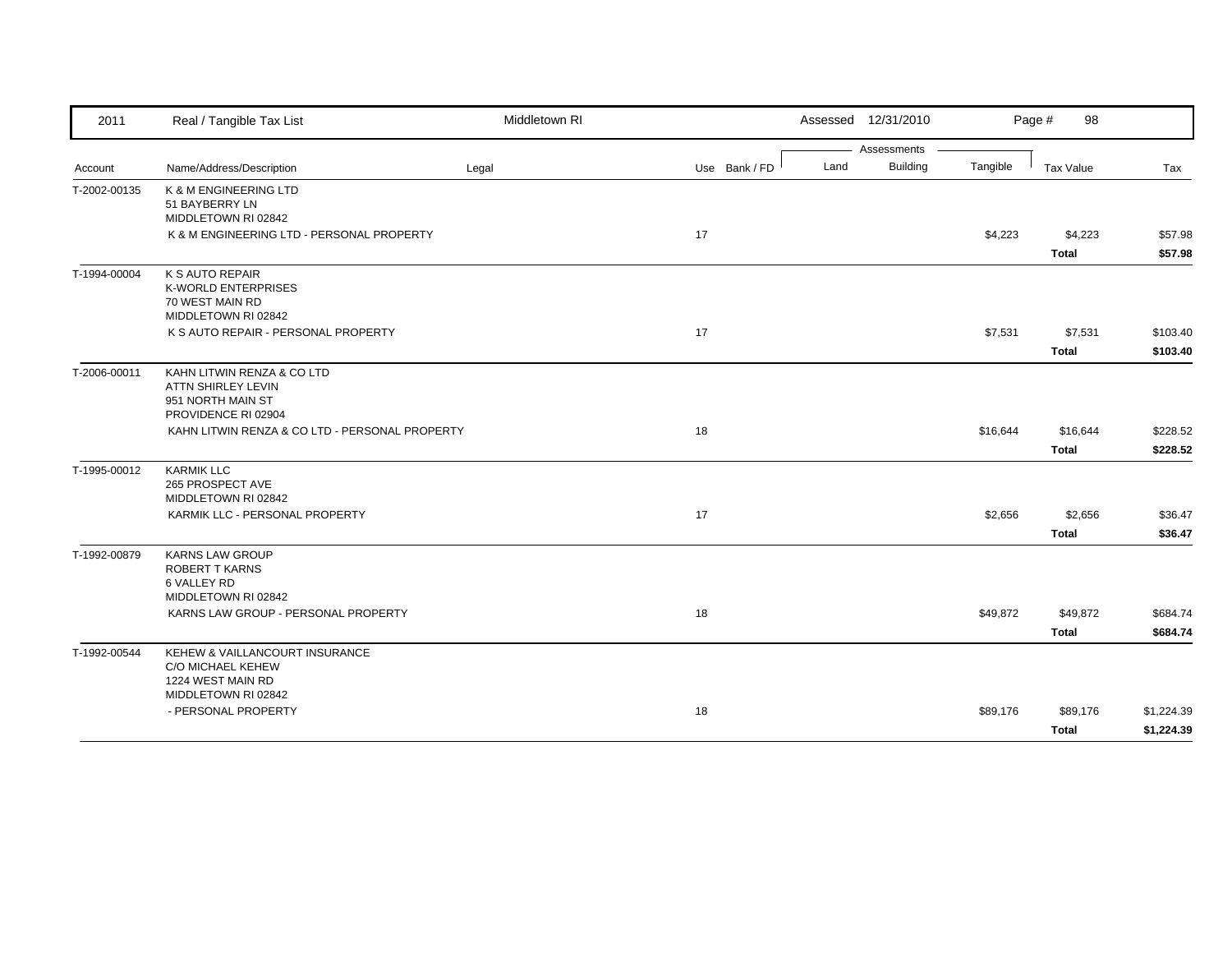| 2011                         | Real / Tangible Tax List                              | Middletown RI |               |      | Assessed 12/31/2010 |          | Page #<br>99 |            |
|------------------------------|-------------------------------------------------------|---------------|---------------|------|---------------------|----------|--------------|------------|
|                              |                                                       |               |               |      | Assessments         |          |              |            |
| Account                      | Name/Address/Description                              | Legal         | Use Bank / FD | Land | <b>Building</b>     | Tangible | Tax Value    | Tax        |
| T-1992-00542                 | KEHEW KENNETH A DDS                                   |               |               |      |                     |          |              |            |
| T-1992-00549<br>T-1992-00553 | 74 VALLEY RD                                          |               |               |      |                     |          |              |            |
|                              | MIDDLETOWN RI 02842                                   |               |               |      |                     |          |              |            |
|                              | KEHEW KENNETH A DDS - PERSONAL PROPERTY               |               | 18            |      |                     | \$58,612 | \$58,612     | \$804.74   |
|                              |                                                       |               |               |      |                     |          | <b>Total</b> | \$804.74   |
| T-2007-00032                 | <b>KELLER WILLIAMS REALTY</b>                         |               |               |      |                     |          |              |            |
|                              | SYNERGY REALTY LLC                                    |               |               |      |                     |          |              |            |
|                              | 809 AQUIDNECK AVE<br>MIDDLETOWN RI 02842              |               |               |      |                     |          |              |            |
|                              | KELLER WILLIAMS REALTY - PERSONAL PROPERTY            |               | 18            |      |                     | \$75,568 | \$75,568     | \$1,037.55 |
|                              |                                                       |               |               |      |                     |          | <b>Total</b> | \$1,037.55 |
|                              |                                                       |               |               |      |                     |          |              |            |
|                              | <b>KELLY &amp; PICERNE INC</b><br>75 LAMBERT LYNN HWY |               |               |      |                     |          |              |            |
|                              | WARWICK RI 02886                                      |               |               |      |                     |          |              |            |
|                              | KELLY & PICERNE INC - PERSONAL PROPERTY               |               | 18            |      |                     | \$16,938 | \$16,938     | \$232.56   |
|                              |                                                       |               |               |      |                     |          | <b>Total</b> | \$232.56   |
|                              | KEMPENAARS CLAMBAKE CLUB                              |               |               |      |                     |          |              |            |
|                              | 1105 EAST MAIN RD                                     |               |               |      |                     |          |              |            |
|                              | MIDDLETOWN RI 02842                                   |               |               |      |                     |          |              |            |
|                              | KEMPENAARS CLAMBAKE CLUB - PERSONAL                   |               | 18            |      |                     | \$20,696 | \$20,696     | \$284.16   |
|                              |                                                       |               |               |      |                     |          | <b>Total</b> | \$284.16   |
| T-1992-00692                 | <b>KFC</b>                                            |               |               |      |                     |          |              |            |
|                              | <b>DE FOODS INC</b>                                   |               |               |      |                     |          |              |            |
|                              | 170 OLDE FORGE ROAD                                   |               |               |      |                     |          |              |            |
|                              | HANOVER MA 02339                                      |               |               |      |                     |          |              |            |
|                              | <b>KFC - PERSONAL PROPERTY</b>                        |               | 18            |      |                     | \$64,610 | \$64,610     | \$887.10   |
|                              |                                                       |               |               |      |                     |          | <b>Total</b> | \$887.10   |
| T-2007-00061                 | KINDERART                                             |               |               |      |                     |          |              |            |
|                              | <b>C/O LISA REIMER</b>                                |               |               |      |                     |          |              |            |
|                              | 146 AQUIDNECK AVE<br>MIDDLETOWN RI 02842              |               |               |      |                     |          |              |            |
|                              | KINDERART - PERSONAL PROPERTY                         |               | 18            |      |                     | \$20,950 | \$20,950     | \$287.64   |
|                              |                                                       |               |               |      |                     |          | <b>Total</b> | \$287.64   |
|                              |                                                       |               |               |      |                     |          |              |            |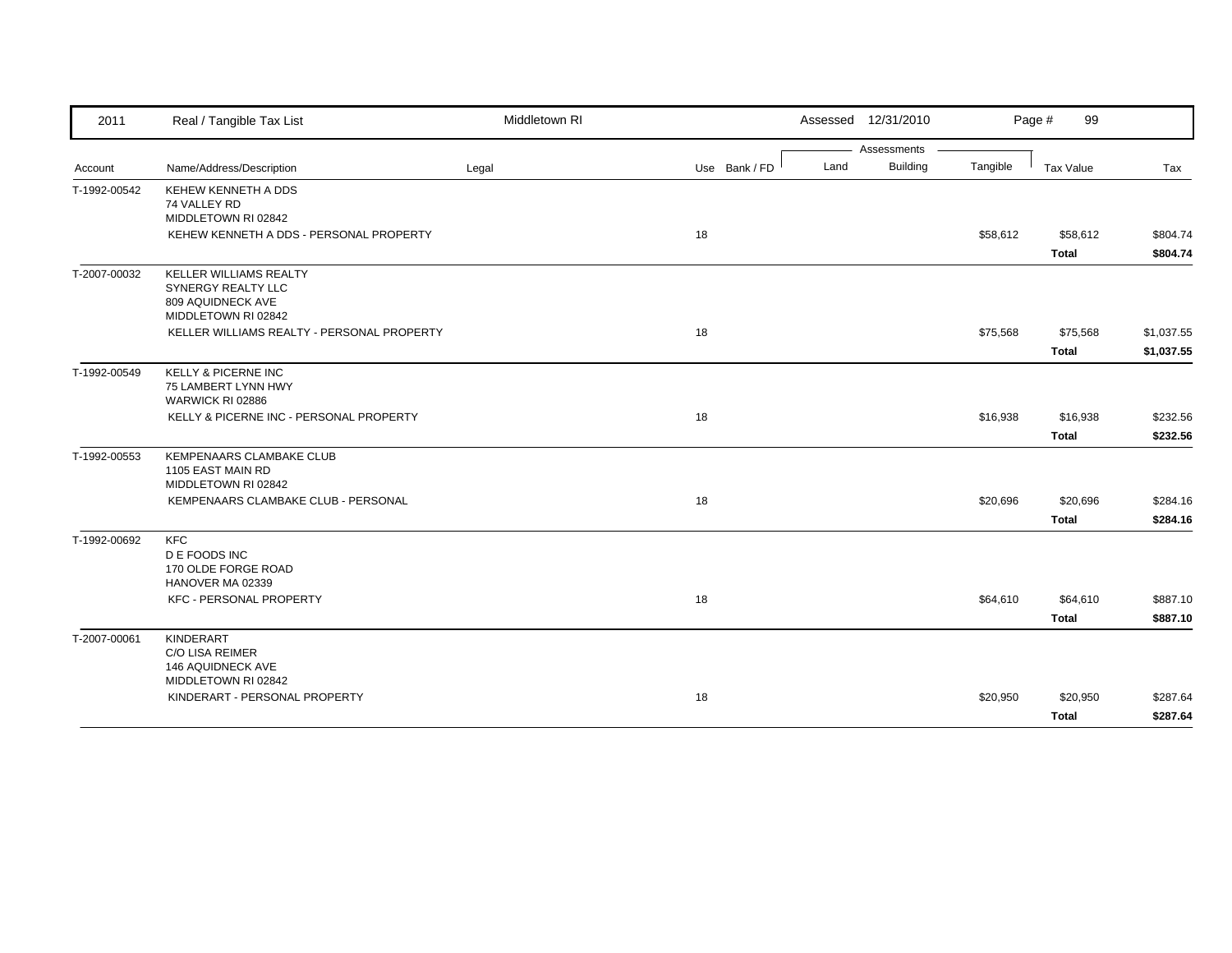| 2011         | Real / Tangible Tax List                                                                                           | Middletown RI |               | Assessed 12/31/2010     |           | Page #<br>100            |                          |
|--------------|--------------------------------------------------------------------------------------------------------------------|---------------|---------------|-------------------------|-----------|--------------------------|--------------------------|
|              |                                                                                                                    |               |               | Assessments             |           |                          |                          |
| Account      | Name/Address/Description                                                                                           | Legal         | Use Bank / FD | <b>Building</b><br>Land | Tangible  | Tax Value                | Tax                      |
| T-2008-00014 | <b>KINGSTON PIZZA</b><br>CHRIS & MIKES PLACE LLC<br>659 WEST MAIN RD<br>MIDDLETOWN RI 02842                        |               |               |                         |           |                          |                          |
|              | KINGSTON PIZZA - PERSONAL PROPERTY                                                                                 |               | 18            |                         | \$18,200  | \$18,200<br><b>Total</b> | \$249.89<br>\$249.89     |
| T-1997-10017 | KINKOS INC #3795<br>FEDEX OFFICE #3795<br>C/O TX DEPT BLDG C 3RD FL<br>3630 HACKS CROSS RD<br>MEMPHIS TN 381258800 |               |               |                         |           |                          |                          |
|              | KINKOS INC #3795 - PERSONAL PROPERTY                                                                               |               | 18            |                         | \$283,265 | \$283,265<br>Total       | \$3,889.23<br>\$3,889.23 |
| T-2002-00383 | KIRBY PERKINS CONSTRUCTION INC<br>210 OLD AIRPORT RD<br>MIDDLETOWN RI 02842                                        |               |               |                         |           |                          |                          |
|              | KIRBY PERKINS CONSTRUCTION - PERSONAL                                                                              |               | 18            |                         | \$65,162  | \$65,162<br>Total        | \$894.67<br>\$894.67     |
| T-2009-00025 | KIRWIN BROTHERS CONTRACTING<br>30 CARROLL AVE<br>NEWPORT RI 02840<br>KIRWIN BROS CONTRACTING - PERSONAL PROPERTY   |               | 18            |                         | \$41,812  | \$41,812                 | \$574.08                 |
|              |                                                                                                                    |               |               |                         |           | <b>Total</b>             | \$574.08                 |
| T-1992-00986 | <b>KJ'S PUB</b><br>59-61 AQUIDNECK AVE<br>MIDDLETOWN RI 02842                                                      |               |               |                         |           |                          |                          |
|              | KJ'S PUB - PERSONAL PROPERTY                                                                                       |               | 18            |                         | \$56,114  | \$56,114<br><b>Total</b> | \$770.45<br>\$770.45     |
| T-2002-00388 | KOSSOWSKI JOHN<br>35 LONGWOOD RD<br>MASHPEE MA 02649-2847                                                          |               |               |                         |           |                          |                          |
|              | 2002 32FT HORNET - PERSONAL PROPERTY                                                                               |               | 45            |                         | \$8,460   | \$8,460                  | \$116.16                 |
|              |                                                                                                                    |               |               |                         |           | <b>Total</b>             | \$116.16                 |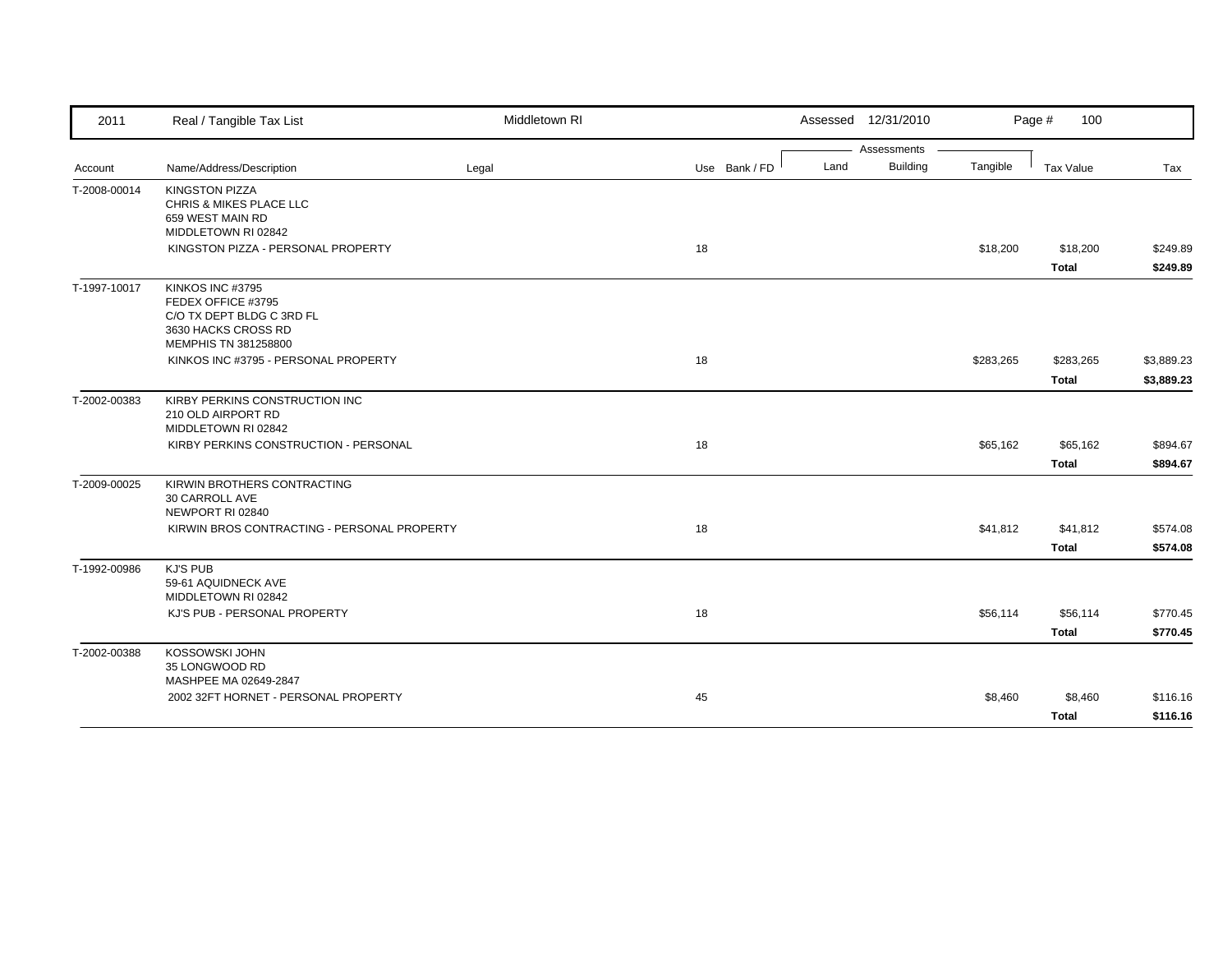| 2011         | Real / Tangible Tax List                                                 | Middletown RI |               |      | Assessed 12/31/2010 |             | 101<br>Page #            |                      |
|--------------|--------------------------------------------------------------------------|---------------|---------------|------|---------------------|-------------|--------------------------|----------------------|
|              |                                                                          |               |               |      | Assessments         |             |                          |                      |
| Account      | Name/Address/Description                                                 | Legal         | Use Bank / FD | Land | <b>Building</b>     | Tangible    | <b>Tax Value</b>         | Tax                  |
| T-2008-00067 | <b>KRAUSE MARY</b><br>77 DREW RD<br><b>HOLMES NY 12531</b>               |               |               |      |                     |             |                          |                      |
|              | 2007 2OFT JAYCO JAY FLIGHT - PERSONAL PROPERTY                           |               | 45            |      |                     | \$11,239    | \$11,239                 | \$154.31             |
|              |                                                                          |               |               |      |                     |             | <b>Total</b>             | \$154.31             |
| T-1999-00681 | <b>KURTIS JOSEPH</b><br>42 VALLEY RD<br>MIDDLETOWN RI 02842              |               |               |      |                     |             |                          |                      |
|              | KURTIS JOSEPH - PERSONAL PROPERTY                                        |               | 18            |      |                     | \$37,249    | \$37,249                 | \$511.43             |
|              |                                                                          |               |               |      |                     |             | <b>Total</b>             | \$511.43             |
| T-1992-00572 | KVH INDUSTRIES INC<br>50 ENTERPRISE CTR<br>MIDDLETOWN RI 02842           |               |               |      |                     |             |                          |                      |
|              | KVH INDUSTRIES - PERSONAL PROPERTY                                       |               | 18            |      |                     | \$5,208,755 | \$5,208,755              | \$71,516.21          |
|              |                                                                          |               |               |      |                     |             | <b>Total</b>             | \$71,516.21          |
| T-2011-80056 | KVH INDUSTRIES MANUFACTURING<br>50 ENTERPRISE CTR<br>MIDDLETOWN RI 02842 |               |               |      |                     |             |                          |                      |
|              | - MANUFACTURING                                                          |               | 18            |      |                     | \$963,000   | \$963,000                | \$13,221.99          |
|              | <b>Tax Exempt Property</b>                                               |               |               |      |                     |             | \$0                      | $$-13,221.99$        |
|              |                                                                          |               |               |      |                     |             | <b>Total</b>             | \$0.00               |
| T-1992-00574 | KYRAN RESEARCH ASSOC INC<br>127 JOHN CLARKE RD<br>MIDDLETOWN RI 02842    |               |               |      |                     |             |                          |                      |
|              | KYRAN RESEARCH ASSOC INC - PERSONAL PROPERTY                             |               | 18            |      |                     | \$44,654    | \$44,654<br><b>Total</b> | \$613.10<br>\$613.10 |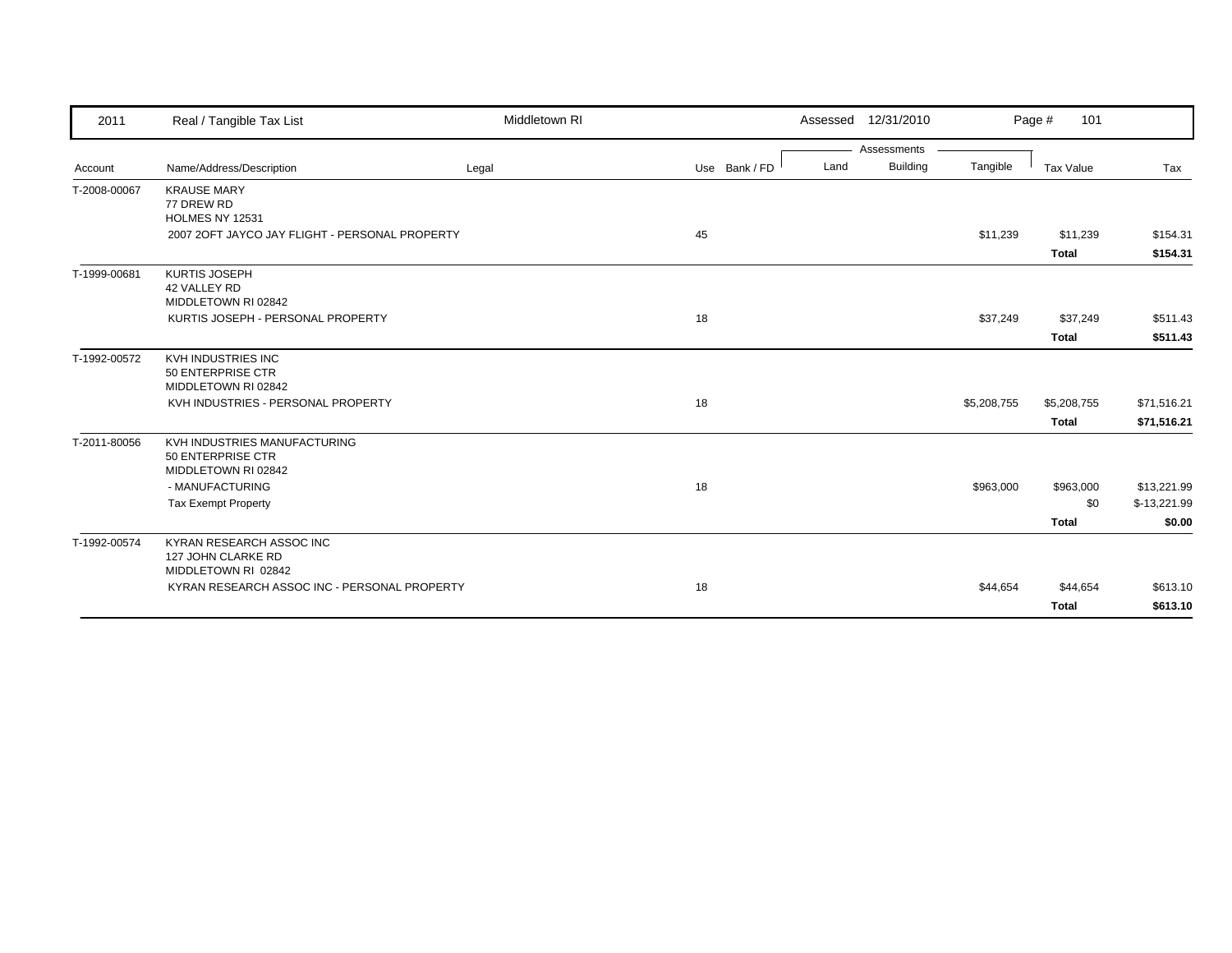| 2011         | Real / Tangible Tax List                                                                      | Middletown RI |               |      | Assessed 12/31/2010 |          | Page #<br>102            |                      |
|--------------|-----------------------------------------------------------------------------------------------|---------------|---------------|------|---------------------|----------|--------------------------|----------------------|
|              |                                                                                               |               |               |      | Assessments         |          |                          |                      |
| Account      | Name/Address/Description                                                                      | Legal         | Use Bank / FD | Land | <b>Building</b>     | Tangible | <b>Tax Value</b>         | Tax                  |
| T-2006-00006 | L GERRY KEEFE APPRAISER<br><b>KEEFE L GERRY</b><br>10 GUNNING CT<br>MIDDLETOWN RI 02842       |               |               |      |                     |          |                          |                      |
|              | L GERRY KEEFE APPRAISER - PERSONAL PROPERTY                                                   |               | 17            |      |                     | \$702    | \$702<br><b>Total</b>    | \$9.64<br>\$9.64     |
| T-2010-00028 | <b>L&amp;P GRAPHICS</b><br><b>BOUTIN LEO P JR</b><br>1341 WEST MAIN RD<br>MIDDLETOWN RI 02842 |               |               |      |                     |          |                          |                      |
|              | L&P GRAPHICS - PERSONAL PROPERTY                                                              |               | 17            |      |                     | \$5,825  | \$5,825<br><b>Total</b>  | \$79.98<br>\$79.98   |
| T-1999-00838 | LA CHIC NAILS<br>THANH N DAO<br>57 E EAST MAIN RD<br>MIDDLETOWN RI 02842                      |               |               |      |                     |          |                          |                      |
|              | LA CHIC NAILS - PERSONAL PROPERTY                                                             |               | 17            |      |                     | \$10,352 | \$10,352<br><b>Total</b> | \$142.13<br>\$142.13 |
| T-2005-00072 | LA PETITE SALON & SPA<br>C/O CHRISTINE FILIPPONE<br>823 WEST MAIN RD<br>MIDDLETOWN RI 02842   |               |               |      |                     |          |                          |                      |
|              | LA PETITE SALON & SPA - PERSONAL PROPERTY                                                     |               | 18            |      |                     | \$14,454 | \$14,454<br><b>Total</b> | \$198.45<br>\$198.45 |
| T-1992-00579 | LACERDA H LANDSCAPING & CONST<br>465 OLIPHANT LN<br>MIDDLETOWN RI 02842                       |               |               |      |                     |          |                          |                      |
|              | LACERDA H LANDSCAPING & CONST - PERSONAL                                                      |               | 18            |      |                     | \$46,701 | \$46,701<br><b>Total</b> | \$641.20<br>\$641.20 |
| T-1992-00286 | LADY BE LOVELY<br>DOWDA MARTHA<br>23 ROCKWOOD RD<br>MIDDLETOWN RI 02842                       |               |               |      |                     |          |                          |                      |
|              | LADY BE LOVELY - PERSONAL PROPERTY                                                            |               | 17            |      |                     | \$3,143  | \$3,143<br><b>Total</b>  | \$43.15<br>\$43.15   |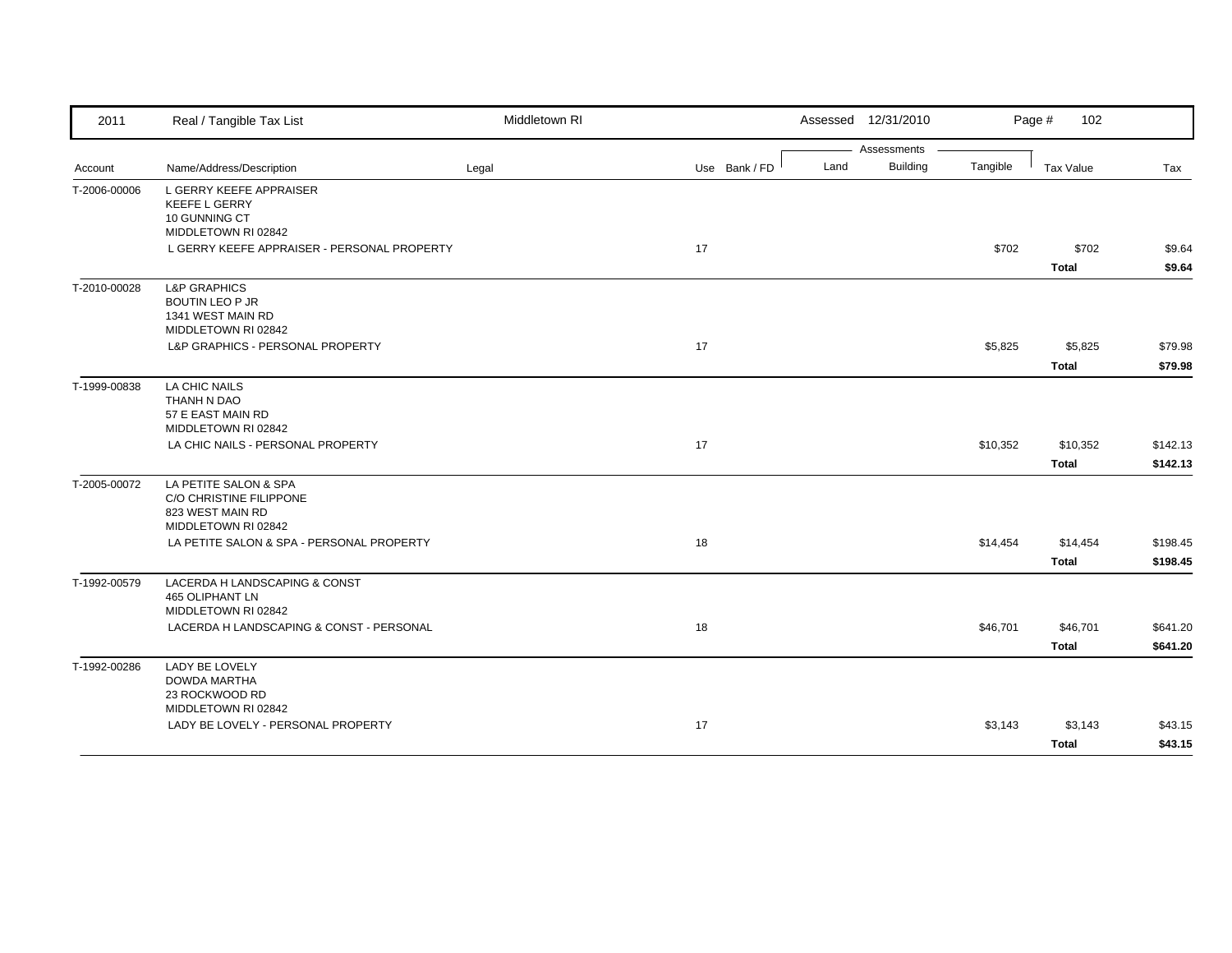| 2011         | Real / Tangible Tax List                                                        | Middletown RI |               |      | Assessed 12/31/2010 |           | Page #<br>103           |                    |
|--------------|---------------------------------------------------------------------------------|---------------|---------------|------|---------------------|-----------|-------------------------|--------------------|
|              |                                                                                 |               |               |      | Assessments         |           |                         |                    |
| Account      | Name/Address/Description                                                        | Legal         | Use Bank / FD | Land | <b>Building</b>     | Tangible  | Tax Value               | Tax                |
| T-2011-00036 | <b>LAFOND COLETTE LICSW</b><br>747 AQUIDNECK AVE<br>MIDDLETOWN RI 02842         |               |               |      |                     |           |                         |                    |
|              | LAFOND COLETTE LICSW - PERSONAL PROPERTY                                        |               | 17            |      |                     | \$950     | \$950<br>Total          | \$13.04<br>\$13.04 |
| T-2010-00042 | <b>LALIBERTE PAUL</b><br>244 DEAN ST<br>NORTON MA 02766                         |               |               |      |                     |           |                         |                    |
|              | 2002 34FT SANDPIPER - PERSONAL PROPERTY                                         |               | 45            |      |                     | \$13,827  | \$13,827                | \$189.84           |
|              |                                                                                 |               |               |      |                     |           | <b>Total</b>            | \$189.84           |
| T-2000-01027 | <b>LAMAR TRANSIT OF PROVIDENCE</b><br>5551 CORPORATE BLVD STE-2<br>PO BOX 66338 |               |               |      |                     |           |                         |                    |
|              | BATON ROUGE LA 70896                                                            |               |               |      |                     |           |                         |                    |
|              | LAMAR TRANSIT OF PROVIDENCE - PERSONAL                                          |               | 18            |      |                     | \$39,663  | \$39,663                | \$544.57           |
|              |                                                                                 |               |               |      |                     |           | <b>Total</b>            | \$544.57           |
| T-2005-00081 | <b>LANDPOINT LLC</b><br>C/O KEVIN TARSAGIAN<br>74 TAYLOR RD                     |               |               |      |                     |           |                         |                    |
|              | PORTSMOUTH RI 02871<br>LANDPOINT LLC - PERSONAL PROPERTY                        |               | 17            |      |                     |           |                         |                    |
|              |                                                                                 |               |               |      |                     | \$1,152   | \$1,152<br><b>Total</b> | \$15.82<br>\$15.82 |
| T-1999-00557 | <b>LANDS END LIMO INC</b><br>1151 AQUIDNECK AVE STE 422                         |               |               |      |                     |           |                         |                    |
|              | MIDDLETOWN RI 02842<br>LAND'S END LIMO INC - PERSONAL PROPERTY                  |               | 17            |      |                     | \$4,000   | \$4,000                 | \$54.92            |
|              |                                                                                 |               |               |      |                     |           | <b>Total</b>            | \$54.92            |
| T-2002-00174 | <b>LANG NATURALS INC</b><br>20 SILVA LN                                         |               |               |      |                     |           |                         |                    |
|              | MIDDLETOWN RI 02842                                                             |               |               |      |                     |           |                         |                    |
|              | LANG NATURALS - PERSONAL PROPERTY                                               |               | 18            |      |                     | \$147,705 | \$147,705               | \$2,027.99         |
|              |                                                                                 |               |               |      |                     |           | <b>Total</b>            | \$2,027.99         |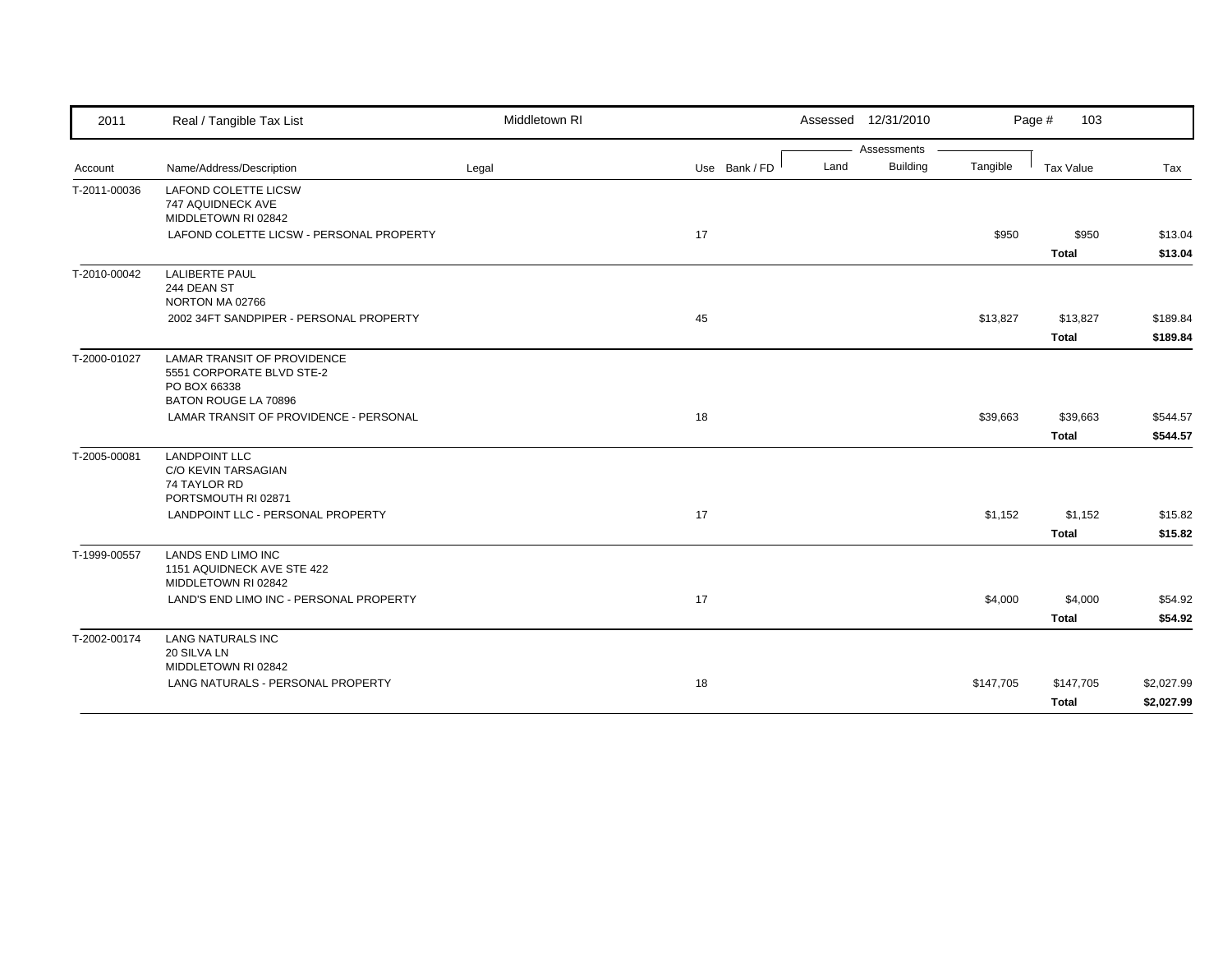| 2011         | Real / Tangible Tax List                                            | Middletown RI |               | Assessed 12/31/2010     |          | Page #<br>104    |          |
|--------------|---------------------------------------------------------------------|---------------|---------------|-------------------------|----------|------------------|----------|
|              |                                                                     |               |               | Assessments             |          |                  |          |
| Account      | Name/Address/Description                                            | Legal         | Use Bank / FD | <b>Building</b><br>Land | Tangible | <b>Tax Value</b> | Tax      |
| T-2002-00379 | <b>LARRY BROWN PIANO SERVICE</b><br><b>BROWN LARRY</b>              |               |               |                         |          |                  |          |
|              | 26 VALLEY RD<br>MIDDLETOWN RI 02842                                 |               |               |                         |          |                  |          |
|              | LARRY BROWN PIANO SERVICE - PERSONAL                                |               | 17            |                         | \$1,152  | \$1,152          | \$15.82  |
|              |                                                                     |               |               |                         |          | <b>Total</b>     | \$15.82  |
| T-2008-00012 | LEAF FINANCIAL CORPORATION<br>2005 MARKET ST<br><b>FL 14</b>        |               |               |                         |          |                  |          |
|              | PHILADELPHIA PA 19103                                               |               |               |                         |          |                  |          |
|              | - PERSONAL PROPERTY                                                 |               | 94            |                         | \$1,761  | \$1,761          | \$24.18  |
|              |                                                                     |               |               |                         |          | <b>Total</b>     | \$24.18  |
| T-2002-00060 | <b>LEAP CONSULTING</b>                                              |               |               |                         |          |                  |          |
|              | <b>TABOR HANN KELLIE E</b><br>132 CENTER AVE                        |               |               |                         |          |                  |          |
|              | MIDDLETOWN RI 02842-5812                                            |               |               |                         |          |                  |          |
|              | LEAP CONSULTING - PERSONAL PROPERTY                                 |               | 17            |                         | \$2,057  | \$2,057          | \$28.24  |
|              |                                                                     |               |               |                         |          | <b>Total</b>     | \$28.24  |
| T-2011-00018 | LEASE CORPORATION OF AMERICA<br>PO BOX 1297                         |               |               |                         |          |                  |          |
|              | <b>TROY MI 48099</b>                                                |               |               |                         |          |                  |          |
|              | - PERSONAL PROPERTY                                                 |               | 94            |                         | \$29,591 | \$29,591         | \$406.28 |
|              |                                                                     |               |               |                         |          | <b>Total</b>     | \$406.28 |
| T-1994-00028 | LEASECOMM CORPORATION<br>16 NEW ENGLAND EXECUTIVE PARK<br>SUITE 200 |               |               |                         |          |                  |          |
|              | BURLINGTON MA 01803                                                 |               |               |                         |          |                  |          |
|              | LEASECOMM CORPORATION - PERSONAL PROPERTY                           |               | 94            |                         | \$2,000  | \$2,000          | \$27.46  |
|              |                                                                     |               |               |                         |          | <b>Total</b>     | \$27.46  |
| T-2002-00232 | <b>LEASENET GROUP INC</b><br>41 S HIGH STREET HC0910                |               |               |                         |          |                  |          |
|              | COLUMBUS OH 43215                                                   |               |               |                         |          |                  |          |
|              | LEASENET GROUP INC - PERSONAL PROPERTY                              |               | 94            |                         | \$1,000  | \$1,000          | \$13.73  |
|              |                                                                     |               |               |                         |          | <b>Total</b>     | \$13.73  |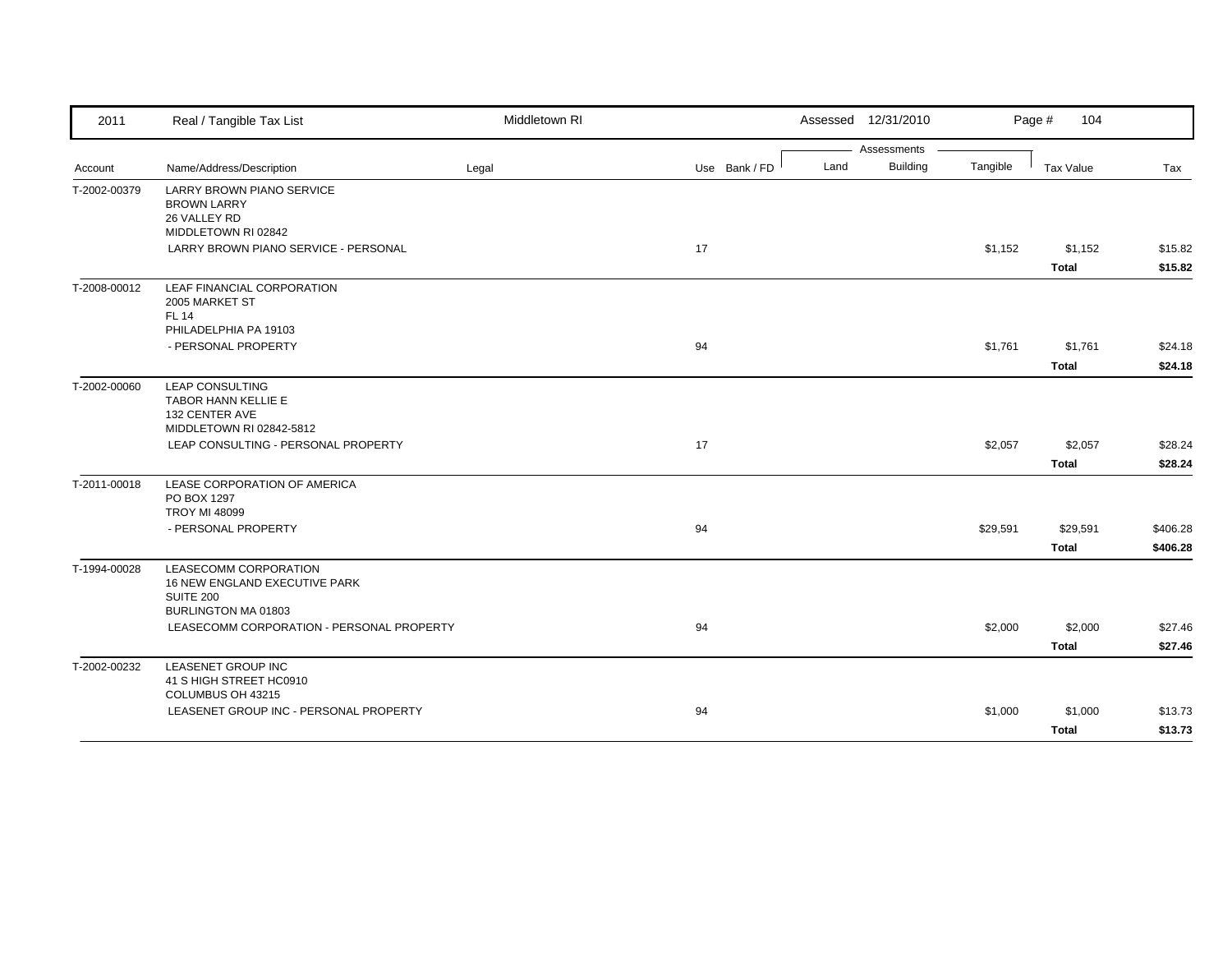| 2011         | Real / Tangible Tax List                                                                          | Middletown RI |               | Assessed 12/31/2010 |                 |          | Page #<br>105           |                    |
|--------------|---------------------------------------------------------------------------------------------------|---------------|---------------|---------------------|-----------------|----------|-------------------------|--------------------|
|              |                                                                                                   |               |               |                     | Assessments     |          |                         |                    |
| Account      | Name/Address/Description                                                                          | Legal         | Use Bank / FD | Land                | <b>Building</b> | Tangible | <b>Tax Value</b>        | Tax                |
| T-2011-00056 | <b>LEDSWORTH JASON</b><br>D/B/A JL ELECTRIC<br>307 OLIPHANT LANE<br>MIDDLETOWN RI 02842           |               |               |                     |                 |          |                         |                    |
|              | LEDSWORTH JASON DBA JL ELECT - PERSONAL                                                           |               | 17            |                     |                 | \$4,750  | \$4,750<br><b>Total</b> | \$65.22<br>\$65.22 |
| T-2006-00089 | LEE HEALTHCARE TUINA BODYWORKS<br><b>DONG LI JUAN</b><br>1341 WEST MAIN RD<br>MIDDLETOWN RI 02842 |               |               |                     |                 |          |                         |                    |
|              | LEE HEALTHCARE TUINA BODYWORKS - PERSONAL                                                         |               | 17            |                     |                 | \$5,761  | \$5,761<br><b>Total</b> | \$79.10<br>\$79.10 |
| T-2010-00036 | LEET TECHNOLOGIES LLC<br>C/O SETH MAYNARD<br>1 JEAN ST<br>MIDDLETOWN RI 02842                     |               |               |                     |                 |          |                         |                    |
|              | LEET TECHNOLOGIES LLC - PERSONAL PROPERTY                                                         |               | 17            |                     |                 | \$3,666  | \$3,666<br><b>Total</b> | \$50.33<br>\$50.33 |
| T-1992-00599 | LEVESQUE LAW OFFICE<br>136 WEST MAIN RD<br>MIDDLETOWN RI 02842                                    |               |               |                     |                 |          |                         |                    |
|              | LEVESQUE LAW OFFICE - PERSONAL PROPERTY                                                           |               | 17            |                     |                 | \$3,606  | \$3,606<br><b>Total</b> | \$49.51<br>\$49.51 |
| T-2006-00058 | <b>LIBERTY TAX SERVICE</b><br><b>SAKONNET TAX</b><br>957 WEST MAIN RD<br>MIDDLETOWN RI 02842      |               |               |                     |                 |          |                         |                    |
|              | LIBERTY TAX SERVICE - PERSONAL PROPERTY                                                           |               | 17            |                     |                 | \$4,247  | \$4,247<br><b>Total</b> | \$58.31<br>\$58.31 |
| T-2002-00124 | LINDA FINN GARDEN DESIGN<br><b>FINN LINDA</b><br>351 COMPTON VIEW DR                              |               |               |                     |                 |          |                         |                    |
|              | MIDDLETOWN RI 02842<br>LINDA FINN GARDEN DESIGN - PERSONAL PROPERTY                               |               | 17            |                     |                 | \$3,790  | \$3,790<br>Total        | \$52.04<br>\$52.04 |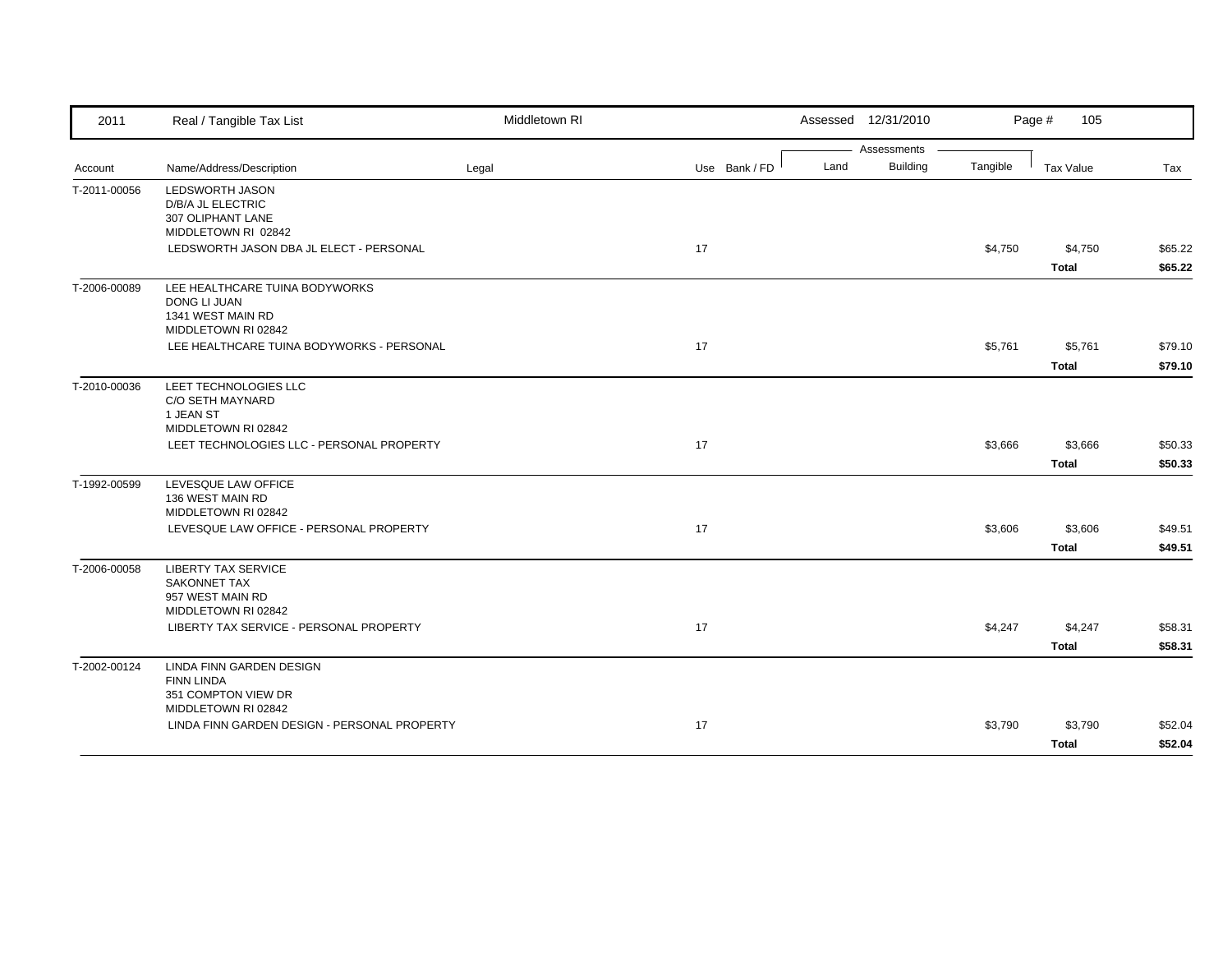| 2011         | Real / Tangible Tax List                                      | Middletown RI |               |      | Assessed 12/31/2010 |           | Page #<br>106    |            |
|--------------|---------------------------------------------------------------|---------------|---------------|------|---------------------|-----------|------------------|------------|
|              |                                                               |               |               |      | Assessments         |           |                  |            |
| Account      | Name/Address/Description                                      | Legal         | Use Bank / FD | Land | <b>Building</b>     | Tangible  | <b>Tax Value</b> | Tax        |
| T-2002-00279 | LINDS & PEDRO'S TAILORING                                     |               |               |      |                     |           |                  |            |
|              | SHERMAN LINDA<br>267 WEST MAIN RD                             |               |               |      |                     |           |                  |            |
|              | MIDDLETOWN RI 02842                                           |               |               |      |                     |           |                  |            |
|              | LINDS & PEDRO'S TAILORING - PERSONAL PROPERTY                 |               | 17            |      |                     | \$4,798   | \$4,798          | \$65.88    |
|              |                                                               |               |               |      |                     |           | <b>Total</b>     | \$65.88    |
| T-2006-00085 | LINEAR TITLE & CLOSING                                        |               |               |      |                     |           |                  |            |
|              | NICK LIUZZ DIRECTOR<br>127 JOHN CLARKE RD                     |               |               |      |                     |           |                  |            |
|              | MIDDLETOWN RI 02842                                           |               |               |      |                     |           |                  |            |
|              | LINEAR TITLE & CLOSING - PERSONAL PROPERTY                    |               | 18            |      |                     | \$117,428 | \$117,428        | \$1,612.29 |
|              |                                                               |               |               |      |                     |           | <b>Total</b>     | \$1,612.29 |
| T-2008-00076 | <b>LINX LTD</b>                                               |               |               |      |                     |           |                  |            |
|              | CHARLES W ROCHE PRESIDENT                                     |               |               |      |                     |           |                  |            |
|              | 875 AQUIDNECK AVE<br>MIDDLETOWN RI 02842                      |               |               |      |                     |           |                  |            |
|              | LINX LTD - PERSONAL PROPERTY                                  |               | 18            |      |                     | \$52,375  | \$52,375         | \$719.11   |
|              |                                                               |               |               |      |                     |           | <b>Total</b>     | \$719.11   |
| T-1996-10009 | LITTLE FRIENDS INC                                            |               |               |      |                     |           |                  |            |
|              | 33 MITCHELL'S LN                                              |               |               |      |                     |           |                  |            |
|              | MIDDLETOWN RI 02842<br>LITTLE FRIENDS INC - PERSONAL PROPERTY |               | 18            |      |                     | \$22,364  | \$22,364         | \$307.06   |
|              |                                                               |               |               |      |                     |           | <b>Total</b>     | \$307.06   |
| T-2007-00003 | <b>LOCKHEED MARTIN</b>                                        |               |               |      |                     |           |                  |            |
|              | KONICA MINOLTA BUSINESS SOLUTI                                |               |               |      |                     |           |                  |            |
|              | PO BOX 54650                                                  |               |               |      |                     |           |                  |            |
|              | LEXINGTON KY 40555                                            |               |               |      |                     |           |                  |            |
|              | LOCKHEED MARTIN - PERSONAL PROPERTY                           |               | 94            |      |                     | \$2,061   | \$2,061          | \$28.30    |
|              |                                                               |               |               |      |                     |           | <b>Total</b>     | \$28.30    |
| T-2002-00212 | LOCKHEED MARTIN CORPORATION<br>MS2 - EAGAN                    |               |               |      |                     |           |                  |            |
|              | PO BOX 8048                                                   |               |               |      |                     |           |                  |            |
|              | BLDG 100 U4632                                                |               |               |      |                     |           |                  |            |
|              | PHILADELPHIA PA 19101                                         |               |               |      |                     |           |                  |            |
|              | MS2 - EAGAN - PERSONAL PROPERTY                               |               | 18            |      |                     | \$26,537  | \$26,537         | \$364.35   |
|              |                                                               |               |               |      |                     |           | <b>Total</b>     | \$364.35   |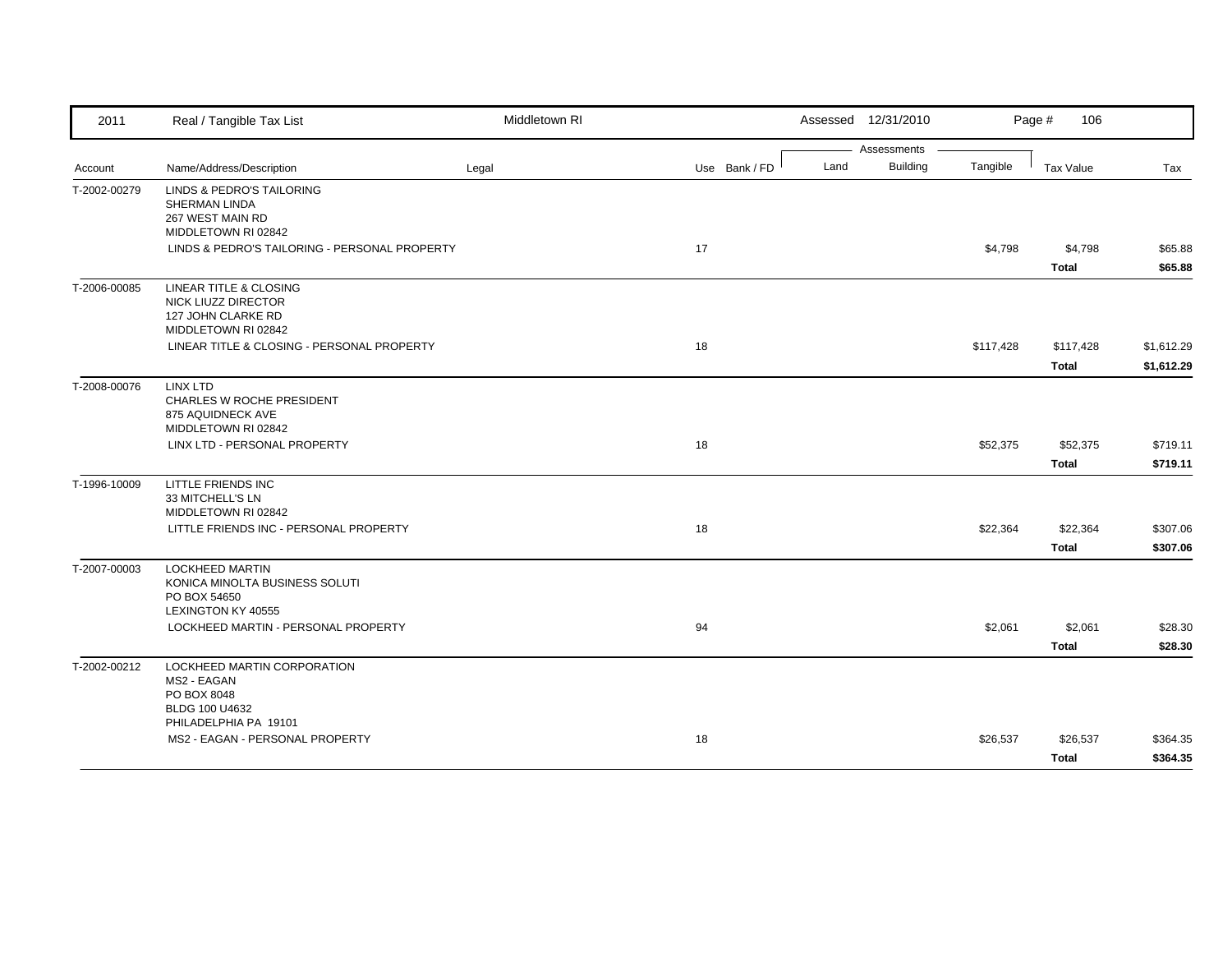| 2011         | Real / Tangible Tax List                                                                   | Middletown RI |               |      | Assessed 12/31/2010 |           | Page #<br>107           |                    |
|--------------|--------------------------------------------------------------------------------------------|---------------|---------------|------|---------------------|-----------|-------------------------|--------------------|
|              |                                                                                            |               |               |      | Assessments         |           |                         |                    |
| Account      | Name/Address/Description                                                                   | Legal         | Use Bank / FD | Land | <b>Building</b>     | Tangible  | Tax Value               | Tax                |
| T-2002-00339 | LODGENET ENTERTAINMENT CORP<br>3900 W INNOVATION ST<br>SOUIX FALLS SD 57107-7002           |               |               |      |                     |           |                         |                    |
|              | LODGENET ENTERTAINMENT CORP - PERSONAL                                                     |               | 17            |      |                     | \$6,003   | \$6,003<br><b>Total</b> | \$82.42<br>\$82.42 |
| T-1998-00034 | LODGENET INTERACTIVE CORP<br>ATTN PROP TX DEPT<br>4610 S ULSTER ST<br>DENVER CO 80237-4321 |               |               |      |                     |           |                         |                    |
|              | - PERSONAL PROPERTY                                                                        |               | 94            |      |                     | \$28,275  | \$28,275                | \$388.22           |
|              |                                                                                            |               |               |      |                     |           | Total                   | \$388.22           |
| T-2002-00281 | LODGENET INTERACTIVE CORP<br>3900 W INNOVATION ST<br>SIOUX FALLS SD 57107-7002             |               |               |      |                     |           |                         |                    |
|              | LODGENET INTERACTIVE CORP - PERSONAL                                                       |               | 94            |      |                     | \$9,682   | \$9,682                 | \$132.93           |
|              |                                                                                            |               |               |      |                     |           | <b>Total</b>            | \$132.93           |
| T-2002-00374 | LODGENET INTERACTIVE CORP<br>3900 W INNOVATION ST<br>SOUIX FALLS SD 57107-7002             |               |               |      |                     |           |                         |                    |
|              | LODGENET ENTERTAINMENT CORP - PERSONAL                                                     |               | 94            |      |                     | \$17,752  | \$17,752                | \$243.73           |
|              |                                                                                            |               |               |      |                     |           | <b>Total</b>            | \$243.73           |
| T-2002-00019 | <b>LOOKING UPWARDS</b><br>PO BOX 4289<br>MIDDLETOWN RI 02842                               |               |               |      |                     |           |                         |                    |
|              | LOOKING UPWARDS - PERSONAL PROPERTY                                                        |               | 18            |      |                     | \$140,048 | \$140,048               | \$1,922.86         |
|              |                                                                                            |               |               |      |                     |           | <b>Total</b>            | \$1,922.86         |
| T-2007-00068 | LOUS HOT DOGS LLC<br>C/O DENISE DAMICO<br>77 BRIARWOOD AVE                                 |               |               |      |                     |           |                         |                    |
|              | MIDDLETOWN RI 02842<br>LOU'S HOT DOGS LLC - PERSONAL PROPERTY                              |               | 17            |      |                     | \$2,500   | \$2,500                 | \$34.33            |
|              |                                                                                            |               |               |      |                     |           | <b>Total</b>            | \$34.33            |
|              |                                                                                            |               |               |      |                     |           |                         |                    |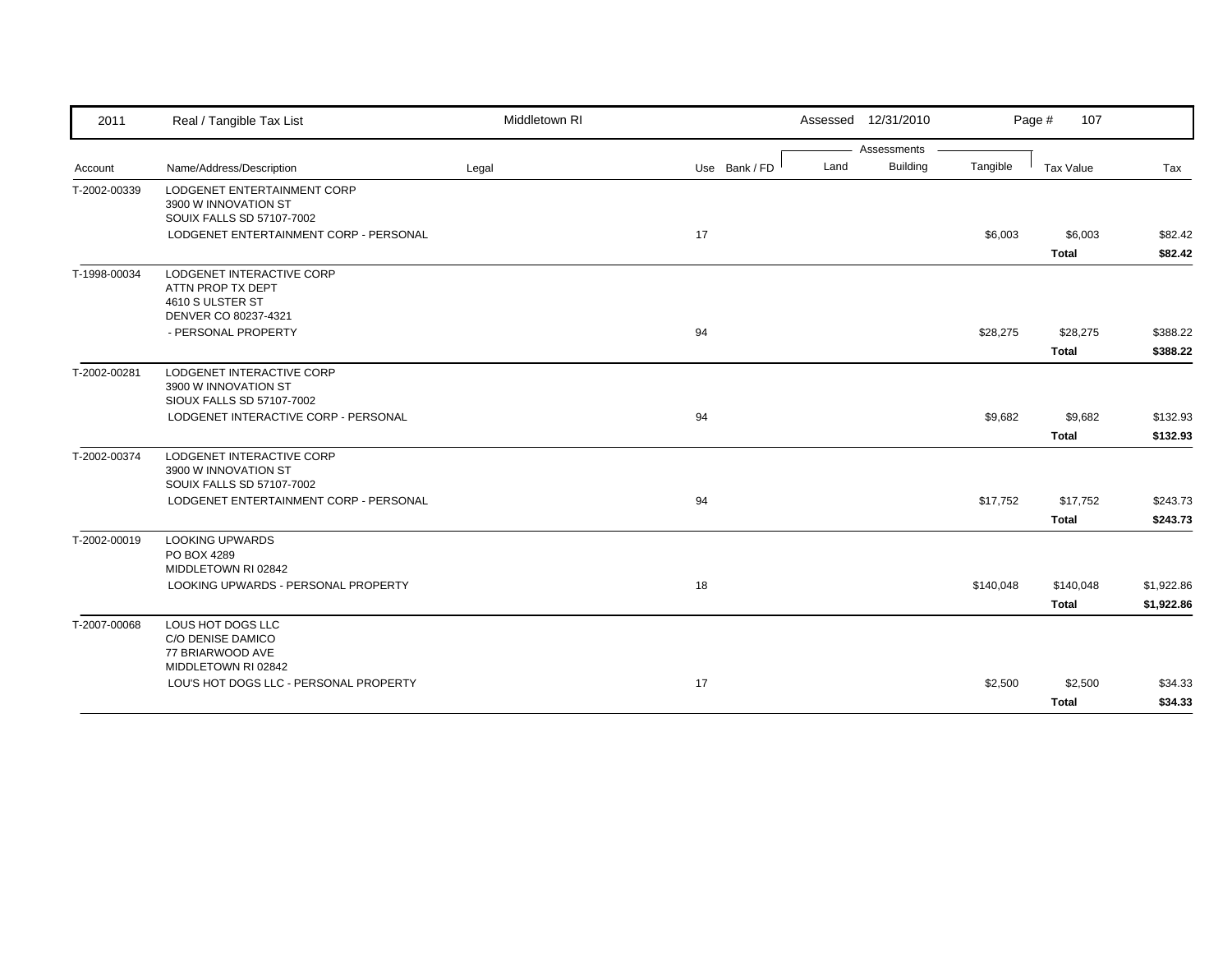| 2011         | Real / Tangible Tax List                                                               | Middletown RI |               | Assessed | 12/31/2010      |          | 108<br>Page # |         |
|--------------|----------------------------------------------------------------------------------------|---------------|---------------|----------|-----------------|----------|---------------|---------|
|              |                                                                                        |               |               |          | Assessments     |          |               |         |
| Account      | Name/Address/Description                                                               | Legal         | Use Bank / FD | Land     | <b>Building</b> | Tangible | Tax Value     | Tax     |
| T-2002-00219 | LUCEY KATHRYN WHITNEY<br>230 TROUT DR<br>MIDDLETOWN RI 02842                           |               |               |          |                 |          |               |         |
|              | LUCEY KATHRYN WHITNEY - PERSONAL PROPERTY                                              |               | 17            |          |                 | \$3,802  | \$3,802       | \$52.20 |
|              |                                                                                        |               |               |          |                 |          | <b>Total</b>  | \$52.20 |
| T-2005-00082 | LUKE BROWN & ASSOCIATES<br>C/O ALAN BERNARD<br>16 CIRCLE DR<br>MIDDLETOWN RI 02842     |               |               |          |                 |          |               |         |
|              | LUKE BROWN & ASSOCIATES - PERSONAL PROPERTY                                            |               | 17            |          |                 | \$1,152  | \$1,152       | \$15.82 |
|              |                                                                                        |               |               |          |                 |          | Total         | \$15.82 |
| T-2002-00119 | LUNA E'CLIPS HAIR DESIGN<br><b>DARAK PAUL</b><br>93 WILLOW LANE<br>PORTSMOUTH RI 02871 |               |               |          |                 |          |               |         |
|              | LUNA E'CLIPS HAIR DESIGN - PERSONAL PROPERTY                                           |               | 17            |          |                 | \$4,714  | \$4,714       | \$64.72 |
|              |                                                                                        |               |               |          |                 |          | Total         | \$64.72 |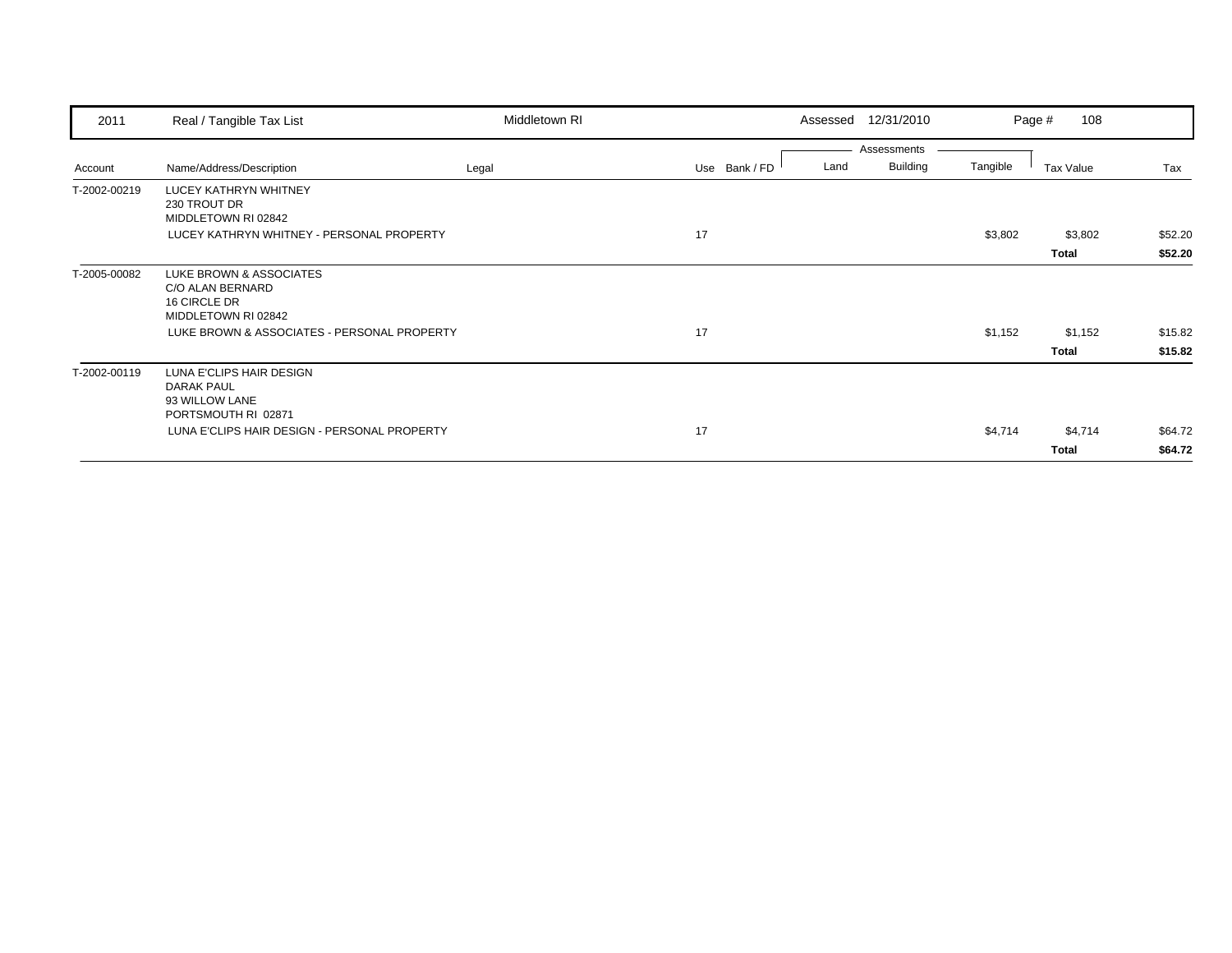| 2011         | Real / Tangible Tax List                                                                                   | Middletown RI |               | Assessed 12/31/2010     |           | Page #<br>109             |                          |
|--------------|------------------------------------------------------------------------------------------------------------|---------------|---------------|-------------------------|-----------|---------------------------|--------------------------|
|              |                                                                                                            |               |               | Assessments             |           |                           |                          |
| Account      | Name/Address/Description                                                                                   | Legal         | Use Bank / FD | <b>Building</b><br>Land | Tangible  | <b>Tax Value</b>          | Tax                      |
| T-1992-00951 | M D SILVEIRA & SON CONS CO<br>SILVEIRA THOMAS D<br>1195 WAPPING RD<br>MIDDLETOWN RI 02842                  |               |               |                         |           |                           |                          |
|              | M D SILVEIRA & SON CONS CO - PERSONAL PROPERTY                                                             |               | 17            |                         | \$4,224   | \$4,224<br><b>Total</b>   | \$58.00<br>\$58.00       |
| T-1994-00045 | MA'S DONUTS AND MORE<br>LEITE DONUTS INC<br>78 WEST MAIN RD<br>MIDDLETOWN RI 02842                         |               |               |                         |           |                           |                          |
|              | MA'S DONUTS AND MORE - PERSONAL PROPERTY                                                                   |               | 18            |                         | \$122,457 | \$122,457<br><b>Total</b> | \$1,681.33<br>\$1,681.33 |
| T-1992-00620 | MAC-GRAY SERVICES INC<br>404 WYMAN ST STE 400<br>WALTHAM MA 02451                                          |               |               |                         |           |                           |                          |
|              | MAC-GRAY COMPANY INC - PERSONAL PROPERTY                                                                   |               | 94            |                         | \$49,224  | \$49,224<br><b>Total</b>  | \$675.85<br>\$675.85     |
| T-2001-00080 | MACQUARIE EQUIPMENT FINANCE LL<br>2285 FRANKLIN RD STE 100<br>PO BX 2017<br>BLOOMFIELD HILLS MI 48303-2017 |               |               |                         |           |                           |                          |
|              | VARIOUS - PERSONAL PROPERTY                                                                                |               | 94            |                         | \$138,599 | \$138,599<br><b>Total</b> | \$1,902.96<br>\$1,902.96 |
| T-2010-00062 | MALEE'S INTERNATIONAL DESIGN<br>761 GREEN END AVE<br>MIDDLETOWN RI 02842                                   |               |               |                         |           |                           |                          |
|              | MALEE'S INTERNATIONAL DESIGN - PERSONAL                                                                    |               | 17            |                         | \$5,238   | \$5,238<br><b>Total</b>   | \$71.92<br>\$71.92       |
| T-2007-00055 | <b>MAMA'S BOY MUSIC</b><br><b>MYERS JAMES</b><br>157 EAST MAIN RD<br>PORTSMOUTH RI 02871                   |               |               |                         |           |                           |                          |
|              | MAMA'S BOY MUSIC - PERSONAL PROPERTY                                                                       |               | 17            |                         | \$1,048   | \$1,048<br><b>Total</b>   | \$14.39<br>\$14.39       |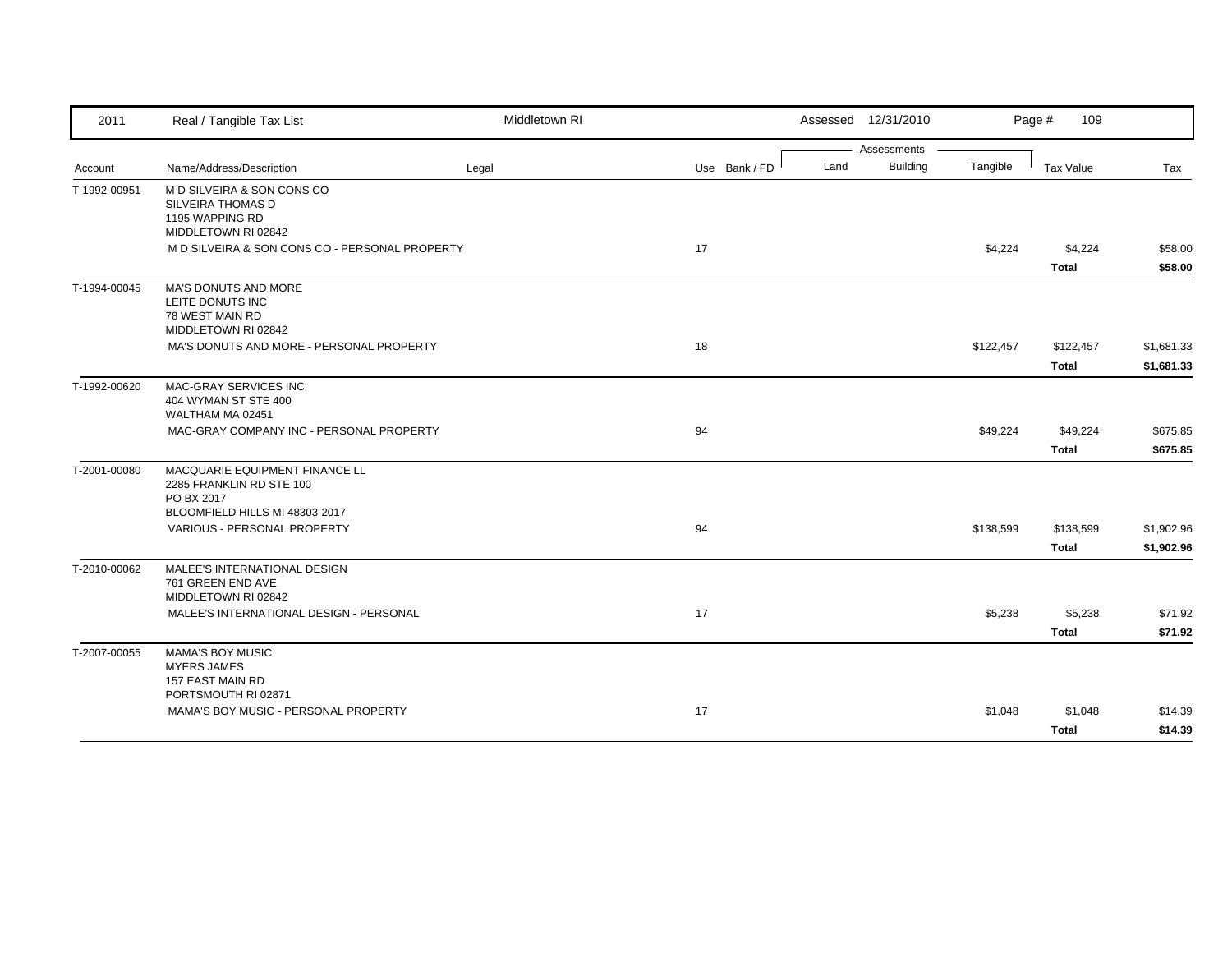| 2011         | Real / Tangible Tax List                                                                                                          | Middletown RI |               |      | Assessed 12/31/2010 |          | Page #<br>110            |                          |
|--------------|-----------------------------------------------------------------------------------------------------------------------------------|---------------|---------------|------|---------------------|----------|--------------------------|--------------------------|
|              |                                                                                                                                   |               |               |      | Assessments         |          |                          |                          |
| Account      | Name/Address/Description                                                                                                          | Legal         | Use Bank / FD | Land | <b>Building</b>     | Tangible | <b>Tax Value</b>         | Tax                      |
| T-1992-01073 | MARCONI SYSTEMS TECHNOLOGY<br>BAE SYSTEMS TECH SOLU & SERV<br>ATTN: PROPERY DEPT<br>1601 RESEARCH BLVD<br>ROCKVILLE MD 20850-3173 |               |               |      |                     |          |                          |                          |
|              | MARCONI SYSTEMS TECHNOLOGY - PERSONAL                                                                                             |               | 18            |      |                     | \$90,300 | \$90,300<br><b>Total</b> | \$1,239.82<br>\$1,239.82 |
| T-2011-00025 | <b>MARGOLIS SHARON</b><br>15244 LAOKE OF DELRAY<br>DELRAY BEACH FL 33484                                                          |               |               |      |                     |          |                          |                          |
|              | 2010 30' KEYSTONE SPRINTER - PERSONAL PROPERTY                                                                                    |               | 45            |      |                     | \$24,570 | \$24,570<br><b>Total</b> | \$337.35<br>\$337.35     |
| T-1997-10003 | MARINE ACOUSTICS INC<br>809 AQUIDNECK AVE<br>MIDDLETOWN RI 02842                                                                  |               |               |      |                     |          |                          |                          |
|              | MARINE ACOUSTICS INC - PERSONAL PROPERTY                                                                                          |               | 18            |      |                     | \$64,961 | \$64,961<br><b>Total</b> | \$891.91<br>\$891.91     |
| T-1992-01103 | MARINE RESCUE PRODUCTS INC<br><b>BROADWAY STATION</b><br>P O BOX 3484<br>NEWPORT RI 02840                                         |               |               |      |                     |          |                          |                          |
|              | MARINE RESCUE PRODUCTS - PERSONAL PROPERTY                                                                                        |               | 17            |      |                     | \$6,699  | \$6,699<br><b>Total</b>  | \$91.98<br>\$91.98       |
| T-1992-00428 | <b>MARKEDE KENNEL</b><br><b>GOMES GEORGE JR</b><br>599 EAST MAIN RD<br>MIDDLETOWN RI 02842                                        |               |               |      |                     |          |                          |                          |
|              | MARKEDE KENNEL - PERSONAL PROPERTY                                                                                                |               | 17            |      |                     | \$4,879  | \$4,879<br><b>Total</b>  | \$66.99<br>\$66.99       |
| T-1992-00889 | <b>MARKS RONALD PLUMB &amp;HTNG</b><br>29 UNION ST<br>PORTSMOUTH RI 02871                                                         |               |               |      |                     |          |                          |                          |
|              | MARKS RONALD PLUMB &HTNG - PERSONAL                                                                                               |               | 17            |      |                     | \$3,325  | \$3,325<br><b>Total</b>  | \$45.65<br>\$45.65       |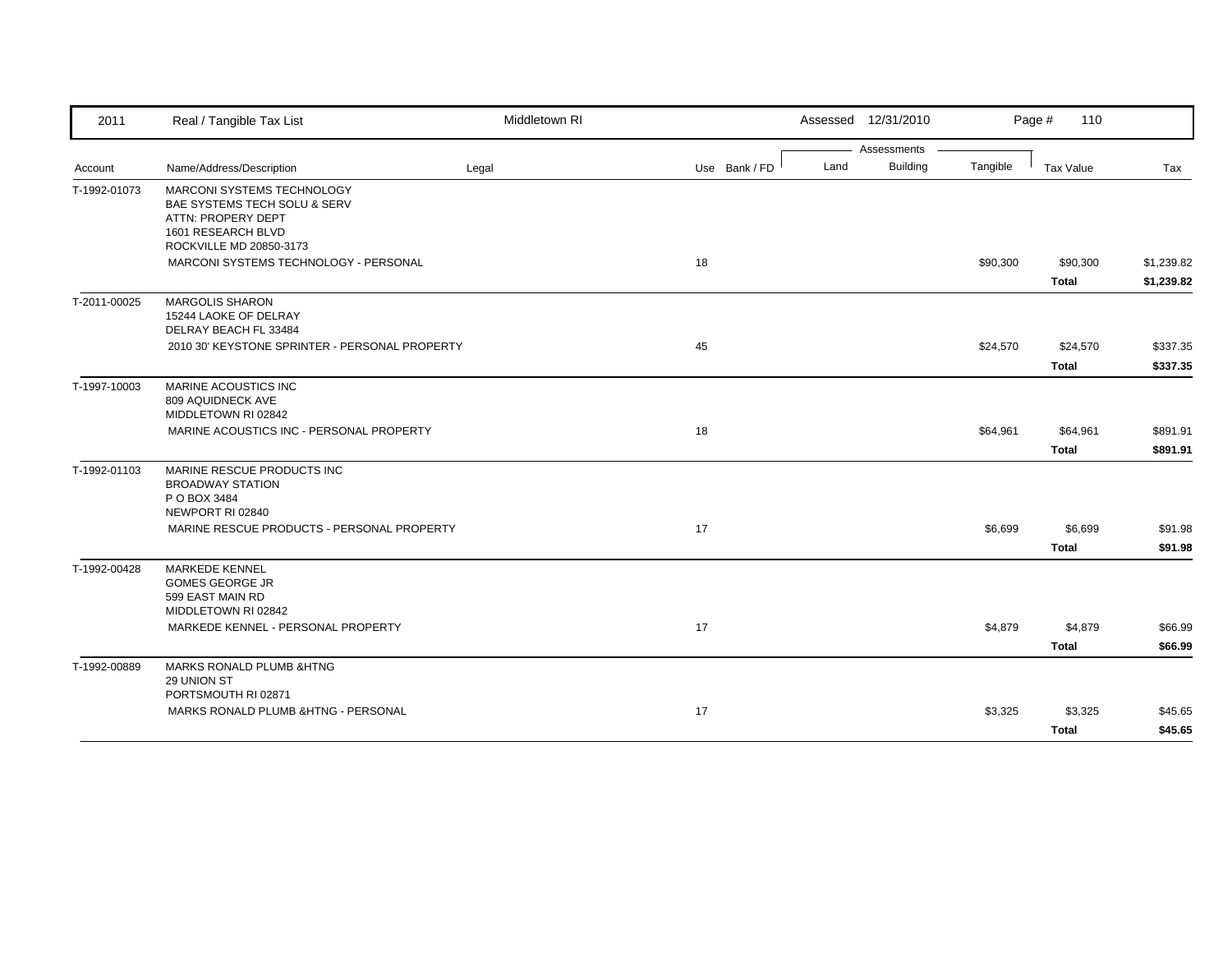| 2011         | Real / Tangible Tax List                                         | Middletown RI |               | Assessed 12/31/2010 |                                |           | Page #<br>111 |            |
|--------------|------------------------------------------------------------------|---------------|---------------|---------------------|--------------------------------|-----------|---------------|------------|
|              |                                                                  |               |               |                     | Assessments<br><b>Building</b> |           |               |            |
| Account      | Name/Address/Description                                         | Legal         | Use Bank / FD | Land                |                                | Tangible  | Tax Value     | Tax        |
| T-1999-00863 | MARLIN LEASING INC<br>PO BOX 5481                                |               |               |                     |                                |           |               |            |
|              | MT LAUREL NJ 08054                                               |               |               |                     |                                |           |               |            |
|              | MARLIN LEASING INC - PERSONAL PROPERTY                           |               | 94            |                     |                                | \$193,066 | \$193,066     | \$2,650.80 |
|              |                                                                  |               |               |                     |                                |           | <b>Total</b>  | \$2,650.80 |
| T-2002-00137 | MARSHALL QUALITY LAWN SERVICE                                    |               |               |                     |                                |           |               |            |
|              | MARSHALL MICHAEL                                                 |               |               |                     |                                |           |               |            |
|              | 191 CHASES LN<br>MIDDLETOWN RI 02842                             |               |               |                     |                                |           |               |            |
|              | MARSHALL QUALITY LAWN SERVICE - PERSONAL                         |               | 17            |                     |                                | \$3,158   | \$3,158       | \$43.36    |
|              |                                                                  |               |               |                     |                                |           | <b>Total</b>  | \$43.36    |
| T-2002-00058 | MARSHALLS #798                                                   |               |               |                     |                                |           |               |            |
|              | TJX COMPANIES INC                                                |               |               |                     |                                |           |               |            |
|              | 110 PLEASANT AVE.                                                |               |               |                     |                                |           |               |            |
|              | UPPER SADDLE RIVE NJ 07458<br>MARSHALLS #798 - PERSONAL PROPERTY |               | 18            |                     |                                | \$435,948 | \$435,948     | \$5,985.57 |
|              |                                                                  |               |               |                     |                                |           |               |            |
|              |                                                                  |               |               |                     |                                |           | <b>Total</b>  | \$5,985.57 |
| T-2005-00040 | MARTLAND DAVID A CPA<br>739 JEPSON LN                            |               |               |                     |                                |           |               |            |
|              | MIDDLETOWN RI 02842                                              |               |               |                     |                                |           |               |            |
|              | DAVID A MARTLAND CPA - PERSONAL PROPERTY                         |               | 17            |                     |                                | \$1,393   | \$1,393       | \$19.13    |
|              |                                                                  |               |               |                     |                                |           | <b>Total</b>  | \$19.13    |
| T-2011-00053 | MARULLOS AUTO REPAIR                                             |               |               |                     |                                |           |               |            |
|              | <b>VEGA LINDA B</b>                                              |               |               |                     |                                |           |               |            |
|              | 147 BEACON ST APT 1<br>NEWPORT RI 02840                          |               |               |                     |                                |           |               |            |
|              | MARULLOS AUTO REPAIR - PERSONAL PROPERTY                         |               | 17            |                     |                                | \$7,600   | \$7,600       | \$104.35   |
|              |                                                                  |               |               |                     |                                |           | <b>Total</b>  | \$104.35   |
|              |                                                                  |               |               |                     |                                |           |               |            |
| T-2011-00103 | <b>MASSA INDUSTRIES LLC</b><br><b>BENNETT SHAWN</b>              |               |               |                     |                                |           |               |            |
|              | 512 TUCKERMAN AVE                                                |               |               |                     |                                |           |               |            |
|              | MIDDLETOWN RI 02842                                              |               |               |                     |                                |           |               |            |
|              | MASSA INDUSTRIES LLC - PERSONAL PROPERTY                         |               | 17            |                     |                                | \$1,900   | \$1,900       | \$26.09    |
|              |                                                                  |               |               |                     |                                |           | <b>Total</b>  | \$26.09    |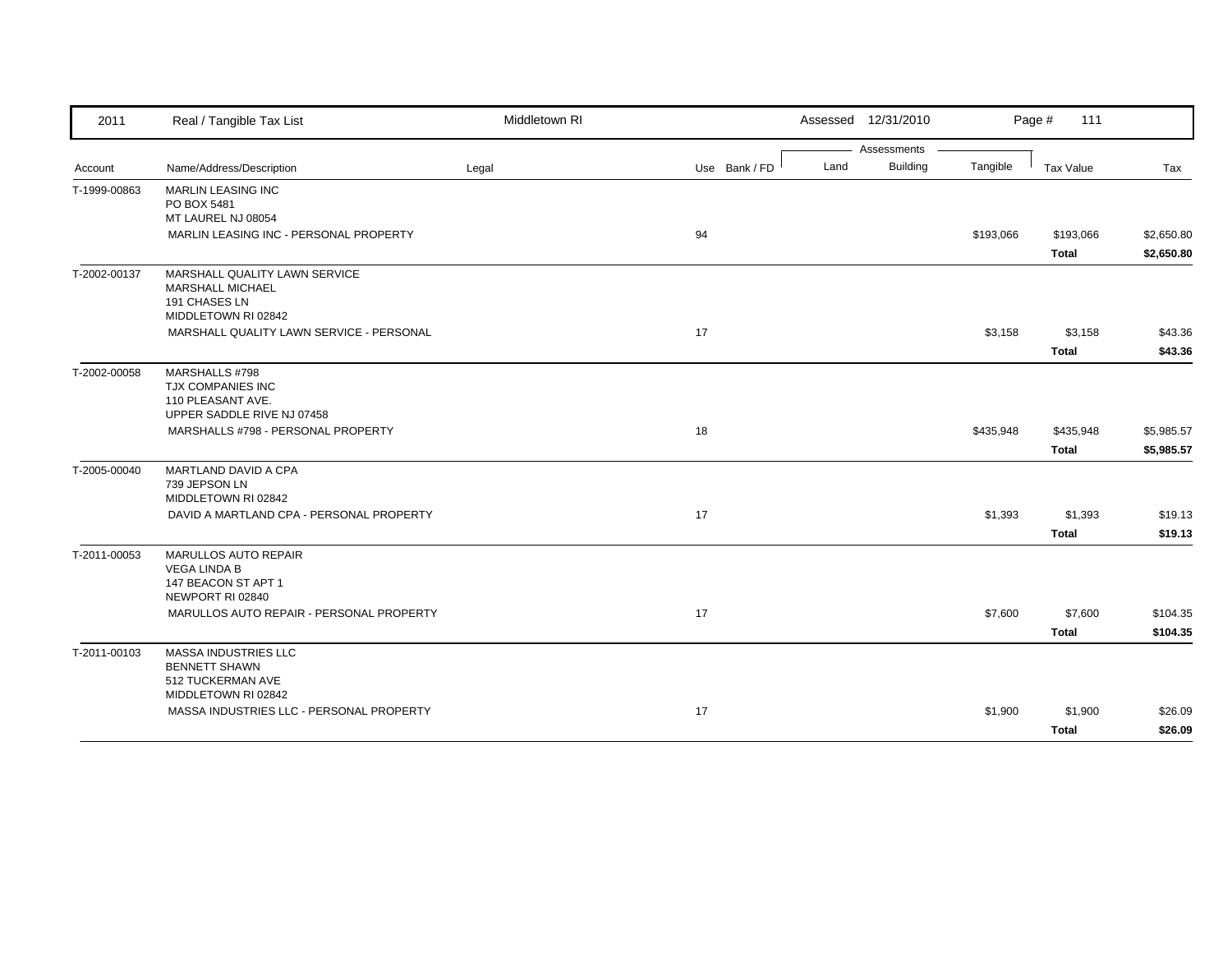| 2011         | Real / Tangible Tax List                                                                | Middletown RI |               |      | Assessed 12/31/2010            |           | Page #<br>112             |                          |
|--------------|-----------------------------------------------------------------------------------------|---------------|---------------|------|--------------------------------|-----------|---------------------------|--------------------------|
| Account      | Name/Address/Description                                                                | Legal         | Use Bank / FD | Land | Assessments<br><b>Building</b> | Tangible  | Tax Value                 | Tax                      |
| T-1994-00015 | MASSAGE THERAPY CENTER INC<br>67 VALLEY RD                                              |               |               |      |                                |           |                           |                          |
|              | MIDDLETOWN RI 02842<br>DEBORAH R LUHRS MASSAGE THER - PERSONAL                          |               | 17            |      |                                | \$4,085   | \$4,085<br><b>Total</b>   | \$56.09<br>\$56.09       |
| T-2002-00105 | <b>MATAVA JOHN</b><br>9 GEORGE DR<br>ROCKVILLE CT 06066-2210                            |               |               |      |                                |           |                           |                          |
|              | 1999 37' LAYTON TT - PERSONAL PROPERTY                                                  |               | 45            |      |                                | \$14,895  | \$14,895<br><b>Total</b>  | \$204.51<br>\$204.51     |
| T-2002-00386 | MATRIX PRODUCTION ASSOC<br>CHRISTIAN CLIFFORD C JR<br>10 HIGH ST<br>MIDDLETOWN RI 02842 |               |               |      |                                |           |                           |                          |
|              | MATRIX PRODUCTION ASSOC - PERSONAL PROPERTY                                             |               | 17            |      |                                | \$6,787   | \$6,787<br><b>Total</b>   | \$93.19<br>\$93.19       |
| T-1993-00033 | <b>MCBRIDE PATRICIA</b><br>53 ROSECLAIR ST<br>DORCHESTER MA 02125                       |               |               |      |                                |           |                           |                          |
|              | 1998 32' TERRY - PERSONAL PROPERTY                                                      |               | 45            |      |                                | \$14,172  | \$14,172<br><b>Total</b>  | \$194.58<br>\$194.58     |
| T-1992-00647 | <b>MCDONALDS</b><br>1425 WEST MAIN RD<br>MIDDLETOWN RI 02842                            |               |               |      |                                |           |                           |                          |
|              | MCDONALDS - PERSONAL PROPERTY                                                           |               | 18            |      |                                | \$262,268 | \$262,268<br><b>Total</b> | \$3,600.94<br>\$3,600.94 |
| T-2001-00086 | <b>MCDONALDS</b><br>288 EAST MAIN RD<br>MIDDLETOWN RI 02842                             |               |               |      |                                |           |                           |                          |
|              | MCDONALDS - PERSONAL PROPERTY                                                           |               | 18            |      |                                | \$423,077 | \$423,077<br><b>Total</b> | \$5,808.85<br>\$5,808.85 |
| T-2006-00052 | MCGRATH CONSTRUCTION<br>MCGRATH THOMAS F<br>299 OLIPHANT LN                             |               |               |      |                                |           |                           |                          |
|              | MIDDLETOWN RI 02842<br>MCGRATH CONSTRUCTION - PERSONAL PROPERTY                         |               | 17            |      |                                | \$2,880   | \$2,880<br><b>Total</b>   | \$39.54<br>\$39.54       |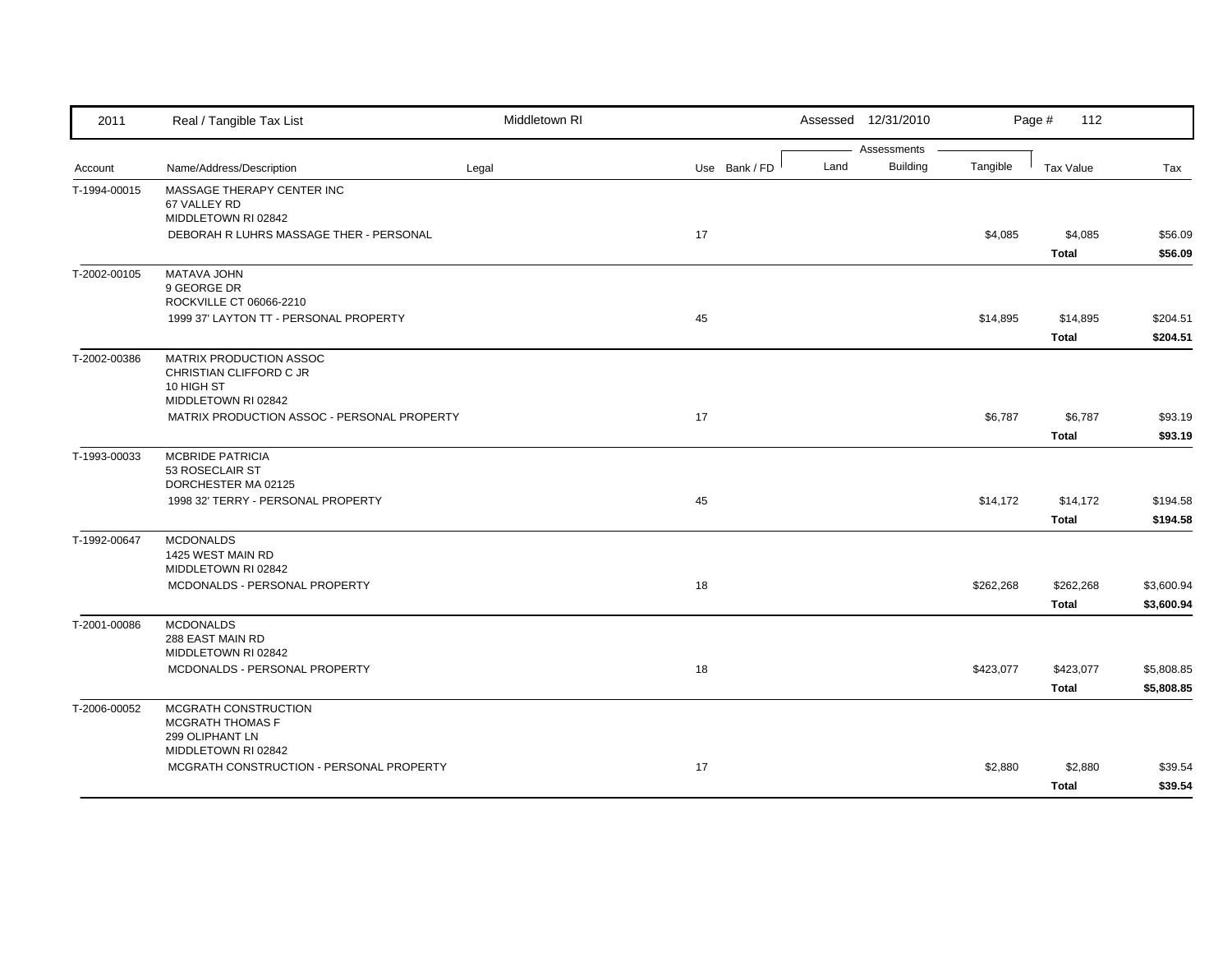| 2011         | Real / Tangible Tax List                                                        | Middletown RI |               |      | Assessed 12/31/2010            |             | Page #<br>113            |                            |
|--------------|---------------------------------------------------------------------------------|---------------|---------------|------|--------------------------------|-------------|--------------------------|----------------------------|
| Account      | Name/Address/Description                                                        | Legal         | Use Bank / FD | Land | Assessments<br><b>Building</b> | Tangible    | <b>Tax Value</b>         | Tax                        |
| T-1992-00653 | MCLAUGHLIN RESEARCH CORP<br>130 EUGENE ONEILL DR STE 200<br>NEW LONDON CT 06320 |               |               |      |                                |             |                          |                            |
|              | MCLAUGHLIN RESEARCH CORP - PERSONAL                                             |               | 18            |      |                                | \$1,111,172 | \$1,111,172<br>Total     | \$15,256.39<br>\$15,256.39 |
| T-1993-00101 | MCPHERSON BRUCE PLUM & HTNG<br>PO BOX 4676<br>MIDDLETOWN RI 02842-0676          |               |               |      |                                |             |                          |                            |
|              | MCPHERSON BRUCE PLUM & HTNG - PERSONAL                                          |               | 17            |      |                                | \$3,666     | \$3,666<br><b>Total</b>  | \$50.33<br>\$50.33         |
| T-2002-00012 | <b>MEDEIROS KIMBERLY</b><br>27 ONTAIROS DR<br>HUDSON MA 01749                   |               |               |      |                                |             |                          |                            |
|              | 2010 35' SPRINTER - PERSONAL PROPERTY                                           |               | 45            |      |                                | \$28,720    | \$28,720<br><b>Total</b> | \$394.33<br>\$394.33       |
| T-2002-00389 | MEDEIROS NELSON<br><b>45 CAUSEWAY ST</b><br>HUDSON MA 01749                     |               |               |      |                                |             |                          |                            |
|              | 1987 26' CITATION - PERSONAL PROPERTY                                           |               | 45            |      |                                | \$3,257     | \$3,257<br><b>Total</b>  | \$44.72<br>\$44.72         |
| T-2011-00097 | <b>MEEHAN SHARON</b><br>294 VALLEY RD<br>MIDDLETOWN RI 02842                    |               |               |      |                                |             |                          |                            |
|              | MEEHAN SHARON - PERSONAL PROPERTY                                               |               | 17            |      |                                | \$1,900     | \$1,900<br><b>Total</b>  | \$26.09<br>\$26.09         |
| T-1999-00598 | MELBRO INC<br>1272 WEST MAIN RD<br>MIDDLETOWN RI 02842                          |               |               |      |                                |             |                          |                            |
|              | MELBRO INC - PERSONAL PROPERTY                                                  |               | 17            |      |                                | \$2,000     | \$2,000<br><b>Total</b>  | \$27.46<br>\$27.46         |
| T-1992-00659 | MELLO CONSTRUCTION CO INC<br>87 BEACON ST                                       |               |               |      |                                |             |                          |                            |
|              | MIDDLETOWN RI 02842<br>MELLO CONSTRUCTION CO INC - PERSONAL                     |               | 18            |      |                                | \$69,135    | \$69,135<br><b>Total</b> | \$949.22<br>\$949.22       |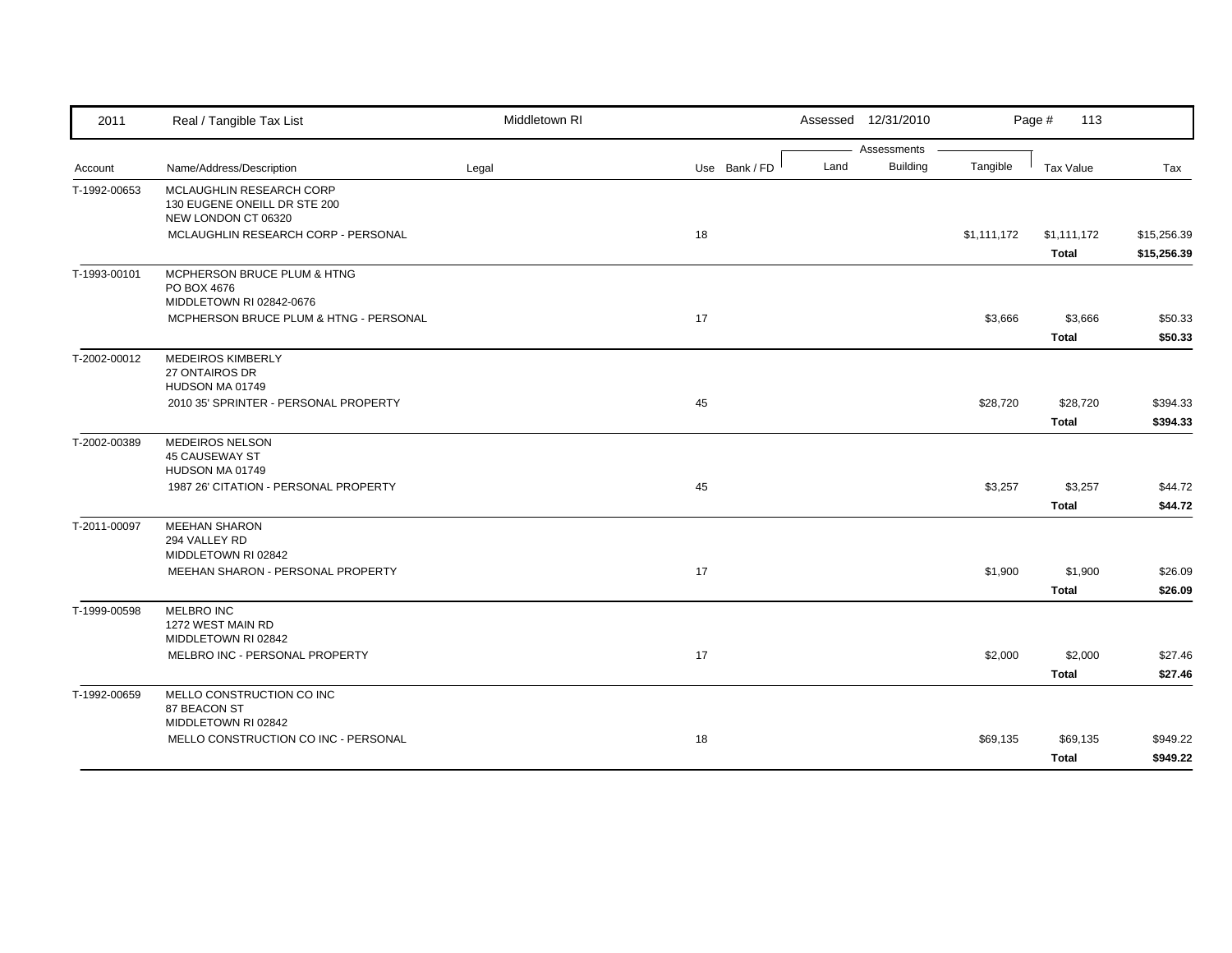| 2011         | Real / Tangible Tax List                                       | Middletown RI |               |      | Assessed 12/31/2010     |           | Page #<br>114    |            |
|--------------|----------------------------------------------------------------|---------------|---------------|------|-------------------------|-----------|------------------|------------|
|              |                                                                |               |               |      | Assessments<br>Building |           |                  |            |
| Account      | Name/Address/Description                                       | Legal         | Use Bank / FD | Land |                         | Tangible  | <b>Tax Value</b> | Tax        |
| T-2008-02069 | <b>MENDOZA GARY</b><br>32 WALDECK ST                           |               |               |      |                         |           |                  |            |
|              | DORCHESTER MA 02124                                            |               |               |      |                         |           |                  |            |
|              | 2002 19' AIRSTREAM - PERSONAL PROPERTY                         |               | 45            |      |                         | \$7,360   | \$7,360          | \$101.05   |
|              |                                                                |               |               |      |                         |           | <b>Total</b>     | \$101.05   |
| T-2002-00090 | MENS HAIR QUARTERS INC                                         |               |               |      |                         |           |                  |            |
|              | PO BOX 3473                                                    |               |               |      |                         |           |                  |            |
|              | NEWPORT RI 02840<br>MENS HAIR QUARTERS INC - PERSONAL PROPERTY |               | 18            |      |                         | \$17,030  | \$17,030         | \$233.82   |
|              |                                                                |               |               |      |                         |           | <b>Total</b>     | \$233.82   |
|              |                                                                |               |               |      |                         |           |                  |            |
| T-2006-00048 | METICULOUS PAINT JOB INC<br>C/O ROBERT J AMADO                 |               |               |      |                         |           |                  |            |
|              | 1518 GREEN END AVE                                             |               |               |      |                         |           |                  |            |
|              | MIDDLETOWN RI 02842                                            |               |               |      |                         |           |                  |            |
|              | METICULOUS PAINT JOB INC - PERSONAL PROPERTY                   |               | 17            |      |                         | \$4,032   | \$4,032          | \$55.36    |
|              |                                                                |               |               |      |                         |           | <b>Total</b>     | \$55.36    |
| T-2009-00006 | MICHAEL NARDOLILLO INC                                         |               |               |      |                         |           |                  |            |
|              | COACTIV CAPITALS PARTNERS INC                                  |               |               |      |                         |           |                  |            |
|              | C/O SMART<br>PO BOX 59365                                      |               |               |      |                         |           |                  |            |
|              | SCHAUMBURG IL 60173                                            |               |               |      |                         |           |                  |            |
|              | MICHAEL NARDOLILLO INC - PERSONAL PROPERTY                     |               | 94            |      |                         | \$4,960   | \$4,960          | \$68.10    |
|              |                                                                |               |               |      |                         |           | <b>Total</b>     | \$68.10    |
| T-2002-00282 | MICHAELS INC #03711                                            |               |               |      |                         |           |                  |            |
|              | D&P #607-39-0000003711                                         |               |               |      |                         |           |                  |            |
|              | PO BOX 260888<br>PLANO TX 75026-0888                           |               |               |      |                         |           |                  |            |
|              | MICHAEL'S INC - PERSONAL PROPERTY                              |               | 18            |      |                         | \$203,140 | \$203,140        | \$2,789.11 |
|              |                                                                |               |               |      |                         |           | <b>Total</b>     | \$2,789.11 |
|              |                                                                |               |               |      |                         |           |                  |            |
| T-1999-00882 | MICKEYS MAINTENANCE<br>MCPHERSON HAROLD                        |               |               |      |                         |           |                  |            |
|              | 357 VALLEY RD                                                  |               |               |      |                         |           |                  |            |
|              | MIDDLETOWN RI 02842                                            |               |               |      |                         |           |                  |            |
|              | MICKEYS MAINTENANCE - PERSONAL PROPERTY                        |               | 17            |      |                         | \$1,634   | \$1,634          | \$22.43    |
|              |                                                                |               |               |      |                         |           | <b>Total</b>     | \$22.43    |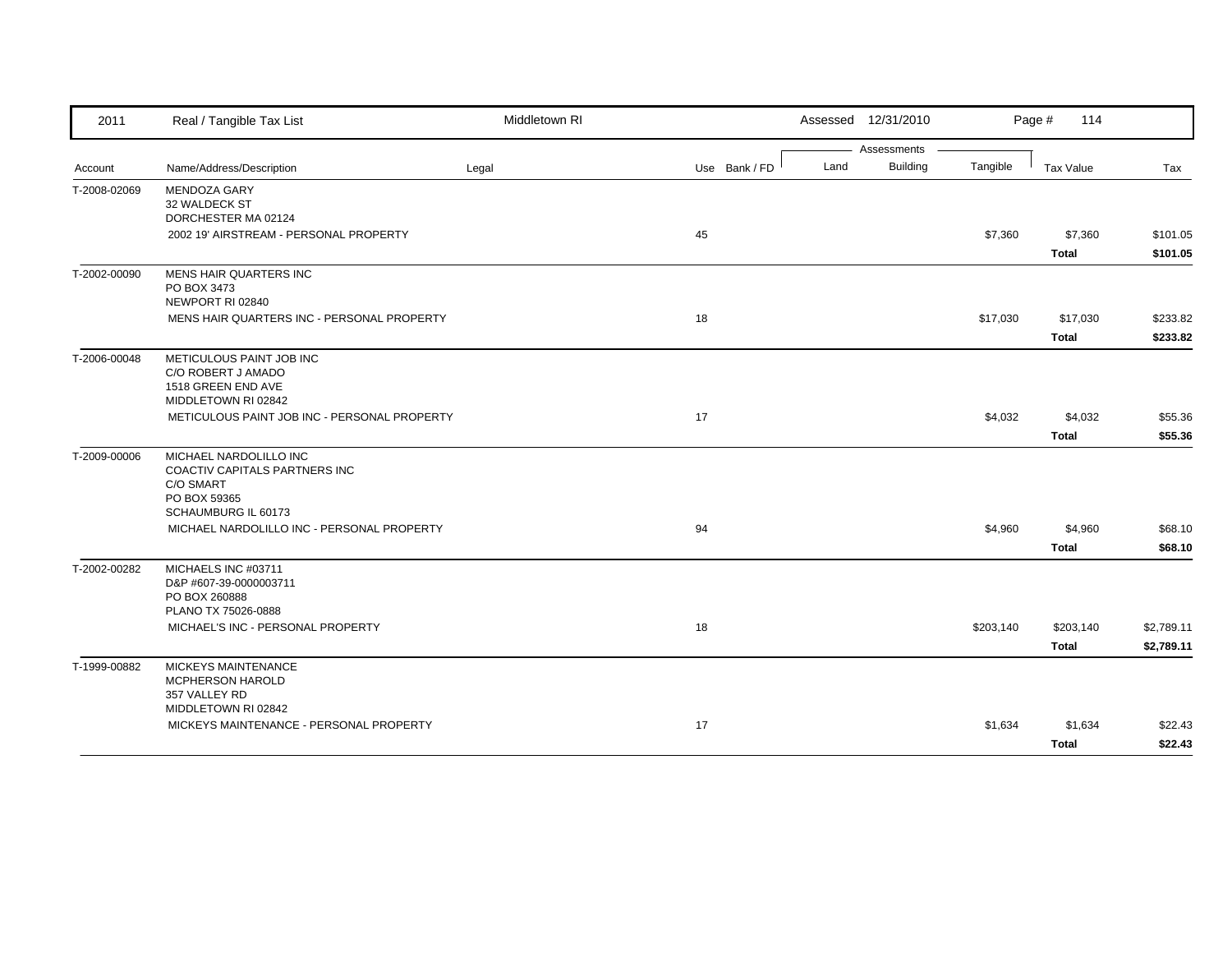| 2011         | Real / Tangible Tax List                                                      | Middletown RI |               |      | Assessed 12/31/2010 |          | Page #<br>115    |           |
|--------------|-------------------------------------------------------------------------------|---------------|---------------|------|---------------------|----------|------------------|-----------|
|              |                                                                               |               |               |      | Assessments         |          |                  |           |
| Account      | Name/Address/Description                                                      | Legal         | Use Bank / FD | Land | Building            | Tangible | <b>Tax Value</b> | Tax       |
| T-2008-00022 | MICRO COMPUTER ASSOCIATES INC<br>C/O HARRY GUSTAFSON III<br>55 JOHN CLARKE RD |               |               |      |                     |          |                  |           |
|              | MIDDLETOWN RI 02842                                                           |               |               |      |                     |          |                  |           |
|              | - PERSONAL PROPERTY                                                           |               | 17            |      |                     | \$4,613  | \$4,613          | \$63.34   |
|              |                                                                               |               |               |      |                     |          | <b>Total</b>     | \$63.34   |
| T-1992-00671 | MIDAS MUFFLER SHOP                                                            |               |               |      |                     |          |                  |           |
|              | <b>MI-HOLD INC</b>                                                            |               |               |      |                     |          |                  |           |
|              | 7 KIMBALL LANE BLDG B<br>LYNNFIELD MA 01940                                   |               |               |      |                     |          |                  |           |
|              | MIDAS MUFFLER SHOP - PERSONAL PROPERTY                                        |               | 18            |      |                     | \$63,710 | \$63,710         | \$874.74  |
|              |                                                                               |               |               |      |                     |          | <b>Total</b>     | \$874.74  |
| T-2011-00108 | MIDDLETOWN ACQUISITION GROUP                                                  |               |               |      |                     |          |                  |           |
|              | <b>GALAS RAYMOND E JR</b>                                                     |               |               |      |                     |          |                  |           |
|              | 287 THIRD BEACH RD                                                            |               |               |      |                     |          |                  |           |
|              | MIDDLETOWN RI 02842                                                           |               |               |      |                     |          |                  |           |
|              | MIDDLETOWN ACQUISITION GROUP - PERSONAL                                       |               | 17            |      |                     | \$2,850  | \$2,850          | \$39.13   |
|              |                                                                               |               |               |      |                     |          | <b>Total</b>     | \$39.13   |
| T-1992-00612 | MIDDLETOWN CHIROPRACTIC HEALTH                                                |               |               |      |                     |          |                  |           |
|              | <b>WILLIAM LORD C DC</b>                                                      |               |               |      |                     |          |                  |           |
|              | PO BOX 4304                                                                   |               |               |      |                     |          |                  |           |
|              | MIDDLETOWN RI 02842<br>MIDDLETOWN CHIROPRACTIC HEALTH - PERSONAL              |               | 18            |      |                     | \$36,991 | \$36,991         | \$507.89  |
|              |                                                                               |               |               |      |                     |          |                  |           |
|              |                                                                               |               |               |      |                     |          | <b>Total</b>     | \$507.89  |
| T-1992-00675 | MIDDLETOWN COLUMBUS CLUB INC<br>P O BOX 66                                    |               |               |      |                     |          |                  |           |
|              | MIDDLETOWN RI 02842                                                           |               |               |      |                     |          |                  |           |
|              | MIDDLETOWN COLUMBUS CLUB - PERSONAL                                           |               | 73            |      |                     | \$2,375  | \$2,375          | \$32.61   |
|              | <b>Tax Exempt Property</b>                                                    |               |               |      |                     |          | \$0              | $$-32.61$ |
|              |                                                                               |               |               |      |                     |          | <b>Total</b>     | \$0.00    |
| T-2009-00022 | MIDDLETOWN SELF-STORAGE LLC                                                   |               |               |      |                     |          |                  |           |
|              | 909 AQUIDNECK AVE                                                             |               |               |      |                     |          |                  |           |
|              | MIDDLETOWN RI 02842                                                           |               |               |      |                     |          |                  |           |
|              | MIDDLETOWN SELF STORAGE - PERSONAL PROPERTY                                   |               | 17            |      |                     | \$8,380  | \$8,380          | \$115.06  |
|              |                                                                               |               |               |      |                     |          | <b>Total</b>     | \$115.06  |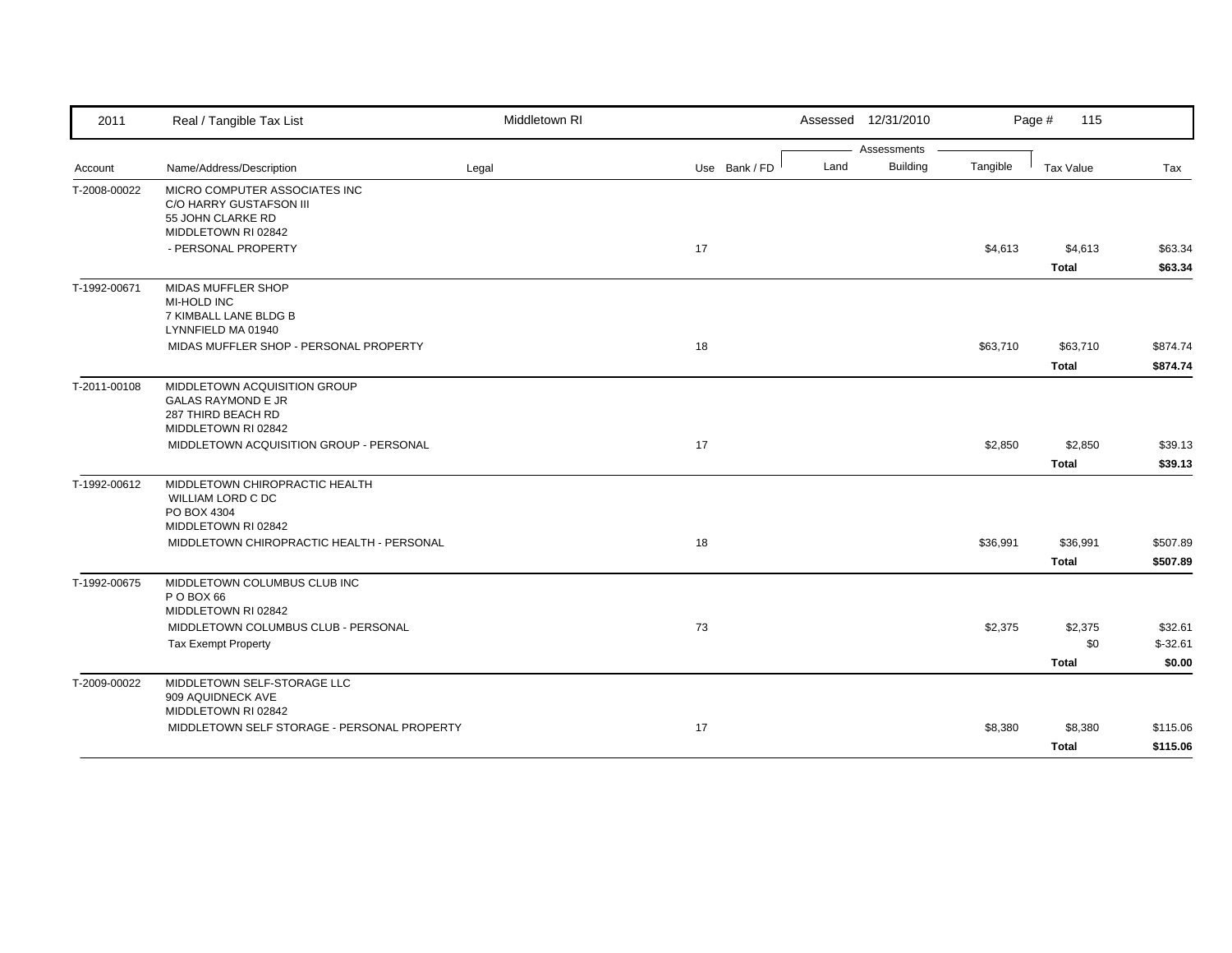| 2011         | Real / Tangible Tax List                                                                        | Middletown RI |               | Assessed 12/31/2010     |           | Page #<br>116             |                          |
|--------------|-------------------------------------------------------------------------------------------------|---------------|---------------|-------------------------|-----------|---------------------------|--------------------------|
|              |                                                                                                 |               |               | Assessments             |           |                           |                          |
| Account      | Name/Address/Description                                                                        | Legal         | Use Bank / FD | <b>Building</b><br>Land | Tangible  | Tax Value                 | Tax                      |
| T-1994-00085 | MIDDLETOWN TACO INC<br>641 WEST MAIN ROAD<br>MIDDLETOWN RI 02842                                |               |               |                         |           |                           |                          |
|              | TACO BELL - PERSONAL PROPERTY                                                                   |               | 18            |                         | \$135,441 | \$135,441<br><b>Total</b> | \$1,859.60<br>\$1,859.60 |
| T-2007-00036 | MIDDLETOWN VILLAGE<br>SOUTHEAST MIDDLETOWN LLC<br>3300 ENTERPRISE PARKWAY<br>BEACHWOOD OH 44122 |               |               |                         |           |                           |                          |
|              | MIDDLETOWN VILLAGE - PERSONAL PROPERTY                                                          |               | 17            |                         | \$9,000   | \$9,000<br><b>Total</b>   | \$123.57<br>\$123.57     |
| T-1999-00271 | MIDTOWN OIL COMPANY<br>SILVIA EDWARD C<br>275 OLIPHANT LANE<br>MIDDLETOWN RI 02842              |               |               |                         |           |                           |                          |
|              | MIDTOWN OIL COMPANY - PERSONAL PROPERTY                                                         |               | 17            |                         | \$1,000   | \$1,000<br><b>Total</b>   | \$13.73<br>\$13.73       |
| T-2010-00027 | MIGUEL OLIVAS FLOOR INC<br>1173 GREEN END AVE<br>MIDDLETOWN RI 02842                            |               |               |                         |           |                           |                          |
|              | MIGUEL OLIVAS FLOOR INC - PERSONAL PROPERTY                                                     |               | 17            |                         | \$1,257   | \$1,257<br><b>Total</b>   | \$17.26<br>\$17.26       |
| T-1992-01000 | MILESTONE DENTAL CARE INC<br>NELSON M KATHLYN DMD<br>94 E MAIN RD<br>MIDDLETOWN RI 02842        |               |               |                         |           |                           |                          |
|              | MILESTONE DENTAL CARE INC - PERSONAL PROPERTY                                                   |               | 18            |                         | \$30,786  | \$30,786<br><b>Total</b>  | \$422.69<br>\$422.69     |
| T-2008-00053 | MILKHOUSE SOFTWARE LLC<br><b>JAMES WEBSTER</b><br>708 MITCHELL'S LN<br>MIDDLETOWN RI 02842      |               |               |                         |           |                           |                          |
|              | MILKHOUSE SOFTWARE - PERSONAL PROPERTY                                                          |               | 17            |                         | \$3,143   | \$3,143<br><b>Total</b>   | \$43.15<br>\$43.15       |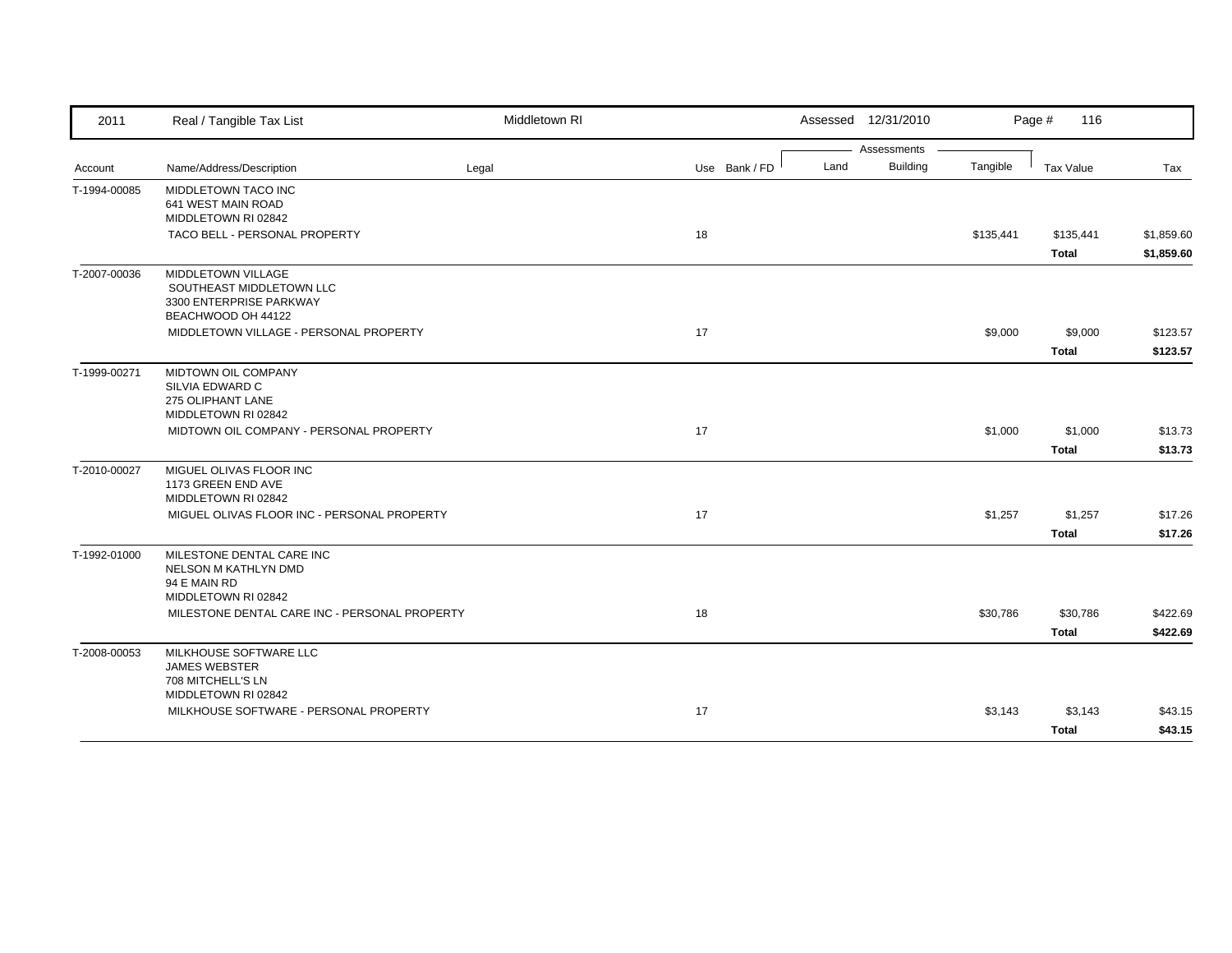| 2011         | Real / Tangible Tax List                                       | Middletown RI |               | Assessed 12/31/2010 |                                |           | Page #<br>117 |            |
|--------------|----------------------------------------------------------------|---------------|---------------|---------------------|--------------------------------|-----------|---------------|------------|
|              |                                                                |               | Use Bank / FD | Land                | Assessments<br><b>Building</b> | Tangible  |               |            |
| Account      | Name/Address/Description                                       | Legal         |               |                     |                                |           | Tax Value     | Tax        |
| T-2008-00039 | MILLER JULIE MSW<br>1272 WEST MAIN RD                          |               |               |                     |                                |           |               |            |
|              | MIDDLETOWN RI 02842                                            |               |               |                     |                                |           |               |            |
|              | MILLER JULIE MSW - PERSONAL PROPERTY                           |               | 17            |                     |                                | \$524     | \$524         | \$7.19     |
|              |                                                                |               |               |                     |                                |           | <b>Total</b>  | \$7.19     |
| T-1993-00055 | MING MOON CHINESE RESTAURANT                                   |               |               |                     |                                |           |               |            |
|              | 694 AQUIDNECK AVE                                              |               |               |                     |                                |           |               |            |
|              | MIDDLETOWN RI 02842<br>MING MOON CHINESE RESTAURANT - PERSONAL |               | 18            |                     |                                | \$26,411  | \$26,411      | \$362.62   |
|              |                                                                |               |               |                     |                                |           | <b>Total</b>  | \$362.62   |
|              |                                                                |               |               |                     |                                |           |               |            |
| T-1992-00680 | MINI WAREHOUSING INC<br>241 FRANCIS AVENUE                     |               |               |                     |                                |           |               |            |
|              | MANSFIELD MA 02048                                             |               |               |                     |                                |           |               |            |
|              | MINI WAREHOUSING INC - PERSONAL PROPERTY                       |               | 94            |                     |                                | \$5,967   | \$5,967       | \$81.93    |
|              |                                                                |               |               |                     |                                |           | <b>Total</b>  | \$81.93    |
| T-2005-00041 | <b>MMR ASSOCIATES</b>                                          |               |               |                     |                                |           |               |            |
|              | 158 AIRPORT RD                                                 |               |               |                     |                                |           |               |            |
|              | MIDDLETOWN RI 02842<br>MMR ASSOCIATES - PERSONAL PROPERTY      |               | 17            |                     |                                | \$3,457   | \$3,457       | \$47.46    |
|              |                                                                |               |               |                     |                                |           | <b>Total</b>  | \$47.46    |
|              | MOBILE MINI INC                                                |               |               |                     |                                |           |               |            |
| T-2009-00008 | 7420 S KYRENE RD STE 101                                       |               |               |                     |                                |           |               |            |
|              | <b>TEMPE AZ 85283</b>                                          |               |               |                     |                                |           |               |            |
|              | VARIOUS - PERSONAL PROPERTY                                    |               | 94            |                     |                                | \$17,098  | \$17,098      | \$234.76   |
|              |                                                                |               |               |                     |                                |           | <b>Total</b>  | \$234.76   |
| T-1992-00726 | MODERN GALLERIES FURNITURE                                     |               |               |                     |                                |           |               |            |
|              | 99 JEFFERSON ST                                                |               |               |                     |                                |           |               |            |
|              | FALL RIVER MA 02721                                            |               |               |                     |                                |           |               |            |
|              | MODERN GALLERIES FURNITURE - PERSONAL                          |               | 18            |                     |                                | \$133,633 | \$133,633     | \$1,834.78 |
|              |                                                                |               |               |                     |                                |           | <b>Total</b>  | \$1,834.78 |
| T-1992-00682 | MOITOZA FLOOR SURFACING<br>MOITOZA ALLEN G                     |               |               |                     |                                |           |               |            |
|              | <b>141 PECKHAM AVE</b>                                         |               |               |                     |                                |           |               |            |
|              | MIDDLETOWN RI 02842                                            |               |               |                     |                                |           |               |            |
|              | MOITOZA FLOOR SURFACING - PERSONAL PROPERTY                    |               | 17            |                     |                                | \$2,419   | \$2,419       | \$33.21    |
|              |                                                                |               |               |                     |                                |           | <b>Total</b>  | \$33.21    |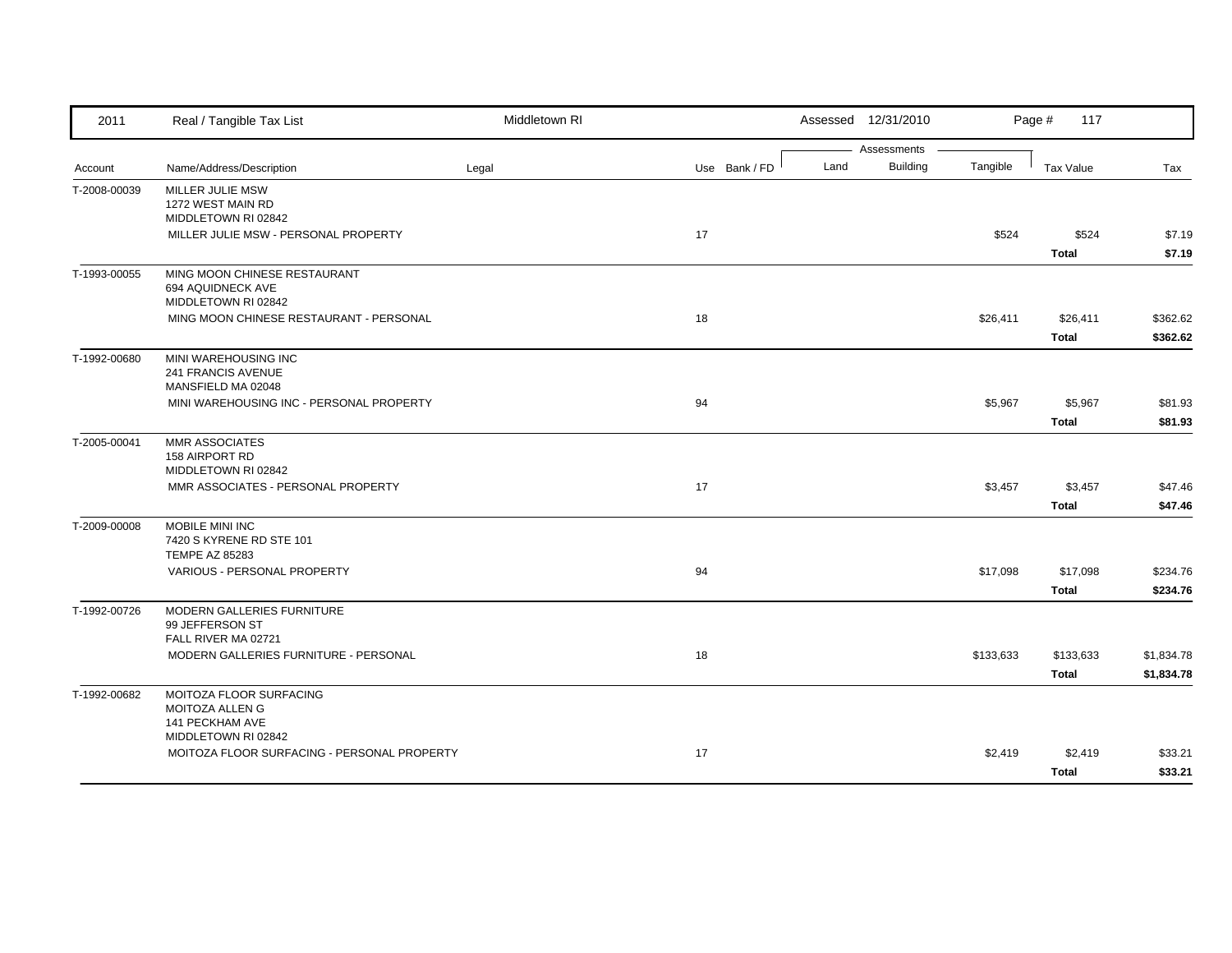|              |                                                                                          |       |    |               |      | Assessed 12/31/2010 |          | Page #<br>118    |          |
|--------------|------------------------------------------------------------------------------------------|-------|----|---------------|------|---------------------|----------|------------------|----------|
|              |                                                                                          |       |    |               |      | Assessments         |          |                  |          |
| Account      | Name/Address/Description                                                                 | Legal |    | Use Bank / FD | Land | Building            | Tangible | <b>Tax Value</b> | Tax      |
| T-1994-00017 | MOMMY & ME OF NEWPORT<br>SILVIA ELIZABETH H<br>496 EAST MAIN ROAD<br>MIDDLETOWN RI 02842 |       |    |               |      |                     |          |                  |          |
|              | MOMMY & ME OF NEWPORT - PERSONAL PROPERTY                                                |       | 17 |               |      |                     | \$2,627  | \$2,627          | \$36.07  |
|              |                                                                                          |       |    |               |      |                     |          | <b>Total</b>     | \$36.07  |
| T-2011-00090 | MOONLIGHT SHINE CLEANING CO<br>73 DEXTER ST<br>MIDDLETOWN RI 02842                       |       |    |               |      |                     |          |                  |          |
|              | MOONLIGHT SHINE CLEANING CO - PERSONAL                                                   |       | 17 |               |      |                     | \$950    | \$950            | \$13.04  |
|              |                                                                                          |       |    |               |      |                     |          | <b>Total</b>     | \$13.04  |
| T-2002-00082 | MOORE BLOOMS LLC<br>577 GREEN END AVE<br>MIDDLETOWN RI 02842                             |       |    |               |      |                     |          |                  |          |
|              | MOORE BLOOMS LLC - PERSONAL PROPERTY                                                     |       | 17 |               |      |                     | \$6,840  | \$6,840          | \$93.91  |
|              |                                                                                          |       |    |               |      |                     |          | <b>Total</b>     | \$93.91  |
| T-2002-00318 | MOORE VIRGADAMO & LYNCH LTD<br>97 JOHN CLARKE RD<br>MIDDLETOWN RI 02842                  |       |    |               |      |                     |          |                  |          |
|              | MOORE VIRGADAMO & LYNCH LTD - PERSONAL                                                   |       | 18 |               |      |                     | \$13,827 | \$13,827         | \$189.84 |
|              |                                                                                          |       |    |               |      |                     |          | <b>Total</b>     | \$189.84 |
| T-1993-00100 | <b>MORIN ROBERT ARCHITECT &amp; BLDR</b><br>636 MITCHELL'S LN<br>MIDDLETOWN RI 02842     |       |    |               |      |                     |          |                  |          |
|              | MORIN ROBERT ARCHITECT & BLDR - PERSONAL                                                 |       | 17 |               |      |                     | \$2,880  | \$2,880          | \$39.54  |
|              |                                                                                          |       |    |               |      |                     |          | <b>Total</b>     | \$39.54  |
| T-2010-00047 | MOTHERS HELPER HOUSECLEANING<br><b>CAVACA MICHELLE L</b><br>476 B GREEN END AVE          |       |    |               |      |                     |          |                  |          |
|              | MIDDLETOWN RI 02842<br>MOTHERS HELPER HOUSECLEANING - PERSONAL                           |       | 17 |               |      |                     | \$1,048  | \$1,048          | \$14.39  |
|              |                                                                                          |       |    |               |      |                     |          | <b>Total</b>     | \$14.39  |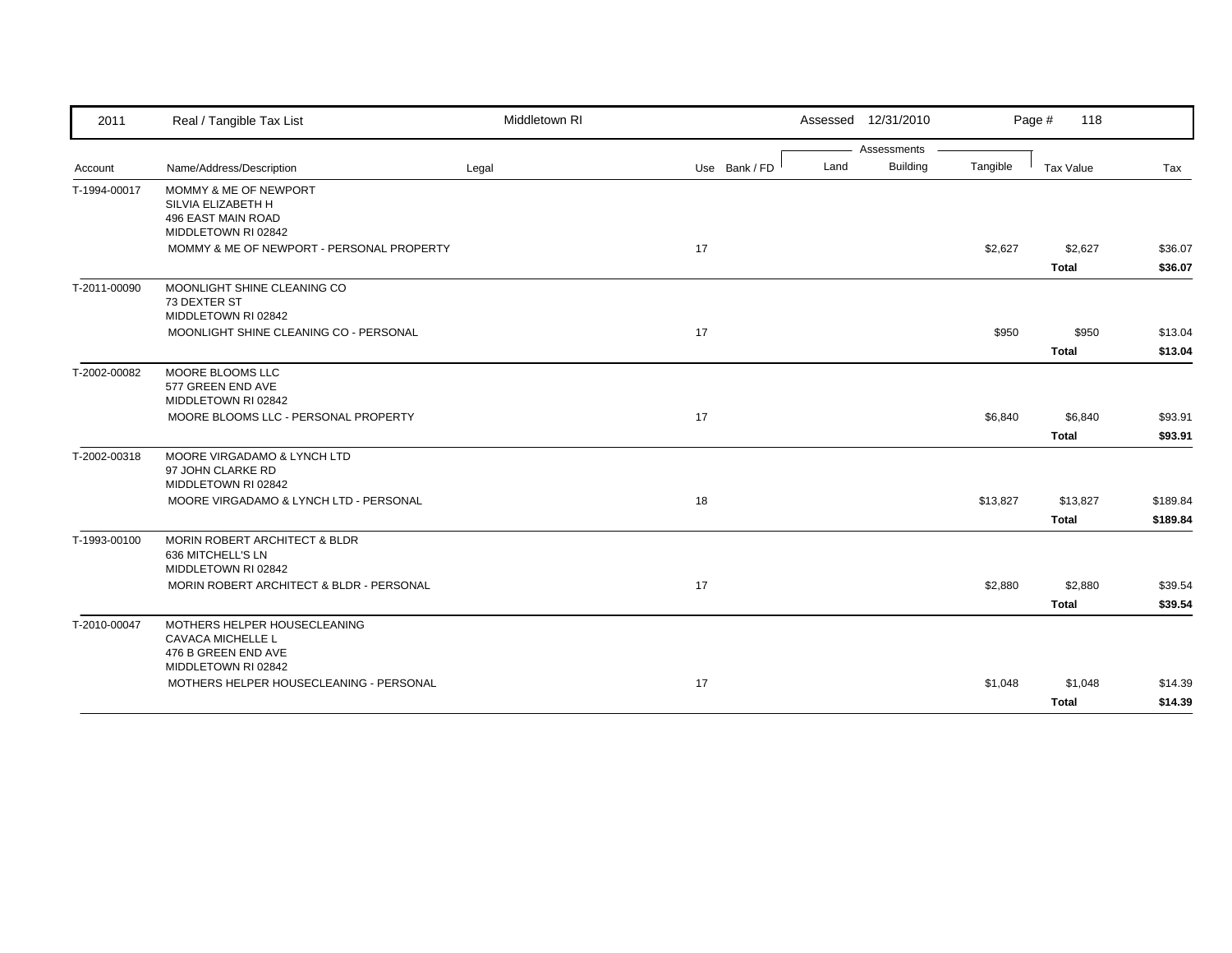| 2011         | Real / Tangible Tax List                                                                               | Middletown RI |               | Assessed | 12/31/2010      |          | 119<br>Page # |          |
|--------------|--------------------------------------------------------------------------------------------------------|---------------|---------------|----------|-----------------|----------|---------------|----------|
|              |                                                                                                        |               |               |          | Assessments     |          |               |          |
| Account      | Name/Address/Description                                                                               | Legal         | Use Bank / FD | Land     | <b>Building</b> | Tangible | Tax Value     | Tax      |
| T-2011-00105 | MTM WOODWORKING AND DESIGN<br><b>MOORE SHARON</b><br>485 PARADISE AVE<br>MIDDLETOWN RI 02842           |               |               |          |                 |          |               |          |
|              | MTM WOODWORKING AND DESIGN - PERSONAL                                                                  |               | 17            |          |                 | \$4,750  | \$4,750       | \$65.22  |
|              |                                                                                                        |               |               |          |                 |          | Total         | \$65.22  |
| T-2001-00101 | <b>MYERS KENNETH</b><br>26 OAKWOOD RD<br>SIMSBURY CT 06070                                             |               |               |          |                 |          |               |          |
|              | MYERS KENNETH - PERSONAL PROPERTY                                                                      |               | 45            |          |                 | \$20,792 | \$20,792      | \$285.47 |
|              |                                                                                                        |               |               |          |                 |          | Total         | \$285.47 |
| T-2010-00046 | <b>MYNOR OLIVA CLEANING</b><br><b>OLIVA MYNOR ERIBERTO</b><br>44 WAVE AVE APT E<br>MIDDLETOWN RI 02842 |               |               |          |                 |          |               |          |
|              | MYNOR OLIVA CLEANING - PERSONAL PROPERTY                                                               |               | 17            |          |                 | \$1,048  | \$1,048       | \$14.39  |
|              |                                                                                                        |               |               |          |                 |          | Total         | \$14.39  |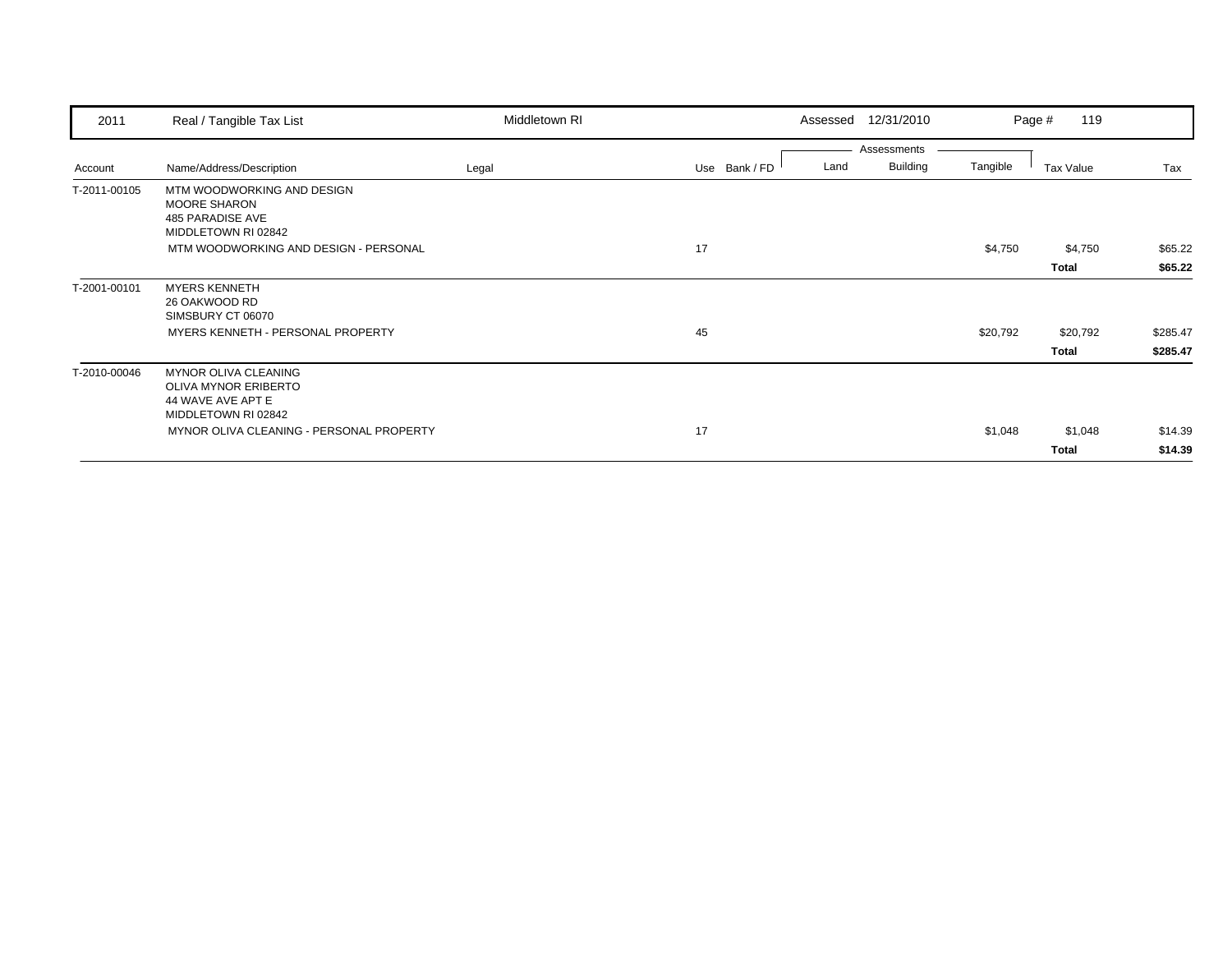| 2011         | Real / Tangible Tax List                                                               | Middletown RI |               |      | Assessed 12/31/2010 |              | 120<br>Page #                |                              |
|--------------|----------------------------------------------------------------------------------------|---------------|---------------|------|---------------------|--------------|------------------------------|------------------------------|
|              |                                                                                        |               |               |      | Assessments         |              |                              |                              |
| Account      | Name/Address/Description                                                               | Legal         | Use Bank / FD | Land | <b>Building</b>     | Tangible     | <b>Tax Value</b>             | Tax                          |
| T-1999-00809 | <b>NAIL ELEGANCE</b><br><b>NGUYEN DIEP</b><br>1370 WEST MAIN RD<br>MIDDLETOWN RI 02842 |               |               |      |                     |              |                              |                              |
|              | NAIL ELEGANCE - PERSONAL PROPERTY                                                      |               | 18            |      |                     | \$27,077     | \$27,077<br><b>Total</b>     | \$371.77<br>\$371.77         |
| T-1994-00005 | NAPA AUTO PARTS<br><b>B&amp;BINC</b><br>15 VALLEY RD<br>MIDDLETOWN RI 02842            |               |               |      |                     |              |                              |                              |
|              | NAPA AUTO PARTS - PERSONAL PROPERTY                                                    |               | 18            |      |                     | \$12,287     | \$12,287<br><b>Total</b>     | \$168.70<br>\$168.70         |
| T-1993-90001 | NARRAGANSETT ELEC (GAS)<br>PROPERTY TAX DEPT<br>40 SYLVAN RD<br>WALTHAM MA 02451       |               |               |      |                     |              |                              |                              |
|              | NARRAGANSETT ELEC (GAS) - PERSONAL PROPERTY                                            |               | 10            |      |                     | \$8,167,667  | \$8,167,667<br><b>Total</b>  | \$112,142.07<br>\$112,142.07 |
| T-1992-00722 | NARRAGANSETT ELECTRIC<br>PROP TAX DEPT<br>40 SYLVAN RD<br>WALTHAM MA 02451-2286        |               |               |      |                     |              |                              |                              |
|              | NARRAGANSETT ELECTRIC - PERSONAL PROPERTY                                              |               | 10            |      |                     | \$11,507,401 | \$11,507,401<br><b>Total</b> | \$157,996.62<br>\$157,996.62 |
| T-1992-90004 | NATURE'S GOODNESS<br>510 EAST MAIN RD<br>MIDDLETOWN RI 02842                           |               |               |      |                     |              |                              |                              |
|              | NATURE'S GOODNESS - PERSONAL PROPERTY                                                  |               | 17            |      |                     | \$7,333      | \$7,333<br><b>Total</b>      | \$100.68<br>\$100.68         |
| T-2011-00010 | NCMIC FINANCE CORPORATION<br>14001 UNIVERSITY AVE<br><b>OLIVE IA 50325</b>             |               |               |      |                     |              |                              |                              |
|              | - PERSONAL PROPERTY                                                                    |               | 94            |      |                     | \$19,292     | \$19,292<br>Total            | \$264.88<br>\$264.88         |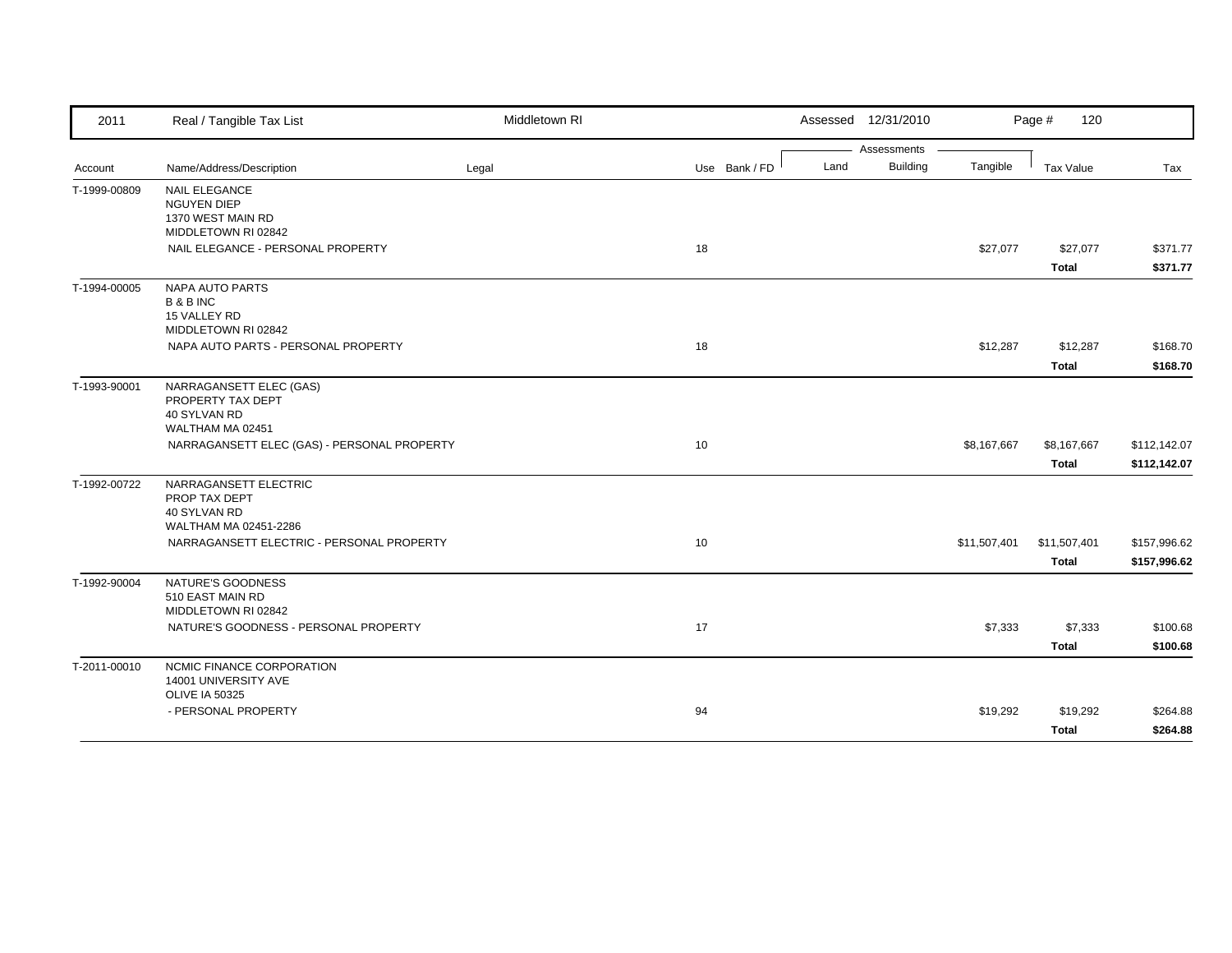| 2011         | Real / Tangible Tax List                            | Middletown RI |               |      | Assessed 12/31/2010 |           | Page #<br>121    |            |
|--------------|-----------------------------------------------------|---------------|---------------|------|---------------------|-----------|------------------|------------|
|              |                                                     |               |               |      | Assessments         |           |                  |            |
| Account      | Name/Address/Description                            | Legal         | Use Bank / FD | Land | <b>Building</b>     | Tangible  | <b>Tax Value</b> | Tax        |
| T-1995-00055 | NE ENGINEERS & CONSULTANTS INC<br>55 JOHN CLARKE RD |               |               |      |                     |           |                  |            |
|              | MIDDLETOWN RI 02842                                 |               |               |      |                     |           |                  |            |
|              | NORTHEAST ENGINEERS & CONSLT - PERSONAL             |               | 18            |      |                     | \$274,972 | \$274,972        | \$3,775.37 |
|              |                                                     |               |               |      |                     |           | Total            | \$3,775.37 |
| T-2001-00006 | NEOPOST LEASING                                     |               |               |      |                     |           |                  |            |
|              | 30955 HUNTWOOD AVE                                  |               |               |      |                     |           |                  |            |
|              | HAYWARD CA 94544                                    |               |               |      |                     |           |                  |            |
|              | NEOPOST LEASING - PERSONAL PROPERTY                 |               | 94            |      |                     | \$15,359  | \$15,359         | \$210.88   |
|              |                                                     |               |               |      |                     |           | <b>Total</b>     | \$210.88   |
| T-1994-00027 | <b>NETBANK BUSINESS FINANCE</b>                     |               |               |      |                     |           |                  |            |
|              | LEAF SPECIALTY FINANCE<br>300 OUTLET POINTE BLVD    |               |               |      |                     |           |                  |            |
|              | COLUMBIA SC 29210                                   |               |               |      |                     |           |                  |            |
|              | NETBANK BUSINESS FINANCE - PERSONAL PROPERTY        |               | 94            |      |                     | \$43,716  | \$43,716         | \$600.22   |
|              |                                                     |               |               |      |                     |           | <b>Total</b>     | \$600.22   |
| T-2011-00072 | NETS PRINTER SOLUTIONS                              |               |               |      |                     |           |                  |            |
|              | 1151 AQUIDNECK AVE                                  |               |               |      |                     |           |                  |            |
|              | MIDDLETOWN RI 02842                                 |               |               |      |                     |           |                  |            |
|              | NETS PRINTER SOLUTIONS - PERSONAL PROPERTY          |               | 17            |      |                     | \$7,600   | \$7,600          | \$104.35   |
|              |                                                     |               |               |      |                     |           | <b>Total</b>     | \$104.35   |
| T-2005-00042 | NETWORK & SIMULATION TECH INC                       |               |               |      |                     |           |                  |            |
|              | 291 ISLAND DR<br>MIDDLETOWN RI 02842                |               |               |      |                     |           |                  |            |
|              | NETSIMCO - PERSONAL PROPERTY                        |               | 18            |      |                     | \$11,835  | \$11,835         | \$162.49   |
|              |                                                     |               |               |      |                     |           | <b>Total</b>     | \$162.49   |
|              |                                                     |               |               |      |                     |           |                  |            |
| T-2007-00025 | NEW ENGLAND AMBULANCE SERVICE<br>PO BOX 8627        |               |               |      |                     |           |                  |            |
|              | CRANSTON RI 02920                                   |               |               |      |                     |           |                  |            |
|              | NEW ENGLAND AMBULANCE - PERSONAL PROPERTY           |               | 17            |      |                     | \$3,143   | \$3,143          | \$43.15    |
|              |                                                     |               |               |      |                     |           | <b>Total</b>     | \$43.15    |
| T-1992-00705 | NEW ENGLAND COFFEE COMPANY                          |               |               |      |                     |           |                  |            |
|              | 100 CHARLES ST                                      |               |               |      |                     |           |                  |            |
|              | MALDEN MA 02148                                     |               |               |      |                     |           |                  |            |
|              | N E COFFEE CO - PERSONAL PROPERTY                   |               | 94            |      |                     | \$1,919   | \$1,919          | \$26.35    |
|              |                                                     |               |               |      |                     |           | <b>Total</b>     | \$26.35    |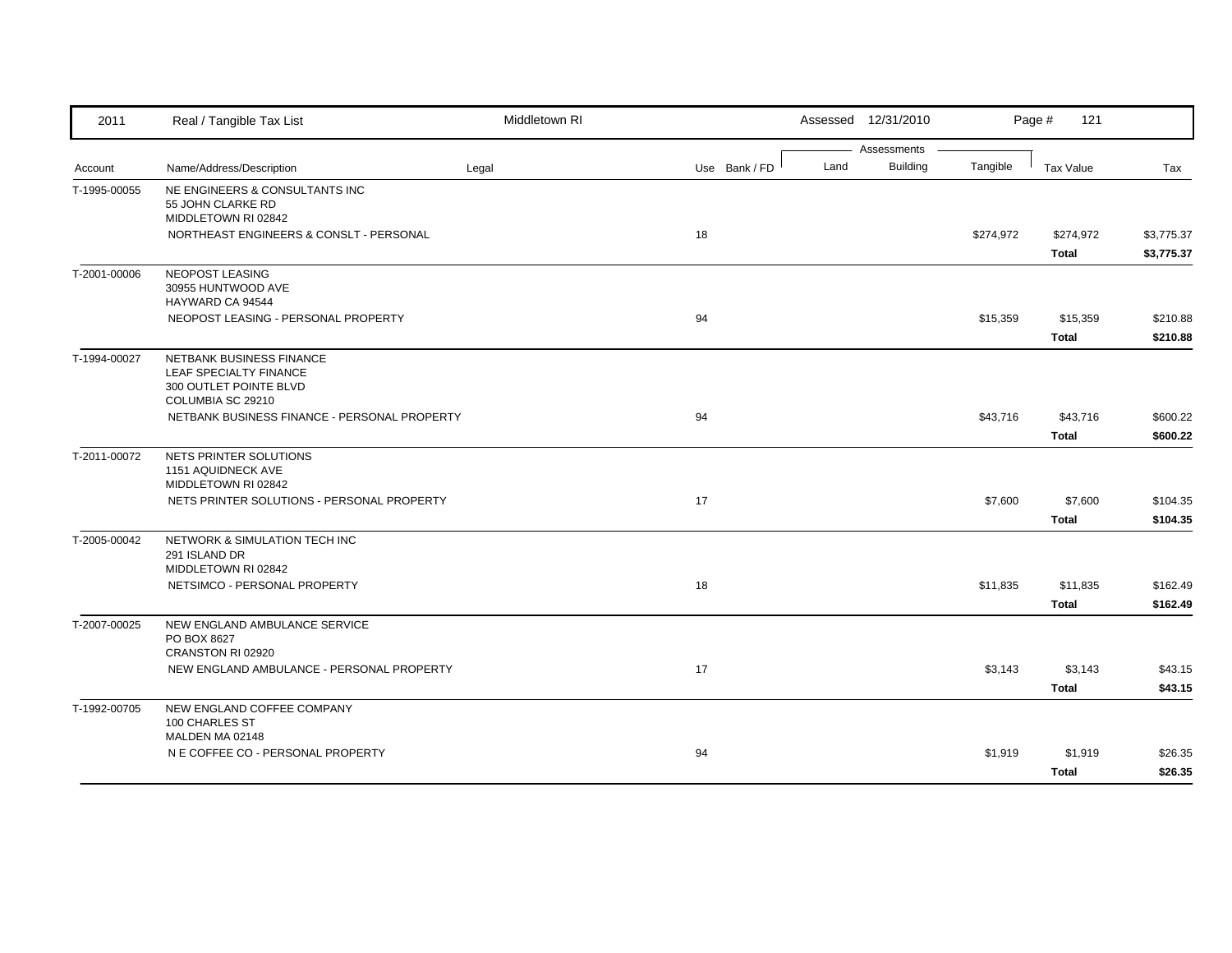| 2011         | Real / Tangible Tax List                                                                                           | Middletown RI |               | Assessed 12/31/2010     |          | Page #<br>122    |          |
|--------------|--------------------------------------------------------------------------------------------------------------------|---------------|---------------|-------------------------|----------|------------------|----------|
|              |                                                                                                                    |               |               | Assessments             |          |                  |          |
| Account      | Name/Address/Description                                                                                           | Legal         | Use Bank / FD | <b>Building</b><br>Land | Tangible | <b>Tax Value</b> | Tax      |
| T-2011-00006 | NEW ENGLAND GRILL CO<br>C/O ELIZABETH & SALEEM MAGRIBY<br>750 AQUIDNECK AVE                                        |               |               |                         |          |                  |          |
|              | MIDDLETOWN RI 02842                                                                                                |               |               |                         |          |                  |          |
|              | - PERSONAL PROPERTY                                                                                                |               | 18            |                         | \$19,475 | \$19,475         | \$267.39 |
|              |                                                                                                                    |               |               |                         |          | <b>Total</b>     | \$267.39 |
| T-1992-00706 | NEW ENGLAND LIFE INSURANCE CO<br>ATLANTIS TAX MANAG-V.MEN<br>6221 COLLEYVILLE BLDV STE 150<br>COLLEYVILLE TX 76034 |               |               |                         |          |                  |          |
|              | N E LIFE INSURANCE CO - PERSONAL PROPERTY                                                                          |               | 94            |                         | \$19,672 | \$19,672         | \$270.10 |
|              |                                                                                                                    |               |               |                         |          | <b>Total</b>     | \$270.10 |
| T-2000-01038 | NEW ENGLAND WOODWORKING CO<br>NAGLE WILLIAM III<br>210 OLD AIRPORT RD<br>MIDDLETOWN RI 02842                       |               |               |                         |          |                  |          |
|              | NEW ENGLAND WOODWORKING CO - PERSONAL                                                                              |               | 17            |                         | \$9,353  | \$9,353          | \$128.42 |
|              |                                                                                                                    |               |               |                         |          | <b>Total</b>     | \$128.42 |
| T-2011-00040 | NEW FESTIVAL PRODUCTIONS<br><b>DAVIDSON JILL</b><br>204 DODGE ST<br>BEVERLY MA 01915                               |               |               |                         |          |                  |          |
|              | NEW FESTIVAL PRODUCTIONS - PERSONAL PROPERTY                                                                       |               | 17            |                         | \$4,750  | \$4,750          | \$65.22  |
|              |                                                                                                                    |               |               |                         |          | <b>Total</b>     | \$65.22  |
| T-2011-00095 | <b>NEW VIEW DESIGN</b><br>1 CORPORATE PLACE<br>MIDDLETOWN RI 02842                                                 |               |               |                         |          |                  |          |
|              | NEW VIEW DESIGN - PERSONAL PROPERTY                                                                                |               | 17            |                         | \$950    | \$950            | \$13.04  |
|              |                                                                                                                    |               |               |                         |          | <b>Total</b>     | \$13.04  |
| T-2000-01024 | <b>NEWBRIDGE HOMES INC</b><br><b>PO BOX 248</b>                                                                    |               |               |                         |          |                  |          |
|              | SOUTHBORO MA 01772                                                                                                 |               |               |                         |          |                  |          |
|              | NEWBRIDGE HOMES INC - PERSONAL PROPERTY                                                                            |               | 17            |                         | \$10,000 | \$10,000         | \$137.30 |
|              |                                                                                                                    |               |               |                         |          | <b>Total</b>     | \$137.30 |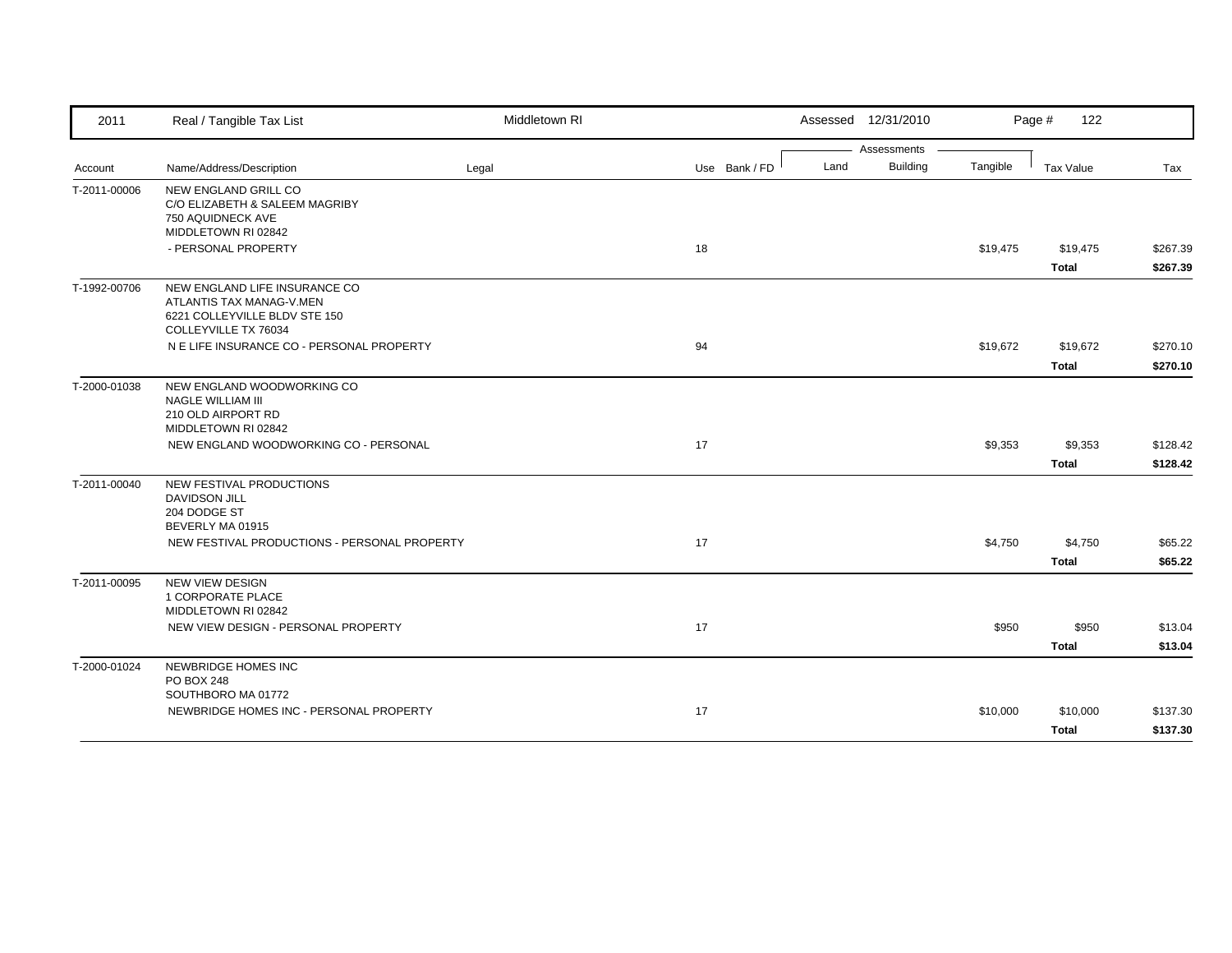| 2011         | Real / Tangible Tax List                                                                                | Middletown RI |               |      | Assessed 12/31/2010 |           | Page #<br>123 |            |
|--------------|---------------------------------------------------------------------------------------------------------|---------------|---------------|------|---------------------|-----------|---------------|------------|
|              |                                                                                                         |               |               |      | Assessments         |           |               |            |
| Account      | Name/Address/Description                                                                                | Legal         | Use Bank / FD | Land | <b>Building</b>     | Tangible  | Tax Value     | Tax        |
| T-1999-00655 | NEWCARE LLC<br>201 FOREST AVE<br>MIDDLETOWN RI 02842                                                    |               |               |      |                     |           |               |            |
|              | NEWCARE LLC - PERSONAL PROPERTY                                                                         |               | 18            |      |                     | \$19,035  | \$19,035      | \$261.35   |
|              |                                                                                                         |               |               |      |                     |           | <b>Total</b>  | \$261.35   |
| T-2007-00004 | NEWPORT ACUPUNCTURE & HERBAL M<br>C/O DR BOCK & DR STAPLETO<br>850 AQUIDNECK AVE<br>MIDDLETOWN RI 02842 |               |               |      |                     |           |               |            |
|              | NEWPORT ACUPUNCTURE - PERSONAL PROPERTY                                                                 |               | 18            |      |                     | \$23,276  | \$23,276      | \$319.58   |
|              |                                                                                                         |               |               |      |                     |           | <b>Total</b>  | \$319.58   |
| T-1992-00712 | NEWPORT ANIMAL HOSPITAL<br>333 VALLEY RD<br>MIDDLETONW RI 02842                                         |               |               |      |                     |           |               |            |
|              | NEWPORT ANIMAL HOSPITAL - PERSONAL PROPERTY                                                             |               | 18            |      |                     | \$225,370 | \$225,370     | \$3,094.33 |
|              |                                                                                                         |               |               |      |                     |           | <b>Total</b>  | \$3,094.33 |
| T-1992-00719 | NEWPORT ATHLETIC CLUB<br>AQUIDNECK HEALTH LLC<br>66 VALLEY RD<br>MIDDLETOWN RI 02842                    |               |               |      |                     |           |               |            |
|              | NEWPORT ATHLETIC CLUB - PERSONAL PROPERTY                                                               |               | 18            |      |                     | \$101,944 | \$101,944     | \$1,399.69 |
|              |                                                                                                         |               |               |      |                     |           | <b>Total</b>  | \$1,399.69 |
| T-1992-00740 | NEWPORT CITY OF WATER DEPT<br><b>CITY HALL</b><br><b>43 BROADWAY</b><br>NEWPORT RI 02840                |               |               |      |                     |           |               |            |
|              | NEWPORT CITY OF WATER DEPT - PERSONAL                                                                   |               | 18            |      |                     | \$623,271 | \$623,271     | \$8,557.51 |
|              |                                                                                                         |               |               |      |                     |           | Total         | \$8,557.51 |
| T-2002-00264 | NEWPORT COUNTY ACUPUNCTURE CTR<br>DADDIO DOMENIC ACUPUNCTURE<br>434 PARK AVE<br>PORTSMOUTH RI 02871     |               |               |      |                     |           |               |            |
|              | NEWPORT COUNTY ACUPUNCTURE CTR - PERSONAL                                                               |               | 17            |      |                     | \$3,352   | \$3,352       | \$46.02    |
|              |                                                                                                         |               |               |      |                     |           | <b>Total</b>  | \$46.02    |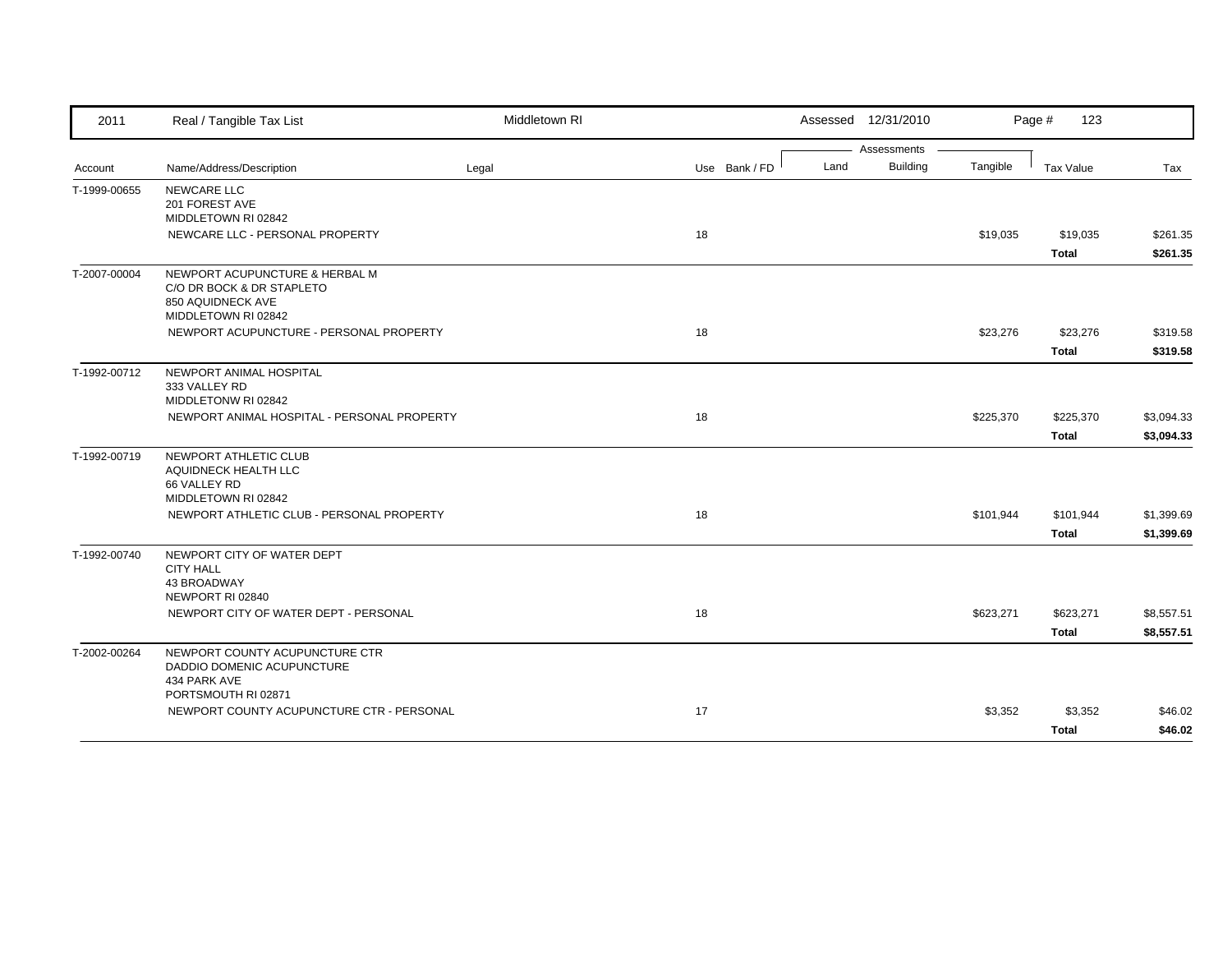| 2011         | Real / Tangible Tax List                                          | Middletown RI |               | Assessed 12/31/2010 |                             | Page #<br>124 |            |
|--------------|-------------------------------------------------------------------|---------------|---------------|---------------------|-----------------------------|---------------|------------|
|              |                                                                   |               |               | Assessments         |                             |               |            |
| Account      | Name/Address/Description                                          | Legal         | Use Bank / FD | Land                | <b>Building</b><br>Tangible | Tax Value     | Tax        |
| T-1992-00713 | NEWPORT COUNTY BRD OF RLTRS<br>PO BOX 4349                        |               |               |                     |                             |               |            |
|              | MIDDLETOWN RI 02842                                               |               |               |                     |                             |               |            |
|              | NEWPORT COUNTY BRD OF RLTRS - PERSONAL                            |               | 18            |                     | \$27,607                    | \$27,607      | \$379.04   |
|              |                                                                   |               |               |                     |                             | <b>Total</b>  | \$379.04   |
| T-1992-00717 | NEWPORT COUNTY EMERGENCY                                          |               |               |                     |                             |               |            |
|              | 67 VALLEY RD<br>MIDDLETOWN RI 02842                               |               |               |                     |                             |               |            |
|              | NEWPORT COUNTY EMERGENCY & - PERSONAL                             |               | 18            |                     | \$51,480                    | \$51,480      | \$706.82   |
|              |                                                                   |               |               |                     |                             | <b>Total</b>  | \$706.82   |
| T-2011-00031 | NEWPORT COUNTY LAUNDRY                                            |               |               |                     |                             |               |            |
|              | PROVIDENT BANK LOAN CENTER                                        |               |               |                     |                             |               |            |
|              | 1000 WOODBRIDGE CENTER DR                                         |               |               |                     |                             |               |            |
|              | WOODBRIDGE NJ 07095                                               |               |               |                     |                             |               |            |
|              | NEWPORT COUNTY LAUNDRY - PERSONAL PROPERTY                        |               | 94            |                     | \$140,000                   | \$140,000     | \$1,922.20 |
|              |                                                                   |               |               |                     |                             | <b>Total</b>  | \$1,922.20 |
| T-1992-00714 | NEWPORT COUNTY PROPANE INC                                        |               |               |                     |                             |               |            |
|              | 50 UNDERWOOD LN                                                   |               |               |                     |                             |               |            |
|              | MIDDLETOWN RI 02842<br>NEWPORT COUNTY PROPANE - PERSONAL PROPERTY |               | 73            |                     | \$35,973                    | \$35,973      | \$493.91   |
|              | <b>Tax Exempt Property</b>                                        |               |               |                     |                             | \$0           | $$-493.91$ |
|              |                                                                   |               |               |                     |                             | <b>Total</b>  | \$0.00     |
| T-1992-00720 | NEWPORT CREAMERY INC                                              |               |               |                     |                             |               |            |
|              | PO BOX 8819                                                       |               |               |                     |                             |               |            |
|              | CRANSTON RI 02920                                                 |               |               |                     |                             |               |            |
|              | NEWPORT CREAMERY INC - PERSONAL PROPERTY                          |               | 18            |                     | \$41,972                    | \$41,972      | \$576.28   |
|              |                                                                   |               |               |                     |                             | <b>Total</b>  | \$576.28   |
| T-1993-00042 | NEWPORT DENTAL PROSTHETICS LTD                                    |               |               |                     |                             |               |            |
|              | 510 EAST MAIN RD U 8                                              |               |               |                     |                             |               |            |
|              | MIDDLETOWN RI 02842                                               |               |               |                     |                             |               |            |
|              | NEWPORT DENTAL PROSTHETICS LTD - PERSONAL                         |               | 18            |                     | \$13,155                    | \$13,155      | \$180.62   |
|              |                                                                   |               |               |                     |                             | <b>Total</b>  | \$180.62   |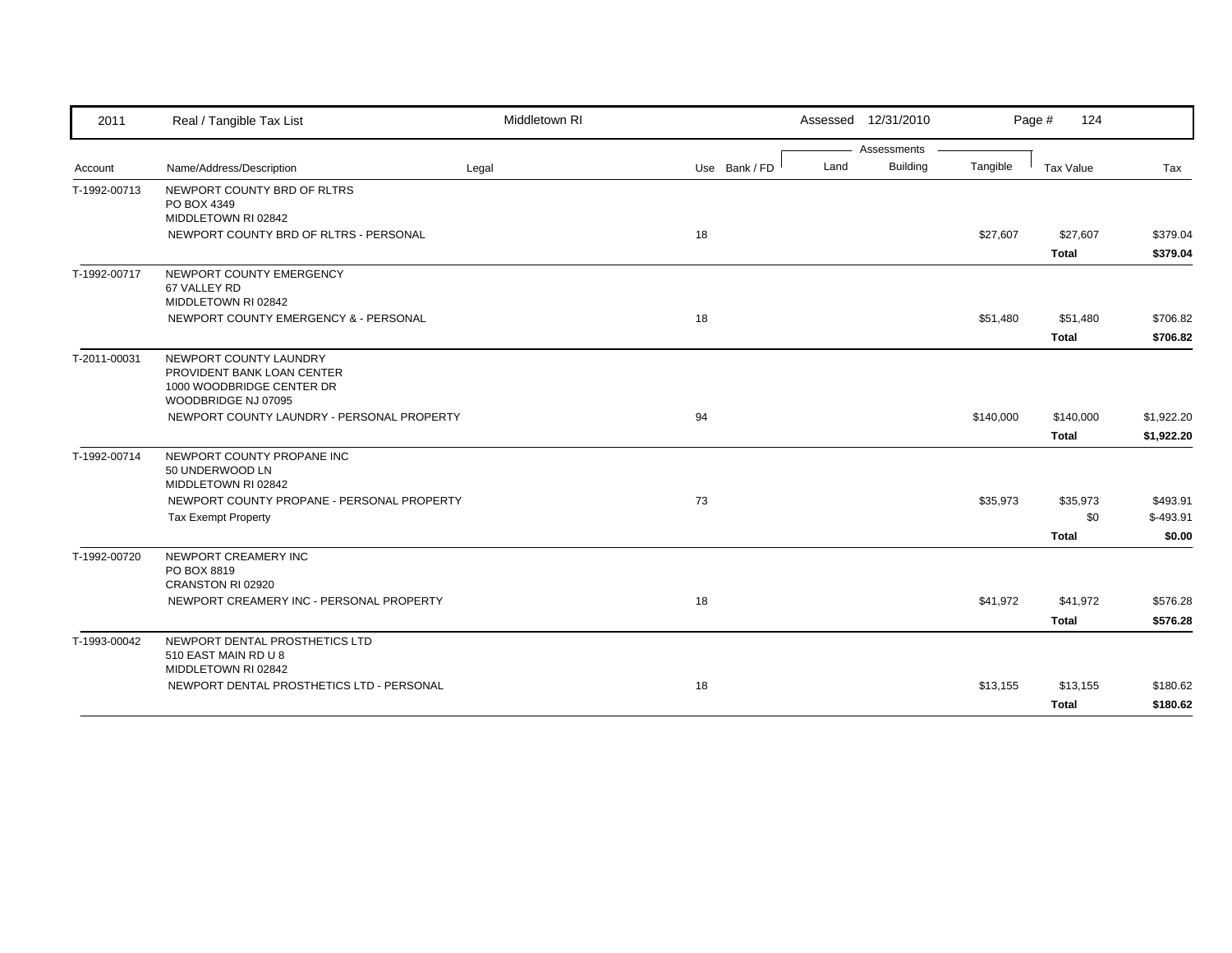| 2011         | Real / Tangible Tax List                      | Middletown RI |               |      | Assessed 12/31/2010 |           | Page #<br>125    |            |
|--------------|-----------------------------------------------|---------------|---------------|------|---------------------|-----------|------------------|------------|
|              |                                               |               |               |      | Assessments         |           |                  |            |
| Account      | Name/Address/Description                      | Legal         | Use Bank / FD | Land | <b>Building</b>     | Tangible  | <b>Tax Value</b> | Tax        |
| T-1999-00795 | NEWPORT FEDERAL SAVINGS BANK                  |               |               |      |                     |           |                  |            |
|              | PO BOX 210<br>100 BELLEVUE AVE                |               |               |      |                     |           |                  |            |
|              | NEWPORT RI 02840                              |               |               |      |                     |           |                  |            |
|              | NEWPORT FEDERAL SAVINGS BANK - PERSONAL       |               | 18            |      |                     | \$423,942 | \$423,942        | \$5,820.72 |
|              |                                               |               |               |      |                     |           | Total            | \$5,820.72 |
| T-1992-00693 | NEWPORT FINANCIAL ASSOC                       |               |               |      |                     |           |                  |            |
|              | NAPOLITANO JOHN                               |               |               |      |                     |           |                  |            |
|              | PO BOX 4377<br>1120 AQUIDNECK AVE             |               |               |      |                     |           |                  |            |
|              | MIDDLETOWN RI 02842                           |               |               |      |                     |           |                  |            |
|              | NEWPORT FINANCIAL ASSOC - PERSONAL PROPERTY   |               | 18            |      |                     | \$26,357  | \$26,357         | \$361.88   |
|              |                                               |               |               |      |                     |           | <b>Total</b>     | \$361.88   |
|              | NEWPORT FINANCIAL ASSOC                       |               |               |      |                     |           |                  |            |
| T-2006-00020 | MAILFINANCE INC                               |               |               |      |                     |           |                  |            |
|              | <b>TAX DEPT</b>                               |               |               |      |                     |           |                  |            |
|              | 478 WHEELERS FARMS RD                         |               |               |      |                     |           |                  |            |
|              | MILFORD CT 06461                              |               |               |      |                     |           |                  |            |
|              | NEWPORT FINANCIAL ASSOC - PERSONAL PROPERTY   |               | 94            |      |                     | \$13,663  | \$13,663         | \$187.59   |
|              |                                               |               |               |      |                     |           | <b>Total</b>     | \$187.59   |
| T-1994-00086 | NEWPORT FIREPLACE DESIGNS                     |               |               |      |                     |           |                  |            |
|              | <b>RONDINA PHILIP</b><br>379 THIRD BEACH ROAD |               |               |      |                     |           |                  |            |
|              | MIDDLETOWN RI 02842                           |               |               |      |                     |           |                  |            |
|              | NEWPORT FIREPLACE DESIGNS - PERSONAL          |               | 17            |      |                     | \$4,032   | \$4,032          | \$55.36    |
|              |                                               |               |               |      |                     |           | <b>Total</b>     | \$55.36    |
| T-2010-00059 | NEWPORT GLOBAL TECHNOLOGIES IN                |               |               |      |                     |           |                  |            |
|              | C/O ROUNSEVELLE W SCHAUM                      |               |               |      |                     |           |                  |            |
|              | 294 VALLEY RD                                 |               |               |      |                     |           |                  |            |
|              | MIDDLETOWN RI 02842                           |               |               |      |                     |           |                  |            |
|              | NEWPORT GLOBAL TECH - PERSONAL PROPERTY       |               | 17            |      |                     | \$10,475  | \$10,475         | \$143.82   |
|              |                                               |               |               |      |                     |           | <b>Total</b>     | \$143.82   |
| T-1992-00448 | NEWPORT GYM INC                               |               |               |      |                     |           |                  |            |
|              | 510 EAST MAIN RD<br>MIDDLETOWN RI 02842       |               |               |      |                     |           |                  |            |
|              | NEWPORT GYM - PERSONAL PROPERTY               |               | 18            |      |                     | \$14,836  | \$14,836         | \$203.70   |
|              |                                               |               |               |      |                     |           |                  |            |
|              |                                               |               |               |      |                     |           | <b>Total</b>     | \$203.70   |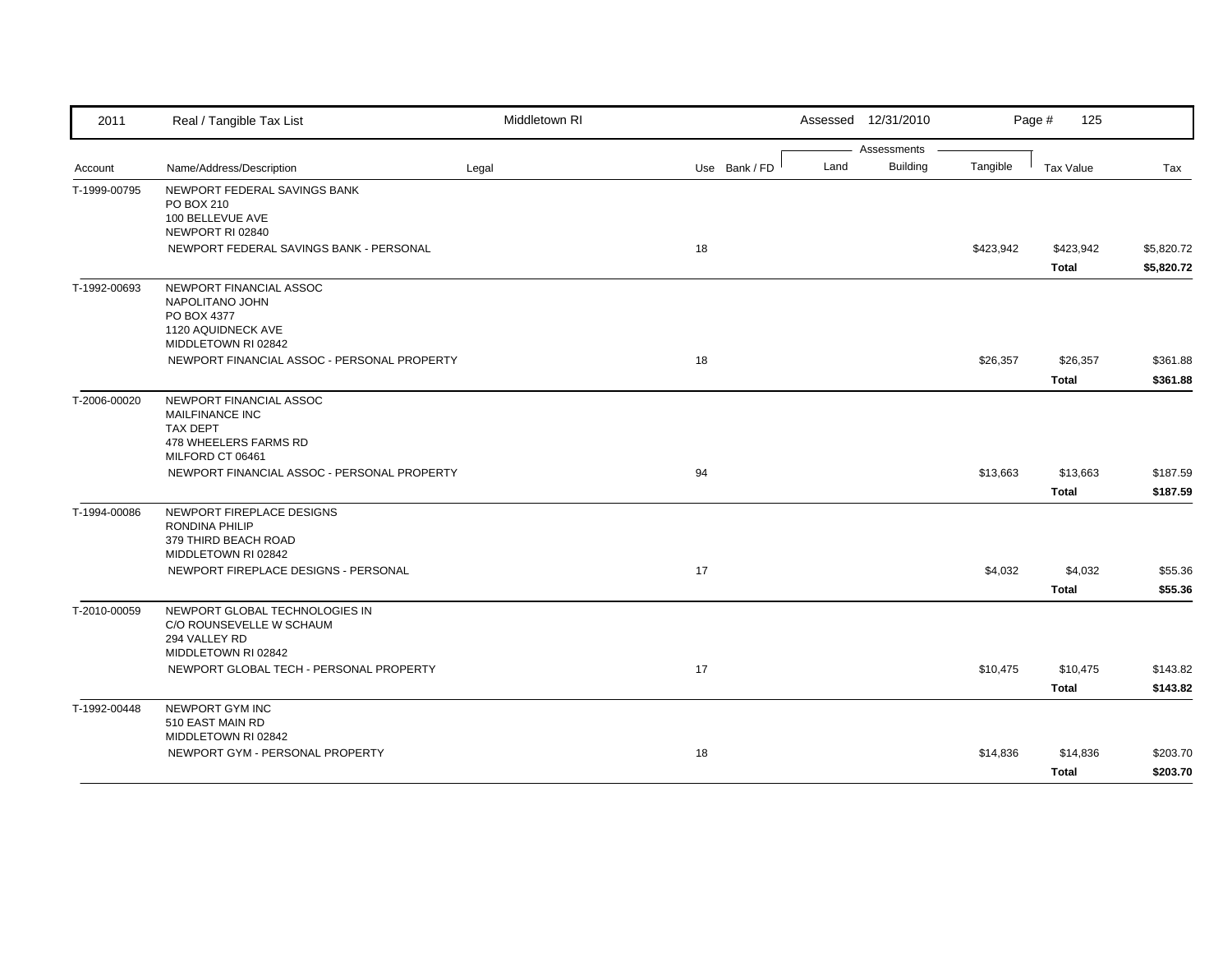| 2011         | Real / Tangible Tax List                                                                                                | Middletown RI |               | Assessed 12/31/2010     |           | 126<br>Page #    |            |
|--------------|-------------------------------------------------------------------------------------------------------------------------|---------------|---------------|-------------------------|-----------|------------------|------------|
|              |                                                                                                                         |               |               | Assessments             |           |                  |            |
| Account      | Name/Address/Description                                                                                                | Legal         | Use Bank / FD | <b>Building</b><br>Land | Tangible  | <b>Tax Value</b> | Tax        |
| T-1992-00727 | NEWPORT HAIRQUARTERS INC<br>936 WEST MAIN RD<br>MIDDLETOWN RI 02842                                                     |               |               |                         |           |                  |            |
|              | NEWPORT HAIRQUARTERS INC - PERSONAL                                                                                     |               | 18            |                         | \$12,496  | \$12,496         | \$171.57   |
|              |                                                                                                                         |               |               |                         |           | <b>Total</b>     | \$171.57   |
| T-1992-00730 | NEWPORT HOUSEWRIGHTS INC<br>240 THIRD BEACH RD<br>MIDDLETOWN RI 02842                                                   |               |               |                         |           |                  |            |
|              | NEWPORT HOUSEWRIGHTS INC - PERSONAL                                                                                     |               | 17            |                         | \$8,264   | \$8,264          | \$113.46   |
|              |                                                                                                                         |               |               |                         |           | <b>Total</b>     | \$113.46   |
| T-2010-00003 | NEWPORT LANDINGS<br>131 LAKE ERIE ST<br>MIDDLETOWN RI 02842                                                             |               |               |                         |           |                  |            |
|              | NEWPORT LANDINGS - PERSONAL PROPERTY                                                                                    |               | 18            |                         | \$196,051 | \$196,051        | \$2,691.78 |
|              |                                                                                                                         |               |               |                         |           | <b>Total</b>     | \$2,691.78 |
| T-2000-01049 | NEWPORT LOBSTER CO<br>1076 AQUIDNECK AVE<br>MIDDLETOWN RI 02842                                                         |               |               |                         |           |                  |            |
|              | NEWPORT LOBSTER CO - PERSONAL PROPERTY                                                                                  |               | 18            |                         | \$59,694  | \$59,694         | \$819.60   |
|              |                                                                                                                         |               |               |                         |           | <b>Total</b>     | \$819.60   |
| T-1992-00565 | NEWPORT MARINE SURVEYORS<br>KNOWLES ANTHONY L<br>7 BALDWIN RD<br>MIDDLETOWN RI 02842                                    |               |               |                         |           |                  |            |
|              | NEWPORT MARINE SURVEYORS - PERSONAL                                                                                     |               | 17            |                         | \$2,109   | \$2,109          | \$28.96    |
|              |                                                                                                                         |               |               |                         |           | <b>Total</b>     | \$28.96    |
| T-2008-00026 | NEWPORT MART<br>CHECKFREEPAY CORPORATION<br>ATTN PERSONAL PROP TAX DE<br>4411 EAST JONES BRIDGE RD<br>NORCROSS GA 30092 |               |               |                         |           |                  |            |
|              | NEWPORT MART - PERSONAL PROPERTY                                                                                        |               | 94            |                         | \$768     | \$768            | \$10.54    |
|              |                                                                                                                         |               |               |                         |           | <b>Total</b>     | \$10.54    |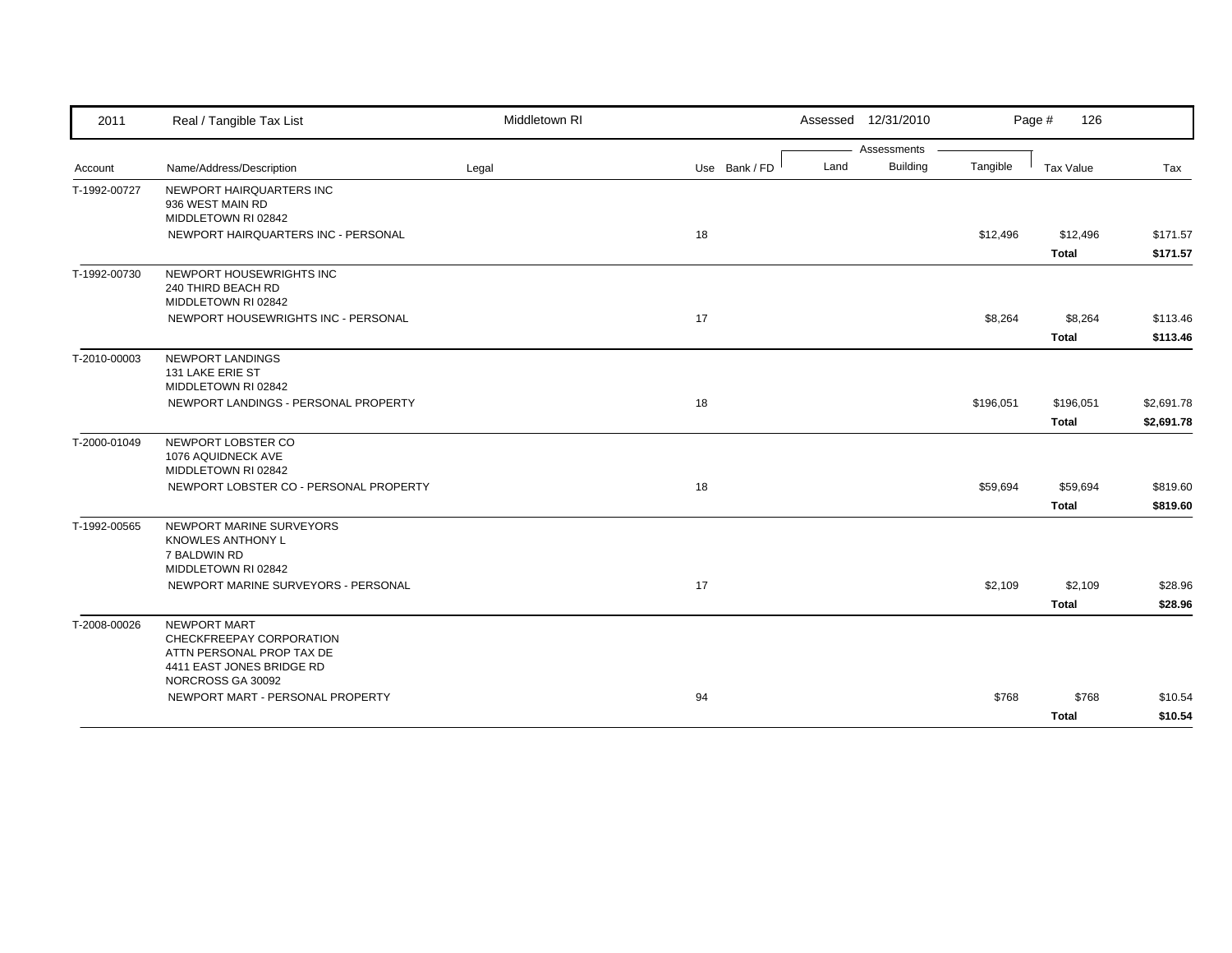| 2011         | Real / Tangible Tax List                                                               | Middletown RI |               |      | Assessed 12/31/2010            |           | Page #<br>127             |                          |
|--------------|----------------------------------------------------------------------------------------|---------------|---------------|------|--------------------------------|-----------|---------------------------|--------------------------|
| Account      | Name/Address/Description                                                               | Legal         | Use Bank / FD | Land | Assessments<br><b>Building</b> | Tangible  | Tax Value                 | Tax                      |
| T-1999-00830 | NEWPORT MART INC<br>SIDDIQUI MOHAMMAD<br>52 EAST MAIN RD<br>MIDDLETOWN RI 02842        |               |               |      |                                |           |                           |                          |
|              | NEWPORT MART INC - PERSONAL PROPERTY                                                   |               | 18            |      |                                | \$13,753  | \$13,753<br><b>Total</b>  | \$188.83<br>\$188.83     |
| T-2001-00049 | NEWPORT MARTIAL ARTS<br>800 AQUIDNECK AVE<br>MIDDLETOWN RI 02842                       |               |               |      |                                |           |                           |                          |
|              | NEWPORT MARTIAL ARTS - PERSONAL PROPERTY                                               |               | 18            |      |                                | \$22,161  | \$22,161<br><b>Total</b>  | \$304.27<br>\$304.27     |
| T-1992-00732 | NEWPORT MEMORIAL PARK<br>OSIRIS HOLDING OF RIINC<br>PO BOX 4285<br>MIDDLETOWN RI 02842 |               |               |      |                                |           |                           |                          |
|              | NEWPORT MEMORIAL PARK - PERSONAL PROPERTY                                              |               | 18            |      |                                | \$73,748  | \$73,748<br><b>Total</b>  | \$1,012.56<br>\$1,012.56 |
| T-2005-00084 | NEWPORT MONTESSORI<br>82 VALLEY RD<br>MIDDLETOWN RI 02842                              |               |               |      |                                |           |                           |                          |
|              | NEWPORT MONTESSORI - PERSONAL PROPERTY                                                 |               | 18            |      |                                | \$16,130  | \$16,130<br><b>Total</b>  | \$221.46<br>\$221.46     |
| T-1992-00733 | NEWPORT MUSIC CO INC<br>849 UNION ST<br>PORTSMOUTH RI 02871                            |               |               |      |                                |           |                           |                          |
|              | NEWPORT MUSIC CO INC - PERSONAL PROPERTY                                               |               | 94            |      |                                | \$163,620 | \$163,620<br><b>Total</b> | \$2,246.50<br>\$2,246.50 |
| T-2008-00086 | NEWPORT NATIONAL GOLF CLUB<br>324 MITCHELLS LN<br>MIDDLETOWN RI 02842                  |               |               |      |                                |           |                           |                          |
|              | NEWPORT NATIONAL GOLF CLUB - PERSONAL                                                  |               | 18            |      |                                | \$12,437  | \$12,437<br><b>Total</b>  | \$170.76<br>\$170.76     |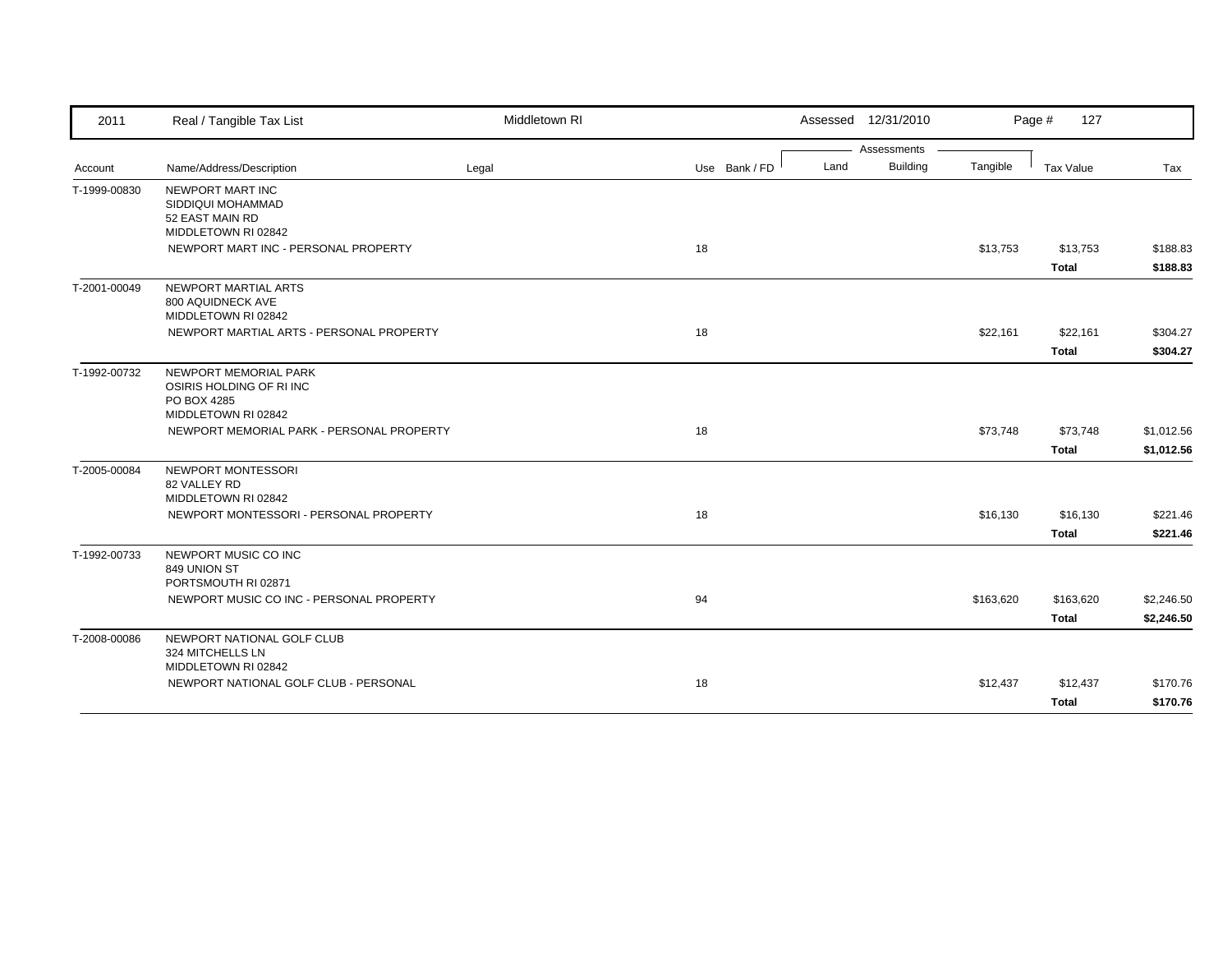| 2011         | Real / Tangible Tax List                                                             | Middletown RI |               |      | Assessed 12/31/2010 |           | Page #<br>128    |            |
|--------------|--------------------------------------------------------------------------------------|---------------|---------------|------|---------------------|-----------|------------------|------------|
|              |                                                                                      |               |               |      | Assessments         |           |                  |            |
| Account      | Name/Address/Description                                                             | Legal         | Use Bank / FD | Land | <b>Building</b>     | Tangible  | <b>Tax Value</b> | Tax        |
| T-2011-00059 | NEWPORT PLANNERS LLC<br>170 AQUIDNECK AVE<br>MIDDLETOWN RI 02842                     |               |               |      |                     |           |                  |            |
|              | NEWPORT PLANNERS LLC - PERSONAL PROPERTY                                             |               | 17            |      |                     | \$1,900   | \$1,900          | \$26.09    |
|              |                                                                                      |               |               |      |                     |           | <b>Total</b>     | \$26.09    |
| T-1992-00735 | NEWPORT RESTORATION FOUNDATION<br>51 TOURO STREET<br>NEWPORT RI 02840                |               |               |      |                     |           |                  |            |
|              | NEWPORT RESTORATION FOUNDATION - PERSONAL                                            |               | 18            |      |                     | \$11,868  | \$11,868         | \$162.95   |
|              | <b>Tax Exempt Property</b>                                                           |               |               |      |                     |           | \$0              | $$-162.95$ |
|              |                                                                                      |               |               |      |                     |           | <b>Total</b>     | \$0.00     |
| T-1992-00736 | NEWPORT RIFLE CLUB<br><b>BOX 4366</b><br>MIDDLETOWN RI 02842                         |               |               |      |                     |           |                  |            |
|              | NEWPORT RIFLE CLUB - PERSONAL PROPERTY                                               |               | 17            |      |                     | \$2,305   | \$2,305          | \$31.65    |
|              |                                                                                      |               |               |      |                     |           | <b>Total</b>     | \$31.65    |
| T-2010-00016 | NEWPORT RISK SERVICES LLC<br>215 ISLAND DRIVE<br>MIDDLETOWN RI 02842                 |               |               |      |                     |           |                  |            |
|              | NEWPORT RISK SERVICES LLC - PERSONAL PROPERTY                                        |               | 17            |      |                     | \$524     | \$524            | \$7.19     |
|              |                                                                                      |               |               |      |                     |           | <b>Total</b>     | \$7.19     |
| T-1996-10038 | NEWPORT SPA & WHIRLPOOL<br>SYRACO ASSOCIATES LLC<br>193 THAMES ST<br>GROTON CT 06340 |               |               |      |                     |           |                  |            |
|              | NEWPORT SPA & WHIRLPOOL - PERSONAL PROPERTY                                          |               | 18            |      |                     | \$299,430 | \$299,430        | \$4,111.17 |
|              |                                                                                      |               |               |      |                     |           | <b>Total</b>     | \$4,111.17 |
| T-2002-00080 | NEWPORT SPECIALTY FOODS INC<br>NEWPORT FISH CO INC<br>1079 AQUIDNECK AVE             |               |               |      |                     |           |                  |            |
|              | MIDDLETOWN RI 02842                                                                  |               |               |      |                     |           |                  |            |
|              | NEWPORT SPECIALTY FOODS INC - PERSONAL                                               |               | 18            |      |                     | \$87,570  | \$87,570         | \$1,202.34 |
|              |                                                                                      |               |               |      |                     |           | <b>Total</b>     | \$1,202.34 |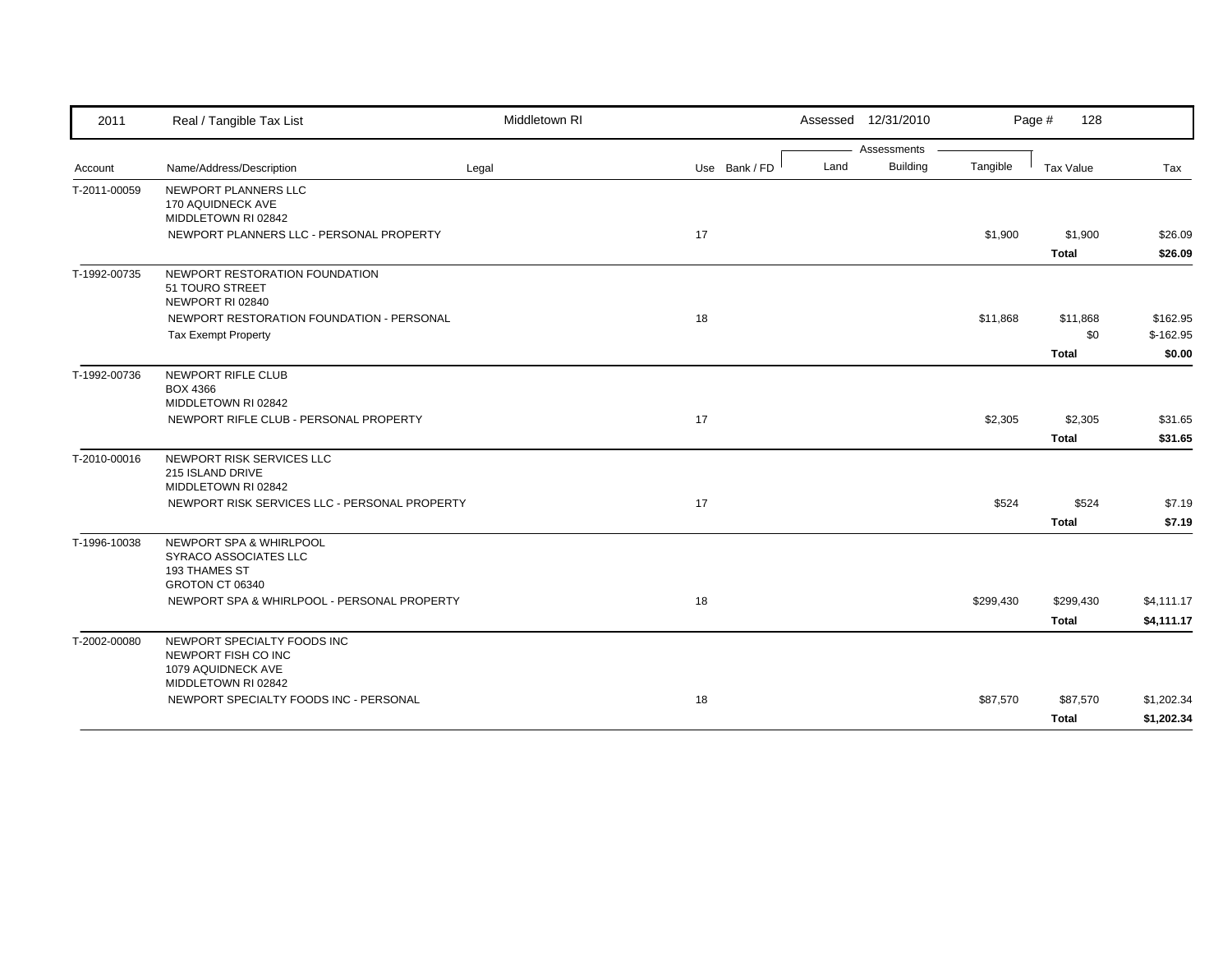| 2011         | Real / Tangible Tax List                                                                             | Middletown RI |               | Assessed 12/31/2010     |          | Page #<br>129    |          |
|--------------|------------------------------------------------------------------------------------------------------|---------------|---------------|-------------------------|----------|------------------|----------|
|              |                                                                                                      |               |               | Assessments             |          |                  |          |
| Account      | Name/Address/Description                                                                             | Legal         | Use Bank / FD | <b>Building</b><br>Land | Tangible | <b>Tax Value</b> | Tax      |
| T-1999-00550 | <b>NEWPORT TILE &amp; MARBLE</b><br>9 STRAWBERRY LN<br>CRANSTON RI 02921-1217                        |               |               |                         |          |                  |          |
|              | NEWPORT TILE & MARBLE - PERSONAL PROPERTY                                                            |               | 17            |                         | \$3,729  | \$3,729          | \$51.20  |
|              |                                                                                                      |               |               |                         |          | <b>Total</b>     | \$51.20  |
| T-1992-00739 | NEWPORT TOOL & DIE CO<br>1219 AQUIDNECK AVE<br>MIDDLETOWN RI 02842                                   |               |               |                         |          |                  |          |
|              | NEWPORT TOOL & DIE CO - PERSONAL PROPERTY                                                            |               | 19            |                         | \$11,027 | \$11,027         | \$151.40 |
|              |                                                                                                      |               |               |                         |          | <b>Total</b>     | \$151.40 |
| T-2011-00047 | NEWPORT TRAVEL LLC<br><b>CARDOSO CARLOS</b><br>1225 AQUIDNECK AVE<br>MIDDLETOWN RI 02842             |               |               |                         |          |                  |          |
|              | NEWPORT TRAVEL LLC - PERSONAL PROPERTY                                                               |               | 17            |                         | \$9,500  | \$9,500          | \$130.44 |
|              |                                                                                                      |               |               |                         |          | <b>Total</b>     | \$130.44 |
| T-1992-00475 | NEWPORT VINEYARDS LLC<br>909 EAST MAIN RD<br>MIDDLETOWN RI 02842                                     |               |               |                         |          |                  |          |
|              | NEWPORT VINEYARDS LLC - PERSONAL PROPERTY                                                            |               | 18            |                         | \$63,049 | \$63,049         | \$865.66 |
|              |                                                                                                      |               |               |                         |          | <b>Total</b>     | \$865.66 |
| T-2008-00054 | NEWPORTTHERAPY.COM<br>NEWPORT PSYCHOLOGICAL SERVICES<br>C/O DR DENISE A FLEURANT<br>227 WEST MAIN RD |               |               |                         |          |                  |          |
|              | MIDDLETOWN RI 02842<br>NEWPORTTHERAPY.COM - PERSONAL PROPERTY                                        |               | 17            |                         | \$5,238  | \$5,238          | \$71.92  |
|              |                                                                                                      |               |               |                         |          | <b>Total</b>     | \$71.92  |
| T-1998-01822 | <b>NEWTON LANDSCAPING</b><br>P.O. BOX 4232<br>MIDDLETOWN RI 02842                                    |               |               |                         |          |                  |          |
|              | NEWTON LANDSCAPING - PERSONAL PROPERTY                                                               |               | 17            |                         | \$5,238  | \$5,238          | \$71.92  |
|              |                                                                                                      |               |               |                         |          | <b>Total</b>     | \$71.92  |
|              |                                                                                                      |               |               |                         |          |                  |          |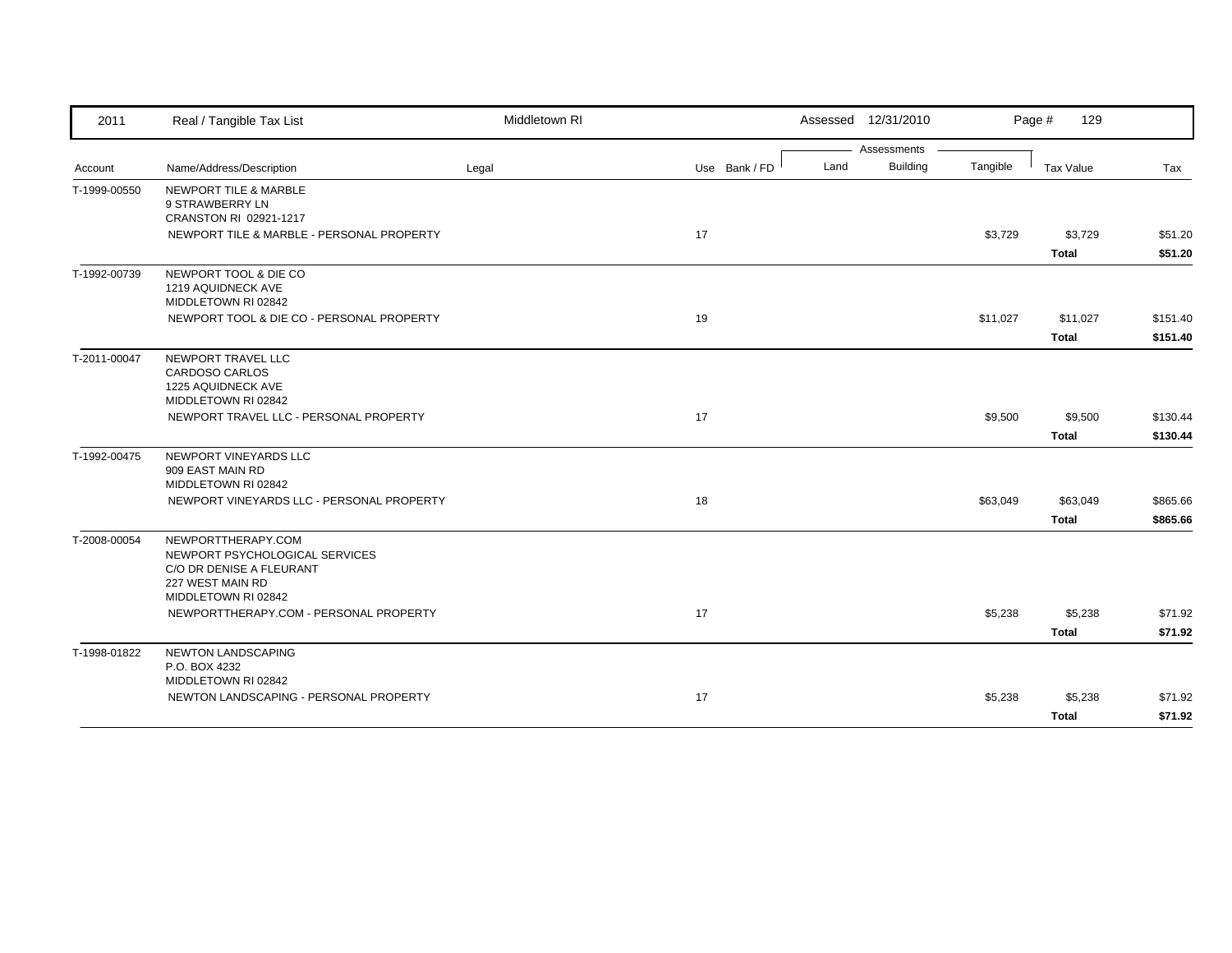| 2011         | Real / Tangible Tax List                                         | Middletown RI |               | Assessed 12/31/2010 |                 |          | Page #<br>130    |          |
|--------------|------------------------------------------------------------------|---------------|---------------|---------------------|-----------------|----------|------------------|----------|
|              |                                                                  |               |               |                     | Assessments     |          |                  |          |
| Account      | Name/Address/Description                                         | Legal         | Use Bank / FD | Land                | <b>Building</b> | Tangible | <b>Tax Value</b> | Tax      |
| T-2011-00099 | NEXGEN COMPLIANCE SOLUTIONS                                      |               |               |                     |                 |          |                  |          |
|              | <b>ADAM JEFFREY</b><br>127 JOHN CLARKE RD                        |               |               |                     |                 |          |                  |          |
|              | MIDDLETOWN RI 02842                                              |               |               |                     |                 |          |                  |          |
|              | NEXGEN COMPLIANCE SOLUTIONS - PERSONAL                           |               | 17            |                     |                 | \$1,900  | \$1,900          | \$26.09  |
|              |                                                                  |               |               |                     |                 |          | <b>Total</b>     | \$26.09  |
| T-2008-00015 | NEXT GENERATION VENDING & FOOD                                   |               |               |                     |                 |          |                  |          |
|              | C/O ADVANCED PROP TAX COM                                        |               |               |                     |                 |          |                  |          |
|              | 1611 N INTERSTATE 35E STE 428<br>CARROLLTON TX 75006-8616        |               |               |                     |                 |          |                  |          |
|              | MARSHALLS/BEDBATH - PERSONAL PROPERTY                            |               | 94            |                     |                 | \$5,103  | \$5,103          | \$70.06  |
|              |                                                                  |               |               |                     |                 |          | <b>Total</b>     | \$70.06  |
| T-2002-00285 | NMHG FINANCIAL SERVICES INC                                      |               |               |                     |                 |          |                  |          |
|              | PROP TAX COMPLIANCE                                              |               |               |                     |                 |          |                  |          |
|              | POB 3649<br>DANBURY CT 06813-9661                                |               |               |                     |                 |          |                  |          |
|              | NMHG FINANCIAL SERVICES - PERSONAL PROPERTY                      |               | 94            |                     |                 | \$41,499 | \$41,499         | \$569.78 |
|              |                                                                  |               |               |                     |                 |          | Total            | \$569.78 |
| T-2001-00051 | NORBURY PAINTING & GENERAL CON                                   |               |               |                     |                 |          |                  |          |
|              | NORBURY ROBERT W                                                 |               |               |                     |                 |          |                  |          |
|              | 1669 B WEST MAIN RD                                              |               |               |                     |                 |          |                  |          |
|              | MIDDLETOWN RI 02842<br>NORBURY PAINTING & GENERAL CON - PERSONAL |               | 17            |                     |                 | \$5,000  | \$5,000          | \$68.65  |
|              |                                                                  |               |               |                     |                 |          | <b>Total</b>     | \$68.65  |
| T-1992-00747 | NORTH END CLUB OF NEWPORT RI                                     |               |               |                     |                 |          |                  |          |
|              | PO BOAX 4042                                                     |               |               |                     |                 |          |                  |          |
|              | MIDDLETOWN RI 02842                                              |               |               |                     |                 |          |                  |          |
|              | NORTH END CLUB OF NEWPORT RI - PERSONAL                          |               | 18            |                     |                 | \$25,464 | \$25,464         | \$349.62 |
|              |                                                                  |               |               |                     |                 |          | <b>Total</b>     | \$349.62 |
| T-2000-01023 | NORTHERN LEASING SYSTEMS INC                                     |               |               |                     |                 |          |                  |          |
|              | ATTN: TAX DEPT<br>2121 SW BDWAY #200                             |               |               |                     |                 |          |                  |          |
|              | PORTLAND OR 97201                                                |               |               |                     |                 |          |                  |          |
|              | NORTHERN LEASING SYSTEMS INC - PERSONAL                          |               | 94            |                     |                 | \$15,567 | \$15,567         | \$213.73 |
|              |                                                                  |               |               |                     |                 |          | Total            | \$213.73 |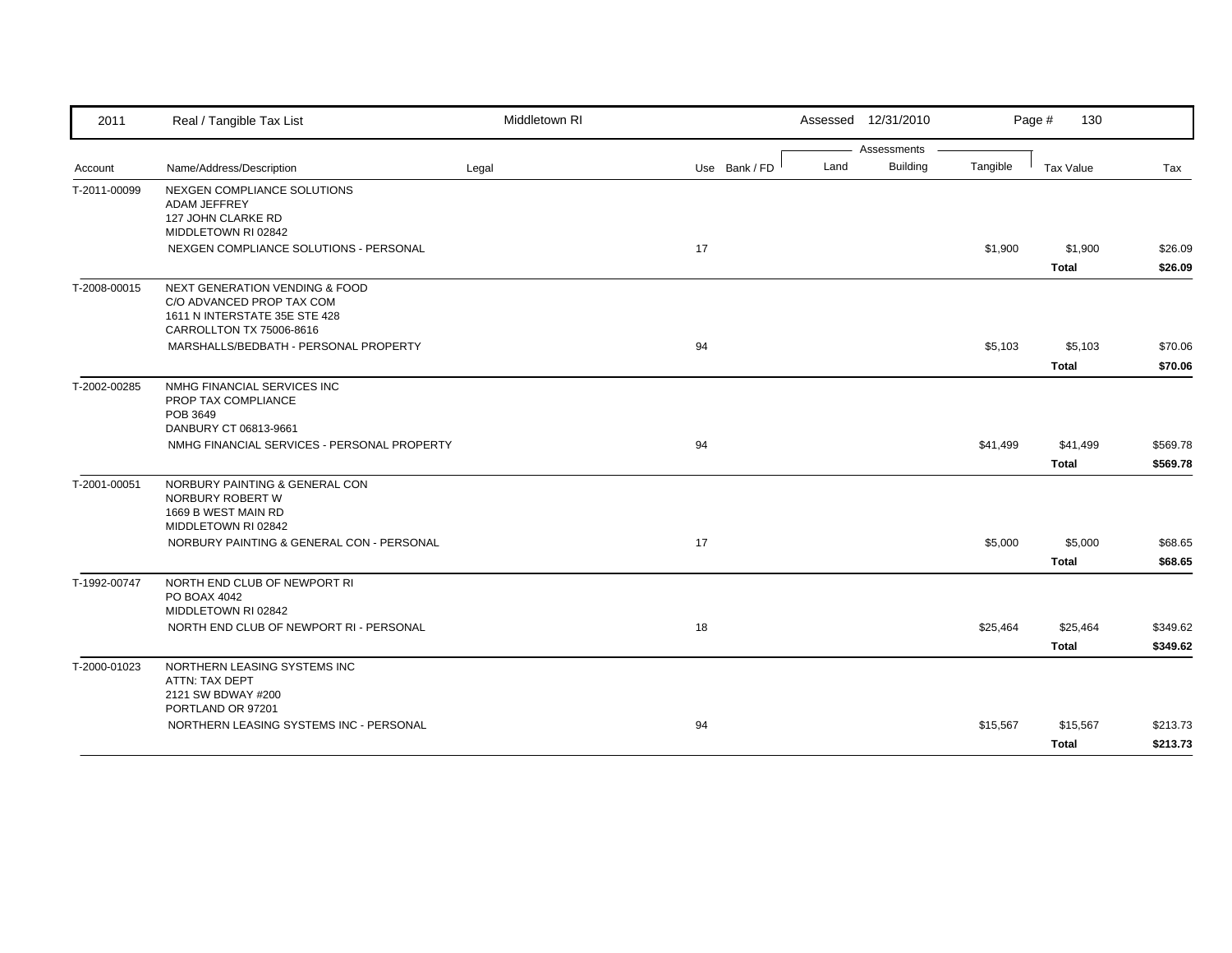| 2011         | Real / Tangible Tax List                                                                | Middletown RI |               |      | Assessed 12/31/2010            |           | Page #<br>131                   |                                  |
|--------------|-----------------------------------------------------------------------------------------|---------------|---------------|------|--------------------------------|-----------|---------------------------------|----------------------------------|
| Account      | Name/Address/Description                                                                | Legal         | Use Bank / FD | Land | Assessments<br><b>Building</b> | Tangible  | Tax Value                       | Tax                              |
| T-1992-01009 | NORTHRUP GRUMMAN SYSTEMS CORP<br><b>TAX DEPT</b><br>PO BOX 9305<br>MCLEAN VA 22102      |               |               |      |                                |           |                                 |                                  |
|              | F/K/A LOGICON SYSCON INC - PERSONAL PROPERTY                                            |               | 18            |      |                                | \$290,243 | \$290,243<br><b>Total</b>       | \$3,985.04<br>\$3,985.04         |
| T-1992-00715 | NPT COUNTY CHAMBER COMMERCE IN<br>35 VALLEY RD<br>MIDDLETOWN RI 02842-6306              |               |               |      |                                |           |                                 |                                  |
|              | NEWPORT COUNTY CHAMBER OF - PERSONAL<br><b>Tax Exempt Property</b>                      |               | 71            |      |                                | \$32,788  | \$32,788<br>\$0<br><b>Total</b> | \$450.18<br>$$-450.18$<br>\$0.00 |
| T-2001-00023 | NPT COUNTY PROPANE<br>AMERIGAS PROPANE LP<br><b>PO BOX 798</b>                          |               |               |      |                                |           |                                 |                                  |
|              | VALLEY FORGE PA 19482<br>NPT COUNTY PROPANE - PERSONAL PROPERTY                         |               | 94            |      |                                | \$1,387   | \$1,387<br><b>Total</b>         | \$19.04<br>\$19.04               |
| T-2010-00013 | NPT NATL GOLF<br>AGRICREDIT ACCEPTANCE LLC<br>8001 BIRCHWOOD CT STE C<br>PO BOX 2000    |               |               |      |                                |           |                                 |                                  |
|              | JOHNSTON IA 50131<br>NPT NATL GOLF - PERSONAL PROPERTY                                  |               | 94            |      |                                | \$53,902  | \$53,902<br><b>Total</b>        | \$740.07<br>\$740.07             |
| T-1999-00877 | NUCO2 SUPPLY LLC<br>THOMPSON PROF. & REGULAT<br>PO BOX 4900<br>SCOTTSDALE AZ 85261-4900 |               |               |      |                                |           |                                 |                                  |
|              | - PERSONAL PROPERTY                                                                     |               | 94            |      |                                | \$15,613  | \$15,613<br><b>Total</b>        | \$214.37<br>\$214.37             |
| T-1992-00751 | NUNES PROPERTIES LTD<br>909 EAST MAIN RD<br>MIDDLETOWN RI 02842                         |               |               |      |                                |           |                                 |                                  |
|              | NUNES PROPERTIES LTD - PERSONAL PROPERTY                                                |               | 17            |      |                                | \$4,908   | \$4,908<br><b>Total</b>         | \$67.39<br>\$67.39               |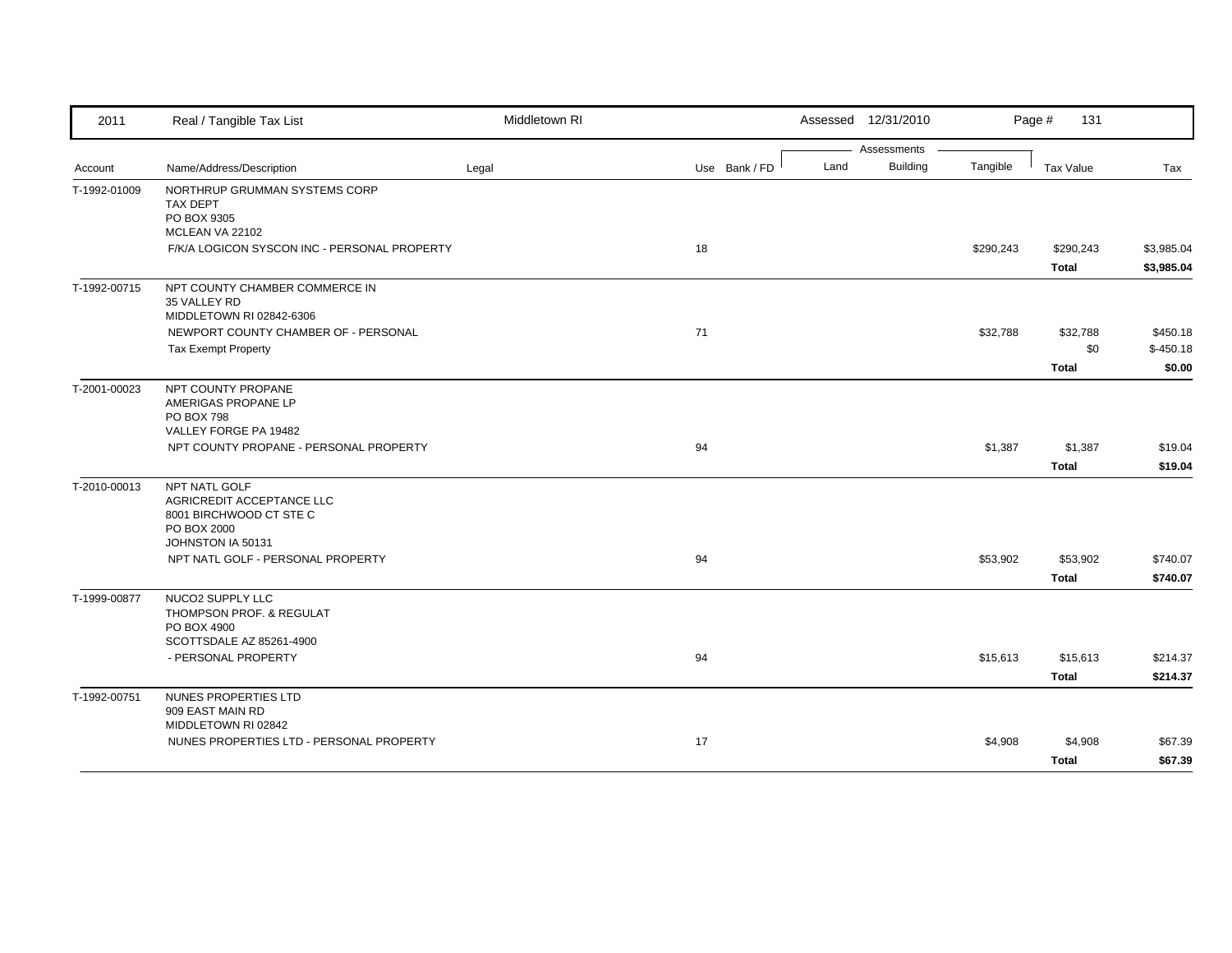| 2011         | Real / Tangible Tax List                                                                                       | Middletown RI |               | Assessed 12/31/2010 |                 |          | Page #<br>132    |          |
|--------------|----------------------------------------------------------------------------------------------------------------|---------------|---------------|---------------------|-----------------|----------|------------------|----------|
|              |                                                                                                                |               |               |                     | Assessments     |          |                  |          |
| Account      | Name/Address/Description                                                                                       | Legal         | Use Bank / FD | Land                | <b>Building</b> | Tangible | <b>Tax Value</b> | Tax      |
| T-1999-00576 | OCEAN COLOR GRAPHICS<br><b>DICKINSON PHILIP</b><br>850 AQUIDNECK AVE<br>MIDDLETOWN RI 02842                    |               |               |                     |                 |          |                  |          |
|              | OCEAN COLOR GRAPHICS - PERSONAL PROPERTY                                                                       |               | 18            |                     |                 | \$20,148 | \$20,148         | \$276.63 |
|              |                                                                                                                |               |               |                     |                 |          | <b>Total</b>     | \$276.63 |
| T-1999-00817 | <b>OCEAN PROPS</b><br>ADVANCED PROP TECH LLC<br>307 OLIPHANT LN #17<br>MIDDLETOWN RI 02842                     |               |               |                     |                 |          |                  |          |
|              | OCEAN PROPS - PERSONAL PROPERTY                                                                                |               | 17            |                     |                 | \$9,869  | \$9,869          | \$135.50 |
|              |                                                                                                                |               |               |                     |                 |          | <b>Total</b>     | \$135.50 |
| T-1996-10014 | OCEAN STATE ENDODONTICS INC<br>58 EAST MAIN RD<br>MIDDLETOWN RI 02842                                          |               |               |                     |                 |          |                  |          |
|              | OCEAN STATE ENDODONTICS - PERSONAL PROPERTY                                                                    |               | 18            |                     |                 | \$56,283 | \$56,283         | \$772.77 |
|              |                                                                                                                |               |               |                     |                 |          | <b>Total</b>     | \$772.77 |
| T-1999-00513 | OCEAN STATE HEARING AID CENTER<br>747 AQUIDNECK AVE<br>MIDDLETOWN RI 02842                                     |               |               |                     |                 |          |                  |          |
|              | OCEAN STATE HEARING AID CENTER - PERSONAL                                                                      |               | 17            |                     |                 | \$5,000  | \$5,000          | \$68.65  |
|              |                                                                                                                |               |               |                     |                 |          | <b>Total</b>     | \$68.65  |
| T-1994-00016 | OCEAN STATE JOB LOT MIDDLETOWN<br>ATTN: ACCOUNTS PAYABLE<br>375 COMMERCE PARK ROAD<br>NORTH KINGSTOWN RI 02852 |               |               |                     |                 |          |                  |          |
|              | OCEAN STATE JOB LOT OF MIDDLE - PERSONAL                                                                       |               | 18            |                     |                 | \$51,269 | \$51,269         | \$703.92 |
|              |                                                                                                                |               |               |                     |                 |          | <b>Total</b>     | \$703.92 |
| T-1992-90008 | OCEAN STATE LAUNDRY<br><b>H &amp; C ENTERPRISES LLS</b><br>232 WEST MAIN RD.<br>MIDDLETOWN RI 02842            |               |               |                     |                 |          |                  |          |
|              | OCEAN STATE LAUNDRY - PERSONAL PROPERTY                                                                        |               | 18            |                     |                 | \$43,712 | \$43,712         | \$600.17 |
|              |                                                                                                                |               |               |                     |                 |          | <b>Total</b>     | \$600.17 |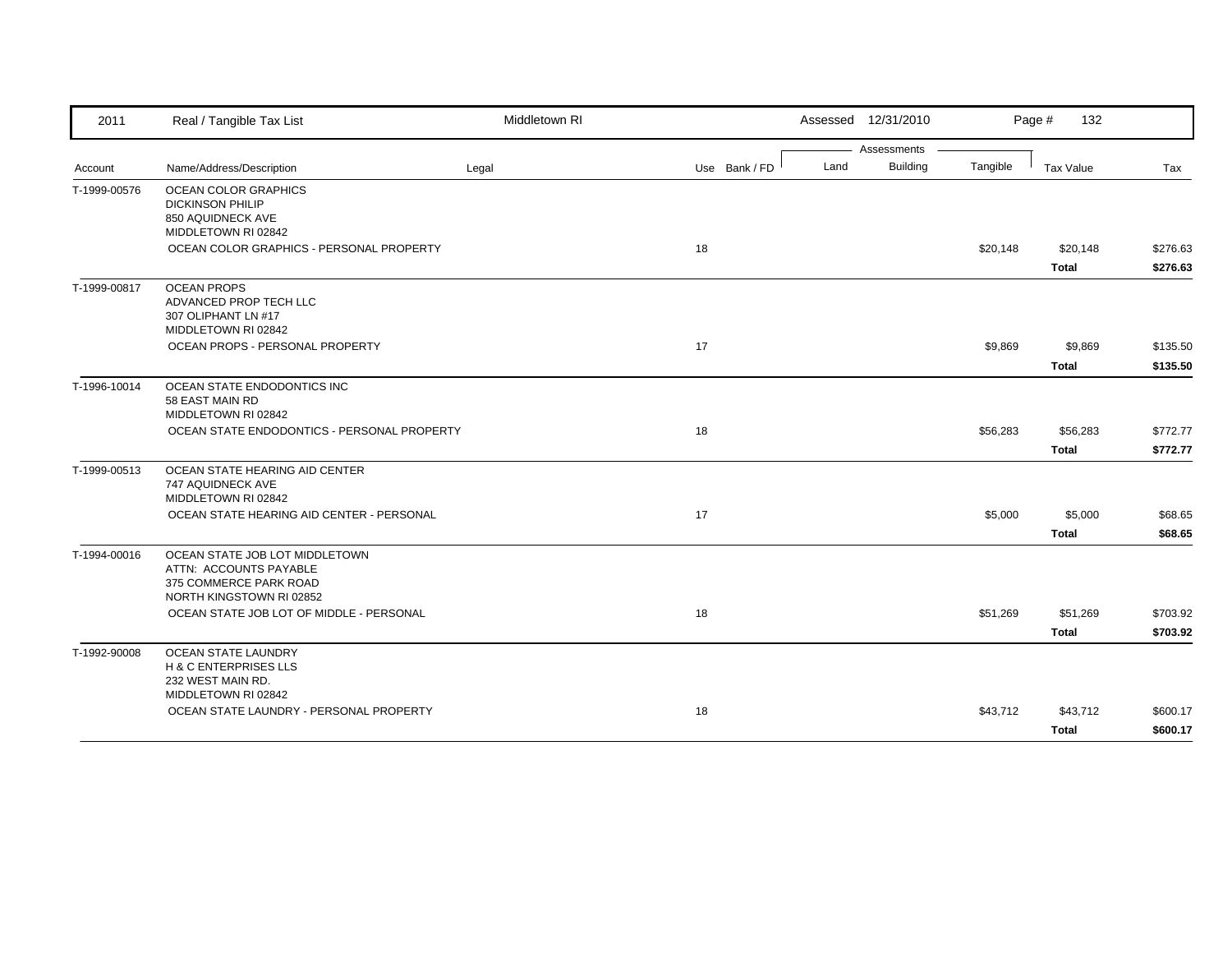| 2011         | Real / Tangible Tax List                                                                        | Middletown RI |               |      | Assessed 12/31/2010 |          | Page #<br>133           |                    |
|--------------|-------------------------------------------------------------------------------------------------|---------------|---------------|------|---------------------|----------|-------------------------|--------------------|
|              |                                                                                                 |               |               |      | Assessments         |          |                         |                    |
| Account      | Name/Address/Description                                                                        | Legal         | Use Bank / FD | Land | <b>Building</b>     | Tangible | Tax Value               | Tax                |
| T-1999-00836 | OCEAN STATE NURSING INC<br>575 EAST MAIN RD<br>MIDDLETOWN RI 02842                              |               |               |      |                     |          |                         |                    |
|              | OCEAN STATE NURSING INC - PERSONAL PROPERTY                                                     |               | 17            |      |                     | \$2,566  | \$2,566<br><b>Total</b> | \$35.23<br>\$35.23 |
| T-2011-00076 | <b>OCEAN STATE TRANSIT</b><br>348 WEST MAIN RD<br>MIDDLETOWN RI 02842                           |               |               |      |                     |          |                         |                    |
|              | OCEAN STATE TRANSIT - PERSONAL PROPERTY                                                         |               | 17            |      |                     | \$4,750  | \$4,750                 | \$65.22            |
|              |                                                                                                 |               |               |      |                     |          | <b>Total</b>            | \$65.22            |
| T-2006-00035 | <b>OCEANA</b><br>NGUYEN-WILKE THANH TAM<br>606 EAST MAIN RD<br>MIDDLETOWN RI 02842              |               |               |      |                     |          |                         |                    |
|              | OCEANA - PERSONAL PROPERTY                                                                      |               | 17            |      |                     | \$9,218  | \$9,218                 | \$126.56           |
|              |                                                                                                 |               |               |      |                     |          | <b>Total</b>            | \$126.56           |
| T-1992-00177 | OCEANSIDE REALTY INC<br>850 AQUIDNECK AVE, FRNT 5<br>MIDDLETOWN RI 02842                        |               |               |      |                     |          |                         |                    |
|              | OCEANSIDE REALTY INC - PERSONAL PROPERTY                                                        |               | 17            |      |                     | \$6,037  | \$6,037<br><b>Total</b> | \$82.89<br>\$82.89 |
| T-1992-00763 | ODONNELL HUGH E DDS<br>333 VALLEY RD<br>MIDDLETOWN RI 02842                                     |               |               |      |                     |          |                         |                    |
|              | ODONNELL HUGH E DDS - PERSONAL PROPERTY                                                         |               | 18            |      |                     | \$31,361 | \$31,361                | \$430.59           |
|              |                                                                                                 |               |               |      |                     |          | <b>Total</b>            | \$430.59           |
| T-1999-00801 | OFF SITE CATERING<br>PLANTATION CATERING OF NPT INC<br>60 HAMMARLUND WAY<br>MIDDLETOWN RI 02842 |               |               |      |                     |          |                         |                    |
|              | OFF SITE CATERING - PERSONAL PROPERTY                                                           |               | 18            |      |                     | \$18,768 | \$18,768                | \$257.68           |
|              |                                                                                                 |               |               |      |                     |          | <b>Total</b>            | \$257.68           |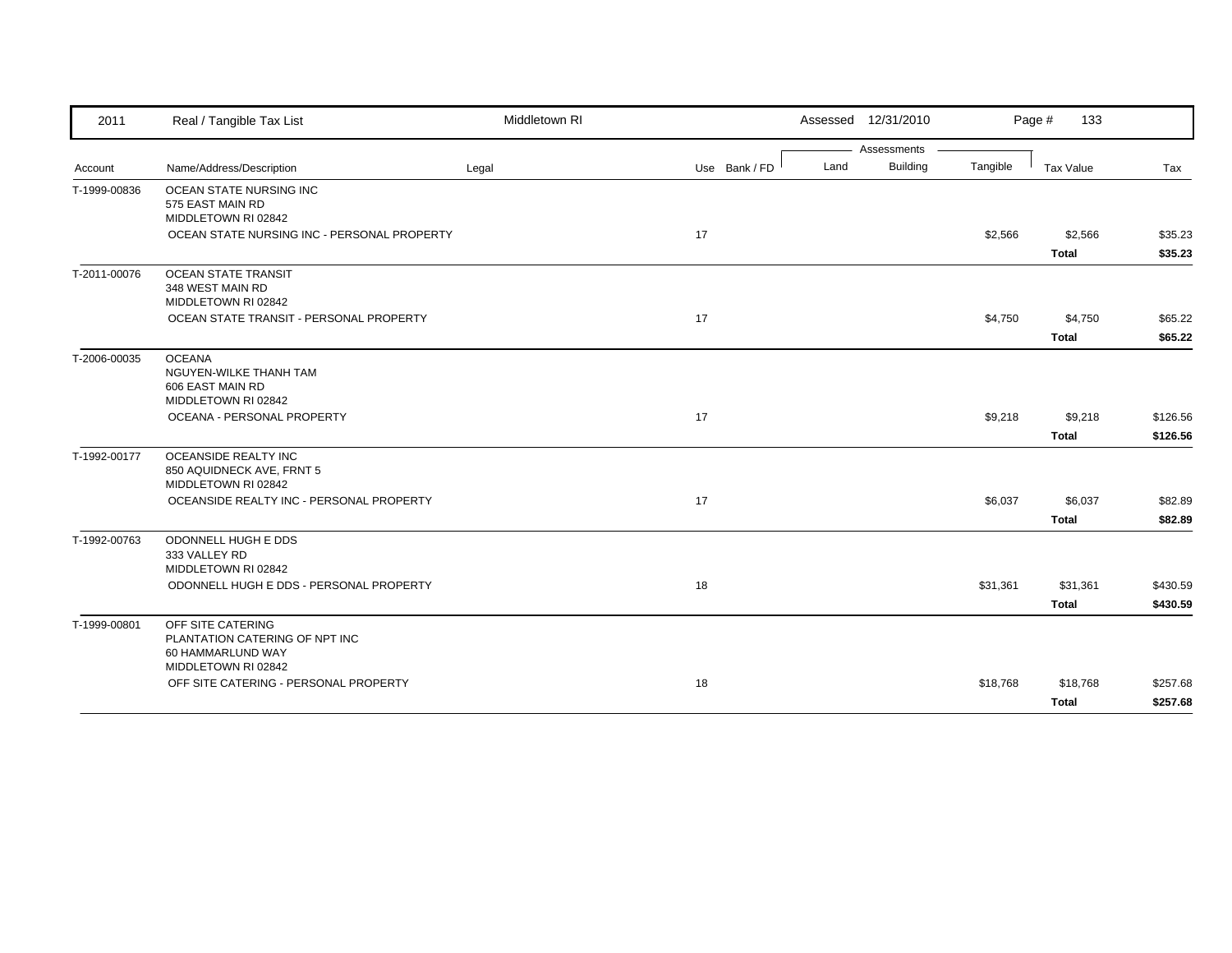| 2011         | Real / Tangible Tax List                           | Middletown RI |               | Assessed 12/31/2010 |             |          | Page #<br>134    |          |
|--------------|----------------------------------------------------|---------------|---------------|---------------------|-------------|----------|------------------|----------|
|              |                                                    |               |               |                     | Assessments |          |                  |          |
| Account      | Name/Address/Description                           | Legal         | Use Bank / FD | Land                | Building    | Tangible | <b>Tax Value</b> | Tax      |
| T-1992-00764 | <b>OFFICER KRISTIN</b>                             |               |               |                     |             |          |                  |          |
|              | 38 ELLSMERE AVE                                    |               |               |                     |             |          |                  |          |
|              | WATERBURY CT 06705                                 |               |               |                     |             |          |                  |          |
|              | 1996 32' HORNET 32R - PERSONAL PROPERTY            |               | 45            |                     |             | \$9,532  | \$9,532          | \$130.87 |
|              |                                                    |               |               |                     |             |          | <b>Total</b>     | \$130.87 |
| T-2011-00017 | <b>OLDPORT HOMES</b>                               |               |               |                     |             |          |                  |          |
|              | ERIC JOHNSON HOMES INC<br>575 EAST MAIN RD UNIT 3A |               |               |                     |             |          |                  |          |
|              | MIDDLETOWN RI 02842                                |               |               |                     |             |          |                  |          |
|              | OLDPORT HOMES - PERSONAL PROPERTY                  |               | 17            |                     |             | \$1,939  | \$1,939          | \$26.62  |
|              |                                                    |               |               |                     |             |          | <b>Total</b>     | \$26.62  |
| T-1999-00852 | OLYMPIA SPORTS INC                                 |               |               |                     |             |          |                  |          |
|              | ATTN: KEVIN MENARD                                 |               |               |                     |             |          |                  |          |
|              | 5 BRADLEY DR                                       |               |               |                     |             |          |                  |          |
|              | WESTBROOK ME 04092                                 |               |               |                     |             |          |                  |          |
|              | OLYMPIA SPORTS INC - PERSONAL PROPERTY             |               | 18            |                     |             | \$40,890 | \$40,890         | \$561.42 |
|              |                                                    |               |               |                     |             |          | Total            | \$561.42 |
| T-2002-00141 | <b>OLYMPIC PHYSICAL THERAPY &amp;</b>              |               |               |                     |             |          |                  |          |
|              | 1181 AQUIDNECK AVE<br>MIDDLETOWN RI 02842          |               |               |                     |             |          |                  |          |
|              | OLYMPIC PHYSICAL THERAPY & - PERSONAL              |               | 18            |                     |             | \$42,386 | \$42,386         | \$581.96 |
|              |                                                    |               |               |                     |             |          | <b>Total</b>     | \$581.96 |
| T-2010-00001 | ONCOMMAND VIDEO CORPORATION                        |               |               |                     |             |          |                  |          |
|              | 3900 WEST INNOVATION ST                            |               |               |                     |             |          |                  |          |
|              | SIOUX FALLS SD 57107                               |               |               |                     |             |          |                  |          |
|              | ON COMMAND VIDEO - PERSONAL PROPERTY               |               | 94            |                     |             | \$26,296 | \$26,296         | \$361.04 |
|              |                                                    |               |               |                     |             |          | <b>Total</b>     | \$361.04 |
| T-1999-00661 | ONE ON ONE                                         |               |               |                     |             |          |                  |          |
|              | <b>HARROP KATHERINE</b>                            |               |               |                     |             |          |                  |          |
|              | 67 VALLEY RD<br>MIDDLETOWN RI 02842                |               |               |                     |             |          |                  |          |
|              | ONE ON ONE - PERSONAL PROPERTY                     |               | 17            |                     |             | \$1,000  | \$1,000          | \$13.73  |
|              |                                                    |               |               |                     |             |          |                  |          |
|              |                                                    |               |               |                     |             |          | <b>Total</b>     | \$13.73  |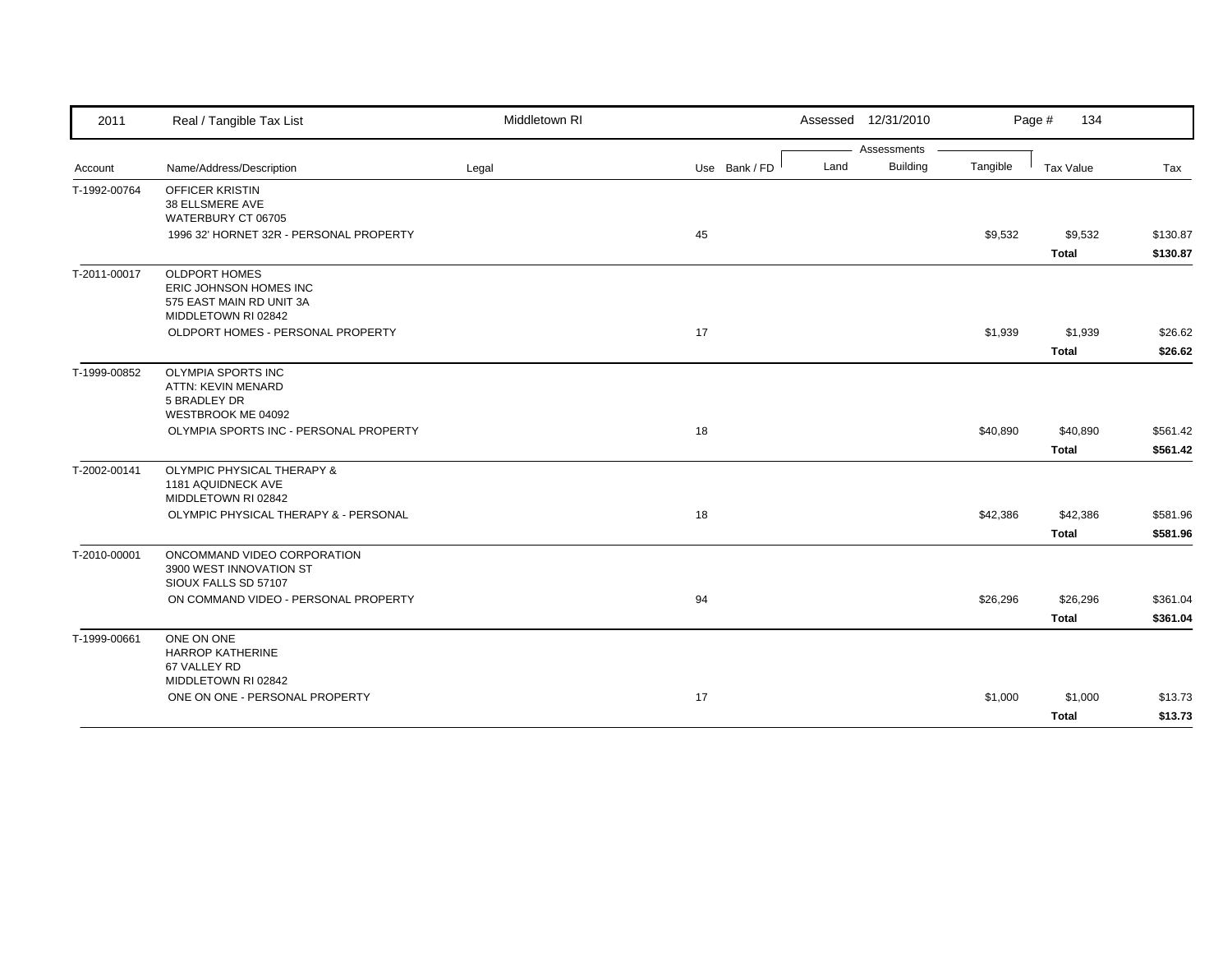| 2011         | Real / Tangible Tax List                                                                                        | Middletown RI |    |               |      | Assessed 12/31/2010 |          | Page #<br>135                            |                                  |
|--------------|-----------------------------------------------------------------------------------------------------------------|---------------|----|---------------|------|---------------------|----------|------------------------------------------|----------------------------------|
|              |                                                                                                                 |               |    |               |      | Assessments         |          |                                          |                                  |
| Account      | Name/Address/Description                                                                                        | Legal         |    | Use Bank / FD | Land | <b>Building</b>     | Tangible | <b>Tax Value</b>                         | Tax                              |
| T-2011-00052 | ONE THOUSAND THIRTYONE HORIZON<br><b>CARBOTTI RICHARD</b><br>307 OLIPHANT LN<br>MIDDLETOWN RI 02842             |               |    |               |      |                     |          |                                          |                                  |
|              | ONE THOUSAND THIRTYONE HORIZON - PERSONAL                                                                       |               | 17 |               |      |                     | \$1,900  | \$1,900<br><b>Total</b>                  | \$26.09<br>\$26.09               |
| T-1999-00864 | ORAL SURGERY AND DENTAL<br><b>B &amp; L HOGAN ASSOC LLC</b><br>65 WEST MAIN RD<br>MIDDLETOWN RI 02842           |               |    |               |      |                     |          |                                          |                                  |
|              | ORAL SURGERY AND DENTAL - PERSONAL PROPERTY                                                                     |               | 18 |               |      |                     | \$45,375 | \$45,375                                 | \$623.00                         |
|              |                                                                                                                 |               |    |               |      |                     |          | <b>Total</b>                             | \$623.00                         |
| T-2010-00053 | ORBIS INC<br>1272 WEST MAIN RD<br><b>GREEN III SUITE 240</b><br>MIDDLETOWN RI 02842                             |               |    |               |      |                     |          |                                          |                                  |
|              | ORBIS INC - PERSONAL PROPERTY                                                                                   |               | 18 |               |      |                     | \$15,713 | \$15,713                                 | \$215.74                         |
| T-1999-00516 | OUTER LOOK SALON THE<br>850 AQUIDNECK AVE 7A<br>MIDDLETOWN RI 02842<br>OUTER LOOK SALON THE - PERSONAL PROPERTY |               | 18 |               |      |                     | \$15,859 | <b>Total</b><br>\$15,859<br><b>Total</b> | \$215.74<br>\$217.74<br>\$217.74 |
| T-1992-00770 | <b>OXBOW ASSOCIATES</b><br>BAY MGT CORP, R P TROTTI<br>PO BOX 1159<br>SLATERSVILLE RI 02876                     |               |    |               |      |                     |          |                                          |                                  |
|              | OXBOW ASSOCIATES - PERSONAL PROPERTY                                                                            |               | 18 |               |      |                     | \$16,694 | \$16,694<br><b>Total</b>                 | \$229.21<br>\$229.21             |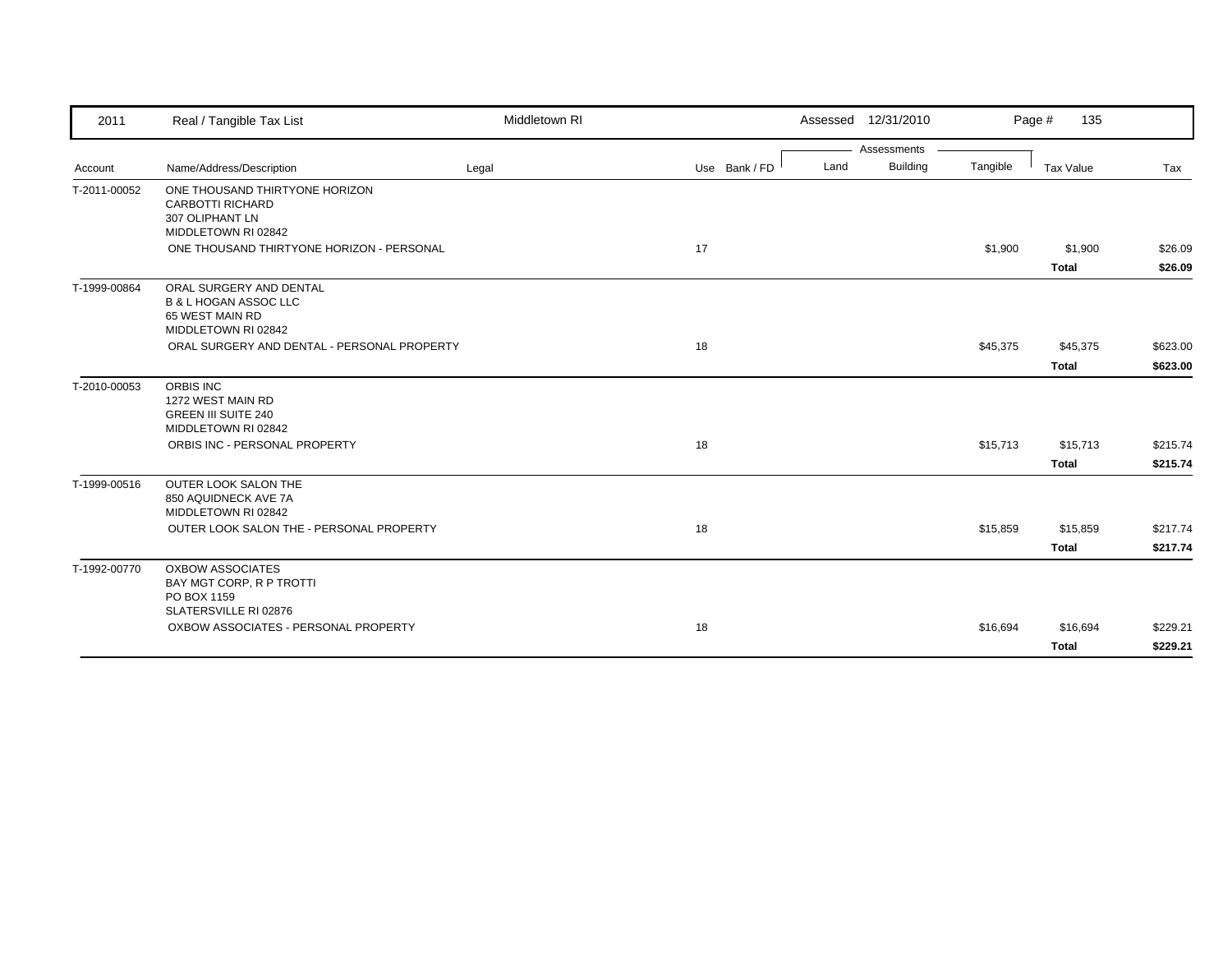| 2011         | Real / Tangible Tax List                                                                  | Middletown RI |               |      | Assessed 12/31/2010 |           | Page #<br>136            |                          |
|--------------|-------------------------------------------------------------------------------------------|---------------|---------------|------|---------------------|-----------|--------------------------|--------------------------|
|              |                                                                                           |               |               |      | Assessments         |           |                          |                          |
| Account      | Name/Address/Description                                                                  | Legal         | Use Bank / FD | Land | <b>Building</b>     | Tangible  | Tax Value                | Tax                      |
| T-1999-00799 | PALUMBO JOSEPH ATTY AT LAW<br>PALUMBO JOSEPH R JR<br>294 VALLEY RD<br>MIDDLETOWN RI 02842 |               |               |      |                     |           |                          |                          |
|              | PALUMBO JOSEPH ATTY AT LAW - PERSONAL                                                     |               | 17            |      |                     | \$9,186   | \$9,186<br>Total         | \$126.12<br>\$126.12     |
| T-2001-00048 | <b>PAMPERED PETS</b><br>MELLO JACQUELINE J<br>477 TURNER RD<br>MIDDLETOWN RI 02842        |               |               |      |                     |           |                          |                          |
|              | PAMPERED PETS - PERSONAL PROPERTY                                                         |               | 17            |      |                     | \$3,111   | \$3,111<br><b>Total</b>  | \$42.71<br>\$42.71       |
| T-2007-00027 | PAPA GINOS<br>600 PROVIDENCE HIGHWAY<br>DEDHAM MA 02026                                   |               |               |      |                     |           |                          |                          |
|              | PAPA GINO'S - PERSONAL PROPERTY                                                           |               | 18            |      |                     | \$341,087 | \$341,087<br>Total       | \$4,683.12<br>\$4,683.12 |
| T-1992-00514 | PARADISE DISASTER RESTORATION SVCS<br>170 AQUIDNECK AVE<br>MIDDLETOWN RI 02842            |               |               |      |                     |           |                          |                          |
|              | PARADISE DISASTER/RESTOR SERV - PERSONAL                                                  |               | 18            |      |                     | \$27,843  | \$27,843<br><b>Total</b> | \$382.28<br>\$382.28     |
| T-1992-00783 | PARVOS PAINT & WALLPAPER CTR<br>679 WEST MAIN RD<br>MIDDLETOWN RI 02842                   |               |               |      |                     |           |                          |                          |
|              | PARVOS PAINT & WALLPAPER CTR - PERSONAL                                                   |               | 18            |      |                     | \$29,974  | \$29,974<br><b>Total</b> | \$411.54<br>\$411.54     |
| T-1999-00572 | PATIENT CARE SVCS BRIDGEVIEW<br>510 E MAIN RD UNIT 12<br>MIDDLETOWN RI 02842-5277         |               |               |      |                     |           |                          |                          |
|              | PATIENT CARE SVCS BRIDGEVIEW - PERSONAL                                                   |               | 18            |      |                     | \$14,978  | \$14,978<br><b>Total</b> | \$205.65<br>\$205.65     |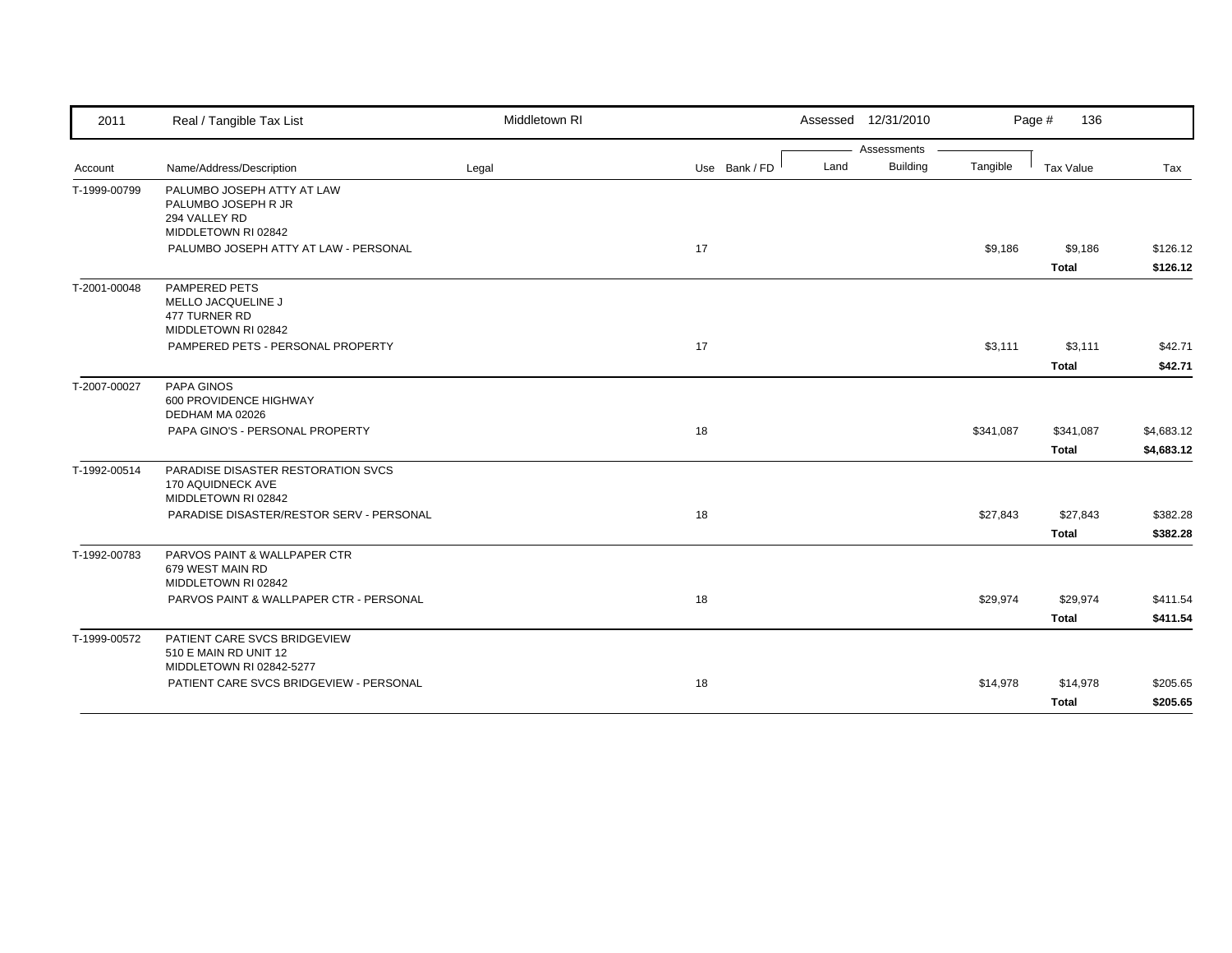| Assessments<br><b>Building</b><br>Land<br>Tangible<br><b>Tax Value</b><br>Name/Address/Description<br>Use Bank / FD<br>Legal<br>Tax<br>Account<br>PATTISON SIGN GROUP<br>555 ELLESMERE RD<br>TORONTO ON MIR4E8<br>- PERSONAL PROPERTY<br>94<br>\$16,643<br>\$16,643<br><b>Total</b><br>PAUL F SOLECKI JR CPA LTD<br>T-1999-00679<br>1120 AQUIDNECK AVE<br>MIDDLETOWN RI 02842<br>17<br>\$6,117<br>PAUL F SOLECKI JR CPA LTD - PERSONAL PROPERTY<br>\$6,117<br><b>Total</b><br><b>PCS</b><br>TIERNO HENRY J III<br>28 HARVEY RD<br>MIDDLETOWN RI 02842<br>PCS - PERSONAL PROPERTY<br>18<br>\$10,637<br>\$10,637<br><b>Total</b><br>PEABODY RESTCOM E<br>960 MITCHELL'S LN<br>MIDDLETOWN RI 02842<br>PEABODY RESTCOM E - PERSONAL PROPERTY<br>17<br>\$629<br>\$629<br><b>Total</b><br>PECKHAM BROTHERS CO INC<br>P O BOX 193<br>NEWPORT RI 02840<br>PECKHAM BROTHERS CO INC - PERSONAL PROPERTY<br>18<br>\$191,446<br>\$191,446<br><b>Total</b><br>T-1992-00667<br>PEDAL POWER BICYCLE SHOP INC<br><b>MESSIER ROBERT</b><br>879 W MAIN RD<br>MIDDLETOWN RI 02842<br>PEDAL POWER BICYCLE SHOP INC - PERSONAL<br>17<br>\$3,562<br>\$3,562 | 2011         | Real / Tangible Tax List | Middletown RI |  | Assessed 12/31/2010 | Page #<br>137 |         |
|---------------------------------------------------------------------------------------------------------------------------------------------------------------------------------------------------------------------------------------------------------------------------------------------------------------------------------------------------------------------------------------------------------------------------------------------------------------------------------------------------------------------------------------------------------------------------------------------------------------------------------------------------------------------------------------------------------------------------------------------------------------------------------------------------------------------------------------------------------------------------------------------------------------------------------------------------------------------------------------------------------------------------------------------------------------------------------------------------------------------------------------|--------------|--------------------------|---------------|--|---------------------|---------------|---------|
|                                                                                                                                                                                                                                                                                                                                                                                                                                                                                                                                                                                                                                                                                                                                                                                                                                                                                                                                                                                                                                                                                                                                       |              |                          |               |  |                     |               |         |
| \$228.51<br>\$228.51                                                                                                                                                                                                                                                                                                                                                                                                                                                                                                                                                                                                                                                                                                                                                                                                                                                                                                                                                                                                                                                                                                                  |              |                          |               |  |                     |               |         |
|                                                                                                                                                                                                                                                                                                                                                                                                                                                                                                                                                                                                                                                                                                                                                                                                                                                                                                                                                                                                                                                                                                                                       | T-2009-00011 |                          |               |  |                     |               |         |
|                                                                                                                                                                                                                                                                                                                                                                                                                                                                                                                                                                                                                                                                                                                                                                                                                                                                                                                                                                                                                                                                                                                                       |              |                          |               |  |                     |               |         |
|                                                                                                                                                                                                                                                                                                                                                                                                                                                                                                                                                                                                                                                                                                                                                                                                                                                                                                                                                                                                                                                                                                                                       |              |                          |               |  |                     |               |         |
|                                                                                                                                                                                                                                                                                                                                                                                                                                                                                                                                                                                                                                                                                                                                                                                                                                                                                                                                                                                                                                                                                                                                       |              |                          |               |  |                     |               |         |
|                                                                                                                                                                                                                                                                                                                                                                                                                                                                                                                                                                                                                                                                                                                                                                                                                                                                                                                                                                                                                                                                                                                                       |              |                          |               |  |                     |               |         |
|                                                                                                                                                                                                                                                                                                                                                                                                                                                                                                                                                                                                                                                                                                                                                                                                                                                                                                                                                                                                                                                                                                                                       |              |                          |               |  |                     |               |         |
| \$83.99<br>\$83.99<br>\$146.05<br>\$146.05<br>\$8.64<br>\$8.64<br>\$2,628.55<br>\$2,628.55<br>\$48.91                                                                                                                                                                                                                                                                                                                                                                                                                                                                                                                                                                                                                                                                                                                                                                                                                                                                                                                                                                                                                                 |              |                          |               |  |                     |               |         |
|                                                                                                                                                                                                                                                                                                                                                                                                                                                                                                                                                                                                                                                                                                                                                                                                                                                                                                                                                                                                                                                                                                                                       |              |                          |               |  |                     |               |         |
|                                                                                                                                                                                                                                                                                                                                                                                                                                                                                                                                                                                                                                                                                                                                                                                                                                                                                                                                                                                                                                                                                                                                       |              |                          |               |  |                     |               |         |
|                                                                                                                                                                                                                                                                                                                                                                                                                                                                                                                                                                                                                                                                                                                                                                                                                                                                                                                                                                                                                                                                                                                                       | T-2008-00056 |                          |               |  |                     |               |         |
|                                                                                                                                                                                                                                                                                                                                                                                                                                                                                                                                                                                                                                                                                                                                                                                                                                                                                                                                                                                                                                                                                                                                       |              |                          |               |  |                     |               |         |
|                                                                                                                                                                                                                                                                                                                                                                                                                                                                                                                                                                                                                                                                                                                                                                                                                                                                                                                                                                                                                                                                                                                                       |              |                          |               |  |                     |               |         |
|                                                                                                                                                                                                                                                                                                                                                                                                                                                                                                                                                                                                                                                                                                                                                                                                                                                                                                                                                                                                                                                                                                                                       |              |                          |               |  |                     |               |         |
|                                                                                                                                                                                                                                                                                                                                                                                                                                                                                                                                                                                                                                                                                                                                                                                                                                                                                                                                                                                                                                                                                                                                       |              |                          |               |  |                     |               |         |
|                                                                                                                                                                                                                                                                                                                                                                                                                                                                                                                                                                                                                                                                                                                                                                                                                                                                                                                                                                                                                                                                                                                                       |              |                          |               |  |                     |               |         |
|                                                                                                                                                                                                                                                                                                                                                                                                                                                                                                                                                                                                                                                                                                                                                                                                                                                                                                                                                                                                                                                                                                                                       | T-1992-00792 |                          |               |  |                     |               |         |
|                                                                                                                                                                                                                                                                                                                                                                                                                                                                                                                                                                                                                                                                                                                                                                                                                                                                                                                                                                                                                                                                                                                                       |              |                          |               |  |                     |               |         |
|                                                                                                                                                                                                                                                                                                                                                                                                                                                                                                                                                                                                                                                                                                                                                                                                                                                                                                                                                                                                                                                                                                                                       |              |                          |               |  |                     |               |         |
|                                                                                                                                                                                                                                                                                                                                                                                                                                                                                                                                                                                                                                                                                                                                                                                                                                                                                                                                                                                                                                                                                                                                       |              |                          |               |  |                     |               |         |
|                                                                                                                                                                                                                                                                                                                                                                                                                                                                                                                                                                                                                                                                                                                                                                                                                                                                                                                                                                                                                                                                                                                                       |              |                          |               |  |                     |               |         |
|                                                                                                                                                                                                                                                                                                                                                                                                                                                                                                                                                                                                                                                                                                                                                                                                                                                                                                                                                                                                                                                                                                                                       | T-1992-00793 |                          |               |  |                     |               |         |
|                                                                                                                                                                                                                                                                                                                                                                                                                                                                                                                                                                                                                                                                                                                                                                                                                                                                                                                                                                                                                                                                                                                                       |              |                          |               |  |                     |               |         |
|                                                                                                                                                                                                                                                                                                                                                                                                                                                                                                                                                                                                                                                                                                                                                                                                                                                                                                                                                                                                                                                                                                                                       |              |                          |               |  |                     |               |         |
|                                                                                                                                                                                                                                                                                                                                                                                                                                                                                                                                                                                                                                                                                                                                                                                                                                                                                                                                                                                                                                                                                                                                       |              |                          |               |  |                     |               |         |
|                                                                                                                                                                                                                                                                                                                                                                                                                                                                                                                                                                                                                                                                                                                                                                                                                                                                                                                                                                                                                                                                                                                                       |              |                          |               |  |                     |               |         |
|                                                                                                                                                                                                                                                                                                                                                                                                                                                                                                                                                                                                                                                                                                                                                                                                                                                                                                                                                                                                                                                                                                                                       |              |                          |               |  |                     |               |         |
|                                                                                                                                                                                                                                                                                                                                                                                                                                                                                                                                                                                                                                                                                                                                                                                                                                                                                                                                                                                                                                                                                                                                       |              |                          |               |  |                     |               |         |
|                                                                                                                                                                                                                                                                                                                                                                                                                                                                                                                                                                                                                                                                                                                                                                                                                                                                                                                                                                                                                                                                                                                                       |              |                          |               |  |                     |               |         |
|                                                                                                                                                                                                                                                                                                                                                                                                                                                                                                                                                                                                                                                                                                                                                                                                                                                                                                                                                                                                                                                                                                                                       |              |                          |               |  |                     |               |         |
|                                                                                                                                                                                                                                                                                                                                                                                                                                                                                                                                                                                                                                                                                                                                                                                                                                                                                                                                                                                                                                                                                                                                       |              |                          |               |  |                     | <b>Total</b>  | \$48.91 |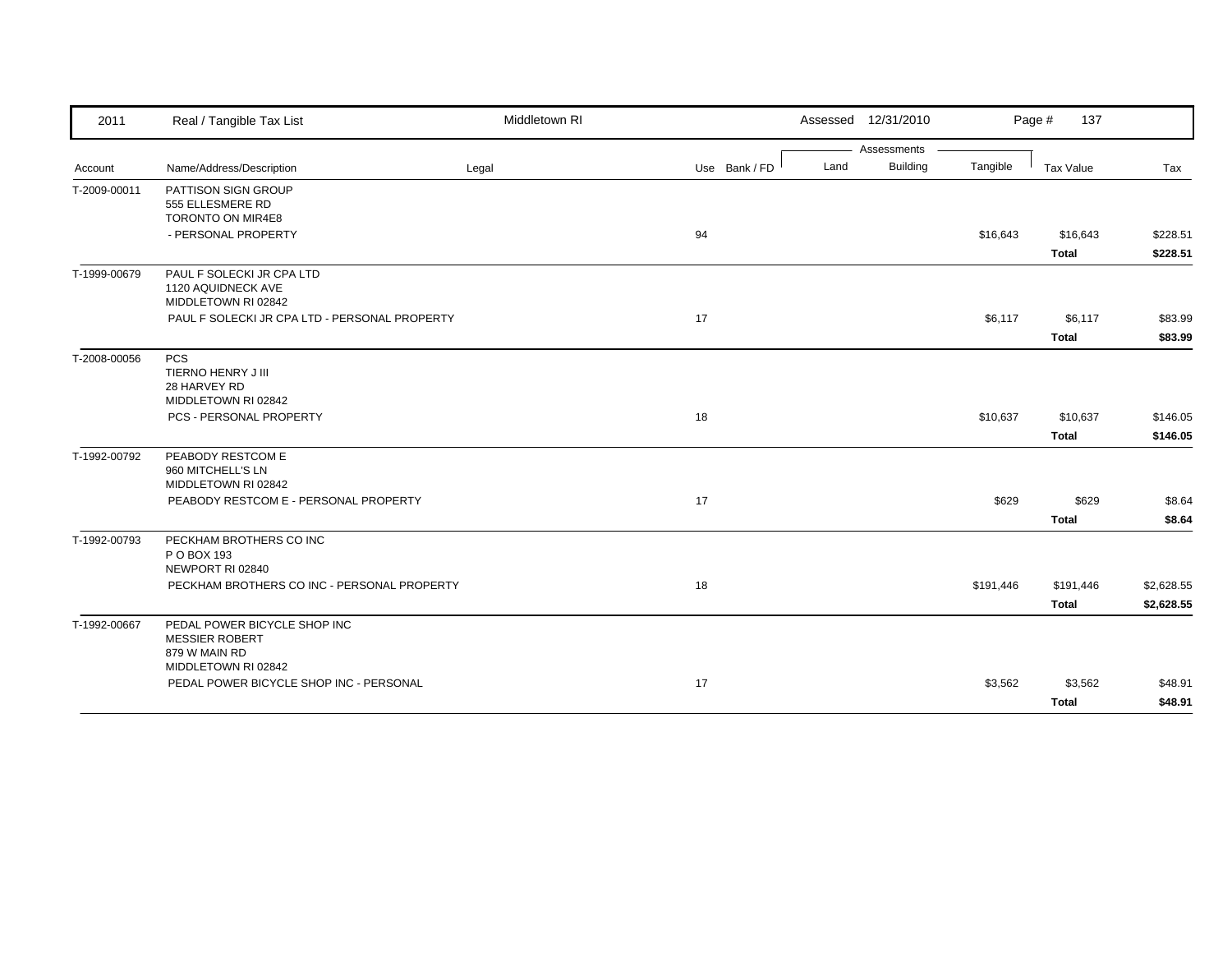| 2011         | Real / Tangible Tax List                                                               | Middletown RI |               | Assessed 12/31/2010 |                 |          | Page #<br>138    |          |
|--------------|----------------------------------------------------------------------------------------|---------------|---------------|---------------------|-----------------|----------|------------------|----------|
|              |                                                                                        |               |               |                     | Assessments     |          |                  |          |
| Account      | Name/Address/Description                                                               | Legal         | Use Bank / FD | Land                | <b>Building</b> | Tangible | <b>Tax Value</b> | Tax      |
| T-1992-00801 | PEPSI CO INC BOTTELING GROUP<br>TAX DEP 5N 10<br>1 PEPSI WAY<br>SOMERS NY 10589        |               |               |                     |                 |          |                  |          |
|              | PEPSI CO INC - PERSONAL PROPERTY                                                       |               | 94            |                     |                 | \$34,862 | \$34,862         | \$478.66 |
|              |                                                                                        |               |               |                     |                 |          | <b>Total</b>     | \$478.66 |
| T-2009-00004 | PEPSICO SALES INC<br>C/O GEORGE MCELROY & ASSO<br>PO BOX 565048<br>DALLAS TX 75356     |               |               |                     |                 |          |                  |          |
|              | - PERSONAL PROPERTY                                                                    |               | 94            |                     |                 | \$26,966 | \$26,966         | \$370.24 |
|              |                                                                                        |               |               |                     |                 |          | <b>Total</b>     | \$370.24 |
| T-2011-80055 | PERFECT SURROUNDINGS INC<br>CARBOTTI RICHARD<br>307 OLIPHANT LN<br>MIDDLETOWN RI 02842 |               |               |                     |                 |          |                  |          |
|              | PERFECT SURROUNDINGS INC - PERSONAL PROPERTY                                           |               | 17            |                     |                 | \$1,900  | \$1,900          | \$26.09  |
|              |                                                                                        |               |               |                     |                 |          | <b>Total</b>     | \$26.09  |
| T-2001-00076 | PERFORMANCE PLUS RECON<br><b>ACHILLES GREG</b><br>PO BOX 4887<br>MIDDLETOWN RI 02842   |               |               |                     |                 |          |                  |          |
|              | PERFORMANCE PLUS RECON - PERSONAL PROPERTY                                             |               | 18            |                     |                 | \$25,974 | \$25,974         | \$356.62 |
|              |                                                                                        |               |               |                     |                 |          | Total            | \$356.62 |
| T-2011-00094 | <b>PERIMETERS</b><br>1366 BROWNS LANE SHOPPING PLAZ<br>MIDDLETOWN RI 02842             |               |               |                     |                 |          |                  |          |
|              | PERIMETERS - PERSONAL PROPERTY                                                         |               | 17            |                     |                 | \$4,750  | \$4,750          | \$65.22  |
|              |                                                                                        |               |               |                     |                 |          | <b>Total</b>     | \$65.22  |
| T-2011-00026 | PERRY JIM<br>85 THIRD ST<br>NEWPORT RI 02840                                           |               |               |                     |                 |          |                  |          |
|              | 1963 24' AIRSTREAM - PERSONAL PROPERTY                                                 |               | 45            |                     |                 | \$500    | \$500            | \$6.87   |
|              |                                                                                        |               |               |                     |                 |          | <b>Total</b>     | \$6.87   |
|              |                                                                                        |               |               |                     |                 |          |                  |          |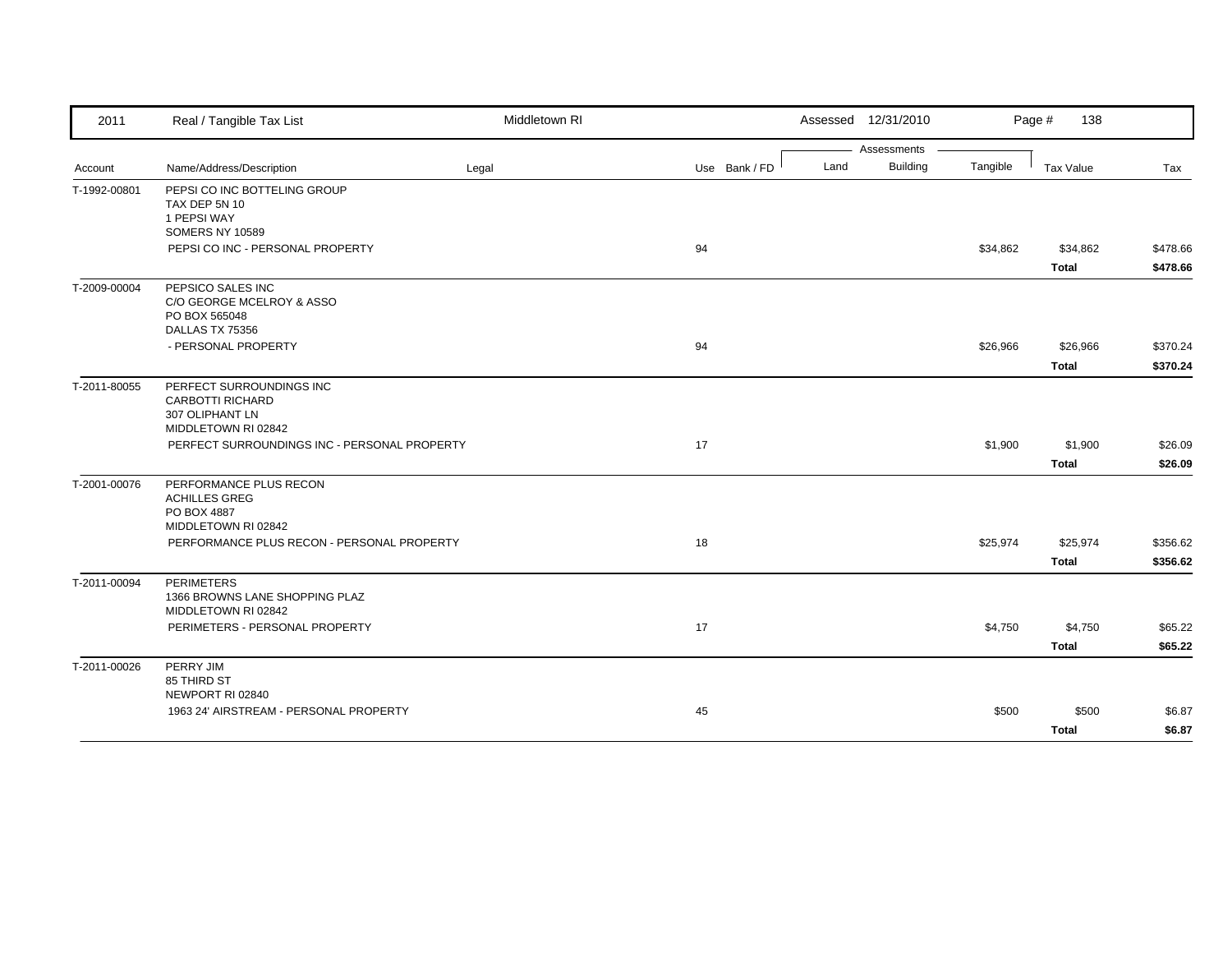| 2011         | Real / Tangible Tax List                                                           | Middletown RI |               |      | Assessed 12/31/2010 |           | Page #<br>139            |                          |
|--------------|------------------------------------------------------------------------------------|---------------|---------------|------|---------------------|-----------|--------------------------|--------------------------|
|              |                                                                                    |               |               |      | Assessments         |           |                          |                          |
| Account      | Name/Address/Description                                                           | Legal         | Use Bank / FD | Land | <b>Building</b>     | Tangible  | Tax Value                | Tax                      |
| T-2011-00086 | PERSONAL COMPUTING INC<br>11 KING RD<br>MIDDLETOWN RI 02842                        |               |               |      |                     |           |                          |                          |
|              | PERSONAL COMPUTING INC - PERSONAL PROPERTY                                         |               | 17            |      |                     | \$950     | \$950<br><b>Total</b>    | \$13.04<br>\$13.04       |
| T-2002-00289 | PETCO ANIMAL SUPPLIES INC 1830<br>9125 REHCO RD<br>SAN DIEGO CA 92121              |               |               |      |                     |           |                          |                          |
|              | PETCO #1830 - PERSONAL PROPERTY                                                    |               | 18            |      |                     | \$177,516 | \$177,516<br>Total       | \$2,437.29<br>\$2,437.29 |
| T-2002-00154 | PETER SCHOTT DMD<br>1005 AQUIDNECK AVE<br>MIDDLETOWN RI 02842                      |               |               |      |                     |           |                          |                          |
|              | PETER SCHOTT DMD - PERSONAL PROPERTY                                               |               | 18            |      |                     | \$45,122  | \$45,122<br><b>Total</b> | \$619.53<br>\$619.53     |
| T-2001-00008 | <b>PETRAGEOUS</b><br><b>VULTURE INC</b><br>286 EAST MAIN RD<br>MIDDLETOWN RI 02842 |               |               |      |                     |           |                          |                          |
|              | PETRAGEOUS - PERSONAL PROPERTY                                                     |               | 18            |      |                     | \$44,330  | \$44,330<br><b>Total</b> | \$608.65<br>\$608.65     |
| T-2006-00064 | PHOENIX BULK CARRIERS<br>88 VALLEY RD<br>MIDDLETOWN RI 02842                       |               |               |      |                     |           |                          |                          |
|              | PHOENIX BULK CARRIERS - PERSONAL PROPERTY                                          |               | 17            |      |                     | \$5,761   | \$5,761<br><b>Total</b>  | \$79.10<br>\$79.10       |
| T-1992-00885 | PICKLES DELI<br>BETTENCOURT LISA LLC<br>936 AQUIDNECK AVE<br>MIDDLETOWN RI 02842   |               |               |      |                     |           |                          |                          |
|              | PICKLES DELI - PERSONAL PROPERTY                                                   |               | 17            |      |                     | \$9,930   | \$9,930<br><b>Total</b>  | \$136.34<br>\$136.34     |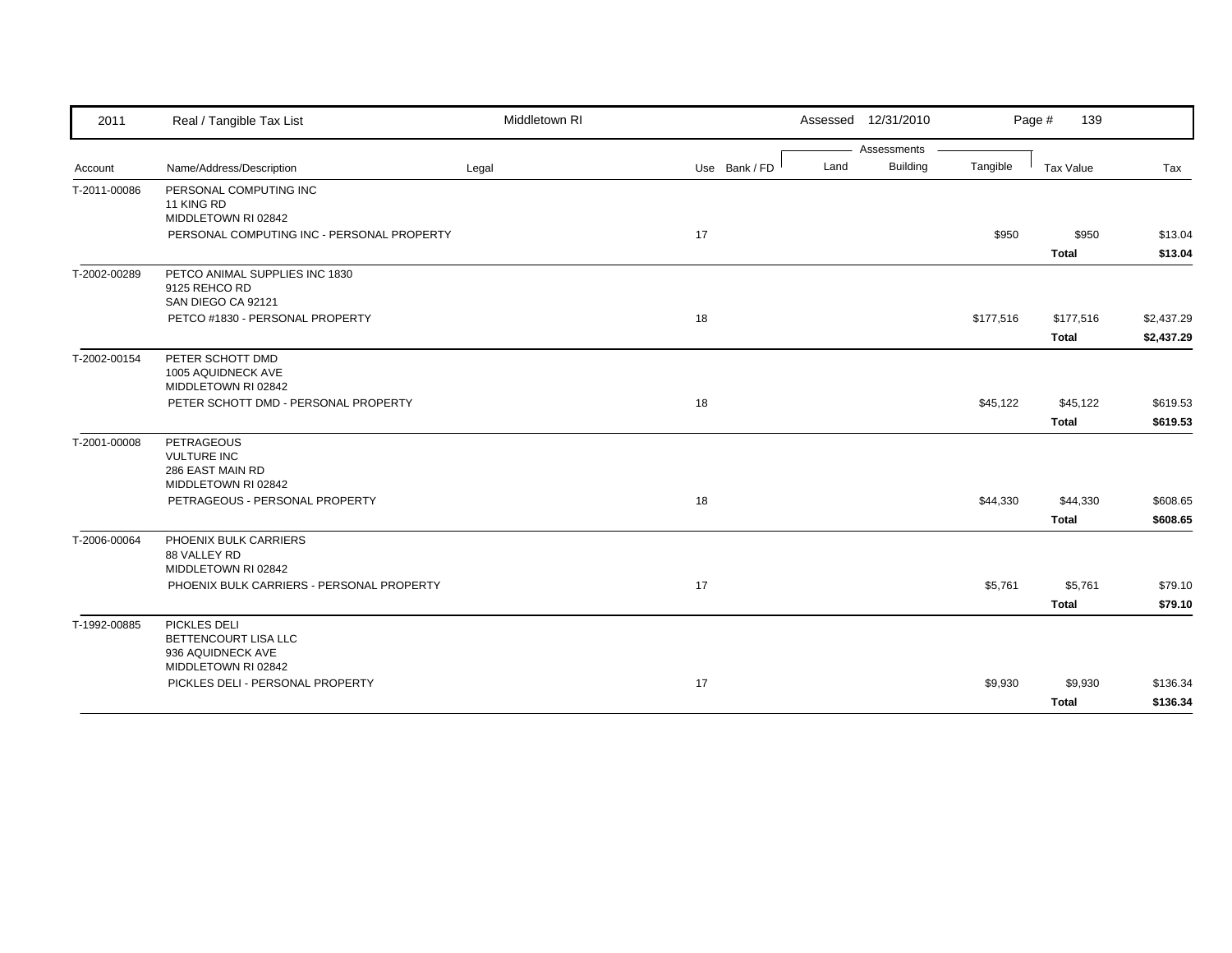| 2011         | Real / Tangible Tax List                   | Middletown RI |               |      | Assessed 12/31/2010 |           | Page #<br>140    |            |
|--------------|--------------------------------------------|---------------|---------------|------|---------------------|-----------|------------------|------------|
|              |                                            |               |               |      | Assessments         |           |                  |            |
| Account      | Name/Address/Description                   | Legal         | Use Bank / FD | Land | <b>Building</b>     | Tangible  | <b>Tax Value</b> | Tax        |
| T-1999-00515 | PINEAPPLE STUDIO'S INC                     |               |               |      |                     |           |                  |            |
|              | <b>SARDINHA DAVID</b><br>747 AQUIDNECK AVE |               |               |      |                     |           |                  |            |
|              | MIDDLETOWN RI 02842                        |               |               |      |                     |           |                  |            |
|              | PINEAPPLE STUDIO'S INC - PERSONAL PROPERTY |               | 18            |      |                     | \$12,571  | \$12,571         | \$172.60   |
|              |                                            |               |               |      |                     |           | <b>Total</b>     | \$172.60   |
| T-1992-00816 | PITNEY BOWES INC                           |               |               |      |                     |           |                  |            |
|              | 5310 CYPRESS CENTER DR                     |               |               |      |                     |           |                  |            |
|              | SUITE 110<br><b>TAMPA FL 33609</b>         |               |               |      |                     |           |                  |            |
|              | PITNEY BOWES INC - PERSONAL PROPERTY       |               | 94            |      |                     | \$166,610 | \$166,610        | \$2,287.56 |
|              |                                            |               |               |      |                     |           | Total            | \$2,287.56 |
| T-1992-00817 | PITNEY BOWES INC                           |               |               |      |                     |           |                  |            |
|              | 5310 CYPRESS CTR DR                        |               |               |      |                     |           |                  |            |
|              | <b>TAMPA FL 33609</b>                      |               |               |      |                     |           |                  |            |
|              | PITNEY BOWES INC - PERSONAL PROPERTY       |               | 94            |      |                     | \$31,827  | \$31,827         | \$436.98   |
|              |                                            |               |               |      |                     |           | <b>Total</b>     | \$436.98   |
| T-2002-00021 | PITNEY BOWES MANAGEMENT SERV               |               |               |      |                     |           |                  |            |
|              | PBCC - TAX DEPT<br>27 WATERVIEW DR         |               |               |      |                     |           |                  |            |
|              | SHELTON CT 06484                           |               |               |      |                     |           |                  |            |
|              | PITNEY BOWES MANAGEMENT SERV - PERSONAL    |               | 94            |      |                     | \$3,599   | \$3,599          | \$49.41    |
|              |                                            |               |               |      |                     |           | <b>Total</b>     | \$49.41    |
| T-1999-00637 | PIZZA HOLLYWOOD                            |               |               |      |                     |           |                  |            |
|              | JLPH ACQUISITIONS INC<br>796 AQUIDNECK AVE |               |               |      |                     |           |                  |            |
|              | MIDDLETOWN RI 02842                        |               |               |      |                     |           |                  |            |
|              | PIZZA HOLLYWOOD - PERSONAL PROPERTY        |               | 18            |      |                     | \$25,380  | \$25,380         | \$348.47   |
|              |                                            |               |               |      |                     |           | <b>Total</b>     | \$348.47   |
| T-1992-00820 | PLUMBERS SUPPLY COMPANY INC                |               |               |      |                     |           |                  |            |
|              | 429 CHURCH ST                              |               |               |      |                     |           |                  |            |
|              | PO BOX 51687<br>NEW BEDFORD MA 02745       |               |               |      |                     |           |                  |            |
|              | PLUMBERS SUPPLY COMPANY INC - PERSONAL     |               | 18            |      |                     | \$46,856  | \$46,856         | \$643.33   |
|              |                                            |               |               |      |                     |           | Total            | \$643.33   |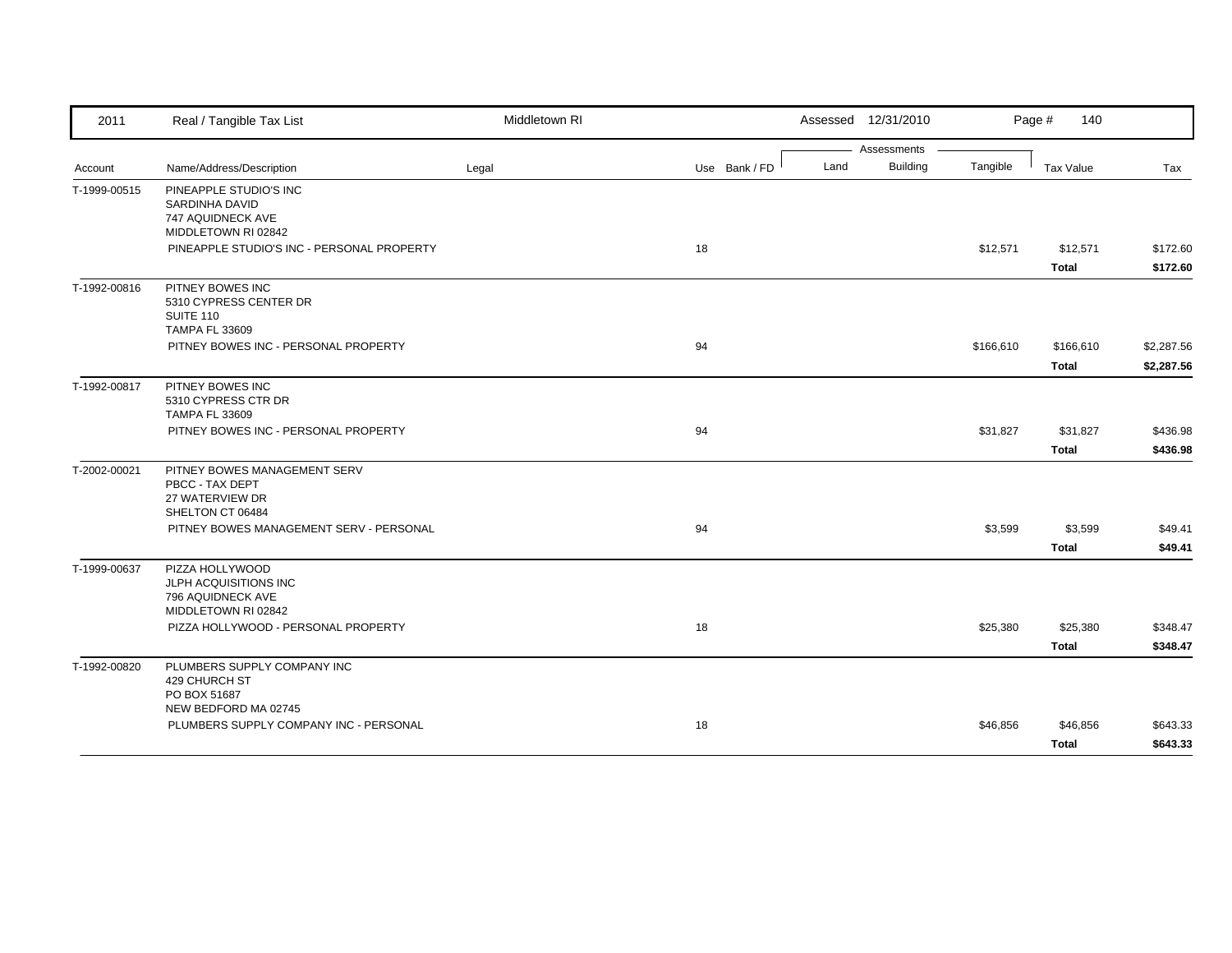| 2011         | Real / Tangible Tax List                                                                          | Middletown RI |               | Assessed 12/31/2010     |           | Page #<br>141             |                          |
|--------------|---------------------------------------------------------------------------------------------------|---------------|---------------|-------------------------|-----------|---------------------------|--------------------------|
|              |                                                                                                   |               |               | Assessments             |           |                           |                          |
| Account      | Name/Address/Description                                                                          | Legal         | Use Bank / FD | <b>Building</b><br>Land | Tangible  | Tax Value                 | Tax                      |
| T-1999-00651 | POLO CLEANERS<br><b>ISLAND CLEANERS INC</b><br>698 AQUIDNECK AVE<br>MIDDLETOWN RI 02842           |               |               |                         |           |                           |                          |
|              | POLO CLEANERS - PERSONAL PROPERTY                                                                 |               | 18            |                         | \$42,172  | \$42,172<br><b>Total</b>  | \$579.02<br>\$579.02     |
| T-1992-00825 | POLO CLEANERS INC<br>698 AQUIDNECK AVE<br>MIDDLETOWN RI 02842                                     |               |               |                         |           |                           |                          |
|              | POLO CLEANERS INC - PERSONAL PROPERTY                                                             |               | 18            |                         | \$190,178 | \$190,178<br><b>Total</b> | \$2,611.14<br>\$2,611.14 |
| T-2002-00085 | POND LAW PC<br>POND SHERRYL S<br>299 WEST MAIN RD<br>MIDDLETOWN RI 02842                          |               |               |                         |           |                           |                          |
|              | POND LAW PC - PERSONAL PROPERTY                                                                   |               | 18            |                         | \$12,624  | \$12,624<br><b>Total</b>  | \$173.33<br>\$173.33     |
| T-1992-00827 | POST ALL INC<br>1151 AQUIDNECK AVE<br>MIDDLETOWN RI 02842                                         |               |               |                         |           |                           |                          |
|              | POST ALL INC - PERSONAL PROPERTY                                                                  |               | 18            |                         | \$21,103  | \$21,103<br><b>Total</b>  | \$289.74<br>\$289.74     |
| T-2009-00033 | PREMIER PROPERTY MANAGEMENT<br>C/O RON GRANDCHAMP<br>126 WEST MAIN RD<br>MIDDLETOWN RI 02842      |               |               |                         |           |                           |                          |
|              | PREMIER PROPERTY MANAGEMENT - PERSONAL                                                            |               | 17            |                         | \$4,816   | \$4,816<br><b>Total</b>   | \$66.12<br>\$66.12       |
| T-1993-00085 | PREMIER SCION OF NEWPORT<br>285 EAST MAIN ROAD INC<br>285-295 EAST MAIN RD<br>MIDDLETOWN RI 02842 |               |               |                         |           |                           |                          |
|              | PREMIER SCION OF NEWPORT - PERSONAL PROPERTY                                                      |               | 18            |                         | \$247,000 | \$247,000<br><b>Total</b> | \$3,391.31<br>\$3,391.31 |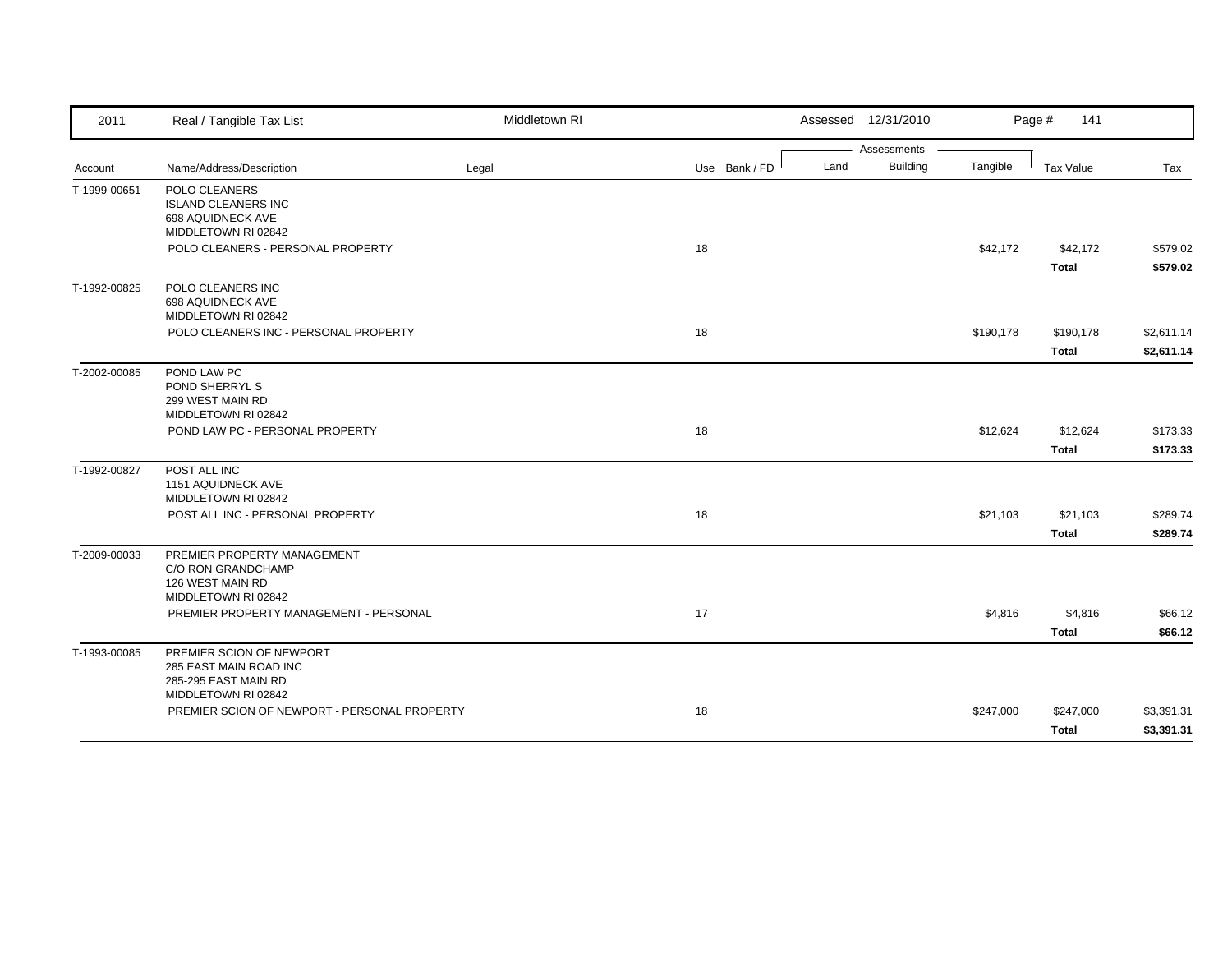| 2011         | Real / Tangible Tax List                                                                               | Middletown RI |               | Assessed 12/31/2010     |           | Page #<br>142            |                          |
|--------------|--------------------------------------------------------------------------------------------------------|---------------|---------------|-------------------------|-----------|--------------------------|--------------------------|
|              |                                                                                                        |               |               | Assessments             |           |                          |                          |
| Account      | Name/Address/Description                                                                               | Legal         | Use Bank / FD | Land<br><b>Building</b> | Tangible  | Tax Value                | Tax                      |
| T-2007-00049 | PRESTIGE FLOORING<br><b>CICCONE MARY</b><br><b>197 PURGATORY RD</b>                                    |               |               |                         |           |                          |                          |
|              | MIDDLETOWN RI 02842                                                                                    |               |               |                         |           |                          |                          |
|              | PRESTIGE FLOORING - PERSONAL PROPERTY                                                                  |               | 17            |                         | \$1,048   | \$1,048<br><b>Total</b>  | \$14.39<br>\$14.39       |
| T-2001-00054 | PRIDE MORTGAGE<br>2 CORPORATE PLACE<br>MIDDLETOWN RI 02842                                             |               |               |                         |           |                          |                          |
|              | PRIDE MORTGAGE - PERSONAL PROPERTY                                                                     |               | 18            |                         | \$95,031  | \$95,031                 | \$1,304.78               |
|              |                                                                                                        |               |               |                         |           | <b>Total</b>             | \$1,304.78               |
| T-2005-00070 | PRIMA PASTA INC<br>796 AQUIDNECK AVE.<br>MIDDLETOWN RI 02842                                           |               |               |                         |           |                          |                          |
|              | PRIMA PASTA INC - PERSONAL PROPERTY                                                                    |               | 17            |                         | \$11,523  | \$11,523                 | \$158.21                 |
|              |                                                                                                        |               |               |                         |           | <b>Total</b>             | \$158.21                 |
| T-2006-00013 | PROGENY SYSTEMS<br>MCGRATH RENTCORP<br>D/B/A TRS-RENTELCO<br>5700 LAS POSITAS RD<br>LIVERMORE CA 94551 |               |               |                         |           |                          |                          |
|              | PROGENY SYSTEMS - PERSONAL PROPERTY                                                                    |               | 94            |                         | \$36,280  | \$36,280<br><b>Total</b> | \$498.12<br>\$498.12     |
| T-2002-00072 | PROGENY SYSTEMS CORP<br><b>ALEX KOT</b><br>9500 INNOVATION DR                                          |               |               |                         |           |                          |                          |
|              | MANASSAS VA 20110<br>PROGENY SYSTEMS CORP - PERSONAL PROPERTY                                          |               | 18            |                         | \$140,953 | \$140,953                |                          |
|              |                                                                                                        |               |               |                         |           | <b>Total</b>             | \$1,935.28<br>\$1,935.28 |
| T-1999-00546 | PROVENCAL BAKERY<br>NARDOLILLO MICHAEL INC<br>750 AQUIDNECK AVE                                        |               |               |                         |           |                          |                          |
|              | MIDDLETOWN RI 02842                                                                                    |               |               |                         |           |                          |                          |
|              | PROVENCAL BAKERY - PERSONAL PROPERTY                                                                   |               | 18            |                         | \$198,703 | \$198,703                | \$2,728.19               |
|              |                                                                                                        |               |               |                         |           | Total                    | \$2,728.19               |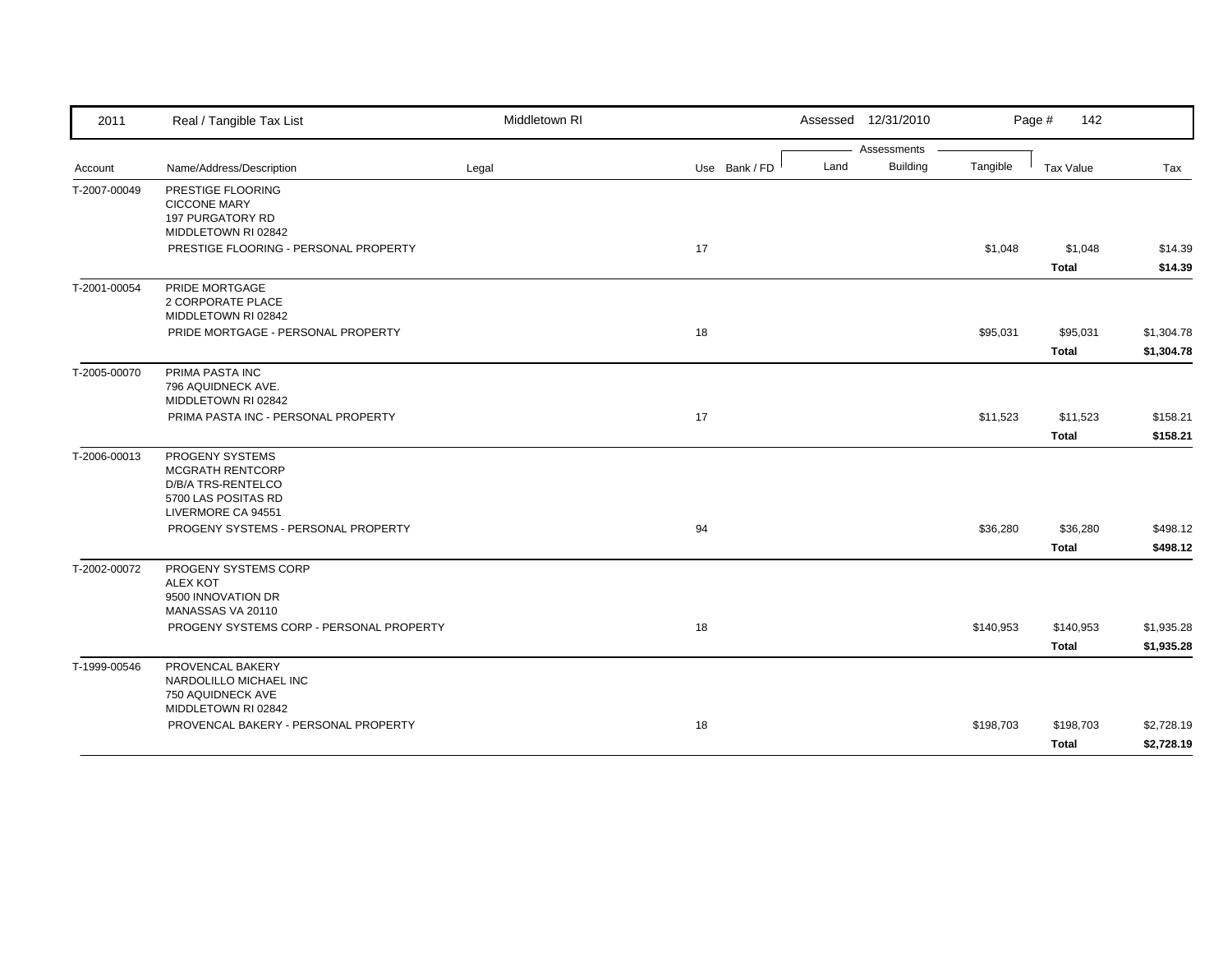| 2011         | Real / Tangible Tax List                                                                              | Middletown RI |               | Assessed 12/31/2010     |          | Page #<br>143 |          |
|--------------|-------------------------------------------------------------------------------------------------------|---------------|---------------|-------------------------|----------|---------------|----------|
|              |                                                                                                       |               |               | Assessments             |          |               |          |
| Account      | Name/Address/Description                                                                              | Legal         | Use Bank / FD | <b>Building</b><br>Land | Tangible | Tax Value     | Tax      |
| T-1992-00832 | PROVIDENCE JOURNAL CO<br><b>ATTN FINANCE</b><br>75 FOUNTAIN ST<br>PROVIDENCE RI 02902                 |               |               |                         |          |               |          |
|              | PROVIDENCE JOURNAL CO - PERSONAL PROPERTY                                                             |               | 94            |                         | \$1,000  | \$1,000       | \$13.73  |
|              |                                                                                                       |               |               |                         |          | <b>Total</b>  | \$13.73  |
| T-2002-00146 | PRU-LESCO INC<br>359 THAMES ST<br>NEWPORT RI 02840-6638                                               |               |               |                         |          |               |          |
|              | PRU-LESCO INC - PERSONAL PROPERTY                                                                     |               | 17            |                         | \$2,805  | \$2,805       | \$38.51  |
|              |                                                                                                       |               |               |                         |          | <b>Total</b>  | \$38.51  |
| T-1992-00833 | PRUDENTIAL INSURANCE CO<br>8TH FLOOR TAX DEPT<br>213 WASHINGTON ST<br><b>NORTH NJ 07102</b>           |               |               |                         |          |               |          |
|              | PRUDENTIAL INSURANCE CO - PERSONAL PROPERTY                                                           |               | 17            |                         | \$7,470  | \$7,470       | \$102.56 |
|              |                                                                                                       |               |               |                         |          | Total         | \$102.56 |
| T-1995-00052 | PRUDENTIAL PRIME PROPERTIES<br>136 WEST MAIN RD<br>MIDDLETOWN RI 02842                                |               |               |                         |          |               |          |
|              | PRUDENTIAL PRIME PROPERTIES - PERSONAL                                                                |               | 18            |                         | \$42,807 | \$42,807      | \$587.74 |
|              |                                                                                                       |               |               |                         |          | Total         | \$587.74 |
| T-2001-00055 | PRUITT CHIROPRACTIC LTD<br>PRUITT CRAIG A & NICOLE M<br><b>88 EAST MAIN RD</b><br>MIDDLETOWN RI 02842 |               |               |                         |          |               |          |
|              | PRUITT CHIROPRACTIC LTD - PERSONAL PROPERTY                                                           |               | 18            |                         | \$49,233 | \$49,233      | \$675.97 |
|              |                                                                                                       |               |               |                         |          | <b>Total</b>  | \$675.97 |
| T-2007-00029 | PULICE PLUMBING<br>PULICE STEPHEN<br>110 ELLERY AVE                                                   |               |               |                         |          |               |          |
|              | MIDDLETOWN RI 02842<br>PULICE PLUMBING - PERSONAL PROPERTY                                            |               | 17            |                         | \$1,380  | \$1,380       | \$18.95  |
|              |                                                                                                       |               |               |                         |          | <b>Total</b>  | \$18.95  |
|              |                                                                                                       |               |               |                         |          |               |          |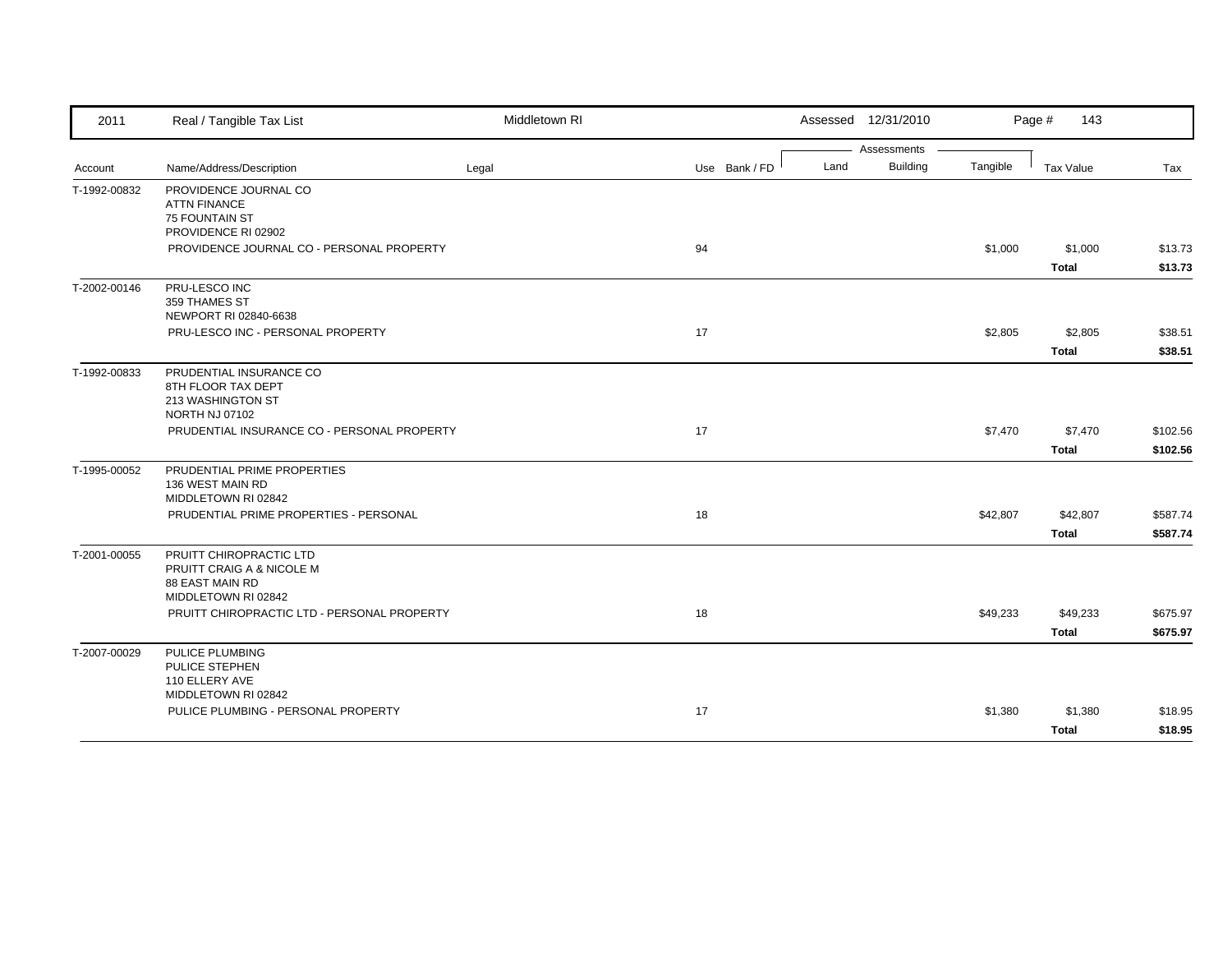| 2011         | Real / Tangible Tax List                                                                                                         | Middletown RI | Assessed 12/31/2010                  |                             | 144<br>Page #      |                          |
|--------------|----------------------------------------------------------------------------------------------------------------------------------|---------------|--------------------------------------|-----------------------------|--------------------|--------------------------|
| Account      | Name/Address/Description                                                                                                         | Legal         | Assessments<br>Use Bank / FD<br>Land | <b>Building</b><br>Tangible | Tax Value          | Tax                      |
| T-2011-00044 | PURPLE INK SCREEN PRINTING<br>SILVIA SONYA L<br>739 WEST MAIN RD<br>PORTSMOUTH RI 02871<br>PURPLE INK SCREEN PRINTING - PERSONAL |               | 17                                   | \$4,750                     | \$4,750<br>Total   | \$65.22<br>\$65.22       |
| T-1992-00837 | PURVIS SYSTEMS INC<br>1272 WEST MAIN RD<br>MIDDLETOWN RI 02842<br>PURVIS SYSTEMS INC - PERSONAL PROPERTY                         |               | 18                                   | \$508,856                   | \$508,856<br>Total | \$6,986.59<br>\$6,986.59 |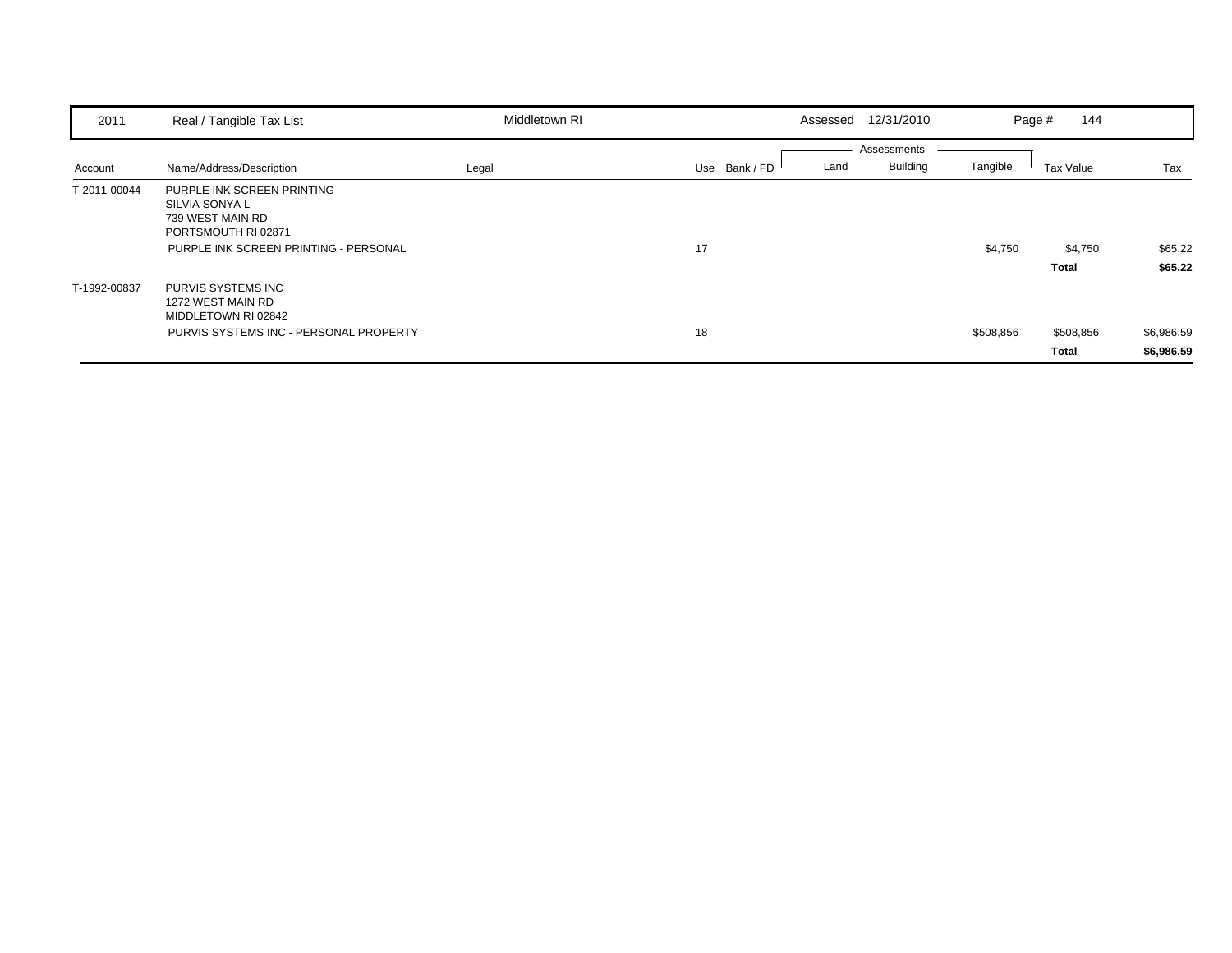| 2011         | Real / Tangible Tax List                                                                                                  | Middletown RI |               |      | Assessed 12/31/2010            |          | Page #<br>145            |                      |
|--------------|---------------------------------------------------------------------------------------------------------------------------|---------------|---------------|------|--------------------------------|----------|--------------------------|----------------------|
| Account      | Name/Address/Description                                                                                                  | Legal         | Use Bank / FD | Land | Assessments<br><b>Building</b> | Tangible | Tax Value                | Tax                  |
| T-2008-00032 | <b>QUALITY PAINT &amp; PAPER</b><br>SILVIA JIMMY<br>38 HONEYMAN AVE<br>MIDDLETOWN RI 02842                                |               |               |      |                                |          |                          |                      |
|              | <b>QUALITY PAINT &amp; PAPER - PERSONAL PROPERTY</b>                                                                      |               | 17            |      |                                | \$1,487  | \$1,487<br><b>Total</b>  | \$20.42<br>\$20.42   |
| T-2002-00321 | QUIC KUTZ<br><b>SILVIA DORIS</b><br>170 EAST MAIN RD<br>MIDDLETOWN RI 02842                                               |               |               |      |                                |          |                          |                      |
|              | QUIC KUTZ - PERSONAL PROPERTY                                                                                             |               | 18            |      |                                | \$13,827 | \$13,827<br><b>Total</b> | \$189.84<br>\$189.84 |
| T-1992-00841 | <b>QUICK FAB</b><br>307 OLIPHANT LN<br>MIDDLETOWN RI 02842                                                                |               |               |      |                                |          |                          |                      |
|              | QUICK FAB - PERSONAL PROPERTY                                                                                             |               | 17            |      |                                | \$9,391  | \$9,391<br><b>Total</b>  | \$128.94<br>\$128.94 |
| T-2007-00015 | <b>QUICK FAB</b><br>BALBOA CAPITAL CORPORATION<br>C/O OSG<br>630 N CENTRAL EXPRESSWAY STE A<br><b>PLANO TX 75074</b>      |               |               |      |                                |          |                          |                      |
|              | QUICK FAB - PERSONAL PROPERTY                                                                                             |               | 94            |      |                                | \$58,009 | \$58,009<br><b>Total</b> | \$796.46<br>\$796.46 |
| T-1993-00075 | <b>QUILT ARTISAN</b><br><b>HILLIARD LINDA</b><br>MIDDLETOWN TRADESMAN CTR<br>307 OLIPHANT LANE #22<br>MIDDLETOWN RI 02842 |               |               |      |                                |          |                          |                      |
|              | QUILT ARTISAN - PERSONAL PROPERTY                                                                                         |               | 17            |      |                                | \$4,221  | \$4,221<br><b>Total</b>  | \$57.95<br>\$57.95   |
| T-2006-00014 | QUINN RICHARD W<br>QUINN RICHARD W FAIA ARCHITECT<br>301 COREY LN                                                         |               |               |      |                                |          |                          |                      |
|              | MIDDLETOWN RI 02842<br>QUINN RICHARD W - PERSONAL PROPERTY                                                                |               | 18            |      |                                | \$11,852 | \$11,852<br><b>Total</b> | \$162.73<br>\$162.73 |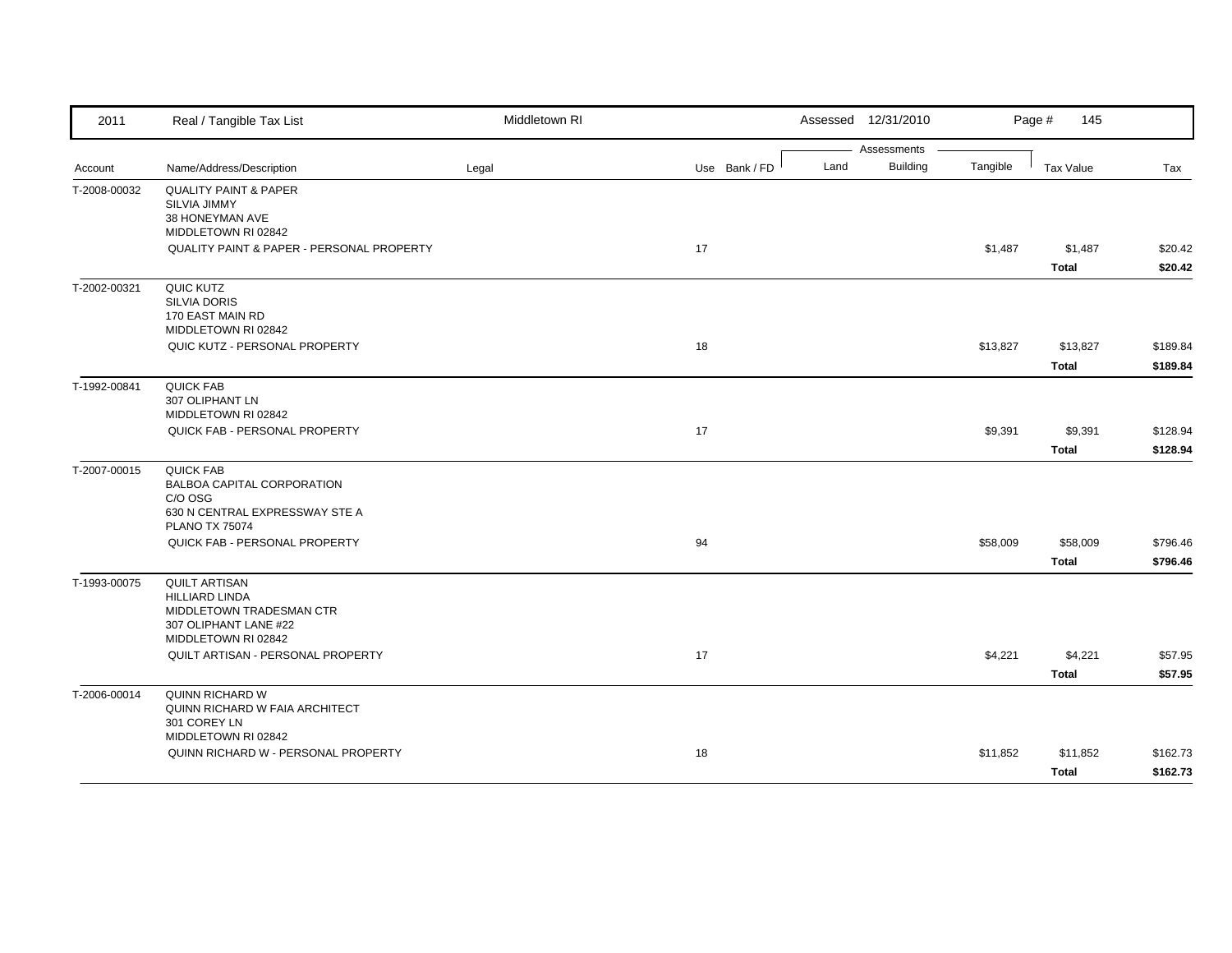| 2011         | Real / Tangible Tax List                                                        | Middletown RI | Assessed              | 12/31/2010      | Page #                | 146                |
|--------------|---------------------------------------------------------------------------------|---------------|-----------------------|-----------------|-----------------------|--------------------|
|              |                                                                                 |               |                       | Assessments     |                       |                    |
| Account      | Name/Address/Description                                                        | Legal         | Use Bank / FD<br>Land | <b>Building</b> | Tangible<br>Tax Value | Tax                |
| T-2006-00087 | QUINNS XTERMINATOR<br>QUINN KEVIN & MARY<br>57 PERRY AVE<br>MIDDLETOWN RI 02842 |               |                       |                 |                       |                    |
|              | QUINNS XTERMINATOR - PERSONAL PROPERTY                                          |               | 17                    |                 | \$1,080               | \$14.83<br>\$1,080 |
|              |                                                                                 |               |                       |                 | <b>Total</b>          | \$14.83            |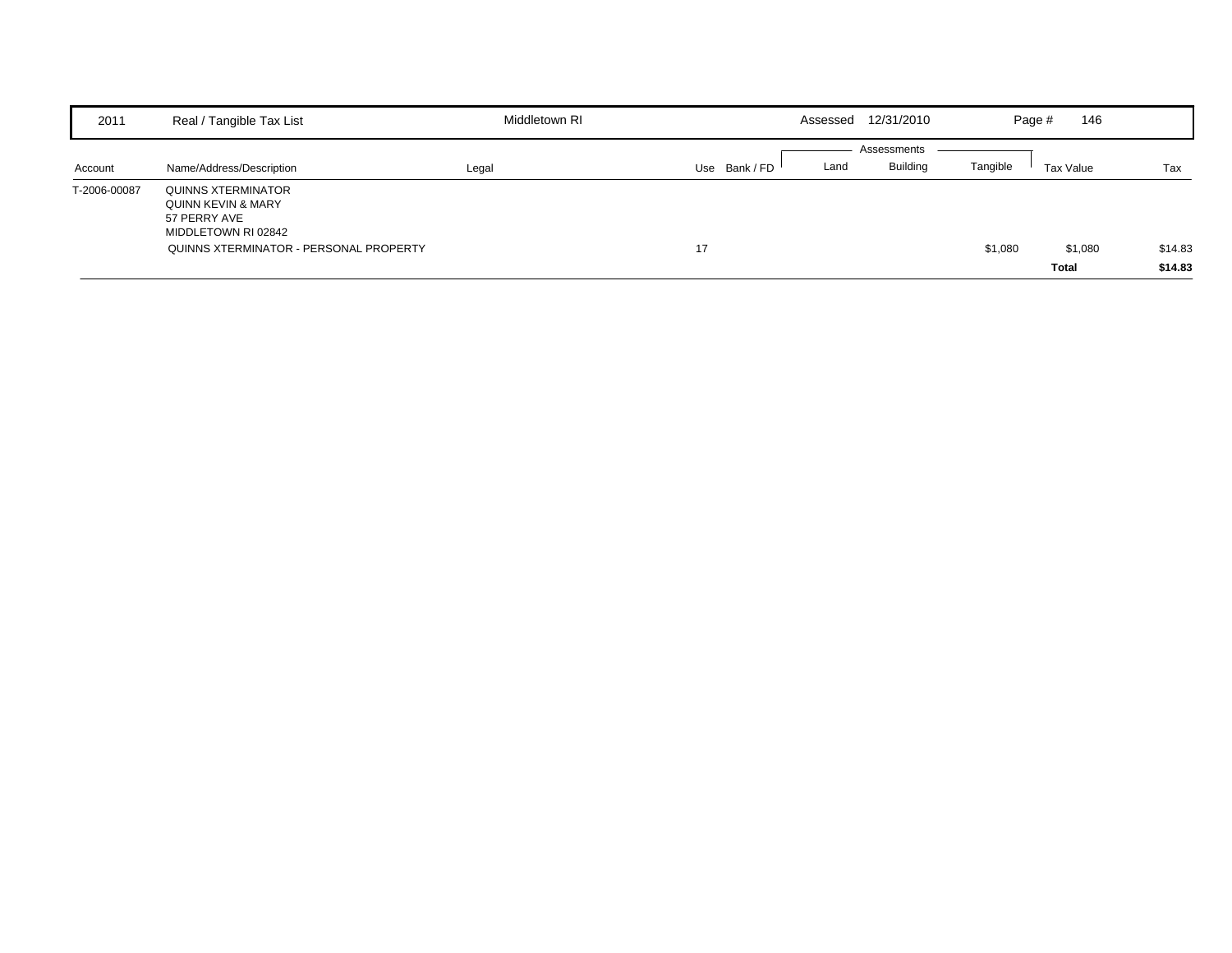| 2011         | Real / Tangible Tax List                               | Middletown RI |               | Assessed 12/31/2010     |          | Page #<br>147 |            |
|--------------|--------------------------------------------------------|---------------|---------------|-------------------------|----------|---------------|------------|
|              |                                                        |               |               | Assessments             |          |               |            |
| Account      | Name/Address/Description                               | Legal         | Use Bank / FD | <b>Building</b><br>Land | Tangible | Tax Value     | Tax        |
| T-2002-00149 | R G CONSULTING INC                                     |               |               |                         |          |               |            |
|              | PO BOX 3816<br>NEWPORT RI 02840                        |               |               |                         |          |               |            |
|              | R G CONSULTING - PERSONAL PROPERTY                     |               | 17            |                         | \$1,728  | \$1,728       | \$23.73    |
|              |                                                        |               |               |                         |          | <b>Total</b>  | \$23.73    |
|              |                                                        |               |               |                         |          |               |            |
| T-1999-00525 | R T ADVERTISING INC<br><b>BLOWFISH EMBROIDERY INC</b>  |               |               |                         |          |               |            |
|              | 1134 AQUIDNECK AVE                                     |               |               |                         |          |               |            |
|              | MIDDLETOWN RI 02842                                    |               |               |                         |          |               |            |
|              | R T ADVERTISING INC - PERSONAL PROPERTY                |               | 18            |                         | \$11,313 | \$11,313      | \$155.33   |
|              |                                                        |               |               |                         |          | <b>Total</b>  | \$155.33   |
| T-2011-00019 | R TERRA LLC                                            |               |               |                         |          |               |            |
|              | 28 JACOME WAY                                          |               |               |                         |          |               |            |
|              | MIDDLETOWN RI 02842                                    |               |               |                         |          |               |            |
|              | R TERRA LLC - PERSONAL PROPERTY                        |               | 18            |                         | \$74,106 | \$74,106      | \$1,017.48 |
|              |                                                        |               |               |                         |          | Total         | \$1,017.48 |
| T-1992-01015 | RADIO SHACK #1002                                      |               |               |                         |          |               |            |
|              | MAIL STOP 5024                                         |               |               |                         |          |               |            |
|              | PO BOX 961090<br>FORT WORTH TX 76161-5024              |               |               |                         |          |               |            |
|              | RADIO SHACK #1002 - PERSONAL PROPERTY                  |               | 18            |                         | \$33,416 | \$33,416      | \$458.80   |
|              |                                                        |               |               |                         |          | <b>Total</b>  | \$458.80   |
| T-1992-00850 | <b>RAINBOW CAB</b>                                     |               |               |                         |          |               |            |
|              | 326 CODDINGTON HWY                                     |               |               |                         |          |               |            |
|              | MIDDLETOWN RI 02842                                    |               |               |                         |          |               |            |
|              | RAINBOW CAB - PERSONAL PROPERTY                        |               | 17            |                         | \$7,196  | \$7,196       | \$98.80    |
|              |                                                        |               |               |                         |          | <b>Total</b>  | \$98.80    |
| T-2005-00045 | <b>RAR MEDICAL</b>                                     |               |               |                         |          |               |            |
|              | RAUCHLE RANDY                                          |               |               |                         |          |               |            |
|              | 126 ESPLANADE                                          |               |               |                         |          |               |            |
|              | MIDDLETOWN RI 02842<br>RAR MEDICAL - PERSONAL PROPERTY |               | 17            |                         |          |               |            |
|              |                                                        |               |               |                         | \$576    | \$576         | \$7.91     |
|              |                                                        |               |               |                         |          | <b>Total</b>  | \$7.91     |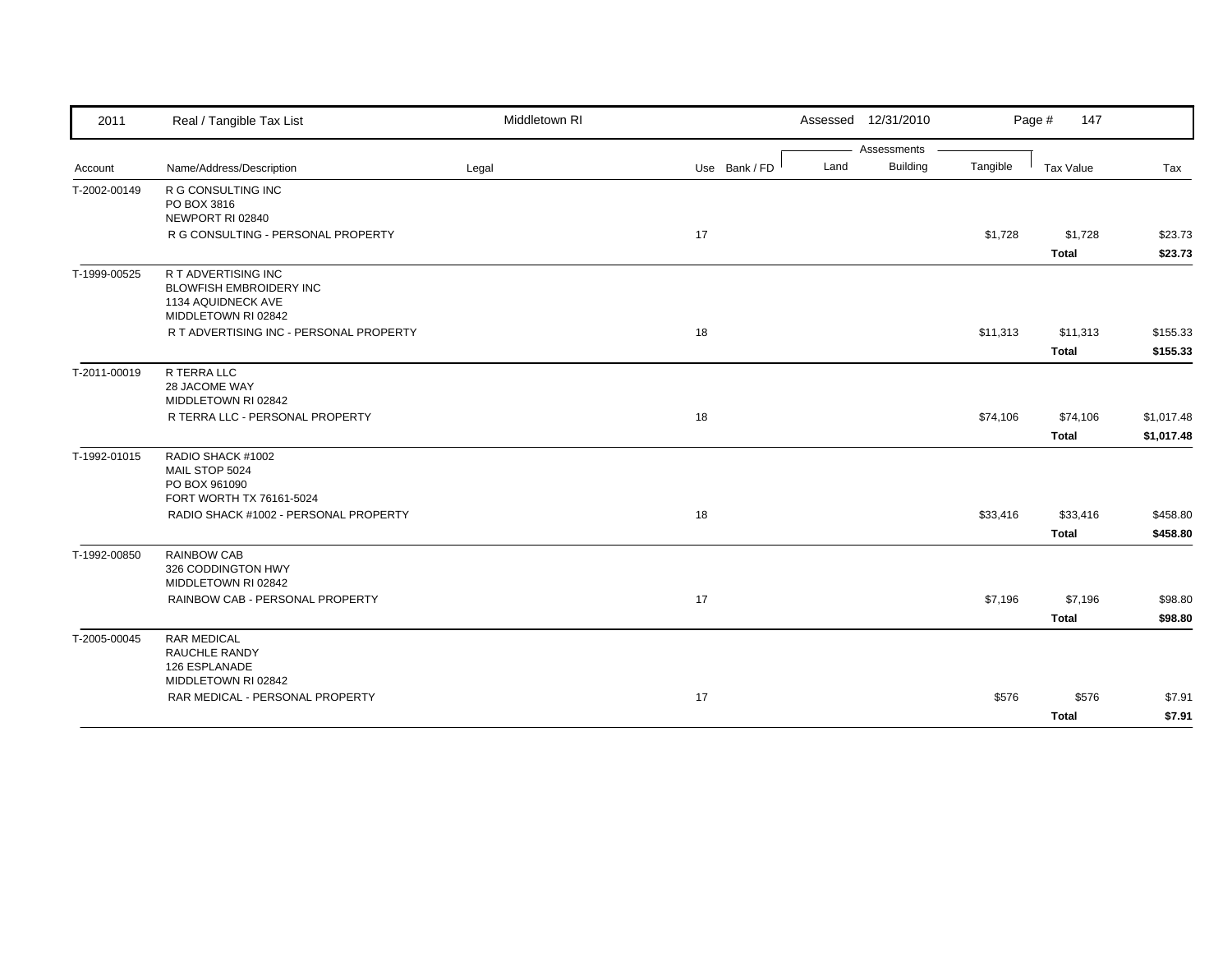| 2011         | Real / Tangible Tax List                                   | Middletown RI |               |      | Assessed 12/31/2010 |          | Page #<br>148 |          |
|--------------|------------------------------------------------------------|---------------|---------------|------|---------------------|----------|---------------|----------|
|              |                                                            |               |               |      | Assessments         |          |               |          |
| Account      | Name/Address/Description                                   | Legal         | Use Bank / FD | Land | <b>Building</b>     | Tangible | Tax Value     | Tax      |
| T-2002-00291 | <b>RAYMOND LEASING CORP</b><br>22 S CANAL ST               |               |               |      |                     |          |               |          |
|              | GREENE NY 13778                                            |               |               |      |                     |          |               |          |
|              | RAYMOND LEASING CORP - PERSONAL PROPERTY                   |               | 94            |      |                     | \$36,426 | \$36,426      | \$500.13 |
|              |                                                            |               |               |      |                     |          | <b>Total</b>  | \$500.13 |
| T-2006-00030 | RC BUDLONG CONSTRUCTION INC                                |               |               |      |                     |          |               |          |
|              | C/O RUSSELL BUDLONG<br>107 AMESBURY CIRCLE                 |               |               |      |                     |          |               |          |
|              | MIDDLETOWN RI 02842                                        |               |               |      |                     |          |               |          |
|              | RC BUDLONG CONSTRUCTION - PERSONAL PROPERTY                |               | 17            |      |                     | \$5,292  | \$5,292       | \$72.66  |
|              |                                                            |               |               |      |                     |          | <b>Total</b>  | \$72.66  |
| T-1999-00647 | REAGAN CONSTRUCTION CORP                                   |               |               |      |                     |          |               |          |
|              | 121 GREENE LN                                              |               |               |      |                     |          |               |          |
|              | MIDDLETOWN RI 02842<br>REAGAN CONSTRUCTION CORP - PERSONAL |               | 18            |      |                     | \$62,779 | \$62,779      | \$861.96 |
|              |                                                            |               |               |      |                     |          |               |          |
|              |                                                            |               |               |      |                     |          | <b>Total</b>  | \$861.96 |
| T-2001-00081 | REAL ESTATE REPRESENTATIVES<br>A PROFESSIONAL REALTOR CO   |               |               |      |                     |          |               |          |
|              | 850 AQUIDNECK AVE A-5                                      |               |               |      |                     |          |               |          |
|              | MIDDLETOWN RI 02842                                        |               |               |      |                     |          |               |          |
|              | REAL ESTATE REPRESENTATIVES - PERSONAL                     |               | 17            |      |                     | \$10,370 | \$10,370      | \$142.38 |
|              |                                                            |               |               |      |                     |          | <b>Total</b>  | \$142.38 |
| T-1992-00853 | REARDON SUPPLY CO INC                                      |               |               |      |                     |          |               |          |
|              | PO BOX 838<br>ATTLEBORO MA 02703                           |               |               |      |                     |          |               |          |
|              | REARDON SUPPLY CO IN - PERSONAL PROPERTY                   |               | 18            |      |                     | \$30,953 | \$30,953      | \$424.98 |
|              |                                                            |               |               |      |                     |          | <b>Total</b>  | \$424.98 |
|              |                                                            |               |               |      |                     |          |               |          |
| T-1992-00211 | REFRESHMENT SYSTEM OF AMER INC<br>PO BOX 296               |               |               |      |                     |          |               |          |
|              | FALL RIVER MA 02724-0296                                   |               |               |      |                     |          |               |          |
|              | REFRESHMENT SYSTEM OF AMER INC - PERSONAL                  |               | 94            |      |                     | \$1,732  | \$1,732       | \$23.78  |
|              |                                                            |               |               |      |                     |          | <b>Total</b>  | \$23.78  |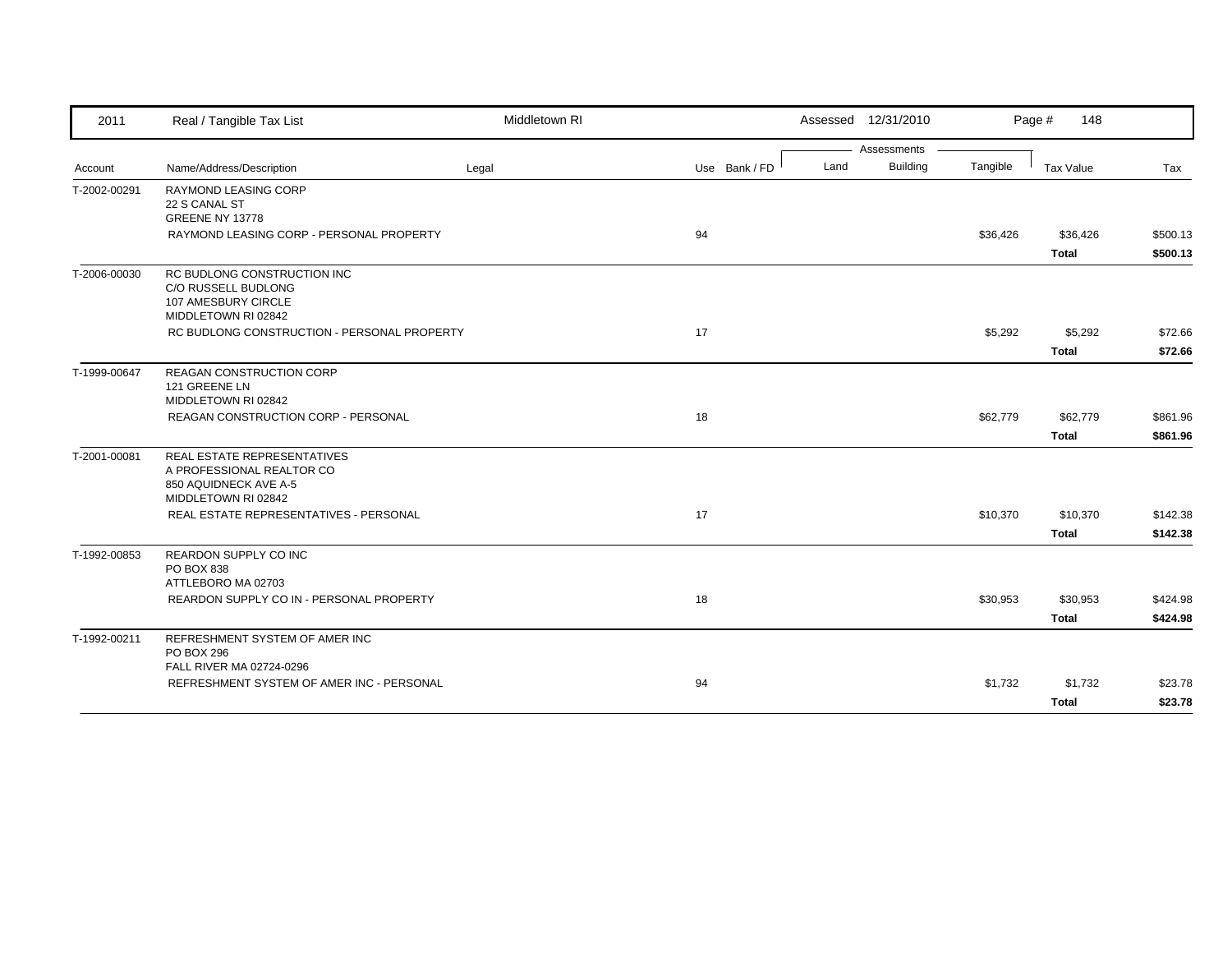| 2011         | Real / Tangible Tax List                                                                             | Middletown RI |               | Assessed 12/31/2010 |                 |          | Page #<br>149    |          |
|--------------|------------------------------------------------------------------------------------------------------|---------------|---------------|---------------------|-----------------|----------|------------------|----------|
|              |                                                                                                      |               |               |                     | Assessments     |          |                  |          |
| Account      | Name/Address/Description                                                                             | Legal         | Use Bank / FD | Land                | <b>Building</b> | Tangible | <b>Tax Value</b> | Tax      |
| T-1992-09368 | <b>REGO SEPTIC CLEANING</b><br>REGO ANTHONY J<br>85 THIRD BEACH RD<br>MIDDLETOWN RI 02842            |               |               |                     |                 |          |                  |          |
|              | REGO SEPTIC CLEANING - PERSONAL PROPERTY                                                             |               | 17            |                     |                 | \$1,781  | \$1,781          | \$24.45  |
|              |                                                                                                      |               |               |                     |                 |          | <b>Total</b>     | \$24.45  |
| T-1992-00962 | <b>REID DOUGLAS DPM</b><br>FOOT & ANKLE INSTITUTE OF NE<br>850 AQUIDNECK AVE<br>MIDDLETOWN RI 02842  |               |               |                     |                 |          |                  |          |
|              | REID DOUGLAS DPM - PERSONAL PROPERTY                                                                 |               | 18            |                     |                 | \$22,343 | \$22,343         | \$306.77 |
|              |                                                                                                      |               |               |                     |                 |          | <b>Total</b>     | \$306.77 |
| T-2011-00013 | <b>REILLY SHEILA</b><br><b>D/B/A REILLY GROUP</b><br><b>152 TUCKERMAN AVE</b><br>MIDDLETOWN RI 02842 |               |               |                     |                 |          |                  |          |
|              | - PERSONAL PROPERTY                                                                                  |               | 17            |                     |                 | \$3,000  | \$3,000          | \$41.19  |
|              |                                                                                                      |               |               |                     |                 |          | <b>Total</b>     | \$41.19  |
| T-2002-00293 | <b>RELATIVE ANTIQUES</b><br>KONCHAR DANIEL JR<br>5 SQUANTUM DR<br>MIDDLETOWN RI 02842                |               |               |                     |                 |          |                  |          |
|              | RELATIVE ANTIQUES - PERSONAL PROPERTY                                                                |               | 17            |                     |                 | \$1,000  | \$1,000          | \$13.73  |
|              |                                                                                                      |               |               |                     |                 |          | <b>Total</b>     | \$13.73  |
| T-1992-00859 | RELIANCE SEWING & VACUUM<br>796 AQUIDNECK AVE<br>MIDDLETONW RI 02842                                 |               |               |                     |                 |          |                  |          |
|              | RELIANCE SEWING & VACUUM - PERSONAL PROPERTY                                                         |               | 17            |                     |                 | \$2,556  | \$2,556          | \$35.09  |
|              |                                                                                                      |               |               |                     |                 |          | <b>Total</b>     | \$35.09  |
| T-2010-00030 | <b>RENT A CENTER</b><br><b>EAGLE LEASING COMPANY</b><br>PO BOX 923<br>ORANGE CT 06477                |               |               |                     |                 |          |                  |          |
|              | RENT A CENTER - PERSONAL PROPERTY                                                                    |               | 94            |                     |                 | \$2,969  | \$2,969          | \$40.76  |
|              |                                                                                                      |               |               |                     |                 |          | <b>Total</b>     | \$40.76  |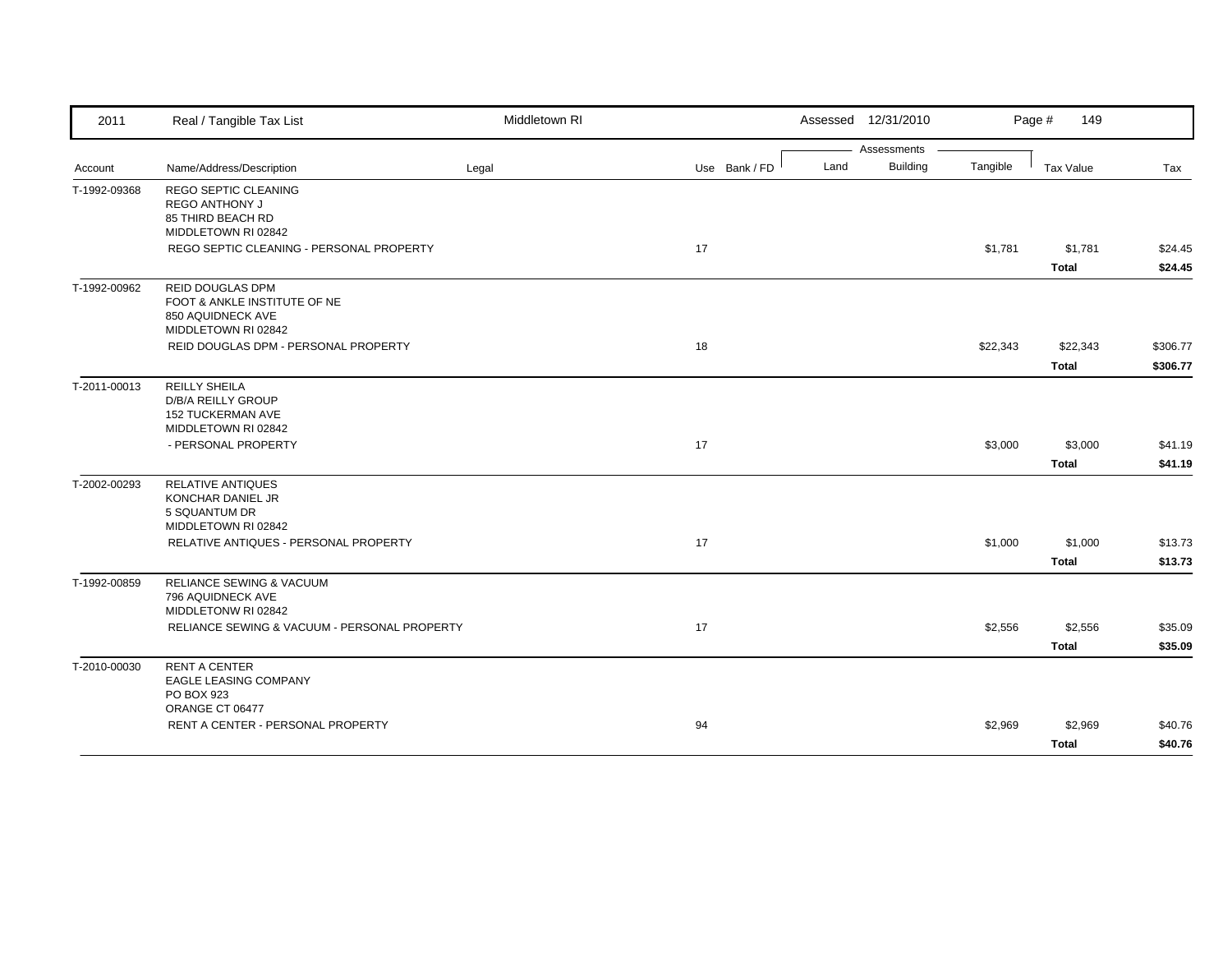| 2011         | Real / Tangible Tax List                                         | Middletown RI |               | Assessed 12/31/2010 |                 |           | Page #<br>150    |            |
|--------------|------------------------------------------------------------------|---------------|---------------|---------------------|-----------------|-----------|------------------|------------|
|              |                                                                  |               |               |                     | Assessments     |           |                  |            |
| Account      | Name/Address/Description                                         | Legal         | Use Bank / FD | Land                | <b>Building</b> | Tangible  | <b>Tax Value</b> | Tax        |
| T-1992-00862 | RENT A CENTER #5712                                              |               |               |                     |                 |           |                  |            |
|              | PO BOX 22845<br>OKLAHOMA CITY OK 73123                           |               |               |                     |                 |           |                  |            |
|              | RENT A CENTER #5712 - PERSONAL PROPERTY                          |               | 18            |                     |                 | \$31,319  | \$31,319         | \$430.01   |
|              |                                                                  |               |               |                     |                 |           | <b>Total</b>     | \$430.01   |
| T-1992-00213 | <b>RENT A HUSBAND</b>                                            |               |               |                     |                 |           |                  |            |
|              | <b>COFIELD CLYDE</b>                                             |               |               |                     |                 |           |                  |            |
|              | 331 THIRD BEACH RD                                               |               |               |                     |                 |           |                  |            |
|              | MIDDLETOWN RI 02842                                              |               |               |                     |                 |           |                  |            |
|              | RENT A HUSBAND - PERSONAL PROPERTY                               |               | 17            |                     |                 | \$576     | \$576            | \$7.91     |
|              |                                                                  |               |               |                     |                 |           | <b>Total</b>     | \$7.91     |
| T-2010-00048 | <b>RENT A MAN IN A VAN</b>                                       |               |               |                     |                 |           |                  |            |
|              | <b>TURANO LARRY</b>                                              |               |               |                     |                 |           |                  |            |
|              | 177 AQUIDNECK AVE<br>MIDDLETOWN RI 02842                         |               |               |                     |                 |           |                  |            |
|              | RENT A MAN IN A VAN - PERSONAL PROPERTY                          |               | 17            |                     |                 | \$1,492   | \$1,492          | \$20.49    |
|              |                                                                  |               |               |                     |                 |           |                  |            |
|              |                                                                  |               |               |                     |                 |           | <b>Total</b>     | \$20.49    |
| T-2000-01019 | <b>RESEARCH &amp; DEVELOPMENT SOLUT</b>                          |               |               |                     |                 |           |                  |            |
|              | 7921 JONES BRANCH DRIVE ST401<br>MCLEAN VA 22102                 |               |               |                     |                 |           |                  |            |
|              | RESEARCH AND DEVELOPMENT - PERSONAL                              |               | 18            |                     |                 | \$48,323  | \$48,323         | \$663.47   |
|              |                                                                  |               |               |                     |                 |           | <b>Total</b>     | \$663.47   |
| T-2009-00013 | <b>RESEARCH ENGINEER/MANUF</b>                                   |               |               |                     |                 |           |                  |            |
|              | OCE FINANCIAL SERVICES INC                                       |               |               |                     |                 |           |                  |            |
|              | ATTN TAX DEPT                                                    |               |               |                     |                 |           |                  |            |
|              | 5600 BROKEN SOUND BLVD                                           |               |               |                     |                 |           |                  |            |
|              | BOCA RATON FL 33487                                              |               |               |                     |                 |           |                  |            |
|              | RESEARCH ENGINEER/MANUF - PERSONAL PROPERTY                      |               | 94            |                     |                 | \$10,897  | \$10,897         | \$149.62   |
|              |                                                                  |               |               |                     |                 |           | <b>Total</b>     | \$149.62   |
| T-1992-00864 | <b>RESEARCH ENGINEERING &amp; MFG INC</b>                        |               |               |                     |                 |           |                  |            |
|              | 55 HAMMARLUND WAY, TECH II                                       |               |               |                     |                 |           |                  |            |
|              | MIDDLETOWN RI 02842<br>RESEARCH ENGINEERING & MFG INC - PERSONAL |               | 18            |                     |                 | \$164,447 | \$164,447        | \$2,257.86 |
|              |                                                                  |               |               |                     |                 |           |                  |            |
|              |                                                                  |               |               |                     |                 |           | Total            | \$2,257.86 |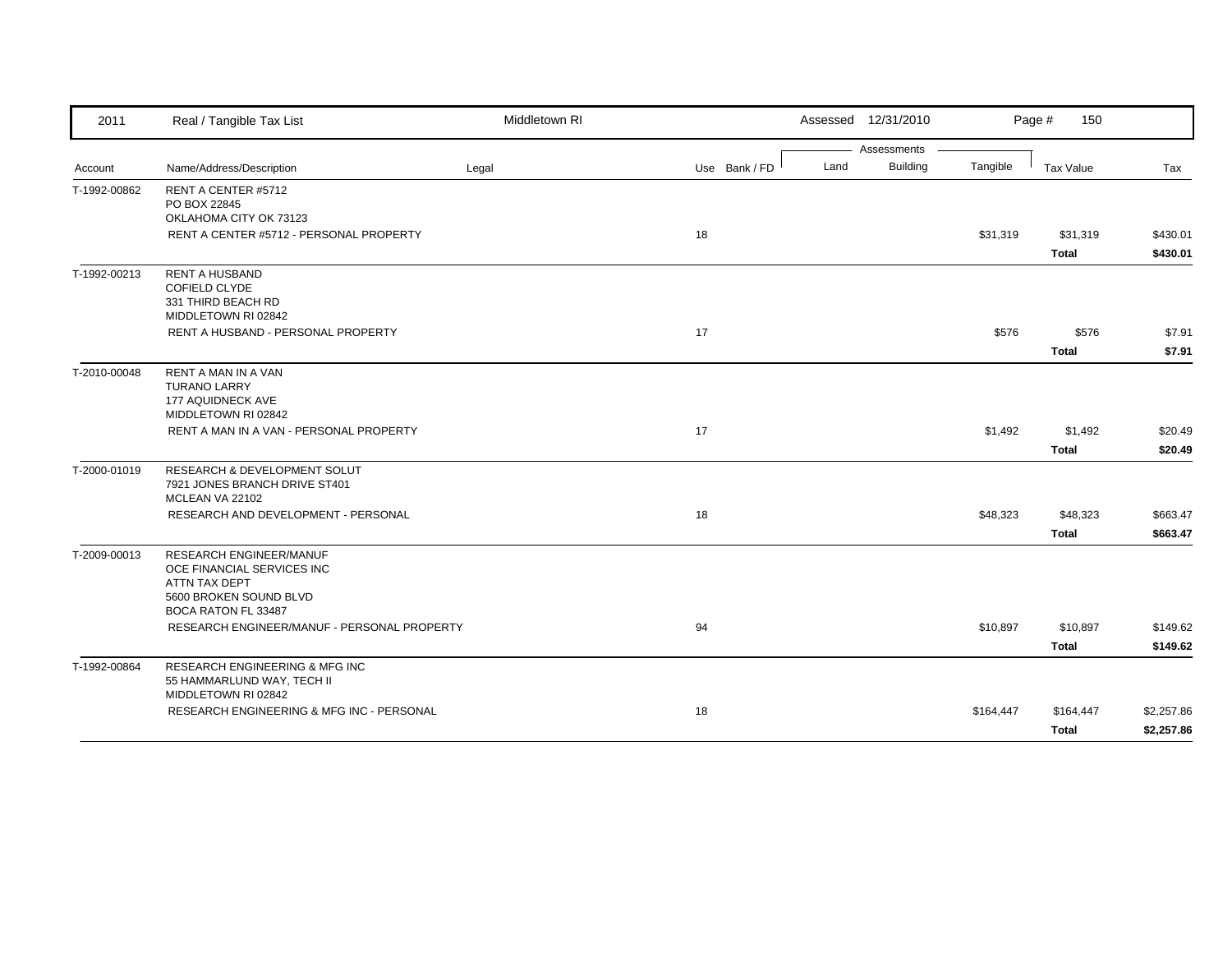| 2011         | Real / Tangible Tax List                                                                                                 | Middletown RI |               |      | Assessed 12/31/2010            |           | Page #<br>151                   |                                  |
|--------------|--------------------------------------------------------------------------------------------------------------------------|---------------|---------------|------|--------------------------------|-----------|---------------------------------|----------------------------------|
| Account      | Name/Address/Description                                                                                                 | Legal         | Use Bank / FD | Land | Assessments<br><b>Building</b> | Tangible  | <b>Tax Value</b>                | Tax                              |
| T-2008-00027 | <b>RESIDENCE INN MARRIOTT</b><br><b>ISLAND HOTEL GROUP LLC</b><br>PO BOX 2516<br>10 NORTH MAIN ST<br>FALL RIVER MA 02720 |               |               |      |                                |           |                                 |                                  |
|              | RESIDENCE INN MARRIOTT - PERSONAL PROPERTY                                                                               |               | 18            |      |                                | \$683,380 | \$683,380<br><b>Total</b>       | \$9,382.81<br>\$9,382.81         |
| T-2006-00018 | RESTAURANT TECHNOLOGIES INC<br>ADVANCED PROP TX COMP<br>1611 N I-35E STE 428<br>CARROLLTON TX 75006-8616                 |               |               |      |                                |           |                                 |                                  |
|              | RESTAURANT TECHNOLOGIES - PERSONAL PROPERTY                                                                              |               | 94            |      |                                | \$8,708   | \$8,708<br><b>Total</b>         | \$119.56<br>\$119.56             |
| T-1992-00536 | RHEA'S FAMILY RESTAURANT<br>K & E CORP<br>120 WEST MAIN RD<br>MIDDLETOWN RI 02842                                        |               |               |      |                                |           |                                 |                                  |
|              | RHEA'S FAMILY RESTAURANT - PERSONAL PROPERTY                                                                             |               | 18            |      |                                | \$44,292  | \$44,292<br><b>Total</b>        | \$608.13<br>\$608.13             |
| T-2010-00019 | RHEAS INN BY THE SEA<br><b>MOISIADES ANTHONY &amp; KONSTANTIN</b><br><b>42 AQUIDNECK AVE</b><br>MIDDLETOWN RI 02842      |               |               |      |                                |           |                                 |                                  |
|              | RHEAS INN BY THE SEA - PERSONAL PROPERTY                                                                                 |               | 18            |      |                                | \$15,713  | \$15,713<br><b>Total</b>        | \$215.74<br>\$215.74             |
| T-1995-00045 | RHODE ISLAND BLOOD CENTER<br>700 AQUIDNECK AVE<br>MIDDLETOWN RI 02842                                                    |               |               |      |                                |           |                                 |                                  |
|              | RHODE ISLAND BLOOD CENTER - PERSONAL<br><b>Tax Exempt Property</b>                                                       |               | 73            |      |                                | \$33,844  | \$33,844<br>\$0<br><b>Total</b> | \$464.68<br>$$-464.68$<br>\$0.00 |
| T-1992-00872 | RHODE ISLAND NURSERIES INC<br>736 EAST MAIN RD<br>MIDDLETOWN RI 02842                                                    |               |               |      |                                |           |                                 |                                  |
|              | RHODE ISLAND NURSERIES INC - PERSONAL<br><b>Tax Exempt Property</b>                                                      |               | 73            |      |                                | \$29,018  | \$29,018<br>\$0                 | \$398.42<br>$$-398.42$           |
|              |                                                                                                                          |               |               |      |                                |           | <b>Total</b>                    | \$0.00                           |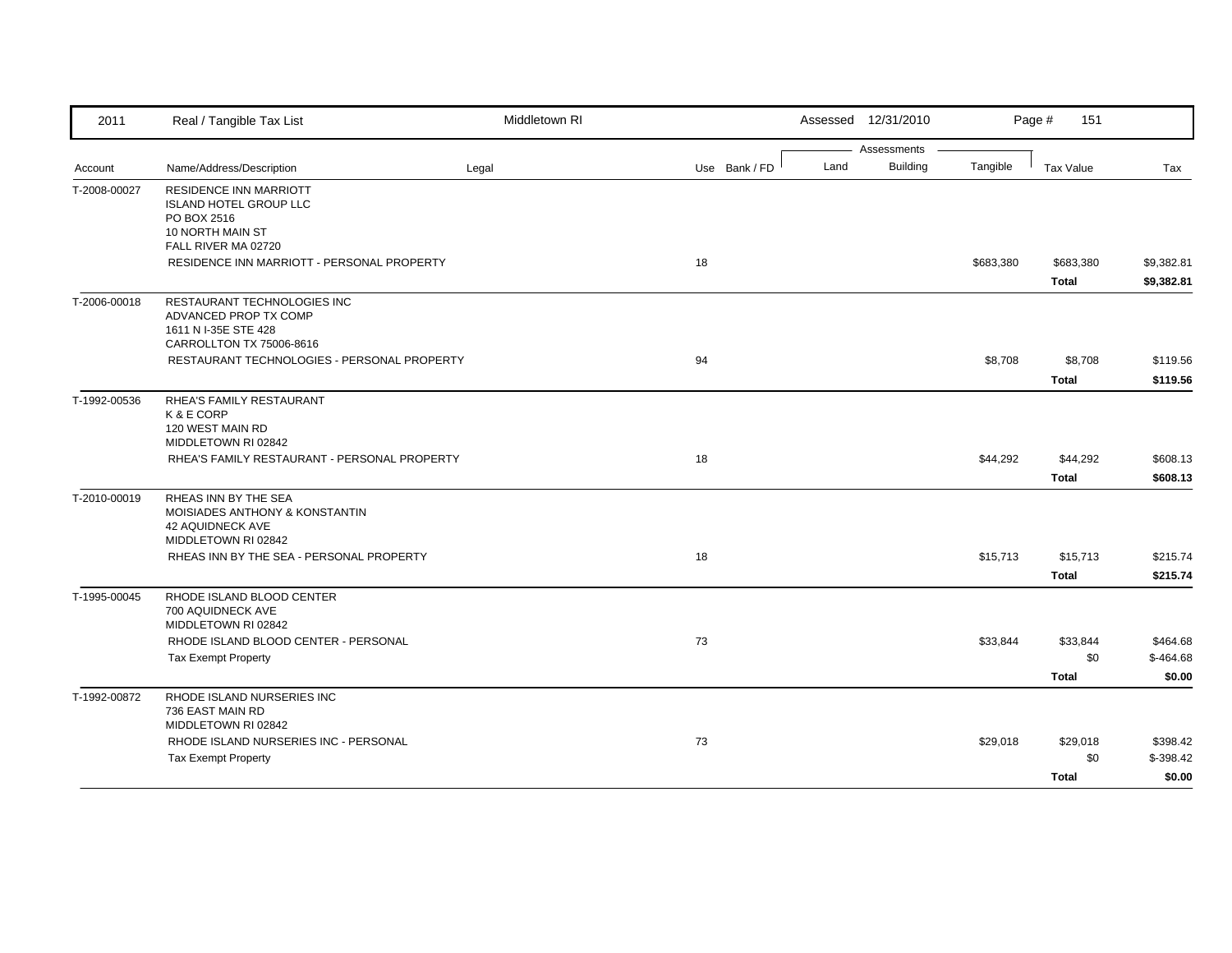| 2011         | Real / Tangible Tax List                                                             | Middletown RI |               | Assessed 12/31/2010     |           | Page #<br>152            |                        |
|--------------|--------------------------------------------------------------------------------------|---------------|---------------|-------------------------|-----------|--------------------------|------------------------|
|              |                                                                                      |               |               | Assessments             |           |                          |                        |
| Account      | Name/Address/Description                                                             | Legal         | Use Bank / FD | <b>Building</b><br>Land | Tangible  | Tax Value                | Tax                    |
| T-1992-00843 | RI ARTS FOUNDATION AT NPT INC<br>P O BOX 3300<br>NEWPORT RI 02840                    |               |               |                         |           |                          |                        |
|              | RI ARTS FOUNDATION - PERSONAL PROPERTY<br><b>Tax Exempt Property</b>                 |               | 73            |                         | \$37,356  | \$37,356<br>\$0          | \$512.90<br>$$-512.90$ |
|              |                                                                                      |               |               |                         |           | <b>Total</b>             | \$0.00                 |
| T-1993-00086 | RICHARDSON BEACH HRDWR INC<br>58 AQUIDNECK AVE<br>MIDDLETOWN RI 02842                |               |               |                         |           |                          |                        |
|              | RICHARDSON BEACH HRDWR INC - PERSONAL                                                |               | 18            |                         | \$42,710  | \$42,710<br><b>Total</b> | \$586.41<br>\$586.41   |
| T-2006-00080 | <b>RINFRET &amp; STURMS APP SER CTR</b><br>1015 AQUIDNECK AVE<br>MIDDLETOWN RI 02842 |               |               |                         |           |                          |                        |
|              | RINFRET & STURMS APP SER CTR - PERSONAL                                              |               | 17            |                         | \$2,095   | \$2,095                  | \$28.76                |
|              |                                                                                      |               |               |                         |           | <b>Total</b>             | \$28.76                |
| T-1999-09124 | RITE AID<br>TRM COPY CENTERS LLC<br><b>12441 NE MARX ST</b><br>PORTLAND OR 97230     |               |               |                         |           |                          |                        |
|              | RITE AID - PERSONAL PROPERTY                                                         |               | 94            |                         | \$757     | \$757                    | \$10.39                |
|              |                                                                                      |               |               |                         |           | <b>Total</b>             | \$10.39                |
| T-1992-00641 | RITE AID #72<br><b>MAXI DRUG SOUTH LP</b><br>PO BOX 839<br>CAMP HILL PA 10711        |               |               |                         |           |                          |                        |
|              | RITE AID #72 - PERSONAL PROPERTY                                                     |               | 18            |                         | \$193,144 | \$193,144                | \$2,651.87             |
|              |                                                                                      |               |               |                         |           | <b>Total</b>             | \$2,651.87             |
| T-2001-00064 | <b>RITE SOLUTIONS INC</b><br>88 SILVA LN<br><b>SUITE 220</b>                         |               |               |                         |           |                          |                        |
|              | MIDDLETOWN RI 02842<br>RITE SOLUTIONS - PERSONAL PROPERTY                            |               | 18            |                         | \$424,844 | \$424,844                | \$5,833.11             |
|              |                                                                                      |               |               |                         |           | <b>Total</b>             | \$5,833.11             |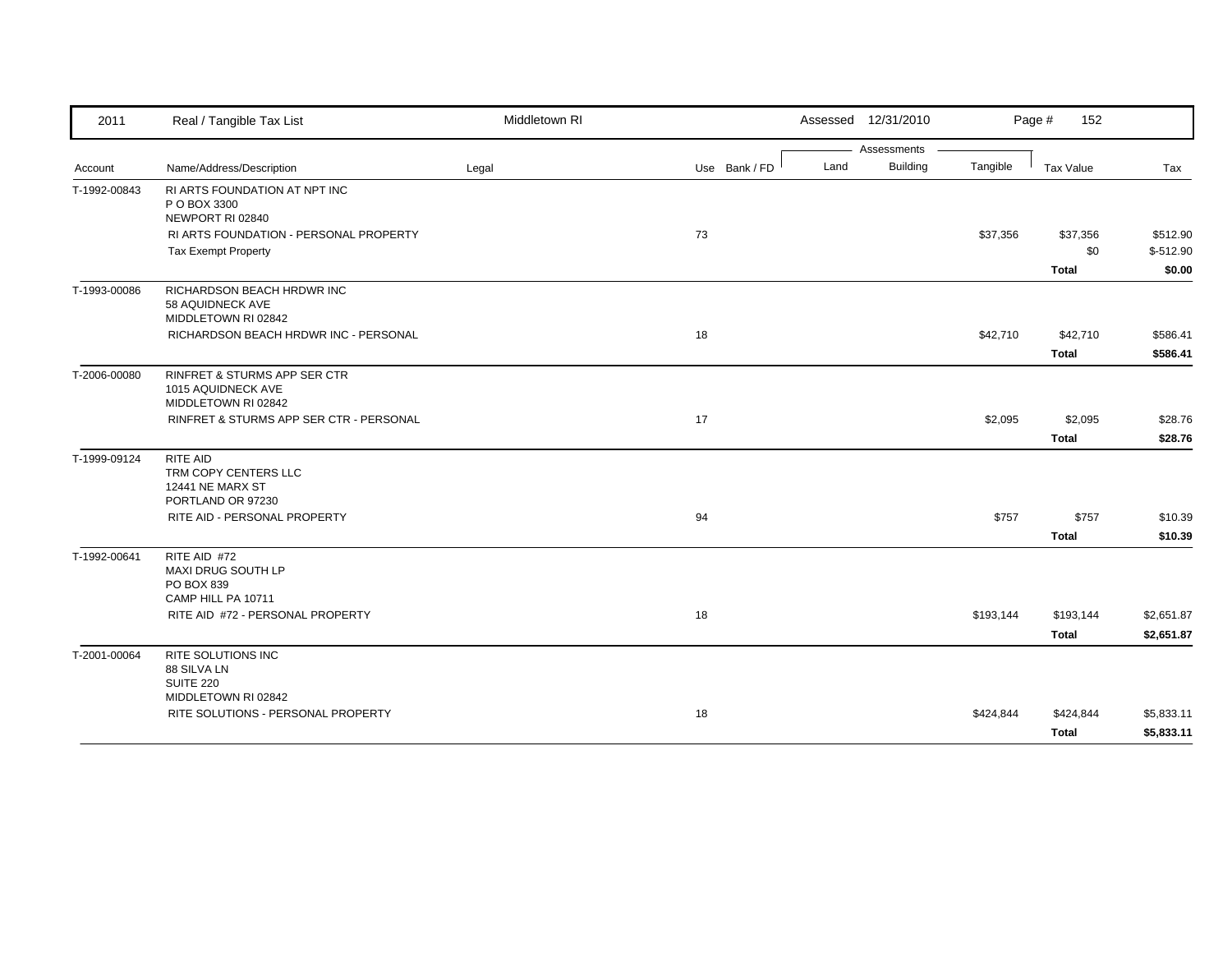| 2011         | Real / Tangible Tax List                                                                     | Middletown RI |               |      | Assessed 12/31/2010 |           | Page #<br>153             |                          |
|--------------|----------------------------------------------------------------------------------------------|---------------|---------------|------|---------------------|-----------|---------------------------|--------------------------|
|              |                                                                                              |               |               |      | Assessments         |           |                           |                          |
| Account      | Name/Address/Description                                                                     | Legal         | Use Bank / FD | Land | <b>Building</b>     | Tangible  | Tax Value                 | Tax                      |
| T-2002-00022 | RIVERHEAD BLDG SUPPLY<br>D/B/A JT'S LUMBER<br>100 PRECISION DR STE 2<br>SHIRLEY NY 11967     |               |               |      |                     |           |                           |                          |
|              | - PERSONAL PROPERTY                                                                          |               | 18            |      |                     | \$321,689 | \$321,689<br><b>Total</b> | \$4,416.79<br>\$4,416.79 |
| T-2008-00058 | <b>RJ PAINT &amp; WALLPAPER</b><br>ROWLAND RICHARD P<br>203 VALLEY RD<br>MIDDLETOWN RI 02842 |               |               |      |                     |           |                           |                          |
|              | RJ PAINT & WALLPAPER - PERSONAL PROPERTY                                                     |               | 17            |      |                     | \$3,666   | \$3,666                   | \$50.33                  |
|              |                                                                                              |               |               |      |                     |           | <b>Total</b>              | \$50.33                  |
| T-2002-00156 | ROBERT S SEMCO DMD MS<br>58 EAST MAIN RD<br>MIDDLETOWN RI 02842                              |               |               |      |                     |           |                           |                          |
|              | ROBERT S SEMCO DMD MS - PERSONAL PROPERTY                                                    |               | 17            |      |                     | \$9,993   | \$9,993                   | \$137.20                 |
|              |                                                                                              |               |               |      |                     |           | <b>Total</b>              | \$137.20                 |
| T-2002-00151 | ROCKY BROOK ORCHARD<br><b>OSTHEIMER GREG</b><br>48 GUN CLUB RD<br>STAMFORD CT 06903          |               |               |      |                     |           |                           |                          |
|              | ROCKY BROOK ORCHARD - PERSONAL PROPERTY                                                      |               | 17            |      |                     | \$3,143   | \$3,143                   | \$43.15                  |
|              |                                                                                              |               |               |      |                     |           | <b>Total</b>              | \$43.15                  |
| T-2005-00048 | ROCKYS ACE HARDWARE<br>40 ISLAND POND RD<br>SPRINGFIELD MA 01118                             |               |               |      |                     |           |                           |                          |
|              | ROCKYS ACE HARDWARE - PERSONAL PROPERTY                                                      |               | 18            |      |                     | \$122,610 | \$122,610                 | \$1,683.44               |
|              |                                                                                              |               |               |      |                     |           | <b>Total</b>              | \$1,683.44               |
| T-2011-00027 | <b>RODERICK KATHY</b><br><b>46 WESTGATE RD</b><br>FRAMINGHAM MA 01701                        |               |               |      |                     |           |                           |                          |
|              | 1998 38' JAYCO EAGLE - PERSONAL PROPERTY                                                     |               | 45            |      |                     | \$5,850   | \$5,850                   | \$80.32                  |
|              |                                                                                              |               |               |      |                     |           | <b>Total</b>              | \$80.32                  |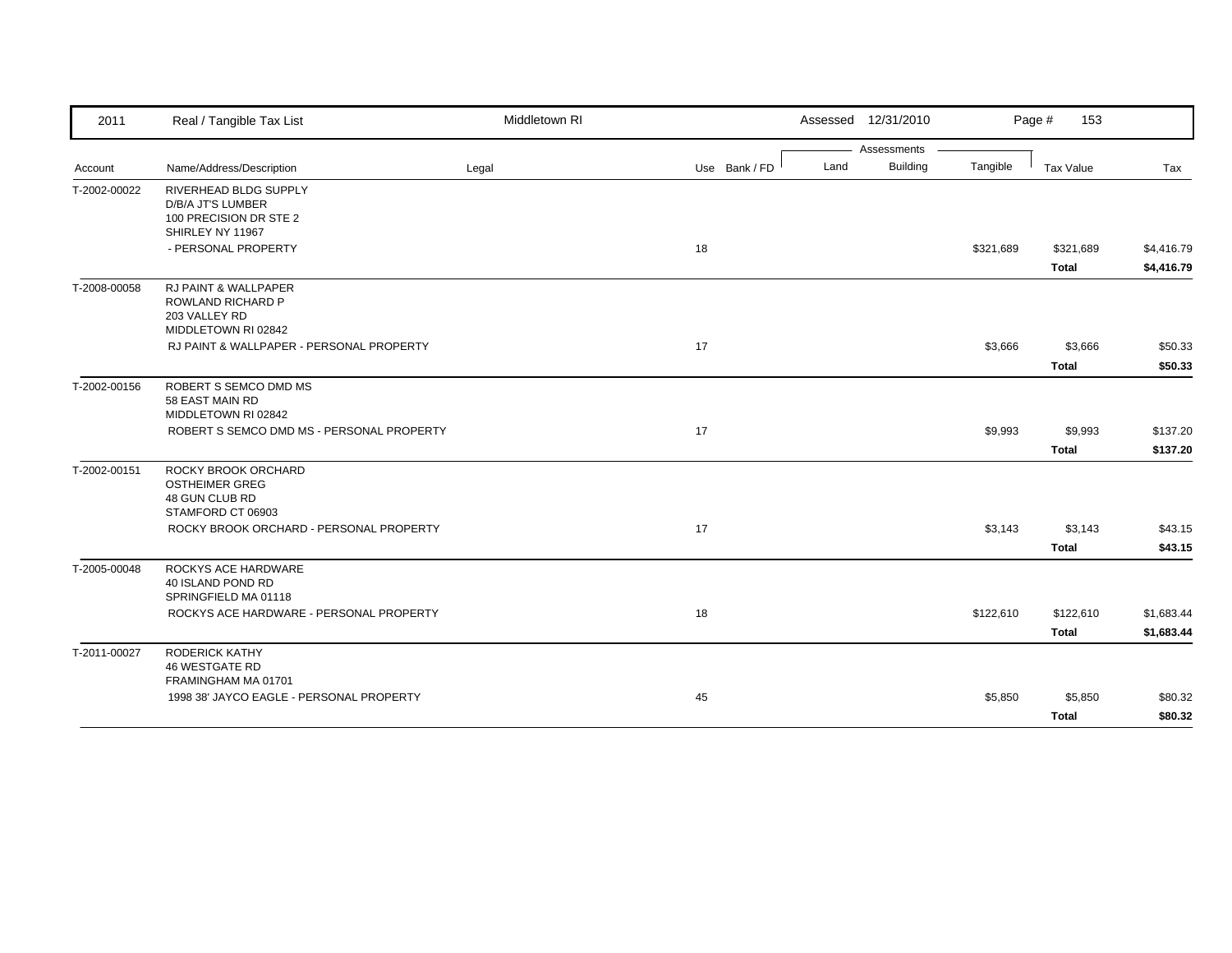| 2011         | Real / Tangible Tax List                                                                           | Middletown RI |               |      | Assessed 12/31/2010 |           | Page #<br>154 |            |
|--------------|----------------------------------------------------------------------------------------------------|---------------|---------------|------|---------------------|-----------|---------------|------------|
|              |                                                                                                    |               |               |      | Assessments         |           |               |            |
| Account      | Name/Address/Description                                                                           | Legal         | Use Bank / FD | Land | <b>Building</b>     | Tangible  | Tax Value     | Tax        |
| T-1999-00564 | <b>RODEWAY INN</b><br>NEWPORT GATEWAY MOTEL<br>31 WEST MAIN RD<br>MIDDLETOWN RI 02842              |               |               |      |                     |           |               |            |
|              | RODEWAY INN - PERSONAL PROPERTY                                                                    |               | 18            |      |                     | \$228,421 | \$228,421     | \$3,136.22 |
|              |                                                                                                    |               |               |      |                     |           | <b>Total</b>  | \$3,136.22 |
| T-2010-00007 | <b>ROSE PERFECT NAIL</b><br><b>NGUYEN THUHONG</b><br>1341 WEST MAIN RD<br>MIDDLETOWN RI 02842      |               |               |      |                     |           |               |            |
|              | ROSE PERFECT NAIL - PERSONAL PROPERTY                                                              |               | 17            |      |                     | \$9,670   | \$9,670       | \$132.77   |
|              |                                                                                                    |               |               |      |                     |           | <b>Total</b>  | \$132.77   |
| T-1992-00918 | ROYAL PLAZA INN/HOTEL<br>SAVI INTERNATIONAL CORPORATION<br>425 EAST MAIN RD<br>MIDDLETOWN RI 02842 |               |               |      |                     |           |               |            |
|              | ROYAL PLAZA INN/HOTEL - PERSONAL PROPERTY                                                          |               | 18            |      |                     | \$192,379 | \$192,379     | \$2,641.36 |
|              |                                                                                                    |               |               |      |                     |           | <b>Total</b>  | \$2,641.36 |
| T-1992-00891 | ROZES JAMES S DMD<br>1171 AQUIDNECK AVE<br>MIDDLETOWN RI 02842                                     |               |               |      |                     |           |               |            |
|              | ROZES JAMES S DMD - PERSONAL PROPERTY                                                              |               | 17            |      |                     | \$9,993   | \$9,993       | \$137.20   |
|              |                                                                                                    |               |               |      |                     |           | <b>Total</b>  | \$137.20   |
| T-2011-00063 | RUBIE DESIGN AGENCY INC<br>790 AQUIDNECK AVE<br>MIDDLETOWN RI 02842                                |               |               |      |                     |           |               |            |
|              | RUBIE DESIGN AGENCY INC - PERSONAL PROPERTY                                                        |               | 17            |      |                     | \$950     | \$950         | \$13.04    |
|              |                                                                                                    |               |               |      |                     |           | <b>Total</b>  | \$13.04    |
| T-2001-00057 | RUBY TUESDAY INC #7342 & SUBSI<br>ATTN: TAX & LICENSE<br>150 WEST CHURCH AVE<br>MARYVILLE TN 37801 |               |               |      |                     |           |               |            |
|              | RUBY TUESDAY - PERSONAL PROPERTY                                                                   |               | 18            |      |                     | \$201,582 | \$201,582     | \$2,767.72 |
|              |                                                                                                    |               |               |      |                     |           | <b>Total</b>  | \$2,767.72 |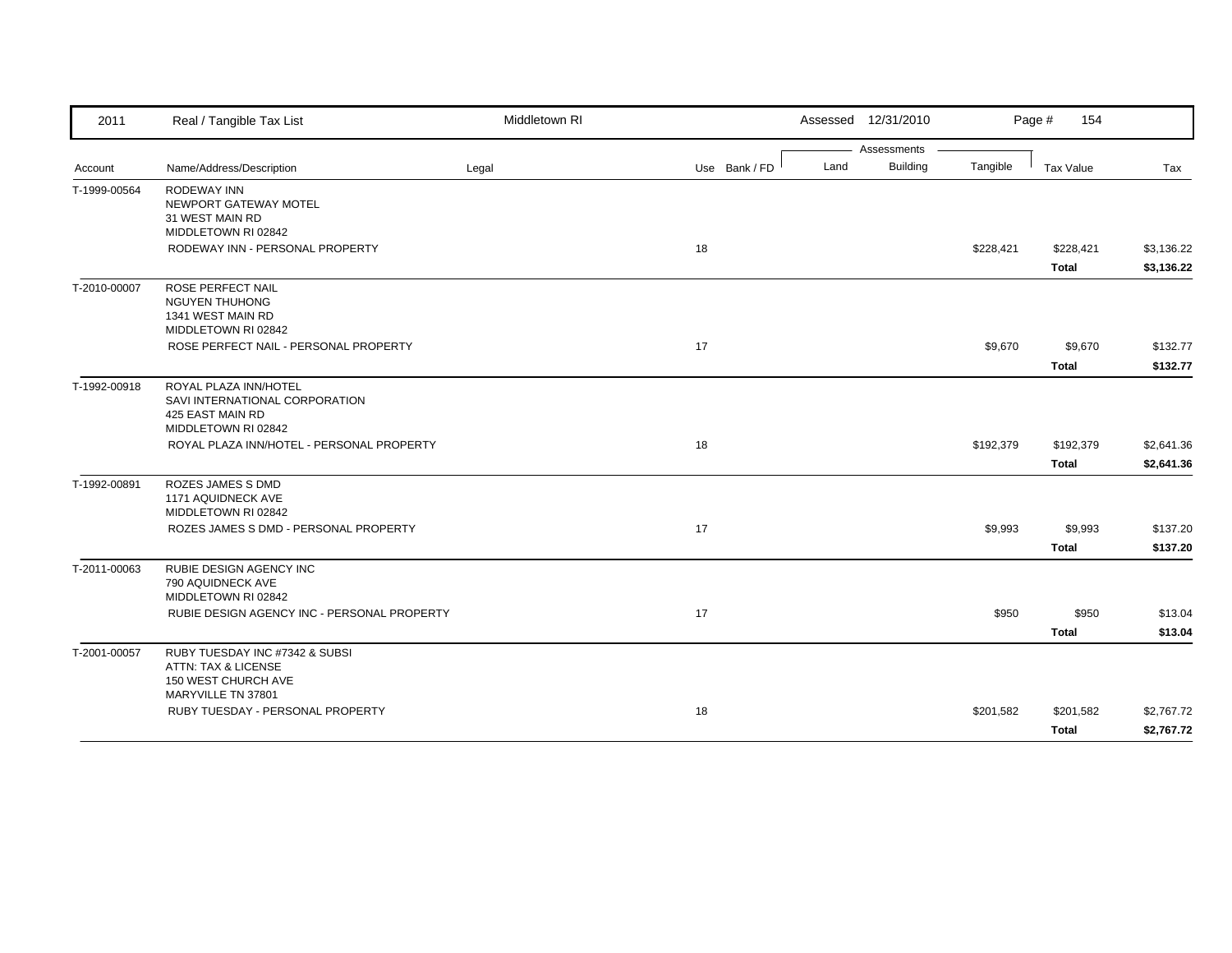| 2011         | Real / Tangible Tax List                                                          | Middletown RI | Assessed              | 12/31/2010      | 155<br>Page #         |          |
|--------------|-----------------------------------------------------------------------------------|---------------|-----------------------|-----------------|-----------------------|----------|
|              |                                                                                   |               |                       | Assessments     |                       |          |
| Account      | Name/Address/Description                                                          | Legal         | Use Bank / FD<br>Land | <b>Building</b> | Tangible<br>Tax Value | Tax      |
| T-2001-00090 | <b>RUSTYS</b><br>S K INDUSTRIES INC<br>164 PASTURE FARM DR<br>MIDDLETOWN RI 02842 |               |                       |                 |                       |          |
|              | <b>RUSTYS - PERSONAL PROPERTY</b>                                                 |               | 18                    |                 | \$54,750<br>\$54,750  | \$751.72 |
|              |                                                                                   |               |                       |                 | <b>Total</b>          | \$751.72 |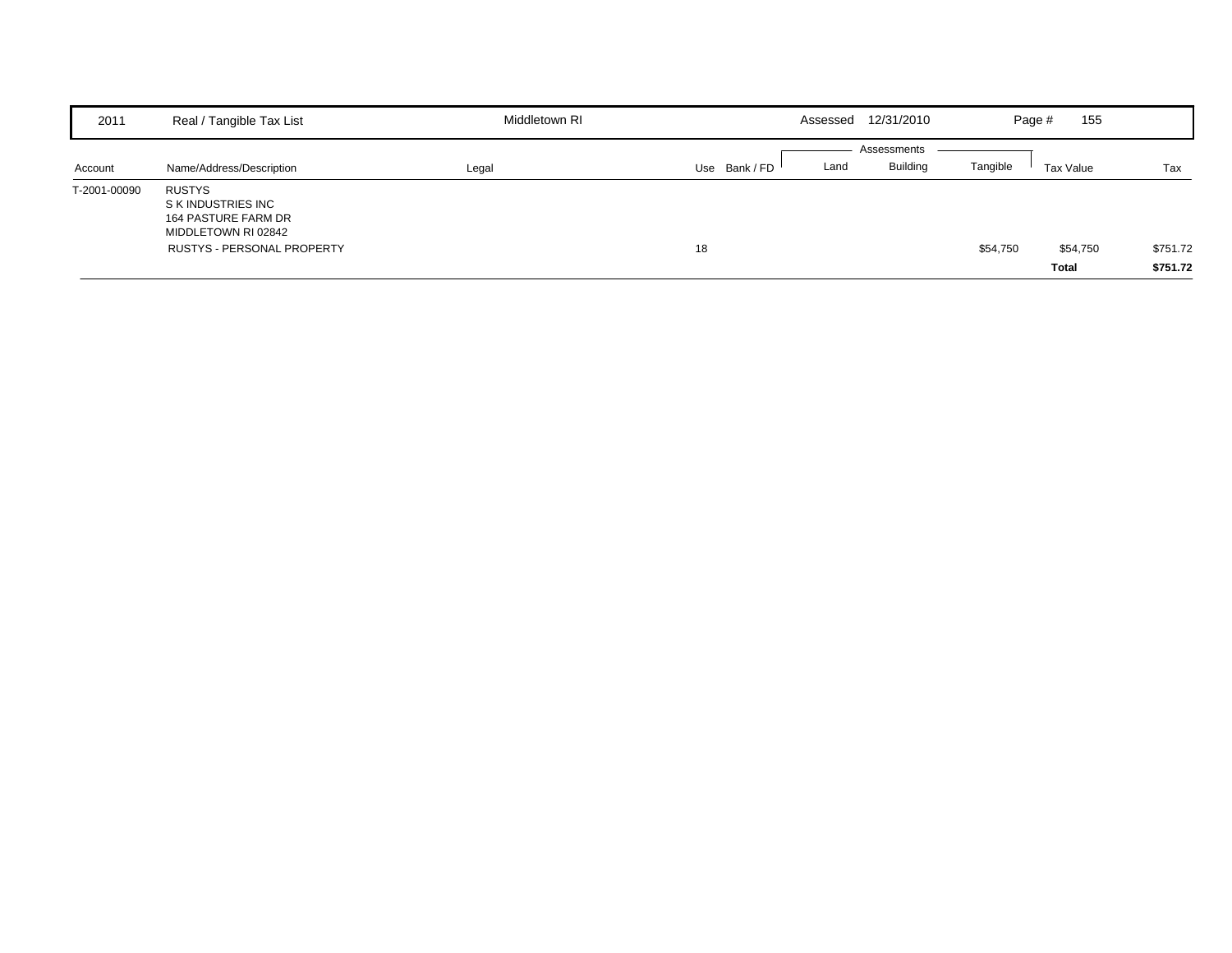| 2011         | Real / Tangible Tax List                                                                                                               | Middletown RI |               | Assessed 12/31/2010 |                 |           | Page #<br>156             |                          |
|--------------|----------------------------------------------------------------------------------------------------------------------------------------|---------------|---------------|---------------------|-----------------|-----------|---------------------------|--------------------------|
|              |                                                                                                                                        |               |               |                     | Assessments     |           |                           |                          |
| Account      | Name/Address/Description                                                                                                               | Legal         | Use Bank / FD | Land                | <b>Building</b> | Tangible  | <b>Tax Value</b>          | Tax                      |
| T-2002-00299 | <b>S R THORNEYCROFT LTD</b><br>MICHAEL J CHILLE PRES<br><b>POB 222</b>                                                                 |               |               |                     |                 |           |                           |                          |
|              | NEWPORT RI 02840                                                                                                                       |               |               |                     |                 |           |                           |                          |
|              | S R THORNEYCROFT LTD - PERSONAL PROPERTY                                                                                               |               | 17            |                     |                 | \$1,152   | \$1,152<br><b>Total</b>   | \$15.82<br>\$15.82       |
| T-1992-00900 | SACCUCCI AUTO GROUP<br>1350 WEST MAIN RD<br>MIDDLETOWN RI 02842                                                                        |               |               |                     |                 |           |                           |                          |
|              | SACCUCCI AUTO GROUP - PERSONAL PROPERTY                                                                                                |               | 18            |                     |                 | \$211,054 | \$211,054<br><b>Total</b> | \$2,897.77<br>\$2,897.77 |
| T-1992-00901 | SACCUCCI CAROL E ATTY AT LAW<br>1350 WEST MAIN RD<br>MIDDLETOWN RI 02842                                                               |               |               |                     |                 |           |                           |                          |
|              | SACCUCCI CAROL E ATTY AT LAW - PERSONAL                                                                                                |               | 17            |                     |                 | \$1,952   | \$1,952<br><b>Total</b>   | \$26.80<br>\$26.80       |
| T-2007-00039 | SACCUCCI LINCOLN MERCURY<br>NEC FINANCIAL SERVICES INC<br>C/O THOMSON PROF & REGULA<br>PO BOX 4900 DEPT 345<br>SCOTTSDALE AZ 85261-490 |               |               |                     |                 |           |                           |                          |
|              | SACCUCCI LINCOLN MERCURY - PERSONAL PROPERTY                                                                                           |               | 94            |                     |                 | \$18,386  | \$18,386<br><b>Total</b>  | \$252.44<br>\$252.44     |
| T-2002-00070 | SACRED STONE HEALING CENTER<br><b>CHABOT DOUGLAS S</b><br>500 EASTSIDE RD<br>WRENTHAM MA 02093                                         |               |               |                     |                 |           |                           |                          |
|              | SACRED STONE HEALING CENTER - PERSONAL                                                                                                 |               | 17            |                     |                 | \$6,600   | \$6,600<br><b>Total</b>   | \$90.62<br>\$90.62       |
| T-1992-00902 | SAFETY KLEEN CORP<br>RASH #799-39-3006551<br>PO BOX 260888<br>PLANO TX 75026-0888                                                      |               |               |                     |                 |           |                           |                          |
|              | SAFETY KLEEN CORP - PERSONAL PROPERTY                                                                                                  |               | 94            |                     |                 | \$6,128   | \$6,128                   | \$84.14                  |
|              |                                                                                                                                        |               |               |                     |                 |           | <b>Total</b>              | \$84.14                  |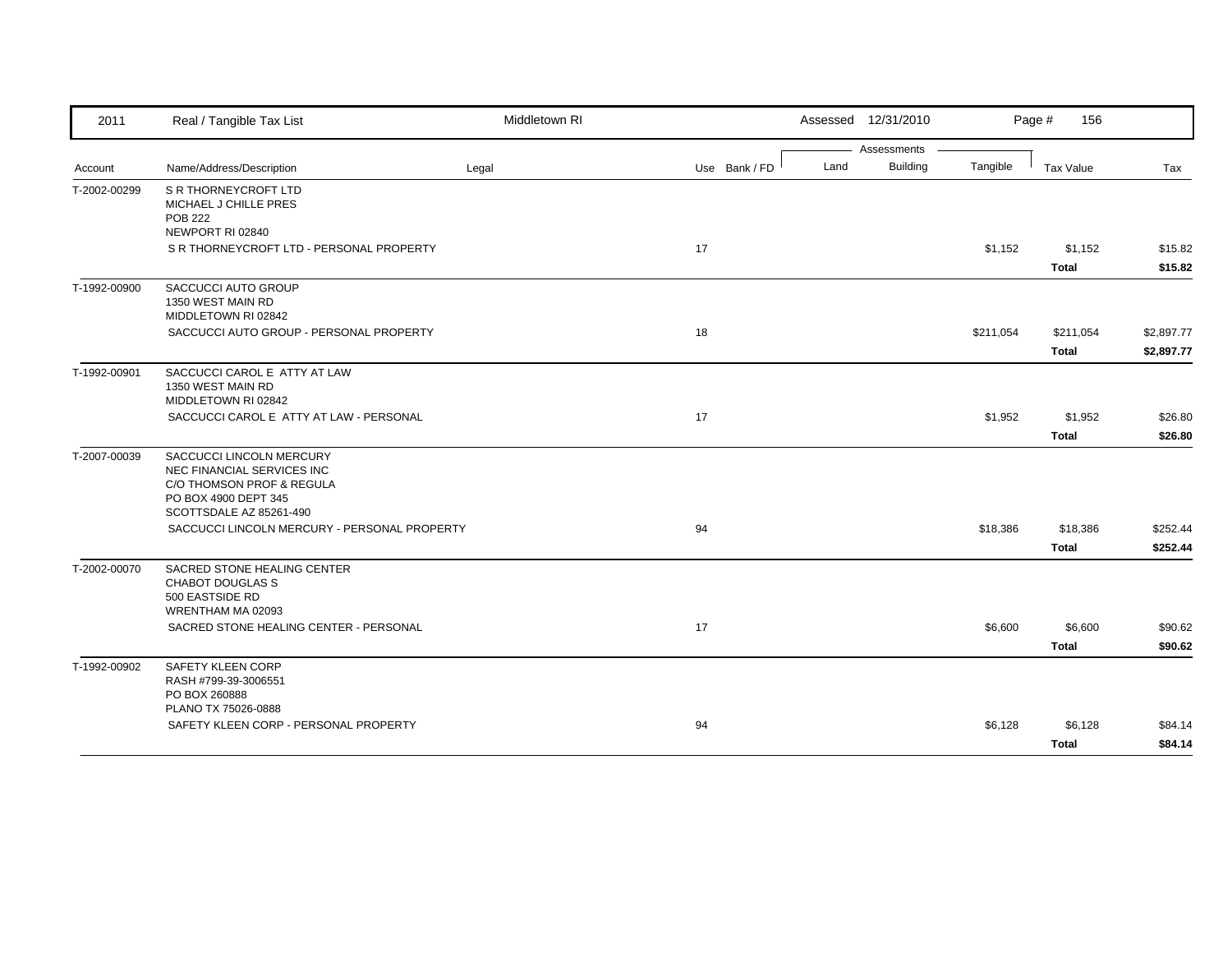| 2011         | Real / Tangible Tax List                                  | Middletown RI |               | Assessed 12/31/2010 |                                |          | Page #<br>157 |            |
|--------------|-----------------------------------------------------------|---------------|---------------|---------------------|--------------------------------|----------|---------------|------------|
|              |                                                           |               | Use Bank / FD | Land                | Assessments<br><b>Building</b> | Tangible |               |            |
| Account      | Name/Address/Description                                  | Legal         |               |                     |                                |          | Tax Value     | Tax        |
| T-2008-00020 | SAIL AMERICA INC<br>850 AQUIDNECK AVE                     |               |               |                     |                                |          |               |            |
|              | SUITE B4                                                  |               |               |                     |                                |          |               |            |
|              | MIDDLETOWN RI 02842                                       |               |               |                     |                                |          |               |            |
|              | SAIL AMERICA - PERSONAL PROPERTY                          |               | 73            |                     |                                | \$42,173 | \$42,173      | \$579.04   |
|              | <b>Tax Exempt Property</b>                                |               |               |                     |                                |          | \$0           | $$-579.04$ |
|              |                                                           |               |               |                     |                                |          | <b>Total</b>  | \$0.00     |
| T-2009-00034 | SAKURA STEAKHOUSE                                         |               |               |                     |                                |          |               |            |
|              | ZHUANG YUAN K<br><b>127 FRANKLIN ST</b>                   |               |               |                     |                                |          |               |            |
|              | BRISTOL RI 02809                                          |               |               |                     |                                |          |               |            |
|              | SAKURA STEAKHOUSE - PERSONAL PROPERTY                     |               | 18            |                     |                                | \$97,708 | \$97,708      | \$1,341.53 |
|              |                                                           |               |               |                     |                                |          | <b>Total</b>  | \$1,341.53 |
| T-1999-00869 | SALON NUVO LTD                                            |               |               |                     |                                |          |               |            |
|              | C/O MAUREEN GOMES                                         |               |               |                     |                                |          |               |            |
|              | 26 POPLAR ST<br>NEWPORT RI 02840                          |               |               |                     |                                |          |               |            |
|              | SALON NUVO INC - PERSONAL PROPERTY                        |               | 18            |                     |                                | \$11,491 | \$11,491      | \$157.77   |
|              |                                                           |               |               |                     |                                |          | <b>Total</b>  | \$157.77   |
| T-2008-00071 | <b>SALTWATER EDGE</b>                                     |               |               |                     |                                |          |               |            |
|              | <b>RISING TIDE ANGLER INC</b>                             |               |               |                     |                                |          |               |            |
|              | 47 VALLEY RD                                              |               |               |                     |                                |          |               |            |
|              | MIDDLETOWN RI 02842<br>SALTWATER EDGE - PERSONAL PROPERTY |               | 18            |                     |                                | \$19,031 | \$19,031      | \$261.30   |
|              |                                                           |               |               |                     |                                |          | <b>Total</b>  |            |
|              |                                                           |               |               |                     |                                |          |               | \$261.30   |
| T-1992-01025 | <b>SAM'S BAIT &amp; TACKLE</b><br><b>TOLAND SAM</b>       |               |               |                     |                                |          |               |            |
|              | 936 AQUIDNECK AVE                                         |               |               |                     |                                |          |               |            |
|              | MIDDLETOWN RI 02842                                       |               |               |                     |                                |          |               |            |
|              | SAM'S BAIT & TACKLE - PERSONAL PROPERTY                   |               | 17            |                     |                                | \$4,170  | \$4,170       | \$57.25    |
|              |                                                           |               |               |                     |                                |          | <b>Total</b>  | \$57.25    |
| T-1992-00907 | SAMUEL'S REALTY CO                                        |               |               |                     |                                |          |               |            |
|              | POLO CENTER<br>678 AQUIDNECK AVE                          |               |               |                     |                                |          |               |            |
|              | MIDDLETOWN RI 02842                                       |               |               |                     |                                |          |               |            |
|              | SAMUEL'S REALTY CO - PERSONAL PROPERTY                    |               | 17            |                     |                                | \$5,197  | \$5,197       | \$71.35    |
|              |                                                           |               |               |                     |                                |          | <b>Total</b>  | \$71.35    |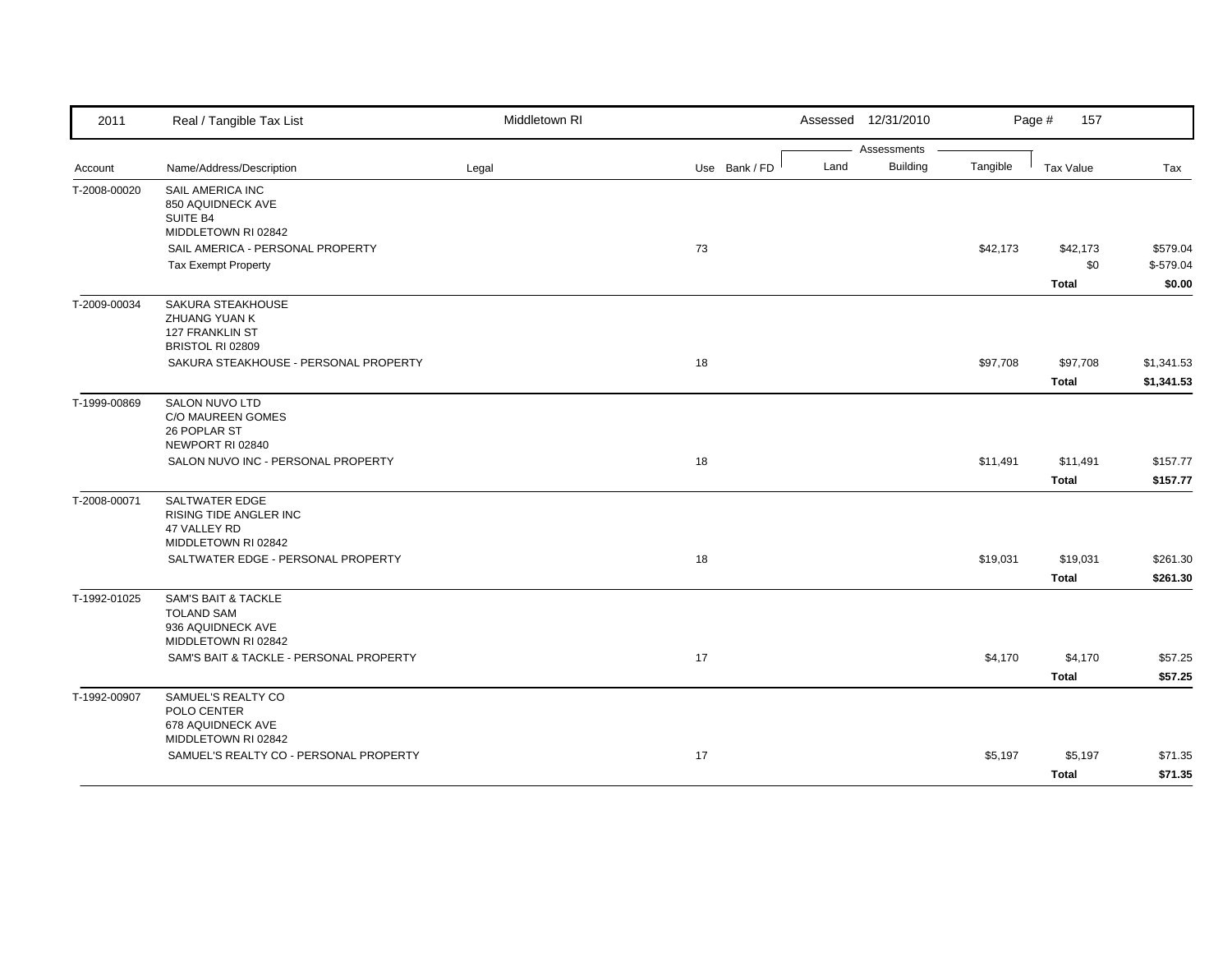| 2011         | Real / Tangible Tax List                                                                                                     | Middletown RI |               |      | Assessed 12/31/2010 |          | Page #<br>158 |          |
|--------------|------------------------------------------------------------------------------------------------------------------------------|---------------|---------------|------|---------------------|----------|---------------|----------|
|              |                                                                                                                              |               |               |      | Assessments         |          |               |          |
| Account      | Name/Address/Description                                                                                                     | Legal         | Use Bank / FD | Land | <b>Building</b>     | Tangible | Tax Value     | Tax      |
| T-1992-00385 | SANDPIPER COTTAGES MOTOR CORT<br>985 EAST MAIN RD<br>MIDDLETOWN RI 02842                                                     |               |               |      |                     |          |               |          |
|              | SANDPIPER COTTAGES MOTOR CORT - PERSONAL                                                                                     |               | 18            |      |                     | \$18,792 | \$18,792      | \$258.01 |
|              |                                                                                                                              |               |               |      |                     |          | <b>Total</b>  | \$258.01 |
| T-1992-00637 | <b>SANDY'S LIQUORS</b><br>C/O SANDY SANTOS<br>717 AQUIDNECK AVE<br>MIDDLETOWN RI 02842                                       |               |               |      |                     |          |               |          |
|              | SANDY'S LIQUORS - PERSONAL PROPERTY                                                                                          |               | 18            |      |                     | \$11,523 | \$11,523      | \$158.21 |
|              |                                                                                                                              |               |               |      |                     |          | Total         | \$158.21 |
| T-1992-00916 | SANTO FRANK C LANDSCAPING<br>627 GREEN END AVE<br>MIDDLETOWN RI 02842                                                        |               |               |      |                     |          |               |          |
|              | SANTO FRANK C LANDSCAPING - PERSONAL                                                                                         |               | 17            |      |                     | \$3,802  | \$3,802       | \$52.20  |
|              |                                                                                                                              |               |               |      |                     |          | <b>Total</b>  | \$52.20  |
| T-2002-00298 | <b>SANTOS WELDING</b><br><b>SANTOS WILLIAM</b><br>390 CRANDALL RD<br>TIVERTON RI 02878<br>SANTOS WELDING - PERSONAL PROPERTY |               | 17            |      |                     | \$5,729  | \$5,729       | \$78.66  |
|              |                                                                                                                              |               |               |      |                     |          | <b>Total</b>  | \$78.66  |
| T-1993-00016 | SCANDINAVIAN SUN<br><b>BAILEY CHARLES S</b><br>265 EAST MAIN RD<br>MIDDLETOWN RI 02842                                       |               |               |      |                     |          |               |          |
|              | SCANDINAVIAN SUN - PERSONAL PROPERTY                                                                                         |               | 18            |      |                     | \$43,105 | \$43,105      | \$591.83 |
|              |                                                                                                                              |               |               |      |                     |          | <b>Total</b>  | \$591.83 |
| T-1998-00007 | <b>SCENIC ARTS &amp; RESTORATION</b><br>CLUFF DOUGLAS C<br>26 RENFREW AVE<br>MIDDLETOWN RI 02842                             |               |               |      |                     |          |               |          |
|              | SCENIC ARTS & RESTORATION - PERSONAL PROPERTY                                                                                |               | 18            |      |                     | \$11,781 | \$11,781      | \$161.75 |
|              |                                                                                                                              |               |               |      |                     |          | <b>Total</b>  | \$161.75 |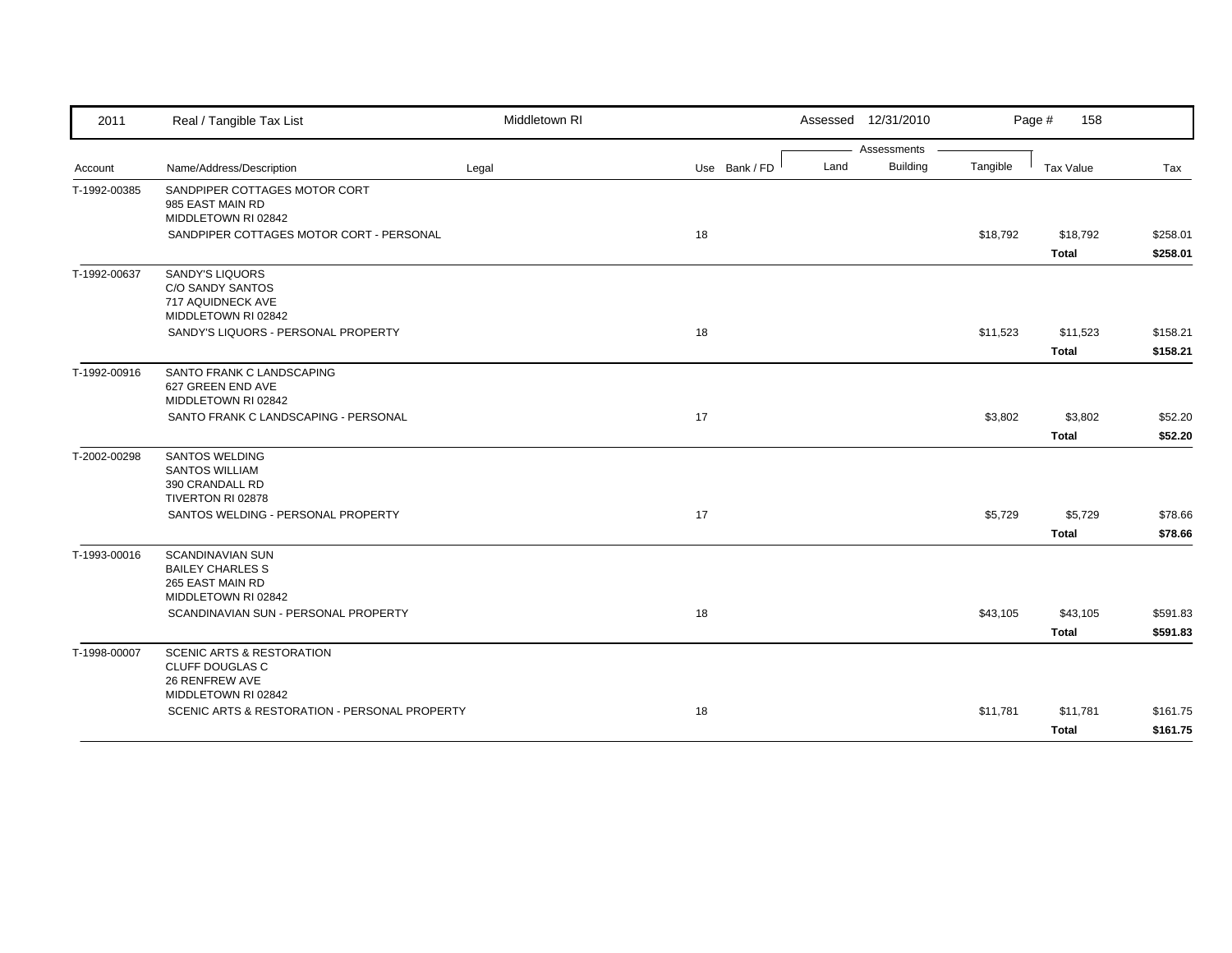| 2011         | Real / Tangible Tax List                                  | Middletown RI |               |      | Assessed 12/31/2010            |           | Page #<br>159            |                      |
|--------------|-----------------------------------------------------------|---------------|---------------|------|--------------------------------|-----------|--------------------------|----------------------|
| Account      | Name/Address/Description                                  | Legal         | Use Bank / FD | Land | Assessments<br><b>Building</b> | Tangible  | <b>Tax Value</b>         | Tax                  |
| T-2010-00025 | SCHOTT PETER J DMD                                        |               |               |      |                                |           |                          |                      |
|              | BRICAN FINANCIAL SERVICES LLC                             |               |               |      |                                |           |                          |                      |
|              | 5301 BLUE LAGOON DR<br><b>SUITE 250</b>                   |               |               |      |                                |           |                          |                      |
|              | <b>MIAMI FL 33126</b>                                     |               |               |      |                                |           |                          |                      |
|              | SCHOTT PETER J DMD - PERSONAL PROPERTY                    |               | 94            |      |                                | \$22,827  | \$22,827<br><b>Total</b> | \$313.41<br>\$313.41 |
| T-2005-00061 | SCIENCE APPLICATIONS INC                                  |               |               |      |                                |           |                          |                      |
|              | <b>TAX DEPT</b><br>10260 CAMPUS PT DR RE640               |               |               |      |                                |           |                          |                      |
|              | SAN DIEGO CA 92121                                        |               |               |      |                                |           |                          |                      |
|              | SCIENCE APPLICATIONS INC - PERSONAL PROPERTY              |               | 18            |      |                                | \$187,784 | \$187,784                | \$2,578.27           |
|              |                                                           |               |               |      |                                |           | <b>Total</b>             | \$2,578.27           |
| T-1992-00924 | SCIENCE APPLICATIONS INTL CORP<br>THOMSON REUTERS, DEPT 4 |               |               |      |                                |           |                          |                      |
|              | PO BOX 4900                                               |               |               |      |                                |           |                          |                      |
|              | SCOTTSDALE AZ 85261-4900                                  |               |               |      |                                |           |                          |                      |
|              | SCIENCE APPLICATIONS INTL CORP - PERSONAL                 |               | 18            |      |                                | \$131,739 | \$131,739                | \$1,808.78           |
|              |                                                           |               |               |      |                                |           | <b>Total</b>             | \$1,808.78           |
| T-1999-00552 | <b>SCOOBYS PIZZA</b><br><b>LISA WAKEFIELD</b>             |               |               |      |                                |           |                          |                      |
|              | 1151 AQUIDNECK AVE                                        |               |               |      |                                |           |                          |                      |
|              | MIDDLETOWN RI 02842<br>SCOOBYS PIZZA - PERSONAL PROPERTY  |               | 18            |      |                                | \$30,331  | \$30,331                 | \$416.44             |
|              |                                                           |               |               |      |                                |           | <b>Total</b>             | \$416.44             |
| T-2006-00092 | <b>SCOTTYS BIG DAWG PUB</b>                               |               |               |      |                                |           |                          |                      |
|              | S C S JR INC                                              |               |               |      |                                |           |                          |                      |
|              | 4 CHESTNUT HILL RD<br>MIDDLETOWN RI 02842                 |               |               |      |                                |           |                          |                      |
|              | SCOTTYS BIG DAWG PUB - PERSONAL PROPERTY                  |               | 18            |      |                                | \$29,330  | \$29,330                 | \$402.70             |
|              |                                                           |               |               |      |                                |           | <b>Total</b>             | \$402.70             |
| T-1995-00051 | <b>SEA BREEZE INN</b>                                     |               |               |      |                                |           |                          |                      |
|              | AMARANT TELLY & ELIZABETH<br>10 WEDGEWOOD DRIVE           |               |               |      |                                |           |                          |                      |
|              | MIDDLETOWN RI 02842                                       |               |               |      |                                |           |                          |                      |
|              | SEA BREEZE INN TELLYS - PERSONAL PROPERTY                 |               | 18            |      |                                | \$50,112  | \$50,112                 | \$688.04             |
|              |                                                           |               |               |      |                                |           | <b>Total</b>             | \$688.04             |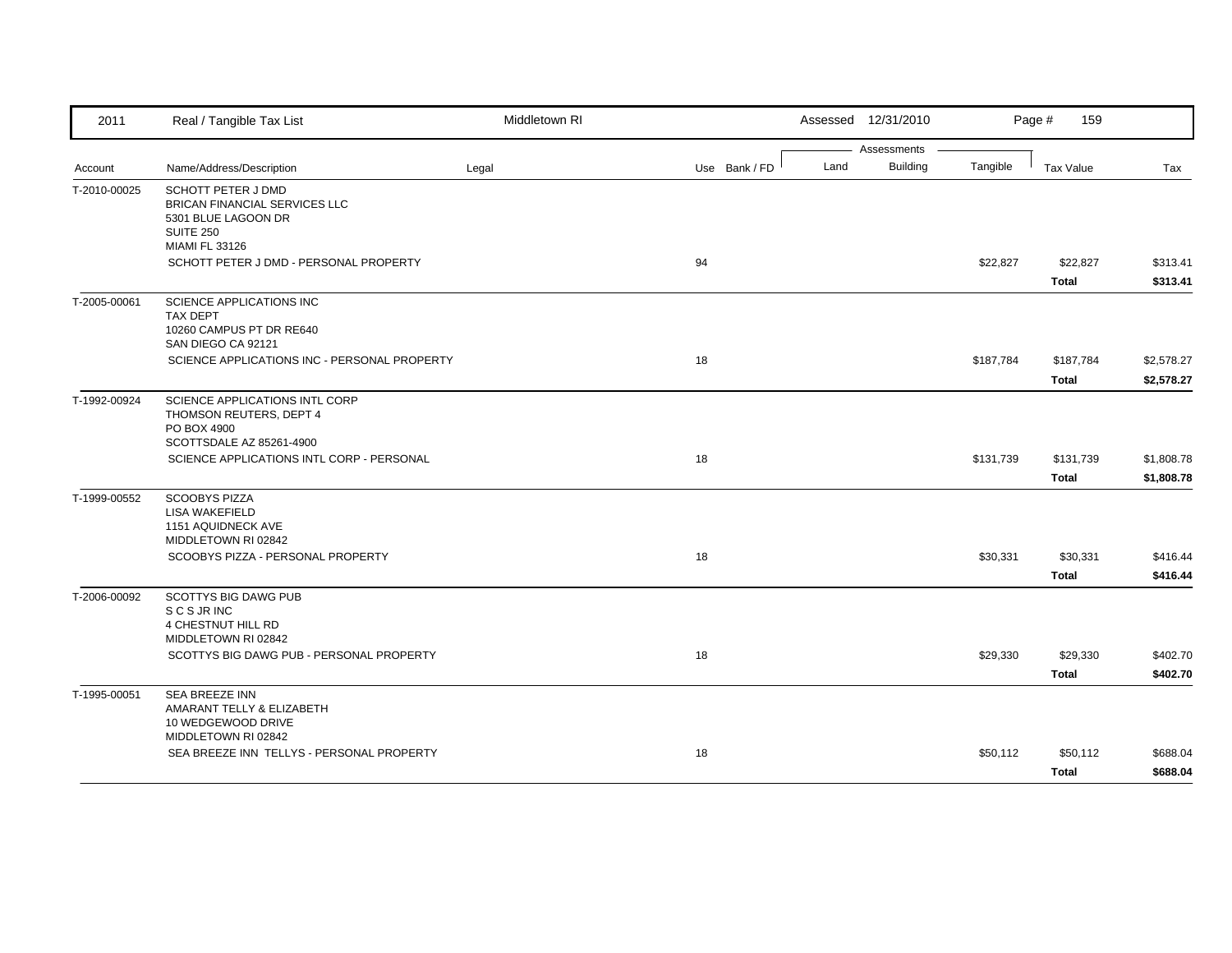| 2011         | Real / Tangible Tax List                          | Middletown RI |               | Assessed 12/31/2010 |             | Page #<br>160    |             |
|--------------|---------------------------------------------------|---------------|---------------|---------------------|-------------|------------------|-------------|
|              |                                                   |               |               | Assessments         |             |                  |             |
| Account      | Name/Address/Description                          | Legal         | Use Bank / FD | Building<br>Land    | Tangible    | <b>Tax Value</b> | Tax         |
| T-1999-00866 | <b>SEA CORP</b><br>SYSTEMS ENGINEERING ASSOC CORP |               |               |                     |             |                  |             |
|              | 62 JONNYCAKE HILL RD                              |               |               |                     |             |                  |             |
|              | MIDDLETOWN RI 02842                               |               |               |                     |             |                  |             |
|              | SEA CORP - PERSONAL PROPERTY                      |               | 18            |                     | \$1,900,151 | \$1,900,151      | \$26,089.07 |
|              |                                                   |               |               |                     |             | Total            | \$26,089.07 |
| T-1992-00535 | SEA SHAI RESTAURANT<br><b>JUNG LTD</b>            |               |               |                     |             |                  |             |
|              | 747 AQUIDNECK AVE                                 |               |               |                     |             |                  |             |
|              | MIDDLETOWN RI 02842                               |               |               |                     |             |                  |             |
|              | SEA SHAI RESTAURANT - PERSONAL PROPERTY           |               | 18            |                     | \$35,958    | \$35,958         | \$493.70    |
|              |                                                   |               |               |                     |             | <b>Total</b>     | \$493.70    |
| T-1992-00104 | <b>SEA WHALE MOTEL</b>                            |               |               |                     |             |                  |             |
|              | 150 AQUIDNECK AVE<br>MIDDLETOWN RI 02842          |               |               |                     |             |                  |             |
|              | SEA WHALE MOTEL - PERSONAL PROPERTY               |               | 18            |                     | \$29,770    | \$29,770         | \$408.74    |
|              |                                                   |               |               |                     |             | <b>Total</b>     | \$408.74    |
| T-1996-10023 | <b>SEAPORT REALTY</b>                             |               |               |                     |             |                  |             |
|              | DWYER WILLIAM J JR                                |               |               |                     |             |                  |             |
|              | 26 VALLEY ROAD - SUITE 103<br>MIDDLETOWN RI 02842 |               |               |                     |             |                  |             |
|              | SEAPORT REALTY - PERSONAL PROPERTY                |               | 17            |                     | \$2,912     | \$2,912          | \$39.98     |
|              |                                                   |               |               |                     |             | <b>Total</b>     | \$39.98     |
| T-2006-00077 | SEARS #3414                                       |               |               |                     |             |                  |             |
|              | <b>SEARS HOMETOWN STORES</b>                      |               |               |                     |             |                  |             |
|              | 800 AQUIDNECK AVE<br>MIDDLETOWN RI 02842          |               |               |                     |             |                  |             |
|              | SEARS #3414 - PERSONAL PROPERTY                   |               | 18            |                     | \$14,800    | \$14,800         | \$203.20    |
|              |                                                   |               |               |                     |             | <b>Total</b>     | \$203.20    |
| T-1996-10024 | SEARS ROEBUCK + CO #3414                          |               |               |                     |             |                  |             |
|              | 3333 BEVERLY RD                                   |               |               |                     |             |                  |             |
|              | DEPT 768 TAX<br>HOFFMAN ESTATES IL 60192          |               |               |                     |             |                  |             |
|              | SEARS ROEBUCK + CO #3414 - PERSONAL PROPERTY      |               | 17            |                     | \$5,000     | \$5,000          | \$68.65     |
|              |                                                   |               |               |                     |             | Total            | \$68.65     |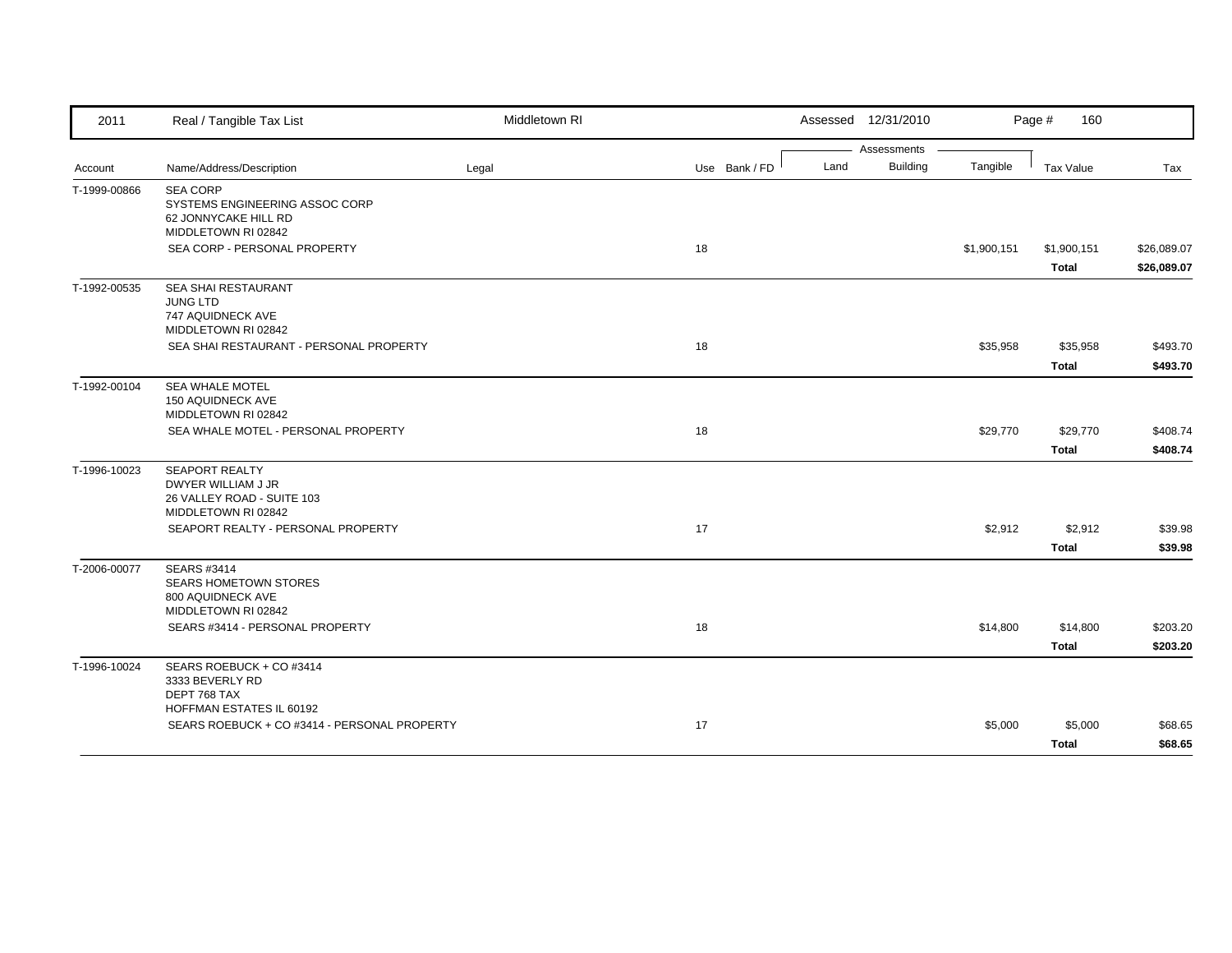| 2011         | Real / Tangible Tax List                                                                     | Middletown RI |               | Assessed 12/31/2010     |           | Page #<br>161             |                          |
|--------------|----------------------------------------------------------------------------------------------|---------------|---------------|-------------------------|-----------|---------------------------|--------------------------|
|              |                                                                                              |               |               | Assessments             |           |                           |                          |
| Account      | Name/Address/Description                                                                     | Legal         | Use Bank / FD | <b>Building</b><br>Land | Tangible  | Tax Value                 | Tax                      |
| T-2006-00038 | <b>SEASIDE PAINTING</b><br>BAILEY SUSAN E & NICHOLAS PETS<br>92 WEST MAIN RD                 |               |               |                         |           |                           |                          |
|              | MIDDLETOWN RI 02842                                                                          |               |               |                         |           |                           |                          |
|              | SEASIDE PAINTING - PERSONAL PROPERTY                                                         |               | 17            |                         | \$2,195   | \$2,195<br><b>Total</b>   | \$30.14<br>\$30.14       |
| T-1994-00064 | <b>SEAVIEW INN LLC</b><br>240 AQUIDNECK AVE<br>MIDDLETOWN RI 02842                           |               |               |                         |           |                           |                          |
|              | SEAVIEW INN - PERSONAL PROPERTY                                                              |               | 18            |                         | \$139,988 | \$139,988<br><b>Total</b> | \$1,922.04<br>\$1,922.04 |
| T-2011-00082 | <b>SEEMS LLC</b><br>55 JOHN CLARKE RD<br>MIDDLETOWN RI 02842                                 |               |               |                         |           |                           |                          |
|              | SEEMS LLC - PERSONAL PROPERTY                                                                |               | 17            |                         | \$4,750   | \$4,750                   | \$65.22                  |
|              |                                                                                              |               |               |                         |           | <b>Total</b>              | \$65.22                  |
| T-2002-00213 | SENSORMATIC ELECTRONICS LLC<br>PROP TX DEPT<br>PO BOX 5006<br>BOCA RATON FL 334310806        |               |               |                         |           |                           |                          |
|              | SENSORMATIC ELECTRONICS LLC - PERSONAL                                                       |               | 17            |                         | \$4,200   | \$4,200                   | \$57.67                  |
|              |                                                                                              |               |               |                         |           | <b>Total</b>              | \$57.67                  |
| T-2011-80054 | SERVICE MASTER CLEAN<br>307 OLIPHANT LN<br>MIDDLETOWN RI 02842                               |               |               |                         |           |                           |                          |
|              | SERVICE MASTER CLEAN - PERSONAL PROPERTY                                                     |               | 17            |                         | \$4,750   | \$4,750                   | \$65.22                  |
|              |                                                                                              |               |               |                         |           | <b>Total</b>              | \$65.22                  |
| T-2001-00060 | SETTIPANE RUSSEL A MD<br>ALLERGY & ASTHMA CTR<br>850 AQUIDNECK AVE B3<br>MIDDLETOWN RI 02842 |               |               |                         |           |                           |                          |
|              | SETTIPANE RUSSEL A MD - PERSONAL PROPERTY                                                    |               | 17            |                         | \$7,272   | \$7,272<br><b>Total</b>   | \$99.84<br>\$99.84       |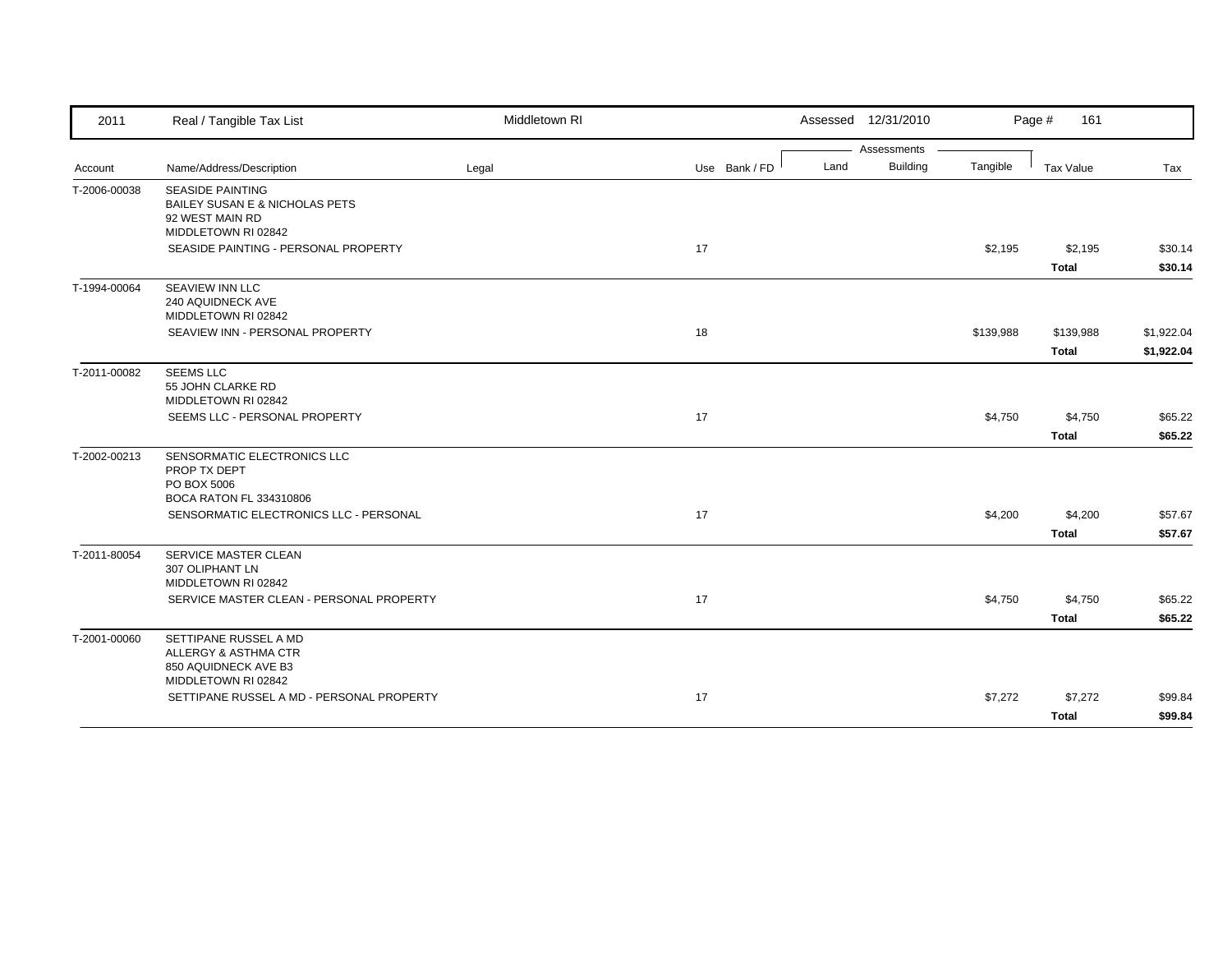| 2011         | Real / Tangible Tax List                                                                                  | Middletown RI |               |      | Assessed 12/31/2010            |             | Page #<br>162             |                            |
|--------------|-----------------------------------------------------------------------------------------------------------|---------------|---------------|------|--------------------------------|-------------|---------------------------|----------------------------|
| Account      | Name/Address/Description                                                                                  | Legal         | Use Bank / FD | Land | Assessments<br><b>Building</b> | Tangible    | Tax Value                 | Tax                        |
| T-1992-00972 | SEVEN ELEVEN #32746<br>SOUTHLAND CORPORATION<br><b>CORPORATE OFFICE</b><br>P O BOX 711<br>DALLAS TX 75221 |               |               |      |                                |             |                           |                            |
|              | SEVEN ELEVEN # 32746 - PERSONAL PROPERTY                                                                  |               | 18            |      |                                | \$166,570   | \$166,570<br><b>Total</b> | \$2,287.01<br>\$2,287.01   |
| T-2002-00329 | <b>SEW WHAT</b><br>PARANZINO GAIL<br>202 VALLEY RD<br>MIDDLETOWN RI 02842                                 |               |               |      |                                |             |                           |                            |
|              | SEW WHAT - PERSONAL PROPERTY                                                                              |               | 17            |      |                                | \$4,620     | \$4,620<br><b>Total</b>   | \$63.43<br>\$63.43         |
| T-1992-00937 | SHAMROCK ELECTRIC INC<br>800 R AQUIDNECK AVE<br>MIDDLETOWN RI 02842                                       |               |               |      |                                |             |                           |                            |
|              | SHAMROCK ELECTRIC INC - PERSONAL PROPERTY                                                                 |               | 17            |      |                                | \$8,150     | \$8,150<br><b>Total</b>   | \$111.90<br>\$111.90       |
| T-1994-00001 | SHAWS SUPERMARKETS INC #7442<br>ATTN TAX DEPT<br>PO BOX 990<br>MINNEAPOLIS MN 55440                       |               |               |      |                                |             |                           |                            |
|              | SHAW'S SUPERMARKETS INC - PERSONAL PROPERTY                                                               |               | 18            |      |                                | \$1,230,172 | \$1,230,172<br>Total      | \$16,890.26<br>\$16,890.26 |
| T-1992-00945 | <b>SHERS ENTERPRISES</b><br>ALLEN & REGINA SHERS<br>40 ROGER WILLIAMS CT<br>PORTSMOUTH RI 02871           |               |               |      |                                |             |                           |                            |
|              | SHERS ENTERPRISES - PERSONAL PROPERTY                                                                     |               | 17            |      |                                | \$3,718     | \$3,718<br><b>Total</b>   | \$51.05<br>\$51.05         |
| T-1992-00946 | SHERWIN WILLIAMS CO #5418<br><b>TAX DEPT</b><br>P O BOX 6027                                              |               |               |      |                                |             |                           |                            |
|              | CLEVELAND OH 44101<br>SHERWIN WILLIAMS CO #5418 - PERSONAL PROPERTY                                       |               | 18            |      |                                | \$49,596    | \$49,596<br><b>Total</b>  | \$680.95<br>\$680.95       |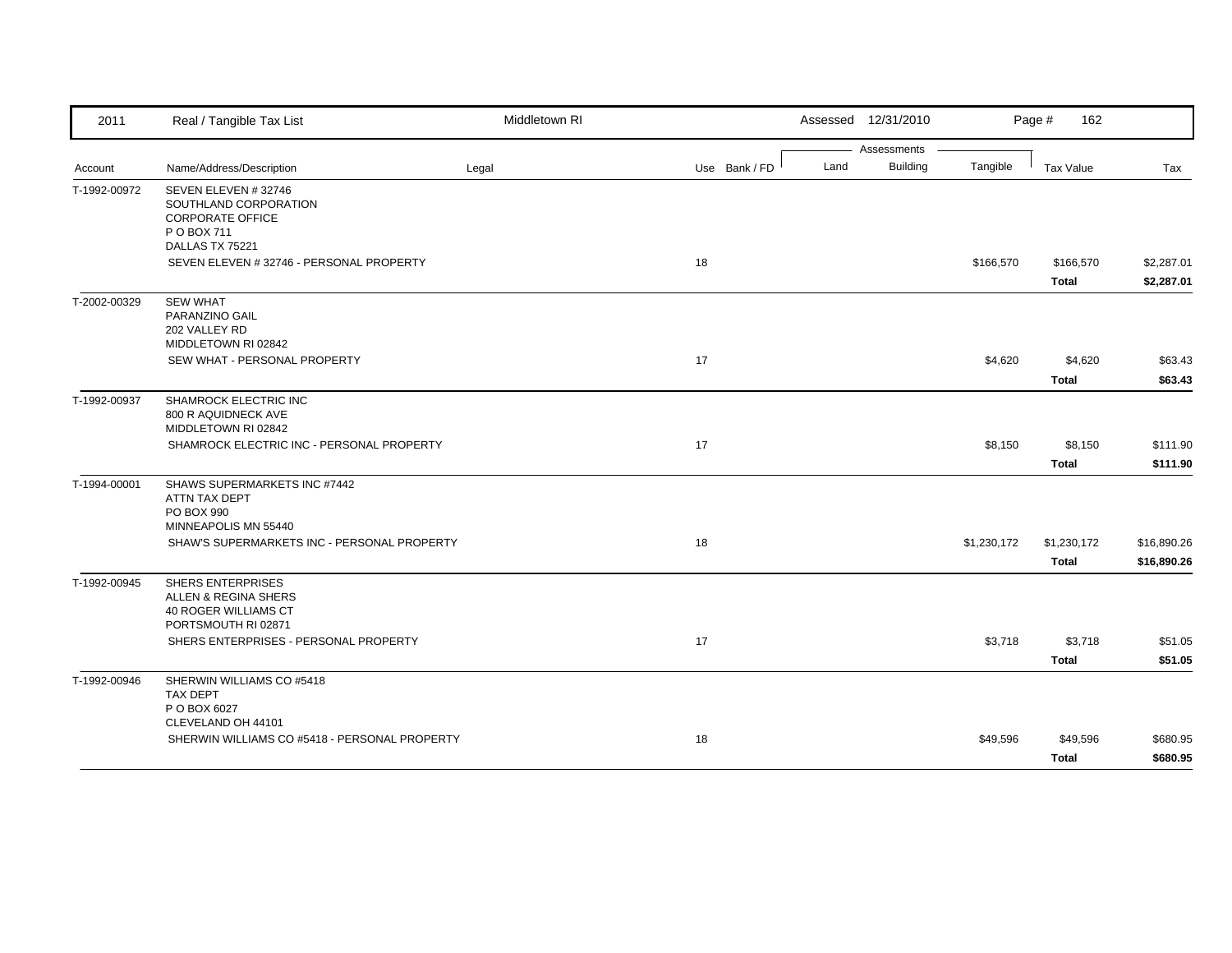| 2011         | Real / Tangible Tax List                                                                                                                                   | Middletown RI |               |      | Assessed 12/31/2010     |          | Page #<br>163                |                            |
|--------------|------------------------------------------------------------------------------------------------------------------------------------------------------------|---------------|---------------|------|-------------------------|----------|------------------------------|----------------------------|
| Account      | Name/Address/Description                                                                                                                                   | Legal         | Use Bank / FD | Land | Assessments<br>Building | Tangible | Tax Value                    | Tax                        |
| T-2002-00064 | SHINING STAR PRESCHOOL<br>365 VALLEY RD<br>MIDDLETOWN RI 02842<br>SHINING STAR PRESCHOOL - PERSONAL PROPERTY                                               |               | 18            |      |                         | \$22,189 | \$22,189<br><b>Total</b>     | \$304.65<br>\$304.65       |
| T-1992-00771 | SHOP AND WASH<br>NEWPORT COUNTY LAUNDRY INC<br>C/O JAMES DRING<br>1367 WEST MAIN RD<br>MIDDLETOWN RI 02842<br>SHOP AND WASH - PERSONAL PROPERTY            |               | 18            |      |                         | \$64,005 | \$64,005<br><b>Total</b>     | \$878.79<br>\$878.79       |
| T-2009-00036 | SHORELINE ELECTRICAL SERVICES<br>MURPHY EDWARD JR<br>98 RIVERVIEW AVE<br>MIDDLETOWN RI 02842<br>SHORELINE ELECTRICAL SERVICES - PERSONAL                   |               | 17            |      |                         | \$5,238  | \$5,238<br><b>Total</b>      | \$71.92<br>\$71.92         |
| T-2010-00020 | SIEMENS WATER TECHNOLOGIES<br>C/O THOMSON REUTERS DEPT<br>PO BOX 4900<br>SCOTTSDALE AZ 85261<br>SIEMENS WATER TECH - PERSONAL PROPERTY<br>Minimum Tax Adj. |               | 94            |      |                         | \$135    | \$135<br>\$0<br><b>Total</b> | \$1.85<br>\$2.15<br>\$4.00 |
| T-2011-00028 | <b>SIG'S PLACE</b><br><b>MARGOLIS SHAWN</b><br>1151 AQUIDNECK AVE<br>MIDDLETOWN RI 02842<br>SIG'S PLACE - PERSONAL PROPERTY                                |               | 17            |      |                         | \$66,652 | \$66,652<br><b>Total</b>     | \$915.13<br>\$915.13       |
| T-1999-00267 | <b>SIGNS BY GOFF</b><br>579 AQUIDNECK AVE<br>MIDDLETOWN RI 02842<br>SIGNS BY GOFF - PERSONAL PROPERTY                                                      |               | 17            |      |                         | \$8,233  | \$8,233<br><b>Total</b>      | \$113.04<br>\$113.04       |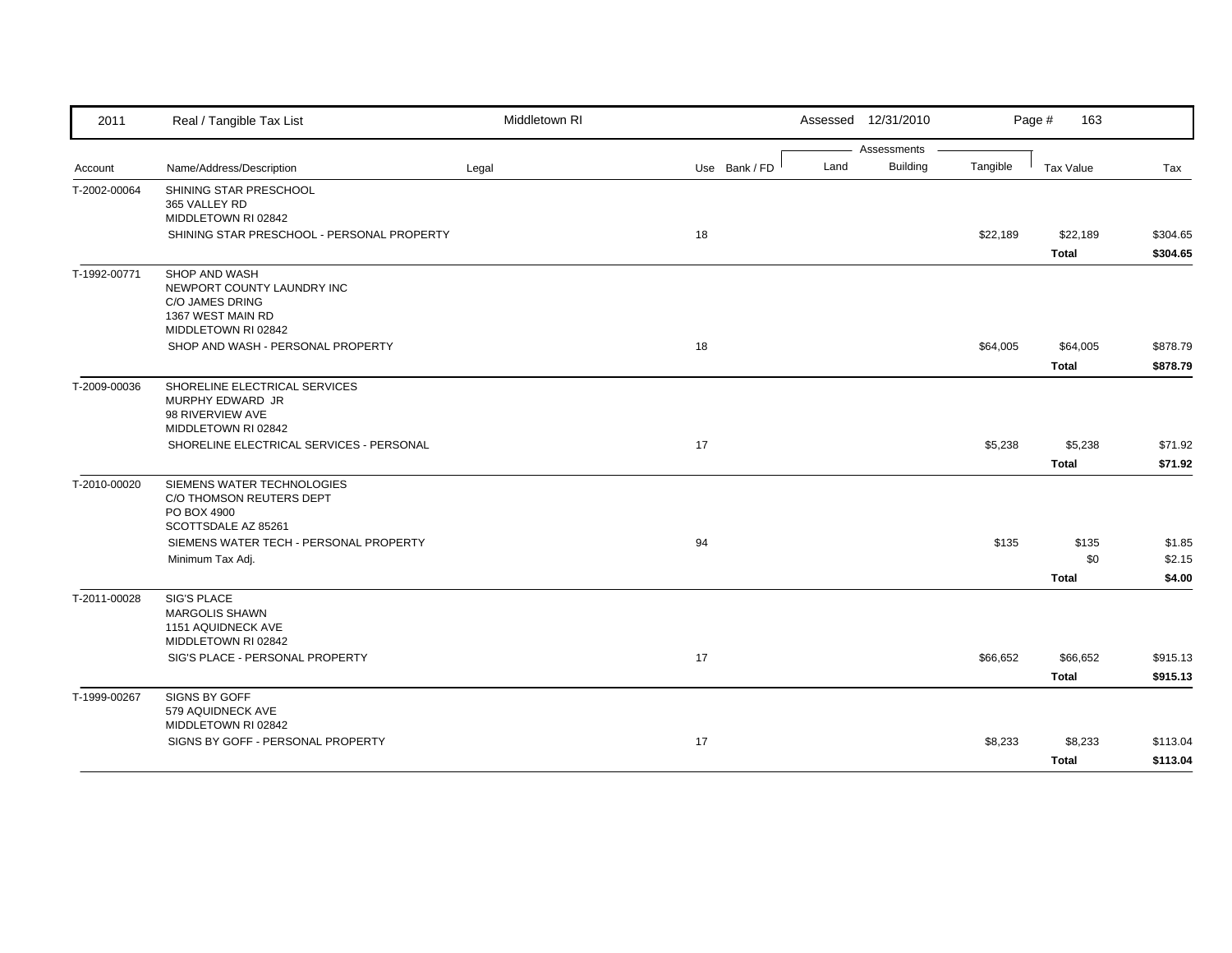| 2011         | Real / Tangible Tax List                                                       | Middletown RI |               |      | Assessed 12/31/2010            |           | Page #<br>164             |                          |
|--------------|--------------------------------------------------------------------------------|---------------|---------------|------|--------------------------------|-----------|---------------------------|--------------------------|
| Account      | Name/Address/Description                                                       | Legal         | Use Bank / FD | Land | Assessments<br><b>Building</b> | Tangible  | Tax Value                 | Tax                      |
| T-1992-00948 | SILVA & ASSOCIATES LTD<br>1100 AQUIDNECK AVE<br>MIDDLETOWN RI 02842            |               |               |      |                                |           |                           |                          |
|              | SILVA & ASSOCIATES LTD - PERSONAL PROPERTY                                     |               | 18            |      |                                | \$68,789  | \$68,789<br><b>Total</b>  | \$944.47<br>\$944.47     |
| T-2010-00045 | SILVEIRA CLEANING<br>SILVEIRA JOAO<br>44 WAVE AVE APT E<br>MIDDLETOWN RI 02842 |               |               |      |                                |           |                           |                          |
|              | SILVEIRA CLEANING - PERSONAL PROPERTY                                          |               | 17            |      |                                | \$1,048   | \$1,048<br><b>Total</b>   | \$14.39<br>\$14.39       |
| T-1992-00949 | SILVEIRAS KINDERGARTEN<br>143 PECKHAM LN<br>MIDDLETOWN RI 02842                |               |               |      |                                |           |                           |                          |
|              | SILVEIRAS KINDERGARTEN & NURSE - PERSONAL                                      |               | 17            |      |                                | \$9,359   | \$9,359<br><b>Total</b>   | \$128.50<br>\$128.50     |
| T-2005-00105 | SIMMONS JOHN<br>31 PROSPECT AVE<br>DANIELSON CT 06239                          |               |               |      |                                |           |                           |                          |
|              | 1990 20' CITATION 5TH WH - PERSONAL PROPERTY                                   |               | 45            |      |                                | \$5,122   | \$5,122<br><b>Total</b>   | \$70.33<br>\$70.33       |
| T-2011-00015 | SKATEPARK BUILDERS USA LP<br>PO BOX 4360<br>MIDDLETOWN RI 02842                |               |               |      |                                |           |                           |                          |
|              | - PERSONAL PROPERTY                                                            |               | 18            |      |                                | \$134,900 | \$134,900<br><b>Total</b> | \$1,852.18<br>\$1,852.18 |
| T-2002-00322 | SKINNER JANET - THERAPIST<br>1272 WEST MAIN RD<br>MIDDLETOWN RI 02842          |               |               |      |                                |           |                           |                          |
|              | SKINNER JANET - THERAPIST - PERSONAL PROPERTY                                  |               | 17            |      |                                | \$930     | \$930<br><b>Total</b>     | \$12.77<br>\$12.77       |
| T-2007-00035 | SLEEPYS LLC<br>1000 SO OYSTER BAY RD<br>HICHSVILLE NY 11801                    |               |               |      |                                |           |                           |                          |
|              | SLEEPYS - PERSONAL PROPERTY                                                    |               | 18            |      |                                | \$32,836  | \$32,836<br><b>Total</b>  | \$450.84<br>\$450.84     |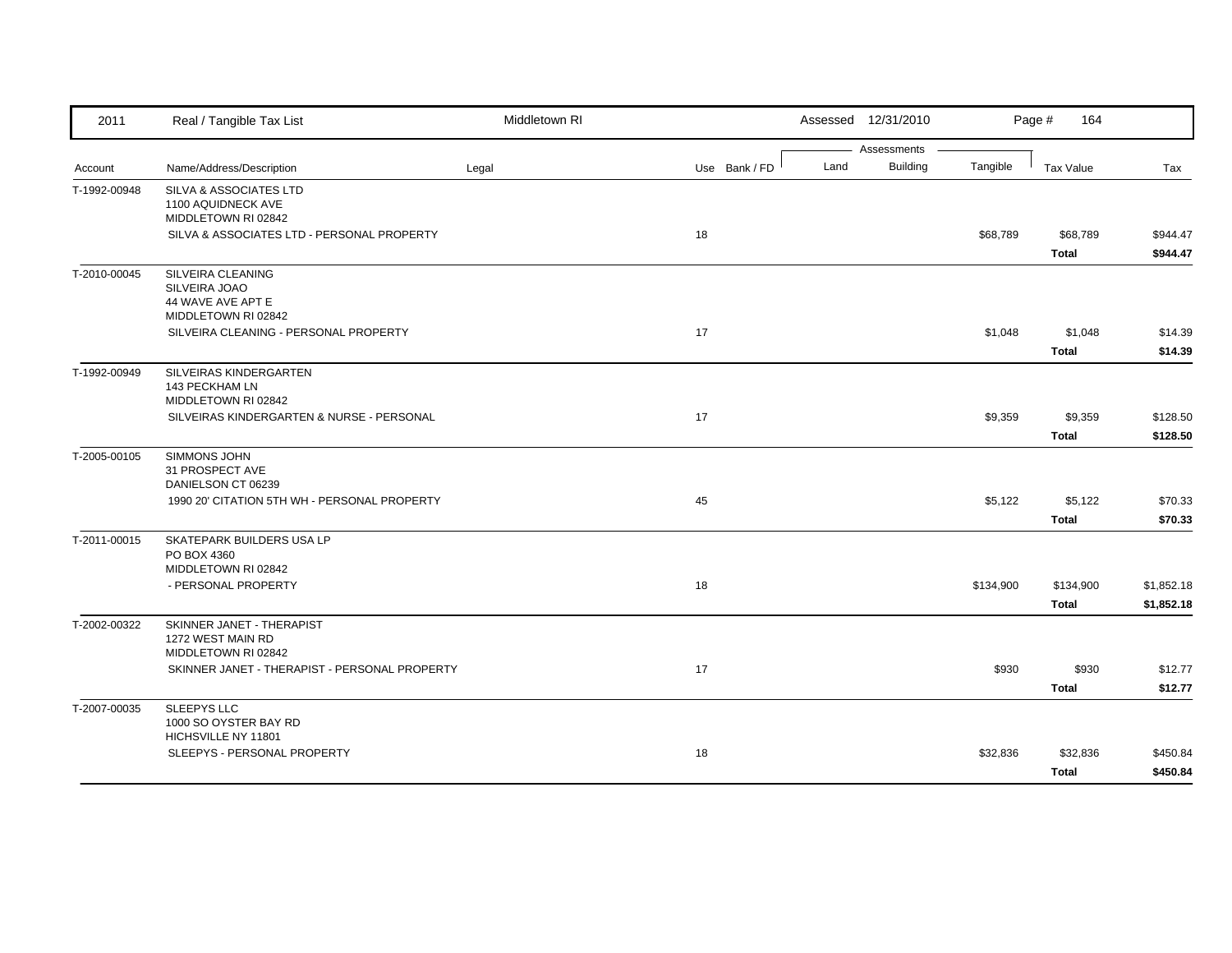| 2011         | Real / Tangible Tax List                                        | Middletown RI |               |      | Assessed 12/31/2010 |           | Page #<br>165 |             |
|--------------|-----------------------------------------------------------------|---------------|---------------|------|---------------------|-----------|---------------|-------------|
|              |                                                                 |               |               |      | Assessments         |           |               |             |
| Account      | Name/Address/Description                                        | Legal         | Use Bank / FD | Land | <b>Building</b>     | Tangible  | Tax Value     | Tax         |
| T-2011-00078 | SMITH PATRICIA R                                                |               |               |      |                     |           |               |             |
|              | PO BOX 6033                                                     |               |               |      |                     |           |               |             |
|              | MIDDLETOWN RI 02842                                             |               |               |      |                     |           |               |             |
|              | SMOOVE - PERSONAL PROPERTY                                      |               | 17            |      |                     | \$4,750   | \$4,750       | \$65.22     |
|              |                                                                 |               |               |      |                     |           | <b>Total</b>  | \$65.22     |
| T-2008-00024 | SMITHS DETECTION LIVEWAVE                                       |               |               |      |                     |           |               |             |
|              | TECH IV SUITE 250                                               |               |               |      |                     |           |               |             |
|              | 88 SILVA LN<br>MIDDLETOWN RI 02842                              |               |               |      |                     |           |               |             |
|              | SMITHS DETECTION LIVEWAVE - PERSONAL PROPERTY                   |               | 18            |      |                     | \$958,238 | \$958,238     | \$13,156.61 |
|              |                                                                 |               |               |      |                     |           | <b>Total</b>  | \$13,156.61 |
|              |                                                                 |               |               |      |                     |           |               |             |
| T-2011-00016 | SNYDER SHAWNA E M DAC M A O M<br>DBA AQUIDNECK ISLAND ACUPUNCTU |               |               |      |                     |           |               |             |
|              | 170 AQUIDNECK AVE                                               |               |               |      |                     |           |               |             |
|              | MIDDLETOWN RI 02842                                             |               |               |      |                     |           |               |             |
|              | - PERSONAL PROPERTY                                             |               | 17            |      |                     | \$2,698   | \$2,698       | \$37.04     |
|              |                                                                 |               |               |      |                     |           | <b>Total</b>  | \$37.04     |
| T-2011-00069 | SOLECKI PAUL F CPA                                              |               |               |      |                     |           |               |             |
|              | 1120 AQUIDNECK AVE                                              |               |               |      |                     |           |               |             |
|              | MIDDLETOWN RI 02842                                             |               |               |      |                     |           |               |             |
|              | SOLECKI PAUL F CPA - PERSONAL PROPERTY                          |               | 17            |      |                     | \$1,900   | \$1,900       | \$26.09     |
|              |                                                                 |               |               |      |                     |           | <b>Total</b>  | \$26.09     |
| T-2001-00061 | SOMERSET CAPITAL GROUP LTD                                      |               |               |      |                     |           |               |             |
|              | 612 WHEELERS FARM RD                                            |               |               |      |                     |           |               |             |
|              | MILFORD CT 06461                                                |               |               |      |                     |           |               |             |
|              | SOMERSET CAPITAL GROUP LTD - PERSONAL                           |               | 94            |      |                     | \$67,355  | \$67,355      | \$924.78    |
|              |                                                                 |               |               |      |                     |           | <b>Total</b>  | \$924.78    |
| T-1992-00969 | SONALYSTS INC                                                   |               |               |      |                     |           |               |             |
|              | <b>PO BOX 280</b>                                               |               |               |      |                     |           |               |             |
|              | 215 N PARKWAY<br>WATERFORD CT 06385                             |               |               |      |                     |           |               |             |
|              | SONALYSTS INC - PERSONAL PROPERTY                               |               | 18            |      |                     | \$93,293  | \$93,293      | \$1,280.91  |
|              |                                                                 |               |               |      |                     |           |               |             |
|              |                                                                 |               |               |      |                     |           | <b>Total</b>  | \$1,280.91  |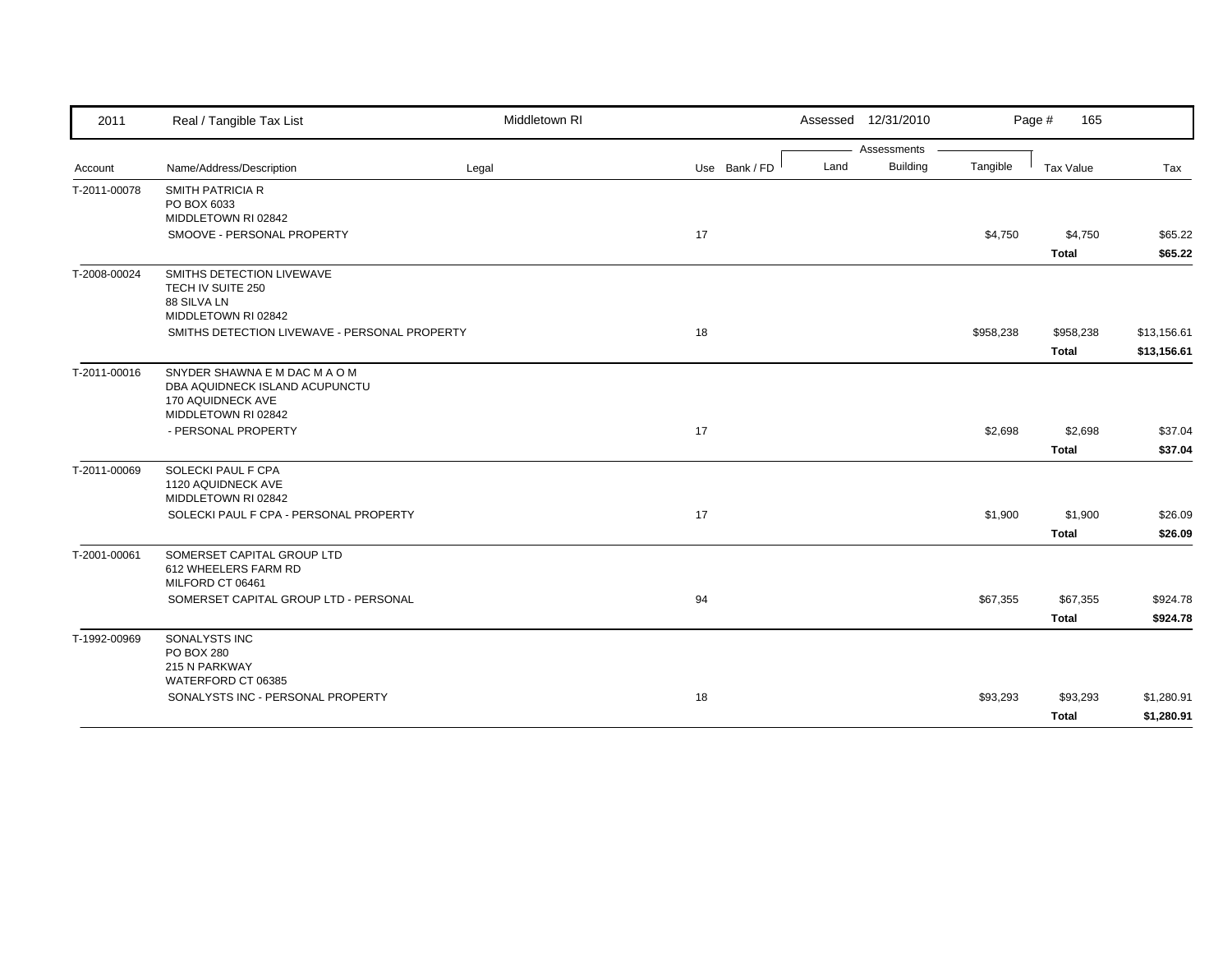| 2011         | Real / Tangible Tax List                                                                                                             | Middletown RI |               | Assessed 12/31/2010 |                             | Page #   | 166          |          |
|--------------|--------------------------------------------------------------------------------------------------------------------------------------|---------------|---------------|---------------------|-----------------------------|----------|--------------|----------|
|              |                                                                                                                                      |               |               |                     | Assessments                 |          |              |          |
| Account      | Name/Address/Description                                                                                                             | Legal         | Use Bank / FD | Land                | <b>Building</b><br>Tangible |          | Tax Value    | Tax      |
| T-1992-00974 | SOUZA ROY JR INSURANCE AGENCY<br>999 WEST MAIN RD<br>MIDDLETOWN RI 02842                                                             |               |               |                     |                             |          |              |          |
|              | SOUZA ROY JR INSURANCE AGENCY - PERSONAL                                                                                             |               | 17            |                     |                             | \$4,358  | \$4,358      | \$59.84  |
|              |                                                                                                                                      |               |               |                     |                             |          | <b>Total</b> | \$59.84  |
| T-1999-00562 | SOVEREIGN BANK#454<br>PO BOX 953<br>PORT JEFFERSON ST NY 11776                                                                       |               |               |                     |                             |          |              |          |
|              | SOVEREIGN BANK #454 - PERSONAL PROPERTY                                                                                              |               | 18            |                     |                             | \$54,000 | \$54,000     | \$741.42 |
|              |                                                                                                                                      |               |               |                     |                             |          | <b>Total</b> | \$741.42 |
| T-2011-00062 | <b>SPALON LLC</b><br>35 POWEL AVE<br>NEWPORT RI 02840                                                                                |               |               |                     |                             |          |              |          |
|              | SPALON LLC - PERSONAL PROPERTY                                                                                                       |               | 17            |                     |                             | \$5,700  | \$5,700      | \$78.26  |
|              |                                                                                                                                      |               |               |                     |                             |          | <b>Total</b> | \$78.26  |
| T-1993-00027 | <b>SPEC EYEWEAR</b><br>EUDENBACH AND RISPOLI INC<br>58 EAST MAIN RD<br>MIDDLETOWN RI 02842                                           |               |               |                     |                             |          |              |          |
|              | SPEC EYEWEAR - PERSONAL PROPERTY                                                                                                     |               | 18            |                     |                             | \$44,277 | \$44,277     | \$607.92 |
|              |                                                                                                                                      |               |               |                     |                             |          | <b>Total</b> | \$607.92 |
| T-1992-00123 | SPEEDY MUFFLER KING #3801<br>C/0 MONRO MUFFLER BRAKE INC<br><b>ALLYSON AUBURN</b><br>200 HOLLEDER PARKWAY<br>ROCHESTER NY 14615-3808 |               |               |                     |                             |          |              |          |
|              | SPEEDY MUFFLER KING #3801 - PERSONAL PROPERTY                                                                                        |               | 18            |                     |                             | \$56,196 | \$56,196     | \$771.57 |
|              |                                                                                                                                      |               |               |                     |                             |          | <b>Total</b> | \$771.57 |
|              | SPIRATOS ANTHONY G                                                                                                                   |               |               |                     |                             |          |              |          |
| T-1992-00980 | 6 SUNNYSIDE PL<br>NEWPORT RI 02840-3378                                                                                              |               |               |                     |                             |          |              |          |
|              | SPIRATOS ANTHONY G - PERSONAL PROPERTY                                                                                               |               | 17            |                     |                             | \$2,823  | \$2,823      | \$38.76  |
|              |                                                                                                                                      |               |               |                     |                             |          | <b>Total</b> | \$38.76  |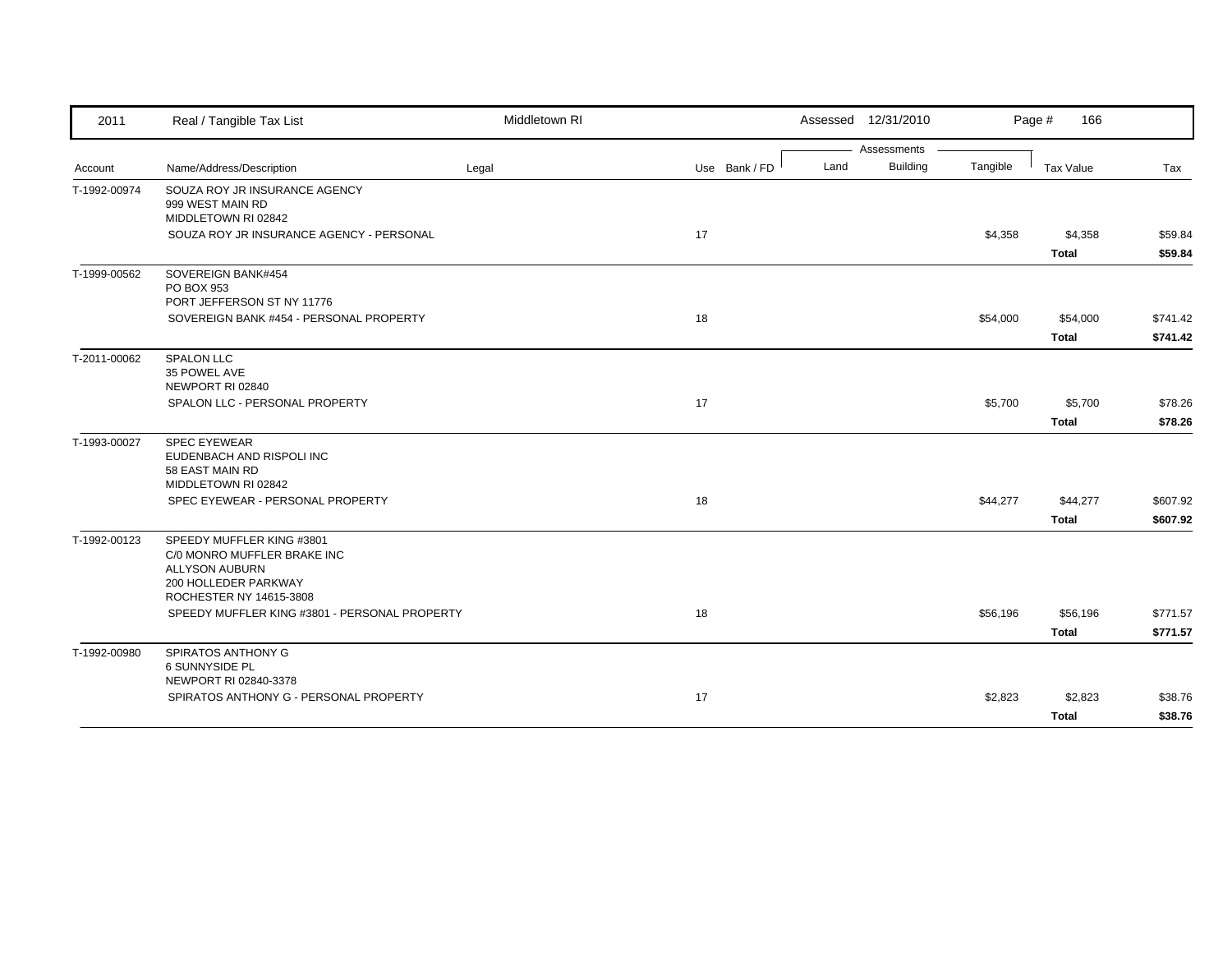| 2011         | Real / Tangible Tax List                                        | Middletown RI |               |      | Assessed 12/31/2010 |           | Page #<br>167    |            |
|--------------|-----------------------------------------------------------------|---------------|---------------|------|---------------------|-----------|------------------|------------|
|              |                                                                 |               |               |      | Assessments         |           |                  |            |
| Account      | Name/Address/Description                                        | Legal         | Use Bank / FD | Land | <b>Building</b>     | Tangible  | <b>Tax Value</b> | Tax        |
| T-2002-00159 | SPORTS SECTION OF RI                                            |               |               |      |                     |           |                  |            |
|              | <b>TWOMEY MARIE</b><br>15 KING RD                               |               |               |      |                     |           |                  |            |
|              | MIDDLETOWN RI 02842                                             |               |               |      |                     |           |                  |            |
|              | SPORTS SECTION OF RI - PERSONAL PROPERTY                        |               | 17            |      |                     | \$3,457   | \$3,457          | \$47.46    |
|              |                                                                 |               |               |      |                     |           | <b>Total</b>     | \$47.46    |
| T-2002-00061 | SPORTS TANNING INC                                              |               |               |      |                     |           |                  |            |
|              | DENISE DUONTE<br>238 EAST MAIN RD                               |               |               |      |                     |           |                  |            |
|              | MIDDLETOWN RI 02842                                             |               |               |      |                     |           |                  |            |
|              | SPORTS TANNING INC - PERSONAL PROPERTY                          |               | 18            |      |                     | \$66,044  | \$66,044         | \$906.78   |
|              |                                                                 |               |               |      |                     |           | Total            | \$906.78   |
| T-2010-00037 | SPRINT OF MIDDLETOWN                                            |               |               |      |                     |           |                  |            |
|              | 19 WEST MAIN RD                                                 |               |               |      |                     |           |                  |            |
|              | MIDDLETOWN RI 02842<br>SPRINT OF MIDDLETOWN - PERSONAL PROPERTY |               | 17            |      |                     | \$8,380   | \$8,380          | \$115.06   |
|              |                                                                 |               |               |      |                     |           |                  |            |
|              |                                                                 |               |               |      |                     |           | <b>Total</b>     | \$115.06   |
| T-1992-00897 | <b>SSC HOLIDAY CINEMAS</b><br><b>BOSTON CONCESSIONS GROUP</b>   |               |               |      |                     |           |                  |            |
|              | 55 CAMBRIDGE PARKWAY                                            |               |               |      |                     |           |                  |            |
|              | CAMBRIDGE MA 02142                                              |               |               |      |                     |           |                  |            |
|              | SSC HOLIDAY CINEMAS - PERSONAL PROPERTY                         |               | 18            |      |                     | \$126,927 | \$126,927        | \$1,742.71 |
|              |                                                                 |               |               |      |                     |           | <b>Total</b>     | \$1,742.71 |
| T-2001-00001 | STAPLES THE OFFICE SUPERSTORE                                   |               |               |      |                     |           |                  |            |
|              | 500 STAPLES DR<br>PO BOX 99275                                  |               |               |      |                     |           |                  |            |
|              | FRAMINGHAM MA 01702                                             |               |               |      |                     |           |                  |            |
|              | STAPLES - PERSONAL PROPERTY                                     |               | 18            |      |                     | \$246,127 | \$246,127        | \$3,379.32 |
|              |                                                                 |               |               |      |                     |           | <b>Total</b>     | \$3,379.32 |
| T-2006-00010 | <b>STAR GAS SERVICE</b>                                         |               |               |      |                     |           |                  |            |
|              | <b>INERGY PROPANE LLC</b><br>TAX DEPT SUITE 200                 |               |               |      |                     |           |                  |            |
|              | 2 BRUSH CREEK BLVD                                              |               |               |      |                     |           |                  |            |
|              | KANSAS CITY MO 64112                                            |               |               |      |                     |           |                  |            |
|              | STAR GAS SERVICE - PERSONAL PROPERTY                            |               | 94            |      |                     | \$1,240   | \$1,240          | \$17.03    |
|              |                                                                 |               |               |      |                     |           | <b>Total</b>     | \$17.03    |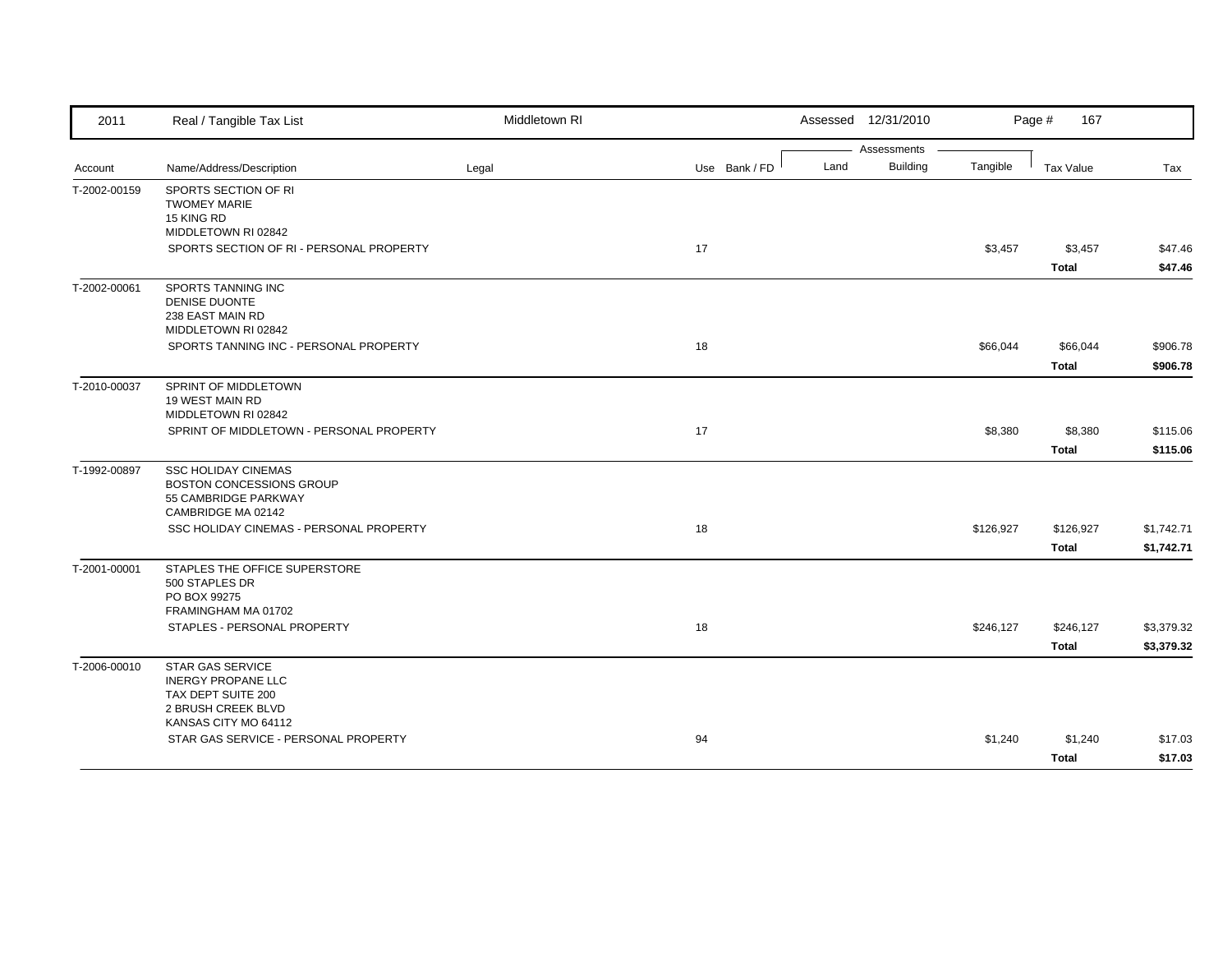| 2011         | Real / Tangible Tax List                                                                                                                                   | Middletown RI |               |      | Assessed 12/31/2010            |             | Page #<br>168                               |                                       |
|--------------|------------------------------------------------------------------------------------------------------------------------------------------------------------|---------------|---------------|------|--------------------------------|-------------|---------------------------------------------|---------------------------------------|
| Account      | Name/Address/Description                                                                                                                                   | Legal         | Use Bank / FD | Land | Assessments<br><b>Building</b> | Tangible    | Tax Value                                   | Tax                                   |
| T-2007-00051 | <b>STAR NAILS</b><br>238 EAST MAIN RD<br>MIDDLETOWN RI 02842<br>STAR NAILS - PERSONAL PROPERTY                                                             |               | 17            |      |                                | \$8,380     | \$8,380<br><b>Total</b>                     | \$115.06<br>\$115.06                  |
| T-2002-00300 | STARBUCKS CORPORATION #7599<br>ATTN PROPERTY TAX<br>POB 34442 M/S S-TAX3<br>SEATTLE WA 981241442<br>STARBUCKS - PERSONAL PROPERTY                          |               | 18            |      |                                | \$177,201   | \$177,201                                   | \$2,432.97                            |
| T-2001-00065 | STEELE & STEELE ANTIQUES<br>STEELE DAVID E<br>916 WEST MAIN RD<br>MIDDLETOWN RI 02842<br>STEELE & STEELE ANTIQUES - PERSONAL PROPERTY                      |               | 17            |      |                                | \$1,200     | <b>Total</b><br>\$1,200                     | \$2,432.97<br>\$16.48                 |
| T-1992-00994 | STOP & SHOP COMPANIES INC<br>C/O AHOLD USA PROPERTY TAX<br>1385 HANCOCK ST 8TH FL<br>QUINCY MA 02169<br>STOP & SHOP COMPANIES INC - PERSONAL PROPERTY      |               | 18            |      |                                | \$2,328,638 | <b>Total</b><br>\$2,328,638<br><b>Total</b> | \$16.48<br>\$31,972.20<br>\$31,972.20 |
| T-2007-00062 | STOP&SHOP/SHAWS<br>REDBOX AUTOMATED RETAIL LLC<br>C/O MARVI F POER & COMPAN<br>PO BOX 802206<br>DALLAS TX 75380-220<br>STOP&SHOP/SHAWS - PERSONAL PROPERTY |               | 18            |      |                                | \$54,511    | \$54,511<br><b>Total</b>                    | \$748.44<br>\$748.44                  |
| T-2001-00659 | STOP/SHOP/SHAWS<br>WESTERN UNION FINANCIAL SRVS<br>12500 E BELFORD AVE M23B7<br>ENGLEWOOD CO 80112                                                         |               |               |      |                                |             |                                             |                                       |
|              | STOP/SHOP/SHAWS - PERSONAL PROPERTY                                                                                                                        |               | 94            |      |                                | \$4,402     | \$4,402<br><b>Total</b>                     | \$60.44<br>\$60.44                    |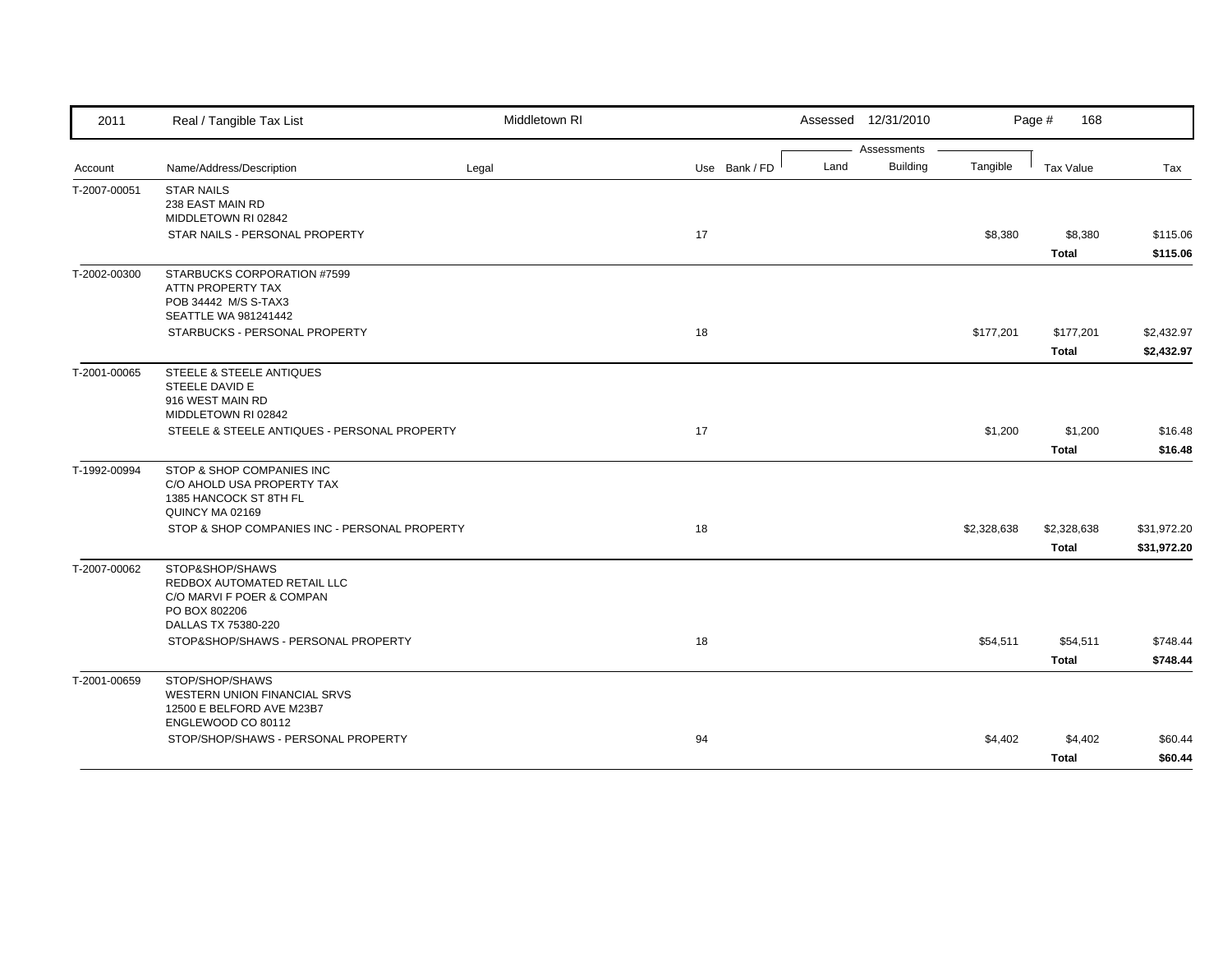| 2011         | Real / Tangible Tax List                                                                    | Middletown RI |               | Assessed 12/31/2010     |          | Page #<br>169 |          |
|--------------|---------------------------------------------------------------------------------------------|---------------|---------------|-------------------------|----------|---------------|----------|
|              |                                                                                             |               |               | Assessments             |          |               |          |
| Account      | Name/Address/Description                                                                    | Legal         | Use Bank / FD | <b>Building</b><br>Land | Tangible | Tax Value     | Tax      |
| T-1992-00230 | STRATFORD WILLIAM E & ALICE F<br>309 BERKELEY AVE<br>MIDDLETOWN RI 02842                    |               |               |                         |          |               |          |
|              | STRATFORD WILLIAM E & ALICE - PERSONAL                                                      |               | 17            |                         | \$3,111  | \$3,111       | \$42.71  |
|              |                                                                                             |               |               |                         |          | <b>Total</b>  | \$42.71  |
| T-1992-00325 | STRUCTURED RESOURCES TECH<br>PHILIP G EKLUND<br>20 NORTH DR<br>PORTSMOUTH RI 02871          |               |               |                         |          |               |          |
|              | STRUCTURED RESOURCES TECH - PERSONAL                                                        |               | 17            |                         | \$6,741  | \$6,741       | \$92.55  |
|              |                                                                                             |               |               |                         |          | <b>Total</b>  | \$92.55  |
| T-1992-00996 | SUBURBAN PROPANE<br>L.P. TAX DEPT<br>P O BOX 206<br>WHIPPANY NJ 07981                       |               |               |                         |          |               |          |
|              | - PERSONAL PROPERTY                                                                         |               | 94            |                         | \$8,376  | \$8,376       | \$115.00 |
|              |                                                                                             |               |               |                         |          | <b>Total</b>  | \$115.00 |
| T-1992-00997 | <b>SUBWAY</b><br>238 EAST MAN RD<br>MIDDLETOWN RI 02842                                     |               |               |                         |          |               |          |
|              | SUBWAY - PERSONAL PROPERTY                                                                  |               | 18            |                         | \$24,534 | \$24,534      | \$336.85 |
|              |                                                                                             |               |               |                         |          | <b>Total</b>  | \$336.85 |
| T-2011-00109 | SULLIVAN CONSTRUC & DEVELOP CO<br>SULLIVAN DENNIS P<br>140 MEADOW LN<br>MIDDLETOWN RI 02842 |               |               |                         |          |               |          |
|              | SULLIVAN CONSTRUC & DEVELOP CO - PERSONAL                                                   |               | 17            |                         | \$1,900  | \$1,900       | \$26.09  |
|              |                                                                                             |               |               |                         |          | <b>Total</b>  | \$26.09  |
| T-2008-00060 | SULLIVAN MATTHEW LAND SURVEYOR<br>23 WYNDHAM HILL RD<br>MIDDLETOWN RI 02842                 |               |               |                         |          |               |          |
|              | SULLIVAN MATTHEW SURVEYOR - PERSONAL                                                        |               | 17            |                         | \$3,143  | \$3,143       | \$43.15  |
|              |                                                                                             |               |               |                         |          | <b>Total</b>  | \$43.15  |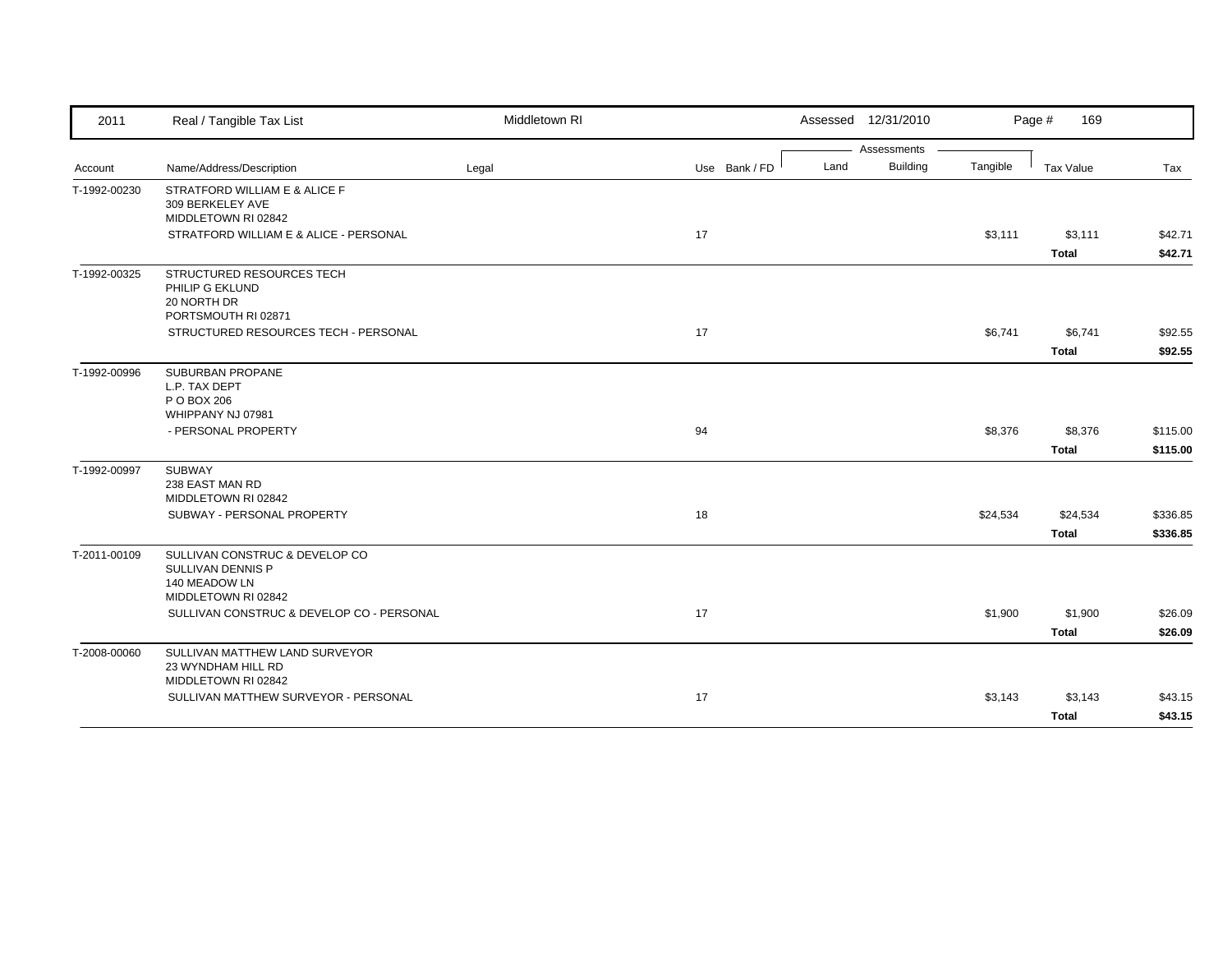| 2011         | Real / Tangible Tax List                           | Middletown RI |               |      | Assessed 12/31/2010 |           | Page #<br>170    |            |
|--------------|----------------------------------------------------|---------------|---------------|------|---------------------|-----------|------------------|------------|
|              |                                                    |               |               |      | Assessments         |           |                  |            |
| Account      | Name/Address/Description                           | Legal         | Use Bank / FD | Land | <b>Building</b>     | Tangible  | <b>Tax Value</b> | Tax        |
| T-1992-01005 | SUN RAY CURTAIN COMPANY                            |               |               |      |                     |           |                  |            |
|              | PO BOX 4255<br>MIDDLETOWN RI 02842                 |               |               |      |                     |           |                  |            |
|              | SUN RAY CURTAIN COMPANY - PERSONAL PROPERTY        |               | 17            |      |                     | \$2,284   | \$2,284          | \$31.36    |
|              |                                                    |               |               |      |                     |           | <b>Total</b>     | \$31.36    |
| T-1992-01004 | <b>SUNOCO STATION</b>                              |               |               |      |                     |           |                  |            |
|              | <b>ENERGY NORTH CORP</b>                           |               |               |      |                     |           |                  |            |
|              | 1700 SHAWSHEEN ST<br>2ND FLOOR                     |               |               |      |                     |           |                  |            |
|              | TEWKSBURY MA 01876-1550                            |               |               |      |                     |           |                  |            |
|              | SUNOCO STATION - PERSONAL PROPERTY                 |               | 94            |      |                     | \$122,944 | \$122,944        | \$1,688.02 |
|              |                                                    |               |               |      |                     |           | Total            | \$1,688.02 |
| T-1999-00703 | SUNRISE RESTAURANT                                 |               |               |      |                     |           |                  |            |
|              | <b>MYXUAN XA</b>                                   |               |               |      |                     |           |                  |            |
|              | 823 WEST MAIN RD<br>MIDDLETOWN RI 02842            |               |               |      |                     |           |                  |            |
|              | SUNRISE RESTAURANT - PERSONAL PROPERTY             |               | 18            |      |                     | \$33,331  | \$33,331         | \$457.63   |
|              |                                                    |               |               |      |                     |           | <b>Total</b>     | \$457.63   |
| T-1993-00064 | <b>SUPERCUTS</b>                                   |               |               |      |                     |           |                  |            |
|              | 7201 METRO BLVD                                    |               |               |      |                     |           |                  |            |
|              | MINNEAPOLIS MN 55439                               |               |               |      |                     |           |                  |            |
|              | SUPERCUTS - PERSONAL PROPERTY                      |               | 18            |      |                     | \$68,026  | \$68,026         | \$934.00   |
|              |                                                    |               |               |      |                     |           | <b>Total</b>     | \$934.00   |
| T-2002-00127 | SUPERIOR ATHLETICS LLC<br>D/B/A SEDONA FITNESS FOR |               |               |      |                     |           |                  |            |
|              | 878 WEST MAIN RD.                                  |               |               |      |                     |           |                  |            |
|              | MIDDLETOWN RI 02842                                |               |               |      |                     |           |                  |            |
|              | SEDONA FITNESS FOR WOMEN - PERSONAL                |               | 18            |      |                     | \$51,151  | \$51,151         | \$702.30   |
|              |                                                    |               |               |      |                     |           | <b>Total</b>     | \$702.30   |
| T-2011-00048 | SURPLUS BUILDING MATERIALS                         |               |               |      |                     |           |                  |            |
|              | <b>ONEILL DON</b>                                  |               |               |      |                     |           |                  |            |
|              | 150 BERKELEY AVE<br>MIDDLETOWN RI 02842            |               |               |      |                     |           |                  |            |
|              | SURPLUS BUILDING MATERIALS - PERSONAL              |               | 17            |      |                     | \$4,750   | \$4,750          | \$65.22    |
|              |                                                    |               |               |      |                     |           | Total            | \$65.22    |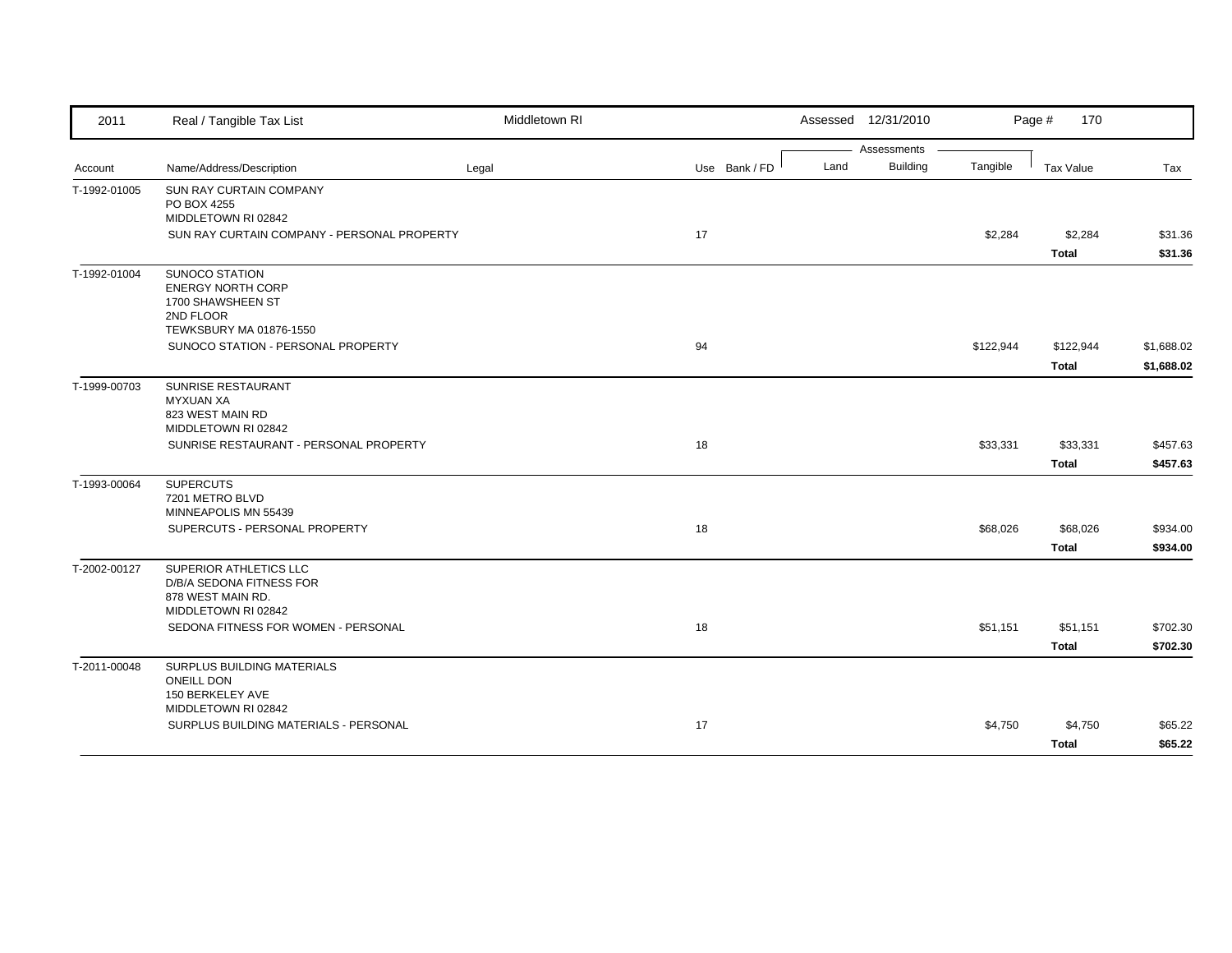| 2011         | Real / Tangible Tax List                                                                                            | Middletown RI | Assessed 12/31/2010                                     | Page #    | 171                |                          |
|--------------|---------------------------------------------------------------------------------------------------------------------|---------------|---------------------------------------------------------|-----------|--------------------|--------------------------|
| Account      | Name/Address/Description                                                                                            | Legal         | Assessments<br><b>Building</b><br>Use Bank / FD<br>Land | Tangible  | Tax Value          | Tax                      |
| T-2011-00064 | SWEET INSPIRATION SEWING SCH<br>850 AQUIDNECK AVE<br>MIDDLETOWN RI 02842<br>SWEET INSPIRATION SEWING SCH - PERSONAL |               | 17                                                      | \$4,750   | \$4,750<br>Total   | \$65.22<br>\$65.22       |
| T-1992-01011 | SYSTEMS RESOURCES MGT INC<br>42VALLEY RD 2ND FLR<br>MIDDLETOWN RI 02842<br>SYSTEMS RESOURCES MGT INC - PERSONAL     |               | 18                                                      | \$104,048 | \$104,048<br>Total | \$1,428.58<br>\$1,428.58 |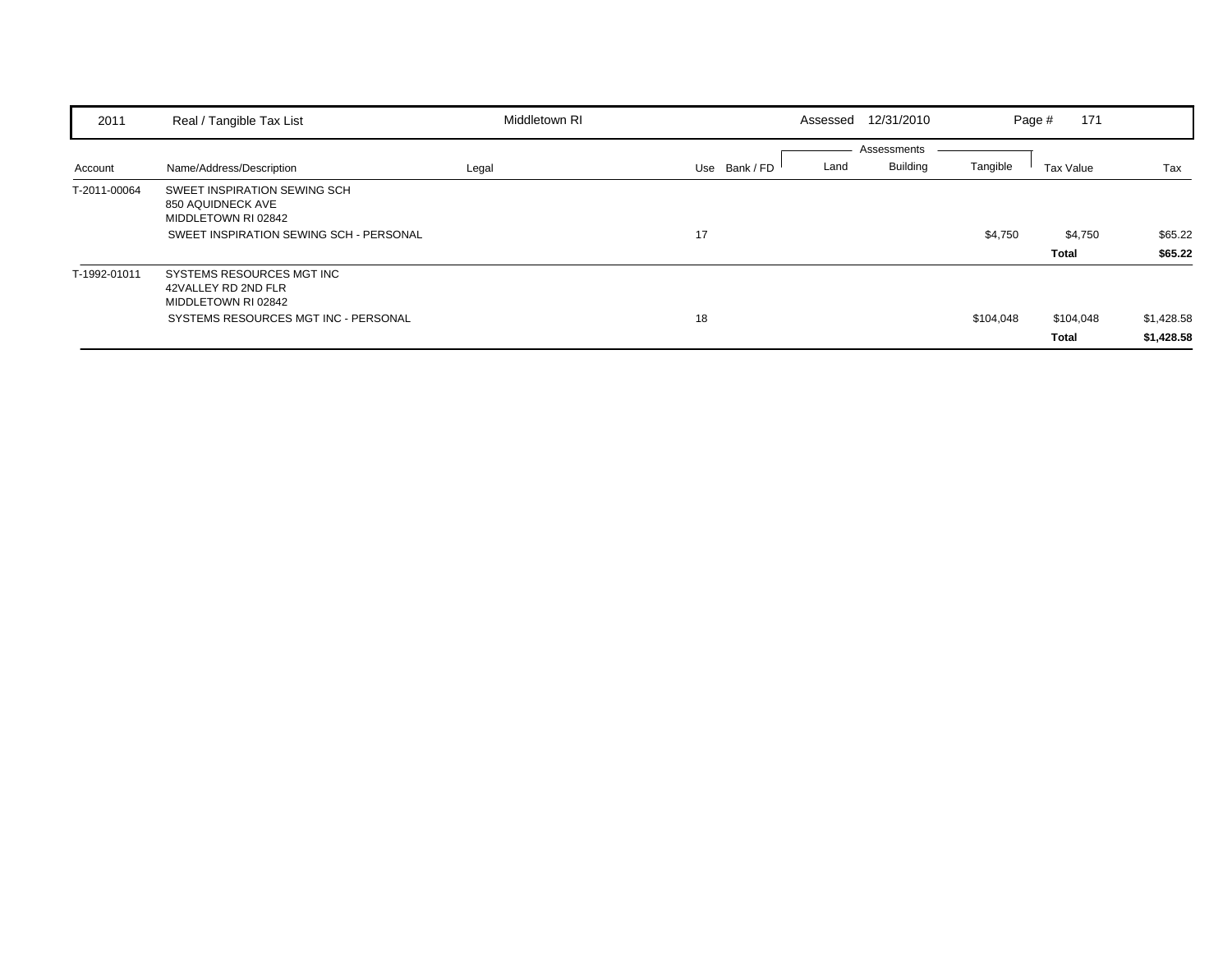| Assessments<br><b>Building</b><br>Use Bank / FD<br>Land<br>Tangible<br>Tax Value<br>Name/Address/Description<br>Tax<br>Legal<br>Account<br><b>T-MARINE LLC</b><br>PO BOX 4051<br>MIDDLETOWN RI 02842<br>17<br>T-MARINE - PERSONAL PROPERTY<br>\$1,152<br>\$1,152<br><b>Total</b><br>T-MOBILE NORTHEAST LLC<br>ATTN PROP TAX DEPT<br>12920 SE 38TH ST<br>BELLEVUE WA 98006<br>T MOBILE - PERSONAL PROPERTY<br>18<br>\$151,732<br>\$151,732<br><b>Total</b><br>T-2006-00034<br>TABER OIL COMPANY INC<br>C/O MIKE TABER<br>106 WYNDHAM HILL RD<br>MIDDLETOWN RI 02842<br>17<br>TABER OIL COMPANY - PERSONAL PROPERTY<br>\$1,728<br>\$1,728<br><b>Total</b><br>TADDEI LEONARD C DMD<br>770 AQUIDNECK AVE<br>MIDDLETOWN RI 02842<br>TADDEI LEONARD C DMD - PERSONAL PROPERTY<br>18<br>\$65,554<br>\$65,554<br><b>Total</b><br><b>TAYLOR RENTAL</b><br>1139 AQUIDNECK AVE<br>MIDDLETOWN RI 02842<br>TAYLOR RENTAL - PERSONAL PROPERTY<br>18<br>\$12,873<br>\$12,873<br><b>Total</b><br>TEAM ONE NEWPORT INC<br>T-2000-01014<br>1005 AQUIDNECK AVE<br>MIDDLETOWN RI 02842<br>TEAM ONE NEWPORT - PERSONAL PROPERTY<br>18<br>\$21,826<br>\$21,826<br><b>Total</b> | 2011         | Real / Tangible Tax List | Middletown RI |  | Assessed 12/31/2010 | Page #<br>172 |  |
|----------------------------------------------------------------------------------------------------------------------------------------------------------------------------------------------------------------------------------------------------------------------------------------------------------------------------------------------------------------------------------------------------------------------------------------------------------------------------------------------------------------------------------------------------------------------------------------------------------------------------------------------------------------------------------------------------------------------------------------------------------------------------------------------------------------------------------------------------------------------------------------------------------------------------------------------------------------------------------------------------------------------------------------------------------------------------------------------------------------------------------------------------------|--------------|--------------------------|---------------|--|---------------------|---------------|--|
|                                                                                                                                                                                                                                                                                                                                                                                                                                                                                                                                                                                                                                                                                                                                                                                                                                                                                                                                                                                                                                                                                                                                                          |              |                          |               |  |                     |               |  |
| \$15.82<br>\$15.82<br>\$2,083.28<br>\$2,083.28<br>\$23.73<br>\$23.73<br>\$900.06<br>\$900.06<br>\$176.75<br>\$176.75<br>\$299.67<br>\$299.67                                                                                                                                                                                                                                                                                                                                                                                                                                                                                                                                                                                                                                                                                                                                                                                                                                                                                                                                                                                                             |              |                          |               |  |                     |               |  |
|                                                                                                                                                                                                                                                                                                                                                                                                                                                                                                                                                                                                                                                                                                                                                                                                                                                                                                                                                                                                                                                                                                                                                          | T-2006-00079 |                          |               |  |                     |               |  |
|                                                                                                                                                                                                                                                                                                                                                                                                                                                                                                                                                                                                                                                                                                                                                                                                                                                                                                                                                                                                                                                                                                                                                          |              |                          |               |  |                     |               |  |
|                                                                                                                                                                                                                                                                                                                                                                                                                                                                                                                                                                                                                                                                                                                                                                                                                                                                                                                                                                                                                                                                                                                                                          |              |                          |               |  |                     |               |  |
|                                                                                                                                                                                                                                                                                                                                                                                                                                                                                                                                                                                                                                                                                                                                                                                                                                                                                                                                                                                                                                                                                                                                                          |              |                          |               |  |                     |               |  |
|                                                                                                                                                                                                                                                                                                                                                                                                                                                                                                                                                                                                                                                                                                                                                                                                                                                                                                                                                                                                                                                                                                                                                          | T-2002-00142 |                          |               |  |                     |               |  |
|                                                                                                                                                                                                                                                                                                                                                                                                                                                                                                                                                                                                                                                                                                                                                                                                                                                                                                                                                                                                                                                                                                                                                          |              |                          |               |  |                     |               |  |
|                                                                                                                                                                                                                                                                                                                                                                                                                                                                                                                                                                                                                                                                                                                                                                                                                                                                                                                                                                                                                                                                                                                                                          |              |                          |               |  |                     |               |  |
|                                                                                                                                                                                                                                                                                                                                                                                                                                                                                                                                                                                                                                                                                                                                                                                                                                                                                                                                                                                                                                                                                                                                                          |              |                          |               |  |                     |               |  |
|                                                                                                                                                                                                                                                                                                                                                                                                                                                                                                                                                                                                                                                                                                                                                                                                                                                                                                                                                                                                                                                                                                                                                          |              |                          |               |  |                     |               |  |
|                                                                                                                                                                                                                                                                                                                                                                                                                                                                                                                                                                                                                                                                                                                                                                                                                                                                                                                                                                                                                                                                                                                                                          |              |                          |               |  |                     |               |  |
|                                                                                                                                                                                                                                                                                                                                                                                                                                                                                                                                                                                                                                                                                                                                                                                                                                                                                                                                                                                                                                                                                                                                                          |              |                          |               |  |                     |               |  |
|                                                                                                                                                                                                                                                                                                                                                                                                                                                                                                                                                                                                                                                                                                                                                                                                                                                                                                                                                                                                                                                                                                                                                          |              |                          |               |  |                     |               |  |
|                                                                                                                                                                                                                                                                                                                                                                                                                                                                                                                                                                                                                                                                                                                                                                                                                                                                                                                                                                                                                                                                                                                                                          |              |                          |               |  |                     |               |  |
|                                                                                                                                                                                                                                                                                                                                                                                                                                                                                                                                                                                                                                                                                                                                                                                                                                                                                                                                                                                                                                                                                                                                                          | T-1995-00050 |                          |               |  |                     |               |  |
|                                                                                                                                                                                                                                                                                                                                                                                                                                                                                                                                                                                                                                                                                                                                                                                                                                                                                                                                                                                                                                                                                                                                                          |              |                          |               |  |                     |               |  |
|                                                                                                                                                                                                                                                                                                                                                                                                                                                                                                                                                                                                                                                                                                                                                                                                                                                                                                                                                                                                                                                                                                                                                          |              |                          |               |  |                     |               |  |
|                                                                                                                                                                                                                                                                                                                                                                                                                                                                                                                                                                                                                                                                                                                                                                                                                                                                                                                                                                                                                                                                                                                                                          |              |                          |               |  |                     |               |  |
|                                                                                                                                                                                                                                                                                                                                                                                                                                                                                                                                                                                                                                                                                                                                                                                                                                                                                                                                                                                                                                                                                                                                                          |              |                          |               |  |                     |               |  |
|                                                                                                                                                                                                                                                                                                                                                                                                                                                                                                                                                                                                                                                                                                                                                                                                                                                                                                                                                                                                                                                                                                                                                          | T-1992-00863 |                          |               |  |                     |               |  |
|                                                                                                                                                                                                                                                                                                                                                                                                                                                                                                                                                                                                                                                                                                                                                                                                                                                                                                                                                                                                                                                                                                                                                          |              |                          |               |  |                     |               |  |
|                                                                                                                                                                                                                                                                                                                                                                                                                                                                                                                                                                                                                                                                                                                                                                                                                                                                                                                                                                                                                                                                                                                                                          |              |                          |               |  |                     |               |  |
|                                                                                                                                                                                                                                                                                                                                                                                                                                                                                                                                                                                                                                                                                                                                                                                                                                                                                                                                                                                                                                                                                                                                                          |              |                          |               |  |                     |               |  |
|                                                                                                                                                                                                                                                                                                                                                                                                                                                                                                                                                                                                                                                                                                                                                                                                                                                                                                                                                                                                                                                                                                                                                          |              |                          |               |  |                     |               |  |
|                                                                                                                                                                                                                                                                                                                                                                                                                                                                                                                                                                                                                                                                                                                                                                                                                                                                                                                                                                                                                                                                                                                                                          |              |                          |               |  |                     |               |  |
|                                                                                                                                                                                                                                                                                                                                                                                                                                                                                                                                                                                                                                                                                                                                                                                                                                                                                                                                                                                                                                                                                                                                                          |              |                          |               |  |                     |               |  |
|                                                                                                                                                                                                                                                                                                                                                                                                                                                                                                                                                                                                                                                                                                                                                                                                                                                                                                                                                                                                                                                                                                                                                          |              |                          |               |  |                     |               |  |
|                                                                                                                                                                                                                                                                                                                                                                                                                                                                                                                                                                                                                                                                                                                                                                                                                                                                                                                                                                                                                                                                                                                                                          |              |                          |               |  |                     |               |  |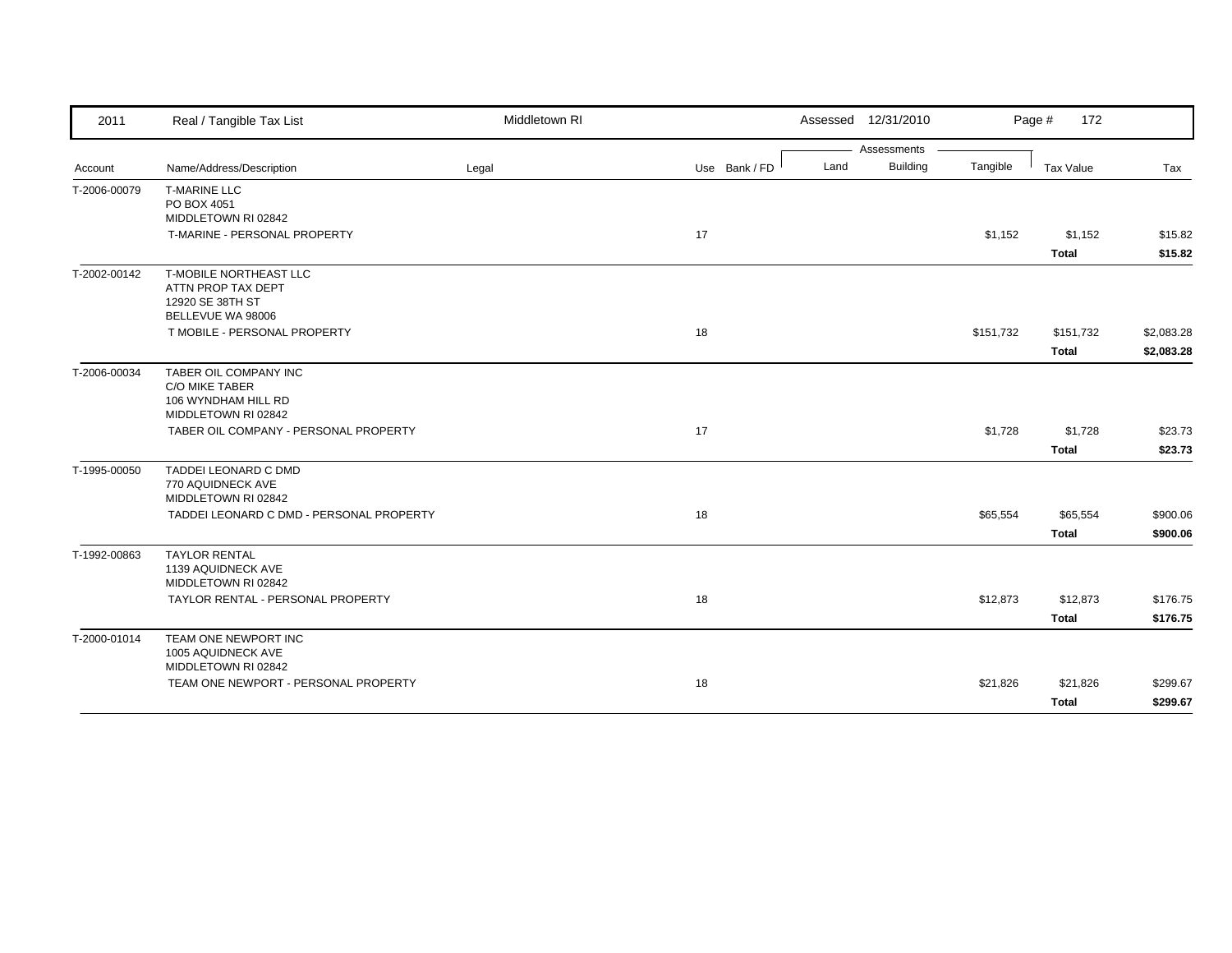| 2011         | Real / Tangible Tax List                              | Middletown RI |               | Assessed 12/31/2010     |          | Page #<br>173 |          |
|--------------|-------------------------------------------------------|---------------|---------------|-------------------------|----------|---------------|----------|
|              |                                                       |               |               | Assessments             |          |               |          |
| Account      | Name/Address/Description                              | Legal         | Use Bank / FD | <b>Building</b><br>Land | Tangible | Tax Value     | Tax      |
| T-2008-00077 | TELE CONSULTANTS INC                                  |               |               |                         |          |               |          |
|              | 4080 MCGINNIS FERRY RD                                |               |               |                         |          |               |          |
|              | <b>SUITE 902</b><br>ALPHARETTA GA 30005               |               |               |                         |          |               |          |
|              | TELE CONSULTANTS INC - PERSONAL PROPERTY              |               | 18            |                         | \$42,510 | \$42,510      | \$583.66 |
|              |                                                       |               |               |                         |          | <b>Total</b>  | \$583.66 |
| T-2011-00113 | TELECOM INSTALLATION SERVICES                         |               |               |                         |          |               |          |
|              | 28 JACOME WAY                                         |               |               |                         |          |               |          |
|              | MIDDLETOWN RI 02842                                   |               |               |                         |          |               |          |
|              | TELECOM INSTALLATION SERVICES - PERSONAL              |               | 17            |                         | \$6,650  | \$6,650       | \$91.30  |
|              |                                                       |               |               |                         |          | <b>Total</b>  | \$91.30  |
| T-2007-00057 | TERRI TRAEGER PHOTOGRAPHY                             |               |               |                         |          |               |          |
|              | 40 AMESBURY CIRCLE                                    |               |               |                         |          |               |          |
|              | MIDDLETOWN RI 02842                                   |               |               |                         |          |               |          |
|              | TERRI TRAEGER PHOTOGRAPHY - PERSONAL                  |               | 17            |                         | \$6,285  | \$6,285       | \$86.29  |
|              |                                                       |               |               |                         |          | <b>Total</b>  | \$86.29  |
| T-2005-00037 | THE BARN                                              |               |               |                         |          |               |          |
|              | <b>KAYE JONATHAN</b>                                  |               |               |                         |          |               |          |
|              | 321 COLUMBUS AVE.<br>BOSTON MA 02116-5168             |               |               |                         |          |               |          |
|              | THE BARN - PERSONAL PROPERTY                          |               | 17            |                         | \$2,305  | \$2,305       | \$31.65  |
|              |                                                       |               |               |                         |          | <b>Total</b>  | \$31.65  |
|              |                                                       |               |               |                         |          |               |          |
| T-2007-00064 | THE BOULEVARD BED & BREAKFAST<br>17 BOULEVARD TERRACE |               |               |                         |          |               |          |
|              | MIDDLETOWN RI 02842                                   |               |               |                         |          |               |          |
|              | THE BOULEVARD BED & BREAKFAST - PERSONAL              |               | 18            |                         | \$20,950 | \$20,950      | \$287.64 |
|              |                                                       |               |               |                         |          | <b>Total</b>  | \$287.64 |
| T-2005-00043 | THE BUTLER DID IT                                     |               |               |                         |          |               |          |
|              | PHARMAKIS CHARLES                                     |               |               |                         |          |               |          |
|              | 16 SHANGRI-LA LN                                      |               |               |                         |          |               |          |
|              | MIDDLETOWN RI 02842                                   |               |               |                         |          |               |          |
|              | THE BUTLER DID IT - PERSONAL PROPERTY                 |               | 17            |                         | \$1,727  | \$1,727       | \$23.71  |
|              |                                                       |               |               |                         |          | <b>Total</b>  | \$23.71  |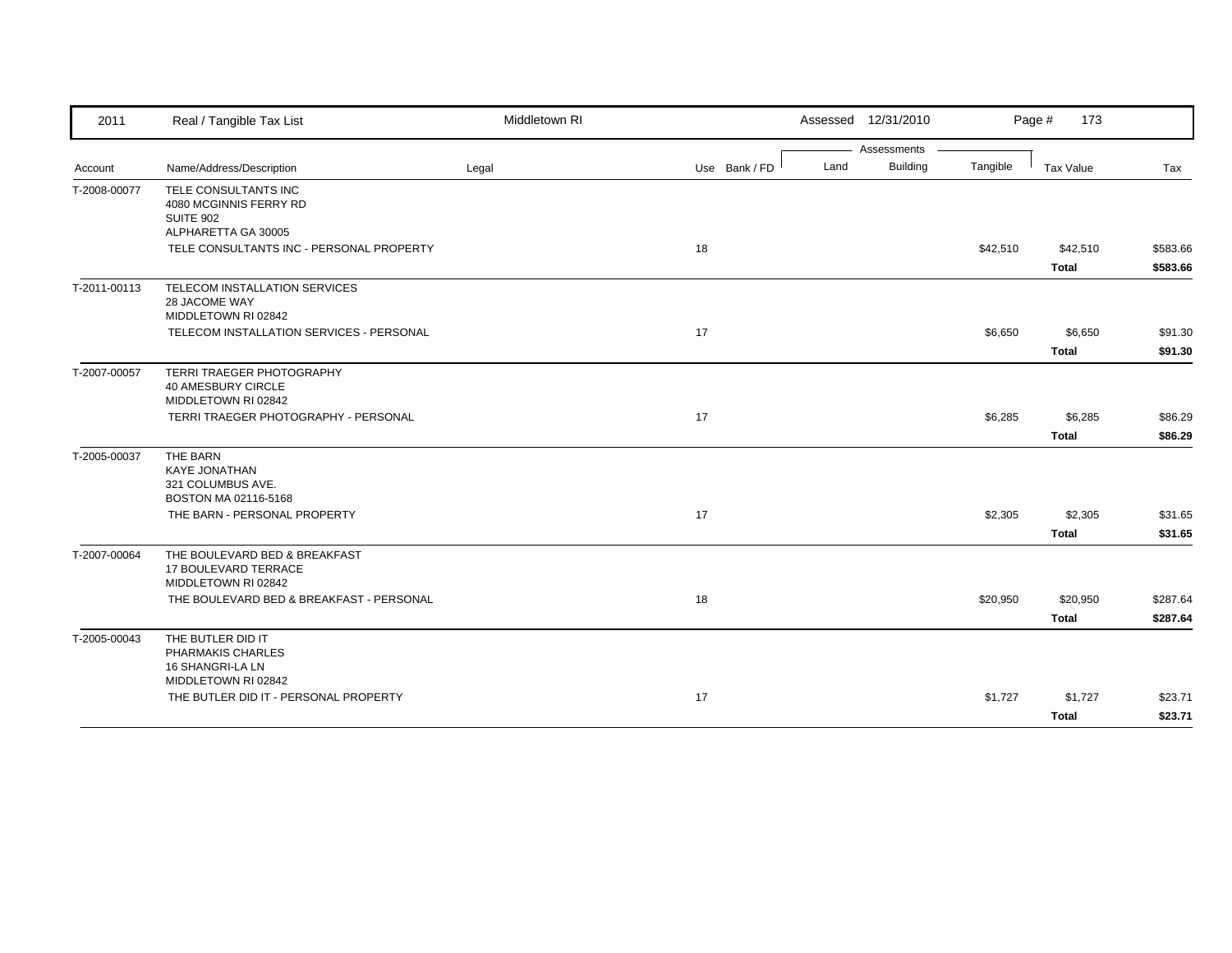| 2011         | Real / Tangible Tax List                                                                   | Middletown RI |               | Assessed 12/31/2010     |          | Page #<br>174            |                      |
|--------------|--------------------------------------------------------------------------------------------|---------------|---------------|-------------------------|----------|--------------------------|----------------------|
|              |                                                                                            |               |               | Assessments             |          |                          |                      |
| Account      | Name/Address/Description                                                                   | Legal         | Use Bank / FD | <b>Building</b><br>Land | Tangible | <b>Tax Value</b>         | Tax                  |
| T-2008-00081 | THE BUTLER DID IT<br>PHARMAKIS CHARLES<br>18 SHANGRI LA LN<br>MIDDLETOWN RI 02842          |               |               |                         |          |                          |                      |
|              | THE BUTLER DID IT - PERSONAL PROPERTY                                                      |               | 17            |                         | \$2,850  | \$2,850<br><b>Total</b>  | \$39.13<br>\$39.13   |
| T-2010-00049 | THE COMPUTER GUY LLC<br><b>BERTEL PAUL</b><br>999 WEST MAIN RD<br>MIDDLETOWN RI 02842      |               |               |                         |          |                          |                      |
|              | THE COMPUTER GUY LLC - PERSONAL PROPERTY                                                   |               | 17            |                         | \$1,462  | \$1,462<br><b>Total</b>  | \$20.07<br>\$20.07   |
| T-2008-00001 | THE HILLMAN GROUP INC<br>8990 S KYRENE RD<br><b>TEMPE AZ 85284</b>                         |               |               |                         |          |                          |                      |
|              | THE HILLMAN GROUP INC - PERSONAL PROPERTY                                                  |               | 94            |                         | \$2,557  | \$2,557<br><b>Total</b>  | \$35.11<br>\$35.11   |
| T-1999-00789 | THE INN AT VILLALON<br><b>BRITTEN CORINNA</b><br>120 MIANTONOMI AVE<br>MIDDLETOWN RI 02842 |               |               |                         |          |                          |                      |
|              | THE INN AT VILLALON - PERSONAL PROPERTY                                                    |               | 18            |                         | \$49,405 | \$49,405<br><b>Total</b> | \$678.33<br>\$678.33 |
| T-2005-00096 | THE UNIFORM STORE<br>MACCARONE MELISSA<br>999 WEST MAIN RD<br>MIDDLETOWN RI 02842          |               |               |                         |          |                          |                      |
|              | THE UNIFORM STORE - PERSONAL PROPERTY                                                      |               | 17            |                         | \$2,325  | \$2,325<br><b>Total</b>  | \$31.92<br>\$31.92   |
| T-2002-00335 | THE WORKSHOP<br><b>MARTELLINO PAUL</b><br>300 THIRD BEACH ROAD<br>MIDDLETOWN RI 02842      |               |               |                         |          |                          |                      |
|              | THE WORKSHOP - PERSONAL PROPERTY                                                           |               | 17            |                         | \$1,000  | \$1,000<br><b>Total</b>  | \$13.73<br>\$13.73   |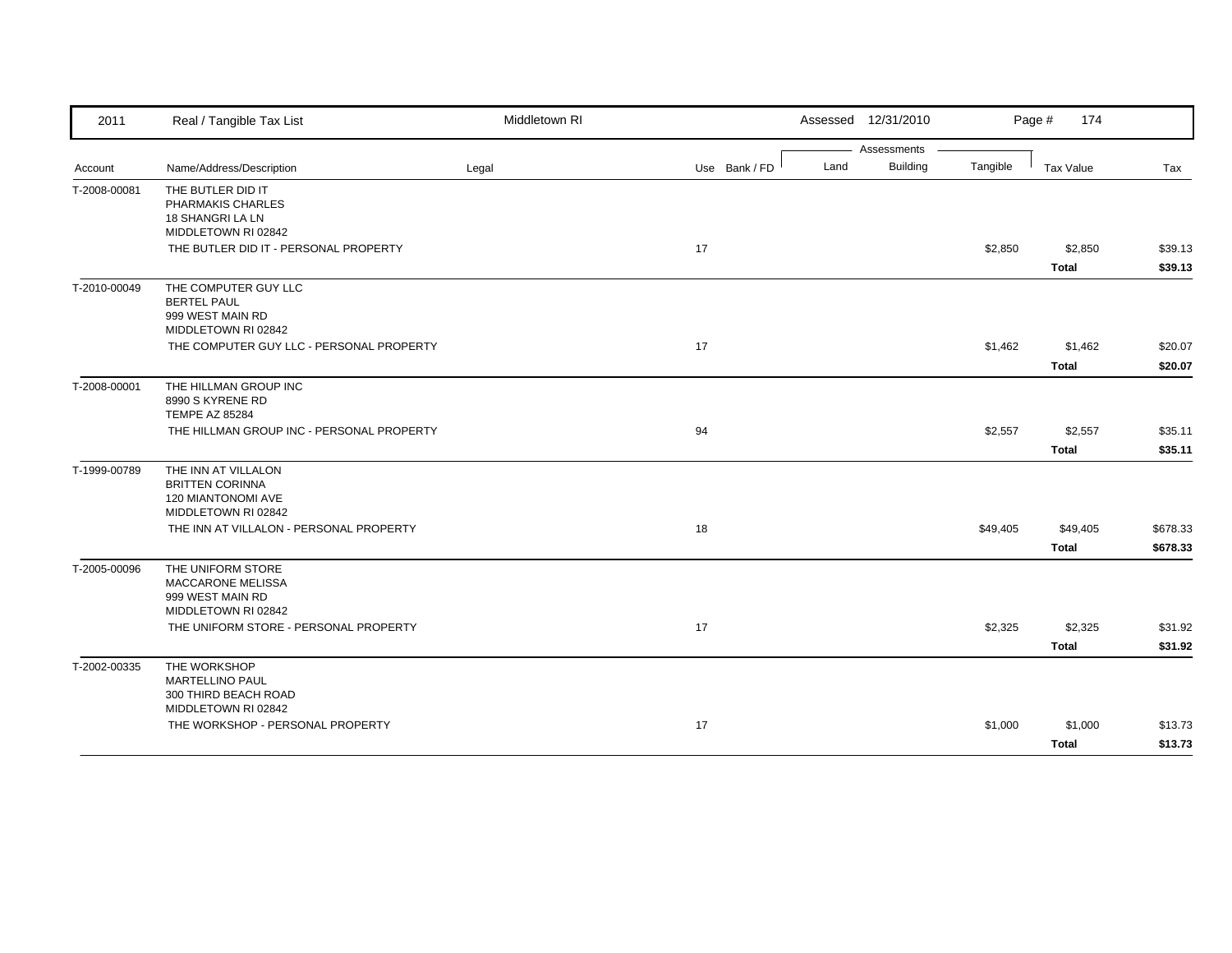| 2011         | Real / Tangible Tax List                                                                          | Middletown RI |               |      | Assessed 12/31/2010            |          | Page #<br>175            |                      |
|--------------|---------------------------------------------------------------------------------------------------|---------------|---------------|------|--------------------------------|----------|--------------------------|----------------------|
| Account      | Name/Address/Description                                                                          | Legal         | Use Bank / FD | Land | Assessments<br><b>Building</b> | Tangible | Tax Value                | Tax                  |
| T-1999-00765 | THOMAS FOOD SERVICE<br>141 NARRAGANSETT PK<br>E PROVIDENCE RI 02916                               |               |               |      |                                |          |                          |                      |
|              | THOMAS FOOD SERVICE - PERSONAL PROPERTY                                                           |               | 94            |      |                                | \$1,000  | \$1,000<br><b>Total</b>  | \$13.73<br>\$13.73   |
| T-2008-00046 | THOMAS H CASEY BUILDER INC<br>130 GREEN END AVE<br>MIDDLETOWN RI 02842                            |               |               |      |                                |          |                          |                      |
|              | THOMAS H CASEY BUILDER - PERSONAL PROPERTY                                                        |               | 17            |      |                                | \$3,666  | \$3,666<br><b>Total</b>  | \$50.33<br>\$50.33   |
| T-2005-00065 | THOW ASSOCIATES<br>C/O SUSAN THOW<br>1425 GREEN END AVE<br>MIDDLETOWN RI 02842                    |               |               |      |                                |          |                          |                      |
|              | THOW ASSOCIATES - PERSONAL PROPERTY                                                               |               | 17            |      |                                | \$2,393  | \$2,393<br><b>Total</b>  | \$32.86<br>\$32.86   |
| T-2002-00387 | <b>TICKETS</b><br><b>HPK INC</b><br><b>15 AQUIDNECK AVE</b><br>MIDDLETOWN RI 02842                |               |               |      |                                |          |                          |                      |
|              | TICKETS - PERSONAL PROPERTY                                                                       |               | 18            |      |                                | \$52,444 | \$52,444<br><b>Total</b> | \$720.06<br>\$720.06 |
| T-2011-00051 | TILMAN NATHAN W DDS PC<br>460 EAST MAIN RD<br>MIDDLETOWN RI 02842                                 |               |               |      |                                |          |                          |                      |
|              | TILMAN NATHAN W DDS PC - PERSONAL PROPERTY                                                        |               | 17            |      |                                | \$4,750  | \$4,750<br>Total         | \$65.22<br>\$65.22   |
| T-1992-00854 | <b>TITOS TACOS</b><br>REAVIS RICHARD & VINCE ARCELLO<br>651 WEST MAIN ROAD<br>MIDDLETOWN RI 02842 |               |               |      |                                |          |                          |                      |
|              | TITOS TACOS - PERSONAL PROPERTY                                                                   |               | 18            |      |                                | \$34,515 | \$34,515<br><b>Total</b> | \$473.89<br>\$473.89 |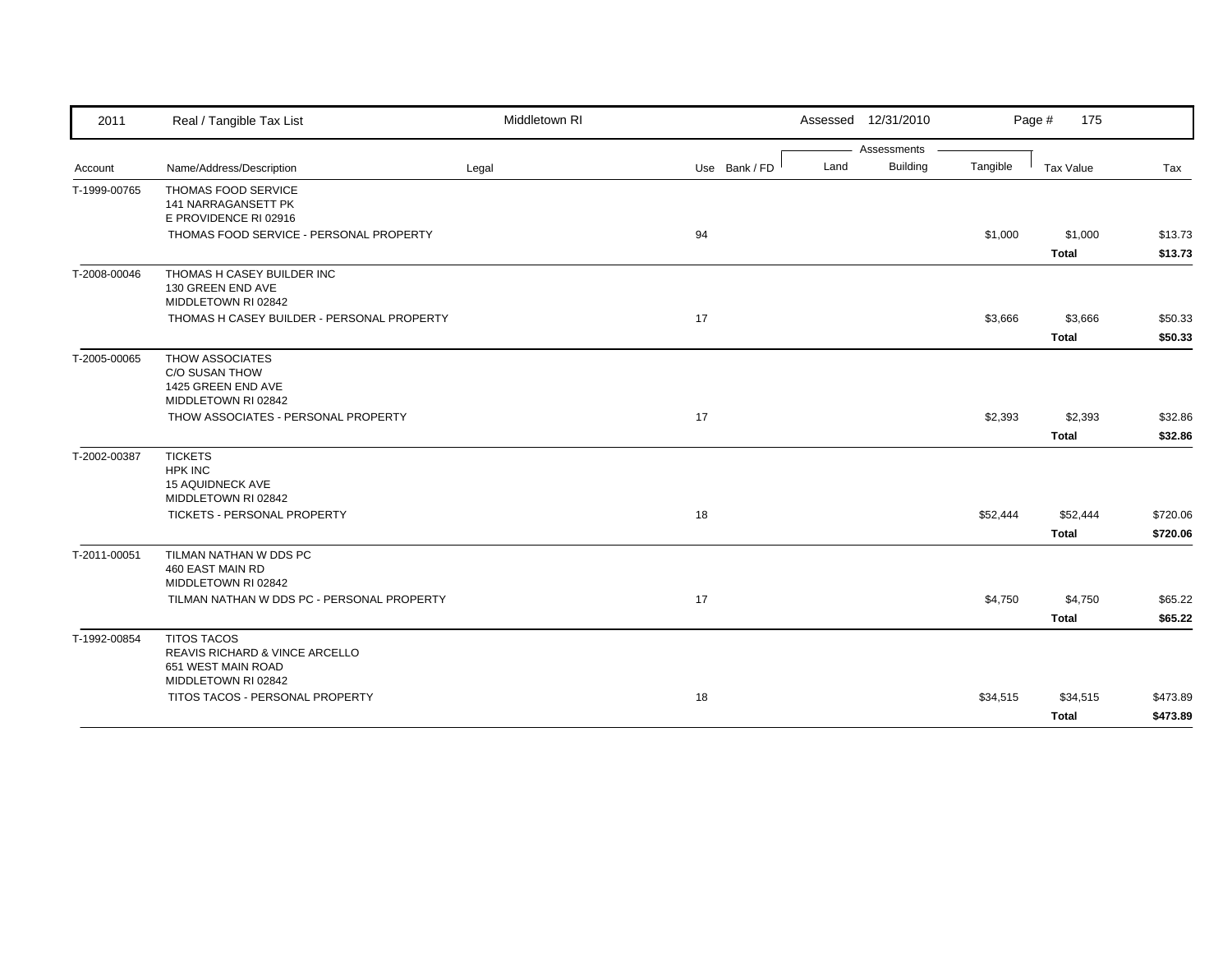| 2011         | Real / Tangible Tax List                          | Middletown RI |               | Assessed 12/31/2010 |                 |           | Page #<br>176    |            |
|--------------|---------------------------------------------------|---------------|---------------|---------------------|-----------------|-----------|------------------|------------|
|              |                                                   |               |               |                     | Assessments     |           |                  |            |
| Account      | Name/Address/Description                          | Legal         | Use Bank / FD | Land                | <b>Building</b> | Tangible  | <b>Tax Value</b> | Tax        |
| T-2002-00333 | TO EACH HER OWN                                   |               |               |                     |                 |           |                  |            |
|              | <b>MELETTA VERONICA S</b><br>5 CREST ST S         |               |               |                     |                 |           |                  |            |
|              | MIDDLETOWN RI 02842                               |               |               |                     |                 |           |                  |            |
|              | TO EACH HER OWN - PERSONAL PROPERTY               |               | 17            |                     |                 | \$1,000   | \$1,000          | \$13.73    |
|              |                                                   |               |               |                     |                 |           | Total            | \$13.73    |
| T-2002-00302 | TOLAND LANDSCAPE DESIGN                           |               |               |                     |                 |           |                  |            |
|              | TOLAND JULIA R<br>504 TUCKERMAN AVE               |               |               |                     |                 |           |                  |            |
|              | MIDDLETOWN RI 02842                               |               |               |                     |                 |           |                  |            |
|              | TOLAND LANDSCAPE DESIGN - PERSONAL PROPERTY       |               | 17            |                     |                 | \$1,324   | \$1,324          | \$18.18    |
|              |                                                   |               |               |                     |                 |           | <b>Total</b>     | \$18.18    |
| T-1992-01030 | TONI MARINE SALES & SERVC INC                     |               |               |                     |                 |           |                  |            |
|              | 759 WEST MAIN RD                                  |               |               |                     |                 |           |                  |            |
|              | MIDDLETOWN RI 02842                               |               |               |                     |                 |           |                  |            |
|              | TONI MARINE - PERSONAL PROPERTY                   |               | 18            |                     |                 | \$20,332  | \$20,332         | \$279.16   |
|              |                                                   |               |               |                     |                 |           | <b>Total</b>     | \$279.16   |
| T-1992-01032 | TOPPA COMPANY INC THE<br>13 SHIELDS ST            |               |               |                     |                 |           |                  |            |
|              | NEWPORT RI 02840                                  |               |               |                     |                 |           |                  |            |
|              | TOPPA COMPANY INC THE - PERSONAL PROPERTY         |               | 18            |                     |                 | \$52,605  | \$52,605         | \$722.27   |
|              |                                                   |               |               |                     |                 |           | <b>Total</b>     | \$722.27   |
| T-2008-02011 | <b>TOWERSTREAM</b>                                |               |               |                     |                 |           |                  |            |
|              | AEL FINANCIAL LLC                                 |               |               |                     |                 |           |                  |            |
|              | 2121 SW BROADWAY<br>SUITE 200                     |               |               |                     |                 |           |                  |            |
|              | PORTLAND OR 97201                                 |               |               |                     |                 |           |                  |            |
|              | TOWERSTREAM - PERSONAL PROPERTY                   |               | 94            |                     |                 | \$40,178  | \$40,178         | \$551.64   |
|              |                                                   |               |               |                     |                 |           | <b>Total</b>     | \$551.64   |
| T-2011-00020 | <b>TOWERSTREAM</b>                                |               |               |                     |                 |           |                  |            |
|              | VENCORE SOLUTIONS LLC                             |               |               |                     |                 |           |                  |            |
|              | 4500 SW KRUSE WAY STE 350<br>LAKE OSWEGO OR 97035 |               |               |                     |                 |           |                  |            |
|              | TOWERSTREAM - PERSONAL PROPERTY                   |               | 94            |                     |                 | \$203,671 | \$203,671        | \$2,796.40 |
|              |                                                   |               |               |                     |                 |           | <b>Total</b>     | \$2,796.40 |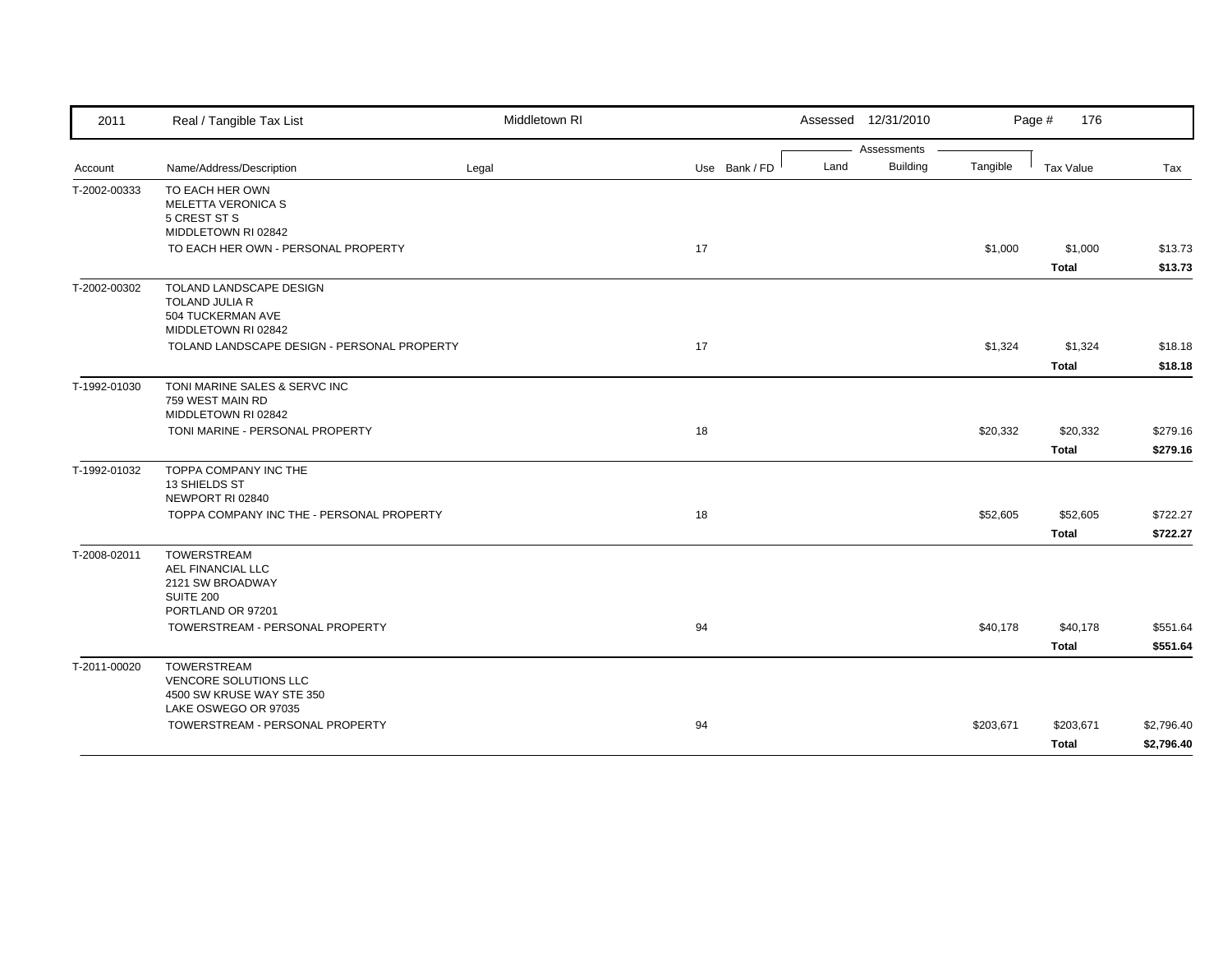| 2011         | Real / Tangible Tax List                                                                                    | Middletown RI |               |      | Assessed 12/31/2010            |          | Page #<br>177            |                      |
|--------------|-------------------------------------------------------------------------------------------------------------|---------------|---------------|------|--------------------------------|----------|--------------------------|----------------------|
| Account      | Name/Address/Description                                                                                    | Legal         | Use Bank / FD | Land | Assessments<br><b>Building</b> | Tangible | <b>Tax Value</b>         | Tax                  |
| T-2002-00323 | TOWERSTREAM CORPORATION<br>C/O MARY CATHERINE BOYOREK<br>55 HAMMARLUND WAY<br>MIDDLETOWN RI 02842           |               |               |      |                                |          |                          |                      |
|              | TOWERSTREAM INC - PERSONAL PROPERTY                                                                         |               | 18            |      |                                | \$67,406 | \$67,406<br><b>Total</b> | \$925.48<br>\$925.48 |
| T-1992-01034 | TOWN ELECTRIC INC<br>38 SMYTHE ST<br>MIDDLETOWN RI 02842                                                    |               |               |      |                                |          |                          |                      |
|              | TOWN ELECTRIC INC - PERSONAL PROPERTY                                                                       |               | 17            |      |                                | \$1,600  | \$1,600<br><b>Total</b>  | \$21.97<br>\$21.97   |
| T-1992-00263 | <b>TOWN MART</b><br>RANIA CONVENIENCE INC<br>HICHAM OUBARKANE<br>390 WEST MAIN RD                           |               |               |      |                                |          |                          |                      |
|              | MIDDLETOWN RI 02842<br>TOWN MART - PERSONAL PROPERTY                                                        |               | 17            |      |                                | \$8,992  | \$8,992<br><b>Total</b>  | \$123.46<br>\$123.46 |
| T-1992-01035 | <b>TOYOTA OF NEWPORT</b><br>TOYOTA MOTOR SALES USA INC<br>CORP. TAX DEPT. #38023<br>19001 SOUTH WESTERN AVE |               |               |      |                                |          |                          |                      |
|              | <b>TORRANCE CA 90501-299</b><br>TOYOTA OF NEWPORT - PERSONAL PROPERTY                                       |               | 17            |      |                                | \$7,939  | \$7,939<br><b>Total</b>  | \$109.00<br>\$109.00 |
| T-2011-00061 | TRAIN WITH JANE PILATES<br>699 AQUIDNECK AVE<br>MIDDLETOWN RI 02842                                         |               |               |      |                                |          |                          |                      |
|              | TRAIN WITH JANE PILATES - PERSONAL PROPERTY                                                                 |               | 17            |      |                                | \$950    | \$950<br><b>Total</b>    | \$13.04<br>\$13.04   |
| T-1992-01037 | TRAVELERS EXPRESS CO INC<br>MONEYGRAM PAYMENT SYSTEMS INC<br>1550 UTICA AVE SO                              |               |               |      |                                |          |                          |                      |
|              | MINNEAPOLIS MN 55416<br>TRAVELERS EXPRESS CO INC - PERSONAL PROPERTY                                        |               | 94            |      |                                | \$2,200  | \$2,200<br><b>Total</b>  | \$30.21<br>\$30.21   |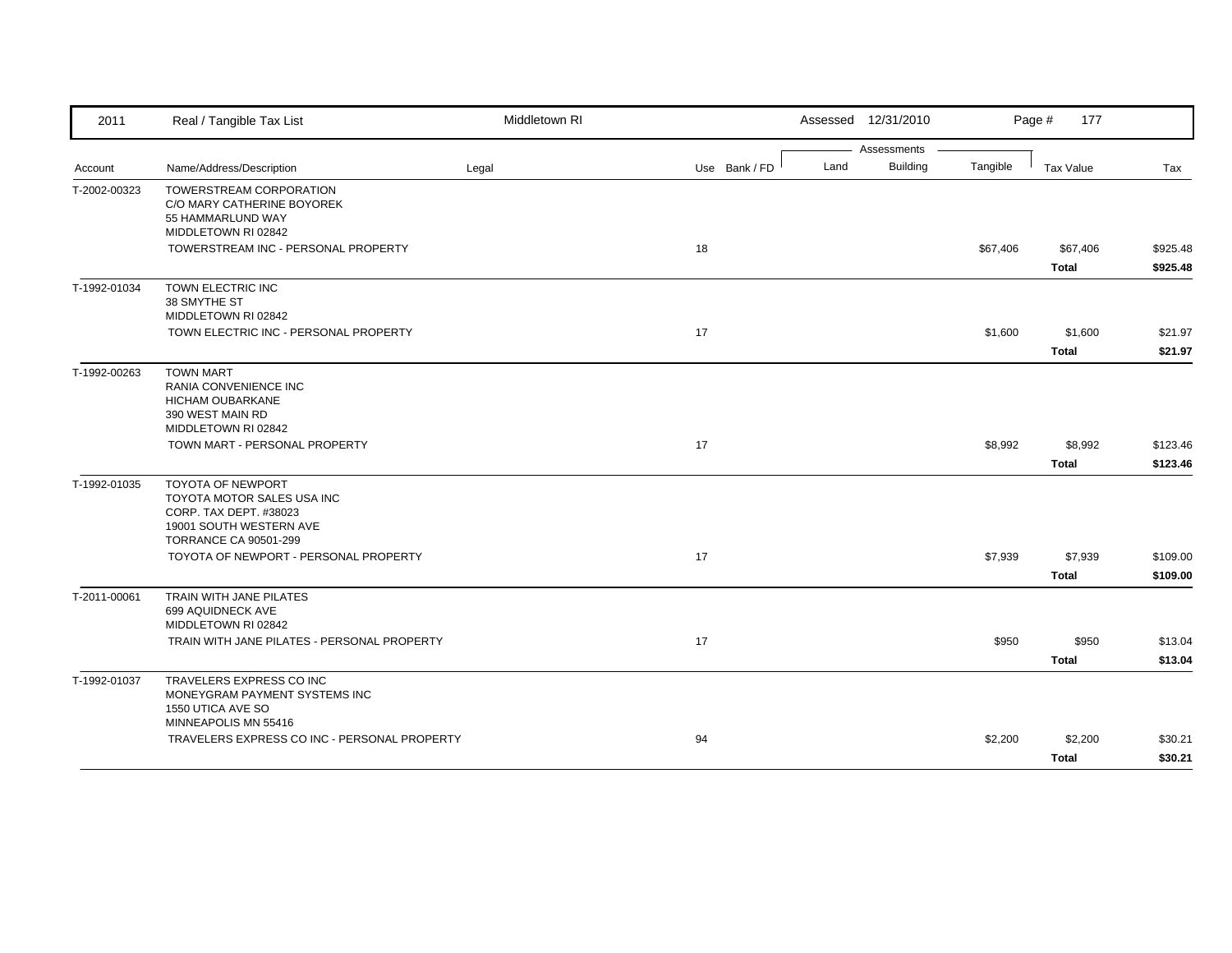| 2011         | Real / Tangible Tax List                                                             | Middletown RI |               | Assessed 12/31/2010 |                 |           | 178<br>Page # |            |
|--------------|--------------------------------------------------------------------------------------|---------------|---------------|---------------------|-----------------|-----------|---------------|------------|
|              |                                                                                      |               |               |                     | Assessments     |           |               |            |
| Account      | Name/Address/Description                                                             | Legal         | Use Bank / FD | Land                | <b>Building</b> | Tangible  | Tax Value     | Tax        |
| T-1992-00150 | TRAVELODGE<br><b>QUALITYTIME LLC</b><br>1185 WEST MAIN RD<br>MIDDLETOWN RI 02842     |               |               |                     |                 |           |               |            |
|              | TRAVELODGE - PERSONAL PROPERTY                                                       |               | 18            |                     |                 | \$145,000 | \$145,000     | \$1,990.85 |
|              |                                                                                      |               |               |                     |                 |           | Total         | \$1,990.85 |
| T-2006-00057 | TUESDAY MORNING # 0844<br>MARVIN F POER & CO<br>PO BOX 52427<br>ATLANTA GA 30355     |               |               |                     |                 |           |               |            |
|              | TUESDAY MORNING - PERSONAL PROPERTY                                                  |               | 18            |                     |                 | \$40,907  | \$40,907      | \$561.65   |
|              |                                                                                      |               |               |                     |                 |           | Total         | \$561.65   |
| T-2003-02015 | TUMBLEWEED LANDSCAPING<br>ANGELO BOTELHO<br>833 AQUIDNECK AVE<br>MIDDLETOWN RI 02842 |               |               |                     |                 |           |               |            |
|              | TUMBLEWEED LANDSCAPING - PERSONAL PROPERTY                                           |               | 17            |                     |                 | \$5,761   | \$5,761       | \$79.10    |
|              |                                                                                      |               |               |                     |                 |           | Total         | \$79.10    |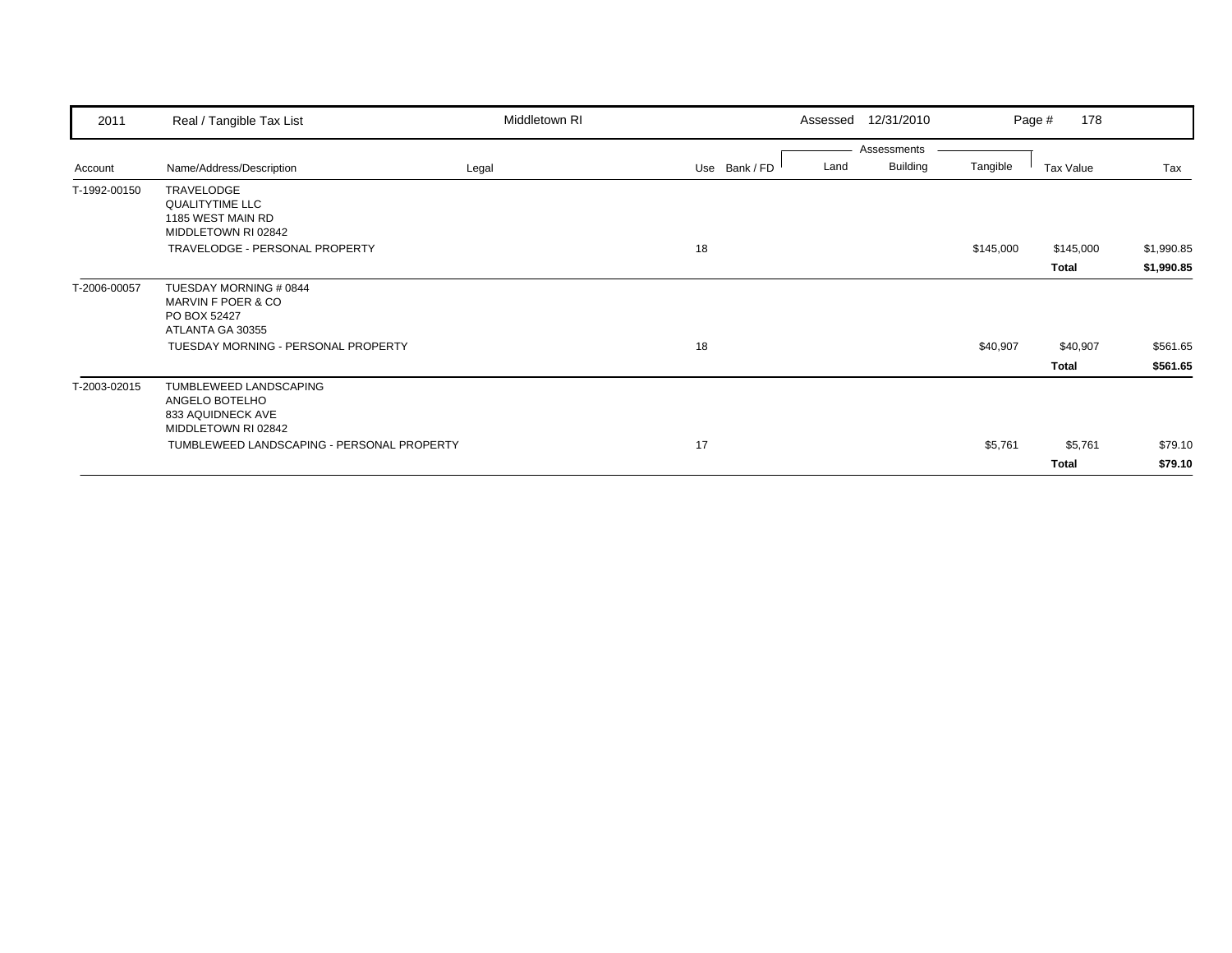| 2011         | Real / Tangible Tax List                      | Middletown RI |               |      | Assessed 12/31/2010 |          | Page #<br>179 |            |
|--------------|-----------------------------------------------|---------------|---------------|------|---------------------|----------|---------------|------------|
|              |                                               |               |               |      | Assessments         |          |               |            |
| Account      | Name/Address/Description                      | Legal         | Use Bank / FD | Land | <b>Building</b>     | Tangible | Tax Value     | Tax        |
| T-1999-00566 | U G NASON & SON                               |               |               |      |                     |          |               |            |
|              | <b>HARDING LUKE</b>                           |               |               |      |                     |          |               |            |
|              | 305 OLIPHANT LN 17<br>MIDDLETOWN RI 02842     |               |               |      |                     |          |               |            |
|              | U G NASON & SON - PERSONAL PROPERTY           |               | 17            |      |                     | \$9,626  | \$9,626       | \$132.16   |
|              |                                               |               |               |      |                     |          | <b>Total</b>  | \$132.16   |
| T-1992-01046 | <b>ULLRICH ROBERT</b>                         |               |               |      |                     |          |               |            |
|              | 45 BEVERLY RD                                 |               |               |      |                     |          |               |            |
|              | UPPER MONTCLAIR NJ 07043                      |               |               |      |                     |          |               |            |
|              | 1998 35' CHEROKEE - PERSONAL PROPERTY         |               | 45            |      |                     | \$2,400  | \$2,400       | \$32.95    |
|              |                                               |               |               |      |                     |          | <b>Total</b>  | \$32.95    |
| T-1994-00020 | ULTIMATE IMAGE HAIR SALON                     |               |               |      |                     |          |               |            |
|              | <b>PLEMMONS TONI</b>                          |               |               |      |                     |          |               |            |
|              | 510 EAST MAIN ROAD 6                          |               |               |      |                     |          |               |            |
|              | MIDDLETOWN RI 02842                           |               |               |      |                     |          |               |            |
|              | ULTIMATE IMAGE HAIR SALON - PERSONAL PROPERTY |               | 17            |      |                     | \$5,311  | \$5,311       | \$72.92    |
|              |                                               |               |               |      |                     |          | <b>Total</b>  | \$72.92    |
| T-1999-00871 | <b>UNIDYNE</b>                                |               |               |      |                     |          |               |            |
|              | <b>L-3 COMMUNICATIONS TITAN CORP</b>          |               |               |      |                     |          |               |            |
|              | 2740 ELLSMERE AVE                             |               |               |      |                     |          |               |            |
|              | NORFOLK VA 23513                              |               |               |      |                     |          |               |            |
|              | UNIDYNE - PERSONAL PROPERTY                   |               | 18            |      |                     | \$85,890 | \$85,890      | \$1,179.27 |
|              |                                               |               |               |      |                     |          | <b>Total</b>  | \$1,179.27 |
| T-2009-00037 | UNIQUE SALON & BARBER SHOP                    |               |               |      |                     |          |               |            |
|              | <b>ATTN VERONICA</b>                          |               |               |      |                     |          |               |            |
|              | 1700 WEST MAIN RD                             |               |               |      |                     |          |               |            |
|              | MIDDLETOWN RI 02842                           |               |               |      |                     |          |               |            |
|              | UNIQUE SALON & BARBER SHOP - PERSONAL         |               | 17            |      |                     | \$10,475 | \$10,475      | \$143.82   |
|              |                                               |               |               |      |                     |          | Total         | \$143.82   |
| T-1997-10043 | UNITED PARCEL SERVICE INC                     |               |               |      |                     |          |               |            |
|              | 636 E SANDY LAKE RD                           |               |               |      |                     |          |               |            |
|              | COPPELL TX 75019                              |               |               |      |                     |          |               |            |
|              | UNITED PARCEL SERVICE INC - PERSONAL PROPERTY |               | 94            |      |                     | \$2,000  | \$2,000       | \$27.46    |
|              |                                               |               |               |      |                     |          | <b>Total</b>  | \$27.46    |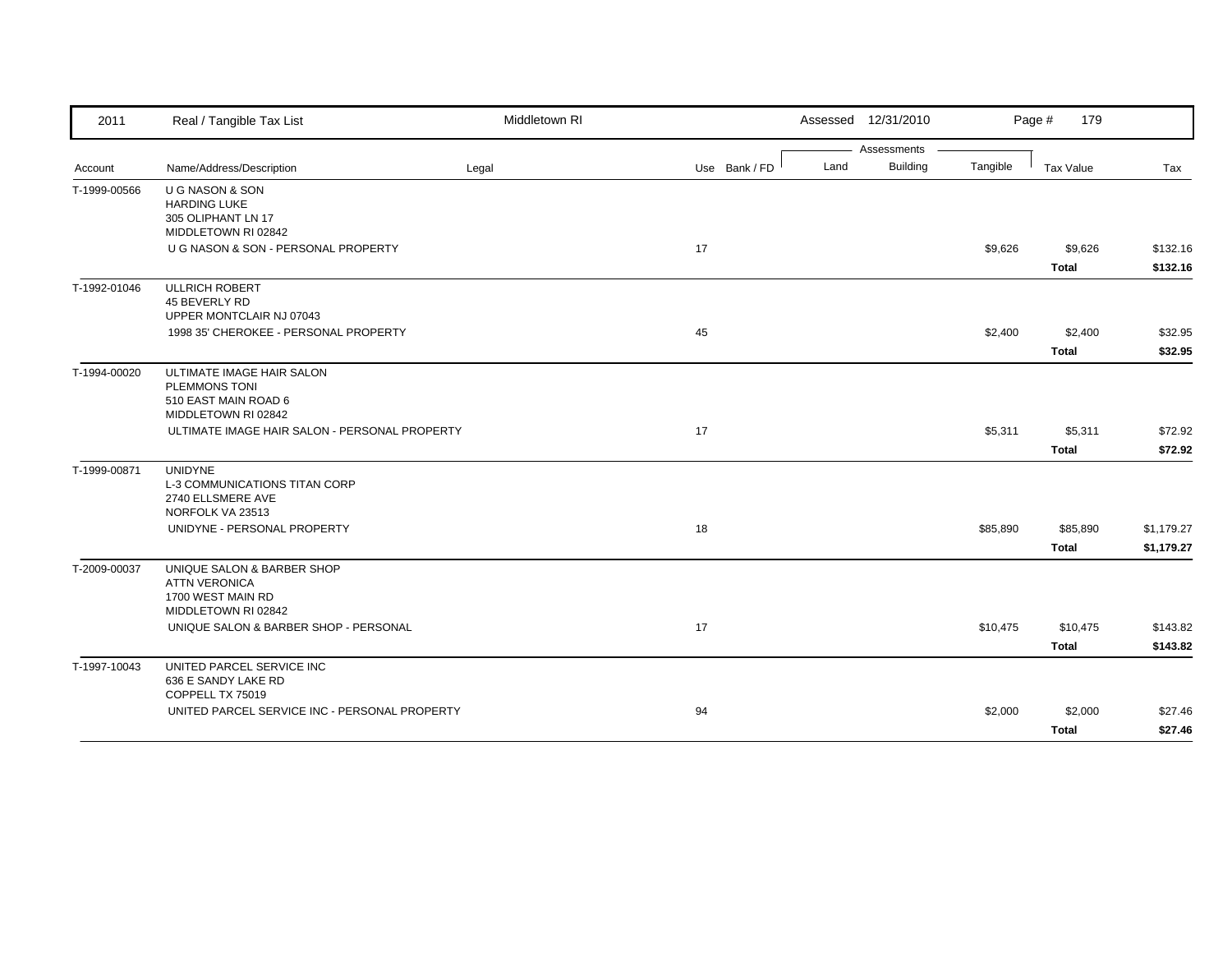| 2011         | Real / Tangible Tax List                                                                           | Middletown RI |               | 12/31/2010<br>Assessed |           | 180<br>Page # |            |
|--------------|----------------------------------------------------------------------------------------------------|---------------|---------------|------------------------|-----------|---------------|------------|
|              |                                                                                                    |               |               | Assessments            |           |               |            |
| Account      | Name/Address/Description                                                                           | Legal         | Use Bank / FD | Building<br>Land       | Tangible  | Tax Value     | Tax        |
| T-1992-01051 | UPDEGROVE & GONTARZ LTD<br>314 OLIPHANT LN<br>MIDDLETOWN RI 02842                                  |               |               |                        |           |               |            |
|              | UPDEGROVE & GONTARZ LTD - PERSONAL PROPERTY                                                        |               | 17            |                        | \$10,401  | \$10,401      | \$142.81   |
|              |                                                                                                    |               |               |                        |           | <b>Total</b>  | \$142.81   |
| T-2011-00034 | URELAX BODY WORKS MASSAGE<br>QIUE WANG<br>60 BOND ST<br>SWANSEA MA 02777                           |               |               |                        |           |               |            |
|              | URELAX BODY WORKS MASSAGE - PERSONAL                                                               |               | 17            |                        | \$1,900   | \$1,900       | \$26.09    |
|              |                                                                                                    |               |               |                        |           | <b>Total</b>  | \$26.09    |
| T-1995-00049 | <b>US BANCORP</b><br><b>EQUIPMENT FINANCE INC</b><br>1310 MADRID ST SUITE 100<br>MARSHALL MN 56258 |               |               |                        |           |               |            |
|              | US BANCORP - PERSONAL PROPERTY                                                                     |               | 94            |                        | \$462,260 | \$462,260     | \$6,346.83 |
|              |                                                                                                    |               |               |                        |           | Total         | \$6,346.83 |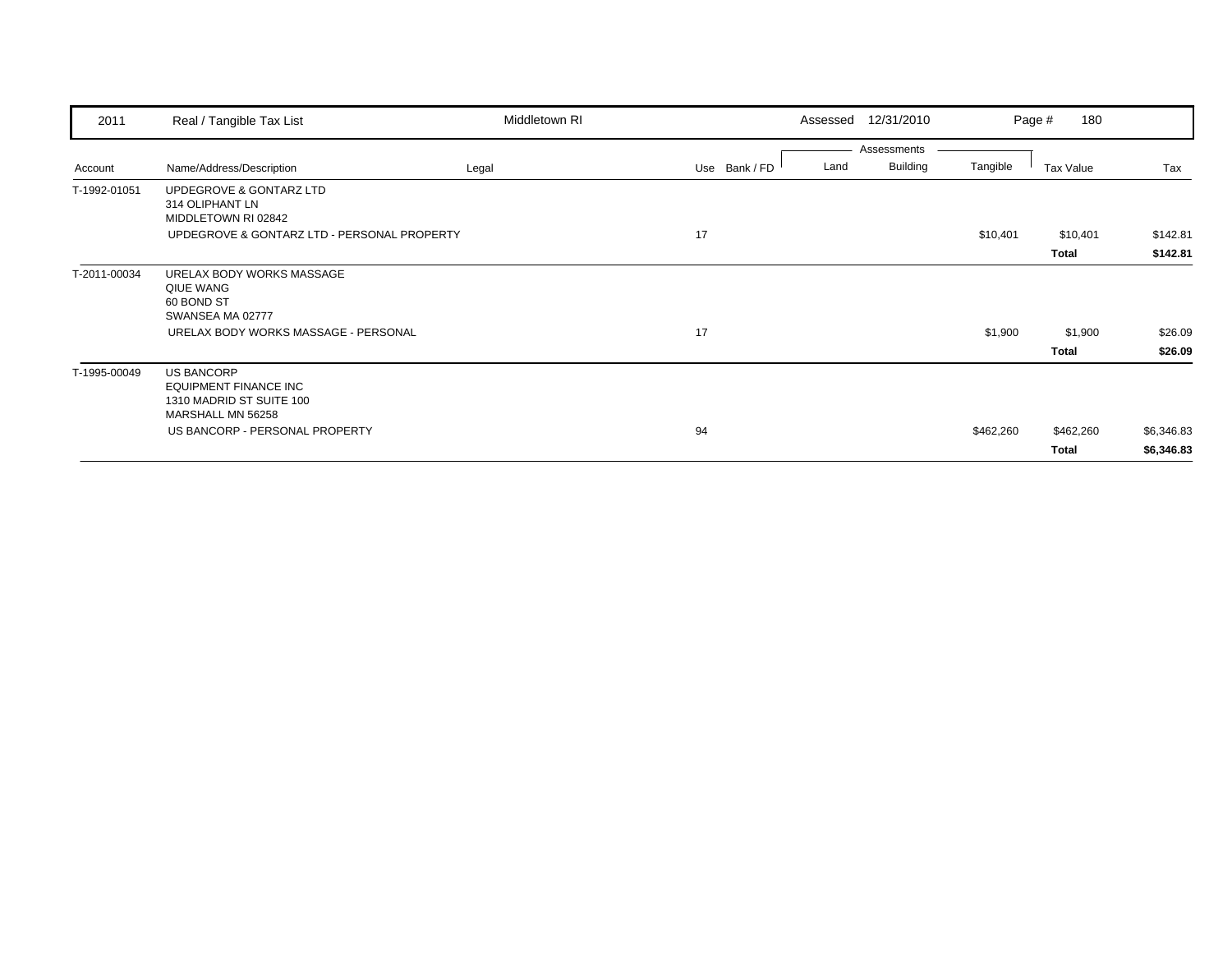| 2011         | Real / Tangible Tax List                                                                   | Middletown RI |               |      | Assessed 12/31/2010            |           | Page #<br>181            |                          |
|--------------|--------------------------------------------------------------------------------------------|---------------|---------------|------|--------------------------------|-----------|--------------------------|--------------------------|
| Account      | Name/Address/Description                                                                   | Legal         | Use Bank / FD | Land | Assessments<br><b>Building</b> | Tangible  | Tax Value                | Tax                      |
| T-2007-00048 | VALENTE MARLENE<br>7 ZIEMKE FARM LANE<br>COHOES NY 12047                                   |               |               |      |                                |           |                          |                          |
|              | 2006 33' WILDERNESS FLEETWOOD - PERSONAL                                                   |               | 45            |      |                                | \$27,140  | \$27,140<br>Total        | \$372.63<br>\$372.63     |
| T-2002-00239 | VALLEY PRIMARY CARE INC<br>294 VALLEY RD<br>MIDDLETOWN RI 02842                            |               |               |      |                                |           |                          |                          |
|              | VALLEY PRIMARY CARE INC - PERSONAL PROPERTY                                                |               | 18            |      |                                | \$32,074  | \$32,074<br><b>Total</b> | \$440.38<br>\$440.38     |
| T-2008-00023 | <b>VECTRIX CORPORATION</b><br>76 HAMMARLUND WAY<br><b>SUITE 250</b><br>MIDDLETOWN RI 02842 |               |               |      |                                |           |                          |                          |
|              | <b>VECTRIX - PERSONAL PROPERTY</b>                                                         |               | 18            |      |                                | \$644,824 | \$644,824<br>Total       | \$8,853.43<br>\$8,853.43 |
| T-2005-00089 | <b>VENTURA CONSTRUCTION</b><br>139 HONEYMAN AVE<br>MIDDLETOWN RI 02842                     |               |               |      |                                |           |                          |                          |
|              | VENTURA CONSTRUCTION - PERSONAL PROPERTY                                                   |               | 17            |      |                                | \$1,152   | \$1,152<br><b>Total</b>  | \$15.82<br>\$15.82       |
| T-2005-00090 | <b>VERDEROSA LORI</b><br>426 THIRD BEACH RD<br>MIDDLETOWN RI 02842                         |               |               |      |                                |           |                          |                          |
|              | VERDEROSA LORI - PERSONAL PROPERTY                                                         |               | 17            |      |                                | \$1,152   | \$1,152<br>Total         | \$15.82<br>\$15.82       |
| T-2006-00004 | <b>VERIZON WIRELESS/BJ'S</b><br>PO BOX 7028<br>BEDMINSTER NJ 07921                         |               |               |      |                                |           |                          |                          |
|              | VERIZON WIRELESS/BJ'S - PERSONAL PROPERTY                                                  |               | 18            |      |                                | \$33,221  | \$33,221<br><b>Total</b> | \$456.12<br>\$456.12     |
| T-2003-00646 | <b>VFS FINANCING INC</b><br>PO BOX 3649<br>PROPERTY TAX COMPLIANCE                         |               |               |      |                                |           |                          |                          |
|              | DANBURY CT 06813<br>- PERSONAL PROPERTY                                                    |               | 17            |      |                                | \$5,563   | \$5,563<br><b>Total</b>  | \$76.38<br>\$76.38       |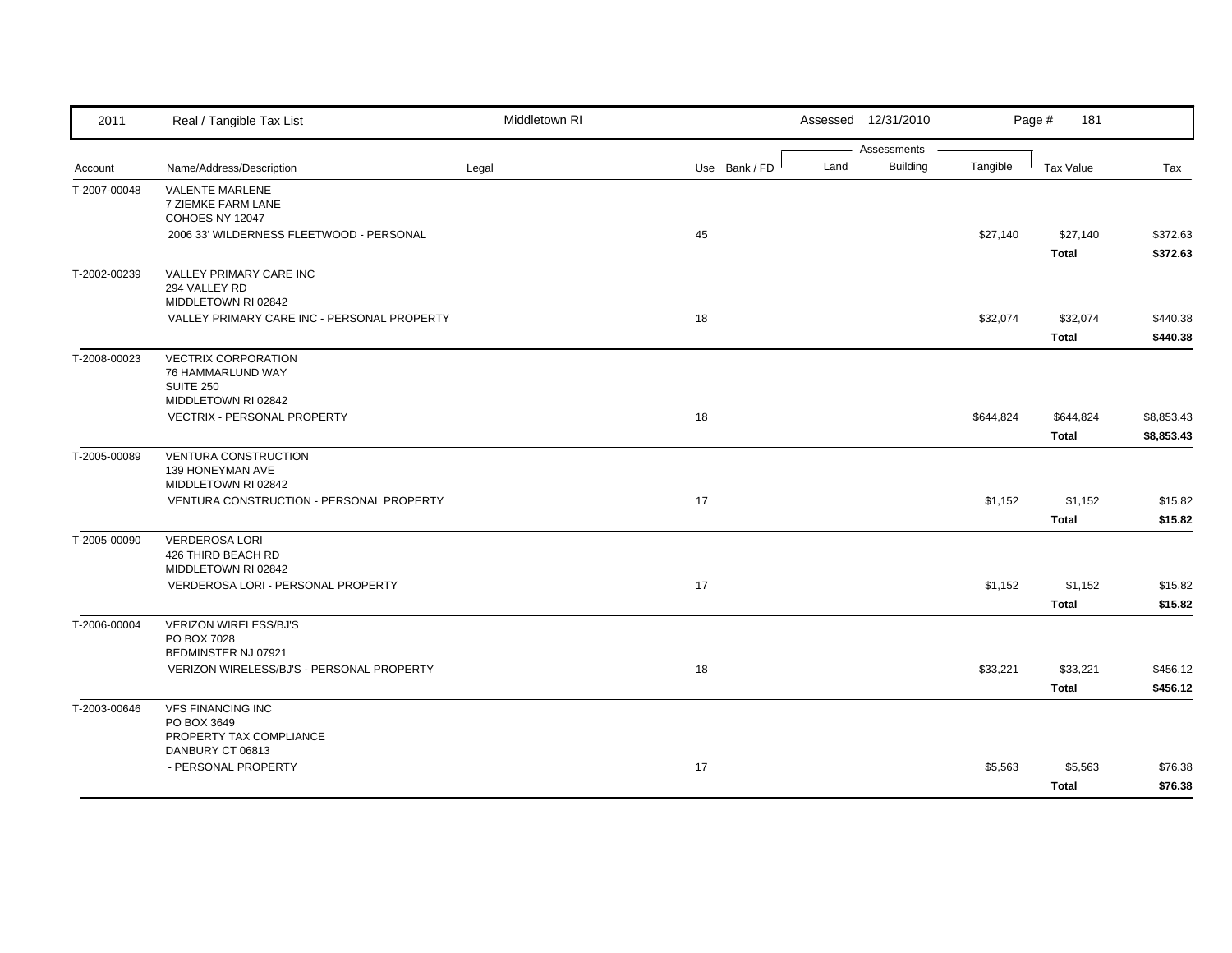| 2011         | Real / Tangible Tax List                                                                                                              | Middletown RI |               |      | Assessed 12/31/2010 |           | Page #<br>182           |                      |
|--------------|---------------------------------------------------------------------------------------------------------------------------------------|---------------|---------------|------|---------------------|-----------|-------------------------|----------------------|
|              |                                                                                                                                       |               |               |      | Assessments         |           |                         |                      |
| Account      | Name/Address/Description                                                                                                              | Legal         | Use Bank / FD | Land | <b>Building</b>     | Tangible  | <b>Tax Value</b>        | Tax                  |
| T-2011-00074 | <b>VIKING AUTOMOTIVE</b><br>250 WEST MAIN RD<br>MIDDLETOWN RI 02842                                                                   |               |               |      |                     |           |                         |                      |
|              | VIKING AUTOMOTIVE - PERSONAL PROPERTY                                                                                                 |               | 17            |      |                     | \$7,600   | \$7,600<br><b>Total</b> | \$104.35<br>\$104.35 |
| T-1992-01069 | VIKING TUXEDO & UNIFORM CO<br>PO BOX 4799<br>957 WEST MAIN RD<br>MIDDLETOWN RI 02842                                                  |               |               |      |                     |           |                         |                      |
|              | VIKING TUXEDO & UNIFORM CO - PERSONAL                                                                                                 |               | 17            |      |                     | \$9,752   | \$9,752                 | \$133.89             |
|              |                                                                                                                                       |               |               |      |                     |           | Total                   | \$133.89             |
| T-1992-00381 | VILLARIS MARTIAL ARTS CTR LLC<br>823 WEST MAIN RD<br>MIDDLETOWN RI 02842                                                              |               |               |      |                     |           |                         |                      |
|              | FRED VILLARIS STUDIO OF SLF DF - PERSONAL                                                                                             |               | 17            |      |                     | \$3,100   | \$3,100                 | \$42.56              |
|              |                                                                                                                                       |               |               |      |                     |           | <b>Total</b>            | \$42.56              |
| T-1993-00078 | VISION WORLD #106<br>EMPIRE VISION CENTER INC #1194<br>C/O LAW OFFICE KLEIN & BARENBL<br>115 E TRAVIS STE 504<br>SAN ANTONIO TX 78205 |               |               |      |                     |           |                         |                      |
|              | VISION WORLD # 106 - PERSONAL PROPERTY                                                                                                |               | 18            |      |                     | \$407,736 | \$407,736               | \$5,598.22           |
|              |                                                                                                                                       |               |               |      |                     |           | <b>Total</b>            | \$5,598.22           |
| T-2011-00092 | <b>VISUAL CONSTRUCTION</b><br>YBARRONDO LOREN<br>9 CASEY DR<br>MIDDLETOWN RI 02842                                                    |               |               |      |                     |           |                         |                      |
|              | VISUAL CONSTRUCTION - PERSONAL PROPERTY                                                                                               |               | 17            |      |                     | \$4,750   | \$4,750<br><b>Total</b> | \$65.22<br>\$65.22   |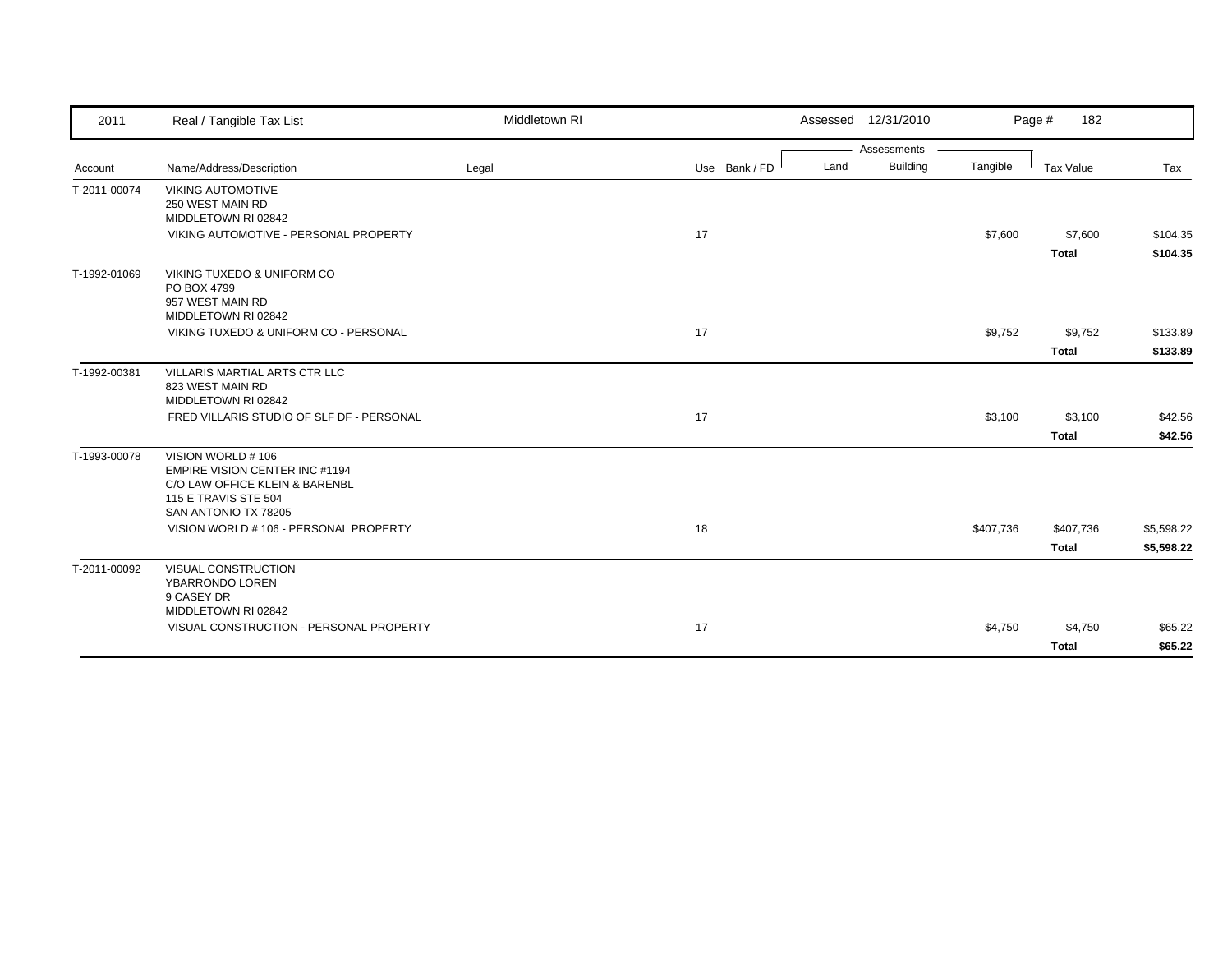| 2011         | Real / Tangible Tax List                                          | Middletown RI |               |      | Assessed 12/31/2010 |           | Page #<br>183 |            |
|--------------|-------------------------------------------------------------------|---------------|---------------|------|---------------------|-----------|---------------|------------|
|              |                                                                   |               |               |      | Assessments         |           |               |            |
| Account      | Name/Address/Description                                          | Legal         | Use Bank / FD | Land | <b>Building</b>     | Tangible  | Tax Value     | Tax        |
| T-1992-00321 | <b>WABASHA LEASING</b>                                            |               |               |      |                     |           |               |            |
|              | 386 WABASHA ST                                                    |               |               |      |                     |           |               |            |
|              | ST PAUL MN 55102                                                  |               |               |      |                     |           |               |            |
|              | - PERSONAL PROPERTY                                               |               | 94            |      |                     | \$16,938  | \$16,938      | \$232.56   |
|              |                                                                   |               |               |      |                     |           | <b>Total</b>  | \$232.56   |
| T-2008-00006 | <b>WACHOVIA SECURITIES LLC</b>                                    |               |               |      |                     |           |               |            |
|              | THOMSON REUTERS TAX PROP                                          |               |               |      |                     |           |               |            |
|              | PO BOX 2609                                                       |               |               |      |                     |           |               |            |
|              | CARLSBAD CA 92018-2609<br>WACHOVIA SECURITIES - PERSONAL PROPERTY |               | 18            |      |                     | \$53,209  | \$53,209      | \$730.56   |
|              |                                                                   |               |               |      |                     |           |               |            |
|              |                                                                   |               |               |      |                     |           | <b>Total</b>  | \$730.56   |
| T-1992-01053 | WAIT N SEA LLC                                                    |               |               |      |                     |           |               |            |
|              | VAILLANCOURT CHARLES                                              |               |               |      |                     |           |               |            |
|              | 10 WYNDHAM HILL RD<br>MIDDLETOWN RI 02842                         |               |               |      |                     |           |               |            |
|              | WAIT N SEA LLC - PERSONAL PROPERTY                                |               | 17            |      |                     | \$3,614   | \$3,614       | \$49.62    |
|              |                                                                   |               |               |      |                     |           |               |            |
|              |                                                                   |               |               |      |                     |           | <b>Total</b>  | \$49.62    |
| T-1994-00041 | WALGREENS EASTERN CO INC #3000                                    |               |               |      |                     |           |               |            |
|              | PO BOX 901-MS1435<br>DEERFIELD IL 60015                           |               |               |      |                     |           |               |            |
|              | WALGREENS EASTERN CO INC - PERSONAL PROPERTY                      |               | 18            |      |                     | \$221,269 | \$221,269     | \$3,038.02 |
|              |                                                                   |               |               |      |                     |           |               |            |
|              |                                                                   |               |               |      |                     |           | <b>Total</b>  | \$3,038.02 |
| T-2002-00220 | <b>WALKER INTERIORS</b>                                           |               |               |      |                     |           |               |            |
|              | 926 AQUIDNECK AVE<br>MIDDLETOWN RI 02842                          |               |               |      |                     |           |               |            |
|              |                                                                   |               |               |      |                     |           |               |            |
|              | WALKER INTERIORS - PERSONAL PROPERTY                              |               | 18            |      |                     | \$13,669  | \$13,669      | \$187.68   |
|              |                                                                   |               |               |      |                     |           | <b>Total</b>  | \$187.68   |
| T-1992-01007 | <b>WALRUS &amp; THE CARPENTER</b>                                 |               |               |      |                     |           |               |            |
|              | <b>GEORGE W EMERSON III</b>                                       |               |               |      |                     |           |               |            |
|              | 909 EAST MAIN RD<br>MIDDLETOWN RI 02842                           |               |               |      |                     |           |               |            |
|              | WALRUS & THE CARPENTER - PERSONAL PROPERTY                        |               | 17            |      |                     | \$3,708   | \$3,708       | \$50.91    |
|              |                                                                   |               |               |      |                     |           |               |            |
|              |                                                                   |               |               |      |                     |           | <b>Total</b>  | \$50.91    |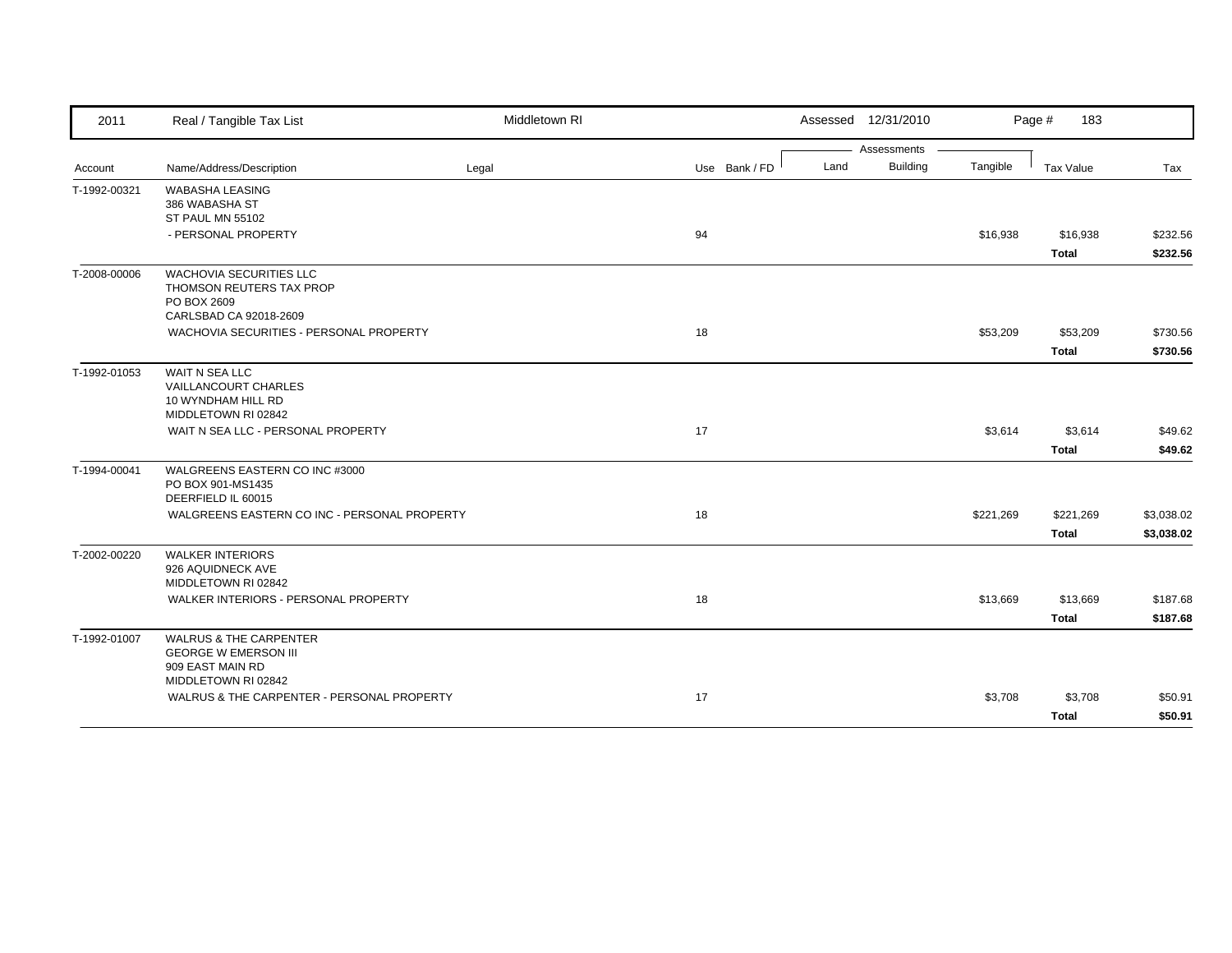| 2011         | Real / Tangible Tax List                                                       | Middletown RI |               |      | Assessed 12/31/2010 |           | Page #<br>184            |                      |
|--------------|--------------------------------------------------------------------------------|---------------|---------------|------|---------------------|-----------|--------------------------|----------------------|
|              |                                                                                |               |               |      | Assessments         |           |                          |                      |
| Account      | Name/Address/Description                                                       | Legal         | Use Bank / FD | Land | <b>Building</b>     | Tangible  | <b>Tax Value</b>         | Tax                  |
| T-1992-01076 | WALT FRAZIER RUBBISH REMOVAL<br>168 RIDGEWOOD RD<br>MIDDLETOWN RI 02842        |               |               |      |                     |           |                          |                      |
|              | WALT FRAZIER RUBBISH REMOVAL - PERSONAL                                        |               | 18            |      |                     | \$36,470  | \$36,470<br><b>Total</b> | \$500.73<br>\$500.73 |
| T-2008-00062 | <b>WANDER KEN</b><br>2713 BIRDS EYE LANE<br>BOWIE MD 20715-3929                |               |               |      |                     |           |                          |                      |
|              | 2007 39FT PROWLER - PERSONAL PROPERTY                                          |               | 45            |      |                     | \$21,870  | \$21,870                 | \$300.28             |
|              |                                                                                |               |               |      |                     |           | Total                    | \$300.28             |
| T-1992-01077 | WANUMETONOMY GOLF CNTRY CLUB<br>152 BROWNS LN<br>MIDDLETOWN RI 02842           |               |               |      |                     |           |                          |                      |
|              | WANUMETONOMY GOLF & CNTRY - PERSONAL                                           |               | 18            |      |                     | \$779,448 | \$779,448                | \$10,701.82          |
|              |                                                                                |               |               |      |                     |           | <b>Total</b>             | \$10,701.82          |
| T-1999-00659 | WANUMETONOMY PRO SHOP<br>FRIZZELL JOHN<br>152 BROWNS LN<br>MIDDLETOWN RI 02842 |               |               |      |                     |           |                          |                      |
|              | WANUMETONOMY PRO SHOP - PERSONAL PROPERTY                                      |               | 17            |      |                     | \$3,362   | \$3,362<br><b>Total</b>  | \$46.16<br>\$46.16   |
| T-1992-01078 | WARREN ROGERS ASSOCIATES INC<br>747 AQUIDNECK AVE<br>MIDDLETOWN RI 02842       |               |               |      |                     |           |                          |                      |
|              | WARREN ROGERS ASSOCIATES INC - PERSONAL                                        |               | 18            |      |                     | \$106,983 | \$106,983                | \$1,468.88           |
|              |                                                                                |               |               |      |                     |           | <b>Total</b>             | \$1,468.88           |
| T-1992-01079 | WASTE MANAGEMENT OF RIINC<br>C/O MARVIN F POER & CO<br>PO BOX 52427            |               |               |      |                     |           |                          |                      |
|              | ATLANTA GA 30355<br>WASTE MANAGEMENT OF RIINC - PERSONAL                       |               | 94            |      |                     | \$100,749 | \$100,749                | \$1,383.28           |
|              |                                                                                |               |               |      |                     |           | <b>Total</b>             | \$1,383.28           |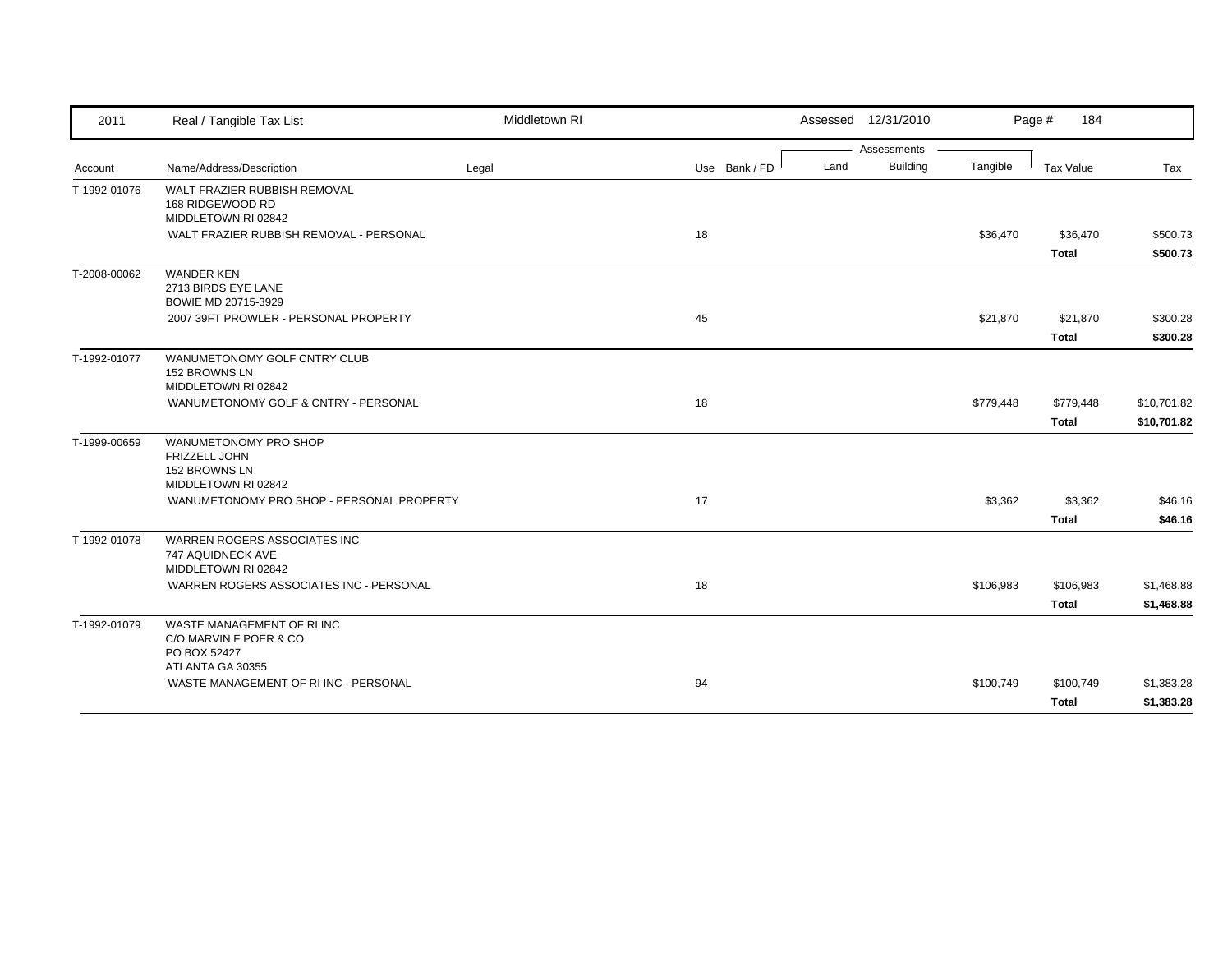| 2011         | Real / Tangible Tax List                                                                   | Middletown RI |               | Assessed 12/31/2010                    |           | Page #<br>185             |                          |
|--------------|--------------------------------------------------------------------------------------------|---------------|---------------|----------------------------------------|-----------|---------------------------|--------------------------|
| Account      | Name/Address/Description                                                                   | Legal         | Use Bank / FD | Assessments<br><b>Building</b><br>Land | Tangible  | <b>Tax Value</b>          | Tax                      |
| T-1992-00956 | <b>WATCHES ETC</b><br>SILVIA LAWRENCE & FIDELIS M<br>24 OLD MILL LN<br>PORTSMOUTH RI 02871 |               |               |                                        |           |                           |                          |
|              | WATCHES ETC - PERSONAL PROPERTY                                                            |               | 17            |                                        | \$9,069   | \$9,069<br><b>Total</b>   | \$124.52<br>\$124.52     |
| T-2011-00005 | <b>WATSON NEVILLE</b><br>D/B/A JAM BOUTIQUE<br>661 WEST MAIN RD<br>MIDDLETOWN RI 02842     |               |               |                                        |           |                           |                          |
|              | - PERSONAL PROPERTY                                                                        |               | 17            |                                        | \$10,000  | \$10,000<br><b>Total</b>  | \$137.30<br>\$137.30     |
| T-1992-00216 | WAYNE A LABORE DDS<br>477 EAST MAIN RD<br>MIDDLETOWN RI 02842                              |               |               |                                        |           |                           |                          |
|              | WAYNE A LABORE DDS - PERSONAL PROPERTY                                                     |               | 18            |                                        | \$55,461  | \$55,461<br><b>Total</b>  | \$761.48<br>\$761.48     |
| T-2006-00021 | <b>WAYPORT INC</b><br>C/O THOMSON PROP TX SERV<br>PO BOX 460049<br>HOUSTON TX 77056        |               |               |                                        |           |                           |                          |
|              | WAYPORT INC - PERSONAL PROPERTY                                                            |               | 94            |                                        | \$956     | \$956<br><b>Total</b>     | \$13.13<br>\$13.13       |
| T-2002-00215 | <b>WEBSTER BANK</b><br>FIX ASSSET DEPT FA 201<br>145 BANK ST                               |               |               |                                        |           |                           |                          |
|              | WATERBURY CT 06702<br>WEBSTER BANK - PERSONAL PROPERTY                                     |               | 18            |                                        | \$331,488 | \$331,488<br><b>Total</b> | \$4,551.33<br>\$4,551.33 |
| T-1992-01087 | WELLS FARGO ALARM SERVICE<br>ADT SECURITY SERVICES INC<br>PO BOX 5006                      |               |               |                                        |           |                           |                          |
|              | BOCA RATON FL 33431-0806<br>WELLS FARGO ALARM SERVICE - PERSONAL                           |               | 94            |                                        | \$6,601   | \$6,601<br><b>Total</b>   | \$90.63<br>\$90.63       |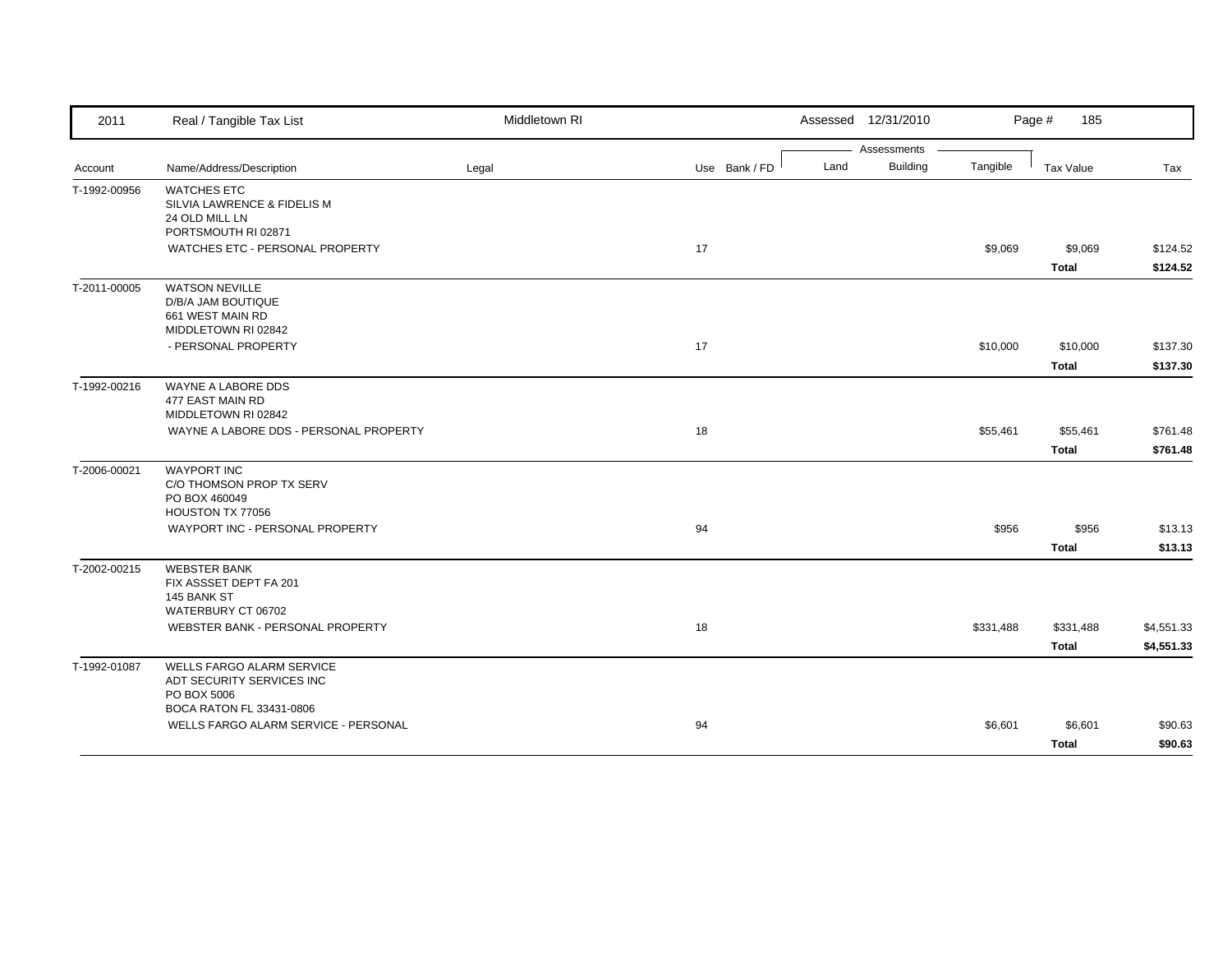| 2011         | Real / Tangible Tax List                                                                                       | Middletown RI |               | Assessed 12/31/2010             |           | Page #<br>186             |                          |
|--------------|----------------------------------------------------------------------------------------------------------------|---------------|---------------|---------------------------------|-----------|---------------------------|--------------------------|
| Account      | Name/Address/Description                                                                                       | Legal         | Use Bank / FD | Assessments<br>Building<br>Land | Tangible  | <b>Tax Value</b>          | Tax                      |
| T-1997-10037 | <b>WELLS FARGO AUTO LEASING</b><br>800 WALNUT ST<br>N0005-050<br>DES MOINES IA 50309                           |               |               |                                 |           |                           |                          |
|              | WELLS FARGO AUTO LEASING - PERSONAL PROPERTY                                                                   |               | 94            |                                 | \$160,759 | \$160,759<br><b>Total</b> | \$2,207.22<br>\$2,207.22 |
| T-1992-01088 | <b>WENDYS</b><br><b>CRYSTAL RESTAURANT MGMNT</b><br>56 FREEWAY DR<br>CRANSTON RI 02920-7900                    |               |               |                                 |           |                           |                          |
|              | WENDYS - PERSONAL PROPERTY                                                                                     |               | 18            |                                 | \$211,695 | \$211,695<br><b>Total</b> | \$2,906.57<br>\$2,906.57 |
| T-2010-00005 | <b>WENDYS</b><br>THE NEW BAKERY CO OF OHIO INC<br>P38138<br>1155 PERIMETER CNTR WEST 9THFL<br>ATLANTA GA 30338 |               |               |                                 |           |                           |                          |
|              | WENDYS - PERSONAL PROPERTY                                                                                     |               | 94            |                                 | \$3,033   | \$3,033<br><b>Total</b>   | \$41.64<br>\$41.64       |
| T-2000-01002 | WEST MAIN & FOREST AVE SHELL<br><b>COLBEA ENTERPRISES LLC</b><br>2050 PLAINFIELD RD<br>CRANSTON RI 02921       |               |               |                                 |           |                           |                          |
|              | WEST MAIN & FOREST AVE SHELL - PERSONAL                                                                        |               | 18            |                                 | \$477,055 | \$477,055<br>Total        | \$6,549.97<br>\$6,549.97 |
| T-1992-01090 | <b>WEST MAIN AUTO SERVICE</b><br>55 SHERMAN LN<br>MIDDLETOWN RI 02842                                          |               |               |                                 |           |                           |                          |
|              | WEST MAIN AUTO SERVICE - PERSONAL PROPERTY                                                                     |               | 18            |                                 | \$43,858  | \$43,858<br><b>Total</b>  | \$602.17<br>\$602.17     |
| T-1992-00913 | <b>WEST MAIN LAUNDROMAT</b><br>202 NEW MEADOW RD<br>BARRINGTON RI 02806-3701                                   |               |               |                                 |           |                           |                          |
|              | WEST MAIN LAUNDROMAT - PERSONAL PROPERTY                                                                       |               | 18            |                                 | \$27,591  | \$27,591<br><b>Total</b>  | \$378.82<br>\$378.82     |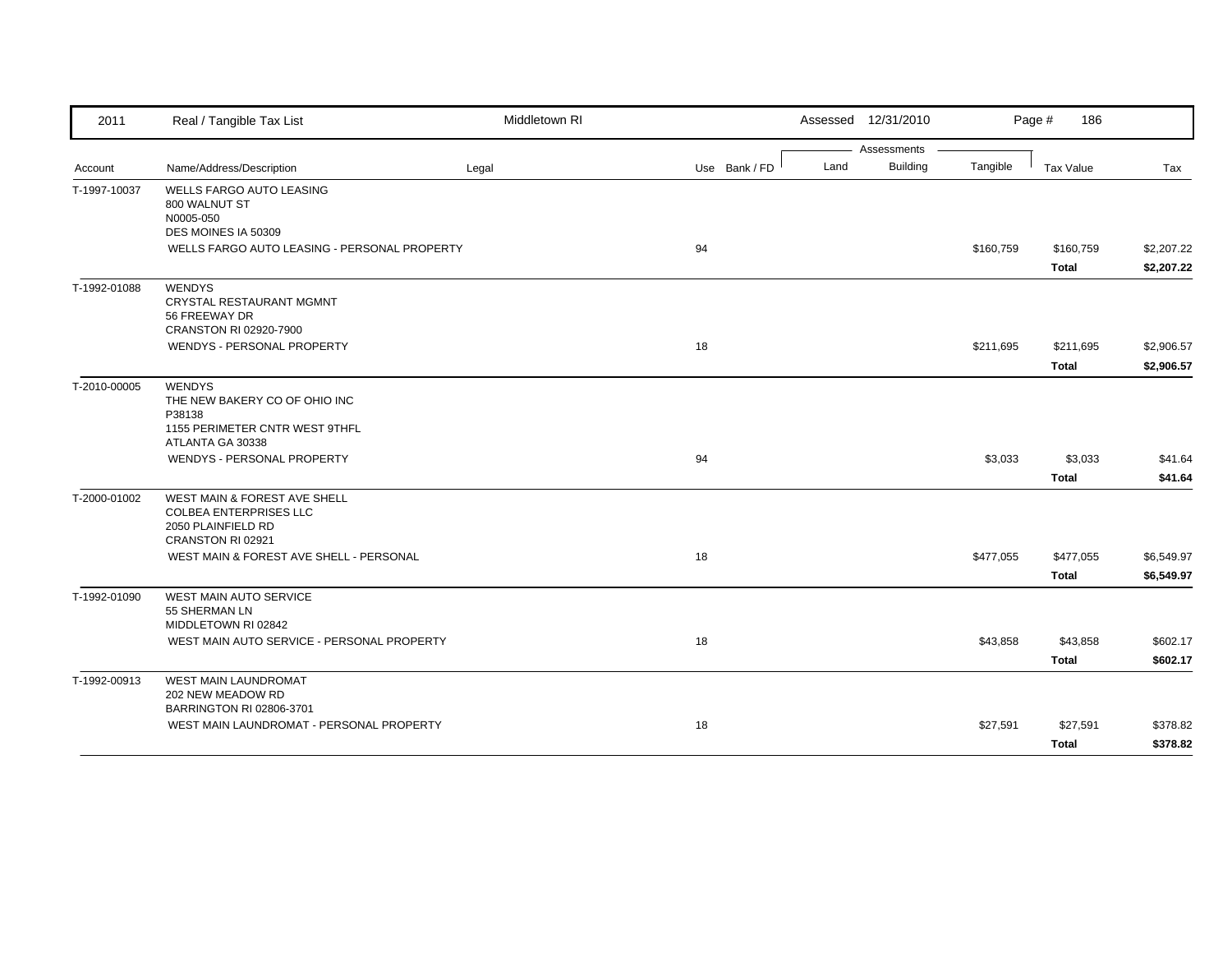| 2011         | Real / Tangible Tax List                                                                                   | Middletown RI |               |      | Assessed 12/31/2010            |           | Page #<br>187                    |                                        |
|--------------|------------------------------------------------------------------------------------------------------------|---------------|---------------|------|--------------------------------|-----------|----------------------------------|----------------------------------------|
| Account      | Name/Address/Description                                                                                   | Legal         | Use Bank / FD | Land | Assessments<br><b>Building</b> | Tangible  | <b>Tax Value</b>                 | Tax                                    |
| T-2011-00003 | <b>WEST MARINE PRODUCTS</b><br>C/O TAX DEPT<br>PO BOX 969<br><b>RED OAK TX 75154</b>                       |               |               |      |                                |           |                                  |                                        |
|              | WEST MARINE - PERSONAL PROPERTY<br><b>Tax Exempt Property</b>                                              |               | 18            |      |                                | \$857,444 | \$857,444<br>\$0<br><b>Total</b> | \$11,772.71<br>$$-11,772.71$<br>\$0.00 |
| T-2005-00092 | WESTVIEW PLUMBING HEATING<br>STEVEN J DOROCH-PRES<br>741 WEST MAIN RD UNIT 2<br>MIDDLETOWN RI 02842        |               |               |      |                                |           |                                  |                                        |
|              | WESTVIEW PLUMBNG + HEATNG - PERSONAL                                                                       |               | 17            |      |                                | \$11,000  | \$11,000<br><b>Total</b>         | \$151.03<br>\$151.03                   |
| T-2011-00079 | WIGGLE ROOM LLC<br>40 CALENDER AVE<br>NEWPORT RI 02840                                                     |               |               |      |                                |           |                                  |                                        |
|              | WIGGLE ROOM LLC - PERSONAL PROPERTY                                                                        |               | 17            |      |                                | \$4,750   | \$4,750<br><b>Total</b>          | \$65.22<br>\$65.22                     |
| T-1996-10008 | <b>WILBE CORPORATION</b><br>PMB 516/POSTALL<br>1151 AQUIDNECK AVE<br>MIDDLETOWN RI 02842                   |               |               |      |                                |           |                                  |                                        |
|              | WILBE CORPORATION - PERSONAL PROPERTY                                                                      |               | 17            |      |                                | \$5,761   | \$5,761<br><b>Total</b>          | \$79.10<br>\$79.10                     |
| T-2002-00377 | <b>WINDMILL VIEW COTTAGE</b><br><b>GALLIPEAU RICHARD JR &amp; SHARON</b><br>PO BOX 914<br>NEWPORT RI 02840 |               |               |      |                                |           |                                  |                                        |
|              | WINDMILL VIEW COTTAGE - PERSONAL PROPERTY                                                                  |               | 17            |      |                                | \$6,392   | \$6,392<br><b>Total</b>          | \$87.76<br>\$87.76                     |
| T-2008-00061 | WKP CONSTRUCTION SERVICES LLC<br>C/O WADE PAQUIN<br>91 EVELIN CIRCLE                                       |               |               |      |                                |           |                                  |                                        |
|              | MIDDLETOWN RI 02842<br>WKP CONSTRUCTION SERVICES - PERSONAL                                                |               | 17            |      |                                | \$3,143   | \$3,143<br><b>Total</b>          | \$43.15<br>\$43.15                     |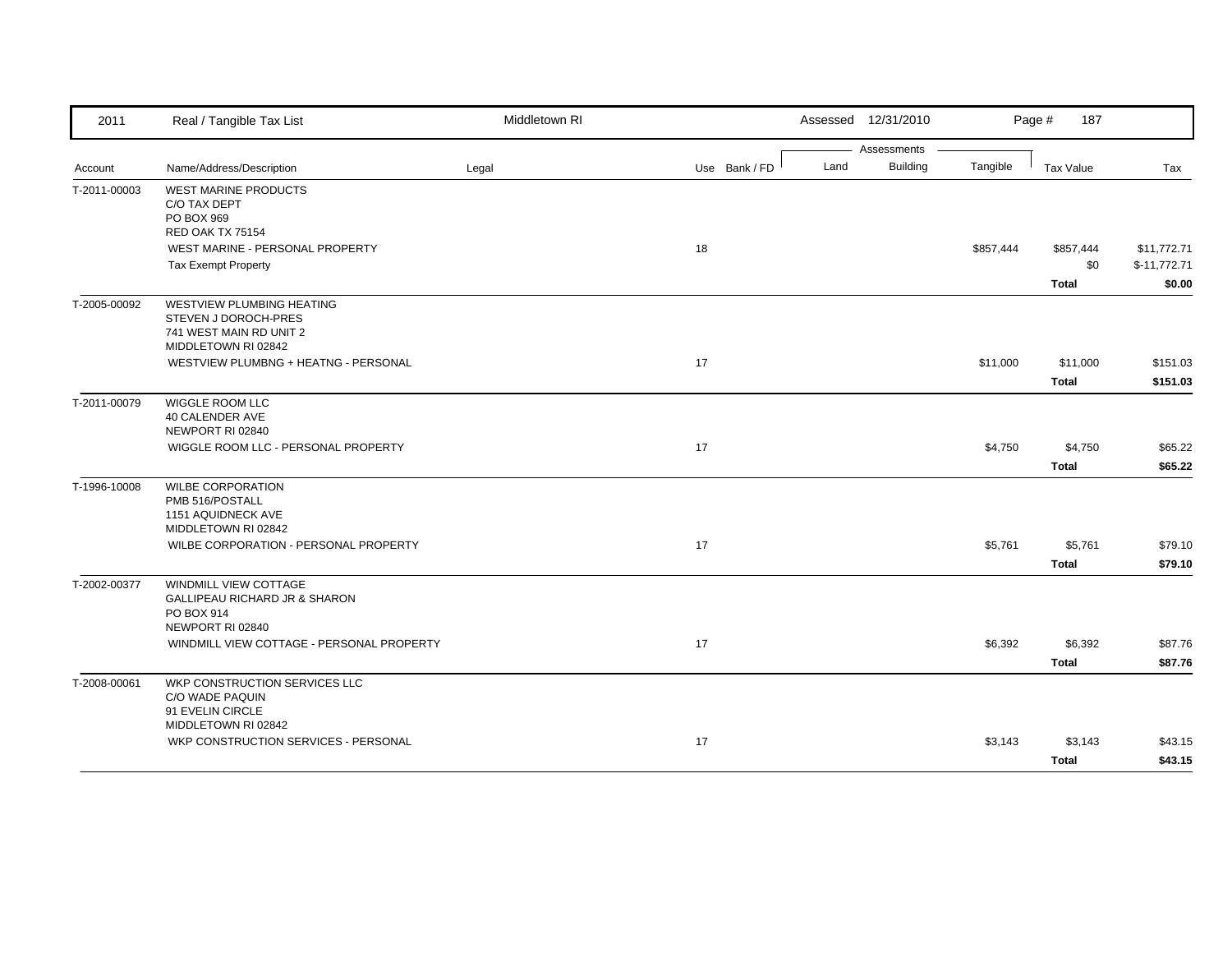| 2011         | Real / Tangible Tax List                                            | Middletown RI |               | Assessed | 12/31/2010                     |          | 188<br>Page # |          |
|--------------|---------------------------------------------------------------------|---------------|---------------|----------|--------------------------------|----------|---------------|----------|
| Account      | Name/Address/Description                                            | Legal         | Use Bank / FD | Land     | Assessments<br><b>Building</b> | Tangible | Tax Value     | Tax      |
| T-2002-00125 | WM GILL LANDSCAPING INC<br>1032 EAST MAIN RD<br>MIDDLETOWN RI 02842 |               |               |          |                                |          |               |          |
|              | WM GILL LANDSCAPING INC - PERSONAL PROPERTY                         |               | 18            |          |                                | \$28,748 | \$28,748      | \$394.71 |
|              |                                                                     |               |               |          |                                |          | Total         | \$394.71 |
| T-1992-00245 | WOODHOOKERS SPORTS TAVERN                                           |               |               |          |                                |          |               |          |
|              | <b>CROOKES DENNIS M</b>                                             |               |               |          |                                |          |               |          |
|              | 238 EAST MAIN RD<br>MIDDLETOWN RI 02842                             |               |               |          |                                |          |               |          |
|              | WOODHOOKERS SPORTS TAVERN - PERSONAL                                |               | 18            |          |                                | \$15,796 | \$15,796      | \$216.88 |
|              |                                                                     |               |               |          |                                |          | Total         | \$216.88 |
| T-2002-00304 | WOODS CPA LTD<br>575 EAST MAIN RD                                   |               |               |          |                                |          |               |          |
|              | MIDDLETOWN RI 02842                                                 |               |               |          |                                |          |               |          |
|              | WOODS CPA LTD - PERSONAL PROPERTY                                   |               | 17            |          |                                | \$4,432  | \$4,432       | \$60.85  |
|              |                                                                     |               |               |          |                                |          | Total         | \$60.85  |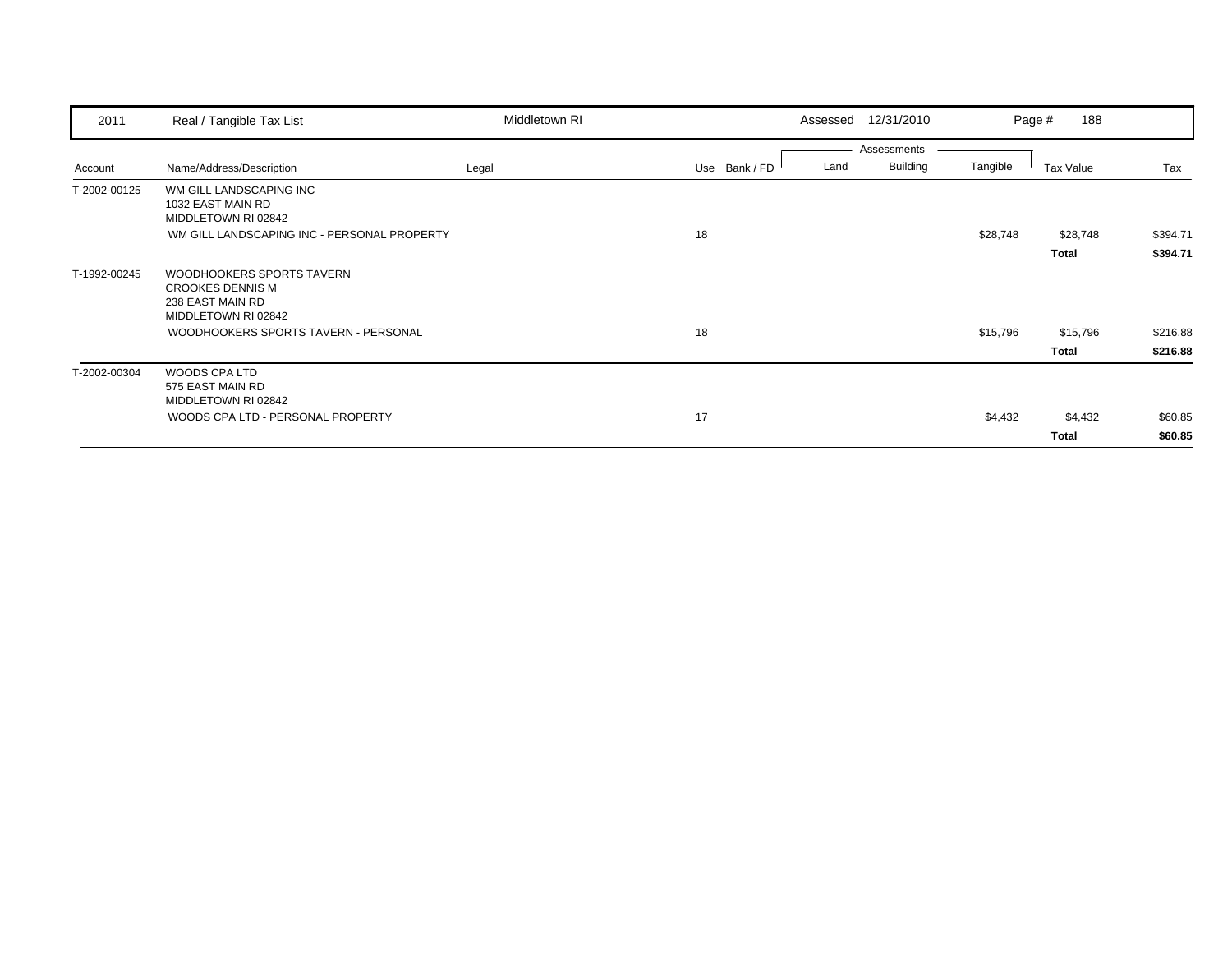| 2011         | Real / Tangible Tax List                                                                                                                 | Middletown RI | Assessed              | 12/31/2010<br>Page #                       | 189                                                   |
|--------------|------------------------------------------------------------------------------------------------------------------------------------------|---------------|-----------------------|--------------------------------------------|-------------------------------------------------------|
| Account      | Name/Address/Description                                                                                                                 | Legal         | Land<br>Use Bank / FD | Assessments<br><b>Building</b><br>Tangible | Tax Value<br>Tax                                      |
| T-2002-00305 | X-RAY ASSOCIATES INC<br>ATTN: LISA SALERNO CONTRO<br>6725 POST RD<br>NORTH KINGSTOWN RI 02852<br>XRA MEDICAL IMAGING - PERSONAL PROPERTY |               | 18                    | \$307,904                                  | \$4,227.52<br>\$307,904<br>\$4,227.52<br><b>Total</b> |
| T-1992-01113 | <b>XEROX CORPORATION</b><br><b>TAX DEPT</b><br>XEROX SQUARE - XRX2-040A<br>ROCHESTER NY 14644<br><b>XEROX CORP - PERSONAL PROPERTY</b>   |               | 94                    | \$80,919                                   | \$1,111.02<br>\$80,919<br>\$1,111.02<br><b>Total</b>  |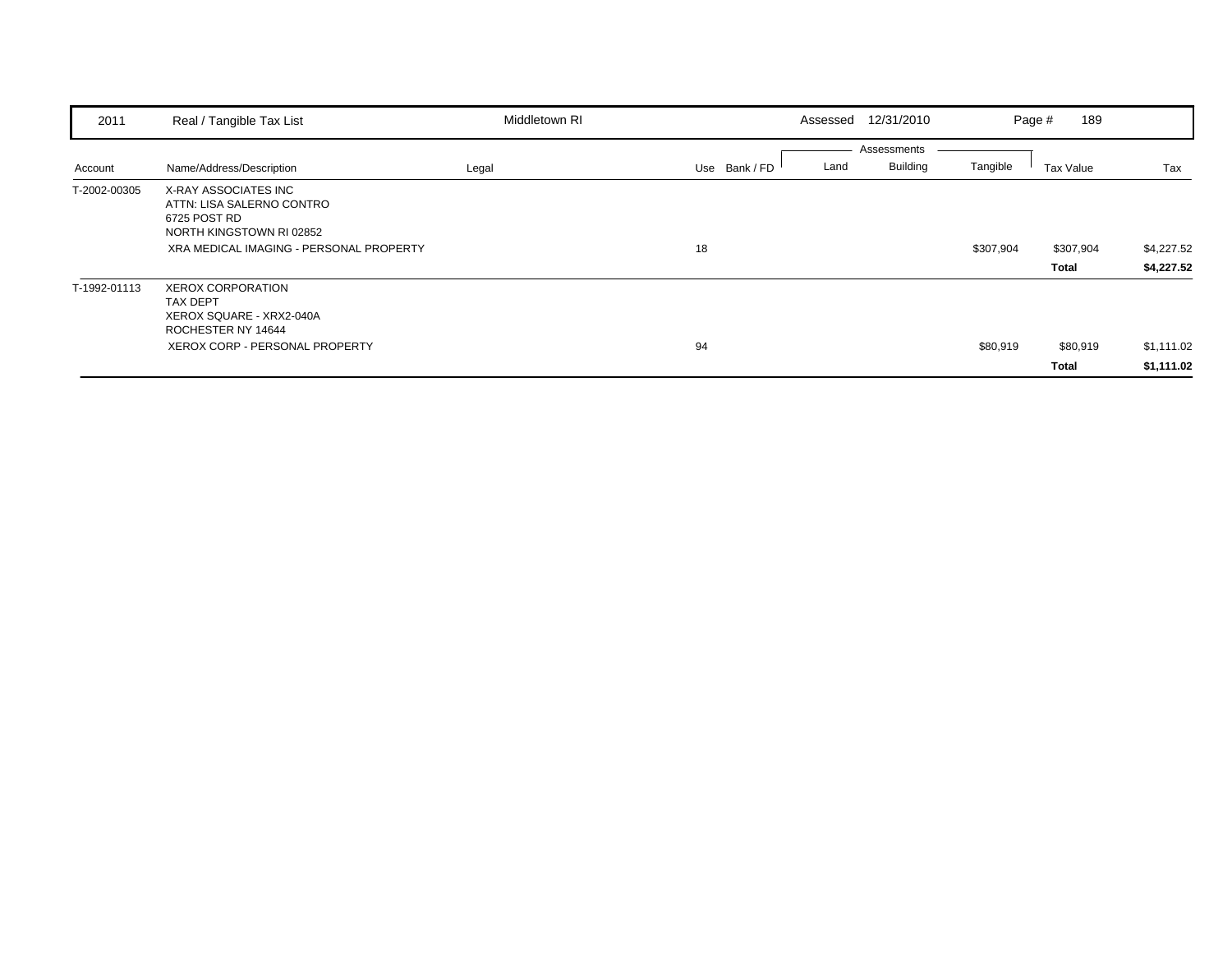| 2011         | Real / Tangible Tax List                                                                                                                  | Middletown RI | Assessed              | 12/31/2010                                 | 190<br>Page #             |                                       |
|--------------|-------------------------------------------------------------------------------------------------------------------------------------------|---------------|-----------------------|--------------------------------------------|---------------------------|---------------------------------------|
| Account      | Name/Address/Description                                                                                                                  | Legal         | Use Bank / FD<br>Land | Assessments<br><b>Building</b><br>Tangible | Tax Value                 | Tax                                   |
| T-1997-10004 | YMCA<br>NPT CNTY REGIONAL YOUNG MENS<br>792 VALLEY RD<br>MIDDLETOWN RI 02842<br>Y M C A - PERSONAL PROPERTY<br><b>Tax Exempt Property</b> |               | 73                    | \$987,470                                  | \$987,470<br>\$0<br>Total | \$13,557.96<br>\$-13,557.96<br>\$0.00 |
| T-1996-10025 | YVONNE'S<br><b>SMITH YVONNE</b><br>43 PHELPS RD<br>MIDDLETOWN RI 02842<br>YVONNE'S - PERSONAL PROPERTY                                    |               | 17                    | \$2,377                                    | \$2,377<br><b>Total</b>   | \$32.64<br>\$32.64                    |